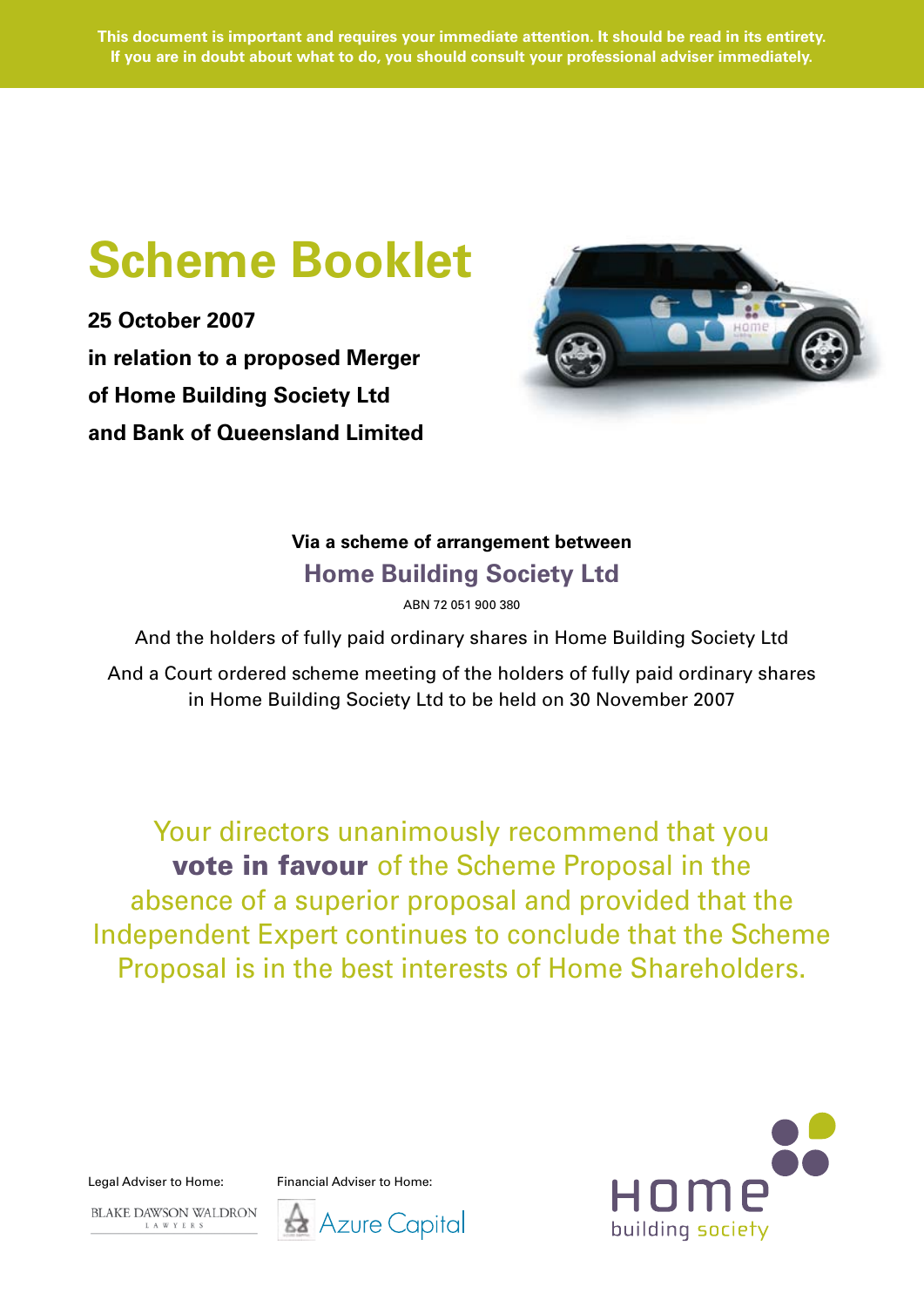# Important Notices

# WHAT IS THIS DOCUMENT?

This Scheme Booklet is the explanatory statement required to be sent to Home Shareholders in relation to the Scheme Proposal under Part 5.1 of the Corporations Act.

The purpose of this Scheme Booklet is to explain the terms of the Scheme Proposal and the manner in which it will be Implemented (if approved) and to provide such information as is prescribed or otherwise material to the decision of Home Shareholders whether or not to approve the Scheme Proposal.

# Read entire Scheme Booklet

Home Shareholders are encouraged to read this Scheme Booklet in its entirety before making a decision on whether or not to vote in favour of the Scheme Proposal.

#### STATUS OF SCHEME BOOKLET

This Scheme Booklet is not a disclosure document required by Chapter 6D of the Corporations Act. Section 708(17) provides that Chapter 6D of the Corporations Act does not apply in relation to arrangements under Part 5.1 of the Corporations Act approved at a meeting held as a result of an order under section 411(1). Instead, shareholders asked to vote on an arrangement at such a meeting must be provided with an explanatory statement as referred to above.

#### No investment advice

This Scheme Booklet is intended for all Home Shareholders collectively and does not take into account the investment objectives, financial situation and particular needs of each Home Shareholder or any other particular person. This Scheme Booklet does not constitute financial product advice and should not be relied upon as the sole basis for any investment decision in relation to the Scheme Proposal, Home Shares or BOQ Shares. Before making any investment decision in relation to the Scheme Proposal, Home Shares or BOQ Shares, you should consider, with or without the assistance of a professional adviser, whether that decision is appropriate in light of your particular investment needs, objectives and circumstances. If you are in any doubt about what you should do, you should seek independent financial and taxation advice before making any investment decision in relation to the Scheme Proposal, Home Shares or BOQ Shares. If you are a Home Optionholder, you should seek independent financial and taxation advice before making any investment decision in relation to the BOQ Option Offers (as described in section 7.9 of this Scheme Booklet) and should not rely on the Scheme Booklet as a basis for making such a decision. This Scheme Booklet has not been prepared to address your specific information needs and is intended for the use of Home Shareholders only.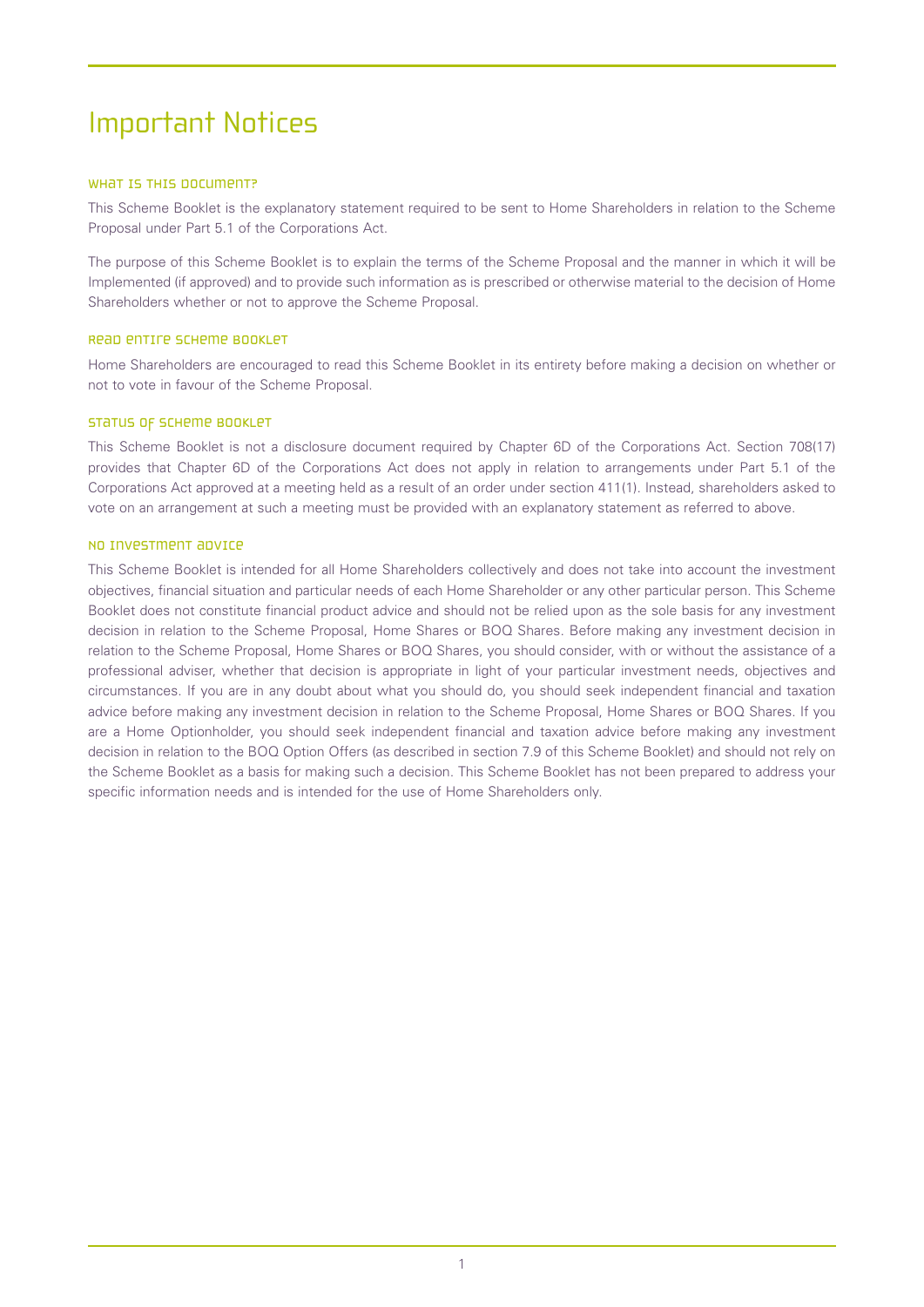#### Responsibility Statement

#### **Preparation by Home**

Except as outlined below, this Scheme Booklet has been prepared by Home as at the date of this Scheme Booklet and Home is responsible for this Scheme Booklet and no other person, including BOQ, assumes any responsibility for this Scheme Booklet.

### **BOQ Information**

The following statements and information in this Scheme Booklet have been prepared by BOQ, and provided to Home for inclusion in the Scheme Booklet, to enable this Scheme Booklet to comply with all legal requirements under the Corporations Act, the Corporations Regulations and under ASIC Regulatory Guides 60 and 142:

- Letter to Home Shareholders from Chairman of BOQ;
- Section 3 Profile of BOQ:
- Section 4 Profile of the Merged Group;
- Section 6 Risks; and
- Sections 8.4, 8.5, 8.6, 8.7, 8.10, 8.12 (in relation to BOQ's intentions with respect to Greg Wall and his continuing role, if any, within the Merged Group (section 8.12(b)) and in relation to the terms of Tony Howarth's proposed appointment to the BOQ Board on Implementation), 8.16, 8.17 (in relation to the BOQ Constitution), 8.21(a)(ii), 8.23 and 8.24,

#### (together, the **BOQ Information**).

BOQ is responsible for the BOQ Information.

Home and each member of the Home Group:

- has not verified this BOQ Information;
- has relied on BOQ to verify this BOQ Information; and
- accordingly, disclaims responsibility and liability for this BOQ Information.

Certain statements and information contained in the BOQ Information are based on or incorporate information provided by Home, namely Home's financial statements and reports for the financial year ended 30 June 2007, information regarding Home's operational and other costs and the number of Home branches.

BOQ disclaims liability for the BOQ Information to the extent any of it is based on information provided by Home referred to above which is misleading and/or deceptive in any material respect (whether by omission or otherwise).

#### Independent Expert

Lonergan Edwards & Associates Limited has prepared the Independent Expert's Report contained in Annexure D to this Scheme Booklet. None of Home, BOQ or their respective advisers takes any responsibility for the Independent Expert's Report. It is noted, however, that Home and BOQ have provided factual information to the Independent Expert that it has relied upon in preparing the Independent Expert's Report.

#### Forward-looking statements

This Scheme Booklet contains historical and forward looking statements in connection with Home and BOQ. The forward looking statements in this Scheme Booklet are not based on historical facts. They reflect the current expectations of Home or, in relation to the BOQ Information, BOQ, concerning future results and events and generally may be identified by the use of forward looking words or phrases such as "believe, "aim", "expect", "anticipated", "intending", "foreseeing", "likely", "should", "planned", "may", "estimated", "potential", or other similar words and phrases. Similarly, statements that describe Home and BOQ's objectives, plans, goals or expectations are, or may be, forward looking statements.

These forward looking statements involve known and unknown risks, uncertainties, assumptions and other factors that may cause either Home or BOQ's actual results, performance or achievements to differ materially from the anticipated results, performance or achievements expressed, projected or implied by these statements. Deviations in future results, performance and achievements are normal and to be expected. Home Shareholders should review carefully all of the information, including the financial information, included in this Scheme Booklet. The forward looking statements included in this Scheme Booklet are made only as of the date of this Scheme Booklet. Neither Home nor BOQ gives any representation, assurance or guarantee that projected or implied results or events will actually occur or be achieved.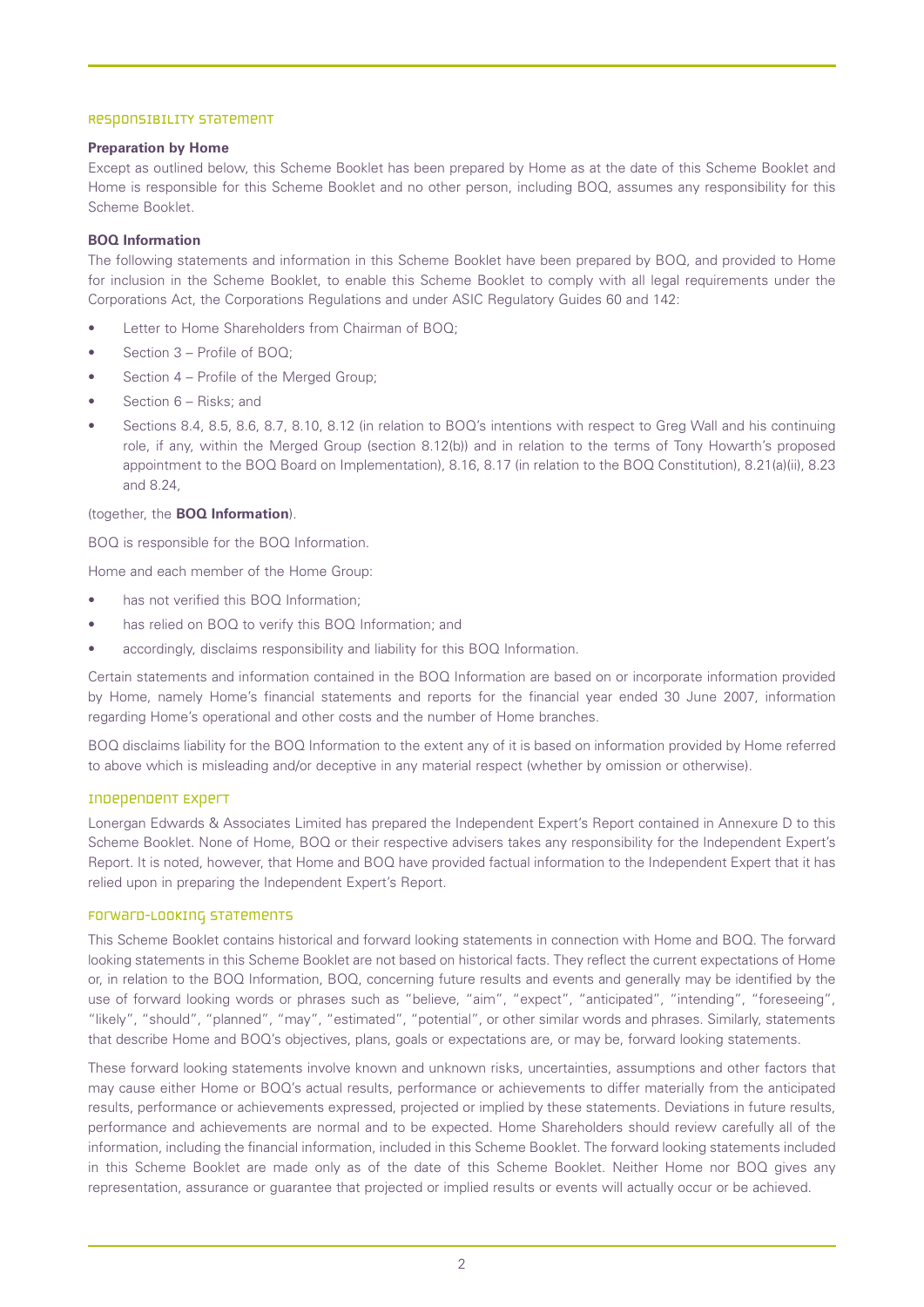#### Estimates

All references to estimates and derivations of the same in this Scheme Booklet are references to estimates by the person responsible for the relevant statement, unless otherwise indicated. Unless otherwise indicated, these estimates are based on views held as at the date of this Scheme Booklet, and actual facts or outcomes may be materially different from those estimates.

#### Ineligible Overseas Shareholders

Home Shareholders with a registered address in a jurisdiction other than Australia (and its external territories) and New Zealand may not be eligible to receive New BOQ Shares that would otherwise form part of the Scheme Consideration. Home Shareholders with a registered address outside of Australia (and its external territories) and New Zealand should refer to sections 7.6 and 7.8 of this Scheme Booklet.

Home Shareholders who are resident for tax purposes outside Australia should seek specific taxation advice in relation to the Australian and overseas tax consequences of the Scheme Proposal.

#### Important considerations

See sections 8.11 to 8.15, and section 8.21 of this Scheme Booklet, for details of the interests of Home Directors and Home executive officers in relation to the Scheme Proposal.

For a discussion of certain factors that should be considered in deciding whether to vote in favour of the Scheme Proposal, see the sections of this Scheme Booklet titled "Overview of the Scheme Proposal" and "Reasons Why You Should Vote in Favour of the Scheme Proposal" and section 1 of this Scheme Booklet, which include a discussion of the advantages, potential disadvantages, risks and other considerations relevant to the Scheme Proposal.

Section 6 of this Scheme Booklet sets out the key risks that Home Shareholders should consider in deciding whether or not to vote in favour of the Scheme Proposal.

#### ASIC

A copy of this Scheme Booklet has been registered by ASIC for the purposes of section 412(6) of the Corporations Act. Neither ASIC nor its officers takes any responsibility for the contents of this Scheme Booklet.

#### privacy

Home may collect, use and disclose personal information in the process of Implementing the Scheme Proposal. This information may include the names, contact details and shareholdings of Home Shareholders and the names of persons appointed by Home Shareholders to act as proxy, corporate representative or attorney at the Scheme Meeting. The primary purpose of collecting this information is to assist Home in the conduct of the Scheme Meeting and to enable the Scheme Proposal to be implemented by Home in the manner described in this Scheme Booklet.

Personal information may be disclosed to the Share Registry, print and mail service providers, authorised securities brokers, BOQ and their advisers and related bodies corporate of Home and BOQ. The personal information of Small Parcel Participants and Ineligible Overseas Shareholders may also be disclosed to the Nominee for the purposes of the Share Sale Facility.

Home Shareholders and other persons whose personal information has been collected by Home have the right to access personal information that has been collected. Home Shareholders should call the Home Merger Hotline on 13 63 13 (within Australia) or +61 8 9231 6601 (outside Australia) between 9.00am and 5.00pm (AWDT), Monday to Friday, in the first instance if they wish to request access to that personal information.

The main consequence of not collecting the personal information outlined above would be that Home may be hindered in, or prevented from, conducting or Implementing the Scheme Proposal.

Home Shareholders who appoint a named person to act as their proxy, corporate representative or attorney at the Scheme Meeting must inform that person of the matters outlined above.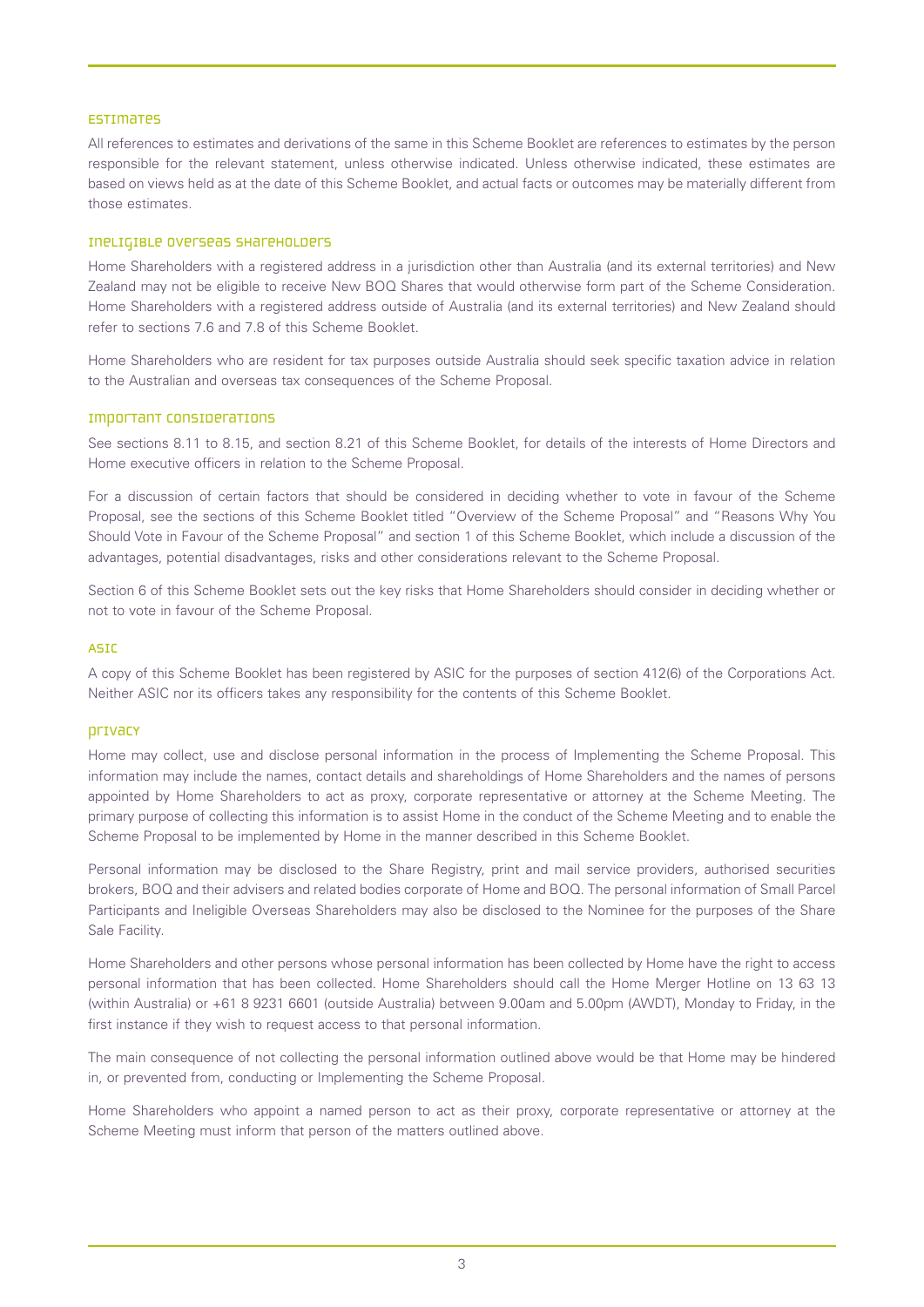### Defined terms and interpretation

A number of terms used in this Scheme Booklet have special meanings. These are listed in the "Definitions" section of this Scheme Booklet. The documents reproduced in some of the Annexures to this Scheme Booklet have their own defined terms, which are sometimes different from those in the "Definitions".

Unless otherwise stated, all data contained in charts, graphs and figures is based on information available at the date of this document. All numbers are rounded unless otherwise indicated. In this Scheme Booklet, the stated number of New BOQ Shares to be received by Scheme Participants is subject to the effects of rounding. Unless otherwise stated, all references to time are references to AWDT.

# Date of this Scheme Booklet

This Scheme Booklet is dated 25 October 2007.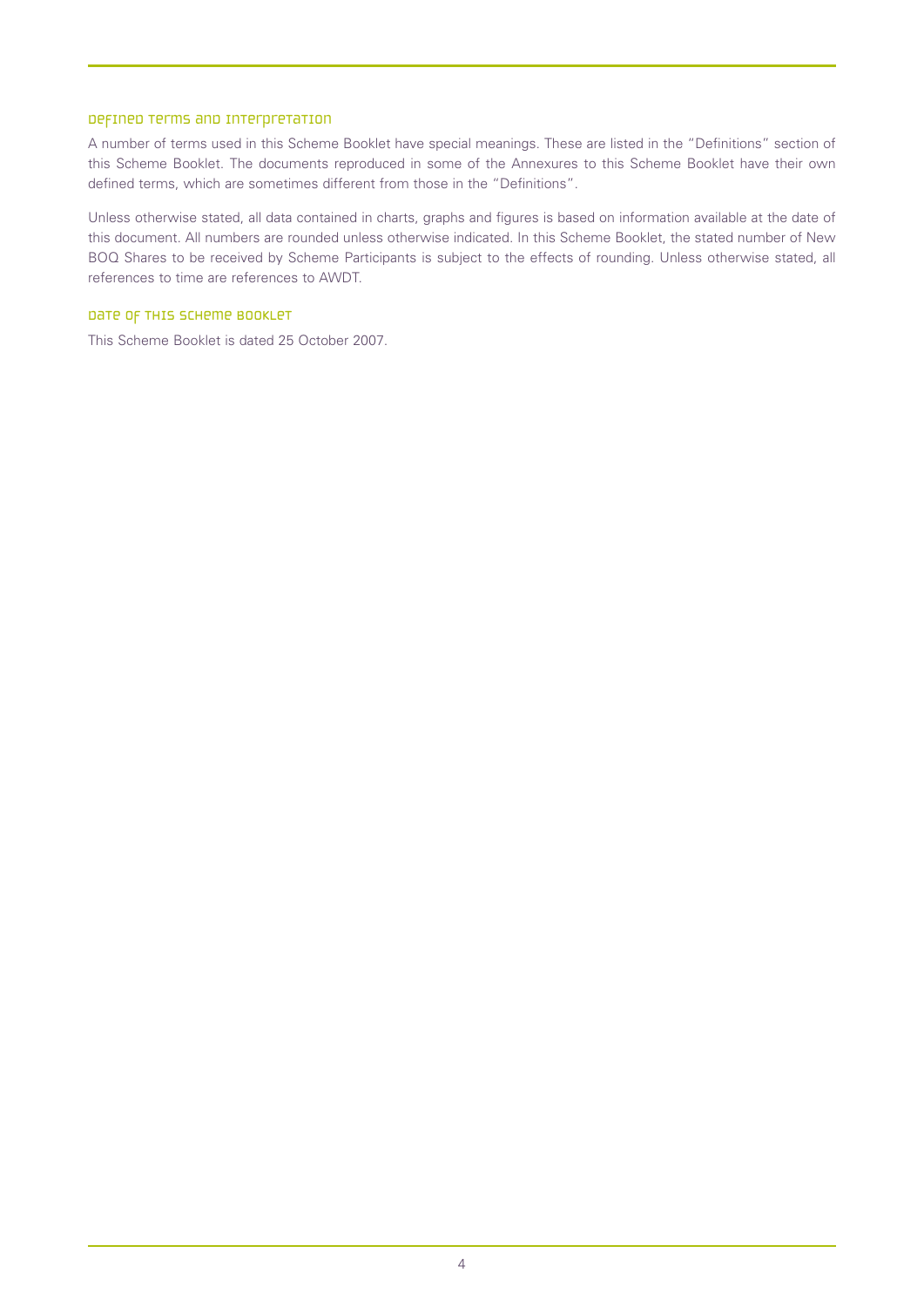# Key Dates

| <b>Event</b>                                                                                                                                                              | <b>Time and Date</b>                                                                                    |  |  |
|---------------------------------------------------------------------------------------------------------------------------------------------------------------------------|---------------------------------------------------------------------------------------------------------|--|--|
| Time and date by which Home Shareholders must lodge<br>their Proxy Form(s) for the Scheme Meeting if they wish<br>to vote by proxy at the Scheme Meeting                  | 10.30am AWDT on Wednesday, 28 November 2007                                                             |  |  |
| Time and date for determining eligibility to vote at the<br><b>Scheme Meeting</b>                                                                                         | 5.00pm AWDT on Wednesday, 28 November 2007                                                              |  |  |
| <b>Scheme Meeting</b>                                                                                                                                                     | 10.30am AWDT on Friday, 30 November 2007                                                                |  |  |
| Time and date by which Small Parcel Participants must<br>lodge their Share Sale Facility Election Form if they wish<br>to elect to participate in the Share Sale Facility | 5.00pm AWDT on Thursday, 6 December 2007                                                                |  |  |
| If the Scheme Proposal is approved by Home Shareholders                                                                                                                   |                                                                                                         |  |  |
| Court hearing for approval of the Scheme                                                                                                                                  | Tuesday, 4 December 2007                                                                                |  |  |
| <b>Effective Date</b>                                                                                                                                                     | Thursday, 6 December 2007                                                                               |  |  |
| Last day Home Shares trade on ASX with an entitlement<br>to participate in the Scheme                                                                                     | Thursday, 6 December 2007                                                                               |  |  |
| Suspension of trading in Home Shares and<br>commencement of deferred settlement trading in New<br><b>BOQ Shares</b>                                                       | From and including Friday, 7 December 2007                                                              |  |  |
| Scheme Record Date - time and date for determining<br>entitlement to Scheme Consideration                                                                                 | 5.00pm AWDT on Thursday, 13 December 2007                                                               |  |  |
| Implementation Date for Scheme, transfer of Home<br>Shares to BOQ and commencement of dispatch of<br>Scheme Consideration                                                 | Tuesday, 18 December 2007                                                                               |  |  |
| Dispatch of holding statements for New BOQ Shares                                                                                                                         | To commence by Thursday, 20 December 2007                                                               |  |  |
| Normal trading in New BOQ Shares commences                                                                                                                                | From and including Friday, 21 December 2007                                                             |  |  |
| Last day of Sale Period under the Share Sale Facility                                                                                                                     | Friday, 4 January 2008 for Ineligible Overseas<br>Shareholders                                          |  |  |
|                                                                                                                                                                           | Friday, 11 January 2008 for Small Parcel Participants who<br>are not Ineligible Overseas Shareholders   |  |  |
| End of dispatch of cash proceeds from sales under the<br>Share Sale Facility                                                                                              | Wednesday, 23 January 2008 for Ineligible Overseas<br>Shareholders                                      |  |  |
|                                                                                                                                                                           | Thursday, 31 January 2008 for Small Parcel Participants<br>who are not Ineligible Overseas Shareholders |  |  |

# NOTE

Dates are indicative only. Home reserves the right to vary any or all of the times and dates set out above without notifying Home Shareholders of these changes. All dates following the Scheme Meeting are subject to Court, ASIC and ASX approval.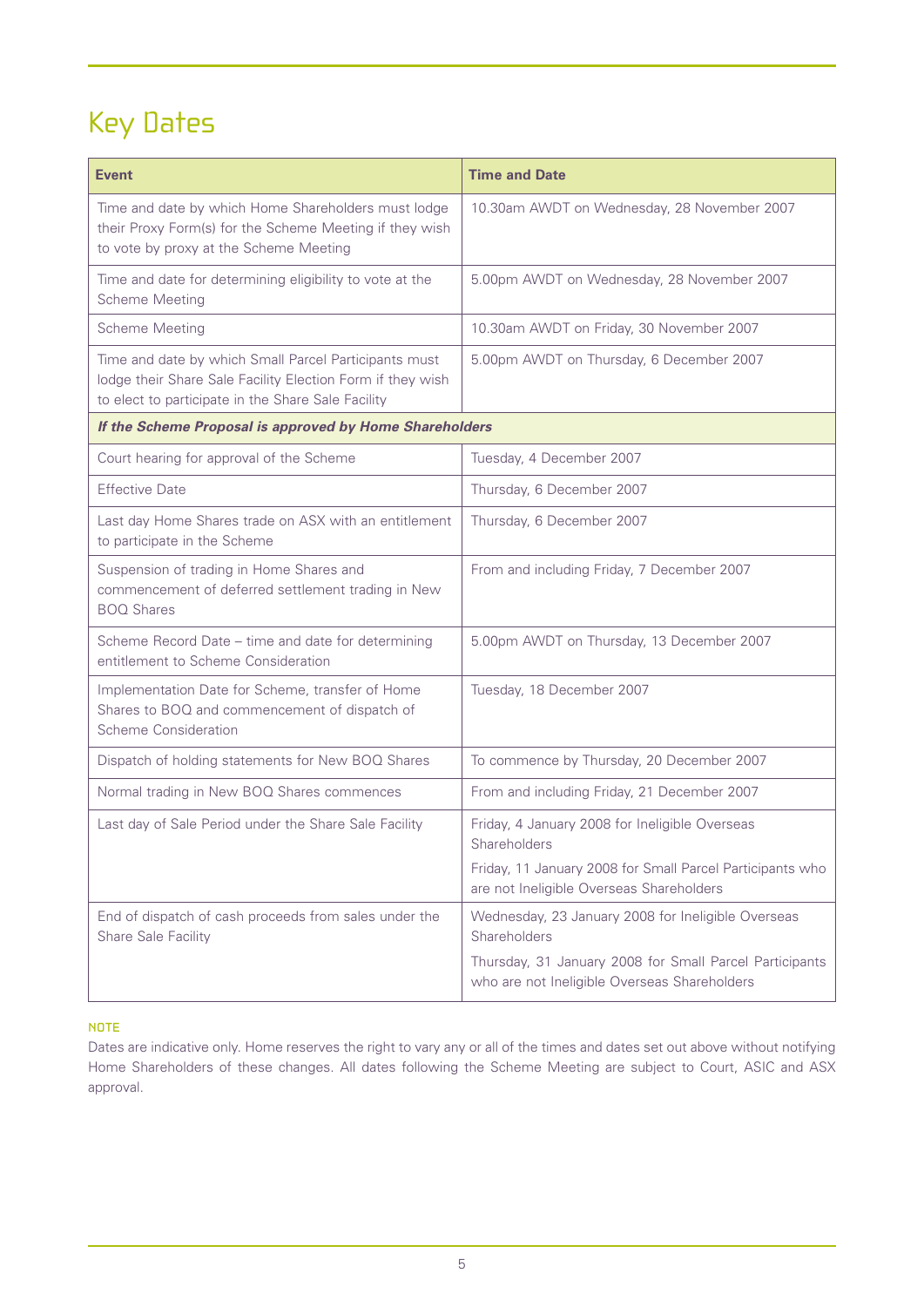# **Contents**

| KEY DATES A A A A LOCAL AND A LOCAL A LOCAL AND LOCAL A LOCAL AND LOCAL A LOCAL A LOCAL AND LOCAL A LOCAL A LOCAL A LOCAL AND LOCAL A LOCAL A LOCAL AND LOCAL A LOCAL AND LOCAL A LOCAL A LOCAL AND LOCAL A LOCAL AND LOCAL A |  |
|-------------------------------------------------------------------------------------------------------------------------------------------------------------------------------------------------------------------------------|--|
|                                                                                                                                                                                                                               |  |
|                                                                                                                                                                                                                               |  |
| YOUR VOTE ON THE SCHEME PROPOSAL ACCOMODIATION CONTROL CONTROL AND THE SCHEME PROPOSAL                                                                                                                                        |  |
| OVERVIEW OF THE SCHEME PROPOSAL ACCORDING TO THE SCHEME PROPOSAL ACCORDING TO ACCOUNT A CONTROL CONTROL OF THE                                                                                                                |  |
|                                                                                                                                                                                                                               |  |
| FREQUENTLY ASKED QUESTIONS (FAQs) And a contract the contract of the contract of the contract of the contract of the contract of the contract of the contract of the contract of the contract of the contract of the contract |  |

| 2.  |                                                                                                  |
|-----|--------------------------------------------------------------------------------------------------|
| 2.1 |                                                                                                  |
| 2.2 |                                                                                                  |
| 2.3 |                                                                                                  |
| 2.4 |                                                                                                  |
| 2.5 |                                                                                                  |
| 2.6 | Material change in Home's financial position since the last published accounts (30 June 2007) 38 |
| 2.7 |                                                                                                  |
| 2.8 |                                                                                                  |
|     |                                                                                                  |
|     |                                                                                                  |
| 3.  |                                                                                                  |
| 3.1 |                                                                                                  |
| 3.2 |                                                                                                  |
| 3.3 |                                                                                                  |
| 3.4 |                                                                                                  |
| 3.5 |                                                                                                  |
| 3.6 | Material change in BOQ's financial position since last published accounts (31 August 2007) 50    |
| 3.7 |                                                                                                  |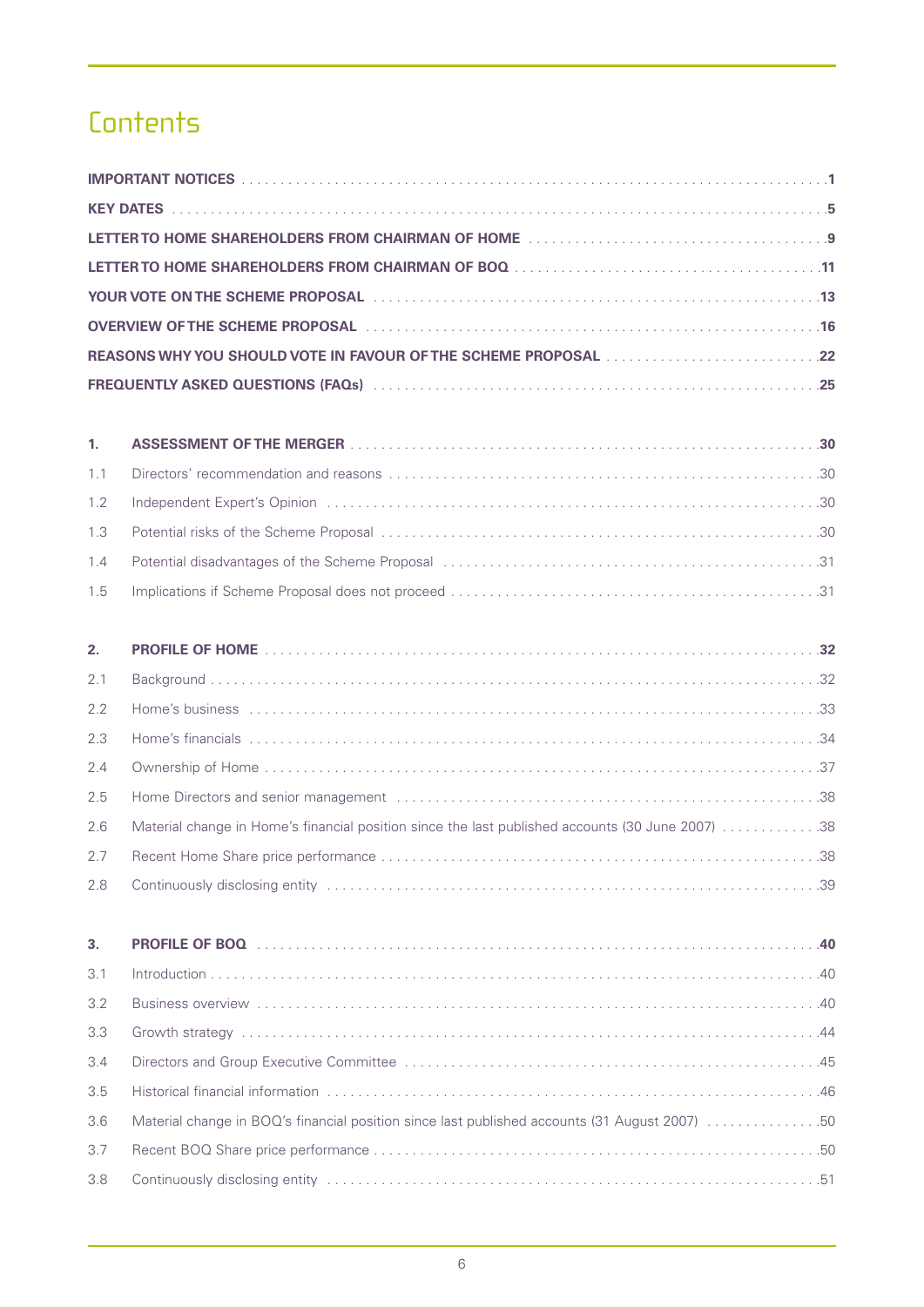| 4.   |                                                                                                                                                                                                                                |
|------|--------------------------------------------------------------------------------------------------------------------------------------------------------------------------------------------------------------------------------|
| 4.1  |                                                                                                                                                                                                                                |
| 4.2  |                                                                                                                                                                                                                                |
| 4.3  |                                                                                                                                                                                                                                |
| 4.4  |                                                                                                                                                                                                                                |
| 4.5  | Fro forma financial information in the context of the context of the context of the context of the context of the context of the context of the context of the context of the context of the context of the context of the con |
| 5.   | AUSTRALIAN TAXATION IMPLICATIONS OF THE SCHEME PROPOSAL [1][[[[[[[[[[[[[[[[[[[[[[]]]]]]]]]                                                                                                                                     |
| 6.   |                                                                                                                                                                                                                                |
| 6.1  | $\blacksquare$                                                                                                                                                                                                                 |
| 6.2  |                                                                                                                                                                                                                                |
| 6.3  |                                                                                                                                                                                                                                |
| 6.4  |                                                                                                                                                                                                                                |
| 6.5  |                                                                                                                                                                                                                                |
| 7.   | IMPLEMENTATION OF THE SCHEME PROPOSAL NARROW AND CONTROL AND AN INCOMERCIAL ASSESSMENT AT A LOCAL TRANSPORTER THE SCHEME PROPOSAL NARROW AND THE SCHEME PROPOSAL NARROW AND THE SCHEME PROPOSAL NARROW AND THE SCHEME PROPOSAL |
| 7.1  |                                                                                                                                                                                                                                |
| 7.2  |                                                                                                                                                                                                                                |
| 7.3  |                                                                                                                                                                                                                                |
| 7.4  |                                                                                                                                                                                                                                |
| 7.5  |                                                                                                                                                                                                                                |
| 7.6  | How will Scheme Participants who are overseas Home Shareholders be treated under the Scheme Proposal? 73                                                                                                                       |
|      |                                                                                                                                                                                                                                |
| 7.8  |                                                                                                                                                                                                                                |
| 7.9  | How will Home Options be treated under the Scheme Proposal (the BOQ Option Offers)? 76                                                                                                                                         |
| 7.10 |                                                                                                                                                                                                                                |
| 7.11 |                                                                                                                                                                                                                                |
| 7.12 |                                                                                                                                                                                                                                |
| 8.   |                                                                                                                                                                                                                                |
| 8.1  | Home A Class Shares – early conversion and donation of proceeds to charity 79                                                                                                                                                  |
| 8.2  |                                                                                                                                                                                                                                |
| 8.3  |                                                                                                                                                                                                                                |
| 8.4  |                                                                                                                                                                                                                                |
| 8.5  |                                                                                                                                                                                                                                |
| 8.6  |                                                                                                                                                                                                                                |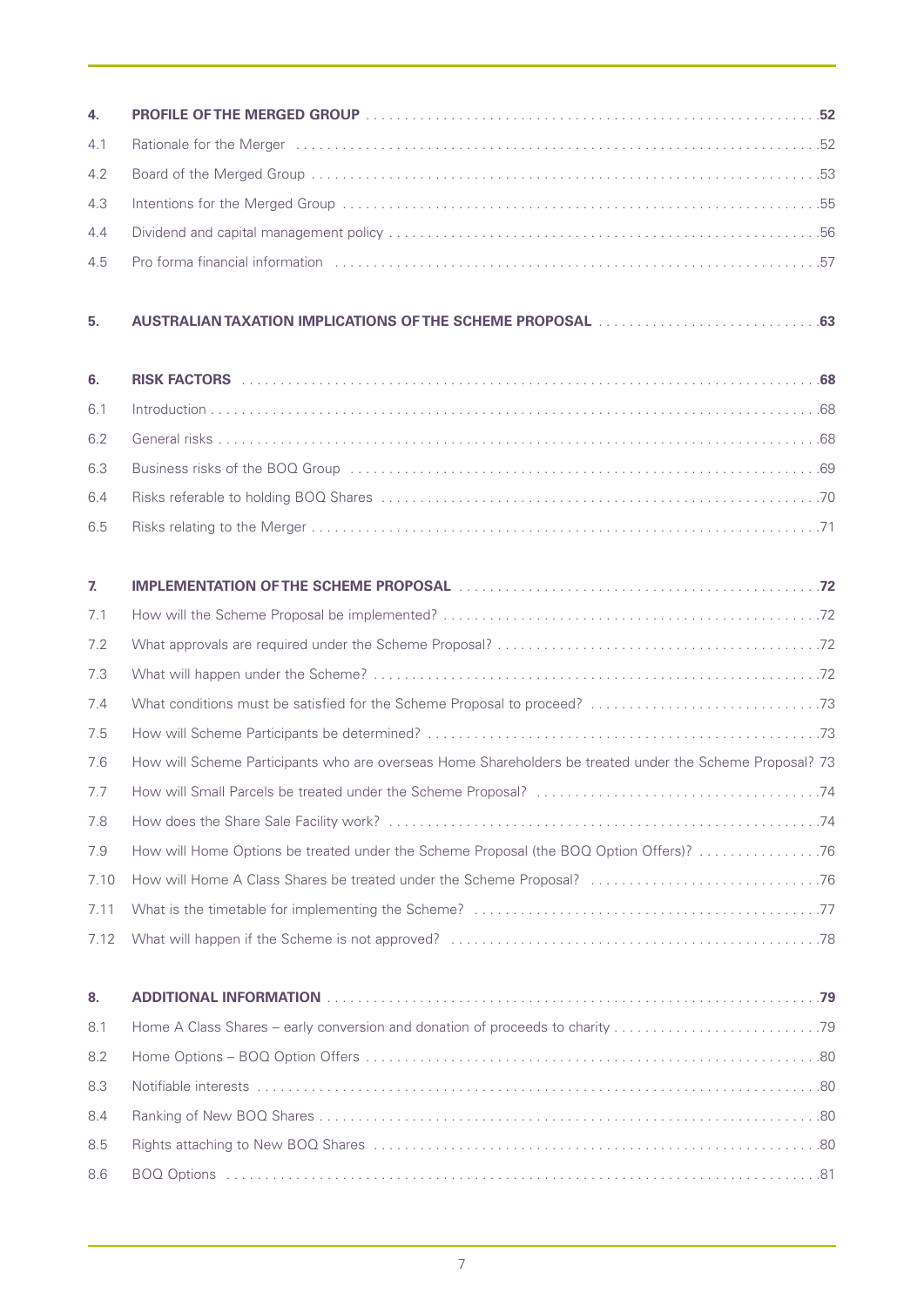| 8.7  |                                                                                               |
|------|-----------------------------------------------------------------------------------------------|
| 8.8  |                                                                                               |
| 8.9  |                                                                                               |
| 8.10 |                                                                                               |
| 8.11 |                                                                                               |
| 8.12 |                                                                                               |
| 8.13 |                                                                                               |
| 8.14 | Bome Shares and Home Options held by or on behalf of Home Directors and voting intentions  83 |
| 8.15 |                                                                                               |
| 8.16 |                                                                                               |
| 8.17 |                                                                                               |
| 8.18 |                                                                                               |
| 8.19 |                                                                                               |
| 8.20 |                                                                                               |
| 8.21 |                                                                                               |
| 8.22 |                                                                                               |
| 8.23 |                                                                                               |
| 8.24 |                                                                                               |
| 8.25 |                                                                                               |
| 8.26 |                                                                                               |
| 8.27 |                                                                                               |
|      |                                                                                               |
|      |                                                                                               |
|      |                                                                                               |

| ANNEXURE C NOTICE OF COURT ORDERED SCHEME MEETING OF MEMBERS 114 |  |
|------------------------------------------------------------------|--|
|                                                                  |  |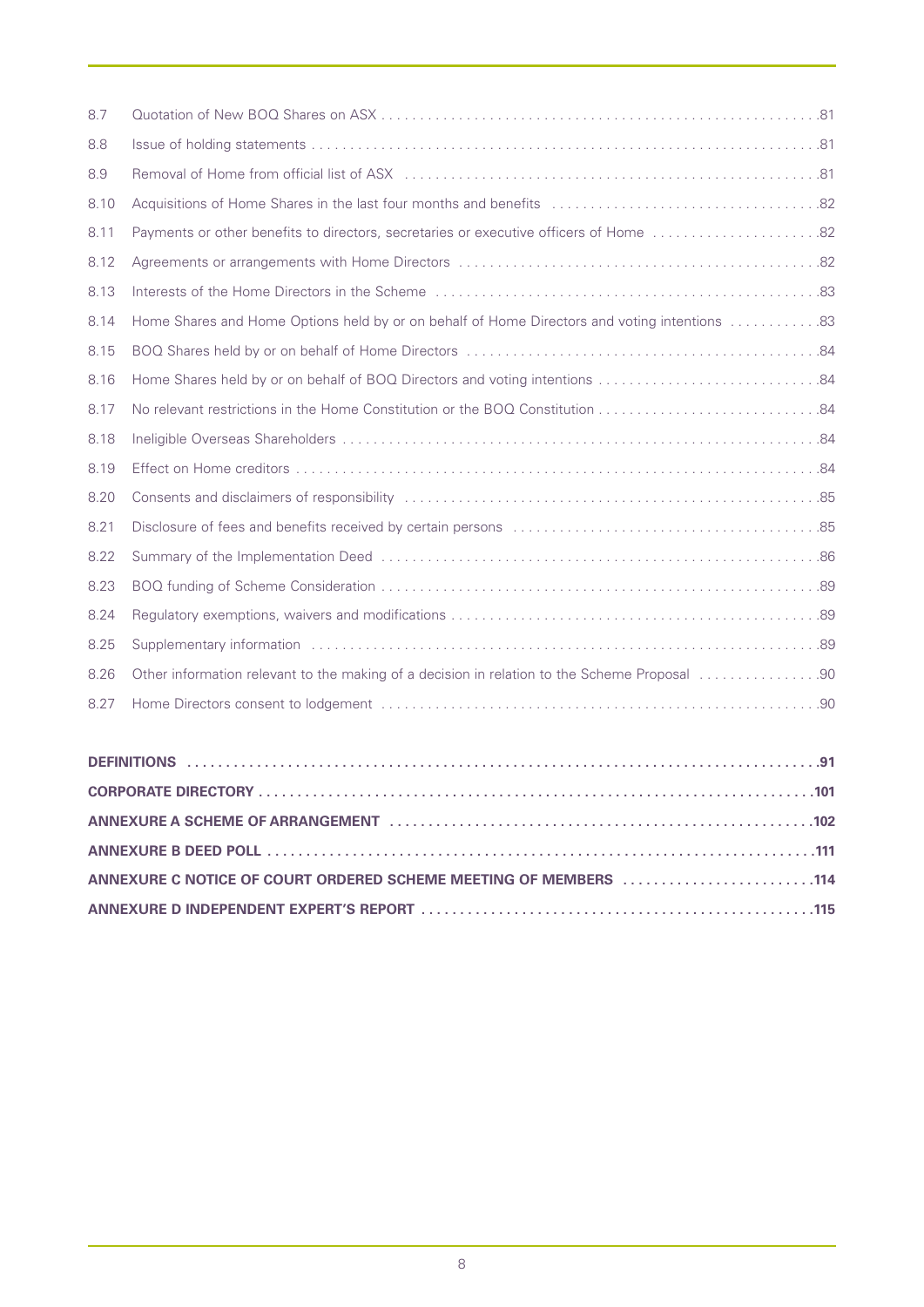# Letter to Home Shareholders from Chairman of Home



Home Building Society Ltd ABN 72 051 900 380

111 St Georges Terrace, Perth Western Australia 6000 GPO Box S1315, Perth WA 6845 T: 13 63 13 F: (08) 9263 6699 E: email@homeonline.com.au www.homeonline.com.au

25 October 2007

Dear Home Shareholder,

On <sup>31</sup> August 2007, Home Building Society Ltd and Bank of Queensland Limited announced <sup>a</sup> proposal to merge by way of <sup>a</sup> scheme of arrangement.

Your Board considers that the Merger represents an outstanding opportunity for Home Shareholders to benefit from participation in <sup>a</sup> strongly growing regional bank operating in Western Australia and Queensland – the two strongest growing State economies in Australia. Home and BOQ have <sup>a</sup> shared vision of being <sup>a</sup> genuine alternative to the big banks and by joining with BOQ, Home has the opportunity to be an even more competitive force in the Western Australian banking sector.

Under the terms of the Scheme Proposal, Home Shareholders will receive 0.844 New BOQ Shares plus \$2.80 in cash for each Home Share they own. This represents total consideration of \$18.79 per Home Share based on the closing price of BOQ Shares \$18.95 on <sup>22</sup> October 2007. This price represents <sup>a</sup> strong 33% premium over the Home Share price prior to the announcement of the Scheme Proposal.

This strong premium reflects the strength of the Home business and the good synergies available through the Merger. It improves upon an already very strong 42.4%<sup>1</sup> annualised shareholder return since Home's demutualisation in 2002, to provide Home Shareholders excellent returns for your support over the years.

The Independent Expert has concluded that, in the absence of <sup>a</sup> superior proposal, the Scheme Proposal is fair and reasonable and in the best interests of Home Shareholders.

Your Board has unanimously recommended that Home Shareholders vote in favour of the Scheme Proposal, and each of the directors intends to vote in favour of the Scheme Proposal in relation to their personal shareholdings in Home. This recommendation and voting intention is subject to no superior proposal being received by the Board and the Independent Expert continuing to conclude that the Scheme Proposal is in the best interests of Home Shareholders.

<sup>1</sup> Annualised shareholder return calculated based on <sup>a</sup> closing price of Home Shares of \$2.80 on <sup>1</sup> March <sup>2002</sup> (being the first day of trading of Home Shares on ASX) and \$14.11 on <sup>30</sup> August <sup>2007</sup> (being the last trading day prior to announcement of the Merger) and assumes reinvestment of dividends.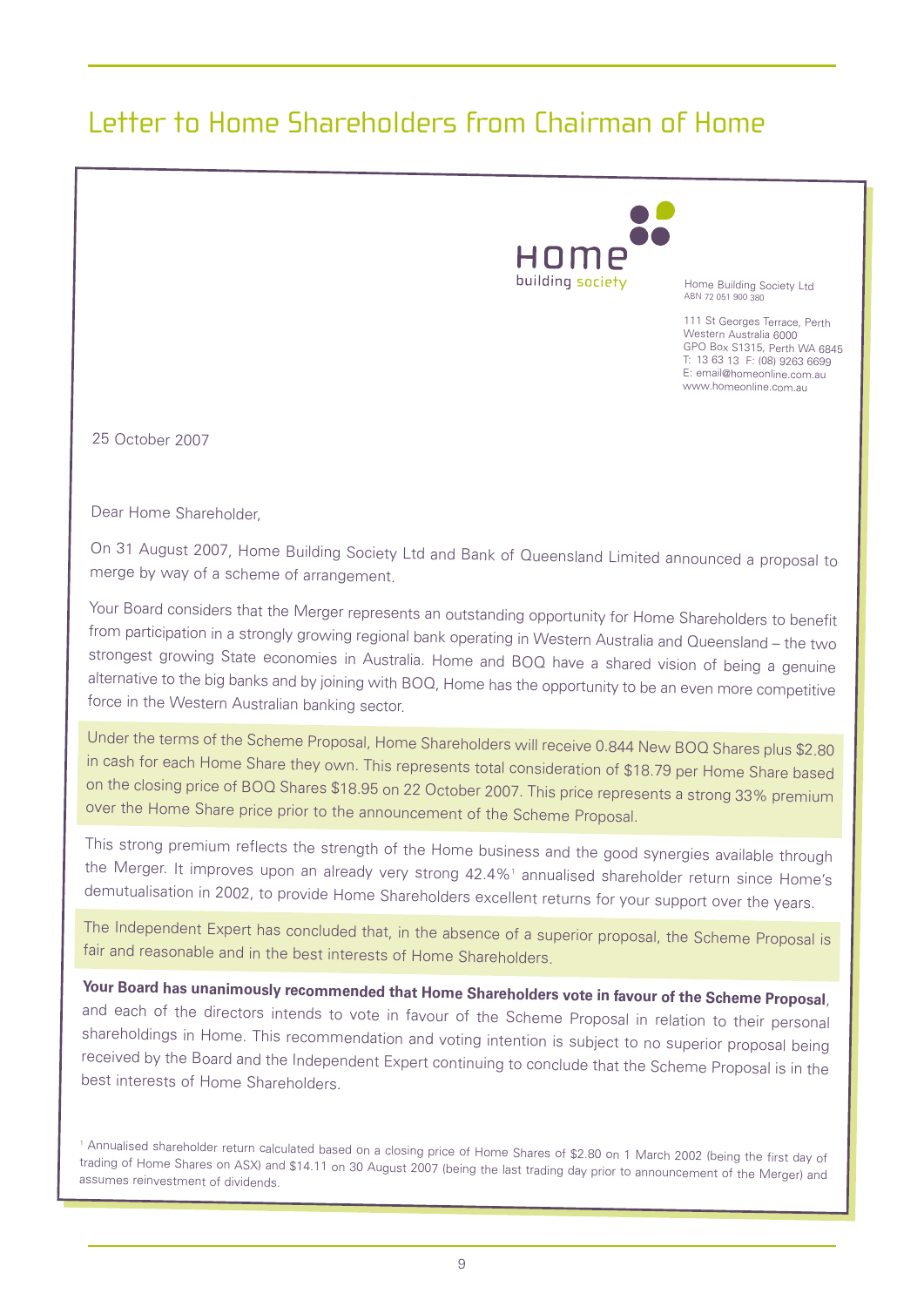As part of the Scheme Consideration includes New BOQ Shares, you will find information on BOQ in this Scheme Booklet. The Scheme Proposal remains subject to <sup>a</sup> number of conditions which are also set out in this Scheme Booklet.

Home Shareholders who hold <sup>355</sup> or less Home Shares as at the Scheme Record Date and who have <sup>a</sup> registered address in Australia (including its external territories) and New Zealand can elect to participate in the Share Sale Facility so as to receive cash proceeds rather than the New BOQ Shares that they would otherwise be issued under the Scheme Consideration.

This Scheme Booklet contains important information about the Scheme Proposal and <sup>I</sup> urge you to read it carefully, and to vote, either in person at the Scheme Meeting or by returning the enclosed Proxy Form in the reply paid envelope by 10.30am AWDT on Wednesday, <sup>28</sup> November 2007. If you have any questions, please call the Home Merger Hotline on <sup>13</sup> <sup>63</sup> <sup>13</sup> (within Australia) or +61 <sup>8</sup> <sup>9231</sup> <sup>6601</sup> (outside Australia) between 9.00am and 5.00pm (AWDT), Monday to Friday. The staff there will be able to assist you by answering your questions on the spot or by organising for <sup>a</sup> Home representative to call you back.

On behalf of your Board, <sup>I</sup> would like to take this opportunity to thank you for your support of Home, which has <sup>a</sup> proud record of providing strong shareholder returns. Your vote is important and <sup>I</sup> look forward to your participation in the Scheme Proposal.

Yours sincerely

**Tony Howarth AO Chairman Home Building Society Ltd**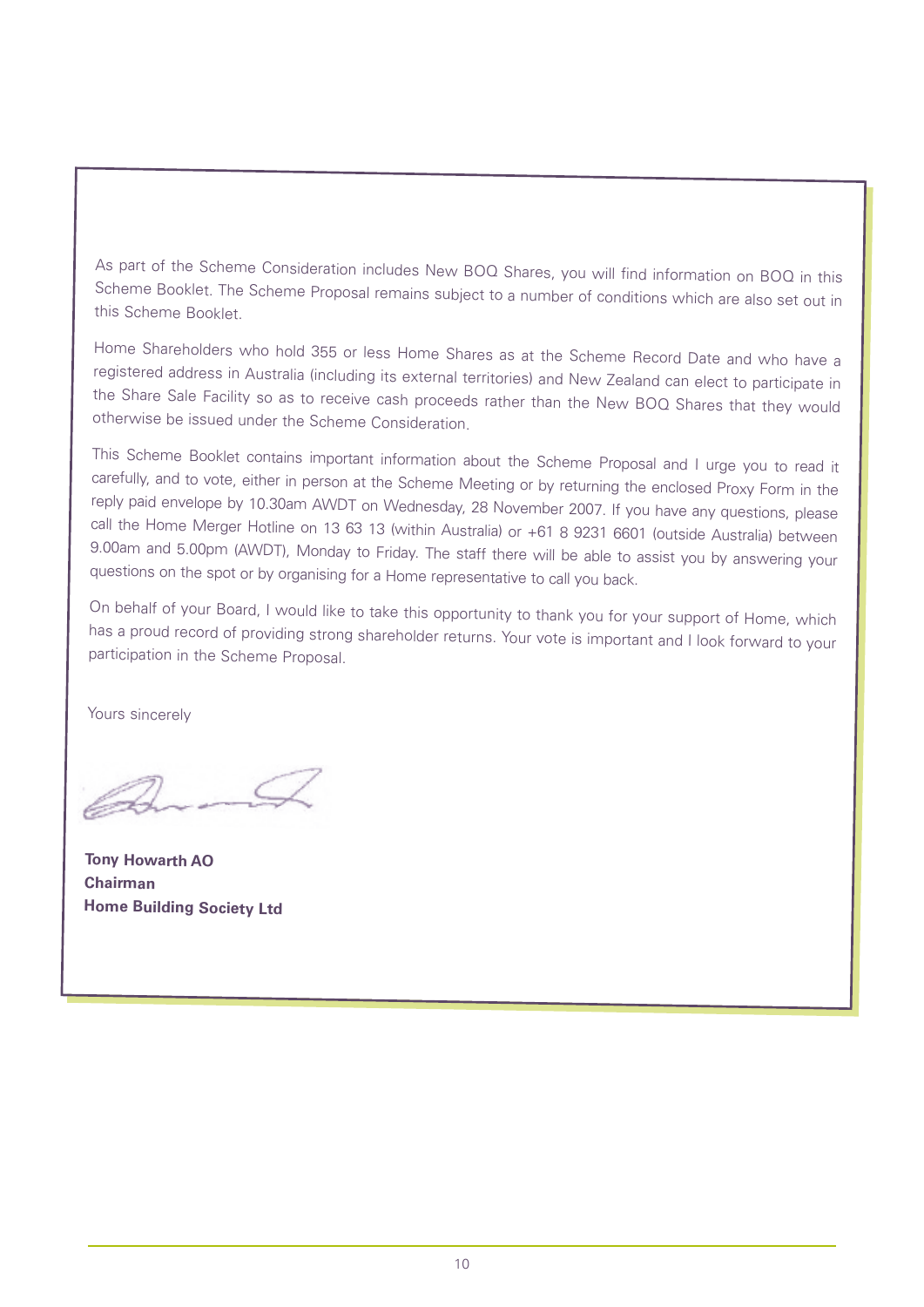# Letter to Home Shareholders from Chairman of BOQ

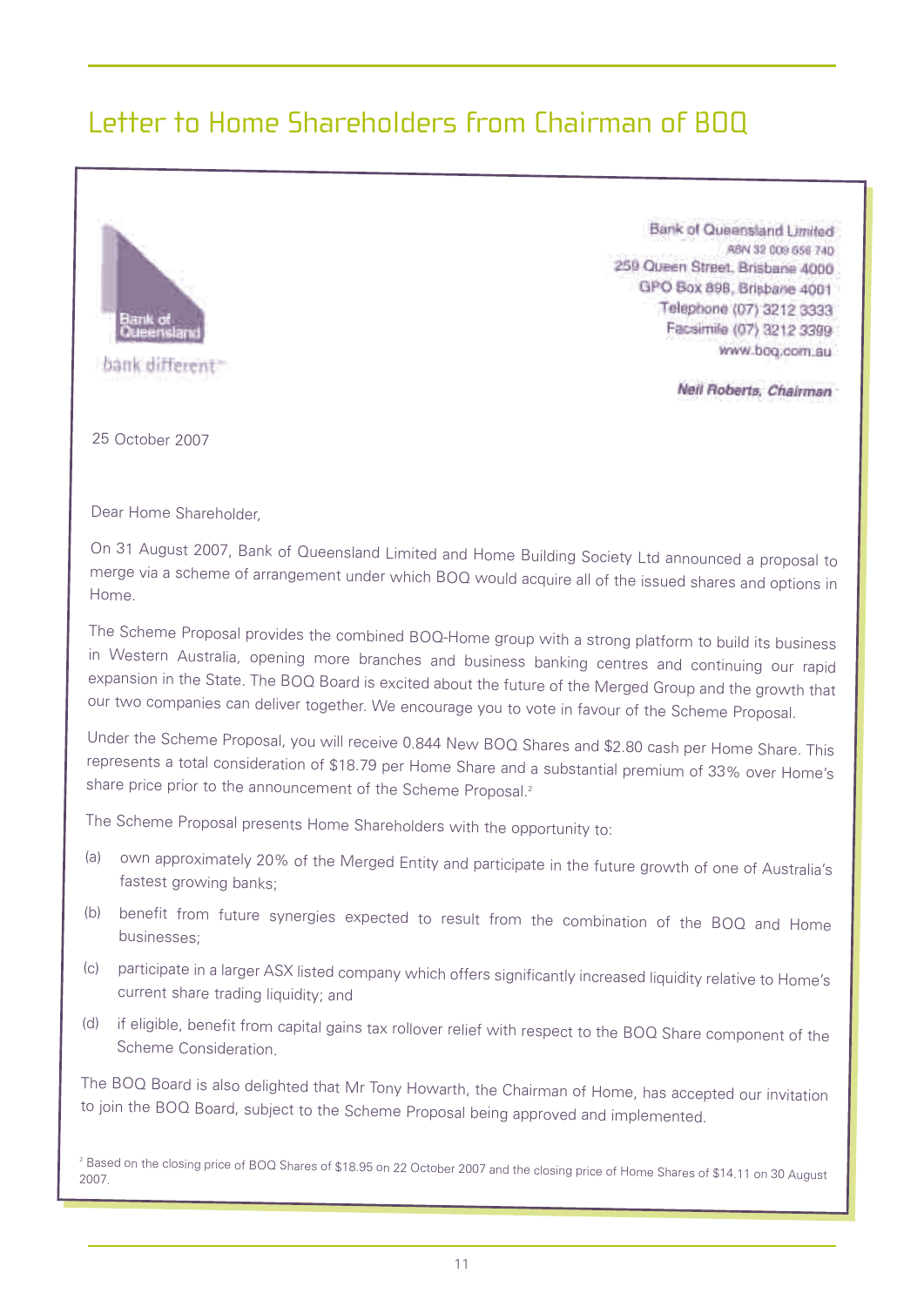Tony will bring to the BOQ Board extensive board experience, <sup>a</sup> great understanding of the banking industry and of Home's business and <sup>a</sup> genuine understanding of Western Australia, which will be important as we move forward with the Merged Group.

The Scheme Proposal has been unanimously recommended by your Board and each of the Home Directors intends to vote in favour of the Scheme Proposal with respect to all of their Home Shares. This recommendation and voting intention is subject to no superior proposal being received and to the Independent Expert continuing to conclude that the Scheme Proposal is in the best interests of Home **Shareholders** 

The Independent Expert (Lonergan Edwards & Associates Limited) has considered the terms of the Scheme Proposal and concluded that the Scheme Proposal is fair and reasonable and in the best interests of Home Shareholders, in the absence of <sup>a</sup> superior proposal.

On behalf of the BOQ Board, <sup>I</sup> encourage you to vote in favour of the Scheme Proposal and we look forward to welcoming you as <sup>a</sup> shareholder and partner in BOQ's future growth.

Yours sincerely

akura

**Neil Roberts Chairman Bank of Queensland Limited**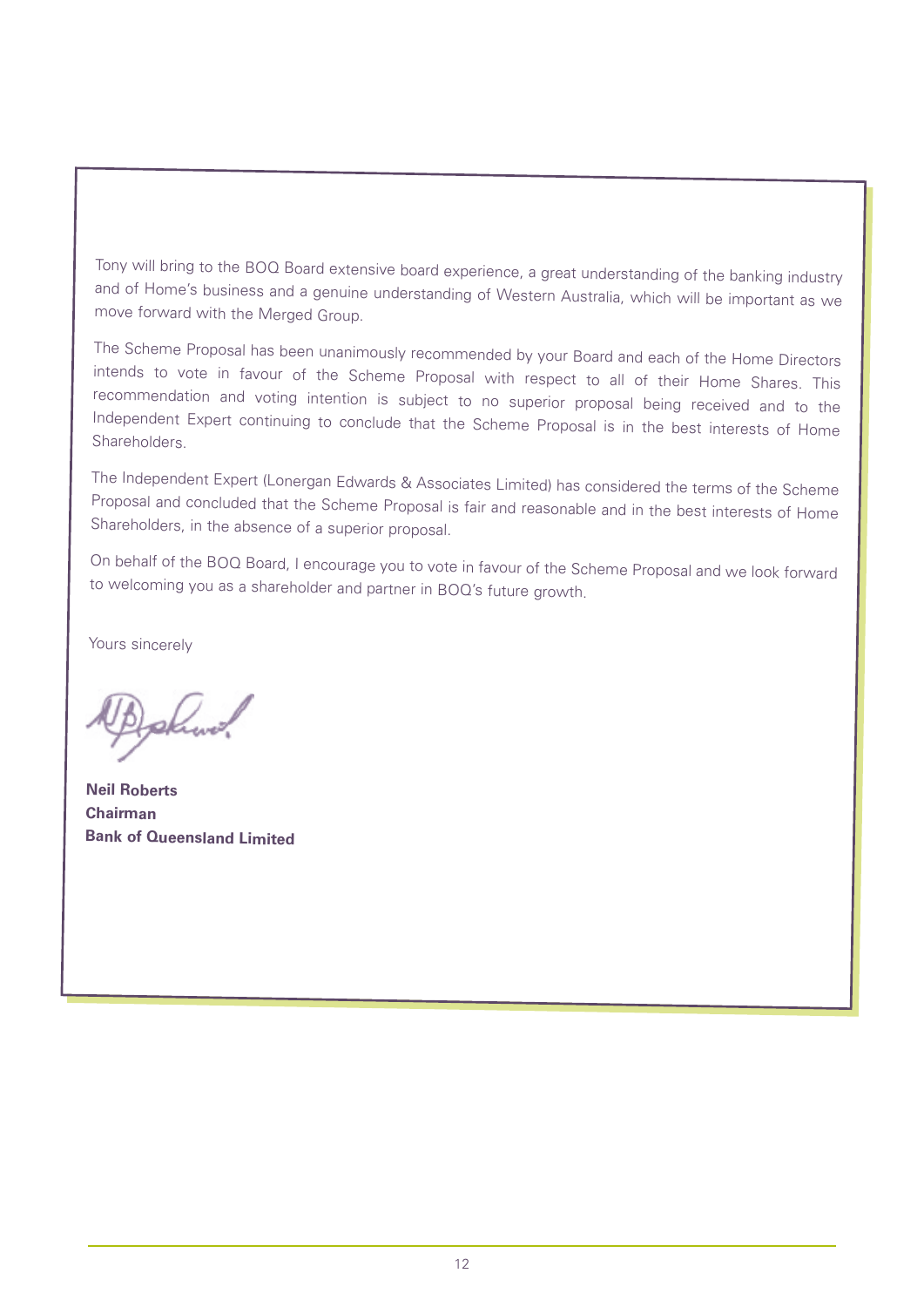# Your Vote on the Scheme Proposal

# 1. Information concerning voting – including How to Vote and How to Elect to use the Share Sale Facility

Your vote is important. Please read the following information carefully. It applies to all Home Shareholders.

At the Scheme Meeting, 75% of Home Shareholders present and voting (either in person or by proxy) need to vote in favour of the Scheme Proposal for the Scheme to be approved.

The Scheme Meeting Notice, which contains additional information in relation to the Scheme Meeting, is contained in Annexure C to this Scheme Booklet.

# 2. WHEN and WHETE WILL THE SCHEME MEETING BE HELD?

The Scheme Meeting will be held following the Home AGM at The Astral 1 & 2 Rooms, Burswood Convention Centre on Friday, 30 November 2007, commencing at 10.30am AWDT.

Home Shareholders should attend and vote at the Scheme Meeting, either in person or by proxy, and vote on the resolution proposed.

The Proxy Form for use at the Scheme Meeting accompanies this Scheme Booklet.

#### 3. Who is entitled to vote at the Scheme Meeting and what is the procedure?

While voting is not compulsory, the Home Directors urge all Home Shareholders to attend the Scheme Meeting, either in person or by proxy, and to vote on the resolution proposed. If you are registered on the Home Register as a Home Shareholder at 5.00 pm AWDT on Wednesday, 28 November 2007 you will be entitled to vote at the Scheme Meeting.

Registrable transmission applications or transfers registered after this time will be disregarded in determining entitlements to vote at the Scheme Meeting.

In the case of Home Shares held by joint holders, any one of the joint Home Shareholders is entitled to vote in person, by proxy or by attorney as if that person was solely entitled to those Home Shares. If more than one Home Shareholder votes in respect of jointly held Home Shares, only the vote of the Home Shareholder whose name appears first in the Home Register will be counted. For the avoidance of any doubt, joint Home Shareholders should both sign the Proxy Form if they wish to appoint a proxy.

#### 4. How do I vote in person or what If I cannot attend the scheme Meeting?

#### **(a) Voting in person**

If you wish to vote in person, please attend the Scheme Meeting. You should bring the Proxy Form or Cover Letter that accompanies this Scheme Booklet to the Scheme Meeting as it also serves as the registration form for the Scheme Meeting.

# **(b) Voting by corporate representative**

If you are a corporate Home Shareholder and wish to appoint a representative to attend the Scheme Meeting, you should ensure that your corporate representative can provide evidence of his or her appointment (for example a certified copy of the document appointing the corporate representative). The appointment must comply with section 250D of the Corporations Act.

#### **(c) Voting by attorney**

You may appoint another person by power of attorney to attend the Scheme Meeting and vote on your behalf. Your attorney will need to provide evidence of the grant of the power of attorney.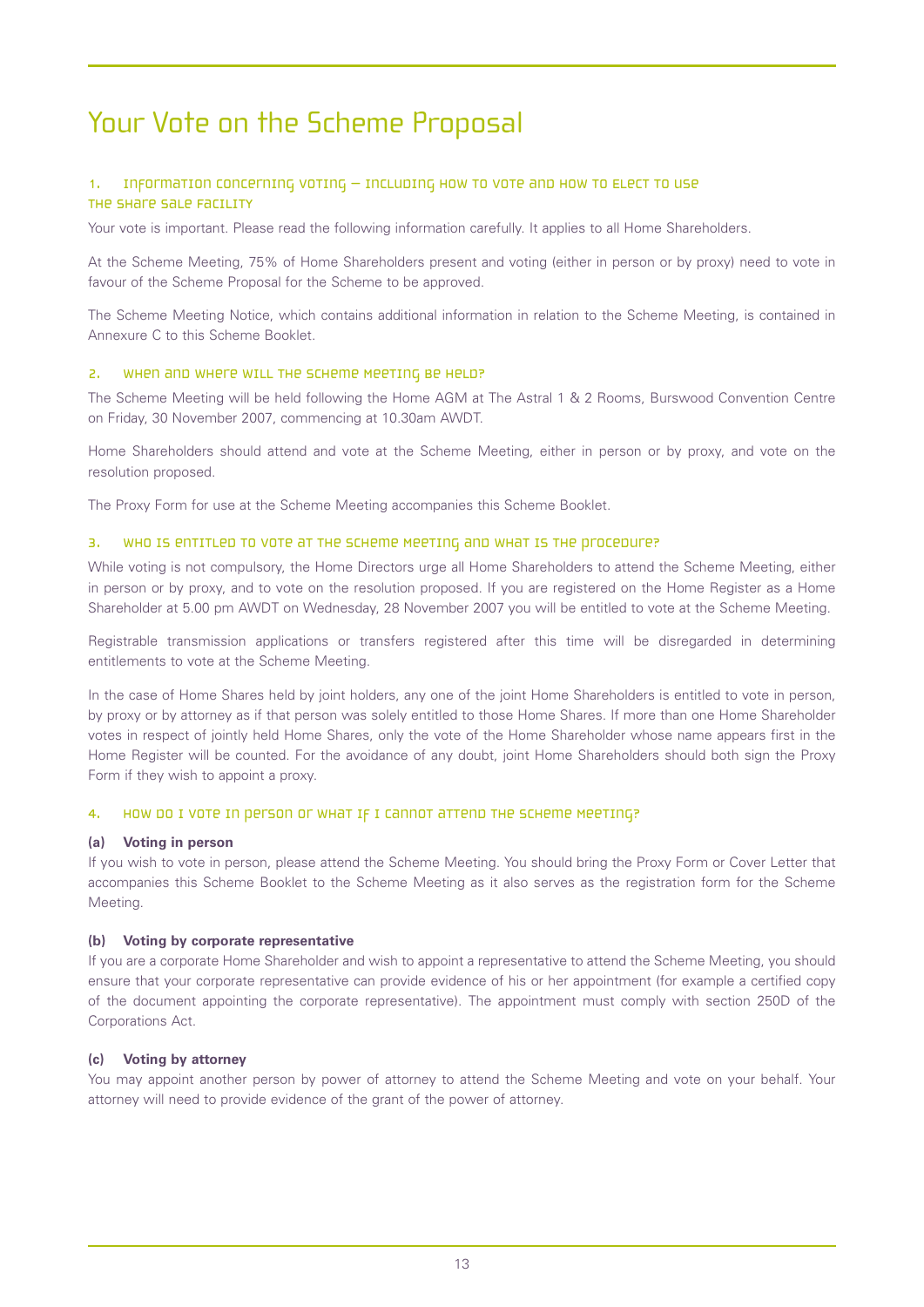# **(d) Voting by proxy**

If you wish to appoint another person as your proxy to attend the Scheme Meeting and vote on your behalf, you must:

- refer to the Proxy Form that accompanies this Scheme Booklet and the "How to complete this form" section, check that your name and address details on the Proxy Form are correct and update if necessary;
- complete and sign the Proxy Form; and
- return the completed and signed Proxy Form (including any power of attorney under which it is signed) to Computershare, in accordance with the Proxy Form instructions.

Your Proxy Form must be received by Computershare by 10.30am AWDT on Wednesday, 28 November 2007.

Your Proxy Form (including any power of attorney under which it is signed) must be:

sent to:

Home Building Society Ltd C/- Computershare Investor Services Pty Limited GPO Box 242 Melbourne VIC 8060

or

hand delivered to:

Home Building Society Ltd C/- Computershare Investor Services Pty Limited Level 2 45 St George's Terrace Perth WA 6000

or

• faxed to:

Home Building Society Ltd C/- Computershare Investor Services Pty Limited +61 8 9323 2033.

A proxy, attorney or corporate representative duly appointed will be admitted to the Scheme Meeting and given a voting card at the point of entry to the Scheme Meeting upon providing written evidence of their name and address and any additional evidence of his or her appointment required (as stated above).

If an attorney signs a Proxy Form on your behalf, the authority under which the Proxy Form was signed (or a certified copy) must be received by the Share Registry at the same time as the Proxy Form (unless you have already provided the authority (or a certified copy) to Home). If you complete and return a Proxy Form, you may still attend the meeting in person, revoke the proxy and vote at the meeting.

# 5. What Happens IF THE SCHEME proposal proceeds? What IF I do not vote or I vote against the Scheme?

If you are a Home Shareholder on the Scheme Record Date (expected to be Thursday, 13 December 2007) and the Scheme Proposal is approved by Home Shareholders and the Court, your Home Shares will be transferred to BOQ under the Scheme and you will receive the Scheme Consideration. This will occur whether you voted for or against the Scheme Proposal or chose not to vote at all.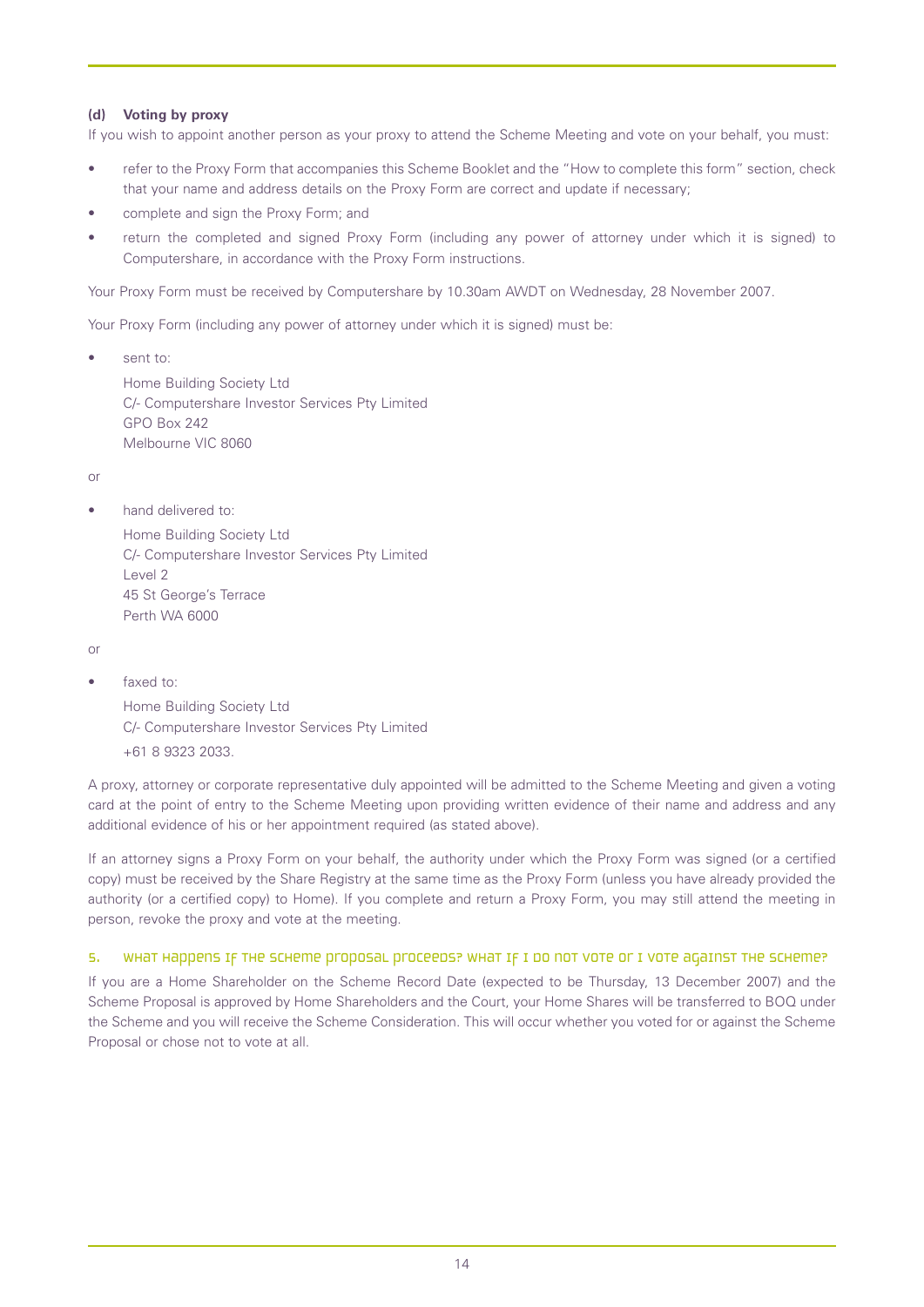# 6. How do I elect to use the Share Sale Facility and how does it work?

BOQ has established a Share Sale Facility for Small Parcel Participants and Ineligible Overseas Shareholders.

For Small Parcel Participants (ie those Scheme Participants who hold 355 or less Home Shares as at the Scheme Record Date and who have a registered address in Australia or New Zealand), participation in the Share Sale Facility is entirely voluntary. However, any such election to participate in the Share Sale Facility must be made by 5.00pm AWDT on the Effective Date.

Ineligible Overseas Shareholders cannot receive the New BOQ Shares that would otherwise form part of the Scheme Consideration because the issue of New BOQ Shares may be prohibited by the laws of the jurisdictions in which Ineligible Overseas Shareholders reside or the offer of New BOQ Shares in those jurisdictions may require compliance with conditions or additional disclosure or legal requirements that Home or BOQ may regard as onerous. For such Ineligible Overseas Shareholders that hold Home Shares as at the Scheme Record Date, participation in the Share Sale Facility is compulsory and, if the Scheme Proposal is Implemented, will happen automatically. Further information in relation to Ineligible Overseas Shareholders and the operation of the Share Sale Facility in relation to their entitlements under the Scheme is set out in sections 7.6 and 7.8 of this Scheme Booklet.

New BOQ Shares that would otherwise be issued to Small Parcel Participants and Ineligible Overseas Shareholders will be issued to the Nominee under the Share Sale Facility, who will use its best endeavours to sell those New BOQ Shares and return the average proceeds of sale in cash (less any brokerage costs and other applicable costs, taxes or charges in the case of Ineligible Overseas Shareholders) to those Scheme Participants.

Small Parcel Participants who elect to sell their New BOQ Shares under the Share Sale Facility, as well as Ineligible Overseas Shareholders, should be aware of the matters set out in section 7.8 of this Scheme Booklet in relation to the operation of the Share Sale Facility and the risks associated with its use. Share Sale Facility participants should also refer to section 6 of this Scheme Booklet in relation to the general market risks that may be relevant to participation in the Share Sale Facility.

# **Instructions for Small Parcel Participants who wish to elect to use the Share Sale Facility**

Small Parcel Participants who wish to use the Share Sale Facility to sell their New BOQ Shares must:

- refer to the Share Sale Facility Election Form that accompanies this Scheme Booklet and the "How to complete this form" section, check that your name and address details on the form are correct and update if necessary;
- complete and sign the Share Sale Facility Election Form; and
- return the completed and signed Share Sale Facility Election Form in accordance with the Share Sale Facility Election Form instructions.

#### **Ineligible Overseas Shareholders**

Ineligible Overseas Shareholders will automatically participate in the Share Sale Facility. They do not have to complete a Share Sale Facility Election Form or take any further action.

### 7. Is there a number to call if I have any questions?

If you have any questions about the Scheme Meeting or the Scheme Proposal, please call the Home Merger Hotline on 13 63 13 (within Australia) or +61 8 9231 6601 (outside Australia) between 9.00am and 5.00pm (AWDT), Monday to Friday.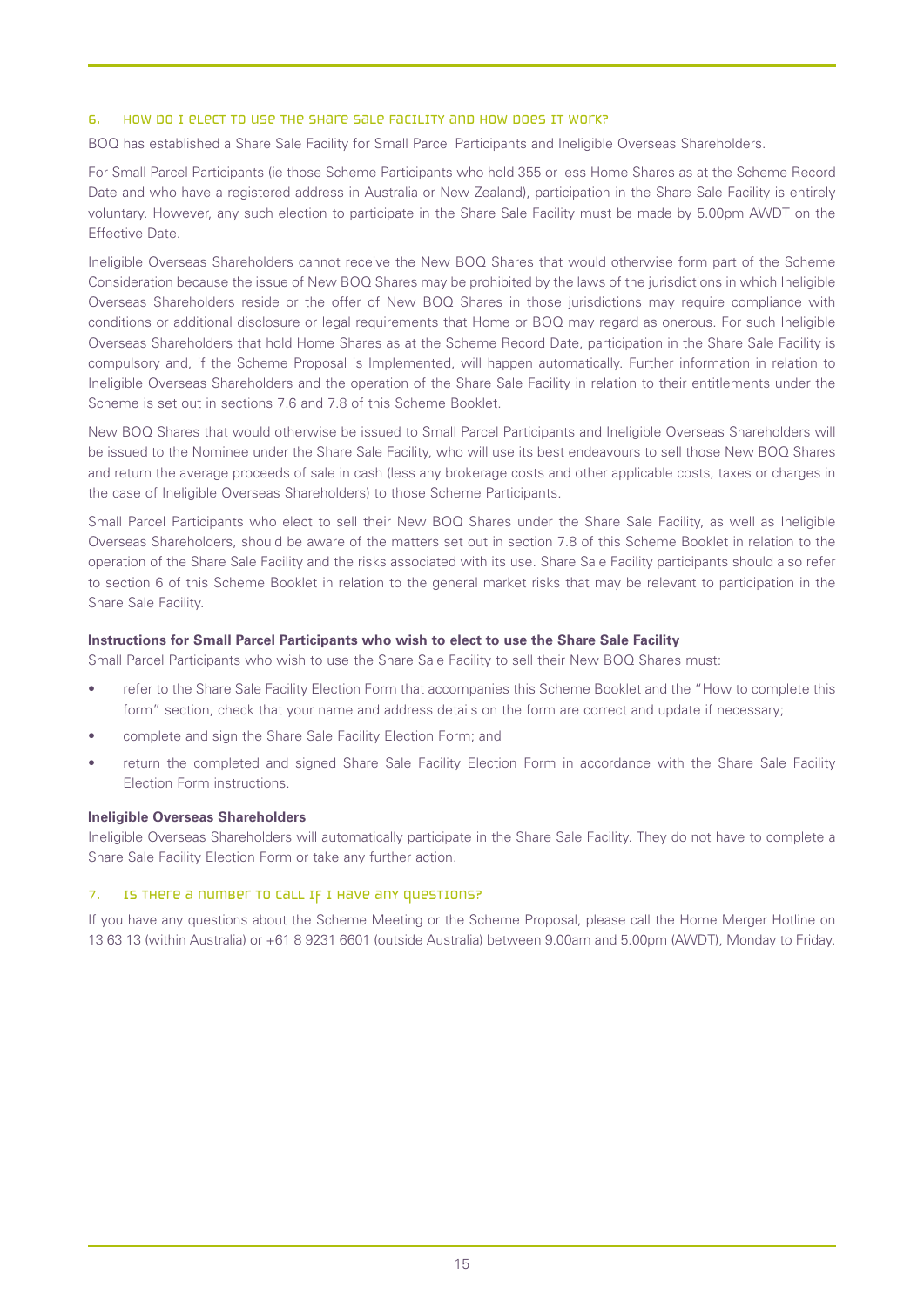# Overview of the Scheme Proposal

# 1. Background

On 31 August 2007, Home and BOQ announced the Scheme Proposal, having entered into a conditional agreement (the Implementation Deed summarised in section 8.22 of this Scheme Booklet) which details:

- the Merger Conditions (the status of each of which is set out in the table at paragraph 7 below);
- the terms of the Scheme Proposal;
- the obligations of Home and BOQ in relation to the Scheme and the Scheme Proposal generally; and
- each of the steps contemplated to bring about the Merger of the two companies in the event that the Merger Conditions are satisfied.

# 2. Rationale for the Merger and potential benefits for Home Shareholders

The Home Directors believe that the combination of BOQ's unique Owner Managed Branch™ model and Home's extensive Western Australian network will create a stronger regional banking platform centred on the two fastest growing State economies in the country – Western Australia and Queensland.

The strategic rationale for the Merger is compelling and includes:

- greater exposure of BOQ to Western Australia, the fastest growing State in the country (the Merged Group business will have 34 branches in Western Australia);
- a significantly enhanced distribution platform with over 260 branches in Australia (including Mackay Permanent, with whom BOQ is also merging, there will be over 280 branches nationally) (refer to section 3.1 of this Scheme Booklet for further details of the Mackay Permanent Merger);
- strong cultural alignment between BOQ and Home, with both sharing a common focus on superior customer service and strong roots in community banking;
- broader product range and more comprehensive support and services for customers;
- earnings benefit from expected annual pre-tax synergies of approximately \$20 million with full realisation of these synergies expected by the third year following the Merger (refer to section 4.1(d) of this Scheme Booklet for further details on the expected synergies from the Merger);
- increased financial and operational scale; and
- improved ability to compete with larger banking peers as improved efficiencies and synergies are realised.

In addition to the points set out above, Home Shareholders will benefit from:

a strong premium to the Home Share price prior to announcement of the Merger;

| <b>Basis</b>                                   | (S)   | Home Share price BOQ Share price (\$) | Implied offer value<br>(S) | <b>Implied premium</b><br>(%) |
|------------------------------------------------|-------|---------------------------------------|----------------------------|-------------------------------|
| Closing price (30 August 2007 <sup>(1)</sup> ) | 14.11 | 18.25                                 | 18.20                      | 29%                           |
| VWAP <sup>(2)</sup> 10 days                    | 12.91 | 17.62                                 | 17.67                      | 37%                           |
| VWAP <sup>(2)</sup> 30 days                    | 13.14 | 17.25                                 | 17.34                      | 32%                           |
| VWAP <sup>(2)</sup> 90 days                    | 14.16 | 17.60                                 | 17.66                      | 25%                           |

#### *Table 1: Premiums*

#### **Notes:**

(1) Being the last trading day prior to the announcement of the Merger.

(2) VWAP (volume weighted average price) means the ratio of the total value of shares traded to the total volume of shares traded over the period. The VWAP periods are up to and including 30 August 2007.

As at 22 October 2007, the last practical trading day before the date of this Scheme Booklet, the closing price on ASX of BOQ Shares was \$18.95, implying an offer value per Home Share of \$18.79. This represents a 33% premium to the closing price of Home Shares on the day prior to the announcement of the Merger.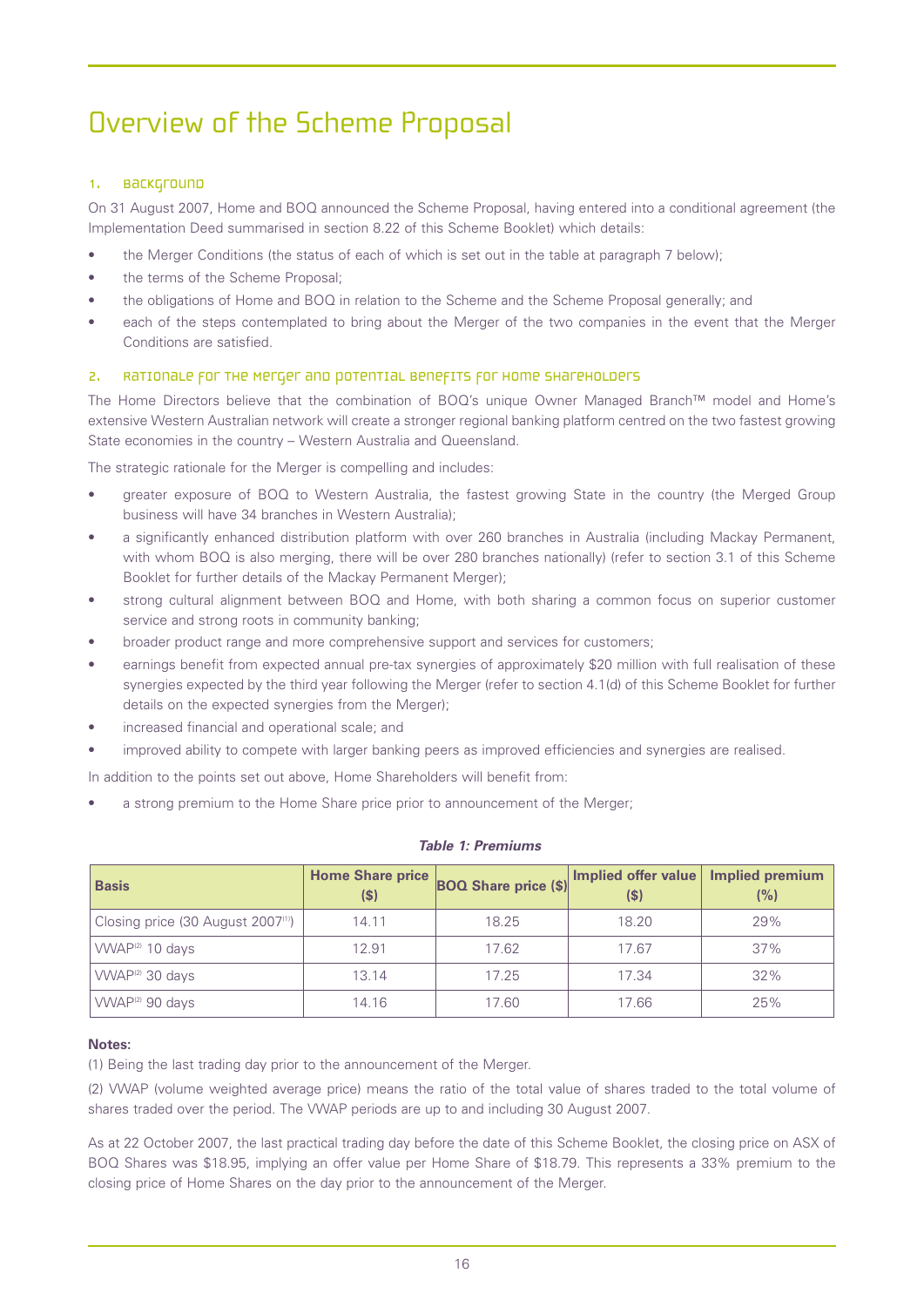- materially improved liquidity on ASX for BOQ Shares compared to historic liquidity for Home Shares;
- potential CGT roll-over relief in relation to the New BOQ Share component of the Scheme Consideration; and
- access to BOQ's half-year dividend for the financial year ending 31 August 2008 following Implementation of the Merger (see further discussion of dividends at paragraph 9 of this section). In addition, Home Shareholders were entitled to Home's FY 2007 Final Dividend.

# **Home Customers**

The Merger will provide a number of benefits to Home Customers. These will include:

- access to a wider product offering and a more complete range of customer services;
- access to an enhanced branch network of more than 260 branches throughout Australia with more branches to be opened in Western Australia following the Merger;
- continued focus on Western Australia including retention of a material regional headquarters;
- benefit from the improved Standard & Poor's credit rating of BOQ over Home (BBB+ and BBB respectively) and from the economies of scale associated with a larger banking business that will allow BOQ to retain competitive terms and pricing; and
- access to Australia's second largest and most widespread banking ATM network of more than 2,400 BOQ branded ATMs.

Please note that only Home Customers who are also Home Shareholders as at the date and time for determining entitlements to vote on the Scheme Proposal at the Scheme Meeeting (expected to be 5.00pm AWDT on Wednesday, 28 November 2007) are eligible to vote on the Scheme Proposal at the Scheme Meeting. Home Customers who are also Home Shareholders as at the Scheme Record Date will be eligible to participate in the Scheme and to receive the Scheme Consideration.

#### 3. potential disadvantages and risks associated with the scheme proposal and the Merger generally

Please refer to section 1.4 of this Scheme Booklet for a discussion of potential disadvantages, and section 6 for a discussion of the risks, associated with the Scheme Proposal, and the Merger generally.

# 4. WHAT SCHEME PARTICIPANTS WILL RECEIVE

If the Scheme Proposal is approved and Implemented, all of the Home Shares held by Scheme Participants will be transferred to BOQ such that Home will ultimately become a wholly owned subsidiary of BOQ. Scheme Participants will then be entitled to receive the Scheme Consideration on Implementation.

In addition to the non-financial benefits of the Merger (which are set out in paragraph 2 of this section), each eligible Scheme Participant will receive the Scheme Consideration, being:

- 0.844 New BOQ Shares; and
- \$2.80 cash,

for each Home Share that they hold.

This represents total consideration of \$18.79 per Home Share based on the closing price of BOQ Shares on 22 October 2007, the last practical trading day before the date of this Scheme Booklet, of \$18.95.

BOQ has also made offers to each Home Optionholder to acquire their options in return for a cash payment equivalent to the intrinsic value of each Home Option (**BOQ Option Offers**). Further details in relation to the BOQ Option Offers are set out in section 7.9 of this Scheme Booklet.

Immediately after the issue of the New BOQ Shares under the Scheme, based on the undiluted issued ordinary share capital of BOQ as at 22 October 2007, the last practical trading day before the date of this Scheme Booklet, Scheme Participants will collectively own approximately 20%<sup>3</sup> of the issued BOQ Shares.

The approval of the Scheme Proposal by Home Shareholders is only one step in the Implementation of the Scheme Proposal. Each of the key steps is outlined in detail in paragraph 8 below, and section 7 of this Scheme Booklet includes further discussion on the Implementation of the Scheme Proposal.

<sup>3</sup> Excluding any BOQ Shares to be issued as a result of the implementation of the Mackay Permanent Proposal.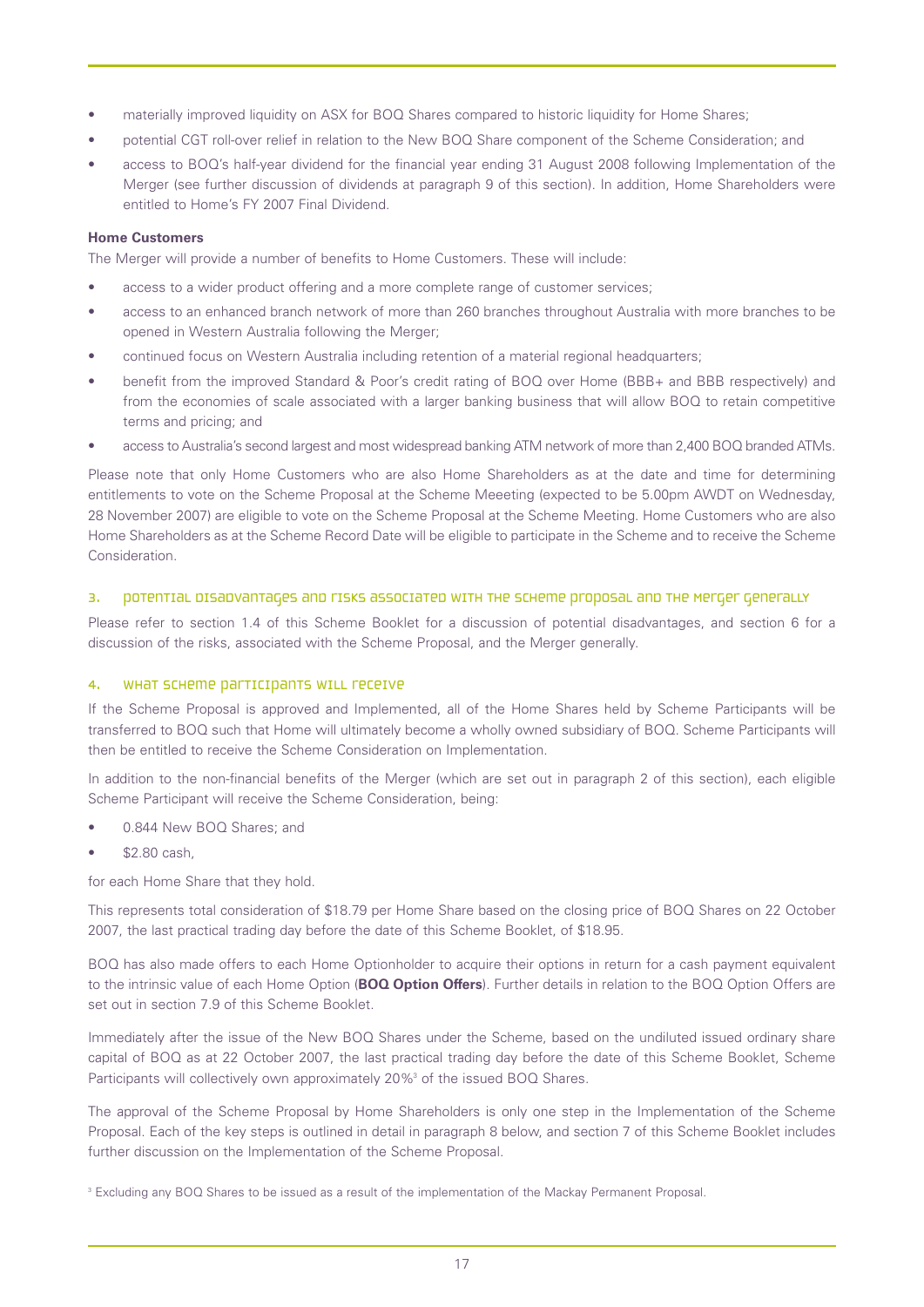### 5. Recommendation of Home Directors

The Home Board unanimously recommends that Home Shareholders vote in favour of the Scheme Proposal, and will be voting in favour of the Scheme Proposal with respect to their own Home shareholdings. This recommendation and voting intention are subject to there being no subsequent superior proposal and no change in the opinion of the Independent Expert.

# 6. Independent Expert's Report

In the opinion of the Independent Expert, in the absence of a superior proposal, the Scheme Proposal is fair and reasonable and in the best interests of Home Shareholders. The reasons for this opinion are listed in the Independent Expert's Report, set out in full in Annexure D to this Scheme Booklet.

#### 7. CONDITIONS OF THE METGET AND STATUS

The Implementation Deed lists a number of conditions that must be satisfied before the Scheme Proposal can be Implemented (**Merger Conditions**). The Merger Conditions are summarised in the table below, together with a description of the status of each condition as at the date of the Scheme Booklet. Further detail in relation to each of the Merger Conditions is set out in the summary of the Implementation Deed in section 8.22 of this Scheme Booklet.

| <b>Merger Condition</b>                                                                                                                                                                                                                                                                      | <b>Status</b> |
|----------------------------------------------------------------------------------------------------------------------------------------------------------------------------------------------------------------------------------------------------------------------------------------------|---------------|
| The Treasurer or his delegate:<br>• granting approval under section 13 of the Financial Sector (Shareholdings) Act to the<br>acquisition by BOQ and its related entities of 100% of the Home Shares; and<br>• giving consent under section 63 of the Banking Act (if required) to the Scheme |               |
| No Home Material Adverse Change, BOQ Material Adverse Change, Home Prescribed<br>Occurrence or BOQ Prescribed Occurrence occurring prior to 8:00am AWDT on the<br><b>Second Court Date</b>                                                                                                   |               |
| All Regulatory Approvals required to Implement the Merger are granted or obtained and<br>those Regulatory Approvals are not withdrawn, cancelled or revoked                                                                                                                                  |               |
| No legal restraint or prohibition preventing the Implementation of the Scheme (or any<br>other transaction contemplated by the Merger or the Implementation Deed) being in<br>effect at 8:00am AWDT on the Second Court Date                                                                 |               |
| The Independent Expert concluding, and continuing to conclude, that the Scheme is in<br>the best interests of Home Shareholders                                                                                                                                                              |               |
| The Scheme Proposal being approved by Home Shareholders                                                                                                                                                                                                                                      |               |
| The Scheme being approved by the Court                                                                                                                                                                                                                                                       |               |
| BOQ being satisfied with the outcome of its Due Diligence Enquiries on or before the<br>Due Diligence Date (ie Friday, 21 September 2007)                                                                                                                                                    | Satisfied     |
| Home being satisfied with the outcome of its Due Diligence Enquiries on or before the<br>Due Diligence Date (ie Friday, 21 September 2007)                                                                                                                                                   | Satisfied     |
| All of the BOQ Option Offers being accepted by all Home Optionholders before 5:00pm<br>AWDT on the fifth Business Day before the First Court Date                                                                                                                                            | Waived        |

# *Table 2: Merger Conditions*

Neither BOQ nor Home is aware of any circumstances that would cause the remaining Merger Conditions not to be satisfied by the relevant deadlines. Home will update Home Shareholders on the status of the remaining Merger Conditions at the Scheme Meeting. In addition, Home and BOQ will announce to ASX any relevant matter which affects the likelihood of a Merger Condition being satisfied, waived or not being satisfied, in accordance with their respective continuous disclosure obligations.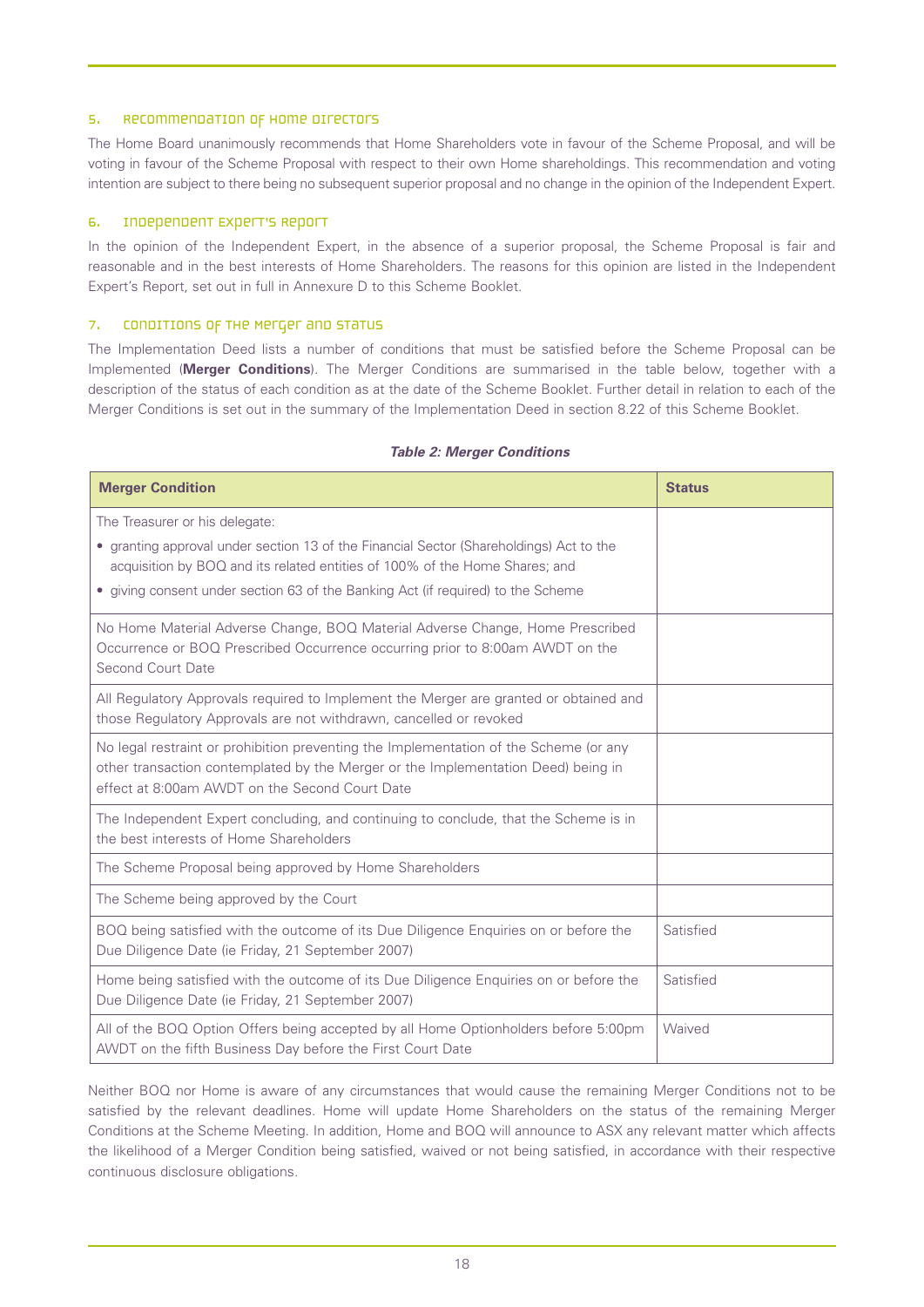# 8. Key steps to implement the scheme proposal

Prior to the date of this Scheme Booklet, the following steps required to Implement the Scheme Proposal have been satisfied.

- Each of BOQ and Home has confirmed that it is satisfied with the outcome of its Due Diligence Enquiries.
- Court approval of the Scheme Documents and the Court making orders to convene the Scheme meeting (explained in paragraph 8.1 below).

The remaining key steps to implement the Scheme Proposal are as follows:

- approval of the Scheme Proposal by Home Shareholders at the Scheme Meeting (explained in paragraph 8.2 below);
- Court approval of the Scheme (explained in paragraph 8.3 below); and
- satisfaction of any remaining Merger Conditions (explained in paragraph 8.4 below).

# *8.1 Court approval of the Scheme Documents and convening the Scheme Meeting*

On Tuesday, 23 October 2007 Home filed an application (with supporting affidavits) at the Court seeking orders approving the Scheme Documents and convening the Scheme Meeting.

On Wednesday, 24 October 2007 the Court approved the Scheme Documents and made orders to convene a meeting of Home Shareholders to consider, and if thought fit, to approve the Scheme Proposal, without modification or amendment (this meeting is known as the **Scheme Meeting** in this Scheme Booklet).

The Scheme Meeting is to be held at 10.30am AWDT on Friday, 30 November 2007, at The Astral 1 & 2 Rooms, Burswood Convention Centre, Perth, Western Australia. The Scheme Meeting Notice (which contains further information in relation to the Scheme Meeting) is contained in Annexure C to this Scheme Booklet.

The orders of the Court approving the Scheme Documents and convening of the Scheme Meeting are not, and should not, be treated as an endorsement of, or any other expression of opinion in relation to the Scheme Proposal by the Court.

# *8.2 Approval of the Scheme by Home Shareholders at the Scheme Meeting*

All Home Shareholders holding a Home Share as at 5.00pm AWDT on Wednesday, 28 November 2007 are entitled to attend the Scheme Meeting and vote on the Scheme Proposal.

In order for the Scheme Proposal to be approved by Home Shareholders, at least 75% of the votes cast at the Scheme Meeting, whether in person or by proxy, must be in favour of the Scheme Proposal. Further details in relation to voting entitlements and procedure are set out in the sections of this Scheme Booklet entitled "Your Vote on the Scheme Proposal" and "Frequently Asked Questions", as are details in relation to the application of the "*one vote – one member*" provisions of the Home Constitution to the Scheme Proposal approval process.

# *8.3 Court Approval of the Scheme*

Under the Corporations Act, if Home Shareholders resolve to approve the Scheme Proposal, the Court then needs to also formally approve the Scheme.

Once the Court order approving the Scheme is made, an office copy of the order must be lodged with ASIC within 14 days. It is upon lodgement of an office copy of the Court order with ASIC that the Scheme becomes Effective. The Court may refuse to grant the orders referred to above even if the Scheme Proposal is approved by Home Shareholders.

# *8.4 Satisfaction of the remaining Merger Conditions*

In order for the Scheme Proposal to be Implemented, and for Home Shareholders to be entitled to receive the Scheme Consideration, the Merger Conditions (listed above in paragraph 7 of this section) must be satisfied.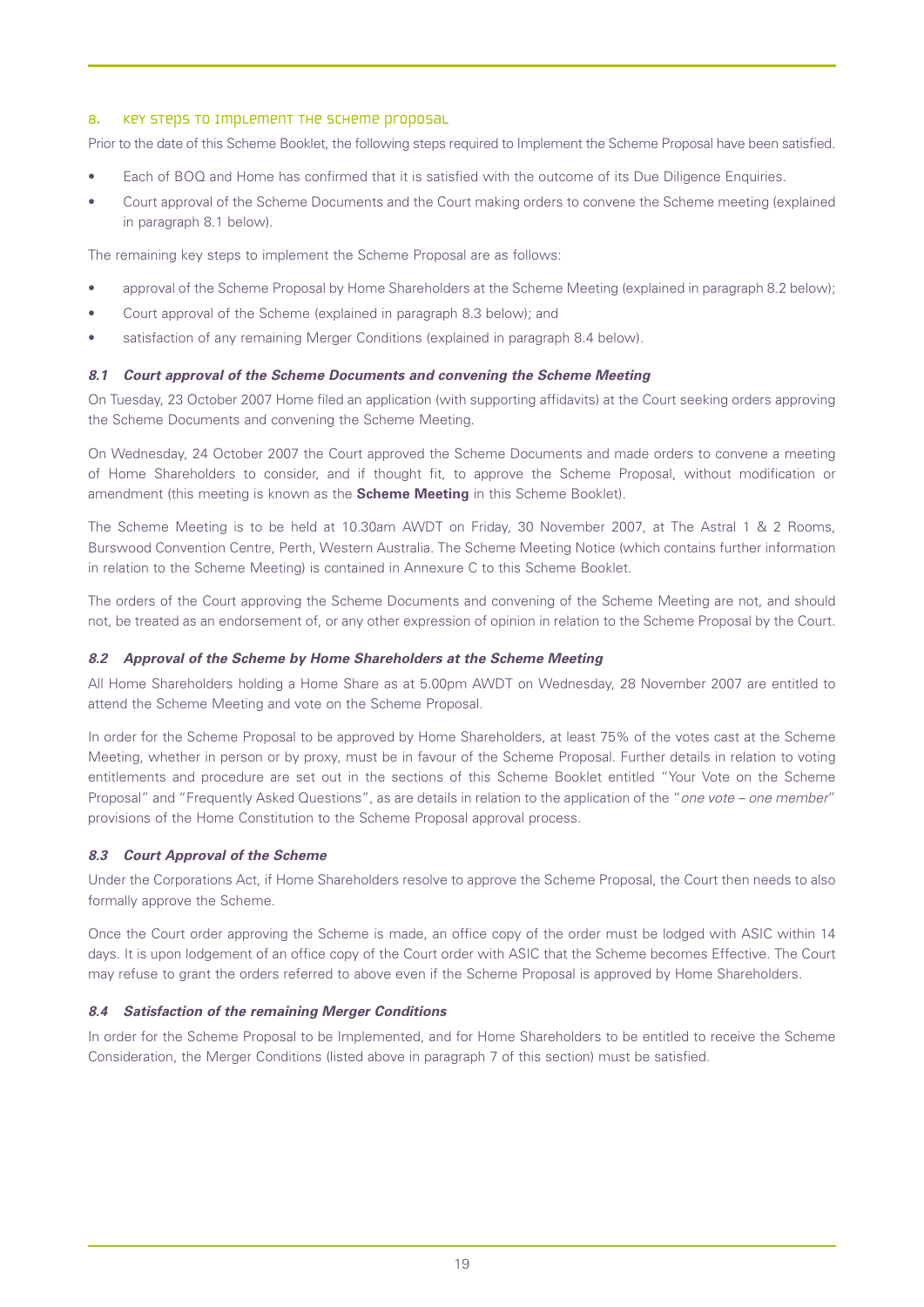#### 9. Dividends

Under the Implementation Deed, BOQ acknowledged that Home would announce and pay the Home FY 2007 Final Dividend to Home Shareholders. This dividend was for the financial year ended 30 June 2007 and was for an amount equal to 24 cents per Home Share. The record date for this dividend was Tuesday, 11 September 2007, and the payment date was Tuesday, 25 September 2007.

Under the Implementation Deed, BOQ has also agreed to ensure that the record date for payment of its half-year dividend for the financial year ending 31 August 2008 is set after the Implementation Date so that Home Shareholders who become BOQ Shareholders under the Scheme will receive this dividend.

Home Shareholders who become BOQ Shareholders under the Scheme will be eligible to receive any subsequent dividends paid by BOQ for as long as they retain their New BOQ Shares.

See section 4.4 of this Scheme Booklet for information on BOQ's dividend policy.

# 10. IF THE SCHEME proposal does not proceed

If the Scheme Proposal does not proceed, Home Shareholders will retain their Home Shares and Home will continue as a stand alone entity listed on ASX and continue to focus on its current business strategy.

#### 11. Board of directors

BOQ has invited the current Chairman of Home, Tony Howarth, to accept appointment to the existing BOQ Board should the Scheme Proposal proceed. Mr Howarth intends to accept this appointment and join the BOQ Board following Implementation.

#### 12. ENTITLEMENT TO VOTE

Please refer to the section of this Scheme Booklet titled "Your Vote on the Scheme Proposal" for information on how Home Shareholders' entitlement to vote will be determined.

# 13. Trading of New BOQ Shares

BOQ Shares are listed on ASX and are tradeable. Scheme Participants who are issued New BOQ Shares as part of the Scheme Consideration will be able to trade in their New BOQ Shares. However, please refer to section 8.7 of this Scheme Booklet in relation to the process for quotation of the New BOQ Shares, which will initially trade on ASX on a deferred settlement basis. If the Scheme Proposal is implemented, New BOQ Shares are expected to commence trading on a deferred settlement basis on ASX on Friday, 7 December 2007, being the next trading day after the Effective Date, and on a normal settlement basis from Friday, 21 December 2007. Home Shareholders are responsible for confirming their allocation of New BOQ Shares before trading in those shares. Home Shareholders who choose to sell their New BOQ Shares after Implementation but before receiving confirmation of their allocation do so at their own risk.

# 14. Australian tax considerations for Home Shareholders

Implementation of the Scheme will result in a taxable event for the purposes of Australian capital gains tax, in relation to the Home Shares transferred to BOQ under the Scheme.

Some Home Shareholders may be eligible to obtain partial capital gains tax rollover relief to the extent that they receive New BOQ Shares in exchange for their Home Shares under the Scheme. The rollover relief will not be available to the extent that the Scheme Consideration is received in cash, or to some Home Shareholders generally.

The Australian tax implications of the Scheme Proposal are set out in the Tax Opinion, which has been prepared by Blake Dawson Waldron and is contained in section 5 of this Scheme Booklet. Home Shareholders who are resident for tax purposes outside of Australia should seek specific tax advice in relation to the Australian and overseas tax consequences of the Scheme Proposal.

It is recommended that Home Shareholders obtain independent tax advice if they are in any doubt as to the tax treatment of the Scheme Consideration they will receive under the Scheme Proposal, or the impact of the Scheme Proposal on their tax position generally.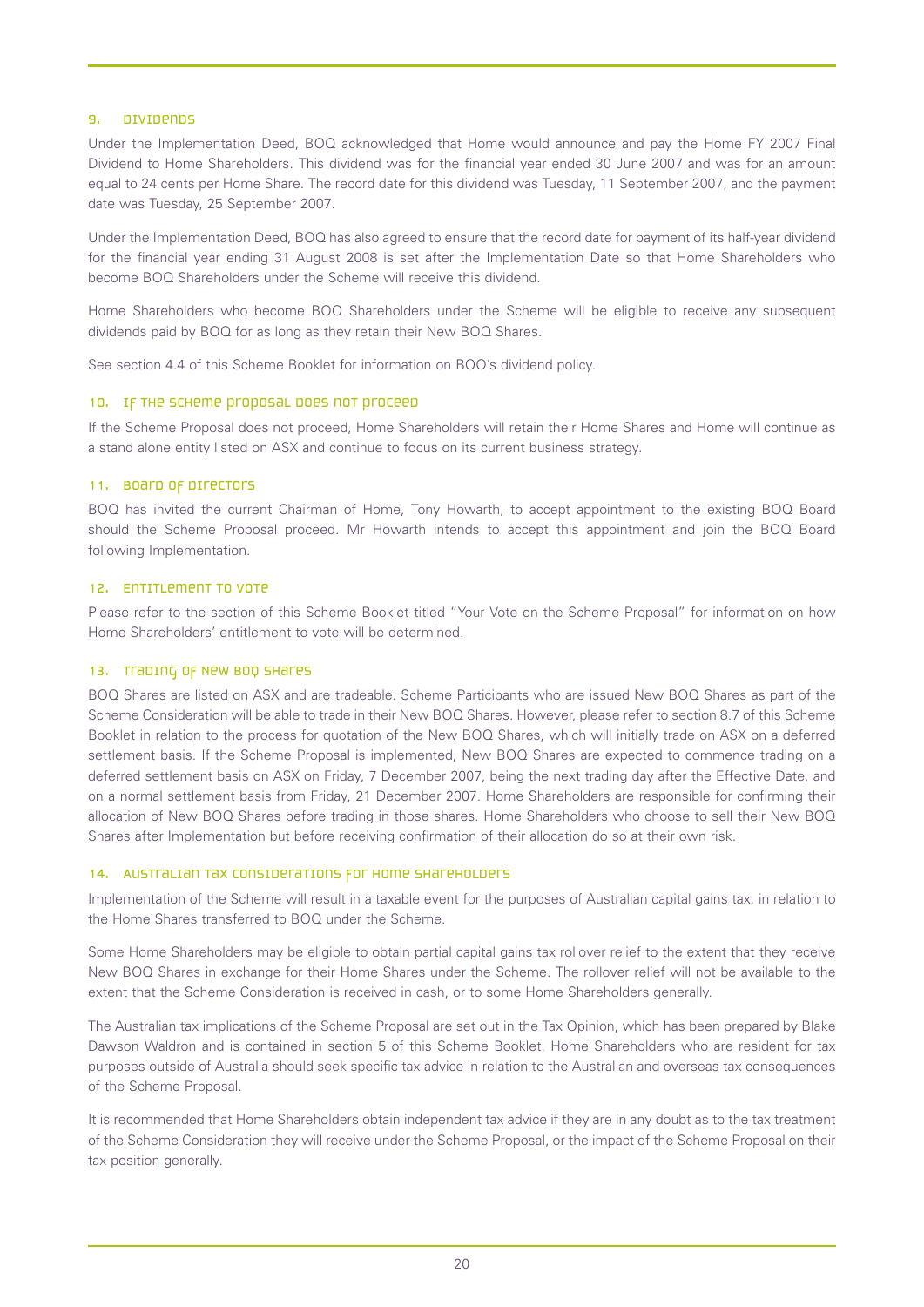#### 15. Home Shareholders who hold a small number of Home Shares

BOQ has established a Share Sale Facility for Scheme Participants with a registered address in Australia (including its external territories) or New Zealand who hold 355 or less Home Shares as at the Scheme Record Date (ie those eligible Scheme Participants who would hold 300 or less New BOQ Shares on Implementation). Such Small Parcel Participants will be able to elect to sell their New BOQ Shares via this Share Sale Facility, free of any brokerage costs and other applicable costs, taxes or charges. The Share Sale Facility does not require that Small Parcel Participants hold an account with the Nominee or any other broker. For Small Parcel Participants, participation in the Share Sale Facility is entirely voluntary.

See section 7.8 of this Scheme Booklet for further details of the Share Sale Facility, including the role of the Nominee in relation to the sale of New BOQ Shares through the Share Sale Facility and the potential risks associated with an election to participate in the Share Sale Facility.

# 16. Ineligible Overseas Shareholders

Home Shareholders with a registered address in a jurisdiction other than Australia (and its external territories) and New Zealand may not be eligible to receive New BOQ Shares that would otherwise form part of the Scheme Consideration. Home Shareholders with a registered address outside of Australia (and its external territories) and New Zealand should refer to sections 7.6 and 7.8 of this Scheme Booklet.

Instead, New BOQ Shares which would otherwise form part of the Scheme Consideration and be issued to Ineligible Overseas Shareholders will be issued to the Nominee under the Share Sale Facility, who will use its best endeavours to sell those New BOQ Shares and return the average net proceeds of sale in cash (less any brokerage costs and other applicable costs, taxes or charges) to the Ineligible Overseas Shareholders.

See sections 7.6 and 7.8 of this Scheme Booklet for further details of the Share Sale Facility, including the role of the Nominee in relation to the sale of New BOQ Shares through the Share Sale Facility.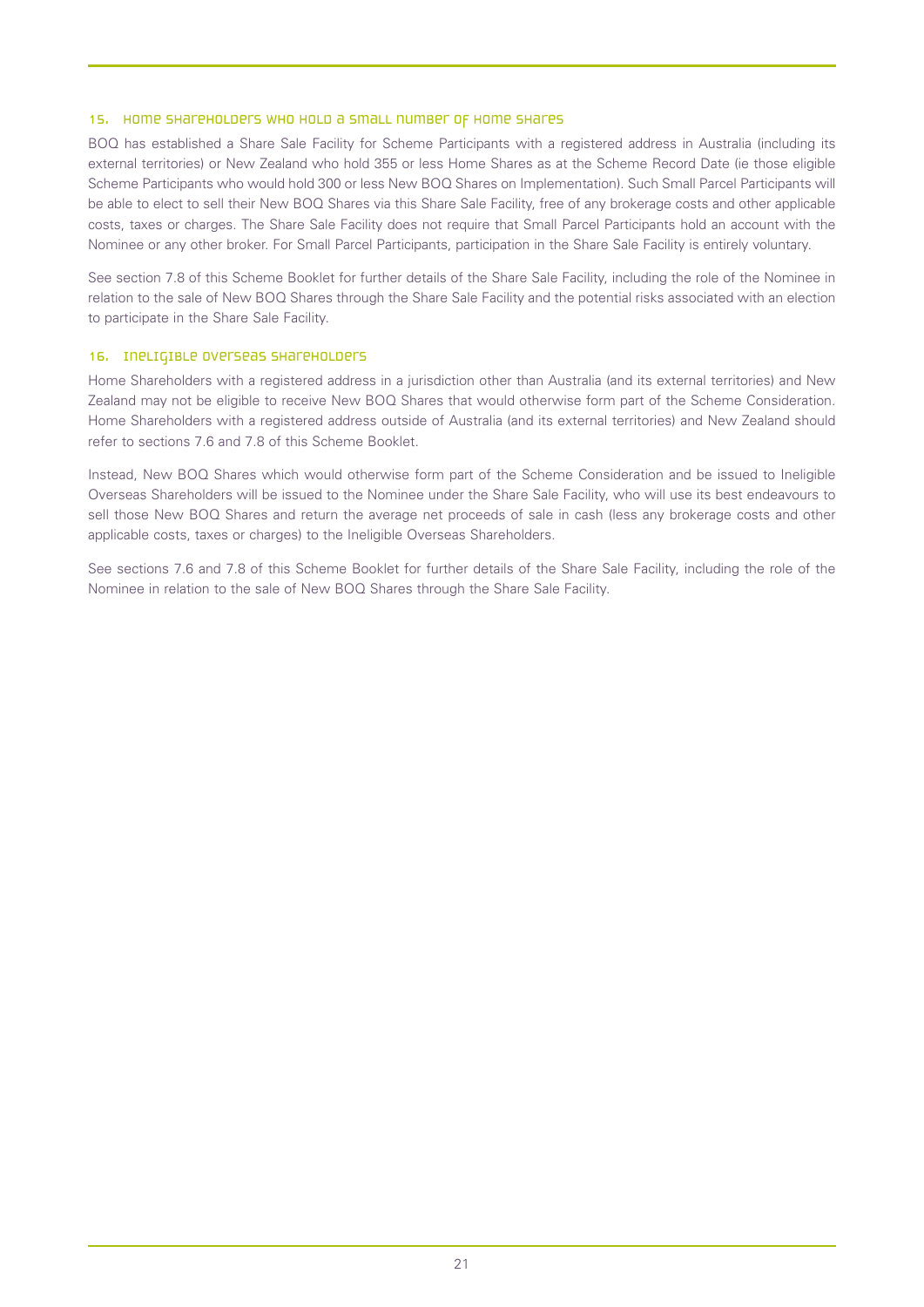# Reasons why you should vote in favour of the Scheme Proposal

# 1. Your directors Recommend Approval

The Home Board unanimously recommends that Home Shareholders vote in favour of the Scheme Proposal, and each of the Home Directors intends to vote in favour of the Scheme Proposal in relation to their own personal shareholdings in Home, in both cases in the absence of a superior proposal and subject to the Independent Expert continuing to conclude that the Scheme Proposal is in the best interests of Home Shareholders.

The reasons for this recommendation are set out below.

# 2. Independent Expert Finding is Favourable

The Independent Expert has concluded that, in the absence of a superior proposal, the Scheme Proposal is fair and reasonable and in the best interests of Home Shareholders. The Independent Expert's Report, set out in full in Annexure D to this Scheme Booklet, provides the supporting information and analysis that led the Independent Expert to this conclusion.

# 3. SCHeme proposal Represents Significant Share price premium

The Scheme Consideration offered under the Scheme Proposal represents a total consideration of \$18.79 per Home Share based on the closing price of BOQ Shares of \$18.95 as at 22 October 2007, the last practical trading day before the date of this Scheme Booklet. This represents:

- a 33% premium to the price of Home Shares of \$14.11 on 30 August 2007, being the day prior to the announcement of the Merger; and
- a 46% premium to Home Shares' 10 day VWAP to 30 August 2007.



# *Figure 1: Offer premiums*

# 4. Benefit from BOQ Shareholding

If the Scheme Proposal is Implemented, Home Shareholders who are not Ineligible Overseas Shareholders or Share Sale Facility participants will become BOQ Shareholders, enabling them to participate in one of Australia's fastest growing banks.

The Merger will create a stronger regional banking platform centred on the two fastest growing State economies in Australia with over 260 branches nationally. Home Shareholders will have the opportunity to share earnings growth driven by ongoing above national average growth in lending and deposit volumes in Western Australia and Queensland.

BOQ's unique Owner Managed Branch™ model together with growth initiatives have allowed it to sustain above system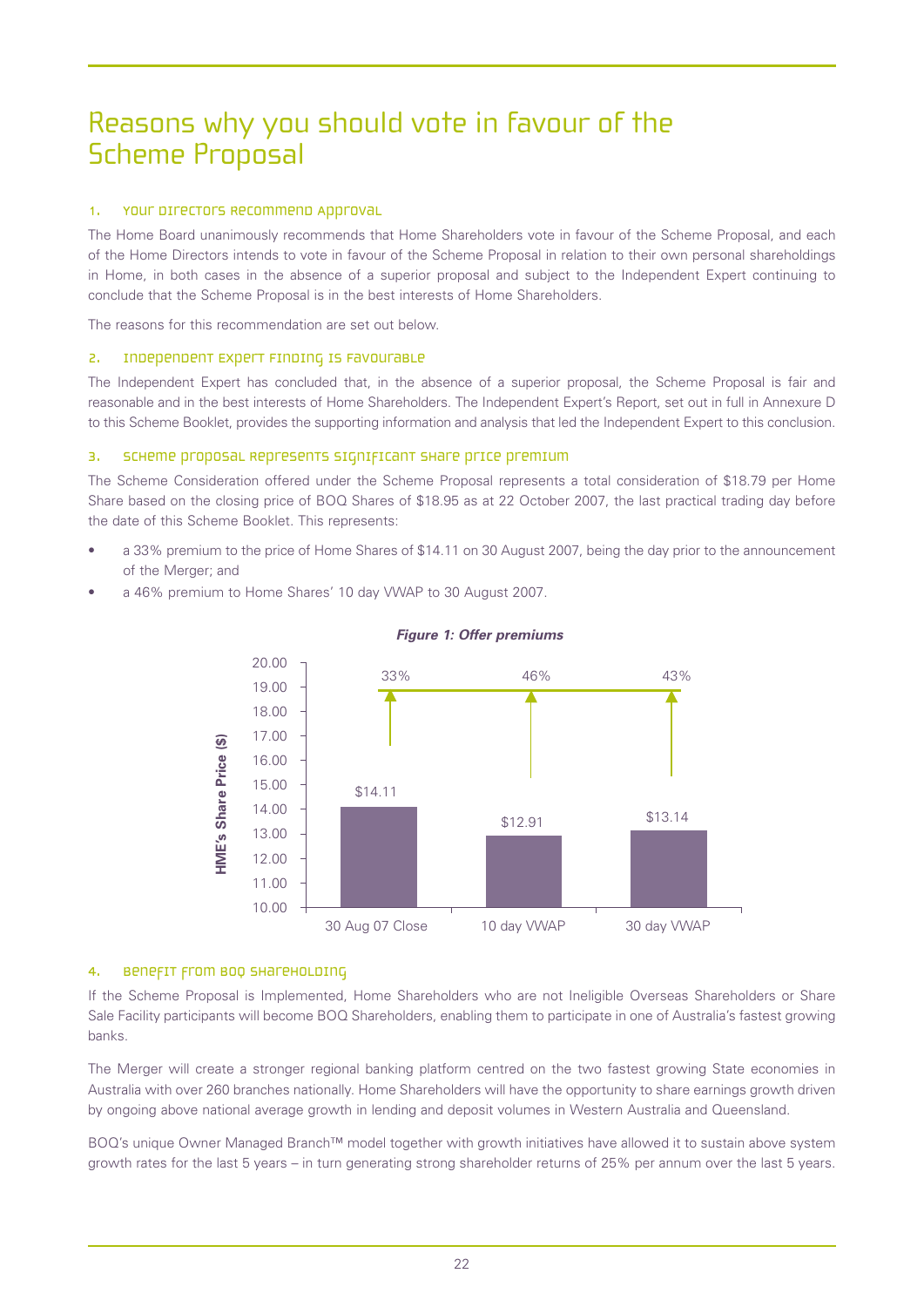#### 5. Benefit from Expected Future Merger Synergies

If Implemented, the Merger presents a number of synergy benefits, which will be shared by Home Shareholders who retain their shareholding in BOQ after Implementation and into the future. BOQ expects that the Merger will ultimately provide annual pre-tax cost synergies of approximately \$20 million from the financial year ending 31 August 2010. The expected cost savings have been identified from the conversion of Home branches to BOQ's unique Owner Managed Branch™ model where appropriate, consolidation of IT platforms and back office functions, procurement savings and administration.

In addition to cost synergies, BOQ will seek to derive revenue synergies from the roll out of additional BOQ products to Home's customer base, including margin lending, equipment and debtor finance products and a broad range of business banking products for small to medium enterprises.

Further details in relation to synergies arising from the Merger are set out in section 4.1(d) of this Scheme Booklet. The realisation and timing of synergies are subject to the integration and other risks described in section 6 of this Scheme Booklet.

# 6. Benefit from Increased Market Capitalisation

BOQ is one of Australia's top 150 listed companies, with a market capitalisation of approximately \$2.15 billion, and offers significantly better liquidity than is currently available for Home Shares. The New BOQ Shares to be issued under the Scheme Proposal will enable Home Shareholders to liquidate their shareholdings more easily and at a lower cost (due to the lower bid-offer spread) than if they held Home Shares. This is evident in the respective share trading volumes of the companies. During the 12 months prior to the announcement of the Scheme Proposal, an average of approximately \$89 million of BOQ Shares were traded on ASX per month compared to approximately \$6 million of Home Shares.

# 7. Participate in Home and BOQ Dividends

Home Shareholders have already received the Home FY 2007 Final Dividend of 24 cents per Home Share. If the Scheme Proposal is Implemented, Home Shareholders will also be entitled to participate in BOQ's half-year dividend for the financial year ending 31 August 2008. The amount of this dividend will only be known when it is announced by BOQ in April 2008. The BOQ half-year dividend for the financial year ended 31 August 2007 was 32 cents but this is no guarantee as to future dividend levels. See section 4.4 of this Scheme Booklet for information on BOQ's dividend policy.

#### 8. Earnings per share Accretive to Home Shareholders

The Home Board expects the Merger to be cash earnings per share accretive to Home Shareholders (ie each Home Shareholder's share of BOQ's cash after tax earnings divided by their number of Home Shares is expected to be higher than the Home Shareholder's share of Home's after tax cash earnings divided by their number of Home Shares. This assumes the cash consideration is also invested into BOQ Shares). Cash earnings per share is determined prior to amortisation and any impairment charges relating to intangibles and the earnings impact of the integration costs.

A number of factors will influence the impact of the Merger on the earnings per share of BOQ. Key factors include:

- the future performance of the Merged Group;
- the level and timing of cost savings, revenue enhancements and other synergies derived as a consequence of the Merger;
- the level and timing of integration costs, the degree to which these costs are capitalised and the rate at which they are amortised; and
- the amount and rate of amortisation and charges for impairment that may relate to intangible assets created in the accounts of BOQ as a consequence of the Merger.

# 9. Value Enhancing Alternative

The Home Board believes that the Merger is the most value enhancing alternative for Home Shareholders at this time, in the absence of a superior proposal.

In forming its recommendation with respect to the Merger, the Home Board carefully considered Home's strategy as a stand alone entity. Whilst this strategy offers the opportunity to grow Home Shareholder value, in the opinion of the Home Board, the Merger is a logical combination and improves Home's ability to capture those value creating opportunities.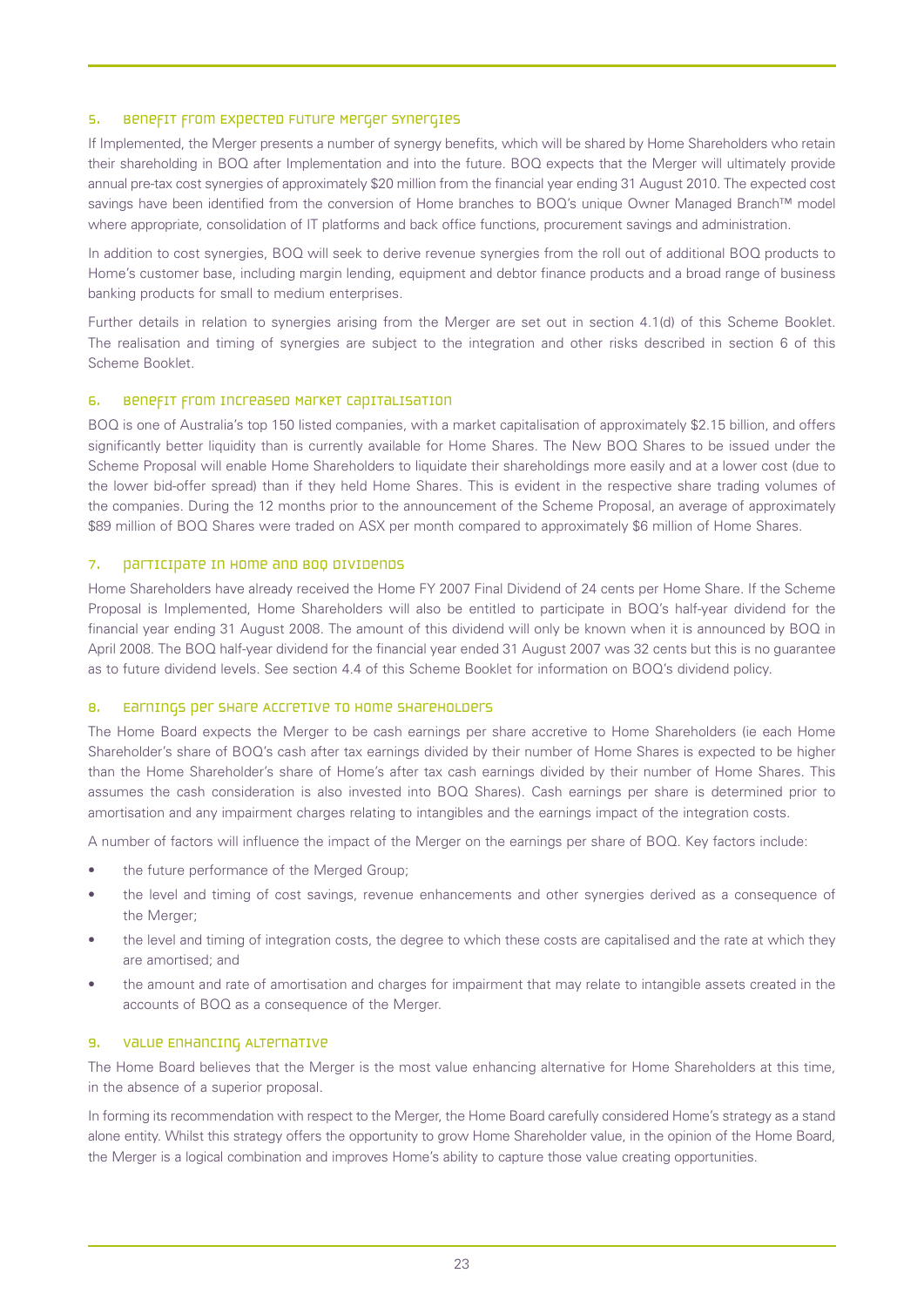### 10. possible Negative Implications if the Scheme proposal is Not Approved

If the Scheme Proposal is not Implemented and the Merger does not proceed, Home Shares will remain listed on ASX and Home will continue to operate as a stand alone entity.

If the Scheme Proposal is not approved by Home Shareholders, and no alternative proposal emerges, Home Shares will continue to be quoted on ASX but it is difficult to predict where the Home Share price might settle if the impact that could be attributed to the Merger is removed. Home Shareholders should note that the implied value of the Scheme Consideration offered under the Scheme Proposal represents a significant premium to the Home Share price prior to the announcement of the Merger. The 30 business day VWAP of Home Shares prior to 31 August 2007 (the date of the announcement of the Merger) was \$13.14.

Home will incur transaction costs of approximately \$1.5 million in connection with the Merger (excluding any Break Fee) even if the Scheme Proposal is not approved by Home Shareholders.

Details of possible Break Fees payable by Home or BOQ are outlined in section 8.22 of this Scheme Booklet.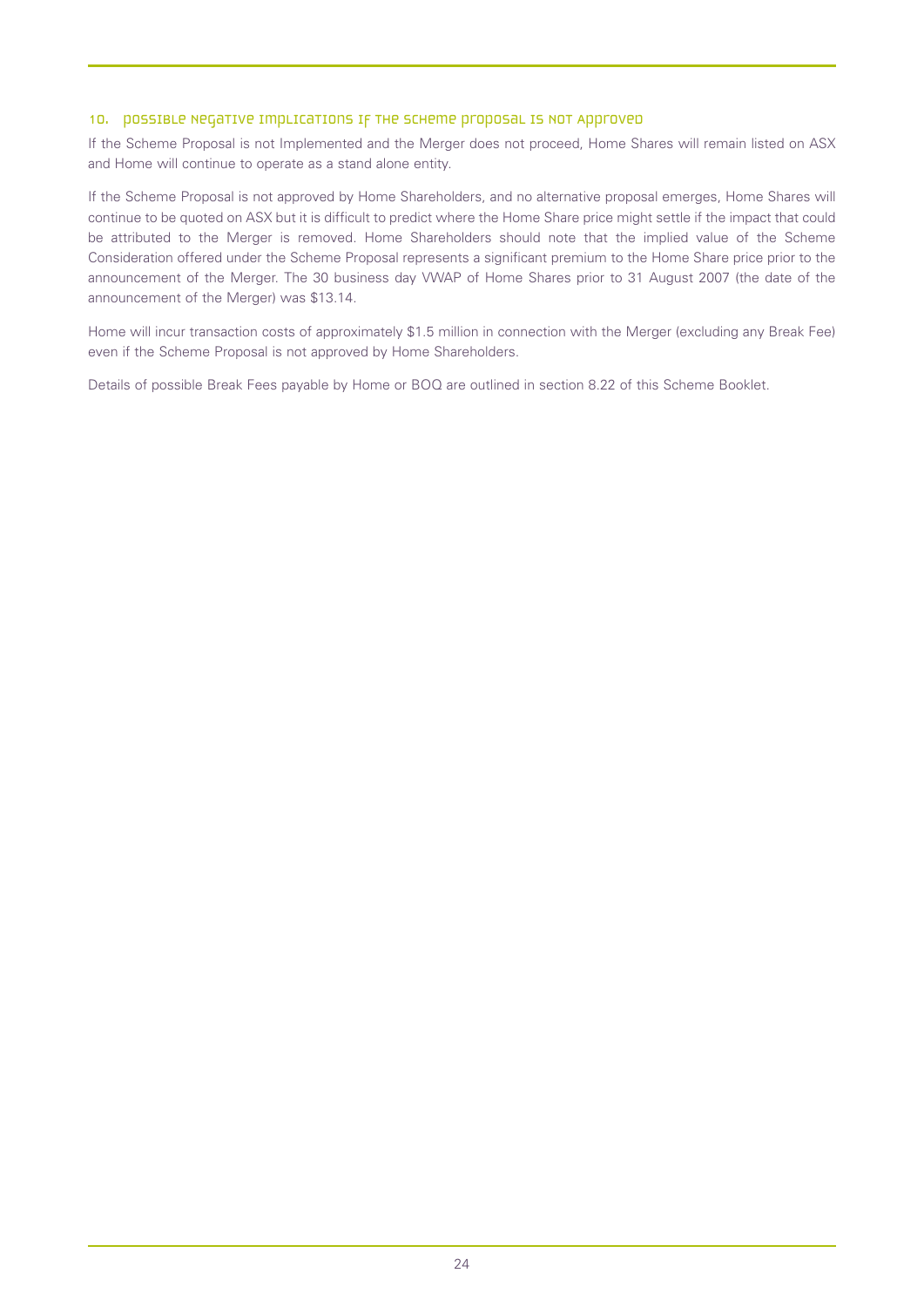# Frequently Asked Questions (FAQs)

This section answers some frequently asked questions about the Scheme Proposal and the Merger generally. This section should be read together with other sections of this Scheme Booklet.

To assist Home Shareholders, Home has established the Home Merger Hotline in relation to the Scheme Proposal. Please call the Home Merger Hotline on 13 63 13 (within Australia) or +61 8 9231 6601 (outside Australia) between 9.00am and 5.00pm (AWDT), Monday to Friday.

You should read the "Your Vote on the Scheme Proposal" section of this Scheme Booklet for detailed information on the voting procedure for the Scheme Meeting.

# 1. WHAT IS THE METGET?

BOQ has proposed a Merger between BOQ and Home, to be implemented by way of a scheme of arrangement. If the Scheme Proposal is approved, BOQ will acquire all Home Shares in return for a mix of New BOQ Shares and cash. In conjunction with the Scheme Proposal, BOQ has also offered to acquire all of the Home Options under the BOQ Option Offers described in section 7.9 of this Scheme Booklet, so that on Implementation BOQ acquires all the issued Home Shares and Home Options.

# 2. WHAT WILL HOME SHAREHOLDERS RECEIVE IF THE SCHEME PROPOSAL IS IMPLEMENTED?

Under the terms of the Scheme Proposal, eligible Home Shareholders will receive 0.844 New BOQ Shares and \$2.80 cash for each Home Share.

Based on the closing price of BOQ Shares of \$18.95 on 22 October 20074 , the Scheme Consideration offered under the Scheme Proposal represents a total implied offer consideration of \$18.79 per Home Share.

#### 3. WHY IS THE METGET BEING proposed under the Scheme proposal?

The proposed combination of BOQ's unique Owner Managed Branch™ model and Home's extensive Western Australian network will create a stronger regional banking platform centred on the two fastest growing State economies in the country, Queensland and Western Australia. The strategic rationale for the Merger is compelling and is set out in detail in paragraph 2 of the section of this Scheme Booklet titled "Overview of the Scheme Proposal".

# 4. What are the potential disadvantages associated with the scheme proposal and the Merger Generally?

The potential disadvantages of the Scheme Proposal and the Merger are outlined in detail in section 1.4 of this Scheme Booklet.

#### 5. WHAT DO THE HOME DIFECTORS RECOMMEND?

The Home Directors unanimously recommend that all Home Shareholders vote in favour of the Scheme Proposal in the absence of a superior proposal and subject to the Independent Expert continuing to conclude that the Scheme Proposal is in the best interests of Home Shareholders.

# 6. What is the opinion of the Independent Expert?

The Independent Expert has considered the Scheme Proposal and has concluded that the Scheme Proposal is fair and reasonable and in the best interests of Home Shareholders. The Independent Expert's Report is set out in full in Annexure D to this Scheme Booklet.

#### 7. WHAT Are THE FISKS OF THE SCHEME Proposal?

The value of the New BOQ Shares component of the Scheme Consideration for eligible Scheme Participants after the Merger is Implemented will be affected by a number of factors including the financial performance of the Merged Group. There are various risk factors which may affect the performance of the Merged Group and the value of the New BOQ Shares. These include general risk factors such as changes in economic conditions or government policy and specific risks including those business risks associated with the BOQ Group, risks referable to holding BOQ Shares and integration risks relating to the Merger. The key risks are discussed in section 6 of this Scheme Booklet.

<sup>4</sup> Being the last practical trading day before the date of this Scheme Booklet.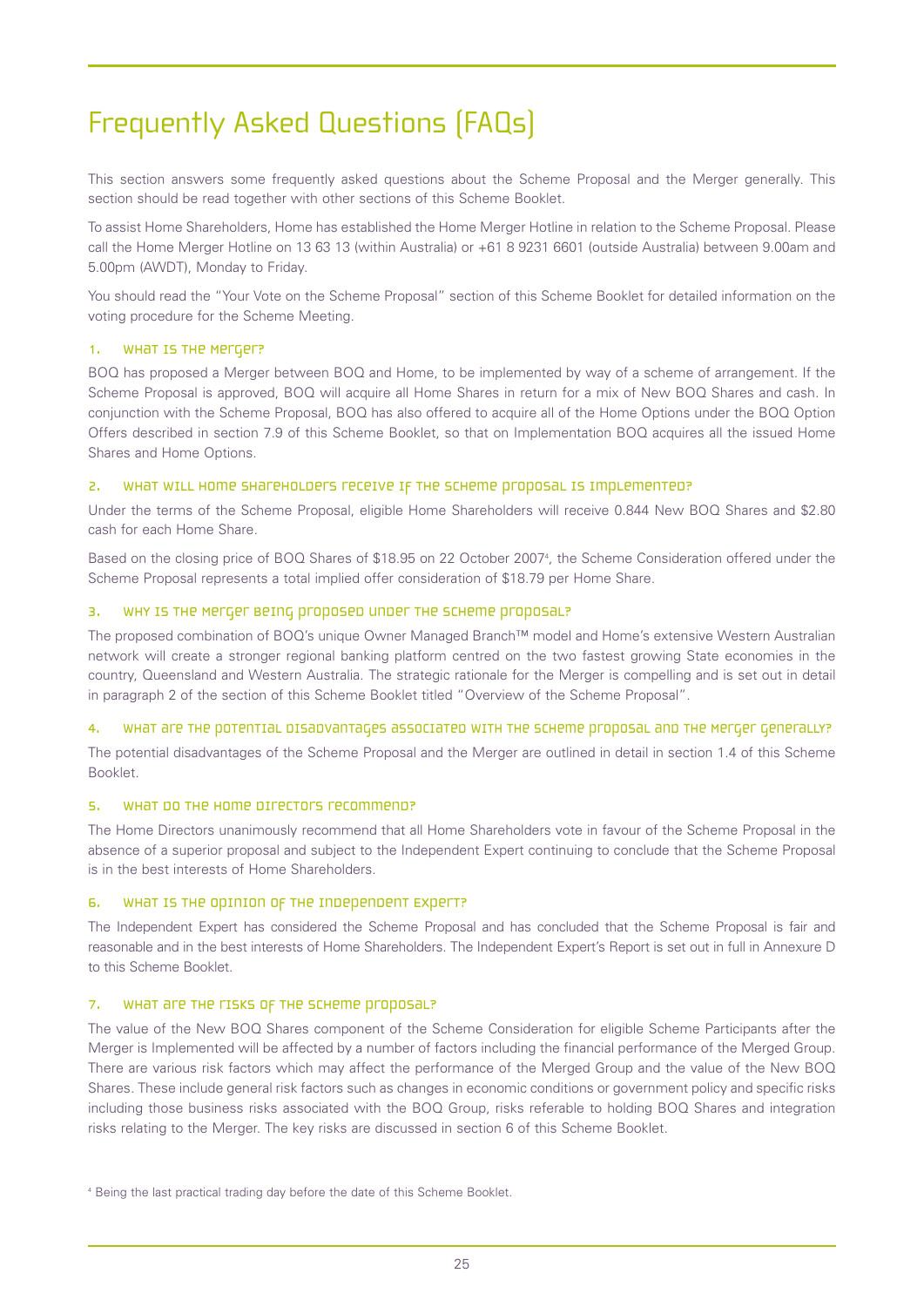#### 8. WILL THE METGED Group BE appropriately capitalised?

Following the Merger, the Merged Group will be capitalised above minimum regulatory capital requirements. The board of directors of the Merged Group will set capital targets for the percentage of risk weighted assets for Tier 1 capital and total capital, taking into account timing of integration costs and synergies and other factors inherent in its normal operations.

BOQ is currently working with the relevant regulatory authorities to ensure compliance with the requirements of Basel II, to be implemented from 1 January 2008. BOQ intends to continue these discussions and will undertake to remain appropriately capitalised under the new Basel II regime.

### 9. Following Implementation of the Merger, how will ownership of BOQ be split between current Home Shareholders and BOQ Shareholders?

Home Shareholders will own approximately 20%<sup>5</sup> of the Merged Entity following Implementation.

### 10. WILL I BE required to pay broker fees or stamp duty?

Home Shareholders (other than Ineligible Overseas Shareholders) will not pay any transaction costs associated with the Scheme Proposal. They will, however, potentially incur a CGT liability as a result of the transactions contemplated by the Scheme Proposal and will face transaction costs if they sell their New BOQ Shares other than through the Share Sale Facility (in the case of Small Parcel Participants). Ineligible Overseas Shareholders will have certain transaction costs deducted from the proceeds from the sale of the New BOQ Shares to which they would otherwise be entitled through the Share Sale Facility. Please see sections 7.6 and 7.8 of this Scheme Booklet for further information about how overseas Home Shareholders will be treated under the Scheme Proposal, and the Share Sale Facility.

#### 11. Will Home Shareholders be eligible to receive BOQ's February 2008 half year dividend?

If the Scheme Proposal is Implemented and Home Shareholders continue to hold their New BOQ Shares at the time of the record date for BOQ's half-year dividend for the financial year ending 31 August 2008 then Home Shareholders will be entitled to receive that dividend.

The record date for previous BOQ half-year dividends has been during the month of April.

The Indicative Timetable anticipates that Implementation will take place on Tuesday, 18 December 2007.

### 12. How will dividends related to Home shareholders' New Boq shares differ from those currently paid by Home?

As a BOQ Shareholder, Scheme Participants will be entitled to receive BOQ dividends for as long as they hold their New BOQ Shares and BOQ continues to pay dividends. Dividends will be paid out of the Merged Group's earnings. BOQ has paid out an average of approximately 70% of its cash earnings per share in dividends over the last three years. The BOQ dividends for the financial year ended 31 August 2007 were 69 cents per share, which equates to 58 cents per Home Share based on the 0.844 Scheme Consideration multiplier. This compares favourably against Home's announced FY 2007 dividends of 44 cents per Home Share. Both BOQ and Home have paid fully franked dividends in FY 2007.

### 13. How WILL THE METGET BE IMPLEMENTED?

The Merger will be Implemented via a scheme of arrangement. If the Scheme Proposal is approved, all Home Shares will be transferred to BOQ and Home will ultimately become a wholly owned subsidiary of BOQ.

#### 14. Who will manage Home and the Merged Entity following completion of the Merger?

BOQ will manage the Merged Entity after Implementation of the Scheme Proposal and completion of the Merger. Some of the Home management team may be invited to take positions in the management team for the Merged Group. BOQ has announced an intention to retain a material regional headquarters in Western Australia.

#### 15. WHAT WILL HAppen TO THE HOME BUSINESS?

If the Merger is Implemented, Home will ultimately become a wholly owned subsidiary of BOQ and will no longer be listed on ASX in its own right.

BOQ's intentions for the Home business regarding the Board, brand, branches, head office, strategy, fixed assets and employees are outlined in detail in section 4.3(b) of this Scheme Booklet.

<sup>5</sup> Excluding any BOQ Shares to be issued as a result of the implementation of the Mackay Permanent Proposal.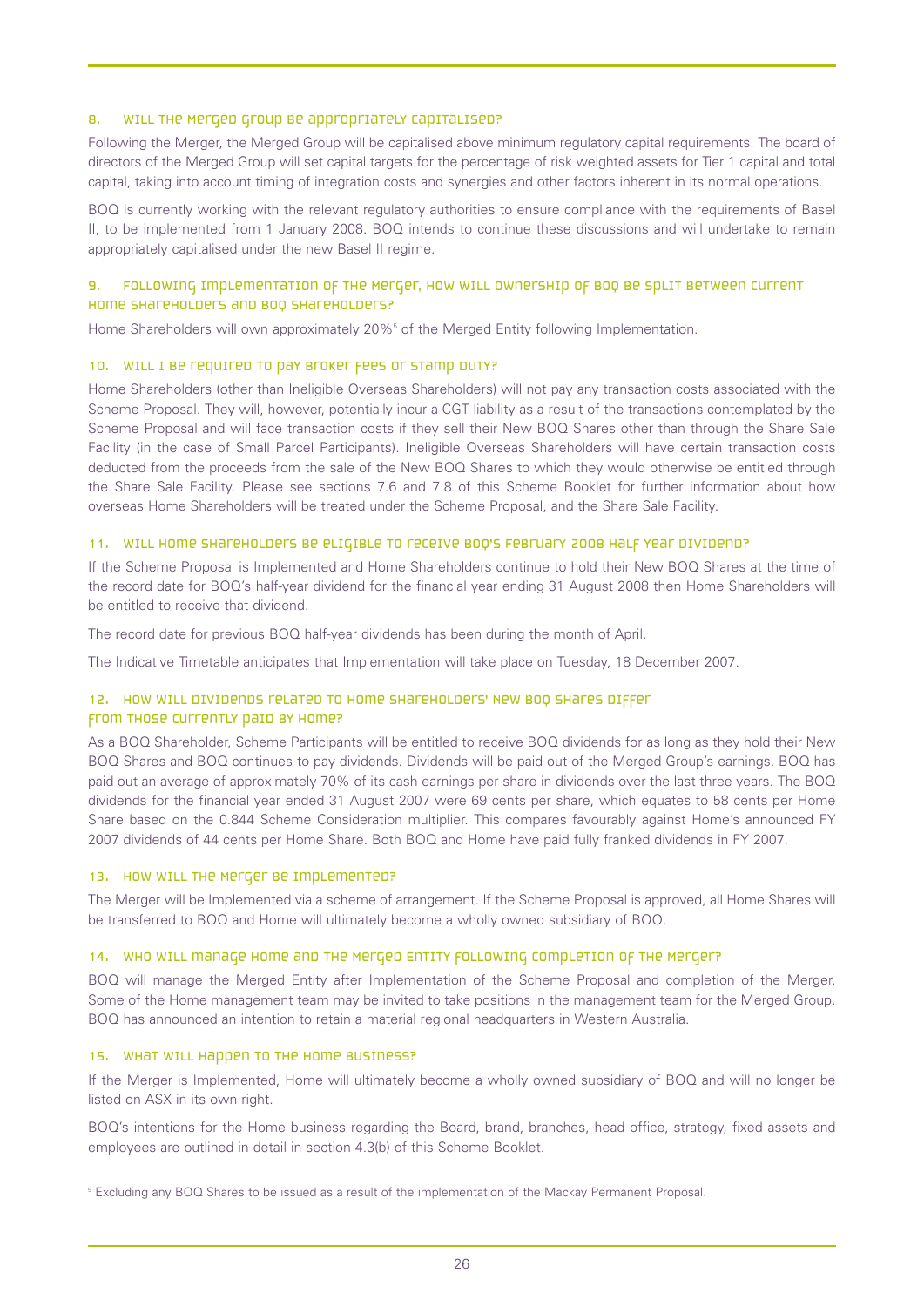#### 16. WHen and where will the scheme Meeting be held?

The Scheme Meeting will be held on Friday, 30 November 2007 at The Astral 1 & 2 Rooms, Burswood Convention Centre, Perth, Western Australia at 10.30am AWDT. Please note that this is the same day as the Home AGM, which will be held at the same venue from 9.00am AWDT that day.

#### 17. WHAT are the prospects of a superior proposal?

Under the terms of the Implementation Deed, Home has undertaken not to solicit, initiate, invite, encourage or participate in any potential competing transaction. This undertaking is subject to normal fiduciary duty obligations that allow the Home Board to appropriately respond to a bona fide unsolicited offer.

It is impossible to predict whether a superior proposal will emerge. However, at the date of this Scheme Booklet no alternative proposals had been presented to the Home Board. The Independent Expert has noted that it views the prospects of a superior proposal as unlikely (refer to Annexure D to this Scheme Booklet, which contains the Independent Expert's Report).

### 18. Are there any conditions to the Merger completing?

The Scheme Proposal is subject to a number of different conditions and these all need to be met for the Scheme Proposal to proceed. The Merger Conditions are summarised in paragraph 7 of the section of this Scheme Booklet titled "Overview of the Scheme Proposal" and set out in full in the Implementation Deed, which is summarised in section 8.22 of this Scheme Booklet. A complete copy of the Implementation Deed was lodged with ASX on 31 August 2007 and is available on the Home website at *www.homeonline.com.au*.

### 19. When will I receive the cash component of the Scheme Consideration?

If the Scheme Proposal is Implemented, a cheque or direct credit deposit into a Nominated Account (as the case may be) for the cash component of the Scheme Consideration will be mailed to your registered address or deposited into your Nominated Account on the Implementation Date. The Indicative Timetable currently contemplates that the Implementation Date will be Tuesday, 18 December 2007. However, the Indicative Timetable is subject to change at any time.

### 20. When will I receive my New BOQ Shares?

If the Scheme Proposal is Implemented, the Scheme Consideration will be distributed on or as soon as practicable after the Implementation Date, with the New BOQ Shares being issued on the Implementation Date and dispatch of holding statements in respect of those New BOQ Shares to be completed as soon as reasonably practicable and in any event within 10 Business Days after the Implementation Date.

#### 21. Can I sell my Home Shares now?

You can sell your Home Shares on market at any stage up to and including the Effective Date, after which time Home Shares will cease to trade on ASX. However, if you sell all of your Home Shares before 5.00pm AWDT on Wednesday, 28 November 2007 you will not be entitled to vote on the Scheme Proposal at the Scheme Meeting or be eligible to receive the Scheme Consideration. If you sell all of your Home Shares before the Scheme Record Date (but after the cut-off date and time for determining entitlements to vote at the Scheme Meeting), you will not be entitled to receive the Scheme Consideration.

#### 22. Can I sell my Home Shares after the Scheme vote?

Home Shareholders can continue to trade in Home Shares until and including the Effective Date for the Scheme, after which time Home Shares will cease to trade on ASX. The Effective Date is after the Scheme Meeting Date. However, if you sell your Home Shares at any stage prior to the Scheme Record Date you will not be entitled to receive the Scheme Consideration or otherwise participate in the Scheme Proposal.

#### 23. What if I do not want New BOQ Shares?

You may sell your New BOQ Shares on market after you receive them. Alternatively, you may elect to sell your Home Shares prior to the Effective Date.

Small Parcel Participants (ie those Home Shareholders holding 355 or less Home Shares as at the Scheme Record Date and who have a registered address in Australia or New Zealand) may elect to have their New BOQ Shares sold via the Share Sale Facility.

Further details of the sale mechanism offered under the Share Sale Facility, and the role of the Nominee, are set out in section 7.8 of this Scheme Booklet.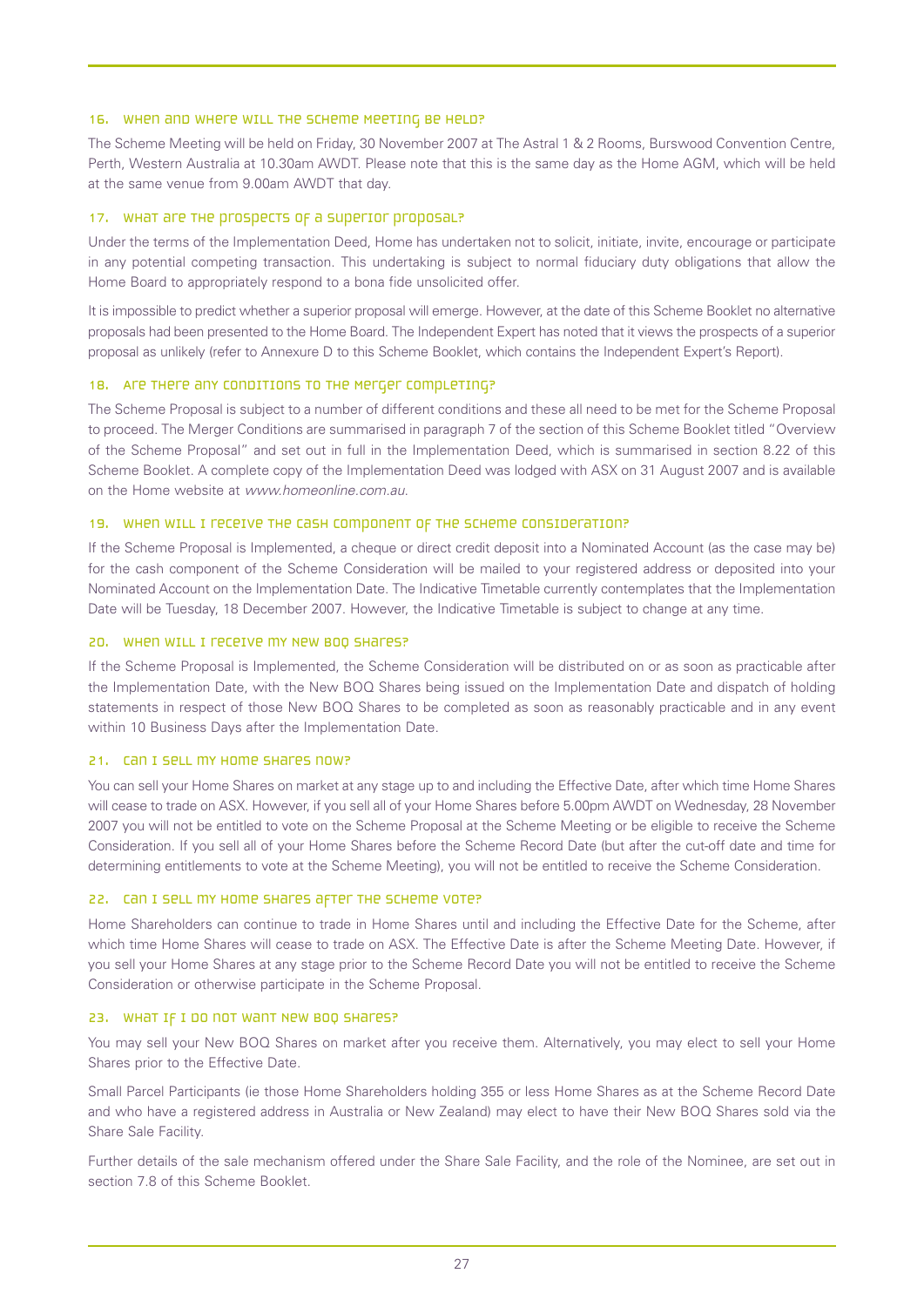#### 24. WHAT IF I am a FOreIGN SHATEHOLDET?

Home Shareholders with a registered address in any jurisdiction other than Australia (including its external territories) or New Zealand may not be eligible to receive New BOQ Shares that would otherwise form part of the Scheme Consideration. Instead, New BOQ Shares which would otherwise be issued to Ineligible Overseas Shareholders will be issued to the Nominee, who will use its best endeavours to sell those New BOQ Shares and return the proceeds of their sale (less any brokerage costs and other applicable costs, taxes or charges) in cash to the Ineligible Overseas Shareholders.

Home Shareholders with a registered address outside of Australia (and its external territories) and New Zealand should refer to sections 7.6 and 7.8 of this Scheme Booklet for further information in relation to the treatment of Ineligible Overseas Shareholders and the operation of the Share Sale Facility.

#### 25. What if I only hold a small number of Home Shares?

You will receive the same Scheme Consideration as other Home Shareholders.

However, Small Parcel Participants (those Home Shareholders holding 355 or less Home Shares as at the Scheme Record Date or expected to hold 300 or less New BOQ Shares on Implementation) may elect to have the New BOQ Shares to which they would otherwise be entitled sold via the Share Sale Facility.

Further details of the sale mechanism offered under the Share Sale Facility, and the role of the Nominee, are set out in section 7.8 of this Scheme Booklet.

#### 26. Are there limits on shareholdings in BOQ?

There are no limits on shareholdings in BOQ other than the statutory limits under the Financial Sector (Shareholdings) Act, which apply to all ADIs, and the Corporations Act.

#### 27. WHAT Are THE TAX IMPLICATIONS OF THE SCHEME Proposal?

The Australian tax implications of the Scheme Proposal are set out in the Tax Opinion contained in section 5 of this Scheme Booklet.

It is recommended that Home Shareholders obtain independent tax advice if they are in any doubt as to the tax treatment of the Scheme Consideration they will receive under the Scheme Proposal, or the tax implications of the Scheme Proposal in general as it relates to their particular circumstances.

#### 28. Who is entitled to vote at the Scheme Meeting?

Home Shareholders who hold Home Shares at 5.00pm AWDT on Wednesday, 28 November 2007 are entitled to vote at the Scheme Meeting. Please refer to the section of this Scheme Booklet titled "Your Vote on the Scheme Proposal" for further details.

#### 29. Is voting compulsory?

No, but Home Shareholders are encouraged to vote as the Scheme Proposal is an important matter. Please refer to paragraph 1 of the section of this Scheme Booklet titled "Your Vote on the Scheme Proposal" and section 7.2 of this Scheme Booklet for important information in relation to the majorities required to approve the Scheme Proposal.

#### 30. WHO IS ENTITLED TO PATTICIPATE IN THE SCHEME PROPOSAL?

All Home Shareholders who hold Home Shares at 5.00pm AWDT on Thursday, 13 December 2007 are entitled to participate in the Scheme Proposal and to receive the Scheme Consideration.

### 31. IF I WISH TO SUPPOFT THE SCHEME PROPOSAL and Merger, WHAT SHOULD I DO?

If you wish to support the Scheme Proposal and Merger you should vote in favour of the Scheme Proposal either in person at the Scheme Meeting or by returning the Proxy Form that accompanies this Scheme Booklet by the due date. Refer to the section of this Scheme Booklet titled "Your Vote on the Scheme Proposal" for further details on how to vote in favour of the Scheme Proposal.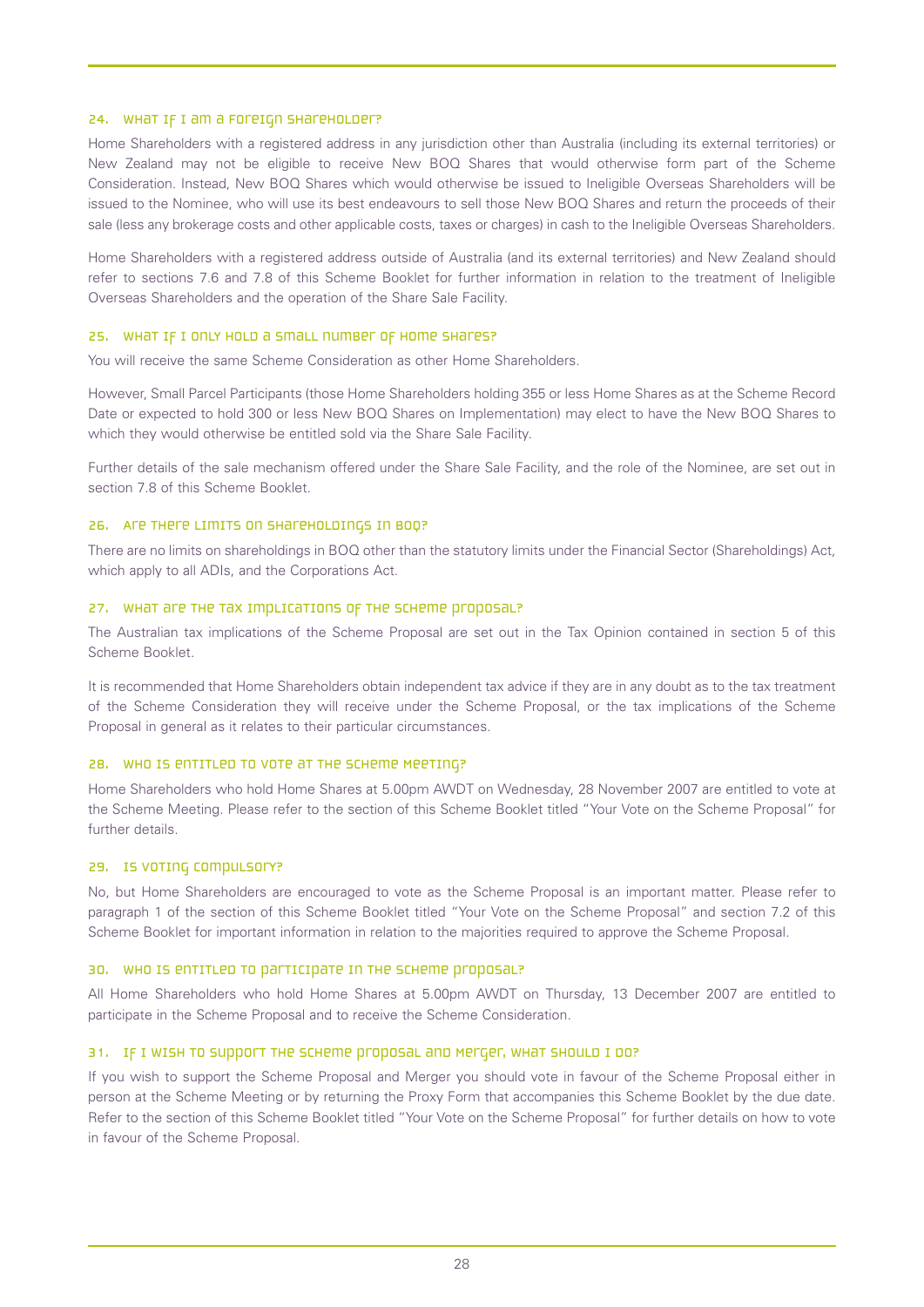#### 32. What if I cannot or do not wish to attend the Scheme Meeting?

You can still vote on the Scheme Proposal even if you do not attend the Scheme Meeting in person.

If you cannot or do not wish to attend the Scheme Meeting you can appoint another person by power of attorney to attend the Scheme Meeting and vote on your behalf or you can complete the Proxy Form that accompanies this Scheme Booklet and lodge it with the Share Registry of Home, Computershare, in accordance with the Proxy Form instructions. Proxy Forms can be lodged in person, by mail, or fax.

Refer to the paragraph 4 of the section of this Scheme Booklet titled "Your Vote on the Scheme Proposal" for instructions on how to vote if you cannot or do not wish to attend the Scheme Meeting.

#### 33. WHat Happens IF I vote against the Scheme proposal?

At the Scheme Meeting, 75% of Home Shareholders present and voting (either in person or by proxy) need to vote in favour of the Scheme Proposal for it to be approved. Even if you vote against the Scheme Proposal, the Scheme Proposal may still be Implemented if this requisite majority of Home Shareholders vote in favour of the Scheme Proposal.

If you are a Home Shareholder on the Scheme Record Date (expected to be Thursday, 13 December 2007) and the Scheme Proposal is approved by Home Shareholders and the Court, your Home Shares will be transferred to BOQ under the Scheme and you will receive the Scheme Consideration. This will occur whether you voted for or against the Scheme Proposal.

#### 34. WHEN WILL THE FESULTS OF THE SCHEME MEETING BE KNOWN?

The voting results will be known at or immediately following the Scheme Meeting. Following the close of the Scheme Meeting, an announcement will also be made to ASX regarding the result of the Scheme vote.

#### 35. How do Home's "one vote – one member" provisions work?

Home's constitution currently provides that voting rights attaching to Home Shares are on a "*one vote-one member*" basis where the vote is conducted on a show of hands or a poll. Normally on a poll, a shareholder has one vote per share held. These provisions were put in place when Home listed and were intended as protection in the event of a disadvantageous takeover bid. They are due to expire on 26 February 2008 and from that date voting rights on a poll will be on a one vote per share held basis. The result of the "*one vote-one member*" provisions is that an eligible Home Shareholder is only entitled to cast one vote at the Scheme Meeting regardless of the number of Home Shares that they hold.

#### 36. WHEN WILL THE SCHEME Proposal become Effective?

Once the Second Court Hearing has been held and orders made to approve the Scheme, the Scheme will become Effective on the day that an office copy of the Court orders is lodged with ASIC under section 411(10) of the Corporations Act (which is expected to be Thursday, 6 December 2007).

#### 37. WHAT Happens IF THE SCHEME proposal does not proceed?

If the Scheme Proposal does not proceed, Home Shareholders will retain their Home Shares and Home will continue as a stand alone entity listed on ASX and continue to focus on its current business strategy.

#### 38. What will be the effect of the Merger on Home Customers?

Home Customers will not be entitled to participate in the Scheme Proposal or receive the Scheme Consideration unless they are also a Home Shareholder as at the Scheme Record Date. However, all Home Customers will benefit from the Merger through access to an increased numbers of branches and ATMs, a wider product portfolio and more comprehensive service offering.

#### 39. What other information is available?

If you would like further information, or have any questions about the Scheme Proposal or the Merger generally, please call the Home Merger Hotline on 13 63 13 (within Australia) or +61 8 9231 6601 (outside Australia) between 9.00am and 5.00pm (AWDT), Monday to Friday.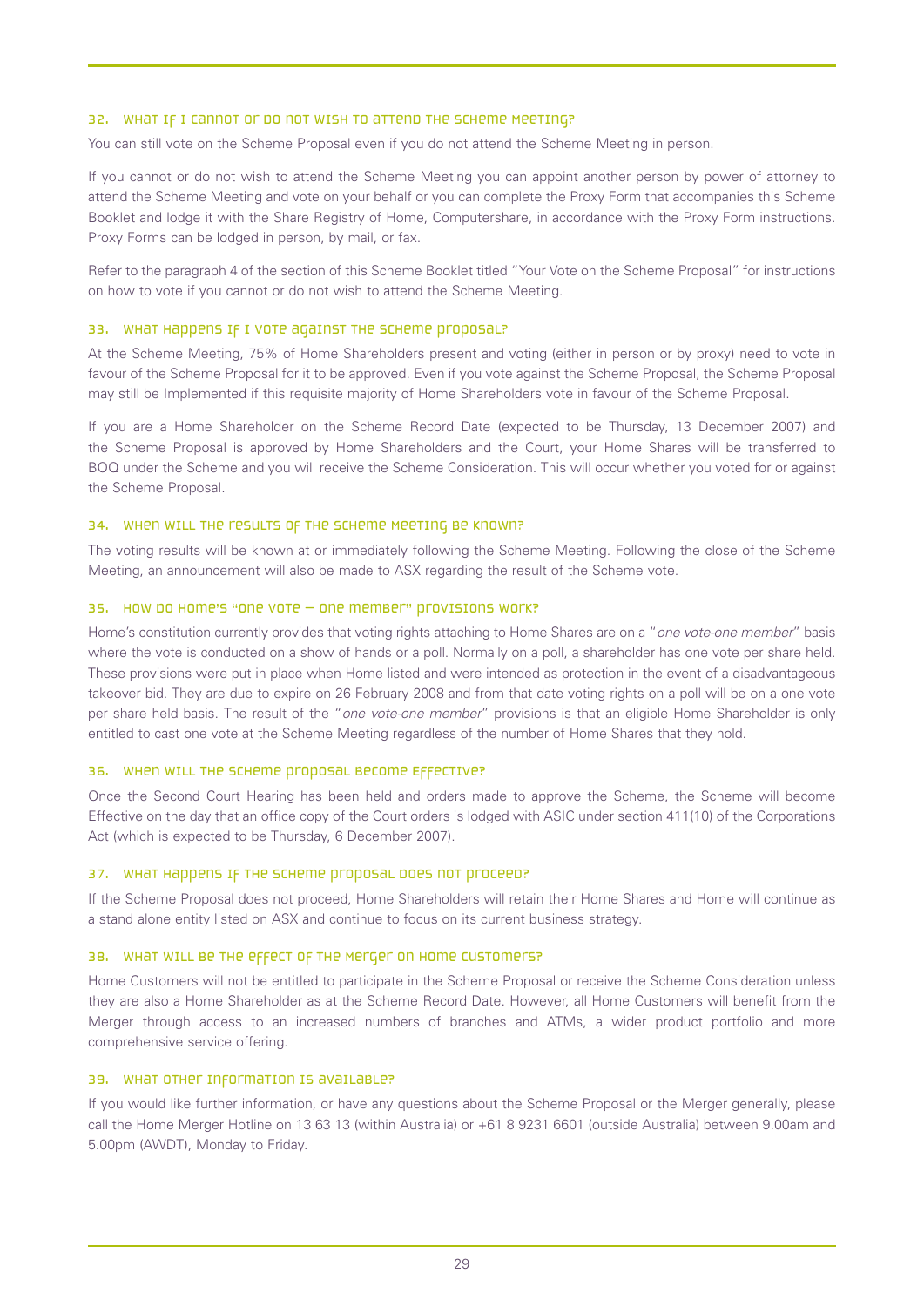# 1. Assessment of the Merger

# 1.1 Directors' recommendation and reasons

Your Home Directors unanimously recommend the Scheme Proposal to Home Shareholders, in the absence of a superior proposal and provided that the Independent Expert continues to conclude that the Scheme Proposal is in the best interests of Home Shareholders.

Each of the Home Directors (as Home Shareholders themselves) intends to vote in favour of the Scheme Proposal at the Scheme Meeting in the absence of a superior proposal and provided that the Independent Expert continues to conclude that the Scheme Proposal is in the best interests of Home Shareholders. The Home Directors believe that approval of the Scheme Proposal is in the best interests of Home Shareholders, having considered the following.

- (a) The Independent Expert has concluded that, in the absence of a superior proposal, the Scheme Proposal is fair and reasonable and in the best interests of Home Shareholders;
- (b) The Scheme Proposal values your Home Shares at a significant premium to the Home Share price prior to the announcement of the Merger;
- (c) The Scheme Proposal gives you the opportunity to become a shareholder in BOQ and share in the Merged Group's growth;
- (d) The Scheme Proposal gives you the opportunity to share in the benefit of future synergies that arise from the Merger;
- (e) The Scheme Proposal enables you to benefit from increased liquidity in your shareholding;
- (f) The Scheme Proposal enables you to participate in BOQ's half-year dividend for the financial year ending 31 August 2008;
- (g) The Merger is expected to be cash earnings per share accretive to Home Shareholders;
- (h) The Scheme Proposal offers the most value enhancing alternative for Home Shareholders at this time, in the absence of a superior proposal; and
- (i) If the Scheme Proposal is not approved and no alternative proposal emerges, the Home Share price may fall back to the levels at which it traded prior to the announcement of the proposed Merger.

Refer to the section of this Scheme Booklet titled "Reasons Why You Should Vote In Favour of the Scheme Proposal" for further details on items (a) to (i) above.

# 1.2 Independent Expert's Opinion

The Independent Expert has concluded that, in the absence of a superior proposal, the Scheme Proposal is fair and reasonable and in the best interests of Home Shareholders. The Independent Expert's Report is contained in Annexure D to this Scheme Booklet.

# 1.3 potential risks of the Scheme proposal

The value of the New BOQ Shares component of the Scheme Consideration for eligible Scheme Participants after the Merger is Implemented will be affected by a number of factors including the financial performance of the Merged Group. There are various risk factors which may affect the performance of the Merged Group and the value of the New BOQ Shares. These include general risk factors such as changes in economic conditions or government policy and specific risks including those business risks associated with the BOQ Group, risks referable to holding BOQ Shares and integration risks relating to the Merger.

For further details in relation to the key risks associated with the Scheme Proposal and an investment in New BOQ Shares see section 6 of this Scheme Booklet.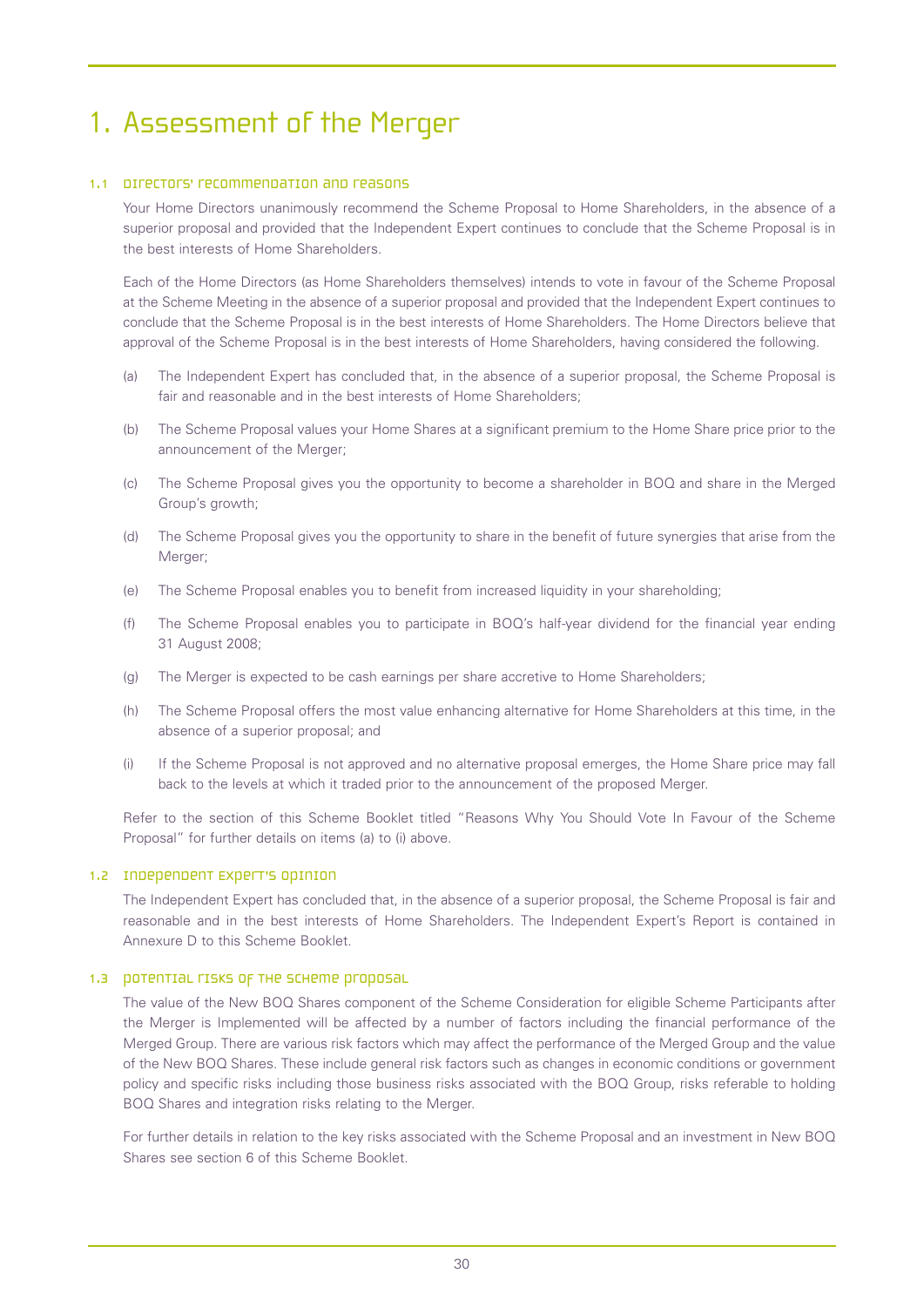#### 1.4 potential disadvantages of the scheme proposal

Whilst the Scheme Proposal has many advantages it also has potential disadvantage, some of which are detailed below.

#### **(a) Home Shareholders will no longer effectively control Home**

Currently Home Shareholders control 100% of Home. Immediately after the issue of the New BOQ Shares pursuant to the Scheme and based on the undiluted issued ordinary capital of BOQ as at 22 October 2007<sup>6</sup>, the Merger will result in Home Shareholders collectively owning approximately 20% of the total issued BOQ Shares. Home will ultimately become a wholly owned subsidiary of BOQ through the transfer of all Home Shares to BOQ under the Scheme and the transfer of all Home Options to BOQ under the BOQ Option Offer described in section 7.9 of this Scheme Booklet.

### **(b) Synergies Uncertain**

While the synergies from the Merger are expected to result in increased earnings for the Merged Group, the value and timing of these synergies is uncertain and are contingent on a successful integration of the two organisations.

#### **(c) Likelihood of an Alternative Offer**

Under the Implementation Deed, Home has undertaken not to solicit, initiate, invite, encourage or participate in any potential competing transaction. This undertaking is subject to normal fiduciary obligations that allow the Home Board to appropriately respond to a bona fide unsolicited offer. However, the existence of these restrictions in the Implementation Deed may reduce the likelihood of an alternative offer on superior terms emerging.

#### **(d) Possibility of negative impact on the Home or BOQ businesses**

There is no current expectation or evidence to suggest that the Merger will result in any material negative impact on the respective businesses of Home or BOQ. However the Merger could cause some Home Customers to exit because they prefer to bank with a building society or with a Western Australian based financial institution.

#### **(e) Tax and social security implications**

The receipt of the cash and New BOQ Shares under the Scheme Proposal may have adverse tax consequences for some Home Shareholders. Refer to the Tax Opinion in section 5 of this Scheme Booklet for further details. Separately, the increase in assets and income resulting from the Merger may affect certain eligible Home Shareholders' Centrelink (ie pensions and social security) benefits but this is considered unlikely. Each Home Shareholder should consider the tax and Centrelink payments consequences of the Merger in view of their own particular circumstances and seek independent advice with regard to their individual position.

#### **(f) Some Home Shareholders will not receive New BOQ Shares**

Home Shareholders with a registered address outside Australia or New Zealand may not receive the ongoing benefits of ownership of the New BOQ Shares.

# 1.5 Implications IF Scheme proposal does not proceed

If the Scheme Proposal does not proceed, Home Shareholders will retain their Home Shares and Home will continue as a stand alone entity listed on ASX and continue to focus on its current business strategy.

<sup>6</sup> Being the last practical trading day before the date of this Scheme Booklet.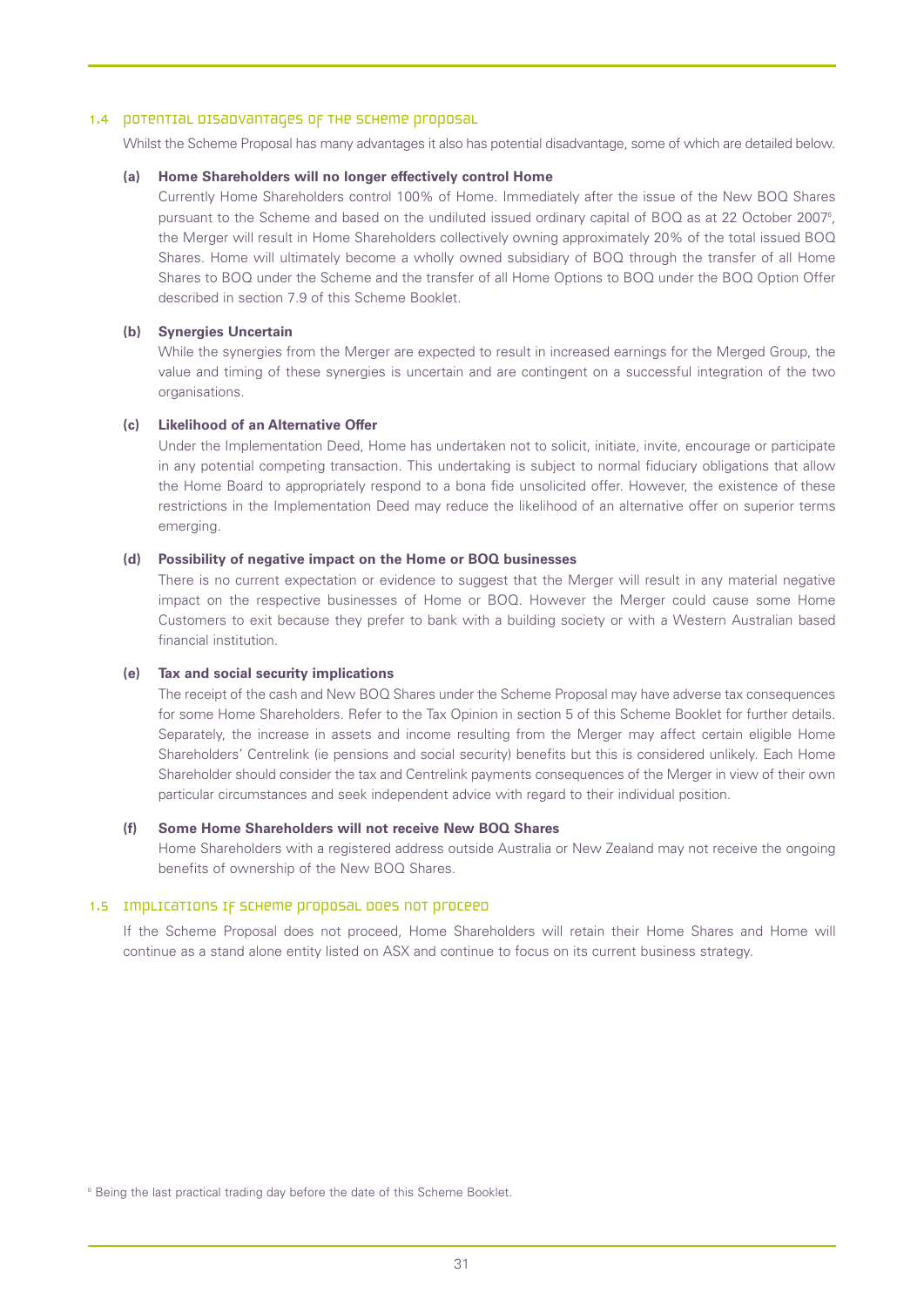# 2. Profile of Home

# 2.1 Background

Home is the only listed authorised deposit taking institution headquartered in Western Australia. Home and StateWest Financial Services Limited (formerly known as StateWest Credit Society Limited) merged on 10 July 2006, and as at 30 June 2007, the resulting Home Group has lending assets of \$2.4 billion and deposits of \$2.2 billion. Home has in excess of 126,000 customers and has plans for further growth through branch network expansion.

Home is headquartered at 111 St Georges Terrace, Perth, Western Australia and as at 30 June 2007 employed 304 full time equivalent employees.

Home was founded in 1946 in Fremantle, as a limited partnership of ten local businessmen. It was formed to enable returning servicemen to finance their families' post-war homes. StateWest began in 1962 as a small loans club for members of the Australian Postal Institute in Western Australia.

After more than half a century of steady success as a mutual society, Home was listed on ASX on 1 March 2002. At the time of listing, Home offered Home Shares to its members only and the initial public offer was 5.5 times over-subscribed. The market capitalisation of Home was \$32 million at the close of trade on the date of listing. As at 22 October 2007, the last practical trading day before the date of this Scheme Booklet, the market capitalisation of Home stands at approximately \$581 million, a result of significant share price appreciation. Since listing on ASX, Home has also paid a total of \$34 million in dividends to Home Shareholders and Figure 2.1 below shows that an investment of \$1,000 in Home Shares at the time of Home's initial public offer would be worth \$24,468 today, assuming the reinvestment of gross dividends received.



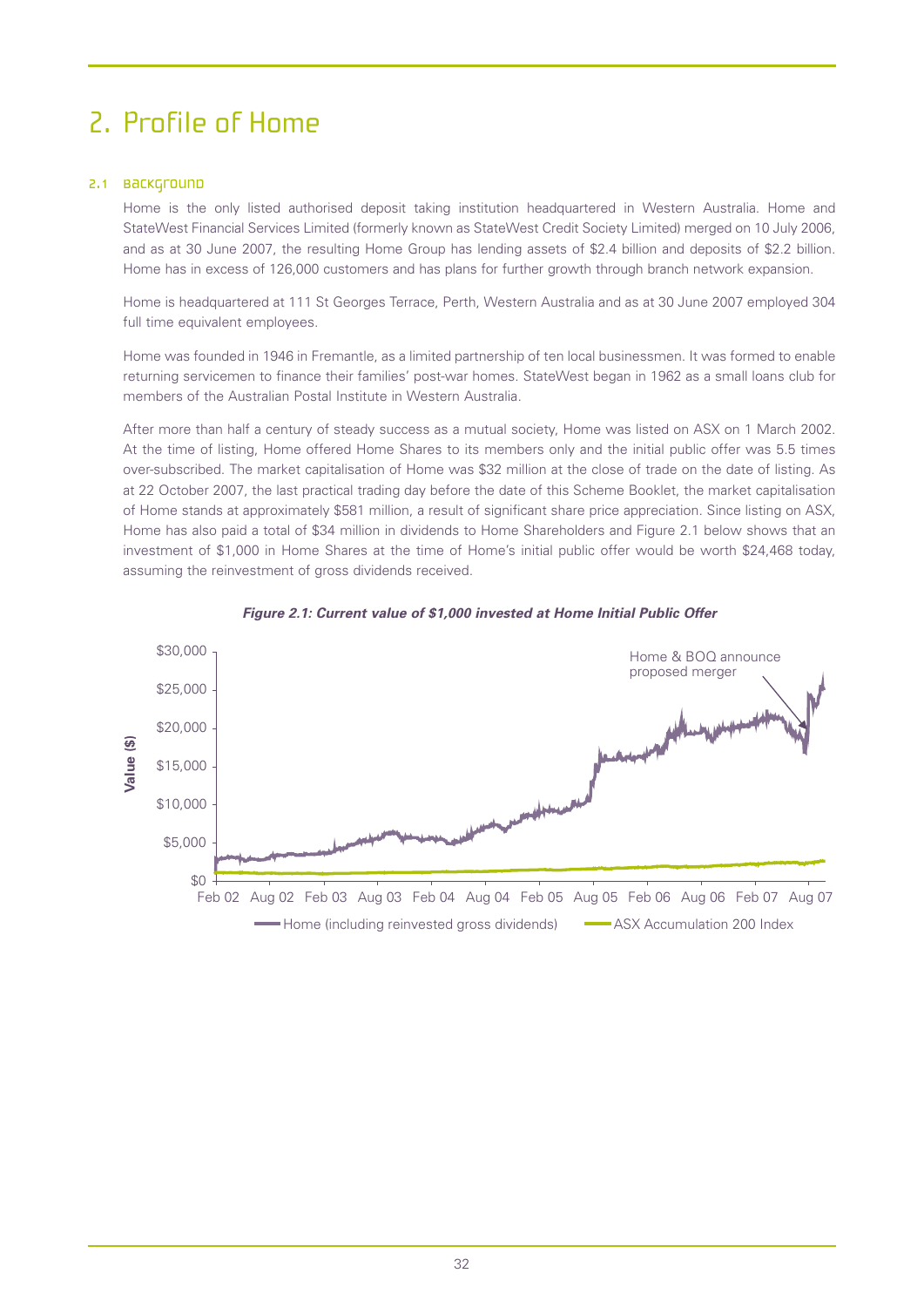#### 2.2 Home's business

### **(a) Structure of Home**

The corporate structure of the Home Group is as set out below.



#### *Figure 2.2: Home's corporate structure*

- (i) All of Home's retail banking operations are conducted under Home Building Society Ltd, the ASX listed entity, and StateWest Financial Services Limited (formerly known as StateWest Credit Society Limited).
- (ii) Home Financial Planning Pty Ltd and StateWest Financial Planning Pty Ltd conduct all the financial planning operations of the Home Group.
- (iii) Home Owners Friendly Society Limited is a controlled entity of Home Building Society Ltd. It manages a portfolio of tax effective deposit products.
- (iv) Home Credit Management Pty Ltd is the entity under which Home undertakes property development activities.
- (v) StateWest Conveyancing Pty Ltd offers conveyancing and settlement activities to customers of the Home Group.

### **(b) Business Divisions of Home**

The principal activities of Home are providing financial services and property development. The four key operating divisions of Home are as follows.

- (i) Retail Banking
- (ii) Relationship and Commercial Banking
- (iii) Property Development
- (iv) Home Financial Planning

An explanation of these operating divisions is set out below.

# *Retail Banking*

The Retail Banking Division conducts Home's consumer banking operations. It offers products and services which include:

- (i) Transaction and saving accounts
- (ii) Cash management accounts
- (iii) Term deposits
- (iv) Fixed and variable home loans
- (v) Bridging loans
- (vi) Equity loans
- (vii) Personal loans
- (viii) Insurance

At 30 June 2007, the total loans were \$1,961 million and the total customer deposits were \$1,327 million.

Home has 29 branches. In addition, it operates an online banking service and operates a call centre that is open five days per week. Home also utilises mortgage brokers who promote Home's lending products.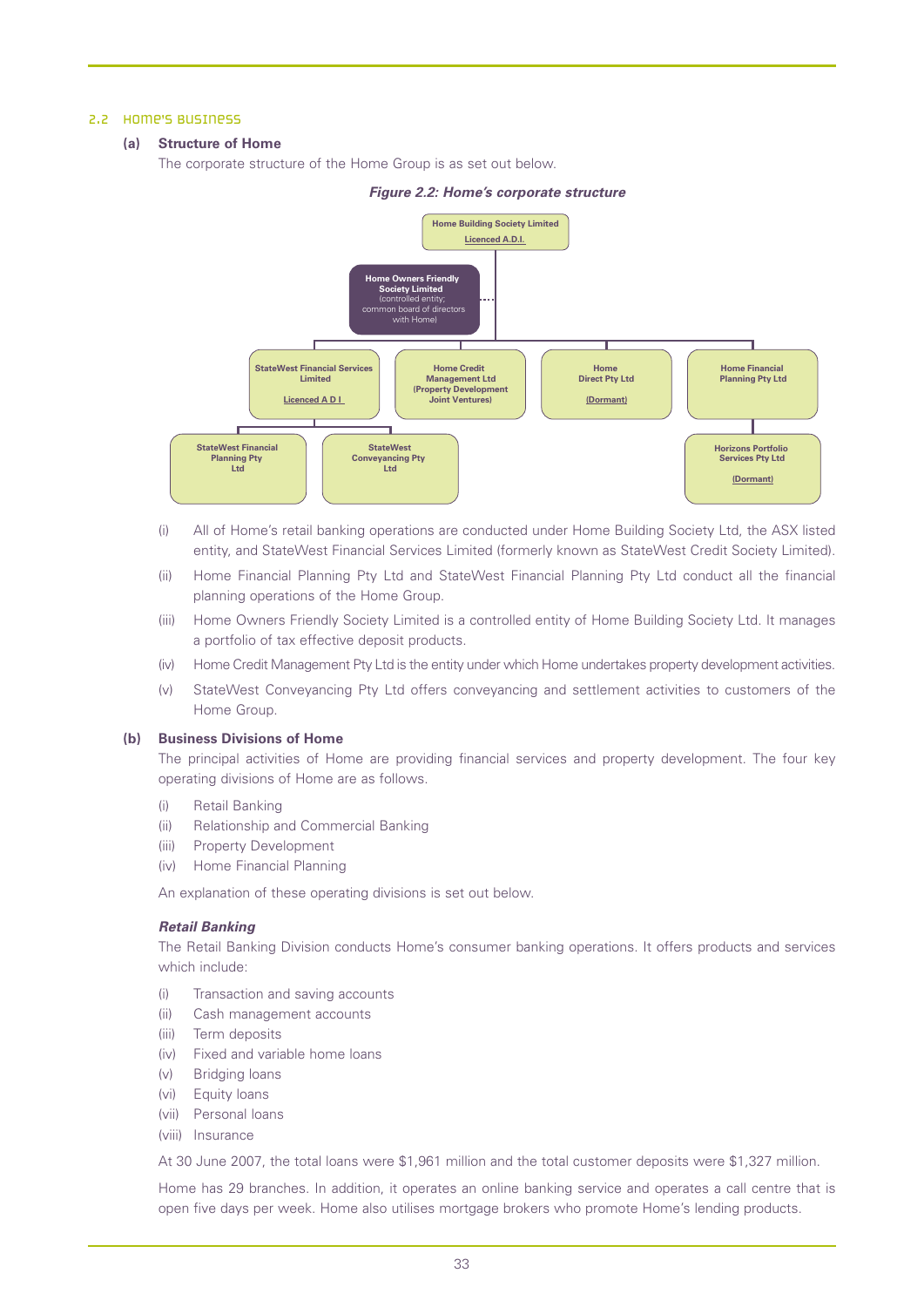#### *Relationship and Commercial Banking*

The Relationship and Commercial Banking Division of Home offers commercial and residential lending products with loans predominantly secured against real estate. This loan portfolio represents approximately 19% of Home's present customer loans outstanding. In addition, this Division offers relationship managed deposits to individuals and corporate clients with deposits greater than \$150,000.

At 30 June 2007, the total loans were \$469 million and the total customer deposits were \$852 million.

#### *Property Development*

Home invests in residential subdivision property development activities within Western Australia. These activities are managed by professional property developers on behalf of Home and other joint venture partners. Home is involved in the following joint venture projects:

- (i) Dalyellup
- (ii) Brighton
- (iii) Margaret River
- (iv) Provence (East Busselton)
- (v) The Grove (Wanneroo)
- (vi) Austin Cove

Home is a passive investor in these joint ventures. It generally makes an equity investment in the joint venture and receives a share of any development profits. Home has representation on the board of the joint venture companies.

StateWest Financial Services Limited also has an equity investment of 13.42% in Gold Estates Holdings Pty Ltd, a land development company.

#### *Financial Planning*

The Financial Planning Division of Home offers wealth management, insurance and superannuation products and services to customers. Home does not directly manage any funds on behalf of these customers, with the exception of funds invested in Home's deposit products, such as term deposits or cash management accounts. As at 30 June 2007, Home's Financial Planning Division had funds under management of \$382 million. The Division primarily utilises the Colonial First State, ING and Asgard platforms for product selection.

#### 2.3 Home's financials

The table below sets out the financial performance of Home for the year ended 30 June 2007, as per the audited financial statements for the financial year ended 30 June 2007 that were lodged with ASX on 31 August 2007.

# **(a) Key statistics**

Some key ratios and statistics in relation to Home extracted from the audited financial statements for the year ended 30 June 2007 are set out below.

| Year ended 30 June                                                                             | 2006   | 2007   |
|------------------------------------------------------------------------------------------------|--------|--------|
| Net interest margin                                                                            | 1.98%  | 2.30%  |
| Cost to income ratio <sup>1</sup>                                                              | 66.7%  | 65.0%  |
| Capital adequacy ratio                                                                         | 11.0%  | 11.9%  |
| Net tangible assets per share                                                                  | \$4.63 | \$4.82 |
| Cash earnings per share (diluted normalised cents)                                             | 67.7c  | 66.6c  |
| Cash return on average ordinary equity                                                         | 16.3%  | 10.9%  |
| Dividend payout ratio to ordinary shareholders<br>(normalised, ie excluding significant items) | 65.4%  | 67.1%  |

#### *Table 2.1: Home key statistics*

#### **Note:**

<sup>1</sup> Excludes impairment gains/(losses) on loans and advances, amortisation of intangible assets on business combinations, merger and restructuring expenses, and gains on sale of property assets.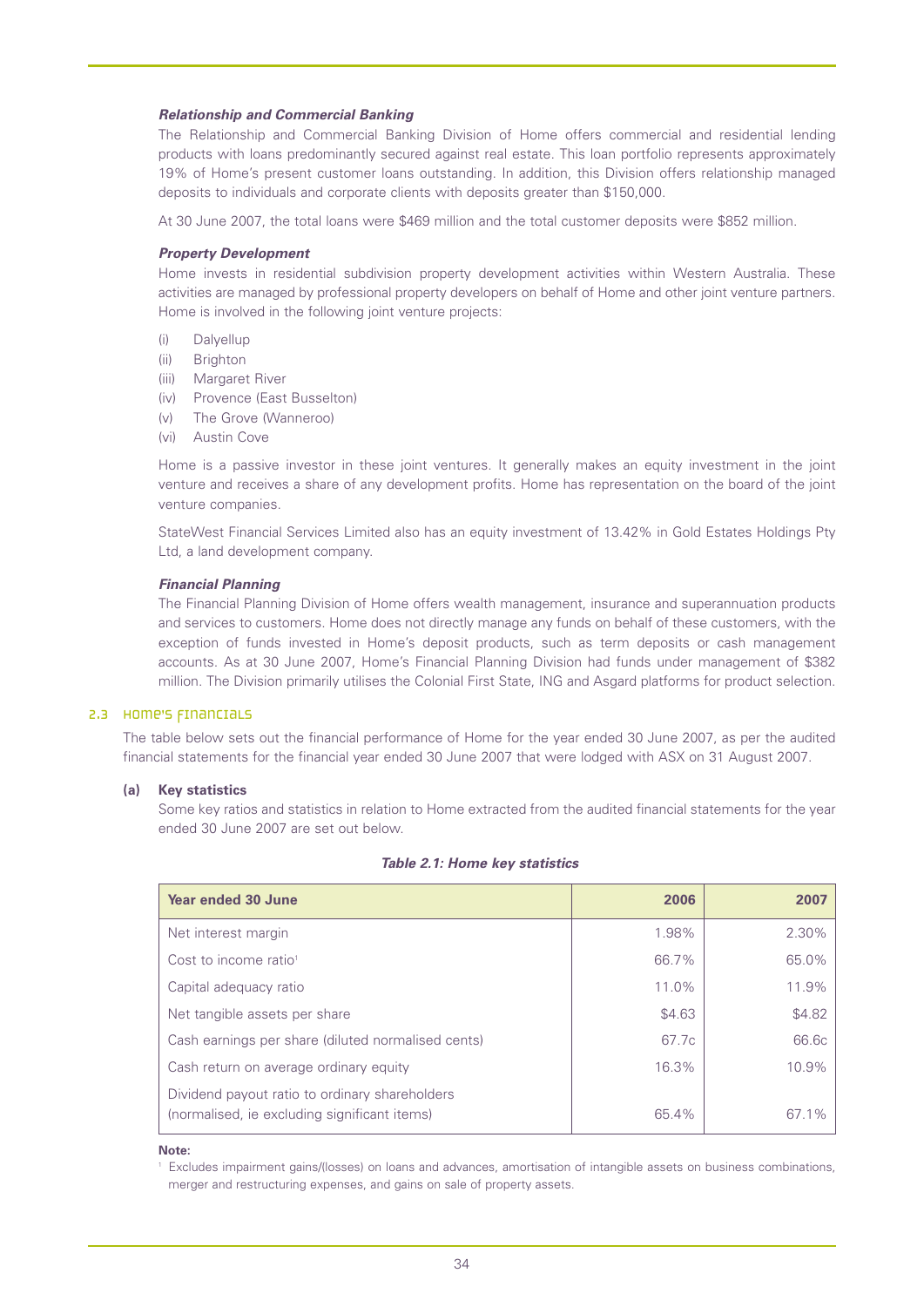# **(b) Historical income statement**

|                                                                                | <b>CONSOLIDATED</b> |                | <b>PARENT</b>  |                |
|--------------------------------------------------------------------------------|---------------------|----------------|----------------|----------------|
|                                                                                | 2007<br>\$'000      | 2006<br>\$'000 | 2007<br>\$'000 | 2006<br>\$'000 |
| Interest income                                                                | 192,206             | 97,718         | 130,773        | 97,744         |
| Interest expense                                                               | (132, 893)          | (71,001)       | (95, 391)      | (69, 927)      |
| <b>Net interest income</b>                                                     | 59,313              | 26,717         | 35,382         | 27,817         |
| Other operating income                                                         | 17,168              | 6,994          | 31,039         | 10,143         |
| Other income                                                                   | 1,997               | 1,394          | 1,660          | 1,328          |
| <b>Total operating income</b>                                                  | 78,478              | 35,105         | 68,081         | 39,288         |
| Employee benefits expense                                                      | (24, 684)           | (12, 365)      | (22, 629)      | (11,586)       |
| Depreciation and Amortisation expense                                          | (5,951)             | (1, 158)       | (1, 121)       | (875)          |
| Share of net profit of joint ventures<br>accounted for using the equity method | 9,998               | 9,744          |                |                |
| (Impairment losses)/Reversal of<br>impairment losses on loans and advances     | (373)               | 817            | (25)           | 817            |
| Merger and restructuring expenses                                              | (10, 178)           | (2,619)        | (10,076)       | (2, 562)       |
| Other operating expenses                                                       | (29, 198)           | (15, 790)      | (25, 514)      | (16, 224)      |
| Profit before income tax                                                       | 18,092              | 13,734         | 8,716          | 8,858          |
| Income tax expense                                                             | (4, 853)            | (3, 512)       | (541)          | (3,482)        |
| Net profit for the period                                                      | 13,239              | 10,222         | 8,175          | 5,376          |
| Attributable to:                                                               |                     |                |                |                |
| Minority interest                                                              | 46                  | 81             |                |                |
| Members of the parent                                                          | 13,193              | 10,141         | 8,175          | 5,376          |

# *Table 2.2: Home income statement*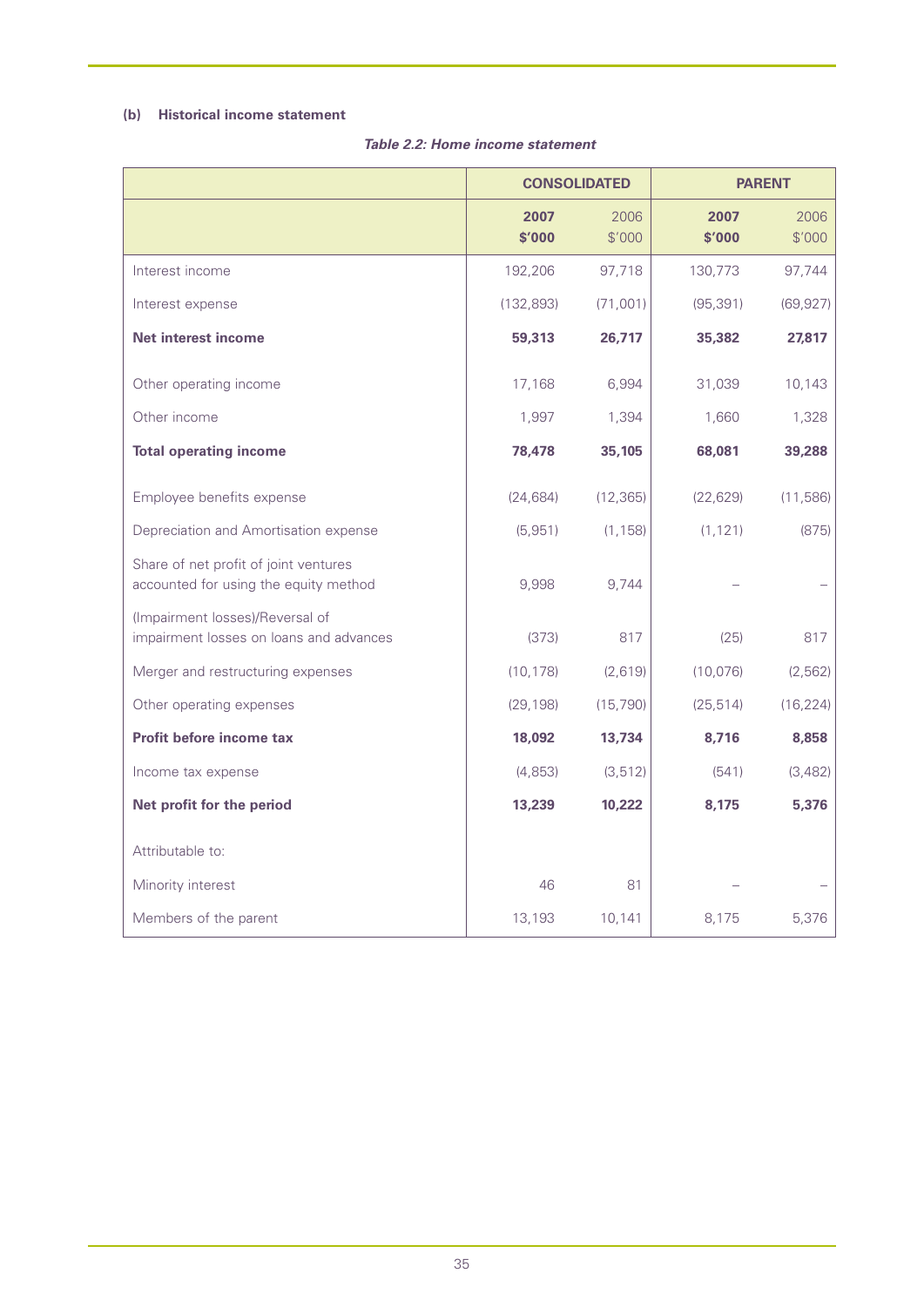# **(c) Historical balance sheet**

|                                                                        | <b>CONSOLIDATED</b> |                | <b>PARENT</b>  |                |
|------------------------------------------------------------------------|---------------------|----------------|----------------|----------------|
|                                                                        | 2007<br>\$'000      | 2006<br>\$'000 | 2007<br>\$'000 | 2006<br>\$'000 |
| <b>ASSETS</b>                                                          |                     |                |                |                |
| Cash and cash equivalents                                              | 24,194              | 23,940         | 16,679         | 23,940         |
| Held-for-trading investments                                           | 994                 | 1,991          |                |                |
| Available-for-sale investments                                         | 285,361             | 139,934        | 191,821        | 139,934        |
| Held-to-maturity investments                                           | 2,933               |                |                |                |
| Trade and other receivables                                            | 1,248               | 418            | 1,682          | 2,721          |
| Loans and advances                                                     | 2,430,394           | 1,439,105      | 1,837,458      | 1,438,618      |
| Investments in joint ventures accounted<br>for using the equity method | 28,103              | 26,084         |                |                |
| Other financial assets                                                 | 7,021               | 1,238          | 237,781        | 5,646          |
|                                                                        | 5,917               |                | 3,524          | 2,398          |
| Property, plant and equipment<br>Goodwill and Intangibles              |                     | 2,434<br>535   | 767            |                |
| Deferred tax assets                                                    | 171,455             |                | 392            |                |
| Income tax paid in advance                                             |                     |                |                | 2,182          |
| Prepayments                                                            | 1,542               | 2,180<br>4,747 | 1,001          | 4,187          |
| <b>Total assets</b>                                                    | 2,959,162           | 1,642,606      | 2,291,105      | 1,619,626      |
|                                                                        |                     |                |                |                |
| <b>LIABILITIES</b>                                                     |                     |                |                |                |
| Customer deposits                                                      | 2,179,195           | 1,191,298      | 1,396,514      | 1,193,197      |
| Trade and other payables                                               | 28,674              | 19,494         | 182,151        | 19,326         |
| Interest-bearing liabilities and borrowings                            | 417,530             | 347,530        | 401,000        | 331,000        |
| Deferred tax liabilities                                               | 11,117              | 6,645          |                | 6,645          |
| Income tax payable                                                     | 907                 |                | 3,462          |                |
| Provisions                                                             | 4,057               | 1,484          | 2,832          | 1,468          |
| <b>Total liabilities</b>                                               | 2,641,480           | 1,566,451      | 1,985,959      | 1,551,636      |
| <b>NET ASSETS</b>                                                      | 317,682             | 76,155         | 305,146        | 67,990         |
| <b>EQUITY</b>                                                          |                     |                |                |                |
| Equity attributable to equity holders<br>of the parent                 |                     |                |                |                |
| Contributed equity                                                     | 265,723             | 32,404         | 265,723        | 32,404         |
| Reserves                                                               | 7,665               | 4,385          | 7,309          | 4,385          |
| Retained earnings                                                      | 42,709              | 36,674         | 32,114         | 31,201         |
| Parent interests                                                       | 316,097             | 73,463         | 305,146        | 67,990         |
| Minority interests                                                     | 1,585               | 2,692          |                |                |
| <b>Total Equity</b>                                                    | 317,682             | 76,155         | 305,146        | 67,990         |
|                                                                        |                     |                |                |                |

# *Table 2.3: Home balance sheet*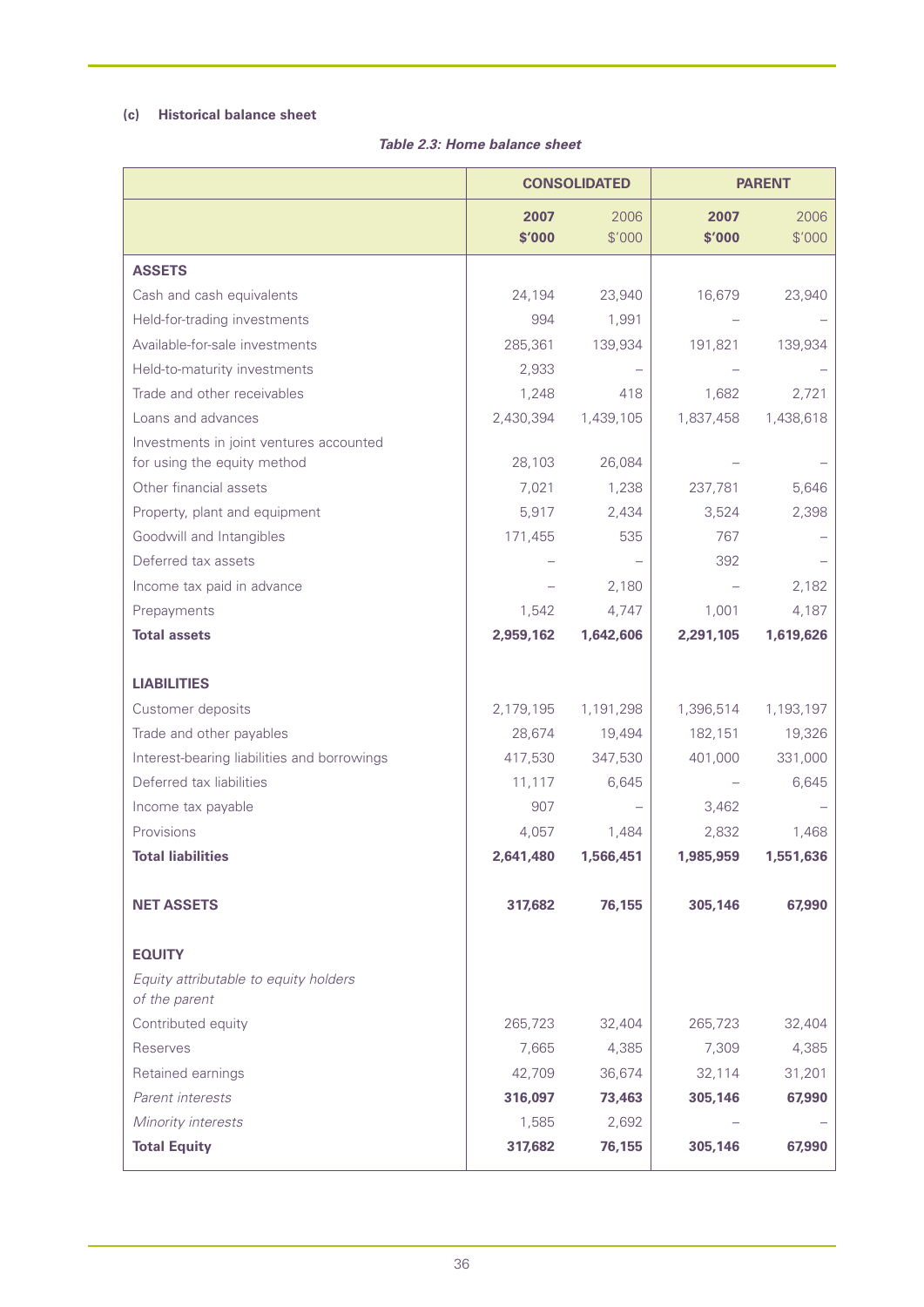#### 2.4 Ownership of Home

As at 22 October 20077 , Home had 32,689,355 fully paid ordinary shares and 12,000 Permanent A Class Shares on issue, representing 47,957 Home Shareholders. As at 22 October 20078 , Home also has 1,232,500 options to acquire ordinary, fully paid shares in Home on issue (**Home Options**).

Home Shares are subject to an ASX waiver regarding voting rights attaching to Home Shares. Currently, every holder of a Home Share present in person or by proxy, representative or attorney at a meeting of Home Shareholders will have one vote on a show of hands and on a poll. These provisions are due to expire on 26 February 2008, at which time the voting rights attaching to Home Shares would have converted to one vote on a show of hands and one vote per Home Share on a poll (which would be the position if the ASX waiver were not in place).

In addition to the Home Shares, Home currently has 12,000 Permanent A Class Shares (a class of preference share conferring special voting and dividend rights on holders and specific obligations relating to transfer, as detailed in Home's Constitution) (**Home A Class Shares**) on issue. Each of the Home Directors currently holds 1,500 Home A Class Shares. Home has had Home A Class Shares on issue in their current form since 2002 (except for the period between 26 February 2006 and 11 July 2006, during which the Home A Class Shares converted into ordinary shares to facilitate the merger with StateWest Credit Society Limited).

Please refer to the discussion of the rights attaching to the Home A Class Shares and the Home A Class AGM Approval that has been sought in relation to the early conversion of these securities into Home Shares on the Business Day following the Effective Date at section 8.1 of this Scheme Booklet.

Home currently has on issue the following Home Options.

|                                            |                                               |                    | <b>Number</b><br>of Options | <b>Exercise</b> | <b>Amount</b><br><b>Raised on</b> |
|--------------------------------------------|-----------------------------------------------|--------------------|-----------------------------|-----------------|-----------------------------------|
| <b>Issue Date</b>                          | <b>Vesting Date</b>                           | <b>Expiry Date</b> | <b>Outstanding</b>          | <b>Price</b>    | <b>Exercise</b>                   |
|                                            | <b>Employee options as at 22 October 2007</b> |                    |                             |                 |                                   |
| 21 February 2005                           | 21 February 2007                              | 20 February 2008   | 7,500                       | \$6.91          | \$51,825                          |
| 7 September 2005                           | 7 September 2007                              | 6 September 2008   | 155,000                     | \$10.12         | \$1,568,600                       |
| 22 November 2004                           | 21 November 2007                              | 22 November 2008   | 7,500                       | \$14.52         | \$108,900                         |
| 21 February 2005                           | 21 February 2008                              | 21 February 2009   | 7,500                       | \$15.01         | \$112,575                         |
| 28 November 2005                           | 28 May 2008                                   | 27 May 2009        | 250,000                     | \$8.32          | \$2,080,000                       |
| 7 September 2005                           | 7 September 2008                              | 6 September 2009   | 165,000                     | \$10.12         | \$1,669,800                       |
| 18 September 2006                          | 18 September 2008                             | 17 September 2009  | 187,500                     | \$14.18         | \$2,658,750                       |
| 7 June 2007                                | 25 May 2009                                   | 24 May 2010        | 55,000                      | \$15.21         | \$836,550                         |
| 20 July 2007                               | 6 July 2009                                   | 6 July 2010        | 50,000                      | \$14.00         | \$700,000                         |
| 31 July 2007                               | 27 July 2009                                  | 27 July 2010       | 5,000                       | \$13.55         | \$67,750                          |
| 18 September 2006                          | 18 September 2009                             | 17 September 2010  | 187,500                     | \$14.18         | \$2,658,750                       |
| 7 June 2007                                | 25 May 2010                                   | 24 May 2011        | 55,000                      | \$15.21         | \$836,550                         |
| Non-employee options as at 22 October 2007 |                                               |                    |                             |                 |                                   |
| 18 December 2006                           | 20 September 2007                             | 20 September 2008  | 100,000<br>\$14.30          |                 | \$1,430,000                       |
|                                            |                                               | Total              | 1,232,500                   |                 | \$14,780,117                      |

*Table 2.4: Home Options on issue*

<sup>7</sup> Being the last practical trading day before the date of this Scheme Booklet.

<sup>8</sup> Being the last practical trading day before the date of this Scheme Booklet.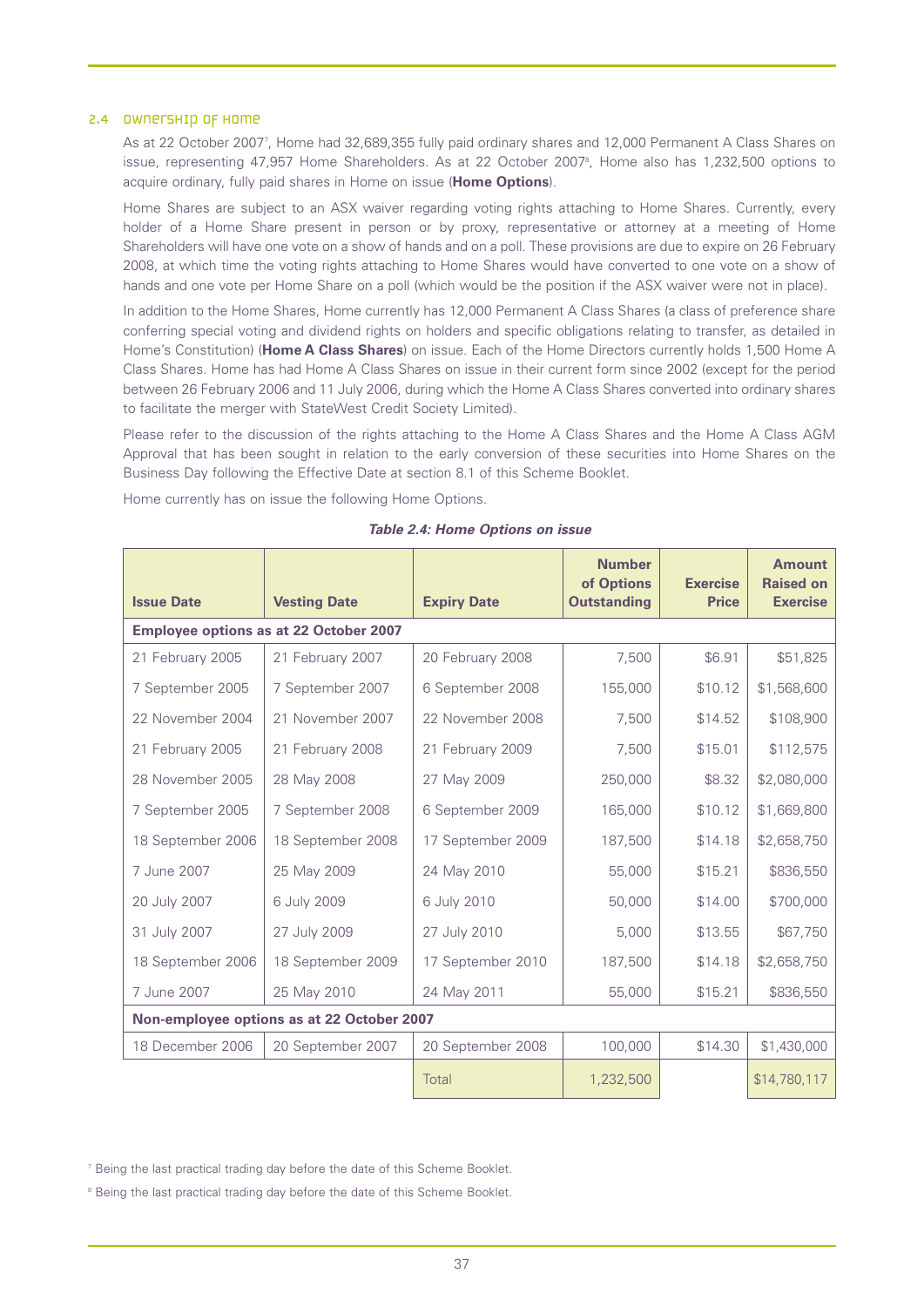The terms and conditions of the Home ESOP are set out in Home's prospectus dated 12 December 2001. The terms and conditions of the Home Managing Director Option Plan are summarised in Appendix A to the Home Notice of Annual General Meeting for 2005.

The BOQ Option Offers contemplate the transfer of all Home Options to BOQ for the Option Consideration and otherwise on the terms described in section 7.9 of this Scheme Booklet.

# 2.5 Home Directors and senior management

The Home Board is comprised of eight directors:

- (a) Anthony (Tony) Howarth (Chairman)
- (b) William (Trevor) Halliday (Deputy Chairman)
- (c) Katrina Burton
- (d) Craig Coleman
- (e) Roderick Cooper
- (f) Gaye McMath
- (g) Michael Smith
- (h) Gregory (Greg) Wall (Managing Director)

Home's senior management team includes:

- (a) Gregory (Greg) Wall (Managing Director)
- (b) Graham O'Neill (General Manager Risk)
- (c) Malcolm Wills (General Manager Retail)
- (d) Geoffrey Searle (General Manager Operations)
- (e) David Holden (Chief Financial Officer)
- (f) Paul Simpson (General Manager Marketing)
- (g) Elizabeth Lawton (General Counsel and Company Secretary)
- (h) Steve Carrie (General Manager Relationship and Commercial Banking)

## 2.6 Material change in Home's financial position since the last published accounts (30 June 2007)

Except as set out elsewhere in this Scheme Booklet, there has been no material change in Home's financial position since 30 June 2007, the date of Home's last published financial statements.

## 2.7 Recent Home Share price performance

The last recorded closing price for Home Shares on ASX on 22 October 2007, the last practical trading day before the date of this Scheme Booklet, was \$17.78.

During the three months ended 30 August 2007:

- (a) the highest recorded sale price for Home Shares on ASX was \$15.35 on 4 June 2007; and
- (b) the lowest recorded sale price for Home Shares on ASX was \$11.50 on 16 August 2007.

The last recorded closing price for Home Shares on ASX before the public announcement of the proposed Merger was \$14.11 (on 30 August 2007). Figure 2.3 below summarises Home's historical share price performance since listing on ASX in March 2002.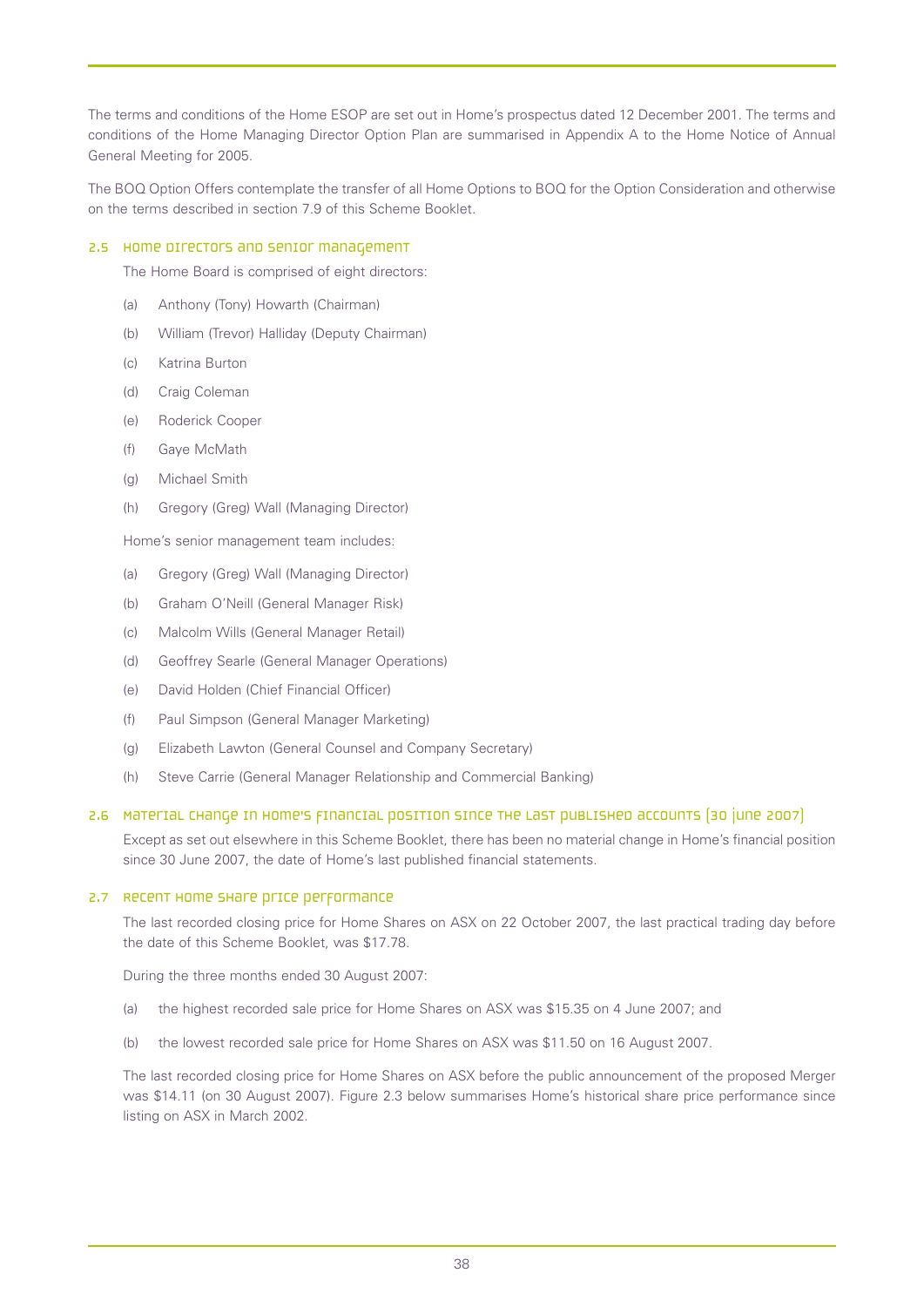



There can be no guarantee as to the performance of the price of Home Shares in the future. Should the Scheme Proposal be approved, eligible Home Shareholders will receive New BOQ Shares and cash in return for their Home Shares. Similarly, there can be no guarantee as to the performance of the price of BOQ Shares in the future. For a description of the risks with respect to the financial performance of the Merged Group, including risks relating to the BOQ Share price, refer to section 6 of this Scheme Booklet.

## 2.8 CONTINUOUSLY DISCLOSING ENTITY

As a company listed on the stock market operated by ASX and a "disclosing entity" under the Corporations Act, Home is subject to regular reporting and disclosure obligations. Broadly, these require Home to announce price sensitive information as soon as it becomes aware of the information, subject to exceptions for certain confidential information. Home's recent announcements are available from Home's website at *www.homeonline.com.au*.

Further announcements concerning developments at Home will continue to be made available on this website after the date of this Scheme Booklet. Continuous disclosure documents and reports lodged in relation to Home can also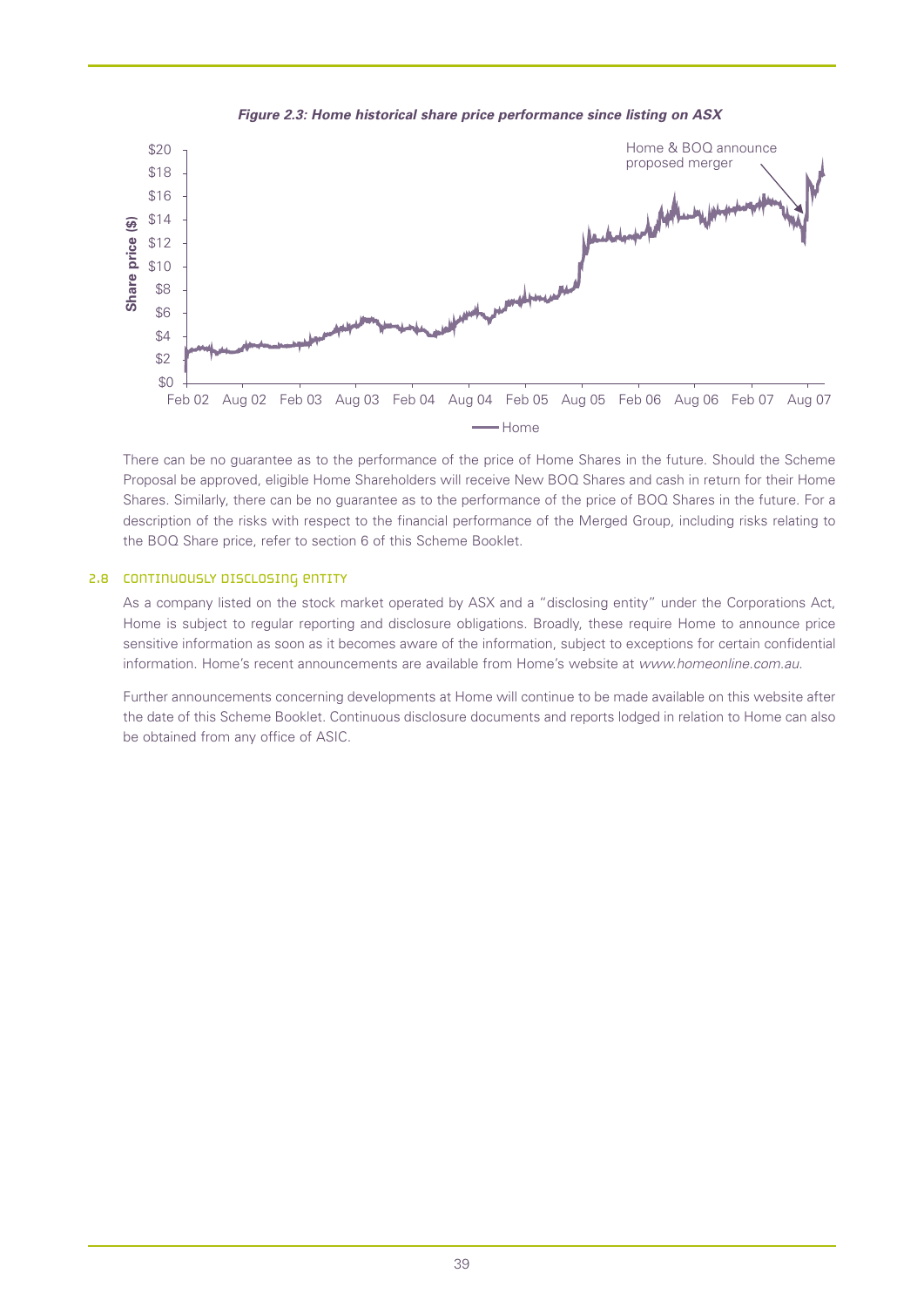# 3. Profile of BOQ

# 3.1 Introduction

BOQ is a leading Australian financial institution and one of Australia's fastest growing banks.

BOQ has a history of more than 130 years and was first listed on ASX in 1971. At the close of business on 22 October 2007, the last practical trading day before the date of this Scheme Booklet, BOQ had a market capitalisation of \$2.15 billion, placing it well within Australia's top 150 listed entities.

BOQ currently has 237 branches and 16 business banking centres across Australia. BOQ is continuing to expand its presence, with more new branches to be opened over the next 12 months. BOQ's widespread network of branches is strongest in its home state of Queensland, but is steadily expanding in New South Wales, Victoria, Western Australia and the Northern Territory.

BOQ's growth strategy includes the pursuit of organic growth, through opening further branches and business banking centres, and assessing acquisition and merger opportunities that enhance its business and increase shareholder value. BOQ believes that consolidation in the financial services industry is inevitable, as the need for scale in order to compete efficiently increases, and seeks to be a participant in that consolidation.

On 13 August 2007, BOQ announced a recommended proposal (**Mackay Permanent Merger Proposal**) to acquire all of the shares in Mackay Permanent Building Society Limited (**Mackay Permanent**), which valued Mackay Permanent at \$53.2 million<sup>9</sup>. The Mackay Permanent Merger Proposal is to be implemented by way of a scheme of arrangement and is expected to be implemented by mid-December 2007. The Mackay Permanent Merger Proposal will further enhance BOQ's presence in the fast growing State of Queensland and provide a greater branch network in Central and North Queensland.

## 3.2 Business overview

BOQ is an APRA regulated Authorised Deposit Taking Institution (**ADI**) approved under the Banking Act to conduct banking business. It has an Australian Financial Services Licence.

As at 31 August 2007, BOQ had loans under management of \$19.2 billion<sup>10</sup>, retail deposits of \$9.2 billion<sup>11</sup> and approximately 530,000 customers.

BOQ currently has 237 branches, comprising 50 corporate branches and 187 Owner Managed Branches™. BOQ's branch growth has been, and will likely continue to be, achieved primarily through the establishment of new owner managed branches.

BOQ's Owner Managed Branch™ (**OMB™**) model is a unique empowered distribution model for a licensed retail bank that provides BOQ with a sustainable competitive advantage. The OMB™ model allows a motivated person to own their own business of operating a BOQ branch under a franchise arrangement in a local community. The model recognises performance and rewards owner managers in line with their sales and service skills, in a BOQ Shareholder accretive manner. The OMB™ has a financial incentive to grow the asset and deposit base of BOQ in addition to providing traditional retail banking transaction services.

<sup>9</sup> Based on 5,748,762 Mackay Permanent Ordinary Shares on issue at 12 August 2007 at \$9.25 under the cash election.

<sup>10</sup> Including off balance sheet securitised leasing of \$1.6 billion.

<sup>11</sup> BOQ has retail deposits of \$9.2 billion and wholesale deposits of \$3.5 billion as at 31 August 2007.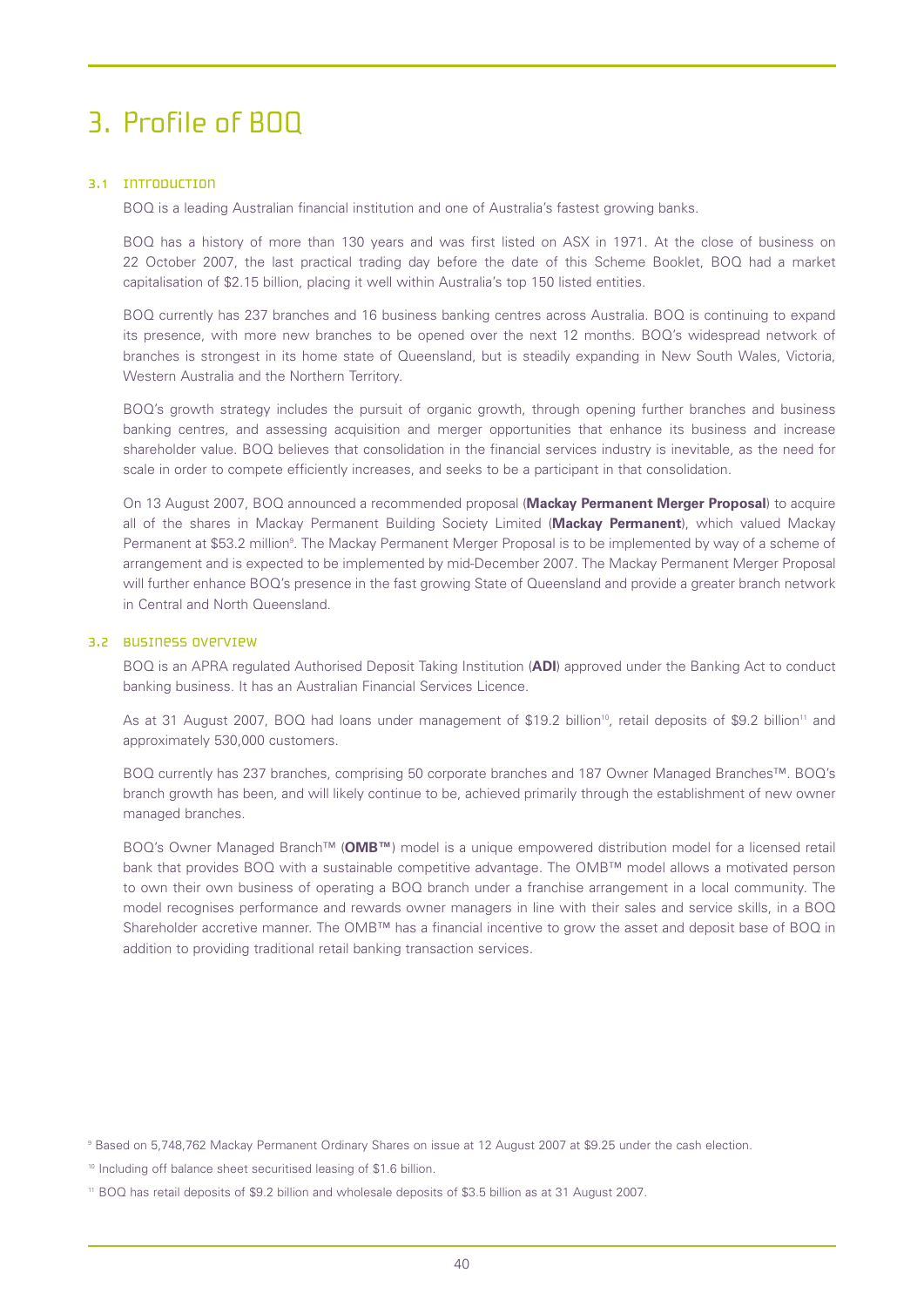

BOQ's business lending portfolio has been underpinned by the strong growth of its equipment finance arm, BOQ Equipment Finance Limited (**BOQEF**), which currently represents approximately 43% of the business loans under management. BOQEF has grown from the acquisition and successful integration of UFJ Finance Australia Limited in 2003.

BOQ's operations comprise the following key activities.

# **Retail banking**

• Housing and consumer finance activities including everyday banking accounts, savings and investment products, credit cards, margin lending products and personal and home loans.

# **Commercial banking**

- 16 business banking centres across Australia offering a range of commercial banking products and services including business loans and property finance, transaction accounts, business charge cards and investment and statutory trust accounts.
- Commercial insurance products through alliances established with selected insurance suppliers.
- Equipment finance operations via 11 offices throughout Australia and New Zealand, including chattel and lease finance for office equipment, machinery and vehicles through customer and vendor finance distribution channels, as well as commercial hire purchase and rentals.

#### **Other**

- An alliance with Genesys Wealth Advisers (**Genesys**) to offer wealth management services to retail and commercial clients.
- The alliance comprises access to Genesys' network of advisers nationwide and provides BOQ's customers with access to a comprehensive range of wealth management products including retirement planning, risk insurance and managed funds.
- In June 2007, BOQ transferred its credit card portfolio to Citigroup Pty Limited (**Citibank**) as part of a strategic arrangement for Citibank to provide BOQ-branded credit cards to its customers. The ongoing alliance will provide BOQ with back office and marketing support to ensure that BOQ's credit card capability grows in line with the rest of its rapid expansion.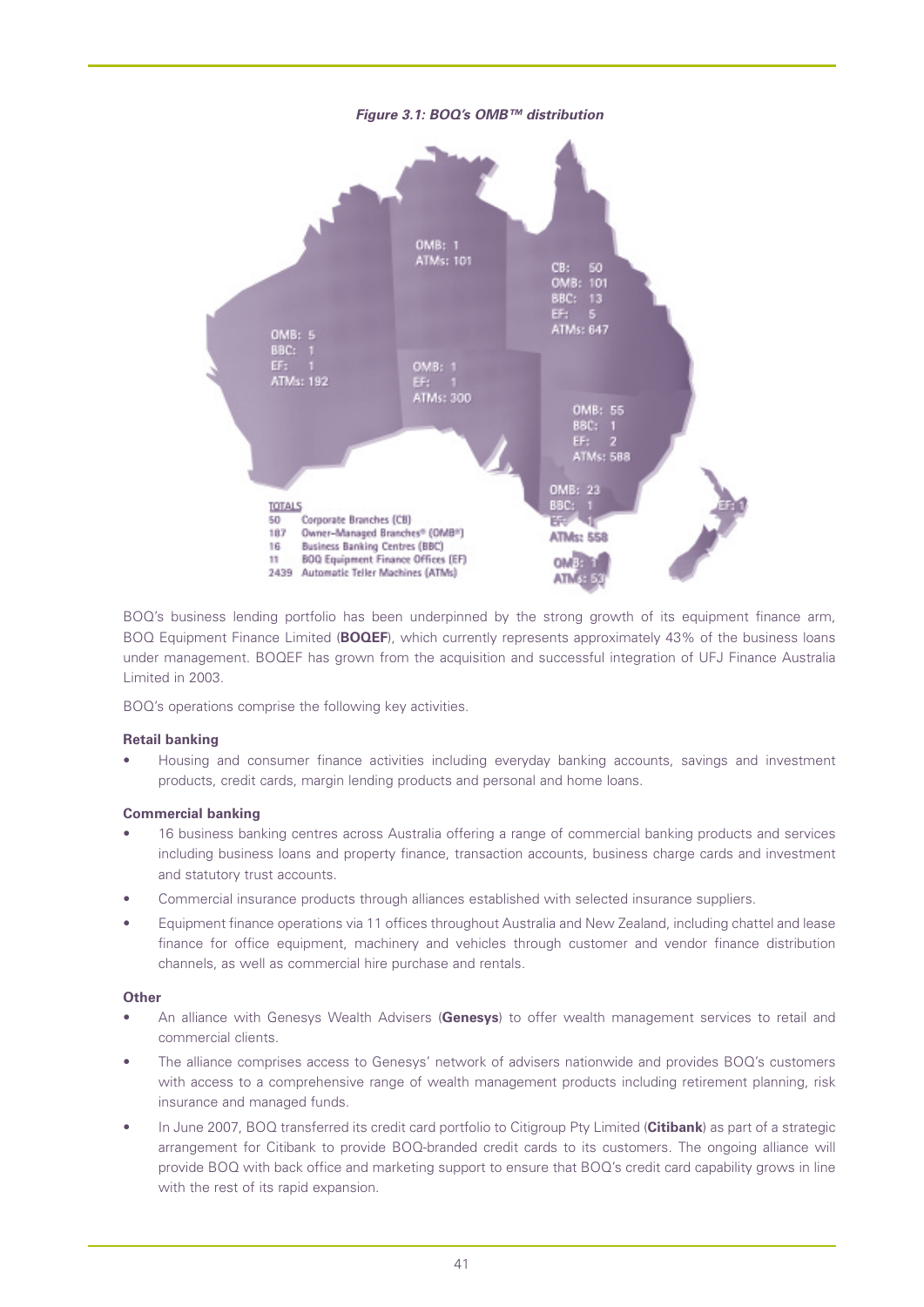#### **(a) Loans under management**

Loans under management comprise a diversified mix of housing, consumer, business and leasing finance and are a key driver of BOQ's profitability and growth.

The chart below provides an overview of the growth in loans under management for the years ended 31 August 2005 to 31 August 2007 and includes both securitised and non-securitised loans.





Growth in loans under management has been achieved across all key product lines, with growth being particularly strong in housing and leasing finance.

As at 31 August 2007, housing and business loans (including leasing) were the two largest contributors to total loans under management, representing 67% and 32% of total loans under management respectively. Securitised and non-securitised loans under management represented 30% and 70% respectively.

Growth in loans under management is expected to continue in FY 2008 as a result of additional branch openings and continued development of BOQ's small and medium sized enterprises (**SME**) portfolios.

BOQ has been able to achieve strong growth in loans under management without compromising the overall asset quality. As at 31 August 2007, impaired assets as a percentage of non-securitised lending was 0.09%. The relatively low level of impaired assets reflects BOQ's strict lending and risk management policies. These controls include the requirement for mortgage insurance for loans failing to meet a minimum loan to value ratio and actively managing the level of "low doc" loans written relative to the total loan portfolio.

## **(b) Retail deposits growth**

Retail deposits represent a key source of funding for BOQ's lending activities, with approximately 52% of lending assets (on balance sheet lending) financed via retail deposits. Since 2003, BOQ has been able to achieve retail deposit growth well in excess of "system" growth.

The following graph provides a summary of recent growth in retail deposits.<sup>12</sup>



#### *Figure 3.3: BOQ retail deposit growth*

<sup>12</sup> Source for system growth figures is APRA Monthly Banking Statistics (various dates).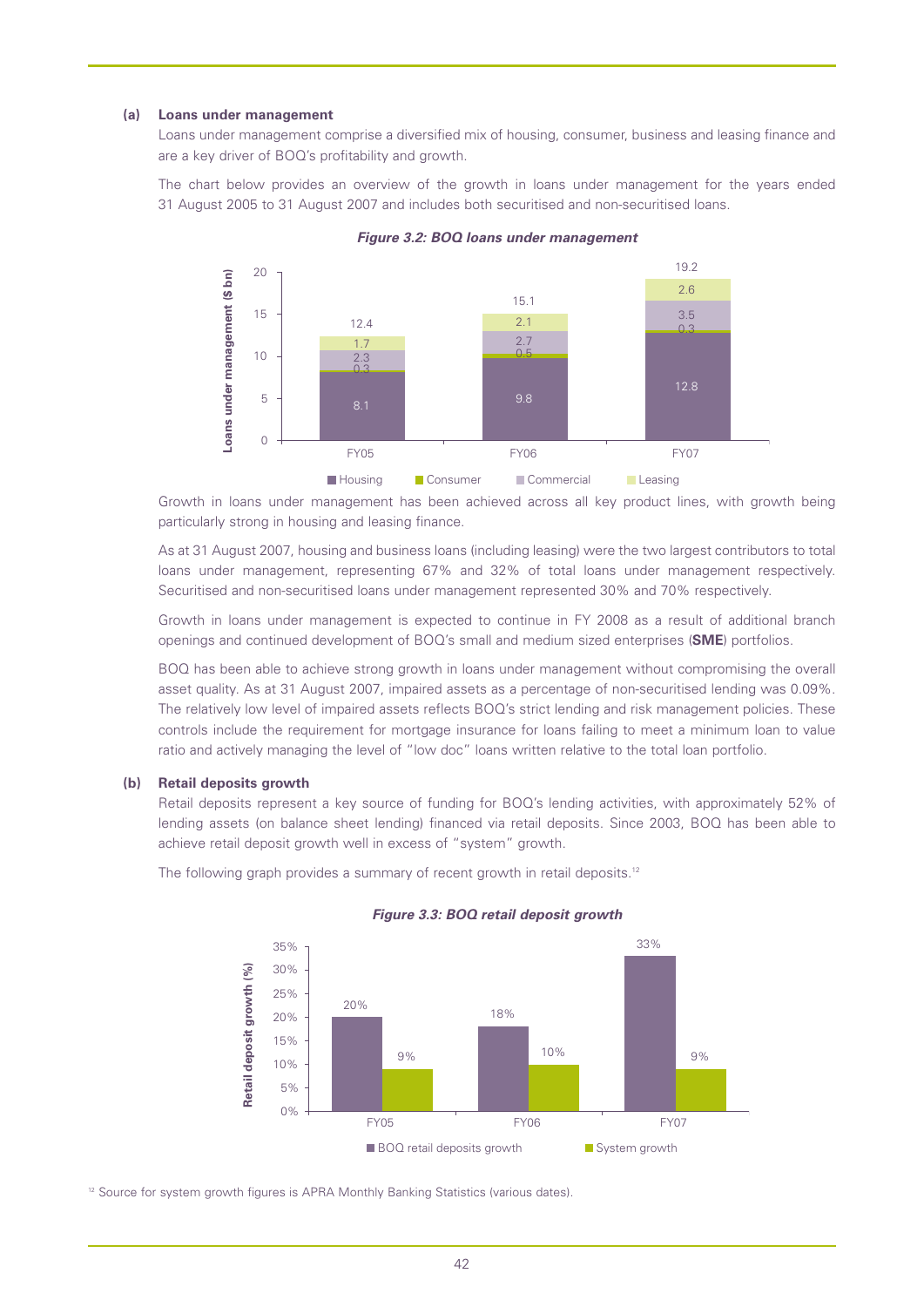BOQ achieved retail deposit growth of 33% for the financial year ended 31 August 2007. This growth compares to "system" growth for the same period of 9%.

The ability to generate strong retail deposit growth has been a key contributor to BOQ's net interest margin and reflects recent investment by BOQ in developing innovative savings and investment products.

## **(c) Funding mix**

BOQ accesses various sources of funds including retail deposits, wholesale funding and securitisation. The majority of funding is sourced from retail deposits, which account for 42% of the overall funding mix.



*Figure 3.4: BOQ funding mix*

Recently, developments in the United States sub-prime mortgage industry have adversely affected the liquidity of global credit markets. This has resulted in an increase in the cost of wholesale funds throughout global credit markets, including Australia, and in some cases a reduction in the availability of some funding sources. BOQ utilises various funding sources, including wholesale funds and securitisation, and as a consequence its overall cost of funds has increased and may continue to increase and the availability of these funds may reduce.

BOQ has reviewed and continues to review its pricing model and funding mix in light of recent developments to ensure products are appropriately priced.

Refer to section 6 of this Scheme Booklet for further discussion of the risks associated with recent developments in global credit markets.

#### **(d) Regulatory capital**

BOQ has a strong capital base with a total capital adequacy ratio of 11.5% as at 31 August 2007. BOQ has a target capital adequacy ratio of at least 10% of risk weighted assets, with Tier 1 capital representing 7% to 8% of risk weighted assets.

An overview of BOQ's capital base is provided in the graph below.



#### *Figure 3.5: BOQ capital adequacy ratio*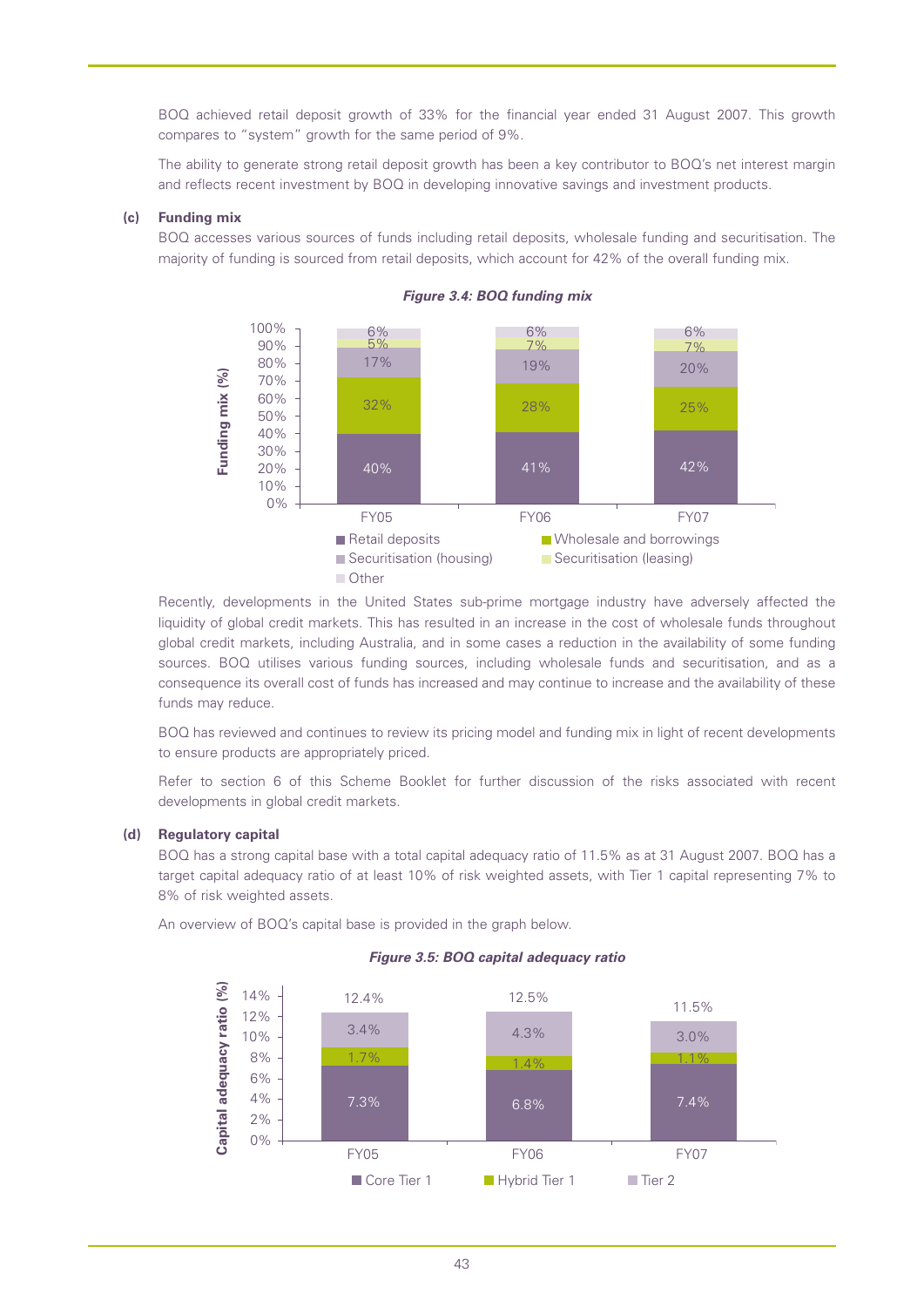BOQ primarily manages its capital base through a mixture of ordinary share issues, securitisation, dividend reinvestment programs and the issue of hybrid instruments.

On 11 October 2007, BOQ announced a proposed issue of non-innovative capital, being a new class of perpetual, non-cumulative preference shares, to raise up to a further \$150 million in capital, which is expected to strengthen BOQ's Tier 1 capital position. Copies of the announcement and the proposed key features are available at BOQ's website at *www.boq.com.au*.

APRA's proposal to apply capital adequacy principles as determined by Basel II may result in changes to BOQ's capital adequacy ratios. Basel II seeks to provide regulatory capital requirements that are both more comprehensive and more sensitive to risks, making the Australian banking system safer and more efficient. BOQ is working closely with APRA to understand the changes and ensure compliance with capital requirements.

# 3.3 Growth strategy

The underlying strength of the Queensland economy is anticipated to continue to provide sufficient growth opportunities for BOQ in the short term. However, for the medium to longer term interstate expansion, using BOQ's OMB™ model, is being actively pursued.



*Figure 3.6: BOQ branches*

For the period 1 September 2006 to 12 October 2007, BOQ established 11 new branches (outside of Queensland), bringing the total number of branches throughout Australia to 237 (of which 86 are outside Queensland). BOQ will continue to expand its national distribution network, as demonstrated by the proposed Merger with Home and the proposed merger with Mackay Permanent. The BOQ Group's unique OMB™ model will underpin expansion into interstate markets. Going forward, BOQ expects to continue to invest in asset growth, new branches, brand recognition and interstate expansion.

In addition to the pursuit of organic growth, BOQ actively looks for acquisition opportunities to grow the business. BOQ believes that consolidation in the financial services industry is inevitable, particularly in the credit union and building society sector, as the need for scale in order to compete efficiently increases. BOQ will continue to assess opportunities as they arise and pursue those that enhance the business and increase shareholder value.

BOQ has undertaken and integrated a number of successful acquisitions in recent years including:

- 2003 UFJ Finance Australia Limited (now BOQ Equipment Finance Limited);
- 2003 ATM Solutions Australasia Pty Ltd (since sold to Macquarie Bank in 2005);
- 2005 ORIX Debt Factoring business; and
-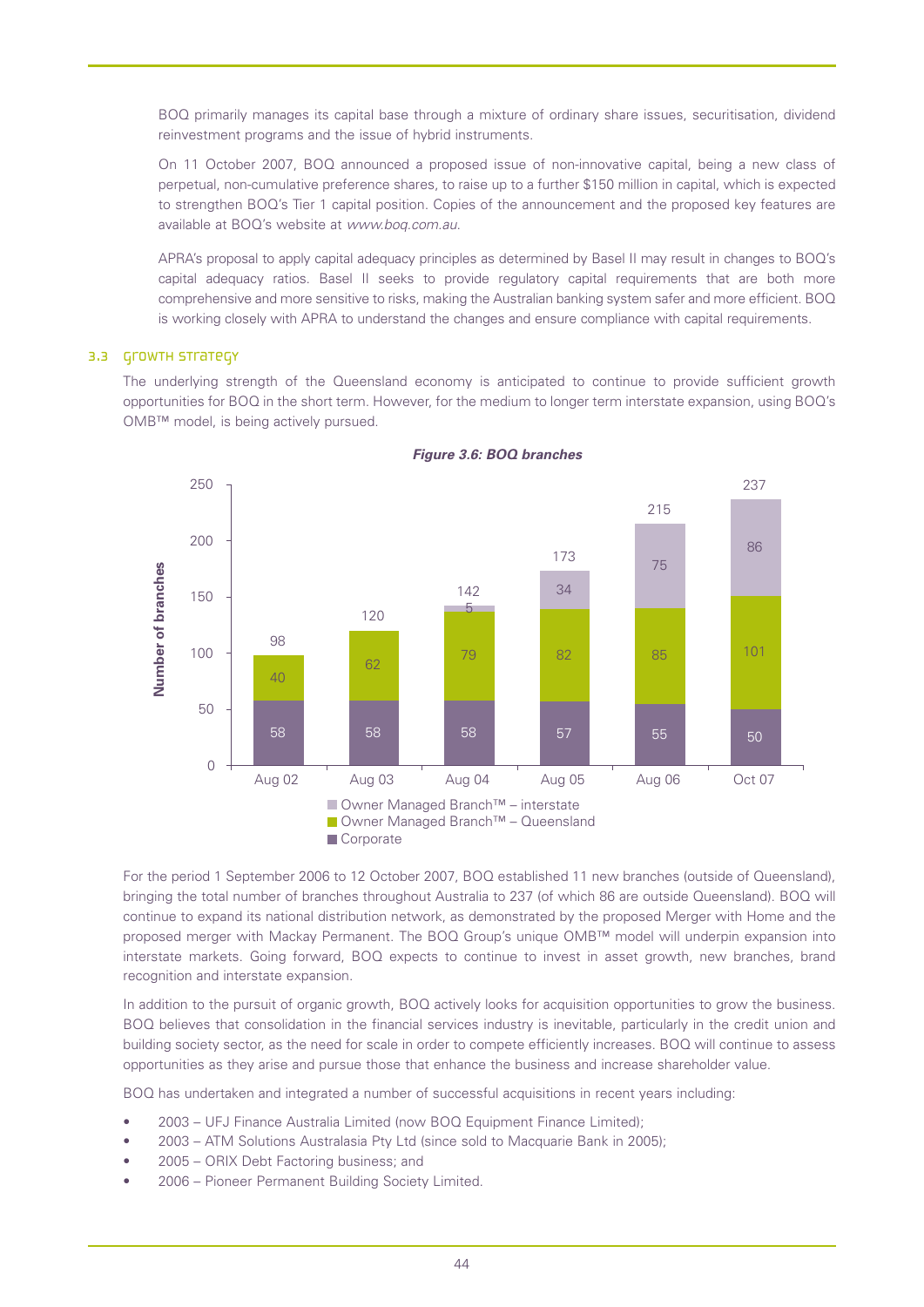BOQ merged with Pioneer Permanent Building Society Limited (**Pioneer**) in December 2006. Integration of the business commenced immediately after the transaction was completed and has successfully progressed with customer and business retention since the merger was approved by shareholders. The merger with Pioneer has so far delivered increased customer numbers and business to BOQ and provides an expanded customer base in the fast-growing Central and North Queensland regions, which will be further enhanced by the proposed Mackay Permanent Merger.

BOQ's strategy includes becoming a leader in financial product distribution and sourcing product from third party suppliers where that provides the best result for customers and enhances shareholder value.

In line with this strategy, in June 2007 BOQ transferred its credit card portfolio to Citibank as part of a strategic arrangement for Citibank to provide BOQ-branded credit cards to BOQ customers. The transaction and ongoing alliance resulted in a one-off after tax profit of \$29.1 million, ongoing credit card revenue for BOQ from commissions, and back office and marketing support to ensure that BOQ's credit card capability grows in line with the rest of its rapid expansion.

# 3.4 Directors and Group Executive Committee

# **(a) BOQ Board**

Details of the BOQ Directors are set out in section 4.2 of this Scheme Booklet.

# **(b) Bank of Queensland Group Executive Committee**

Bank of Queensland's Group Executive Committee was restructured in September 2007 and now consists of the managing director and chief executive officer and six executives with responsibility for the management of BOQ and its key functions.

- **David Liddy** Managing Director, see section 4.2 of this Scheme Booklet.
- **Robert Hines –** Group Executive Retail Financial Services. Responsible for the Bank's franchise banking, corporate branch banking, private banking, direct banking, alliances, wealth management and insurance operations. Robert was for 7 years the Bank's Chief Financial Officer and has 23 years' experience in retail and investment banking in London, Sydney and Brisbane.
- **David Marshall –** Group Executive Business Financial Services. Responsible for business relationship banking, equipment finance, property finance, debtor finance, trade finance and risk management. His most recent role was as Chief Executive for BSP Capital Limited following a career including senior national roles in business and retail banking and risk management with CBA and Westpac.
- **Bruce Auty –** Group Executive Group Risk. Responsibilities include credit risk assessment, credit risk review, credit policy, portfolio performance, internal audit, operational risk, compliance and fraud. He has 40 years' experience in corporate, investment, commercial and retail banking in the USA, Australia and New Zealand.
- **lain Blacklaw -** Group Executive IT & Operations. Responsible for information technology, national operations, property services, the Enterprise Program Office and outsourcing relationships with EDS and Fiserv. He has 26 years' experience in the financial and IT industries, with a successful track record of implementing major change initiatives.
- **Daniel Musson** Group Executive People & Corporate Services. Appointed in October 2007 to oversee the brand management, product management, human resources, customer relations, investor relations and corporate affairs functions. He has broad experience in senior marketing, brand, product and customer management roles across the banking, insurance and retail sectors. He was most recently Head of Product and Underwriting Personal Insurance with the Insurance Australia Group (IAG).
- **Ram Kangatharan** Chief Financial Officer. Appointed in October 2007. He is a senior finance executive with global corporate experience in a range of industries including banking, telecommunications and investments. He was most recently with EDS (Electronic Data Systems) in the United States.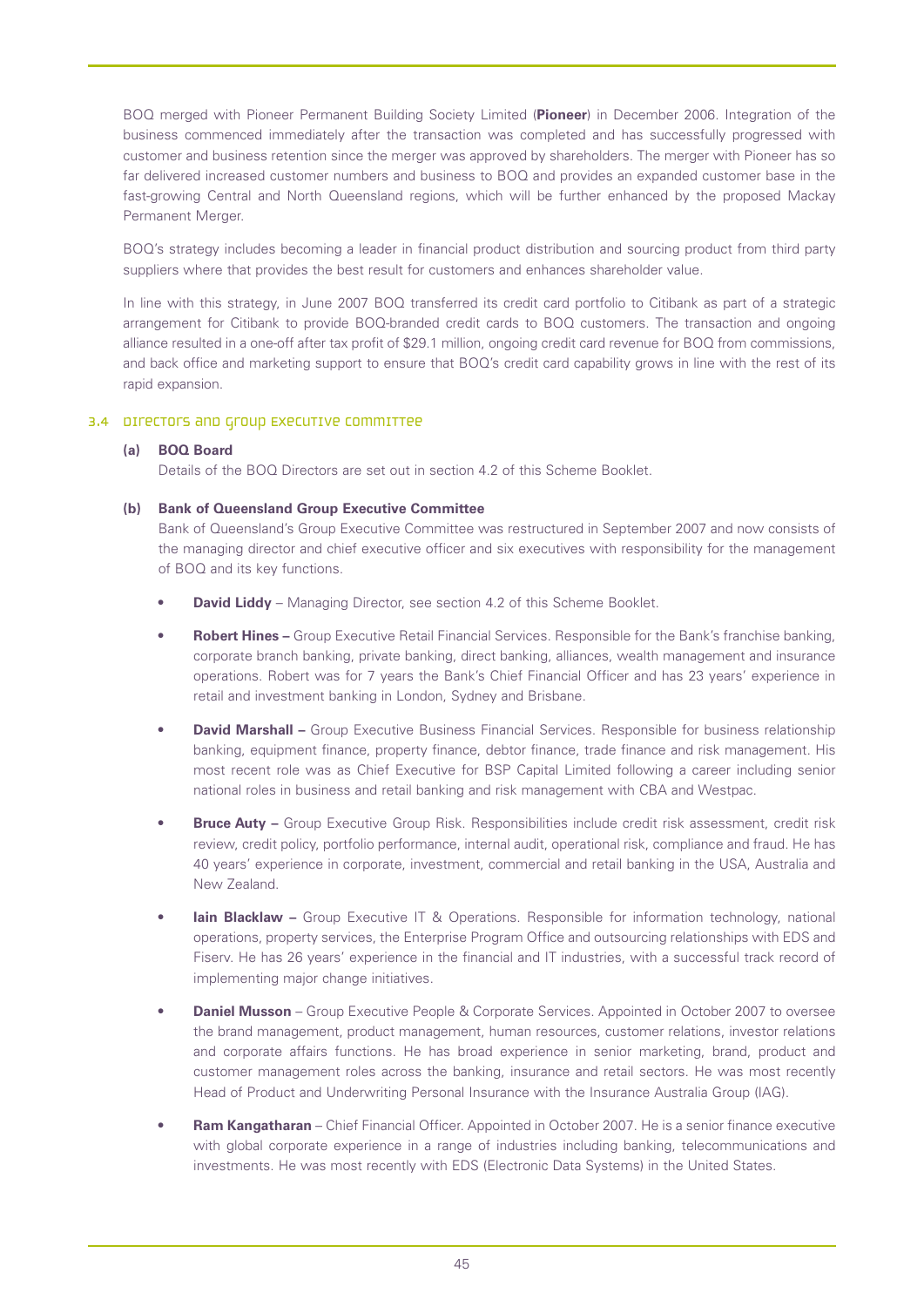# 3.5 Historical financial information

This section 3.5 sets out historical financial information in relation to BOQ. The historical financial information has been extracted from BOQ's audited financial statements for the financial years ended 31 August 2006 and 31 August 2007. BOQ historical financial information is based on Australian equivalents to the International Financial Reporting Standards (**AIFRS)** and does not take account of the effects of the Merger.

## **(a) Key statistics**

Some key ratios and statistics in relation to BOQ extracted from the audited financial statements for the financial year ended 31 August 2007 are set out below.

| <b>Year ended 31 August</b>                                                            | 2006   | 2007   |
|----------------------------------------------------------------------------------------|--------|--------|
| Net interest margin                                                                    | 1.83%  | 1.81%  |
| Normalised cash cost to income ratio <sup>1</sup>                                      | 64.5%  | 62.6%  |
| Capital adequacy ratio                                                                 | 12.5%  | 11.5%  |
| Net tangible assets per share                                                          | \$5.45 | \$6.41 |
| Cash earnings per share (diluted normalised) <sup>1</sup>                              | 79.8c  | 93.0c  |
| Cash return on average ordinary equity <sup>1</sup>                                    | 14.6%  | 15.4%  |
| Dividend payout ratio to ordinary shareholders<br>(normalised cash basis) <sup>1</sup> | 71%    | 73%    |

## *Table 3.1: BOQ key statistics*

#### **Note:**

1 Excludes significant and non-recurring items. In FY2007, BOQ sold its credit card portfolio to Citigroup Pty Limited realising a pre-tax profit of \$41.6 million and an after tax profit of \$29.1 million. Also, excluded are after tax costs of \$2.8 million incurred in relation to the integration of Pioneer and after tax costs of \$0.6 million associated with the proposed merger with Bendigo Bank Limited. In FY2006, BOQ booked a \$6.5 million tax benefit relating to the disposal of its previous banking platform. Non cash items relate to amortisation of customer contracts.

## **(b) Historical income statement**

## *Table 3.2: BOQ income statement*

| $\mathbf{Sm}$                                     | <b>Financial year</b><br>ended 31 Aug 06 | <b>Financial year</b><br>ended 31 Aug 07 |
|---------------------------------------------------|------------------------------------------|------------------------------------------|
| Interest income                                   | 1,017                                    | 1,311                                    |
| Interest expense                                  | (747)                                    | (990)                                    |
| Net interest income                               | 270                                      | 321                                      |
| Other operating income                            | 115                                      | 179                                      |
| <b>Total operating income</b>                     | 385                                      | 500                                      |
| Operating expenses (including impairment expense) | (261)                                    | (316)                                    |
| <b>Profit before tax</b>                          | 124                                      | 184                                      |
| Income tax expense                                | (31)                                     | (55)                                     |
| <b>Profit for the year</b>                        | 93                                       | 130                                      |
|                                                   |                                          |                                          |
| Basic statutory EPS (cents)                       | 88.2c                                    | 117.0c                                   |
| Diluted statutory EPS (cents)                     | 85.0c                                    | 112.7c                                   |

**Note:** Numbers may not add due to rounding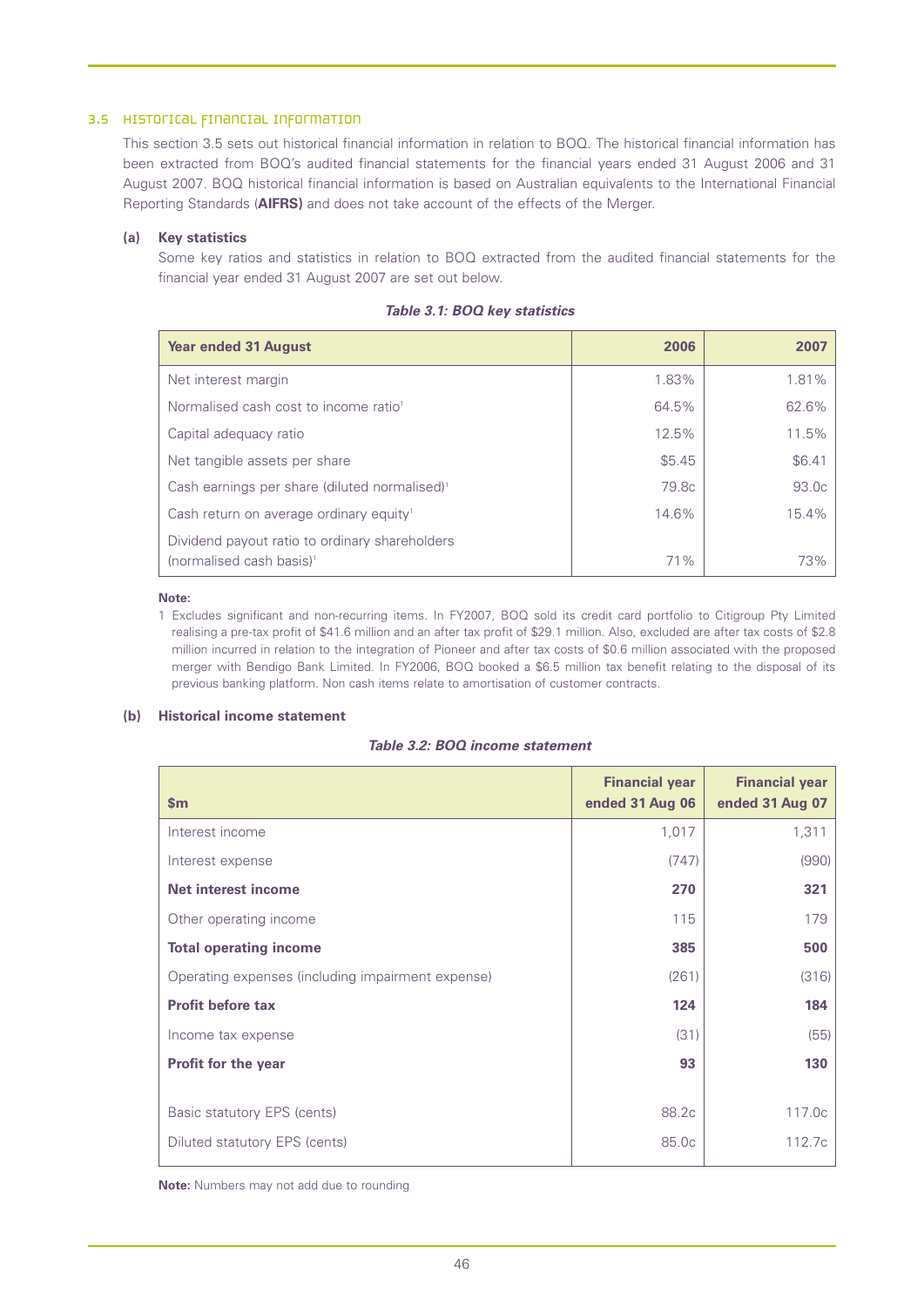## **(c) Historical balance sheet**

| \$m\$                                   | <b>As at 31 Aug 06</b> | As at 31 Aug 07 |
|-----------------------------------------|------------------------|-----------------|
| <b>ASSETS</b>                           |                        |                 |
| Cash and liquid assets                  | 262                    | 479             |
| Due from other financial institutions   | 45                     | 47              |
| Other financial assets                  | 1,109                  | 1,607           |
| Derivative financial instruments        | 32                     | 35              |
| Loans and advances at amortised cost    | 14,004                 | 17,601          |
| Property, plant and equipment           | 20                     | 20              |
| Deferred tax assets                     | 54                     |                 |
| Other assets                            | 163                    | 121             |
| Intangible assets                       | 110                    | 128             |
| <b>Total assets</b>                     | 15,797                 | 20,037          |
| <b>LIABILITIES</b>                      |                        |                 |
| Due to other financial institutions     | 96                     | 122             |
| Deposits                                | 9,950                  | 12,720          |
| Derivative financial instruments        | 12                     | 58              |
| Accounts payable and other liabilities  | 162                    | 233             |
| Current tax liabilities                 | 55                     | 21              |
| Provisions                              | 16                     | 13              |
| Deferred tax liabilities                |                        | 12              |
| Borrowings including subordinated notes | 4,818                  | 6,004           |
| <b>Total liabilities</b>                | 15,107                 | 19,183          |
| <b>NET ASSETS</b>                       | 690                    | 854             |
|                                         |                        |                 |
| <b>EQUITY</b>                           |                        |                 |
| Issued capital                          | 531                    | 616             |
| Reserves                                | 61                     | 88              |
| Retained profits                        | 98                     | 151             |
| <b>Total equity</b>                     | 690                    | 854             |

**Note:** Numbers may not add due to rounding

## **(d) Management discussion and analysis of financial performance for the financial year ended 31 August 2007**

#### *Profitability*

Profit after tax for the year ended 31 August 2007 increased by 40% to \$129.8 million compared with the 2006 result of \$92.7 million.

Included in the current after tax profit is the sale of the Bank's credit card portfolio to Citibank, which realised a pre-tax profit of \$41.6 million and an after tax profit of \$29.1 million. Also included in the current year's result is the after tax costs of \$2.8 million incurred in relation to the integration of Pioneer and after tax costs of \$0.6 million associated with the proposed merger with Bendigo Bank Limited.

If the above items are excluded from the 2007 result, the net profit after tax would be \$104.1 million.

Included in the prior year is a \$6.5 million tax benefit relating to the disposal of the Bank's former banking platform. If this one-off item is excluded then the prior year's net profit after tax would be \$86.2 million.

The adjusted 2007 profit of \$104.1 million is 21% higher than the adjusted prior year net profit after tax of \$86.2 million.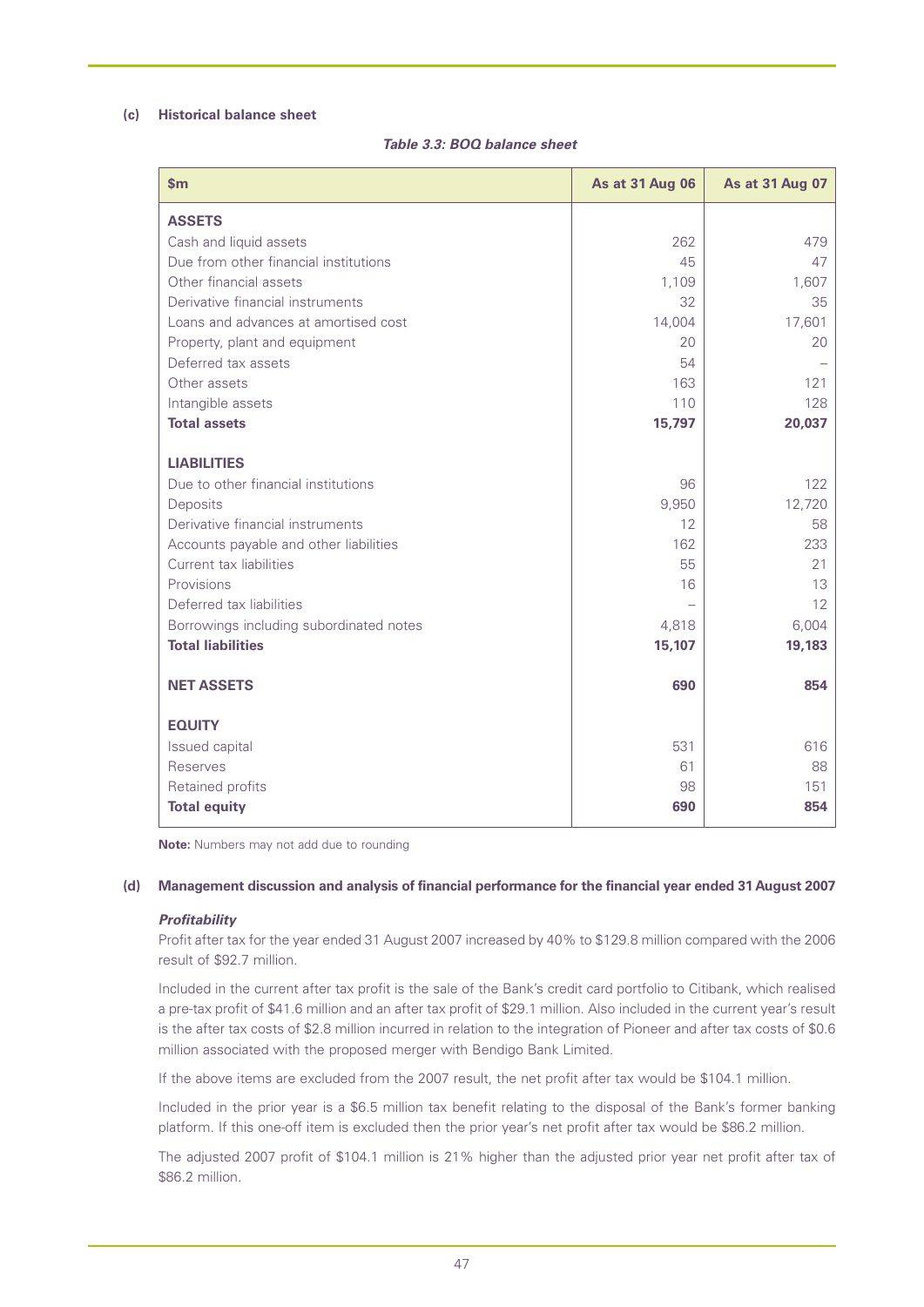## *Income*

Total income increased by 30% during the current year to \$500.0 million. Net interest income for the year ended 31 August 2007 increased by 19% to \$321.3 million from the prior period result of \$269.8 million.

Other operating income increased by 55% to \$178.7 million for the 2007 year from \$115.2 million in the prior year. However in the current period other operating income includes the impact of the sale of the Bank's credit card portfolio to Citibank on 4 June 2007. This sale realised a net profit before tax of \$41.6 million. If the impact of this sale is excluded, then total income and other operating income increased by 19% to \$137.1 million.

## *Net interest income*

Net interest income increased by 19% to \$321.3 million for the 2007 financial year compared to the 2006 result of \$269.8 million. This was due to the Bank being able to deliver strong asset growth and maintain margins.

The Bank was able to grow total loans under management by 27% to \$19.2 billion from loans under management at 31 August 2006 of \$15.1 billion.

The Bank's net interest margin was 1.81% for the 2007 year, which was slightly lower than the margin for the 2006 year of 1.83%.

## *Other operating income*

Other operating income for the financial year ended 31 August 2007 grew by 55% to \$178.7 million from the prior financial year result of \$115.2 million. As noted above, the current year's result includes the pre-tax gain of \$41.6 million relating to the sale of the Bank's credit card portfolio. If the impact of this sale is excluded, then other operating income grew by 19% to \$137.1 million.

This growth in other operating income is mainly due to the 52 branches opened in the past two years approaching operational maturity and also the positive impact of the Pioneer acquisition.

#### *Expenses*

The Bank's costs increased by 18% to \$294.7 million in the current financial year from the previous year's expense of \$249.1 million. However, non-operational expenses such as non-recurring Pioneer integration costs amounting to \$4.0 million, the costs of the proposed merger with Bendigo Bank Limited of \$0.8 million and amortisation of customer contracts costs of \$2.7 million are included in the current year expenses.

If these amounts were excluded, the Bank's expenses in the current year would be \$287.2 million, an increase of 15% on the prior financial year. This increase in costs is due to the growth in activity levels and also the expansion of the Bank's distribution network.

#### *Efficiency*

The Bank's cost to income ratio has decreased from the 2006 result of 64.7% to 58.9% in the current year. However the current year's result includes the pre-tax profit of \$41.6 million relating to the sale of the credit card portfolio. Expenses also include non-recurring Pioneer integration costs amounting to \$4.0 million, the costs of the proposed merger with Bendigo Bank Limited of \$0.8 million, and amortisation of customer contracts costs of \$2.7 million. If the impacts of the above items are excluded, the cost to income ratio would be 62.6%, indicating a steady improvement in efficiency.

#### *Asset quality and provisioning*

## *Impairment on loans and advances*

Expenses relating to impairment on loans and advances were \$20.9 million for the year ended 31 August 2007. This expense consisted of \$19.1 million of specific provision impairment expense and \$1.8 million of expense relating to the collective provision.

The impairment expense of \$20.9 million for the 2007 financial year has increased by \$8.6 million or 70% on the prior period expense of \$12.3 million. This increase reflects the substantial growth in the Bank's loan book, particularly in relation to unsecured lending.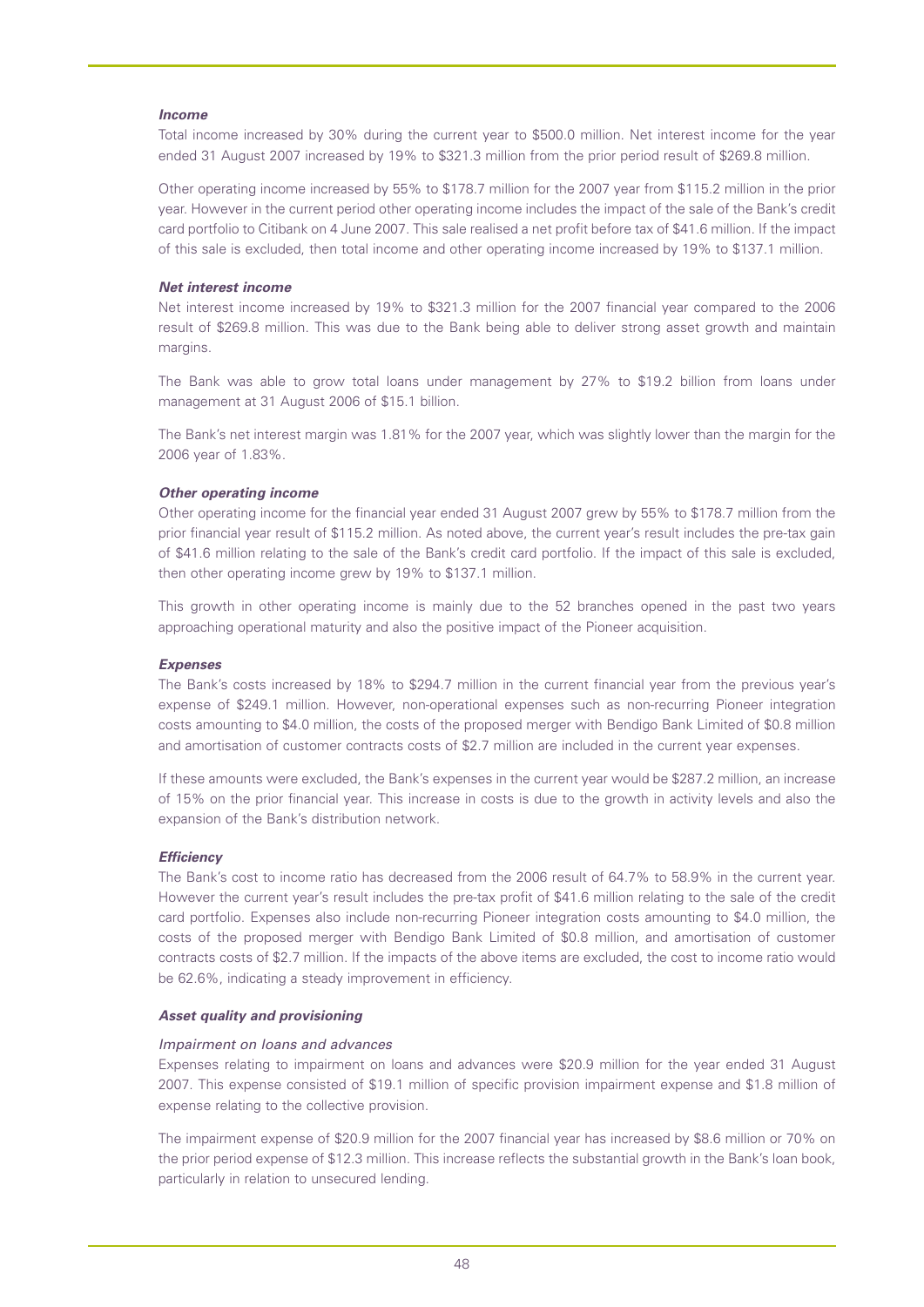## *Impaired assets*

Impaired assets increased in gross terms to \$11.4 million at 31 August 2007 from \$7.3 million for the prior year. Impaired assets as a percentage of non-securitised loans have increased slightly to 0.09% from 0.07% in the prior year, reinforcing the Bank's strategy of growing strongly but not at the expense of asset quality.

#### *Lending approvals and asset growth*

New lending approvals reached a new record of \$13.0 billion for the current year, an increase of \$3.0 billion over the 2006 result of \$10.0 billion. This increase of 30% is due to the increased points of presence in the retail and business banking network and highlights the effectiveness of the Bank's distribution model.

This record level of approvals translated into growth in total loans under management of 27% to \$19.2 billion from loans under management at 31 August 2006 of \$15.1 billion. Of this increase, \$342.4 million relates to the acquisition of Pioneer on 5 December 2006. If the impact of the Pioneer acquisition is excluded, loans under management grew by \$3.8 billion or 25%.

Of the loans under management balance of \$19.2 billion, \$17.6 billion are on balance sheet and \$1.6 billion off balance sheet. The off balance sheet lending relates to the REDS EHP leasing trusts which are not consolidated for accounting purposes.

#### *Retail deposit growth*

Retail deposits have grown strongly during the 2007 financial year and have reached \$9.2 billion, an increase of \$2.3 billion or 33% from \$6.9 billion as at 31 August 2006. Of this increase of \$2.3 billion, \$456.3 million relates to the acquisition of Pioneer on 5 December 2006. If the impact of the Pioneer acquisition is excluded, then retail deposits grew by \$1.8 billion or 26% from 31 August 2006.

The introduction of new product offerings and the maturing of recently established interstate OMBs™ have been the main factors in the strong growth in retail deposits.

#### *Capital management*

The Board has set capital targets at 8.0% of risk weighted assets as Tier 1 capital with a minimum of 7.0% provided that total capital does not fall below 10.0%. Furthermore, it was decided that up to 20.0% of Tier 1 capital could consist of hybrid capital instruments. The total capital adequacy ratio at 31 August 2007 was 11.5% and Tier 1 capital was 8.5%. Reset Preference Shares ("RePS" and "SIRPS"), issued as hybrid capital instruments, comprise 13% of total Tier 1 capital.

Total Tier 1 capital of 8.5% is represented by 7.4% of Core Tier 1 capital and 1.1% of hybrid capital instruments, including preference shares.

On transition to AIFRS on 1 July 2006, the Bank's capital decreased by \$110 million, with the primary factor being \$86 million of capitalised software at that time being classified as an intangible and therefore a Tier 1 deduction.

The Bank has received transitionary capital relief from APRA to add the \$110 million back to Tier 1 capital for the purposes of calculating regulatory capital. This capital relief will be available until 31 December 2007, which will give the Bank the opportunity to implement plans to manage the impacts of the change in prudential standards.

The Bank continued with an active capital management program, combining securitisation of housing and leasing assets and the maintenance of the Dividend Reinvestment Plan.

The Bank continues to progress its Basel II implementation program and is currently on schedule to report under Basel II for the March 2008 quarter. The Bank is applying the standardised approach of Basel II and is not expecting a materially adverse impact to its capital adequacy requirements from its implementation.

#### *Branch network expansion*

The Bank opened six branches during the financial year and also has added 10 branches with the Pioneer acquisition to bring total branches to 235 as at 31 August 2007.

Of these 235 branches, 85 are located outside Queensland. The Bank has converted nine corporate branches to OMBs™ during the financial year.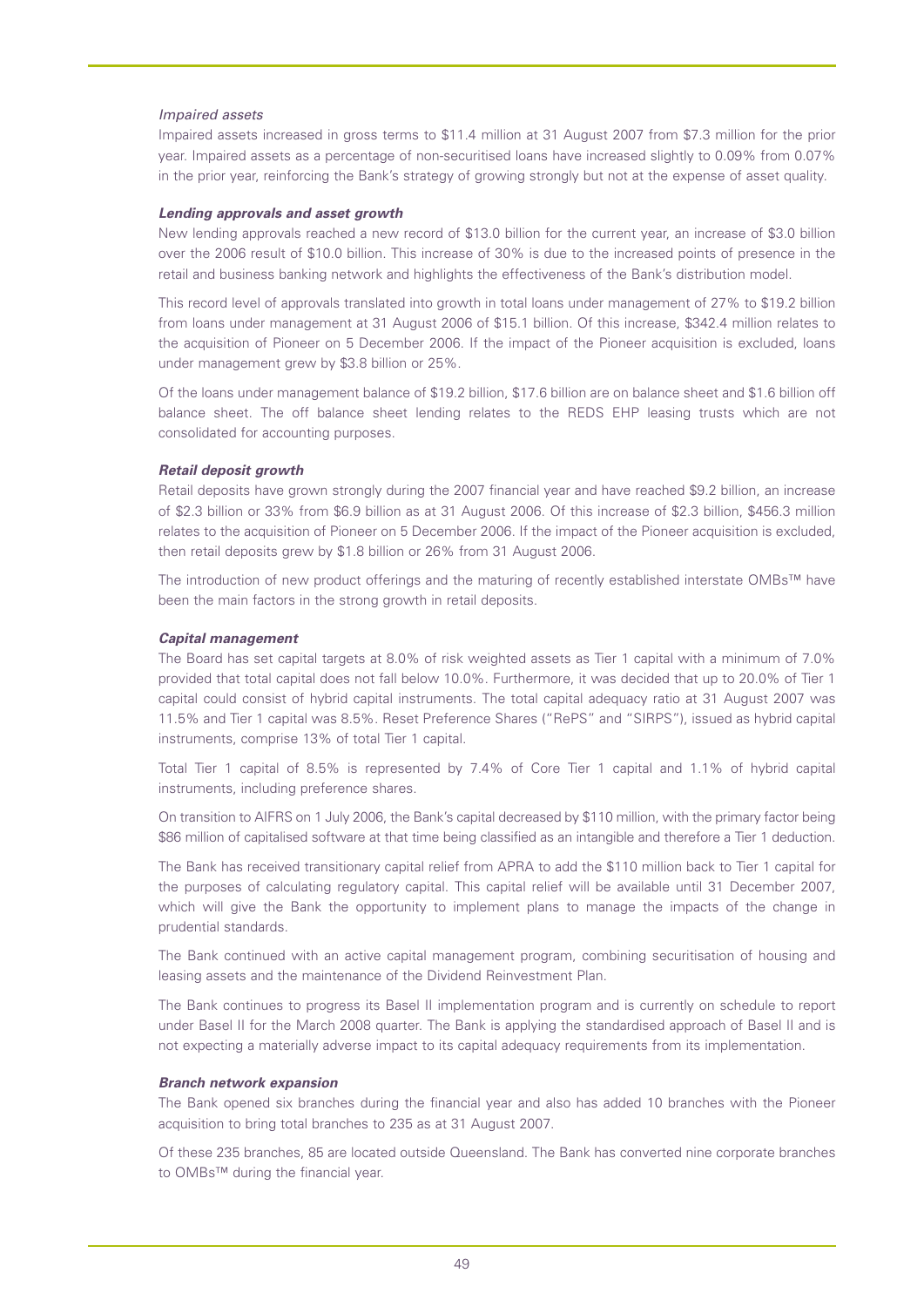## *Shareholder returns*

Diluted earnings per share increased 33% from 85.0c in the 2006 year to 112.7c in the current year.

Included in the current after tax profit is the sale of the Bank's credit card portfolio to Citibank which realised a pre-tax profit of \$41.6 million and an after tax profit of \$29.1 million. Also included in the current year is the after tax costs of \$2.8 million incurred in relation to the integration of Pioneer, after tax costs of \$0.6 million associated with the proposed merger with Bendigo Bank Limited and after tax costs of \$2.0 million relating to the amortisation of customer contracts. If these items are excluded, the Bank's diluted earnings per share would be 93.0c.

Included in the prior year is a \$6.5 million tax benefit relating to the disposal of the Bank's former banking platform and after tax costs of \$0.5 million relating to the amortisation of customer contracts. If these items are excluded then the prior period diluted earnings per share would be 79.8c.

On this basis, the current year's diluted earnings per share increased by 17%.

In light of the strong second half performance, the Bank has increased the final dividend to 37c per share fully franked. This brings the total 2007 dividend to 69c, a 21% increase over the 2006 total dividend of 57c.

## 3.6 Material change in BOQ's financial position since last published accounts (31 August 2007)

Except as set out elsewhere in this Scheme Booklet, there has been no material change in BOQ's financial position since 31 August 2007, the date of BOQ's last published financial statements.

#### 3.7 Recent BOQ Share price performance

The last recorded closing price for BOQ Shares on ASX on 22 October 2007, the last practical trading day before the date of this Scheme Booklet, was \$18.95. During the three months ended 22 October 2007, the last practical trading day before the date of this Scheme Booklet:

- the highest recorded sale price for BOQ Shares on ASX was \$19.54 on 18 October 2007; and
- the lowest recorded sale price for BOQ Shares on ASX was \$15.62 on 16 August 2007.

The last recorded closing price for BOQ Shares on ASX before the public announcement of the Merger was \$18.25 on 30 August 2007.

The following chart sets out the daily closing price of BOQ Shares on ASX from 1 January 2004 to 22 October 2007. Also set out below is the relative performance of BOQ Shares on ASX, the ASX 200 index and the ASX 200 Banks index. The ASX 200 index and the ASX 200 Banks index have been rebased to BOQ's share price on 1 January 2004 for ease of comparison.



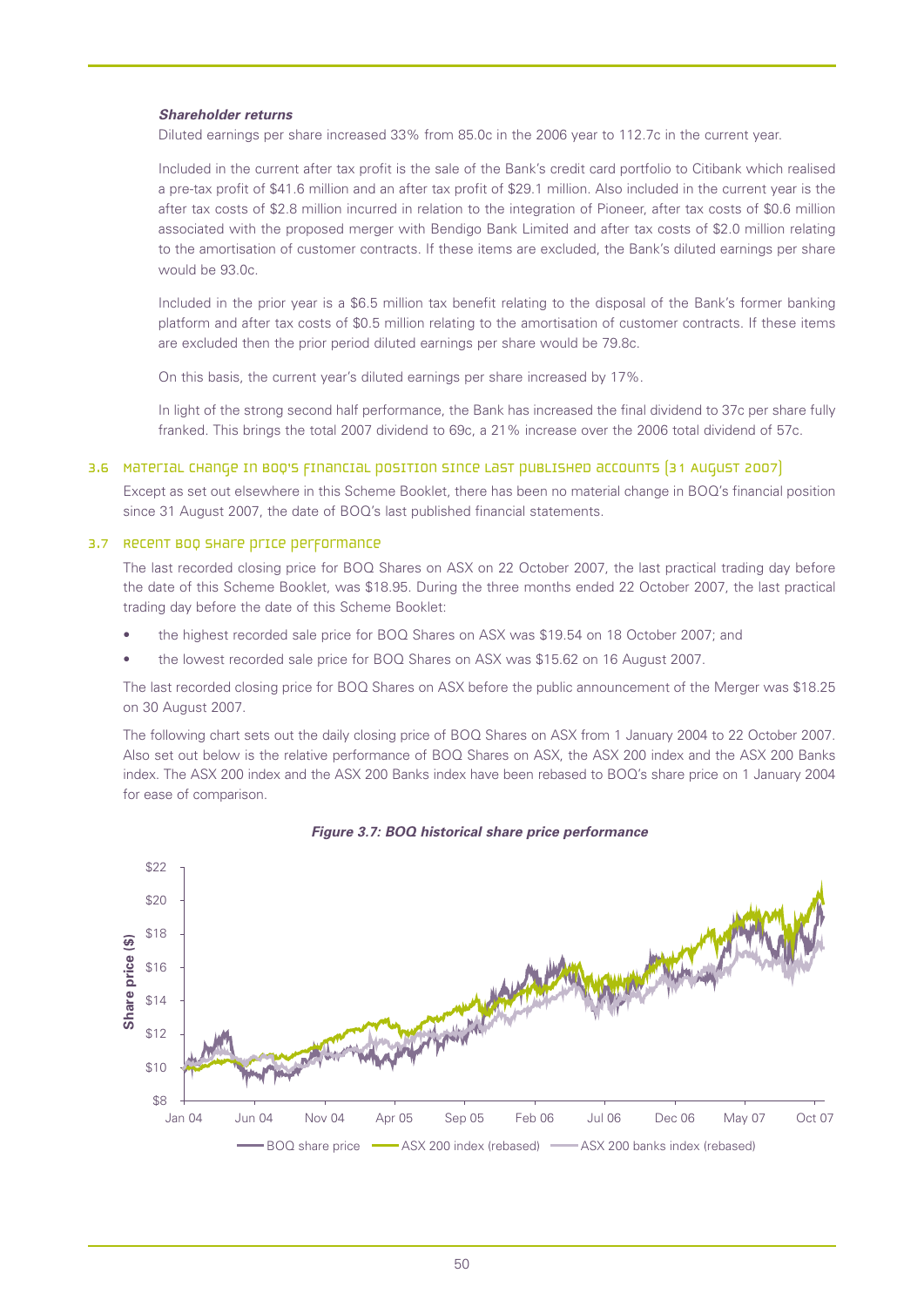# 3.8 Continuously disclosing entity

As a company listed on the stock market operated by ASX and a "disclosing entity" under the Corporations Act, BOQ is subject to regular reporting and disclosure obligations. Broadly, these require BOQ to announce price sensitive information as soon as it becomes aware of the information, subject to exceptions for certain confidential information. BOQ's recent announcements are available from BOQ's website at *www.boq.com.au*. Further announcements concerning developments at BOQ will continue to be made available on this website after the date of this Scheme Booklet. Continuous disclosure documents and reports lodged in relation to BOQ can also be obtained from any office of ASIC.

BOQ will provide a copy of any of the following documents, free of charge, to any Home Shareholder who requests a copy before the Scheme Meeting:

- the annual financial report for BOQ for the financial year ended 31 August 2007;
- a copy of the BOQ Constitution; and
- any continuous disclosure notices given by BOQ after the lodgement with ASIC of the 2007 annual report and before lodgement for registration of this Scheme Booklet by ASIC.

These documents can also be accessed through BOQ's website at *www.boq.com.au*.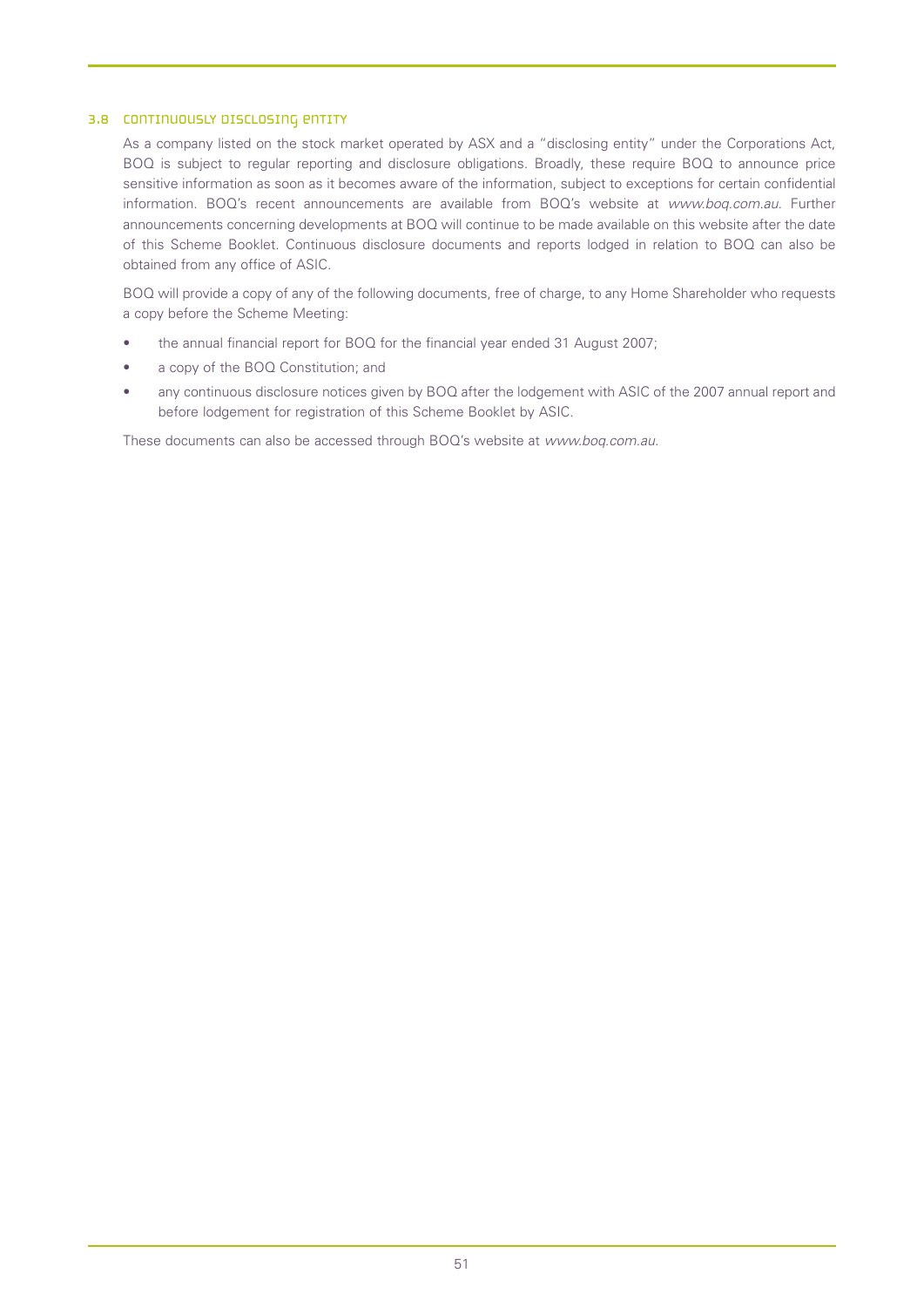# 4. Profile of the Merged Group

# 4.1 Rationale for the Merger

The Merger brings together two successful regionally based financial institutions which have the same strong roots in community banking and share a similar culture and customer focus. The Merger will create a stronger regional banking platform centred on the two fastest growing State economies in Australia.

BOQ and Home have both undertaken analysis to assess the potential benefits and risks of the Merger. On the basis of that analysis, the BOQ Board believes that the benefits set out in this section 4 will result from the Merger.

The statements set out in this section 4 are based on the current knowledge and intentions of the BOQ Board and accordingly may be subject to change as new information becomes available or as circumstances change.

## **(a) Greater exposure to Australia's two fastest growing States**

The Merger will create a financial institution with a strong presence in Queensland and Western Australia, the two fastest growing States in Australia. The Merged Group will have 151 branches in Queensland and 34 branches in Western Australia. The enhanced presence in Western Australia provides a solid platform to grow the business in that state and significantly expand the business banking presence, particularly in equipment and debtor finance.

## **(b) Stronger financial position**

The Merged Group will be a larger organisation that is financially stronger and better positioned to compete with its larger peers. The Merger is expected to:

- (i) increase operational scale and geographic diversification of earnings;
- (ii) add approximately \$3 billion in assets to BOQ's balance sheet;
- (iii) enhance BOQ's national footprint and augment BOQ's branch network in Western Australia by 29 branches; and
- (iv) increase BOQ's customer base by 126,000.

#### **(c) Complementary businesses and strong cultural alignment**

The Merger involves the consolidation of two complementary businesses with minimal branch overlap. BOQ and Home share a similar culture and commitment to delivering superior customer service and active community involvement. This aids a smooth integration of Home's business into BOQ's current operations.

# **(d) Access to synergies**

It is anticipated that the Merger will ultimately provide annual pre tax cost synergies of approximately \$20 million from the financial year ending 31 August 2010, with \$3 million expected to be realised in the financial year ending 31 August 2008 and increasing to \$10 million in the financial year ending 31 August 2009. The expected cost savings have been identified from the conversion of Home branches to OMBs™ where appropriate, consolidation of IT platforms and back office functions, procurement savings and administration.

| <b>Expected synergy</b>        | <b>Description of cost synergy</b>                                                                                                                                         |
|--------------------------------|----------------------------------------------------------------------------------------------------------------------------------------------------------------------------|
| Branch conversion              | Cost savings from the conversion of Home branches to OMBs™<br>where appropriate                                                                                            |
| Information technology savings | Cost savings from migration onto common IT platforms,<br>improvements and efficiencies in information technology systems<br>and associated resources and development costs |
| Funding benefits               | Cost savings from funding benefits on Home's securitisation facility,<br>subordinated debt facilities and other borrowings                                                 |
| Back office consolidation      | Cost savings from the consolidation of Home and BOQ's back office<br>operations                                                                                            |

#### *Table 4.1: Synergies*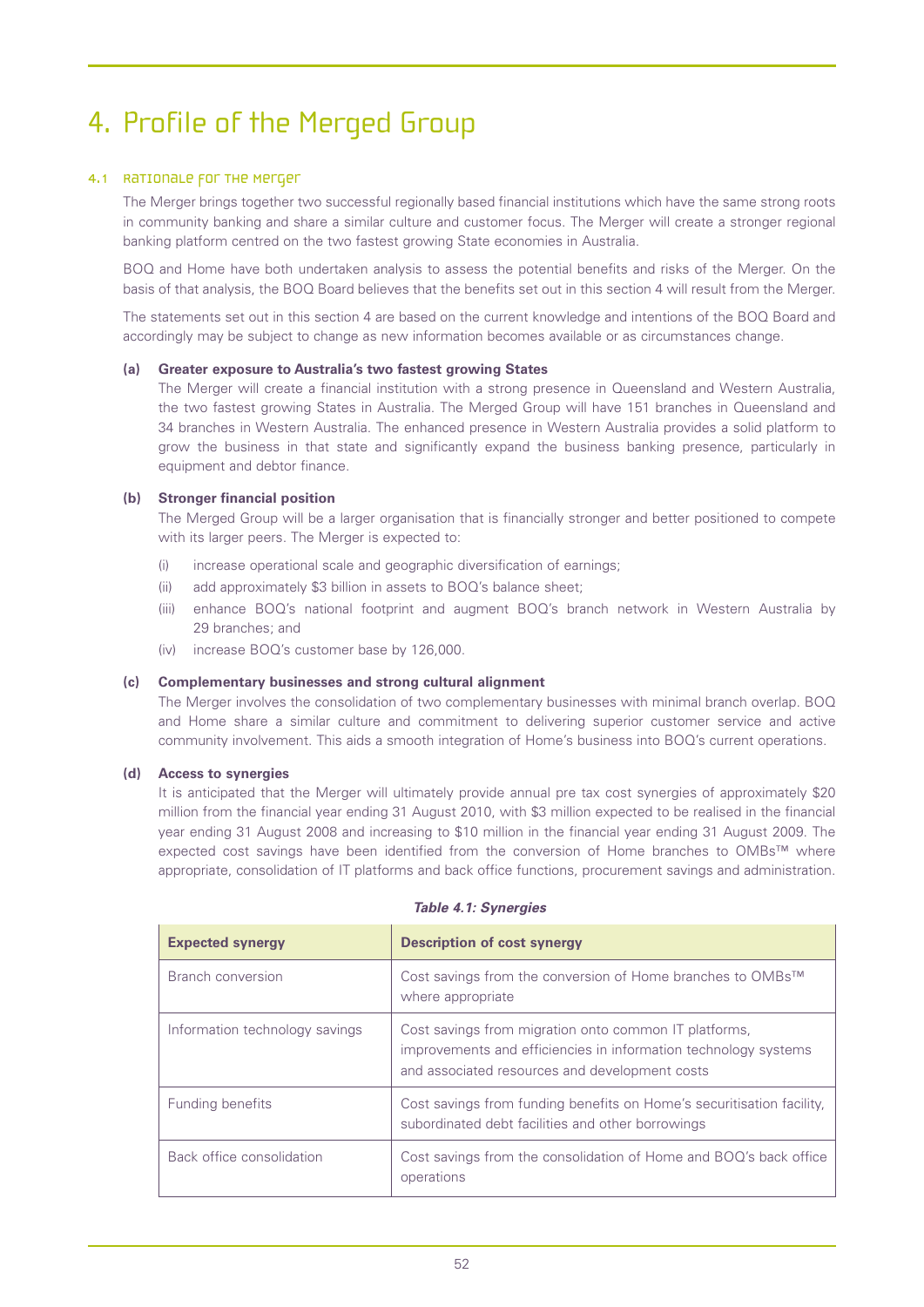| <b>Expected synergy</b> | <b>Description of cost synergy</b>                                                                                                                                                              |
|-------------------------|-------------------------------------------------------------------------------------------------------------------------------------------------------------------------------------------------|
| Procurement savings     | Cost savings from procurement savings resulting from utilisation of<br>greater purchasing power                                                                                                 |
| Administration          | Cost savings from removed duplication of corporate services,<br>management roles, listing and regulatory costs (including ASX listing,  <br>share registry, board and audit fees) and overheads |

The key assumptions underlying the expected cost synergy benefits are (timeframes are periods from the Implementation Date):

- appropriate branch conversions to OMBs™ commence after 6 months;
- initial dual branding in Western Australia, moving to a single brand strategy after 18 months;
- initial utilisation of existing IT systems with integration to a single system within 18-24 months;
- elimination of three BOQ/Home branch overlaps; and
- identification and implementation of cost savings from funding benefits, back office consolidation, procurement savings and administration commences immediately after the Implementation Date and is rolled out over an initial integration plan period of 6-12 months.

The estimate of cost synergies has been determined by BOQ in light of its analysis to date and the results of a review of potential synergies by the BOQ management team. The BOQ Board believes that the amount and timing of estimated cost synergies is both reasonable and achievable, however, the realisation and timing of cost synergies are subject to the integration process and other risks described in section 6 of this Scheme Booklet. Accordingly, there can be no assurance that cost synergies will be realised within the time frame or in line with the timing and amounts disclosed above. Any failure to achieve the level of estimated cost synergies, or any delay in achieving them or any increases in anticipated integration costs, may adversely affect the financial performance and position, and future prospects, of the Merged Group.

In addition to cost synergies, BOQ will seek to derive revenue synergies from the roll out of additional BOQ products to Home's customer base, including margin lending, equipment and debtor finance products and a broad range of business banking products for small to medium enterprises.

BOQ has commenced a further detailed review of the structure, systems and activities of Home to assess and identify the nature, amount and timing of cost synergies in greater detail and is developing detailed plans for the achievement of the identified synergies. This review will continue after the Scheme becomes Effective.

#### **(e) Integration costs and timing**

In order to achieve the cost synergies referred to above, it is anticipated that the Merged Group is expected to incur approximately \$15 million in one-off integration costs. The majority of these integration costs are expected to be incurred over the first 18 months following Implementation.

#### **(f) Enhanced product and service offering**

The Merged Group delivers an enhanced banking proposition for regional and community banking in Australia. Customers will have access to a wider product portfolio and more comprehensive service offering that is available from a combined national network comprising over 260 branches and more than 2,400 BOQ-branded ATMs.

#### 4.2 Board of the Merged Group

Following Implementation, Home Chairman, Tony Howarth, will immediately join the BOQ Board. The current BOQ Directors will continue in office. Information on the current BOQ Board and Mr Howarth is set out below:

# **Neil Roberts, Chairman, Non-Executive Independent Director, BA, LLB, FAICD**

Neil Roberts was formerly the Senior Partner in Queensland of the commercial national law firm Minter Ellison. He has been a BOQ Director since November 1987 and was elected Chairman in June 1995. He is President of the Queensland Library Foundation, a past President of the Queensland Private Enterprise Centre, and a past President of The Brisbane Club. He is the Chairman of BOQ's Remuneration & Nomination Committee.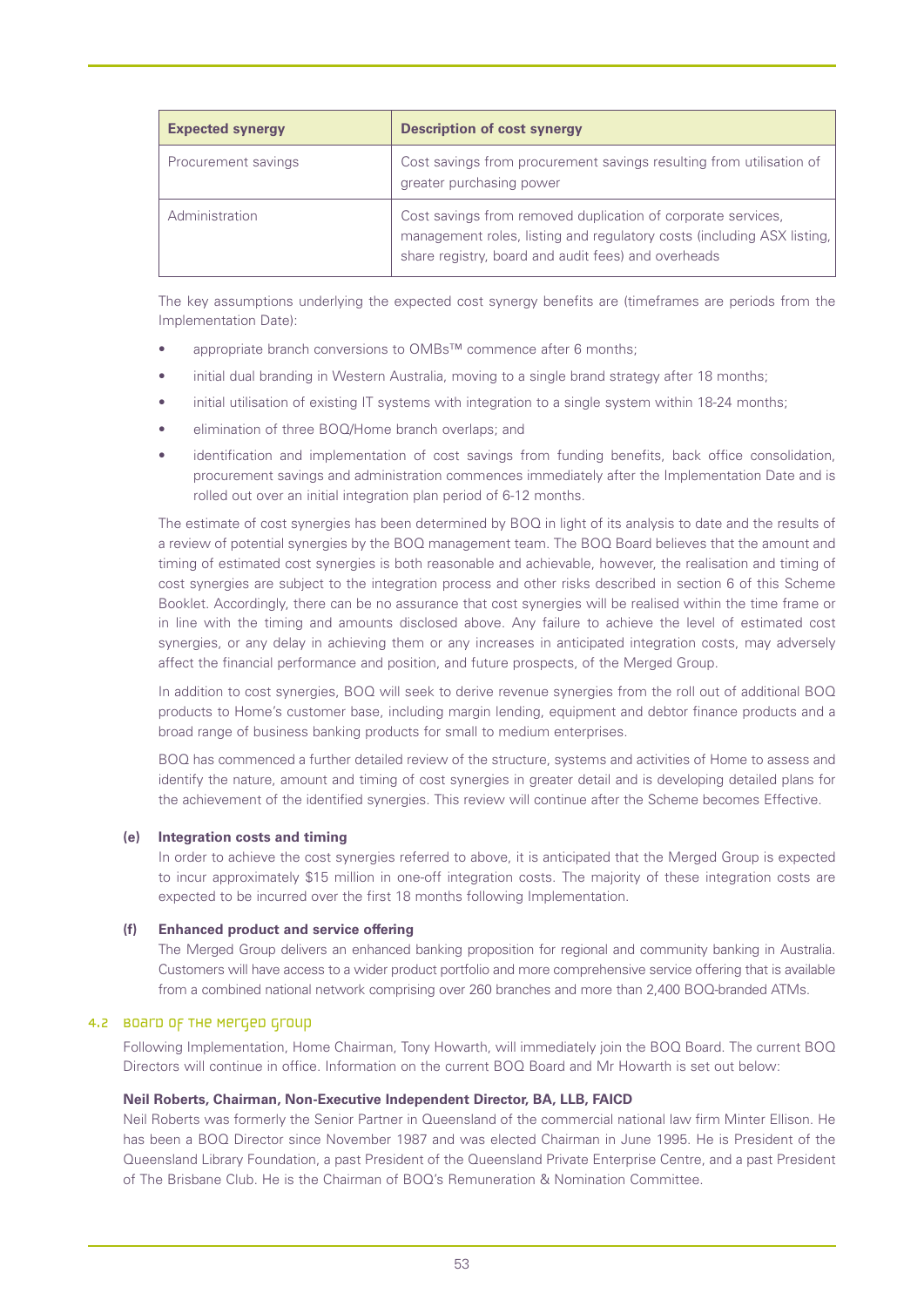## **David Liddy, Managing Director, Executive Non-Independent Director, MBA, FAIBF, ASIA, MAICD**

David Liddy has 39 years' experience in banking, including international postings in London and Hong Kong. He was appointed Managing Director of BOQ in April 2001. He has a Masters in Business Administration and is a director of the Brisbane Lions Australian Football Club. He is a Trustee of the Queensland Museum Foundation, a director of the Royal Children's Hospital Foundation and a member of the Financial Sector Advisory Council. Mr Liddy is also a Senior Fellow of the Financial Services Institute of Australasia, a Member of the Australian Institute of Company Directors and sits on the Australian Bankers' Association Council. He is an ex-officio member of all of the BOQ Board's sub-committees.

## **Antony Love, Deputy Chairman, Non-Executive Independent Director, B Com, AAUQ, FAPI, FREI, FAICD**

Antony Love is a property consultant with 37 years' experience and is a director of McGees Property. He is also a director of AP Eagers Limited and Campbell Brothers Limited. He is Chairman of BOQ's Budget Review Committee and a member of the Remuneration & Nomination Committee. He has been a BOQ Director since June 1995 and was appointed Deputy Chairman in April 2003.

## **Neil Summerson, Non-Executive Independent Director, B Com, FCA, FAICD, FAIM**

Neil Summerson is a Chartered Accountant with 37 years' experience and is a past Chairman of the Queensland branch of the Institute of Chartered Accountants. He was formerly the Queensland Managing Partner at Ernst & Young. He is a director of AmerAlia Inc, The Wesley Research Institute Limited, Australian Made Campaign Limited, APGL (Palm Beach) Pty Limited, Elderslie Property Limited, Austgrowth Investment Management Pty Limited, Austgrowth Property Syndicates Limited, Moore Stephens (Queensland) Limited and Australia & International Holdings Limited. He is a former Chairman of the Brisbane Water Board and is currently Chairman of PQ Lifestyles Limited, Motorama Holdings Pty Ltd, Australian Property Growth Fund Management Limited and Australian Property Growth Fund. Mr Summerson has been a BOQ Director since December 1996 and is currently Chairman of the Audit & Risk Committee and a member of the Corporate Governance Committee.

#### **Peter Fox, Non-Executive Non-Independent Director, B Bus (Hons)**

Peter Fox has been with the Linfox Group for over 20 years. After a diverse career within the organisation, he was appointed, in chronological order, National Fleet Manager, Executive Officer, and director of Linfox Pty Ltd, culminating in his appointment as Executive Chairman of Fox Group Holdings in 1994. Mr Fox was appointed as a BOQ Director in May 2001. He is also a director of the Alfred Foundation and a member of the Australian Graduate School of Management Advisory Council (UNSW). He is a member of BOQ's Budget Review Committee.

## **Bill Kelty, Non-Executive Non-Independent Director, B Econ**

Bill Kelty has over 30 years' experience in industrial relations. He was appointed a BOQ Director in August 2001 and is currently a director of the Linfox Group and a Commissioner of the Australian Football League. He is also involved in the Foundation for Rural and Regional Renewal and was previously Chairman of the Federal Government's Regional Development Taskforce. Mr Kelty was Secretary of the Australian Council of Trade Unions from 1983-2000 and a member of the Reserve Bank Board from 1988-1996. He is a member of BOQ's Corporate Governance Committee.

# **John Reynolds, Non-Executive Independent Director, B Sc (Hons), B Bus, Dip Ed, FAIM**

John Reynolds was appointed as a BOQ Director in April 2003. He has extensive CEO-level experience at Top 100 media and resource companies in Australia and overseas. He is currently Chairman of Arrow Energy Limited and Davidson Recruitment Group. He is a director of Mater Health Services Brisbane Limited, Brisbane Powerhouse Pty Ltd, Rowland Communication Group and holds various university roles. Mr Reynolds is Chairman of BOQ's Corporate Governance Committee and is a member of BOQ's Remuneration & Nomination Committee and Audit & Risk Committee.

## **Carmel Gray, Non-Executive Independent Director, B Bus**

Carmel Gray was appointed as a BOQ Director in April 2006. Ms Gray has had an extensive career in IT and Banking. Ms Gray was Group Executive Information Technology and General Manager Information Technology at Suncorp Metway Ltd from 1999 to 2004. Prior to her Suncorp appointment she was General Manager of Energy Information Solutions Pty Ltd and Managing Director of Logica Pty Ltd. She is Chair of Information Technologies Australia Pty Ltd.

# **David Graham, Non-Executive Non-Independent Director, B Com, B.Econ(Hons), MBA, FCP, FAIM**

David Graham has held board positions on companies such as Santos Limited, Crusader Holdings NL, Mincom Limited and Wilson HTM Ltd over the last three decades. He was appointed as a non-executive BOQ Director in October 2006. Mr Graham is Executive Chairman of DDH Graham Limited, which manages a number of property funds and operates a successful advisory business and money market operation.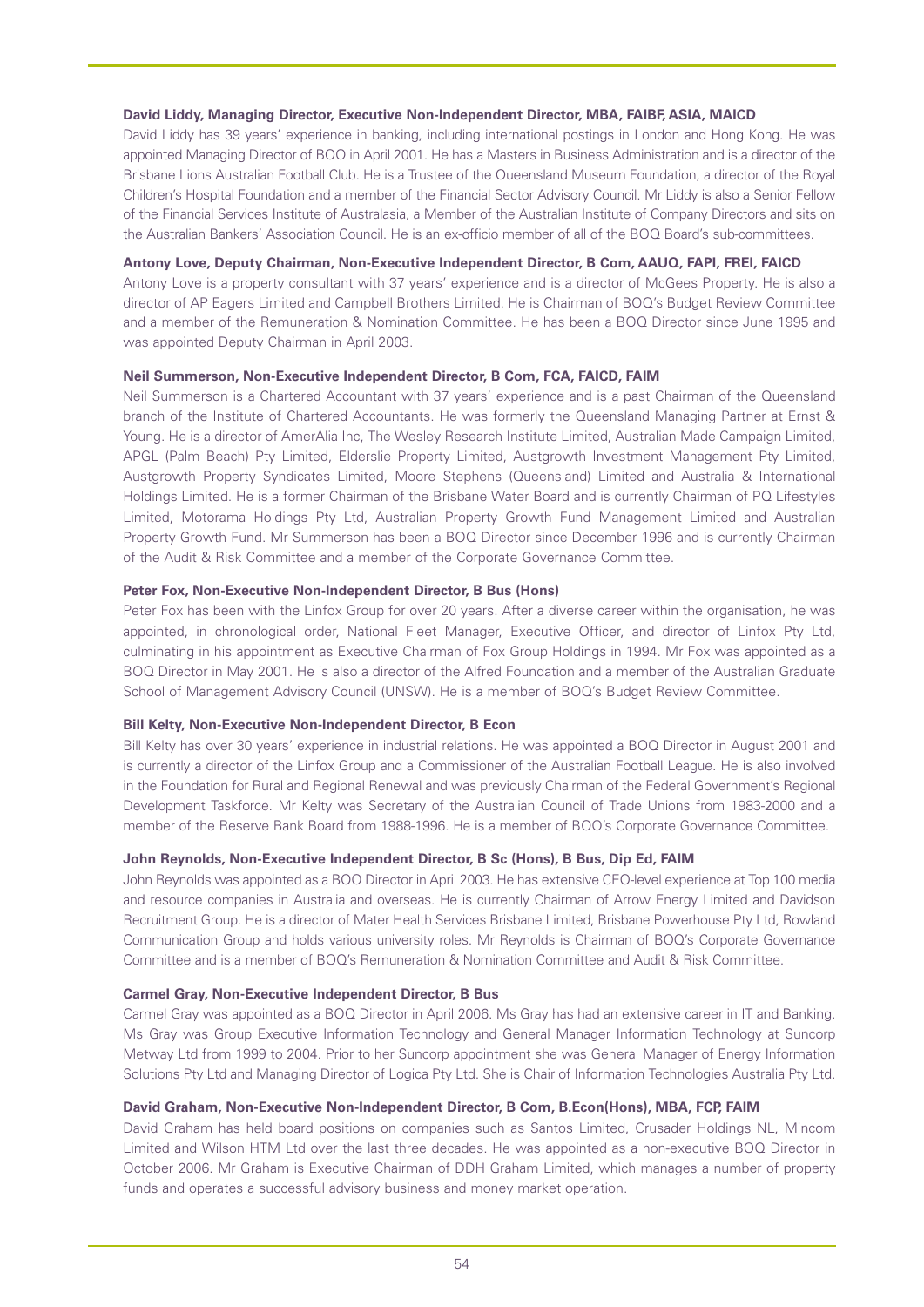## **Anthony (Tony) Howarth AO CitWA, Proposed Non-Executive Independent Director, FAICD, FAIM, SF Fin**

Tony Howarth is the current Chairman of Home. He has worked in the banking and finance industry for over 30 years. His work has involved a number of overseas appointments. He has been the Managing Director of Challenge Bank Limited and the Chief Executive Officer of Hartleys Limited. He is also involved with a number of business and community organisations as Chairman of St John of God Health Care Group and as a director of the Rio-Tinto WA Future Fund, the Western Australian Community Foundation and the Australian Chamber of Commerce and Industry. He is also on the University of Western Australia's Senate and is the Chairman of the Committee of Perth. He is currently a director of the following listed companies: AWB Limited, Mermaid Marine Australia Limited (Chairman) and Wesfarmers Limited.

Following Implementation, he will immediately join the BOQ Board.

## 4.3 Intentions for the Merged Group

This section 4.3 sets out BOQ's intentions if the Scheme becomes Effective, regarding:

- the ownership structure of the Merged Group;
- continuing the business of Home and any major changes to the business of Home including any redeployment of the fixed assets of Home; and
- the future employment of Home employees.

These statements of intention are based on the information concerning Home, its business and the general business environment which is known to BOQ as at the date of this Scheme Booklet.

Final decisions will only be reached by BOQ in light of:

- experience gained through exposure to Home's business; and
- material information and circumstances at the relevant time.

Accordingly, the statements set out in this section 4.3 are statements of BOQ's current intentions, which may change as new information becomes available or circumstances change.

#### **(a) Ownership structure of the Merged Group**

Following Implementation, BOQ will be approximately 20%13 owned by former Home Shareholders and approximately 80% owned by current BOQ Shareholders<sup>14</sup>.

#### **(b) Continuing the business of Home**

# *(i) Home Board*

BOQ intends to replace members of the Home Board and the board of Home Group subsidiaries with BOQ nominees.

As announced on 7 September 2007, Tony Howarth, Chairman of Home, will join the BOQ Board as a non-executive independent director if the Scheme Proposal is approved. This would occur following Implementation.

#### *(ii) Brand*

The Merged Group intends to maintain dual BOQ and Home brands in Western Australia for up to 18 months following Implementation while considering the best market branding for the long term.

#### *(iii) Branches*

The Merger is in line with BOQ's strategy to expand its interstate branch network and continue to grow the BOQ Group. Accordingly, BOQ intends to maintain existing Home branches and examine options to consolidate branches only where a direct overlap is identified following the Merger. It is BOQ's intention to examine options for converting branches to OMBs™ where appropriate.

#### *(iv) Head office*

BOQ is committed to retaining a significant regional headquarters in Perth.

<sup>13</sup> Excludes any BOQ Shares to be issued as a result of the implementation of the Mackay Permanent Proposal.

<sup>14</sup> Based on 113,430,550 quoted BOQ Shares on issue and 32,689,355 Home Shares on issue on the last practical trading day before the date of this Scheme Booklet. The effects of the Mackay Permanent Merger have not been taken into account.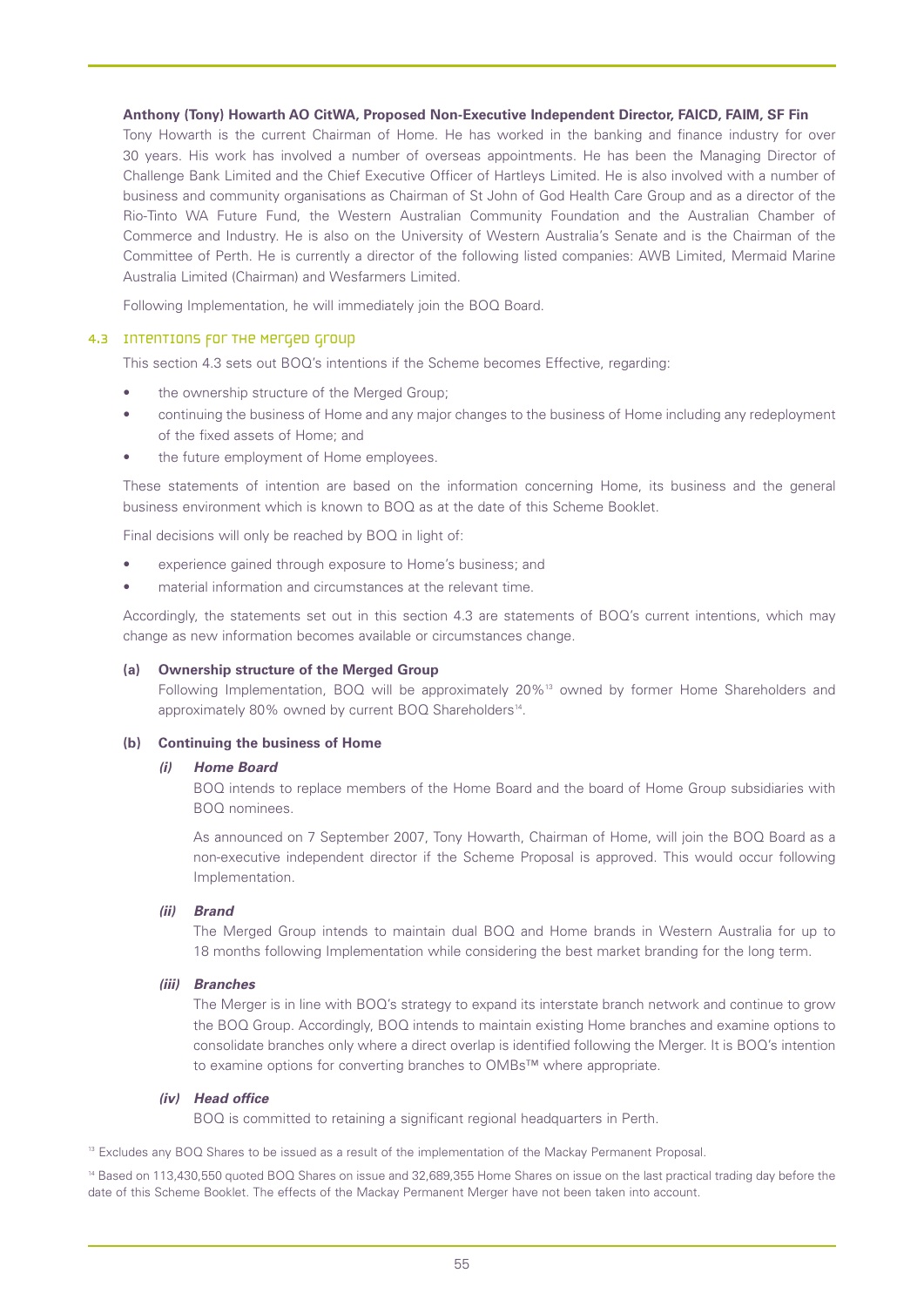#### *(v) Strategic review and integration analysis*

A detailed review of the structure, systems and activities of Home and their potential integration will be undertaken once the Scheme becomes Effective. The review will evaluate the performance and prospects for the Merged Group at that time, with a view to maximising the performance of business operations and eliminating duplication between BOQ and Home. It is expected that the integration effort for operations and technology will occur over the first 18 months following Implementation.

#### *(vi) Major changes and redeployment of fixed assets*

Other than as set out in this section 4.3 and elsewhere in this Scheme Booklet, BOQ has no present intentions to make any major changes to the business of Home (including any redeployment of the fixed assets of Home) other than as discussed above.

# *(vi) Employees*

BOQ believes that Home will bring a pool of talented and skilled people with experience that will complement BOQ's existing competencies. Subject to the comments below, BOQ intends to optimise the use of available skills of staff within the Merged Group.

BOQ will review the Merged Group's employees following Implementation. To the extent that activities and functions currently carried out by either Home or BOQ are duplicated and therefore possibly redundant, this will necessarily result in some staff reductions. BOQ has not had the opportunity to conduct this review as part of its due diligence investigations and is therefore not able at this time to give any indication of likely staff reductions.

Where there are headcount reductions, BOQ will recognise the terms of relevant employment contracts and severance arrangements. Where possible, reassignment of staff and natural turnover will be used to manage the impact of lower staff requirements.

#### 4.4 Dividend and capital management policy

# **(a) Dividend policy**

BOQ's dividend policy is determined by the BOQ Directors based on the amount of normalised net profit after tax and the need to retain sufficient capital to support BOQ's operations. BOQ's history of paying fully franked dividends is currently expected to continue post Merger, subject to the availability of sufficient profits and franking credits.

Over the last three years BOQ maintained a dividend policy of paying approximately 70% of cash earnings per share as fully franked dividends to ordinary shareholders. BOQ intends that the Merged Entity will adopt a similar dividend payout policy.

BOQ offers shareholders who are Australian residents or whose address on the BOQ Register is in Australia the opportunity to participate in its dividend reinvestment plan. This allows shareholders to convert all or part of their entitlement to a dividend into new shares. Shares are issued under the plan at a discount of 2.5% on the volume weighted average share price of BOQ Shares sold on ASX during the five trading days immediately following the record date for determination of the relevant dividend. Shares issued are fully paid and rank equally with existing fully paid ordinary shares.

In future years, the dividend policy will be a decision for the BOQ Board at the time, and will reflect a range of factors. No assurance can be given as to the timing, extent and payment of dividends of the Merged Group, or the level of franking, as they are dependent on profitability and funding requirements and the general financial position of the Merged Group, which in turn may be affected by general economic conditions.

## **(b) Post Merger capital management initiatives**

Following the Merger, the Merged Group will be capitalised above minimum regulatory capital requirements. The board of the Merged Group will set capital targets for the percentage of risk weighted assets for Tier 1 capital and total capital, taking into account timing of integration costs and synergies and other factors inherent in its normal operations.

BOQ is currently working with the regulatory authorities to ensure compliance with the requirements of Basel II, to be implemented from 1 January 2008. The Merged Group intends to continue these discussions and will undertake to remain appropriately capitalised under the new Basel II regime.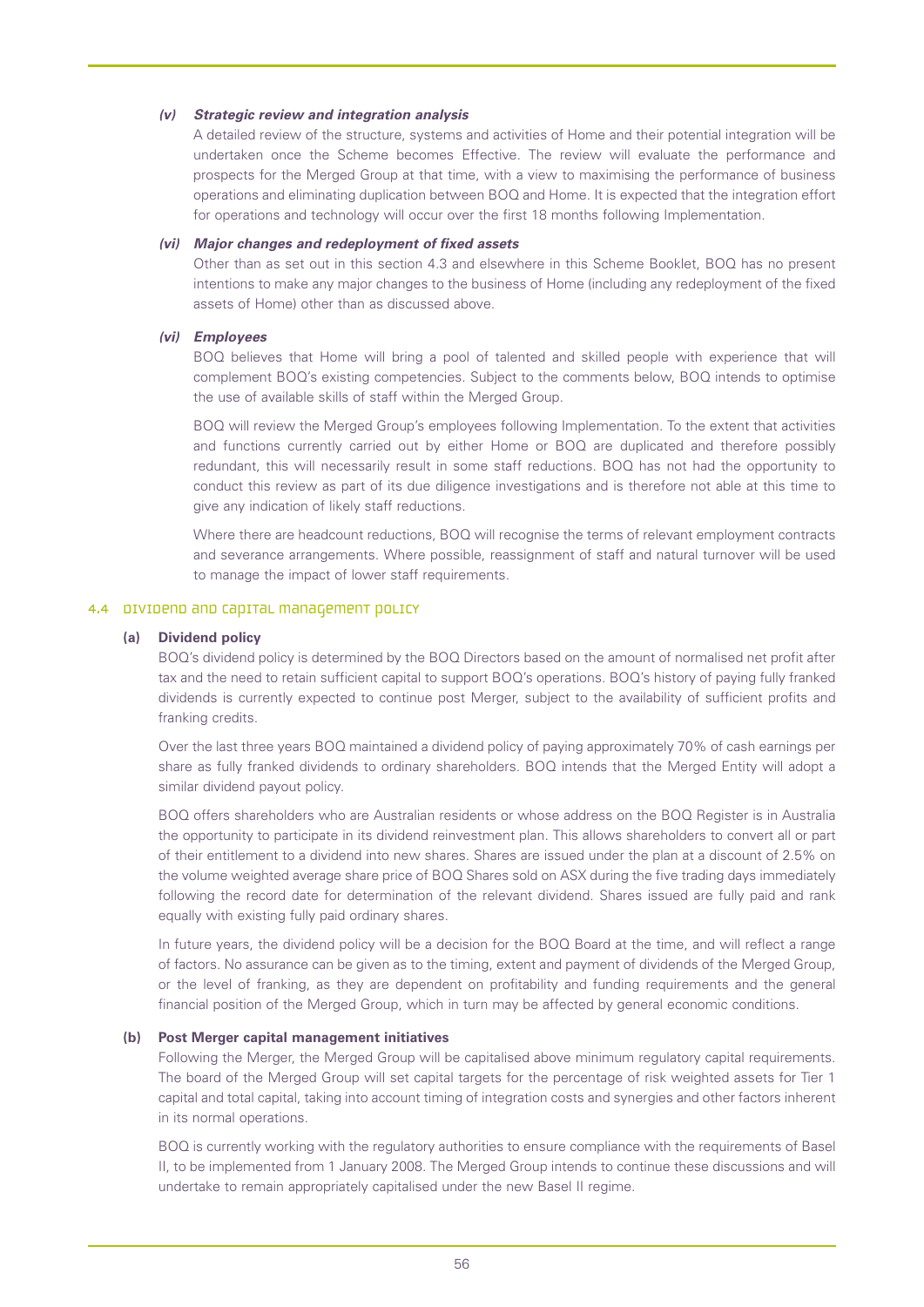## 4.5 pro forma financial information

#### **(a) Introduction**

This section 4.5 contains pro forma financial information for the Merged Group and the Enlarged BOQ Group<sup>15</sup> including:

- (i) the pro forma income statement for the Merged Group and the Enlarged BOQ Group; and
- (ii) the pro forma balance sheet for the Merged Group and the Enlarged BOQ Group.

BOQ has a 31 August financial year end date and Home and Mackay Permanent each have a 30 June financial year end date.

The pro forma financial information in this section 4.5 should be read in conjunction with the risks described in section 6 of this Scheme Booklet and other information contained in this Scheme Booklet.

The pro forma financial information contained in this section 4.5 is unaudited and is presented in abbreviated form in so far as it does not include all the disclosures and statements of comparative information as required by the Australian Accounting Standards applicable to annual financial reports prepared in accordance with the Corporations Act.

The unaudited pro forma financial information in this section 4.5 is for illustrative purposes only and is prepared on the basis that the BOQ and Home Merger and the BOQ and Mackay Permanent Merger had occurred on 1 September 2006. If the Merger and the Mackay Permanent Merger had occurred in the past, the Merged Group's and the Enlarged BOQ Group's financial position and operating results would likely have been different from that presented in the pro forma financial information in this section 4.5. It does not reflect that BOQ will own Home and Mackay Permanent for part of the 2008 financial year.

The Merged Group and Enlarged BOQ Group pro forma financial information has been prepared by BOQ based on published financial information of BOQ, Home and Mackay Permanent.

#### **(b) Accounting policies**

The accounting policies of the Merged Group and the Enlarged BOQ Group used to prepare the pro forma financial information set out in this section 4.5 are based on the accounting policies of BOQ contained in its audited financial statements for the financial year ended 31 August 2007 unless otherwise noted.

## **(c) Pro forma income statement**

This section 4.5(c) outlines the pro forma income statement of the Merged Group and the Enlarged BOQ Group as though the Merger and the BOQ and Mackay Permanent Merger had each occurred on 1 September 2006.

The pro forma income statement of the Enlarged BOQ Group is based on:

- (i) the audited consolidated income statement of BOQ for the financial year ended 31 August 2007 extracted from the financial accounts for the financial year ended 31 August 2007;
- (ii) the audited consolidated income statement of Home for the financial year ended 30 June 2007 extracted from the financial accounts for the financial year ended 30 June 2007;
- (iii) the audited consolidated income statement of Mackay Permanent for the financial year ended 30 June 2007 extracted from the financial accounts for the financial year ended 30 June 2007; and
- (iv) pro forma adjustments as discussed below.

It is not expected that there would be material differences in the pro forma income statement if it had been compiled using the results of Home and Mackay Permanent for the financial year ended 31 August 2007 had these results been available.

<sup>15</sup> The pro forma financials for the Enlarged BOQ Group means the pro forma financials for the Merged Group and Mackay Permanent.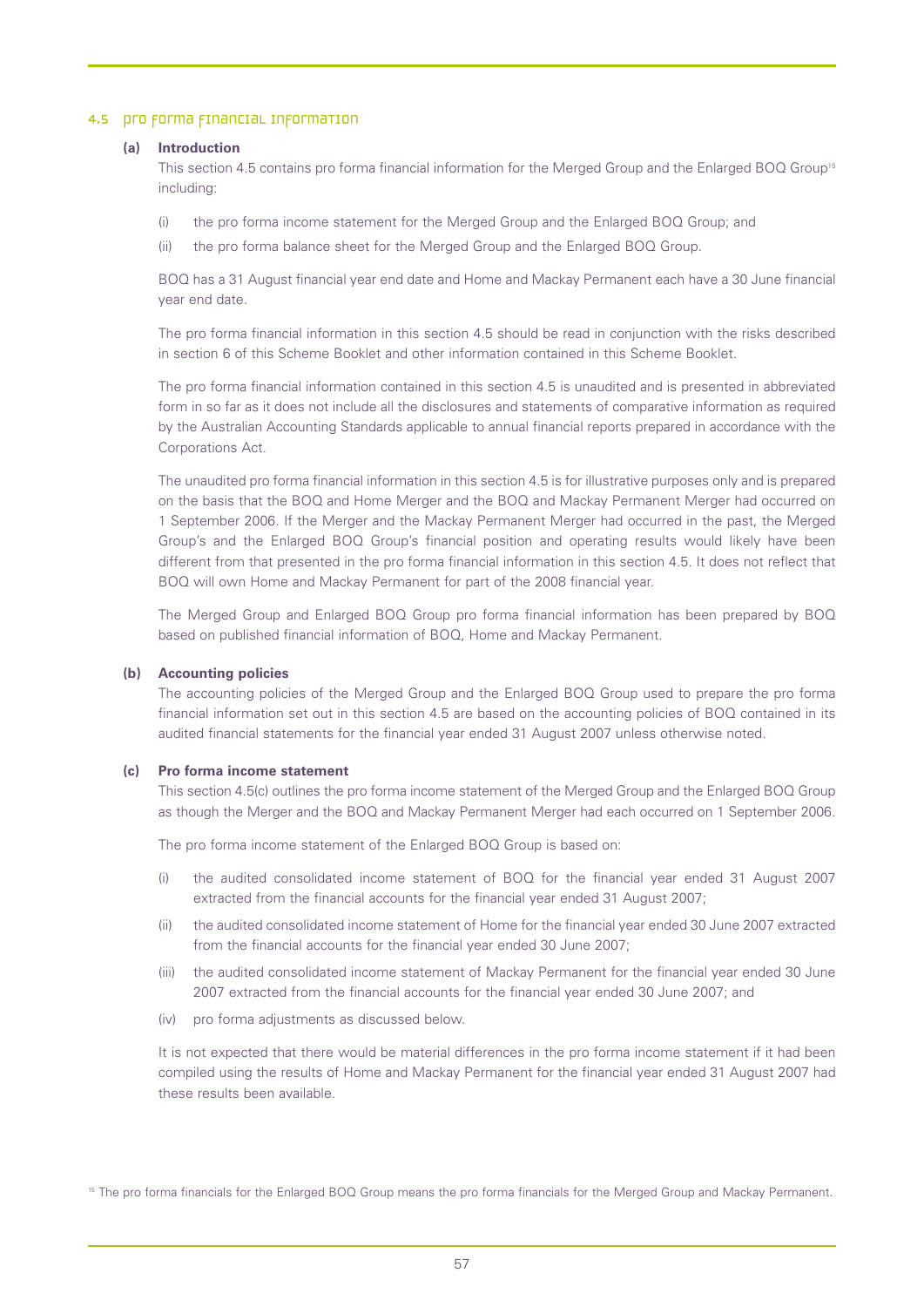|                                                                      | <b>BOQ</b>  | Home        | <b>Merged</b><br><b>Group</b> | <b>Mackay</b><br><b>Permanent</b> | <b>Enlarged</b><br><b>BOQ</b><br><b>Group</b> |
|----------------------------------------------------------------------|-------------|-------------|-------------------------------|-----------------------------------|-----------------------------------------------|
| $\mathsf{sm}$                                                        | <b>FY07</b> | <b>FY07</b> | <b>FY07</b>                   | <b>FY07</b>                       | <b>FY07</b>                                   |
| Interest income                                                      | 1,311       | 192         | 1,503                         | 25                                | 1,528                                         |
| Interest expense                                                     | (990)       | (133)       | (1, 123)                      | (16)                              | (1, 139)                                      |
| Net interest income                                                  | 321         | 59          | 380                           | 9                                 | 389                                           |
| Other income                                                         | 179         | 19          | 198                           | 4                                 | 202                                           |
| Total income after interest expense                                  | 500         | 78          | 578                           | 13                                | 591                                           |
| Operating expenses                                                   | (316)       | (60)        | (376)                         | (10)                              | (386)                                         |
| <b>Profit before tax</b>                                             | 184         | 18          | 202                           | 3                                 | 205                                           |
| Income tax                                                           | (55)        | (5)         | (60)                          | (1)                               | (61)                                          |
| <b>Net profit</b>                                                    | 130         | 13          | 143                           | $\overline{2}$                    | 145                                           |
|                                                                      |             |             |                               |                                   |                                               |
| Pro forma adjustments                                                |             |             |                               |                                   |                                               |
| BOQ one-off, non-recurring and                                       |             |             |                               |                                   |                                               |
| non-cash items <sup>(1)</sup>                                        | (34)        |             | (34)                          | $\overline{\phantom{0}}$          | (34)                                          |
| Merger and restructuring costs,<br>& other adjustments <sup>2)</sup> |             | 14          | 14                            |                                   | 14                                            |
| Cost of acquisition funding <sup>(3)</sup>                           |             | (7)         | (7)                           | (2)                               | (9)                                           |
| Tax impact <sup>(4)</sup>                                            | 10          | (2)         | 8                             | 1                                 | 9                                             |
| <b>Total Merged Group adjustments</b>                                | (24)        | 5           | (19)                          | (1)                               | (20)                                          |
|                                                                      |             |             |                               |                                   |                                               |
| Net profit after adjustments                                         | 106         | 18          | 124                           | 1                                 | 125                                           |

## *Table 4.2: Summary pro forma income statement*

(1) This adjustment removes the impact of the gain on the sale of the Bank of Queensland credit card portfolio, the costs relating to the proposoed merger with Bendigo Bank Limited, non-recurring costs associated with the integration of Pioneer Permanent Building Society and amortisation of customer contracts.

(2) This adjustment removes the impact of Home's merger and restructuring costs in relation to its acquisition of StateWest Credit Society Limited, and other non-recurring items identified.

- (3) This adjustment is in respect of the annual cost of additional debt to be raised to fund the acquisition of Home and Mackay Permanent.
- (4) This represents the tax effect of the pro forma adjustments.
- (5) Numbers may not add due to rounding.

# **(d) Merger adjustments underlying the pro forma income statement**

# *Aligning the accounting policies of BOQ, Home and Mackay Permanent*

No material differences have been identified between the accounting policies of BOQ, Home and Mackay Permanent based on publicly available information. Accordingly, no adjustments have been made to the pro forma income statement.

A full and detailed review of the application of accounting policies will be undertaken after completion of the Merger and may result in further adjustments.

# *Non-recurring items*

Net profit has been adjusted for items considered non-recurring in nature.

Adjustments with respect to BOQ include:

- (i) an after tax gain of \$29 million relating to the sale of BOQ's credit card portfolio to Citibank;
- (ii) after-tax costs of \$0.6 million relating to the proposed merger with Bendigo Bank Limited;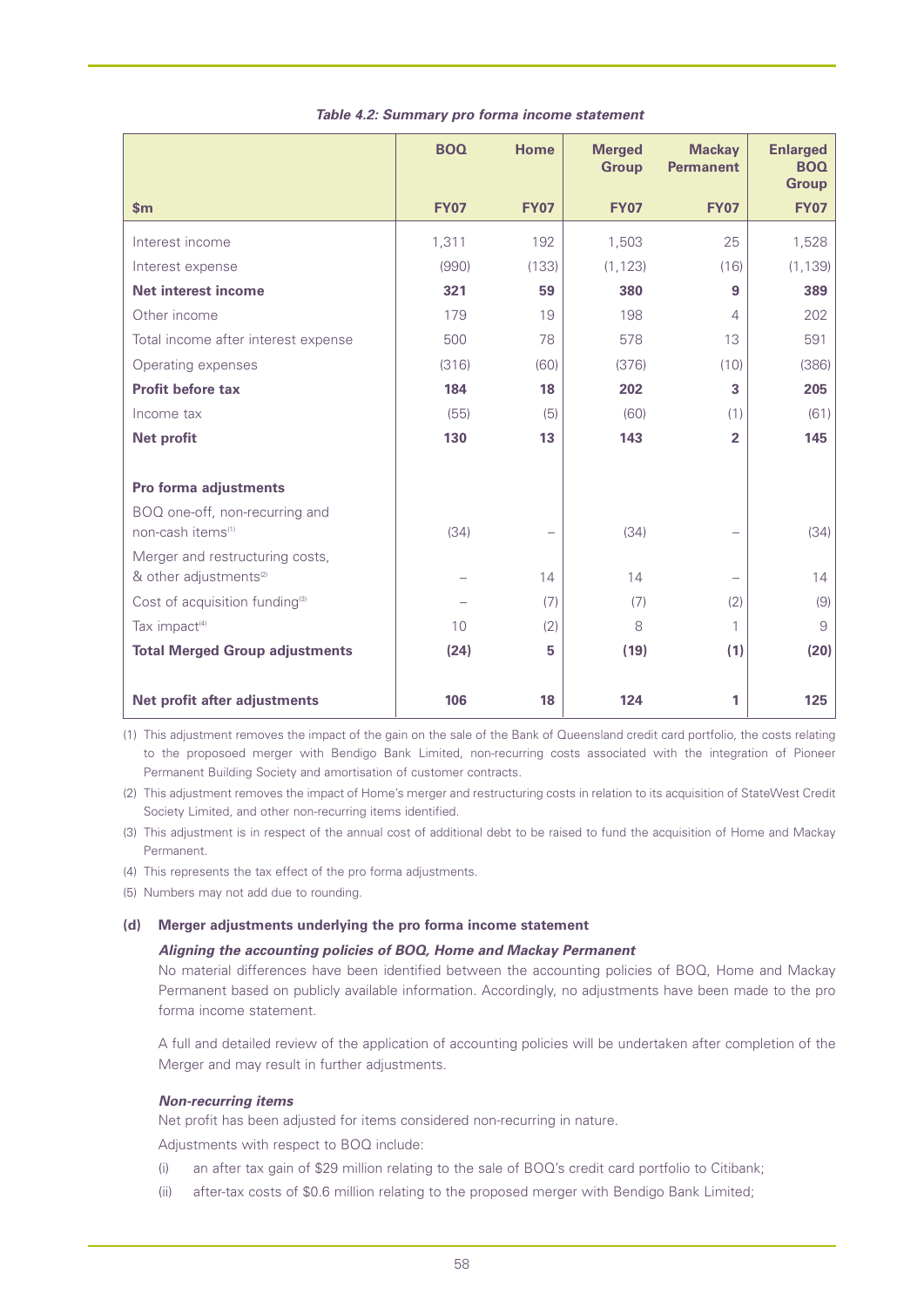- (iii) non-recurring costs of \$2.8 million after tax related to the integration of Pioneer; and
- (iv) amortisation of customer contracts amounting to \$2.0 million after tax.

Adjustments with respect to Home include:

- (i) merger and restructuring costs (\$10 million) relating to the acquisition of StateWest Credit Society Limited by Home; and
- (ii) non-recurring items which relate to a provision for stamp duty (\$3.1 million), amortised share options due to redundant executives (\$0.4 million) and a provision for legal claims against the financial planning division (\$0.3 million).

### *Financing of acquisitions*

The annual funding cost of an additional \$99 million of debt to fund the acquisition of Home and an additional \$31 million of debt to fund the acquisition of Mackay Permanent to be raised by BOQ has been recognised assuming a bank bill rate plus 25 basis points (estimated at 7.15%). Refer to the section below headed "Adjustments relating to the impact of acquisition accounting" for further details regarding adjustments relating to the impact of acquisition accounting.

#### *Taxation*

The potential tax impact arising from the pro forma adjustments in respect of the Merger and the Mackay Permanent Merger (with the exception of the capital gain on the sale of BOQ's credit card portfolio to Citibank) is based on the corporate tax rate of 30%.

## *Synergies and costs*

Synergies are expected to be generated from the combination of the BOQ and Home businesses. It is anticipated that the Merger will ultimately provide annual pre-tax cost synergies of approximately \$20 million from the financial year ending 31 August 2010, with \$3 million expected to be realised in the financial year ending 31 August 2008 and increasing to \$10 million in the financial year ending 31 August 2009. No adjustment has been made to the pro forma income statement for the impact of synergies, integration costs or transaction costs related to the BOQ and Home Merger. Synergies and integration costs associated with the Merger are discussed in more detail in sections 4.1(d) and 4.1(e) of this Scheme Booklet.

Synergies are expected to be generated from the combination of the BOQ and Mackay Permanent businesses. No adjustment has been made to the pro forma income statement for the impact of synergies, integration costs or transaction costs related to the Mackay Permanent Merger.

#### *Adjustments relating to the impact of acquisition accounting*

The impact of acquisition accounting is discussed in more detail in the pro forma balance sheet section (section 4.5(e) of this Scheme Booklet).

The BOQ Directors are not in a position, as at the date of the Merger, to assess the fair value of the tangible assets or identify separately identifiable intangible assets. The fair value assessment of the net assets acquired including identification of any intangible assets acquired will be performed post the acquisition of Home and Mackay Permanent.

For the purpose of the pro forma income statement no adjustments have been made to reflect the impact of acquisition accounting. For the purposes of the pro forma income statement and balance sheet, the book value of Home's and Mackay Permanent's assets and liabilities, as reported in the year end financial statements to 30 June 2007, are assumed to be equal to their fair value at the date of acquisition.

The expected impact of adopting acquisition accounting on the income statement of the Merged Group and the Enlarged BOQ Group may include an amortisation charge for finite life intangible assets. Refer to the pro forma balance sheet section (section 4.5(e) of this Scheme Booklet) for further discussion on potential intangible assets which may arise as a result of the Merger and the Mackay Permanent Merger.

Home's net profit for the financial year ended 30 June 2007 includes profits from the sale of development properties of \$10 million. Acquisition accounting adjustments to recognise the fair value of the development properties at acquisition may reduce the future accounting profits from the Merged Group's and the Enlarged BOQ Group's share of the property portfolio. No adjustment has been made for this impact as it will be dependent on an analysis of the individual properties.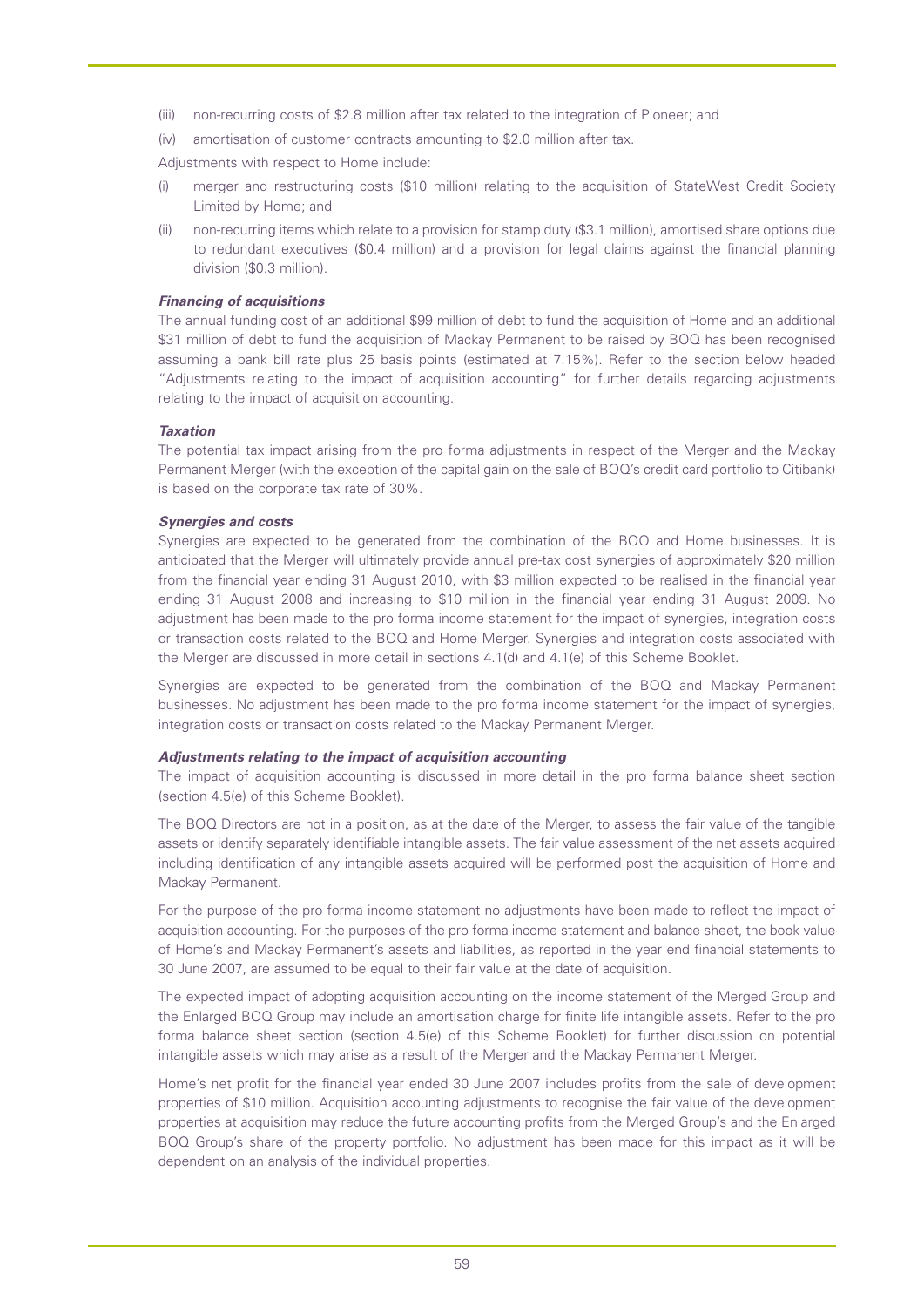## **(e) Pro forma balance sheet**

This section 4.5(e) outlines the pro forma balance sheet of the Merged Group and the Enlarged BOQ Group as though the Merger and the Mackay Permanent Merger had occurred on 1 September 2006.

The pro forma balance sheet of the Enlarged BOQ Group as at 31 August 2007 is based on:

- the audited consolidated balance sheet of BOQ as at 31 August 2007 extracted from the financial accounts for the financial year ended 31 August 2007;
- the audited consolidated balance sheet of Home as at 30 June 2007 extracted from the financial accounts for the financial year ended 30 June 2007;
- the audited consolidated balance sheet of Mackay Permanent as at 30 June 2007 extracted from the financial accounts for the financial year ended 30 June 2007; and
- pro forma adjustments as discussed below.

It is not expected that there would be material differences in the pro forma balance sheet had it been compiled using the balance sheets of Home and Mackay Permanent as at 31 August 2007 had this information been available.

|                                       | <b>BOQ</b>    | <b>Home</b>    | Pro<br>forma<br>Adjs(1)(3) | <b>Merged</b><br><b>Group</b> | <b>Mackay</b><br><b>Permanent</b> | Pro<br>forma<br>Adjs $(2)(3)$ | <b>Enlarged</b><br><b>BOQ</b><br><b>Group</b> |
|---------------------------------------|---------------|----------------|----------------------------|-------------------------------|-----------------------------------|-------------------------------|-----------------------------------------------|
| \$m\$                                 | <b>Aug-07</b> | <b>Jun-07</b>  |                            | <b>Jun-07</b>                 |                                   |                               |                                               |
| <b>ASSETS</b>                         |               |                |                            |                               |                                   |                               |                                               |
| Cash and cash equivalent              | 479           | 24             | (17)                       | 486                           | 21                                | (3)                           | 504                                           |
| Financial assets and derivatives      | 1,642         | 324            | $\overline{\phantom{0}}$   | 1,966                         | 3                                 | $\overline{\phantom{0}}$      | 1,969                                         |
| Loans and advances                    | 17,601        | 2,430          | $\overline{\phantom{0}}$   | 20,031                        | 292                               | $\overline{\phantom{0}}$      | 20,323                                        |
| Other assets                          | 187           | 10             |                            | 197                           | 37                                | $\overline{\phantom{0}}$      | 234                                           |
| Intangible assets                     | 128           | 171            | 319                        | 618                           | $\overline{\phantom{0}}$          | 42                            | 660                                           |
| <b>Total assets</b>                   | 20,037        | 2,959          | 302                        | 23,299                        | 353                               | 39                            | 23,690                                        |
|                                       |               |                |                            |                               |                                   |                               |                                               |
| <b>LIABILITIES</b>                    |               |                |                            |                               |                                   |                               |                                               |
| Deposits                              | 12,720        | 2,179          | $\overline{\phantom{0}}$   | 14,899                        | 316                               |                               | 15,215                                        |
| Financial liabilities and derivatives | 58            |                | $\overline{\phantom{0}}$   | 58                            | $\overline{\phantom{0}}$          | $\overline{\phantom{0}}$      | 58                                            |
| <b>Borrowings</b>                     | 6,004         | 417            | 99                         | 6,520                         | 10                                | 31                            | 6,561                                         |
| Other liabilities                     | 400           | 45             |                            | 445                           | 9                                 | (3)                           | 451                                           |
| <b>Total liabilities</b>              | 19,183        | 2.641          | 99                         | 21,923                        | 335                               | 28                            | 22,286                                        |
|                                       |               |                |                            |                               |                                   |                               |                                               |
| <b>NET ASSETS</b>                     | 854           | 318            | 203                        | 1,376                         | 18                                | 11                            | 1,404                                         |
|                                       |               |                |                            |                               |                                   |                               |                                               |
| <b>EQUITY</b>                         |               |                |                            |                               |                                   |                               |                                               |
| <b>Issued capital</b>                 | 616           | 266            | 255                        | 1,137                         | 7                                 | 22                            | 1,165                                         |
| Reserves                              | 88            | $\overline{7}$ | (7)                        | 88                            | $\mathbf{1}$                      | (1)                           | 88                                            |
| Retained profits                      | 151           | 43             | (43)                       | 151                           | 10                                | (10)                          | 151                                           |
| Minority interest                     |               | $\overline{2}$ | (2)                        |                               |                                   |                               |                                               |
| <b>Total equity</b>                   | 854           | 318            | 203                        | 1,376                         | 18                                | 11                            | 1,404                                         |
|                                       |               |                |                            |                               |                                   |                               |                                               |

*Table 4.3: Summary pro forma balance sheet*

(1) Adjustments for Home relate to pro forma acquisition accounting adjustments. Specific assumptions are set out below.

(2) Adjustments for Mackay Permanent relate to pro forma acquisition accounting adjustments. Specific assumptions are set out below.

(3) The pro forma adjustments do not take into account the potential impact of the issue by BOQ of a new class of perpetual, noncumulative preference shares, announced to the market on 11 October 2007, as the acquisition of Home and Mackay Permanent are not dependent on the issue of these shares.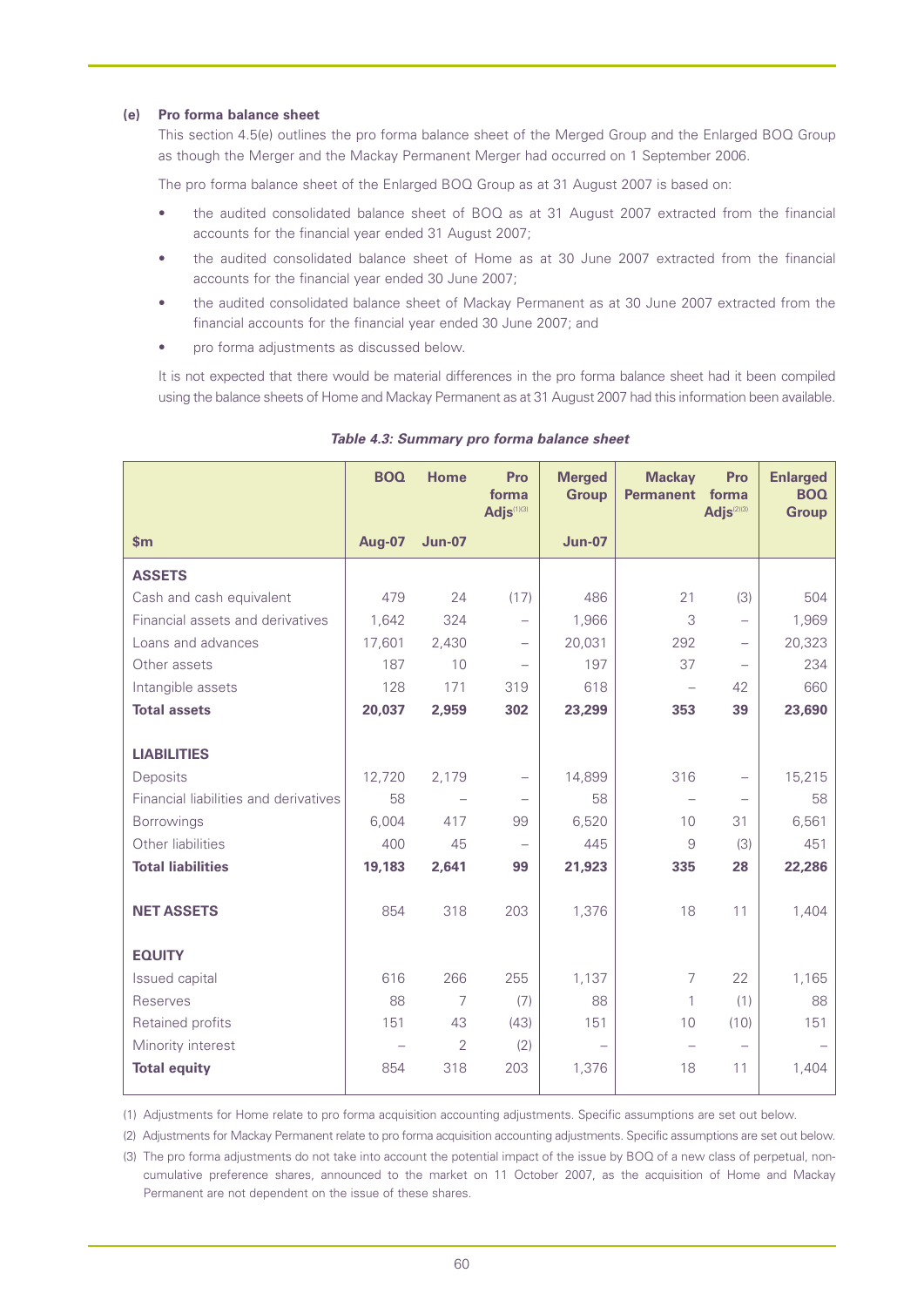## **(f) Merger adjustments underlying the pro forma balance sheet**

## *Home*

BOQ's anticipated transaction costs of \$12 million have been included as adjustments to the pro forma balance sheet, with a corresponding reduction in the cash position on the basis that these costs will be recognised as part of the investment in Home and will increase intangible assets recognised at acquisition. The final amounts incurred and allocation may be different to that reflected for the purposes of the pro forma balance sheet.

Home's anticipated transaction costs of \$5 million have been included as adjustments to the pro forma balance sheet, with a corresponding reduction in the cash position on the basis that these costs will be incurred by Home and will increase intangible assets recognised at acquisition. The final amounts incurred and allocation may be different to that reflected for the purposes of the pro forma balance sheet.

The Merger adjustments assume a BOQ Share price of \$18.89 (being the BOQ closing share price on 10 October 2007) and an exchange ratio of 0.844 New BOQ Shares plus cash of \$2.80 for each Home Share and that 32,693,855 million<sup>16</sup> Home Shares were on issue as at 10 October 2007. For the purposes of calculating the intangible assets (including goodwill) for the Enlarged BOQ Group on consolidation, the book value of Home's assets and liabilities, as reported in the audited accounts as at 30 June 2007, are assumed to be equal to their fair value at the date of acquisition.

The general reserve for credit losses of \$4.2 million of Home prior to the Merger which is eliminated on consolidation is deemed to be re-instated by a transfer from the Merged Group's retained earnings.

## *Mackay Permanent*

Anticipated transaction costs of \$2 million have been included as an adjustment to the pro forma balance sheet, with a corresponding reduction in the cash position on the basis that these costs will be recognised as part of the investment in Mackay Permanent and will increase intangible assets recognised at acquisition. The final amounts incurred and allocation may be different to that reflected for the purposes of the pro forma balance sheet.

Mackay Permanent's anticipated transaction costs of \$1 million have been included as adjustments to the pro forma balance sheet, with a corresponding reduction in the cash position on the basis that these costs will be incurred by Mackay Permanent and will increase intangible assets recognised at acquisition. The final amounts incurred and allocation may be different to that reflected for the purposes of the pro forma balance sheet.

The Mackay Permanent Merger adjustments assume 5,748,762 million Mackay Permanent Shares were on issue and 50% of Mackay Permanent Shareholders accept the cash alternative and 50% of Mackay Permanent Shareholders accept the scrip alternative. The cash alternative is based on a total consideration of \$8.25 cash and a \$1.00 final dividend per Mackay Permanent Share. The scrip alternative is based on a total consideration of 0.5 New BOQ Shares and a \$1.00 final dividend per Mackay Permanent Share. A BOQ share price of \$18.89 (being the BOQ closing share price on 10 October 2007) is assumed in the pro forma balance sheet adjustments. For the purposes of calculating the intangible assets and goodwill for the Enlarged BOQ Group on consolidation, the book value of Mackay Permanent's assets and liabilities, as reported in the audited accounts as at 30 June 2007, are assumed to be equal to their fair value at the date of acquisition.

It is assumed that the 135,798 Mackay Permanent convertible preference shares are converted to 293,617 Mackay Permanent Shares and are subject to the same acquisition assumptions, noted above, as existing Mackay Permanent Shares.

# *Aligning the accounting policies of BOQ, Home and Mackay Permanent*

No material differences have been identified between the accounting policies of BOQ, Home and Mackay Permanent based on publicly available information. Accordingly, no adjustments have been made to the pro forma income statement.

A full and detailed review of the application of accounting policies will be undertaken after completion of the Merger and may result in further adjustments.

<sup>16</sup> Includes the conversion of 12,000 Home A Class Shares to Home Shares.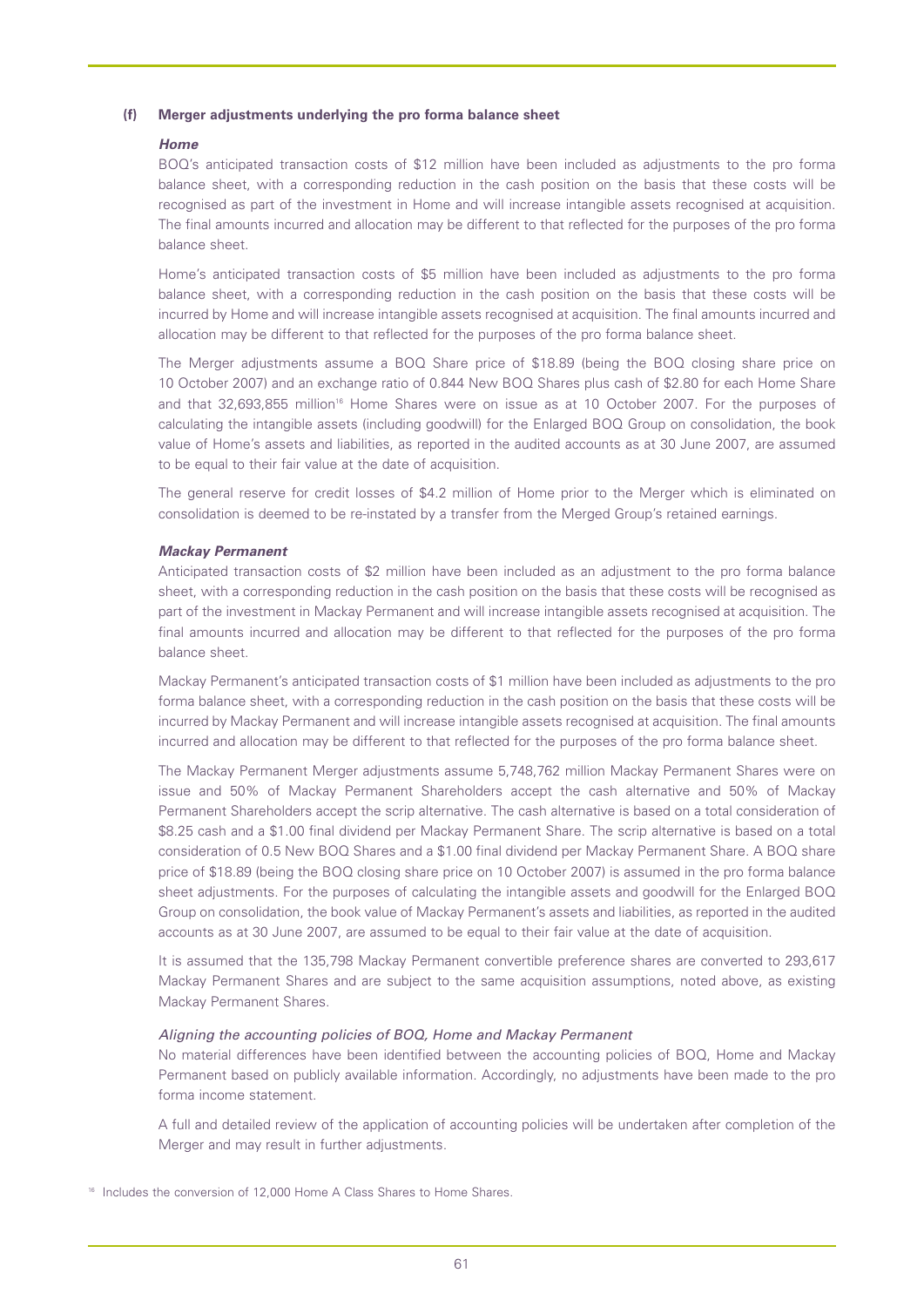# *Adjustments relating to the impact of acquisition accounting*

Accounting standards AASB3 Business Combinations requires BOQ to measure the cost of the Merger as the aggregate of the fair value of assets, liabilities and equity issued by BOQ in exchange for control of Home at the date the exchange occurs.

BOQ Shares form part of the cost of acquisition. In accordance with accounting standards, the fair value of these shares will be determined as the published market price on the date of the acquisition. For the purposes of calculating the cost of acquisition a value of \$18.89 has been used. To the extent the BOQ Share price changes in the period to the acquisition date, the cost of acquisition and accordingly the value of intangible assets acquired (discussed below) will change.

The cost of the Merger includes assumed pre-tax transaction costs of \$12 million and \$2 million in respect of Home and Mackay Permanent respectively. As these costs form part of the cost of acquisition and are nonrecurring in nature, they do not impact the pro forma historical income statement.

All identifiable assets (including intangible assets), liabilities and contingent liabilities that meet certain recognition criteria should be recognised separately in the consolidated financial statements of the Merged Group. Once this process has been completed, the excess of the cost of the Merger over and above BOQ's interest in the net fair value of the identifiable assets, liabilities and contingent liabilities should be recognised as intangible assets and goodwill. The goodwill will only be quantified once the Merger occurs. Similarly, the identification and valuation of intangible assets, including the breakdown between finite life and infinite life intangibles, will not be possible until after the completion of the Merger. Accounting standards allow a period of 12 months to finalise provisional acquisition accounting adjustments from the date of acquisition.

The following potential intangible assets may be recognised in the consolidated balance sheet subsequent to the Merger:

- market related assets such as brands;
- customer related assets such as loans and customer relationships;
- contract based assets such as contracts in force, funds under management, employment contracts and lease agreements; and
- technology based assets such as software.

For the purposes of the pro forma balance sheet, total intangible assets, including goodwill, relating to the acquisition of Home and Mackay Permanent have been calculated at \$319 million and \$42 million respectively. This amount will change once the fair value of all assets, liabilities and contingent liabilities acquired are determined as at the acquisition date. These amounts totalling \$361 million are determined as the aggregate of the excess of the cost of acquisition of \$620 million and \$60 million based on the implied value of the Merger and the Mackay Permanent Merger, respectively, adjusted for the net assets acquired, preference shares and transaction costs.

As part of the acquisition of Home and Mackay Permanent, certain assets are expected to be transferred to BOQ. In preparing the pro forma financial information included in this Scheme Booklet, any stamp duty payable on the acquisition of the assets has not been taken into account. During the 12 month period subsequent to obtaining control of the assets, the amount of stamp duty that may be payable will be determined. Any stamp duty paid directly as a result of the acquisitions would be treated for accounting purposes as an increase in the cost of the business acquired with a corresponding impact on the amount of goodwill recorded on acquisition.

# *Adjustments relating to financing*

Adjustment to borrowings represents the senior debt raised to fund the cash consideration payable in respect of the BOQ and Home Merger of \$99 million (including \$7.5 million to Home Optionholders) and the BOQ and Mackay Permanent Merger of \$31 million.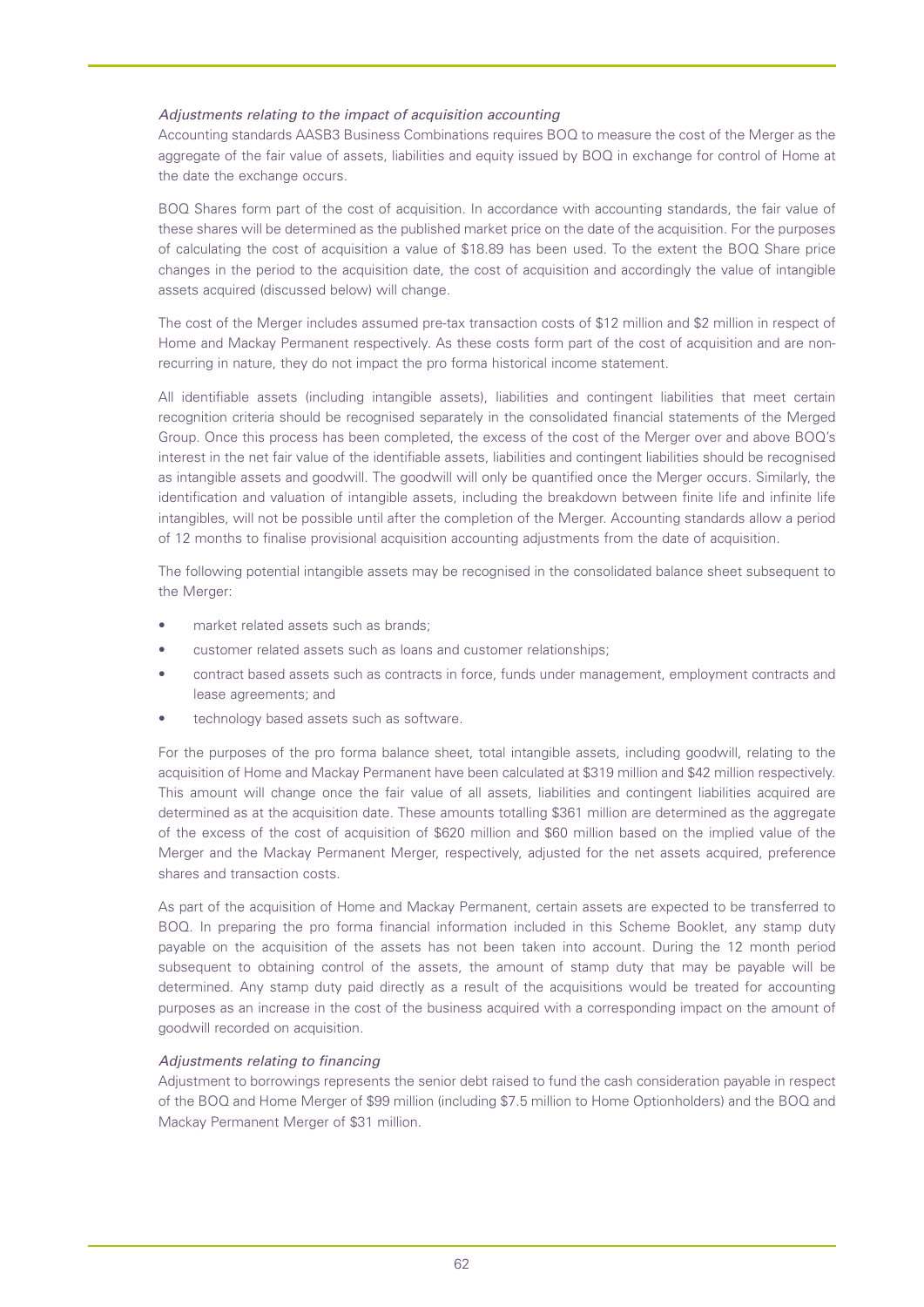# **BLAKE DAWSON WALDRON**

L A W Y E R S

# 5. Australian Taxation Implications of the Scheme Proposal

The Directors Home Building Society Ltd 111 St Georges Terrace PERTH WA 6000 25 October 2007

Level 32 Exchange Plaza 2 The Esplanade Perth WA 6000

www.bdw.com

Tel + 61 8 9366 8000 Fax + 61 8 9366 8111

DX 169 Perth

PO Box 7438 Cloisters Square Perth WA 6850 Australia

Dear Sirs

# Tax Implications of Scheme proposal

This letter sets out our views on the main Australian tax consequences for Australian resident individuals, companies and trustees of complying superannuation funds who receive New BOQ Shares under the Scheme Proposal. We have also provided broad comments in relation to non-residents of Australia.

The discussion contained in this summary is of a general nature only and does not take into account the specific circumstances of any Home Shareholder. It is based on the Australian tax laws operative at the date of the Scheme Documents.

Home Shareholders should seek their own independent advice regarding the tax implications arising from participation in the Scheme in light of current tax laws and their particular circumstances.

This opinion does not address Home Shareholders who hold shares or options through an employee share scheme, or Home Shareholders who hold Home A Class Shares.

Capitalised terms which are defined in the Scheme Documents have the same meaning in this letter unless the context requires otherwise.

# Australian tax implications

## 1. Shares held on capital account

#### **1.1 Scrip for scrip rollover**

In our view, the requirements for a Home Shareholder to elect for scrip for scrip rollover relief should be met in the circumstances of the Scheme being approved and implemented. Therefore, Australian resident Home Shareholders should be eligible to choose scrip for scrip rollover relief to the extent that they receive New BOQ Shares in exchange for their Home Shares under the Scheme if they would otherwise have made a capital gain from the exchange.

We have assumed that no Home Shareholder currently holds (together with their associates) at least 30% of the shares in Home and will not hold at least 30% of the shares in BOQ. Any such shareholder should seek independent tax advice.

Home has applied for a class ruling in relation to a number of matters discussed in this letter including the availability of scrip for scrip rollover relief for Home Shareholders. It is possible that the Australian Taxation Office may have a different view in the class ruling from that expressed in this letter. If this occurs, Home will notify Home Shareholders.

PERTH • SYDNEY • MELBOURNE • BRISBANE • CANBERRA • PORT MORESBY • SHANGHAI • Associated Office JAKARTA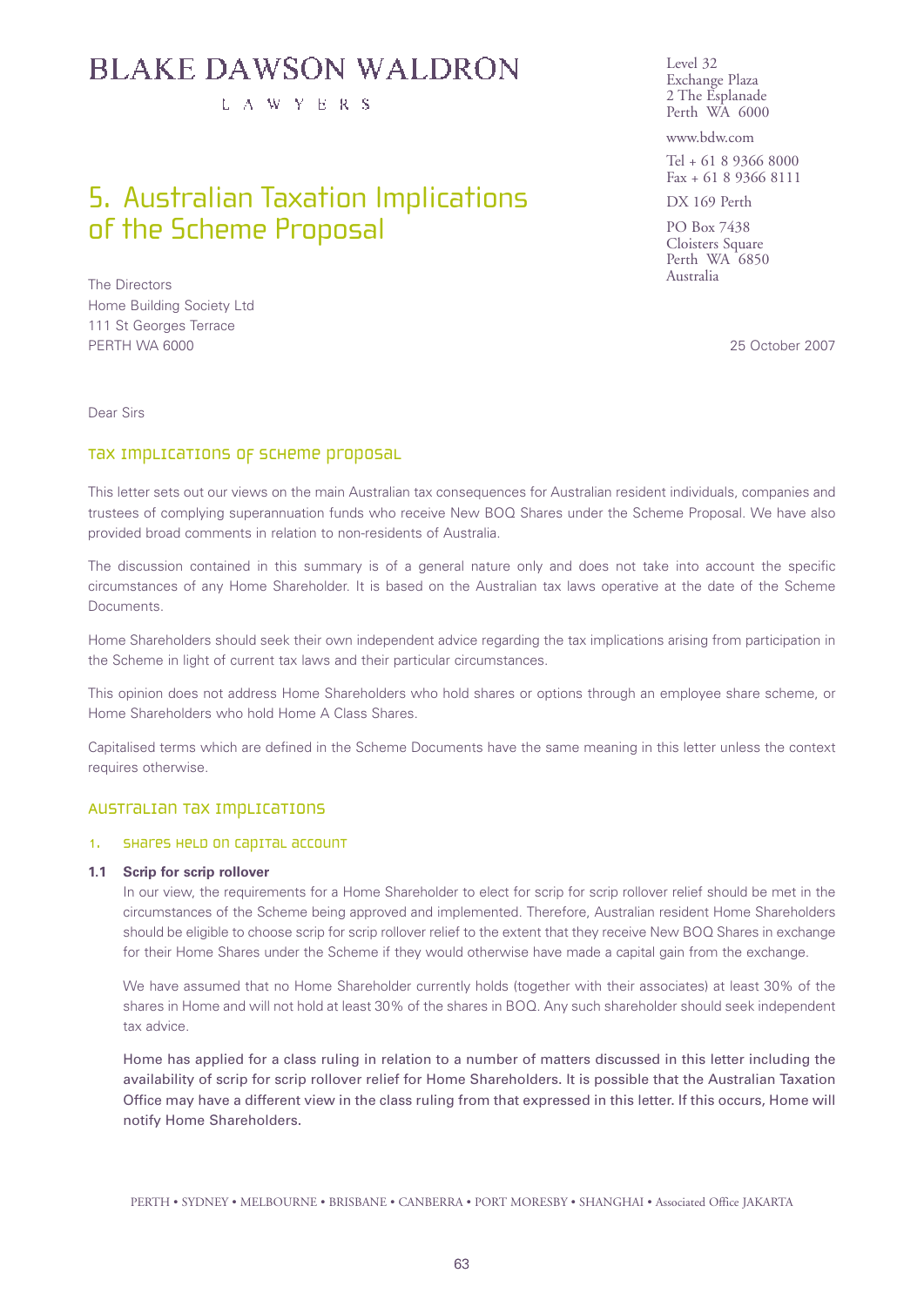# **1.2 Consequences of choosing scrip for scrip rollover relief**

## *(a) Partial deferral of capital gain*

The consequence of choosing scrip for scrip rollover relief is that the capital gain made from the disposal of Home Shares is disregarded to the extent that a Home Shareholder receives New BOQ Shares. The capital gain is not disregarded to the extent that cash is received from the disposal.

In calculating the capital gain attributable to each component of the consideration, a Home Shareholder should deduct a reasonable portion of the cost base of their Home Shares (just prior to their disposal) from the cash component of the consideration. Information concerning the cost base of Home Shares is set out in Section 2 below.

## **Example**

Adam acquires 1,000 Home Shares for \$4,000 in 2003. At the Implementation Date, Adam receives \$2,800 cash (\$2.80 x 1,000) and 844 BOQ Shares. For purposes of this example, the market value of a BOQ Share at the Implementation Date is assumed to be \$18.25.

Adam chooses scrip for scrip rollover to the greatest extent possible.

The capital gain from the cash component of the consideration is determined as follows:

| Total proceeds<br>$=$ \$2,800 + (844 x \$18.25)<br>\$18,203<br>$=$                                                                                                                                                                                                                               | $=$ cash component $+$ share component                         |
|--------------------------------------------------------------------------------------------------------------------------------------------------------------------------------------------------------------------------------------------------------------------------------------------------|----------------------------------------------------------------|
| Cost base of                                                                                                                                                                                                                                                                                     |                                                                |
|                                                                                                                                                                                                                                                                                                  | cash component $=$ cost base of Home Shares $x$ cash component |
|                                                                                                                                                                                                                                                                                                  | total proceeds                                                 |
| $=$ \$4,000 x (\$2,800/\$18,203)                                                                                                                                                                                                                                                                 |                                                                |
| $=$ \$615                                                                                                                                                                                                                                                                                        |                                                                |
| Capital gain                                                                                                                                                                                                                                                                                     | $=$ cash component $-$ cost base of cash component             |
| $=$ \$2,800 - \$615                                                                                                                                                                                                                                                                              |                                                                |
| $=$ \$2,185                                                                                                                                                                                                                                                                                      |                                                                |
| $\mathbf{A}$ and $\mathbf{A}$ and $\mathbf{A}$ and $\mathbf{A}$ and $\mathbf{A}$ and $\mathbf{A}$ and $\mathbf{A}$ and $\mathbf{A}$ and $\mathbf{A}$ and $\mathbf{A}$ and $\mathbf{A}$ and $\mathbf{A}$ and $\mathbf{A}$ and $\mathbf{A}$ and $\mathbf{A}$ and $\mathbf{A}$ and $\mathbf{A}$ and |                                                                |

As the Home Shares have been held for more than 12 months, the 50% CGT discount should apply to reduce the capital gain to \$1,092.50.

## *(b) Cost base of New BOQ Shares*

Following the exchange of shares, a Home Shareholder may wish to sell the New BOQ Shares (including under a small parcels sale facility). To work out any capital gain or capital loss on a disposal of New BOQ Shares, it will be necessary to have regard to the cost base or reduced cost base of the New BOQ Shares and their date of acquisition.

The first element of the cost base of each New BOQ Share will be worked out by reference to the cost base of the Home Shares disposed of on exchange and the cost base of the cash component of the consideration.

#### **Example (continued from above)**

| The first element of the cost base of Adam's New BOO Shares is determined as follows: |     |                                                                                          |  |  |
|---------------------------------------------------------------------------------------|-----|------------------------------------------------------------------------------------------|--|--|
| Cost base of Home Shares                                                              |     | $=$ \$4,000                                                                              |  |  |
| Cost base of cash component $= $615$                                                  |     |                                                                                          |  |  |
| First element of cost base<br>of each New BOO Share                                   |     | $=$ cost base of Home Shares $-$ cost base of cash component<br>number of New BOO Shares |  |  |
|                                                                                       |     | $=$ \$4,000 - \$615<br>844                                                               |  |  |
|                                                                                       | $=$ | \$4.01                                                                                   |  |  |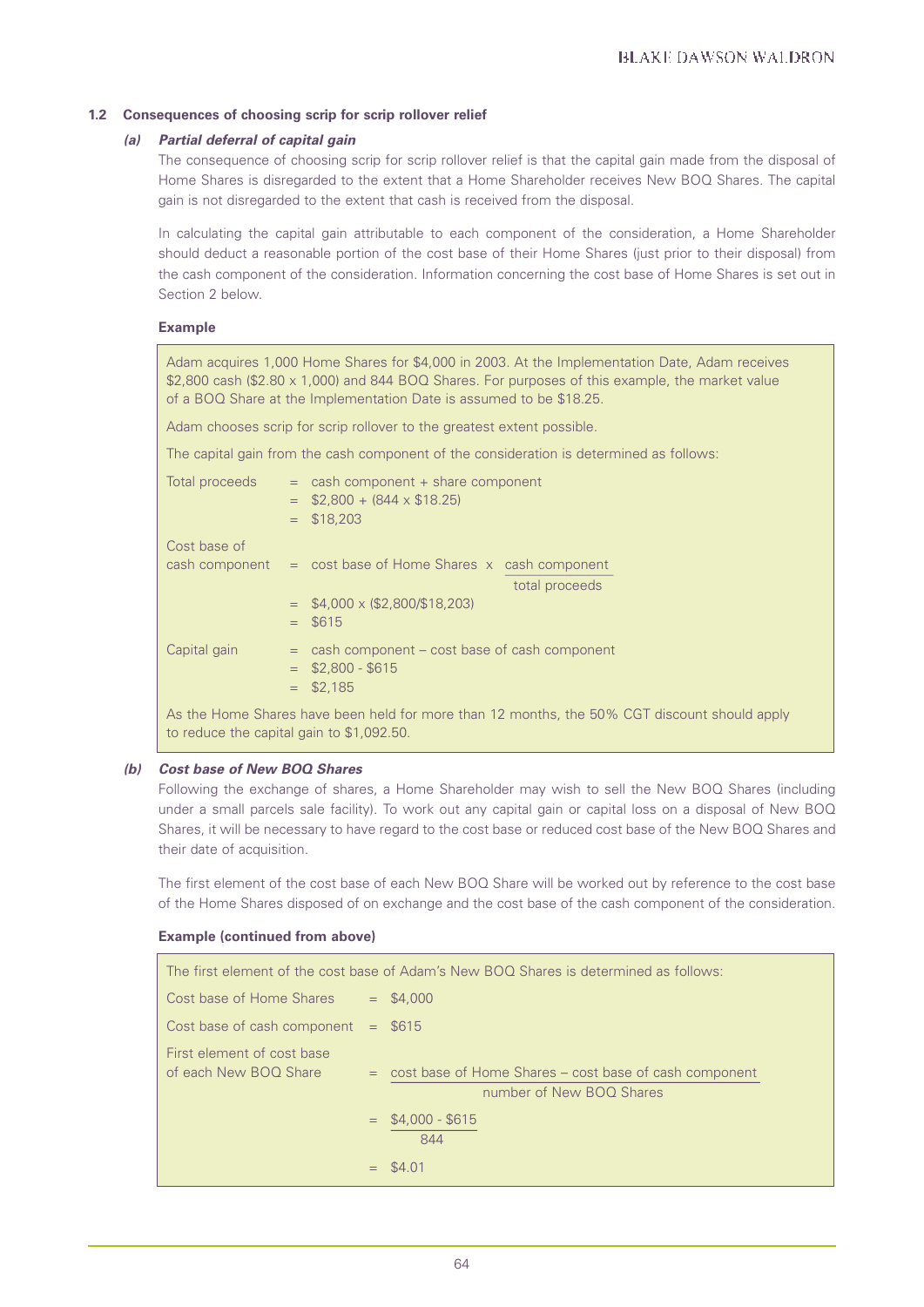# *(c) Acquisition date*

A Home Shareholder who elects for scrip for scrip rollover is deemed to have acquired the New BOQ Shares at the same time as the Home Shareholder acquired the original Home Shares. The acquisition date will be relevant in working out the CGT consequences of a future disposal of the New BOQ Shares.

# *(d) Mechanics of choice*

No formal election is required to be lodged in order to choose scrip for scrip rollover relief. The Home Shareholder's income tax return should be prepared in a manner consistent with electing scrip for scrip rollover relief.

# *(e) CGT discount*

Individuals, trusts and complying superannuation funds who have held Home Shares for at least 12 months prior to disposal of those shares under the Scheme should be eligible to claim the CGT discount when calculating the capital gain. Individuals and trusts will be entitled to a CGT discount of 50%, while superannuation funds will be entitled to a CGT discount of 331 ⁄3%.

Companies are not eligible for the CGT discount.

# **1.3 Consequences of not choosing rollover relief**

# *(a) Capital gain or capital loss*

A capital gain would arise for a Home Shareholder on disposal of the Home Shares if the consideration received (ie the market value of New BOQ Shares as at the Implementation Date plus the amount of cash received) exceeds the cost base of the Home Shares. Information concerning the cost base of Home Shares is set out in Section 2 below.

A capital loss will arise where that consideration is less than the reduced cost base of the shares. Capital losses may be used to offset any capital gain made in the current year or carried forward for offset against any future capital gain, subject to certain carry forward loss tests being satisfied. Capital losses cannot be offset against ordinary income.

# *(b) Cost base of New BOQ Shares*

The first element of the cost base of each New BOQ Share will be the market value of the Home Shares at the time of disposal (ie on the Implementation Date) less the amount of cash received. This will be relevant for calculating any capital gain or capital loss on a future disposal of New BOQ Shares (including under a small parcels facility).

# *(c) Acquisition date*

The shareholder will be taken to have acquired the New BOQ Shares at the time the shares are issued under the Scheme (ie on the Implementation Date).

# *(d) CGT discount*

Individuals, trusts and complying superannuation funds who have held Home Shares for at least 12 months prior to disposal of those shares under the Scheme should be eligible to claim the CGT discount when calculating the capital gain. Individuals and trusts will be entitled to a CGT discount of 50%, while superannuation funds will be entitled to a CGT discount of 331 ⁄3%.

Companies are not eligible for the CGT discount.

# 2. Cost base of Home Shares

The cost base of Home Shares, including those issued pursuant to Home's Dividend Reinvestment Plan, is generally the purchase price of the shares or the deemed cost of acquisition (as in the case of former StateWest Shareholders – see below), plus any incidental costs of acquisition and disposal.

The cost base of Home Shares acquired as part of the initial public offering of Home will be based on the subscription price of \$1.00 per share.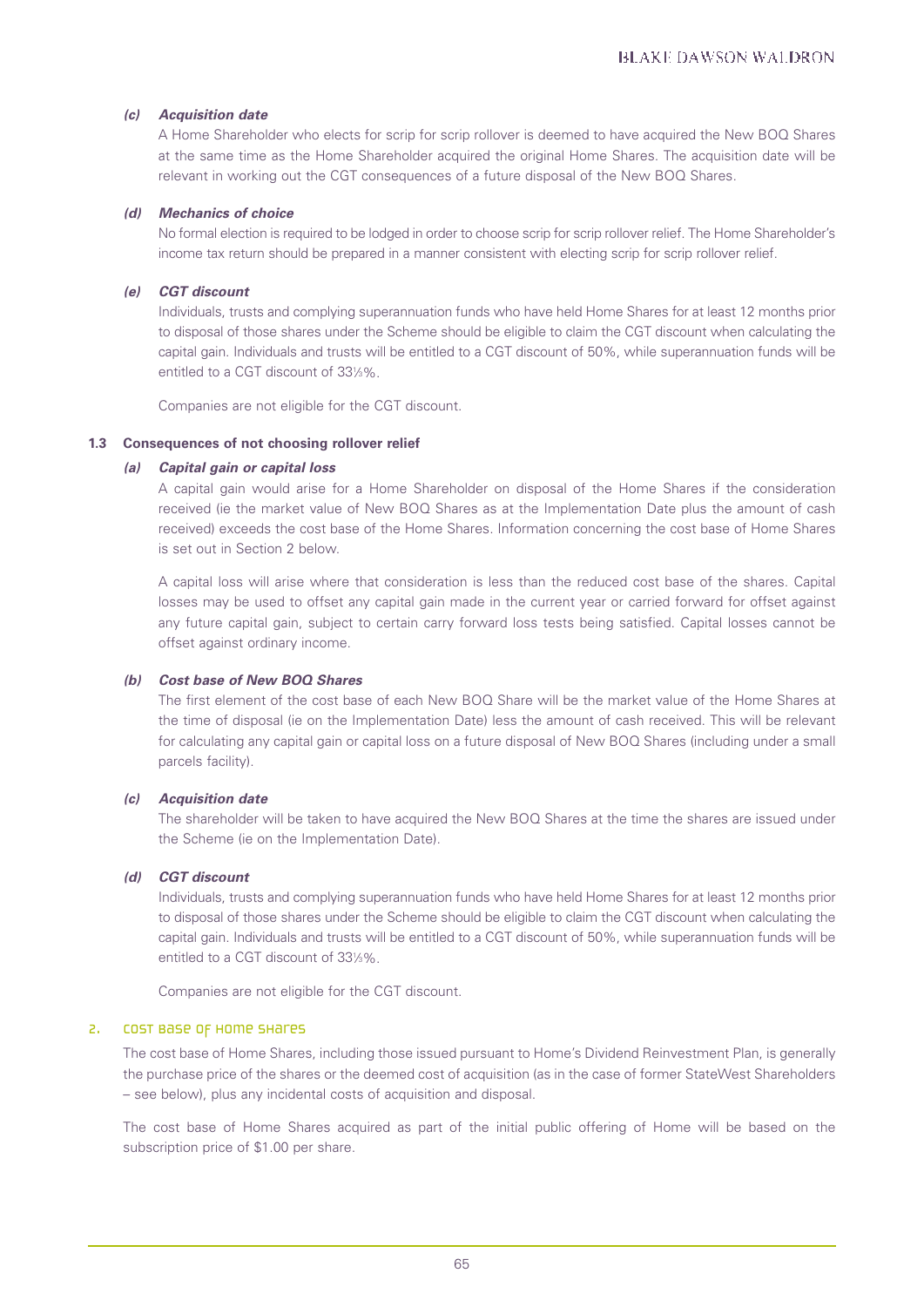The cost base of Home Shares acquired by former StateWest Shareholders as part of the merger of StateWest and Home will depend on:

- whether the StateWest Shares were acquired before or after the introduction of CGT on 19 September 1985; and
- whether the StateWest Shareholder elected to choose scrip for scrip rollover relief in relation to the exchange of their StateWest Shares for Home Shares.

The different positions are summarised below:

| <b>Position of former StateWest Shareholder</b> | <b>First element of cost base of Home Shares</b>                                                                                                                                                                                  |
|-------------------------------------------------|-----------------------------------------------------------------------------------------------------------------------------------------------------------------------------------------------------------------------------------|
| Held pre-CGT StateWest Shares                   | Based on market value of Home Shares at time of acquisition<br>under merger of StateWest and Home - \$14.60                                                                                                                       |
| Held post-CGT StateWest Shares                  | Determined by reasonably attributing the cost base of original<br>StateWest Shares (expected to be \$10 per share according<br>to the StateWest Scheme Booklet) to the Home Shares<br>acquired under merger of StateWest and Home |
| No scrip for scrip rollover                     | Based on market value of Home Shares at time of acquisition<br>under merger of StateWest and Home - \$14.60                                                                                                                       |

Further information relating to the tax position for former StateWest Shareholders is contained in the StateWest Scheme Booklet.

## 3. Shares held as trading stock

If an Australian resident Home Shareholder holds Home Shares as trading stock (eg as a share trader) then the value of the consideration received (ie the market value of the New BOQ Shares as at the Implementation Date plus the amount of cash received) will be included in the shareholder's assessable income. No rollover relief applies.

# 4. Shares held on revenue account (other than as trading stock)

If an Australian resident Home Shareholder holds Home Shares on revenue account (but not as trading stock) then any profit on sales will be included in the shareholder's assessable income or any loss should be an allowable deduction. We note that disposal of shares under the Scheme will constitute a sale for these purposes. No rollover relief applies to the profit or loss.

The gain or loss will be calculated as the difference between:

- (i) the value of the consideration (the market value of the New BOQ Shares as at the Implementation Date plus the amount of cash received); and
- (ii) the cost of acquiring the Home Shares.

#### 5. Non-residents for tax purposes

Non-residents for tax purposes (except New Zealand tax residents) will not be entitled to receive New BOQ Shares in respect of their Home Shares, but will dispose of their shares under a foreign sale facility and will receive cash consideration. Therefore, they will not be able to choose scrip for scrip rollover relief. New Zealand tax residents will be entitled to receive New BOQ Shares in respect of their Home Shares.

Assets held by non-resident Home Shareholders are subject to CGT to the extent that the assets are considered "taxable Australian property".

Very broadly, a share is taxable Australian property if the share is in a company that principally owns (directly or indirectly) Australian real property and the share is part of a shareholding that represents at least 10% of all of the shares in the company (when taking into account shares owned by the participant or associates).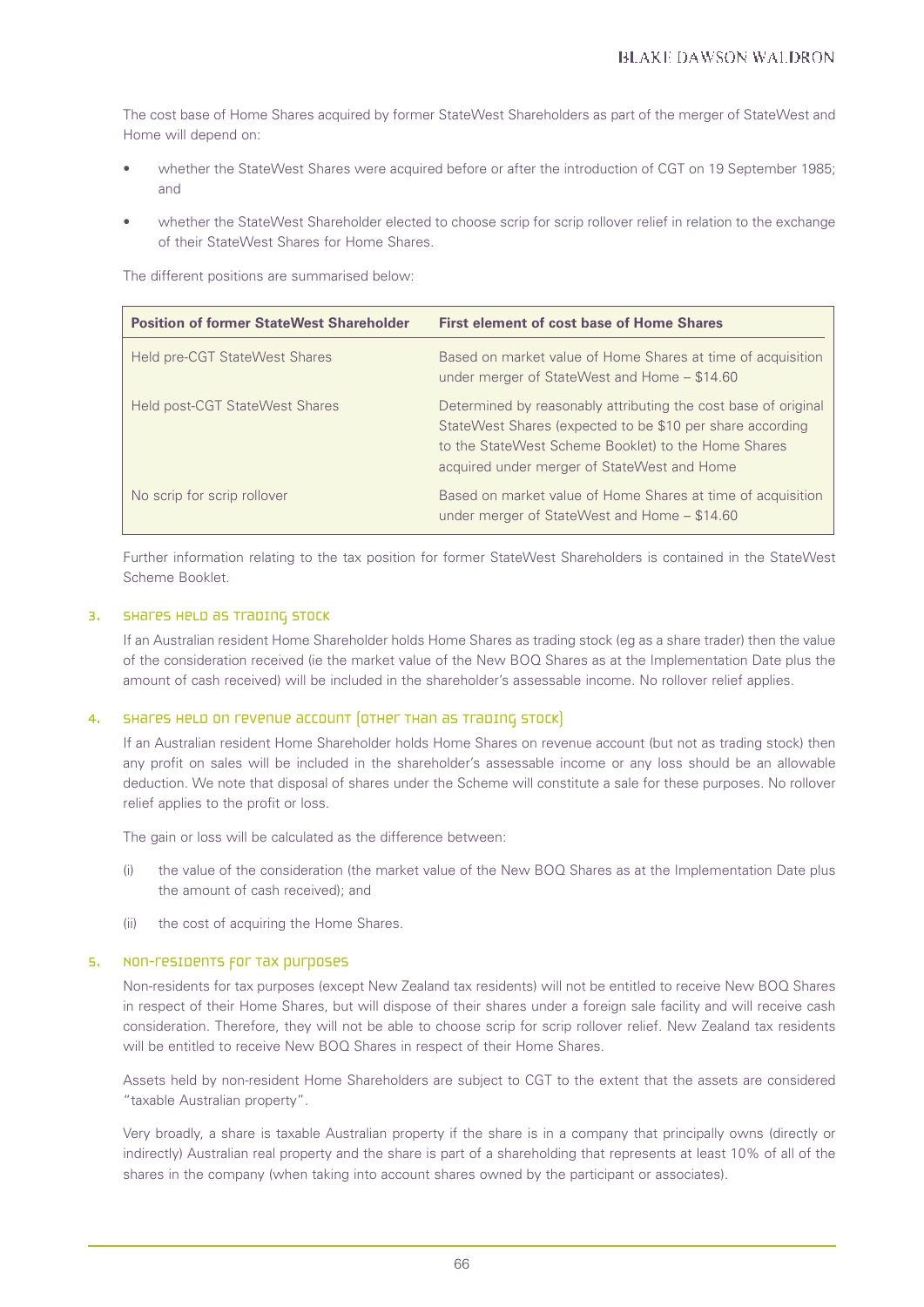Any non-resident Home Shareholder that has held at least 10% of the shares in Home at any time during the 2 years before the Implementation Date should seek their own tax advice.

A non-resident Home Shareholder who holds their shares on revenue account may however be subject to income tax on the disposal of those shares. This will depend on the particular circumstances of the Home Shareholder, including whether the shares are held through an Australian branch of the shareholder and whether there is an applicable double tax agreement. These shareholders should seek their own tax advice.

# 6. GST

No Australian GST is payable by Home Shareholders in connection with receiving New BOQ Shares or cash under the Scheme.

# 7. Tax File Number

It is not compulsory for Home Shareholders to notify BOQ of their tax file number (**TFN**) or Australian Business Number (**ABN**) if the BOQ Shares are held in the course of carrying on an enterprise.

However, if a TFN, ABN or exemption notification is not provided to BOQ, tax at the top individual marginal tax rate plus Medicare levy (currently totalling 46.5%) will be deducted from the unfranked component of dividend paid. However, shareholders are entitled to claim and income tax credit/refund (as applicable) in their income tax returns in respect of the tax withheld.

Yours faithfully

ause Walde

**BLAKE DAWSON WALDRON**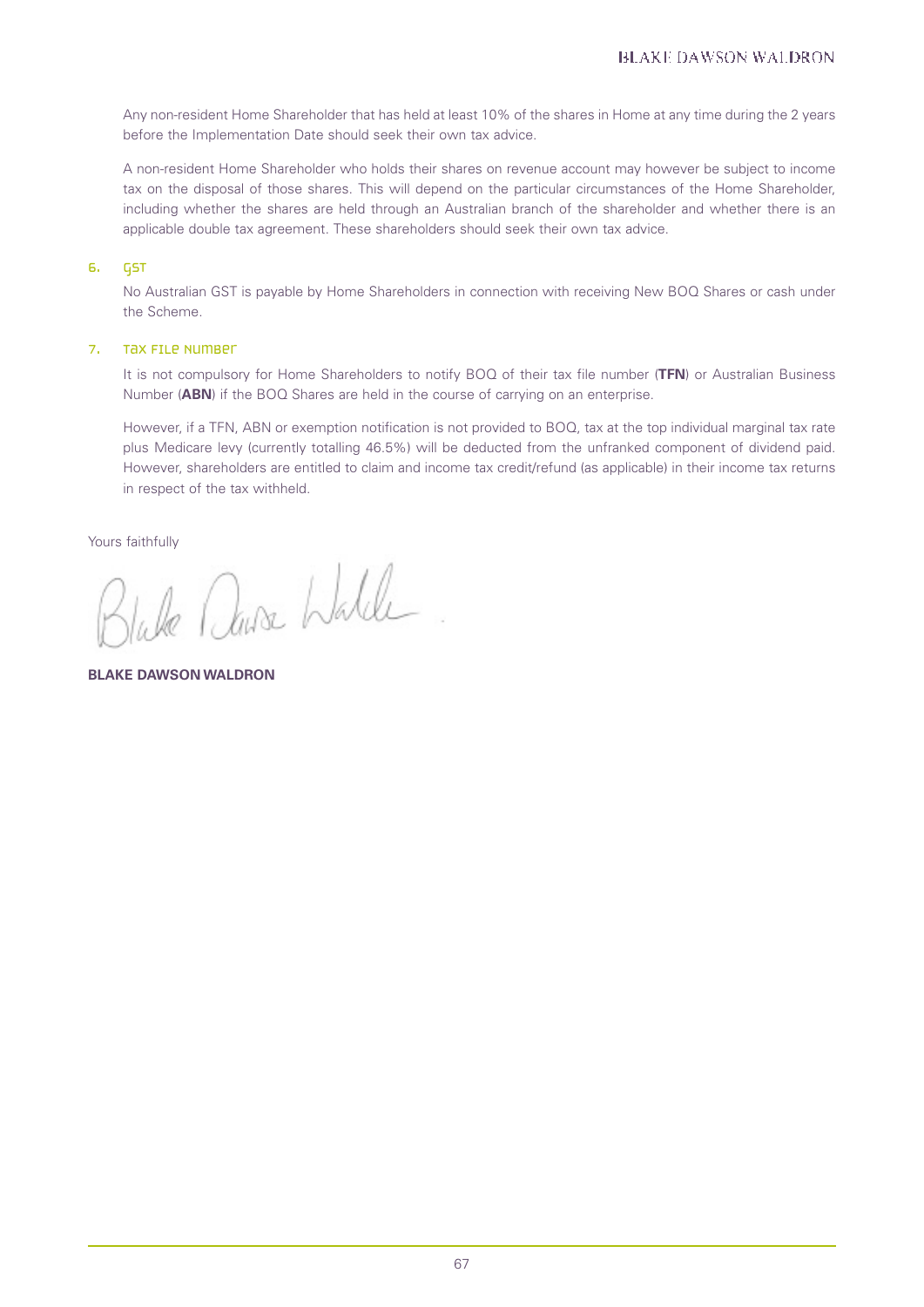# 6. Risk Factors

# 6.1 Introduction

Eligible Home Shareholders will receive New BOQ Shares as part of the Scheme Consideration.

The financial performance and operations of the BOQ Group's business, the value of BOQ Shares and the amount and timing of any dividends that BOQ pays will be influenced by a range of factors. Many of these factors will remain beyond the control of the BOQ Group. Accordingly, the market price of BOQ Shares may rise or fall over any given period due to these factors.

The key risk factors that Home Shareholders should consider include those described below, which have been divided into four categories depending on whether those risks:

- impact on the market price of all ASX listed shares, such as economic policy or international market, economic or political conditions – see section 6.2 (General Risks);
- are specifically relevant to the financial services sector of the market and to the business of the BOQ Group – see section 6.3 (Business Risks of the BOQ Group);
- arise in relation to holding BOQ Shares see section 6.4 (Risks referable to holding BOQ Shares); or
- arise in relation to the Merger see section 6.5 (Risks relating to the Merger).

The risks identified in this section 6 are not exhaustive and do not take into account your investment objectives, financial situation, taxation position or particular needs. Furthermore, Home Shareholders are already exposed to a number of risks through their existing holding of Home Shares. A number of these risks are inherent in investing in securities generally and also inherent in any investment in the financial services industry in which Home and BOQ operate.

If you are unclear in relation to any matter or uncertain if BOQ Shares are a suitable investment for you, you should consult your legal, financial, taxation or other professional adviser immediately.

# **In deciding whether to vote in favour of the Scheme Proposal, you should read this Scheme Booklet in its entirety and carefully consider the risks outlined in this section 6 and elsewhere in this Scheme Booklet.**

#### 6.2 General risks

# **6.2.1 Changes in economic conditions**

The financial performance of the BOQ Group could be affected by changes in economic conditions in Australia and overseas. Such changes include:

- changes in economic growth, unemployment levels and consumer confidence which may lead to a general fall in the demand for the BOQ Group's products and services;
- changes in underlying cost structures for labour and service charges;
- changes in fiscal and monetary policy, including interest rates, which may impact on the profitability of the BOQ Group or a general fall in the demand for the BOQ Group's products and services; and
- national or international political and economic instability or the instability of national or international financial markets including as a result of terrorist acts or war.

Although the BOQ Group will have in place a number of strategies to minimise the exposure to economic risk and will engage in prudent management practices to minimise shareholder exposure to risk in the future, such factors may nonetheless have an adverse impact on the BOQ Group's businesses.

#### **6.2.2 Changes in government policy**

The BOQ Group may be affected by changes in general government policy or legislation applying to banks or the financial services sector.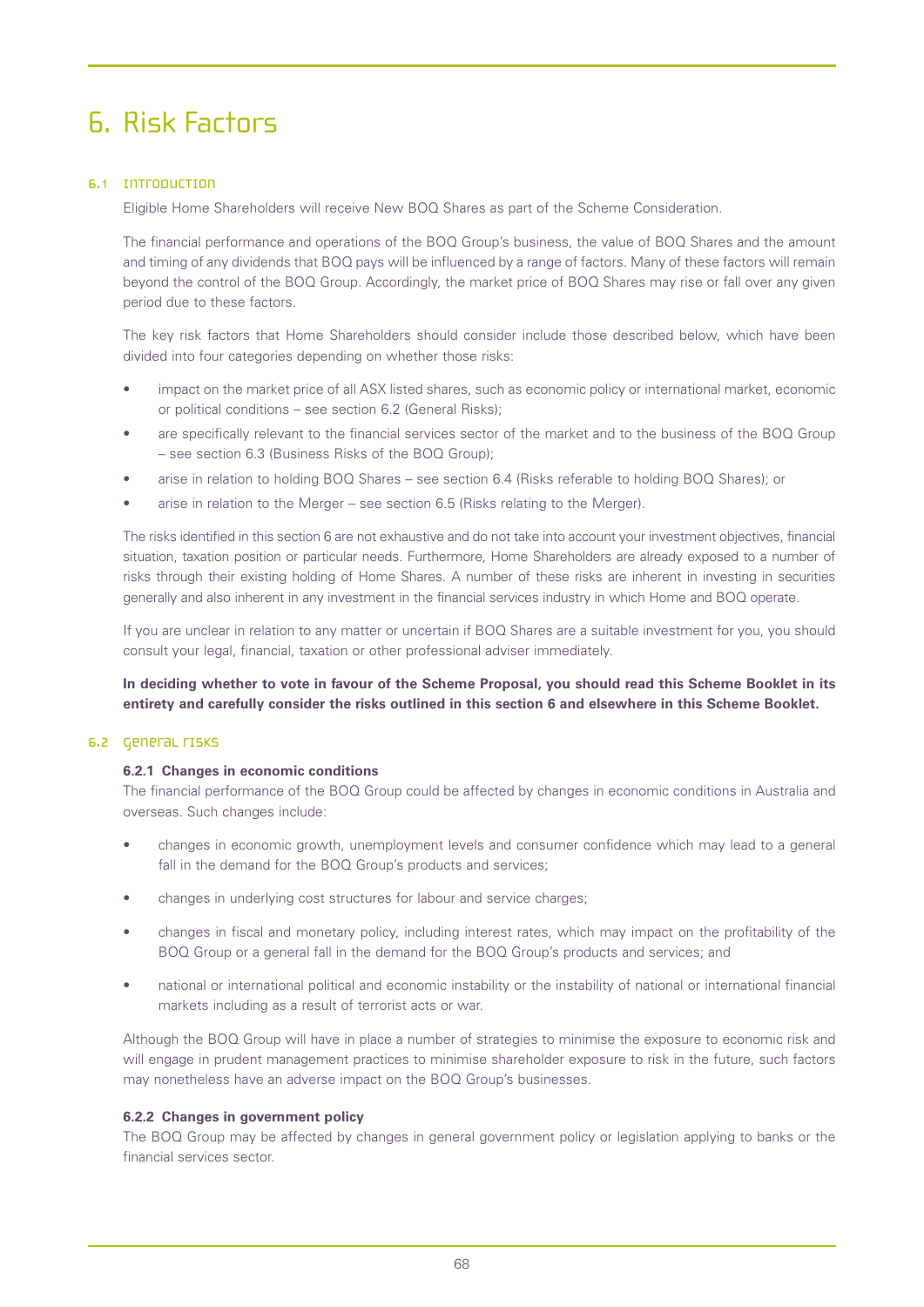#### 6.3 Business risks of the BOQ Group

## **6.3.1 Bank-specific risks**

There are a number of risks which arise directly from the operations of BOQ as a participant in the Australian financial services industry. These risks are categorised as market risk, credit risk, liquidity risk and operational risk.

#### **(a) Market risk**

Market risk is the risk of an adverse event in financial markets causing a loss of earnings to the BOQ Group. This risk generally arises from either funding risk or interest rate risk.

Funding risk is the risk of over-reliance on a particular funding source, including securitisation, affecting the volatility in the cost or availability to BOQ of funds.

Interest rate risk arises from a variety of sources, including mismatches between the repricing periods of assets and liabilities. As a result of these mismatches, movements in interest rates may affect earnings or the value of the BOQ Group.

Recently, developments in the United States sub-prime mortgage industry have adversely affected the liquidity of global credit markets. This has resulted in an increase in the cost of wholesale funds throughout global credit markets including Australia, and in some cases a reduction in the availability of some funding sources. BOQ utilises various funding sources, including wholesale funds and securitisation, and as a consequence its overall cost of funds has increased and may continue to increase and the availability of these funds may reduce.

BOQ has reviewed and continues to review its pricing model and funding mix in light of recent developments to ensure products are appropriately priced.

#### **(b) Credit risk**

Credit risk is the potential for loss arising from a debtor or counterparty failing to meet their financial contractual obligations to the BOQ Group or the failure to recover the recorded value of equity investments or specific investments. This risk will be inherent in the BOQ Group's lending activities.

#### **(c) Liquidity risk**

Liquidity risk is the possibility of the BOQ Group being unable to meet its financial commitments when they fall due as a result of mismatches in its cash flows from financial transactions.

The availability of funding from uncertain financial markets may increase liquidity risks to financial institutions generally – see the comments above in relation to the US sub-prime mortgage industry.

#### **6.3.2 Operational risk**

Operational risk is the risk of potential variations in the minimum standards relating to the BOQ Group's day to day activities, other than those captured in the credit and market risk categories, and which relate to strategic and business decisions, process, systems and people error and external events.

While the directors of the BOQ Group will adopt policies and procedures to control exposure to, and limit the extent of, these risks, there are inherent limitations in any risk management control system. The development and maintenance of effective control systems should provide an appropriate foundation for the BOQ Group to manage these risks. Some of the specific risks in this category are set out below.

# **(a) Basel II**

APRA's proposal to apply capital adequacy principles as determined by Basel II may result in changes to BOQ's capital adequacy ratios. Basel II seeks to provide regulatory capital requirements that are both more comprehensive and more sensitive to risks. The outcomes for BOQ of the implementation of Basel II are uncertain and there is a risk that BOQ may require additional capital to meet the requirements, which may have a negative effect on earnings per share. BOQ is working closely with APRA to understand the changes and ensure compliance with capital requirements.

## **(b) Changes in technology**

Technology plays an increasingly important role in the delivery of financial services to customers in a cost effective manner. The BOQ Group's ability to compete effectively in the future will, in part, be driven by its ability to maintain an appropriate technology platform for the efficient delivery of its products and services.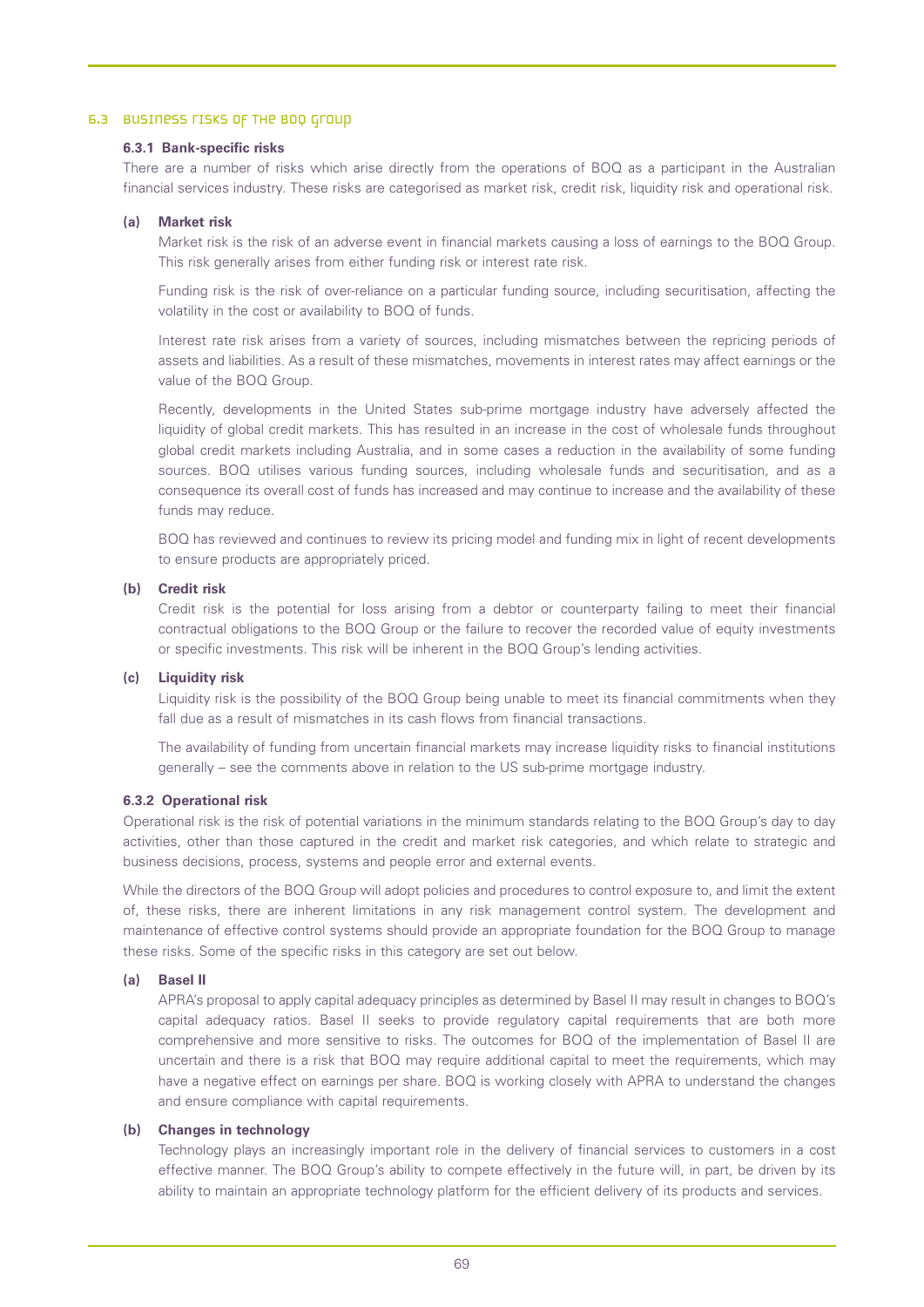# **(c) Industry competition**

There is substantial competition for the provision of financial services in the markets in which the BOQ Group will operate. The effect of competitive market conditions may adversely impact the earnings and assets of the BOQ Group.

## **6.3.3 Risks to the BOQ Group's growth strategy**

The Merger and the Mackay Permanent Merger form part of BOQ's acquisition growth strategy, in addition to the organic growth of its financial services operations. Risks that relate to BOQ's growth strategy are interrelated and include risk of local market saturation and risks associated with geographical diversification.

## **(a) Risk of local market saturation**

BOQ currently has a growing market share in Queensland. Despite the size of the Queensland market, the BOQ Group faces the challenge of maintaining a high penetration rate in that market in order to achieve continued growth. In addition, the BOQ Group will continue to be exposed to fluctuations in the Queensland economy in particular.

## **(b) Risk of geographical diversification**

The Merger enables BOQ to expand its geographical presence and distribution. This brings challenges to the BOQ Group's management and control systems as it becomes a more geographically diverse organisation.

## **6.3.4 Disputes**

In the course of its operations, the BOQ Group may be involved in disputes and possible litigation. The extent of such disputes and litigation cannot be ascertained at this time. However, there is a risk that any material or costly dispute or litigation could adversely affect the value of the assets or future financial performance of the BOQ Group. While BOQ is currently party to certain disputes, none of those disputes are considered by BOQ as likely to give rise to any material liability.

## 6.4 Risks referable to holding BOQ Shares

The information set out in this section 6.4 describes specific risks in relation to holding BOQ Shares.

#### **6.4.1 Movements in BOQ Share price**

The market value of BOQ Shares at the time at which they are received, and the value at which they trade beyond that date, may vary significantly from their market value on the date that the Scheme becomes Effective.

Many of the factors that affect the market price of BOQ Shares are beyond the control of BOQ.

BOQ declared a fully franked final dividend of 37 cents per BOQ Share on 11 October 2007. Home Shareholders receiving New BOQ Shares are not entitled to participate in this dividend. BOQ Shares issued as consideration pursuant to the Scheme will not carry the right to receive this dividend nor the benefit of any attached franking credits.

#### **6.4.2 Future BOQ Share price is uncertain**

There is no guarantee that the market price of BOQ Shares will increase in the future. The market price of BOQ Shares may fall due to the factors described in this section 6 and other factors, some of which are beyond BOQ's control, including, but not limited to:

- operating results that vary from expectations of securities analysts and investors;
- changes in expectations as to BOQ's future financial performance, including financial estimates by securities analysts and investors;
- changes in market valuations of other banks or financial services institutions;
- the announcement of acquisitions, strategic partnerships, joint ventures or capital commitments by BOQ or its competitors; and
- future issues of BOQ debt or equity securities.

In addition, financial markets in general have historically experienced volatility that has been unrelated to the operating performance of particular companies. These broad market and industry fluctuations may have a materially adverse effect on the trading price of BOQ Shares, regardless of BOQ's actual operating performance.

Historical market prices of BOQ Shares should not be regarded as indicative of the future market price at which BOQ Shares may trade.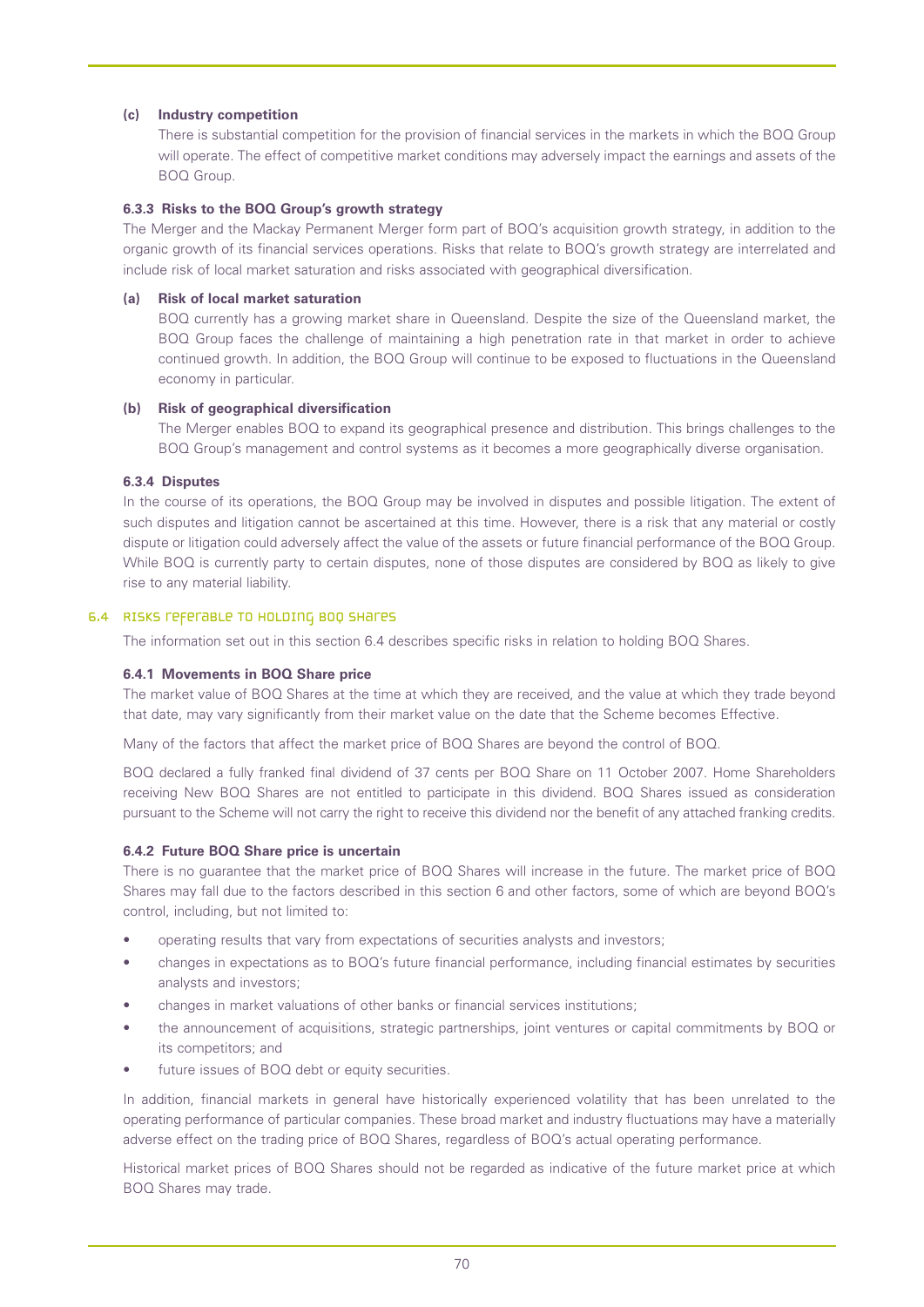## 6.5 Risks relating to the Merger

The information set out in this section 6.5 describes specific risks in relation to the Merger.

## **6.5.1 Integration risks**

The acquisition of Home by BOQ involves the integration of businesses that have previously operated independently and may involve:

- unexpected delays, liabilities and costs, including but not limited to, in relation to integrating information technology systems and management systems, carrying out branch conversions and expanding product offerings;
- operational interruptions;
- the loss of key employees, customers or suppliers of Home;
- the termination of contractual arrangements as a result of the change in control of Home;
- diminished customer acceptance of the branding strategy adopted by the BOQ Board.

The integration may not be achieved in an orderly fashion and within a reasonable period or, even if completed on a timely basis, may not realise the full benefits, cost savings and other expected synergies expected and outlined in sections 4.1(d) and 4.5(d) of this Scheme Booklet. Any increase in expected integration costs or failure to achieve expected synergies could adversely impact the financial performance and position of the BOQ Group and the future price of BOQ Shares. Home and BOQ presently operate on different suites of banking systems which introduces additional complexity and timing risk to the integration process.

# **6.5.2 Mackay Permanent Merger**

On 13 August 2007, BOQ announced a recommended proposal to acquire all of the shares in Mackay Permanent Building Society Limited. The proposal is to be implemented by scheme of arrangement, which is subject to approval by Mackay Permanent members and the Court.

The Mackay Permanent Merger carries with it similar integration risks as set out above, including unexpected delays, liabilities and costs, operational interruptions, loss of key employees, customers or suppliers and termination of contractual arrangements as a result of the change in control of Mackay Permanent. The Mackay Permanent integration may not be achieved in an orderly fashion and within a reasonable period or, even if completed on a timely basis, may not realise the full benefits, cost savings and other expected synergies.

An increase in expected Mackay Permanent integration costs or failure to achieve expected synergies could adversely impact the financial performance and position of the BOQ Group and the future price of BOQ Shares.

# **6.5.3 Reliance on information**

BOQ has conducted due diligence enquiries in relation to information provided by Home and Mackay Permanent in the course of and for the purpose of the proposed Home Merger and the Mackay Permanent Merger. BOQ has relied on this information in making an assessment of the assets and liabilities, profits and losses and prospects of Home and Mackay Permanent. Such investigations were carried out in a limited time. BOQ is satisfied that it has sufficient information to decide to proceed with the proposed Home Merger and the Mackay Permanent Merger. However, there is a risk that material information on which BOQ has relied may not be complete or may contain inaccuracies which may have a material effect on BOQ's assessment of Home and Mackay Permanent.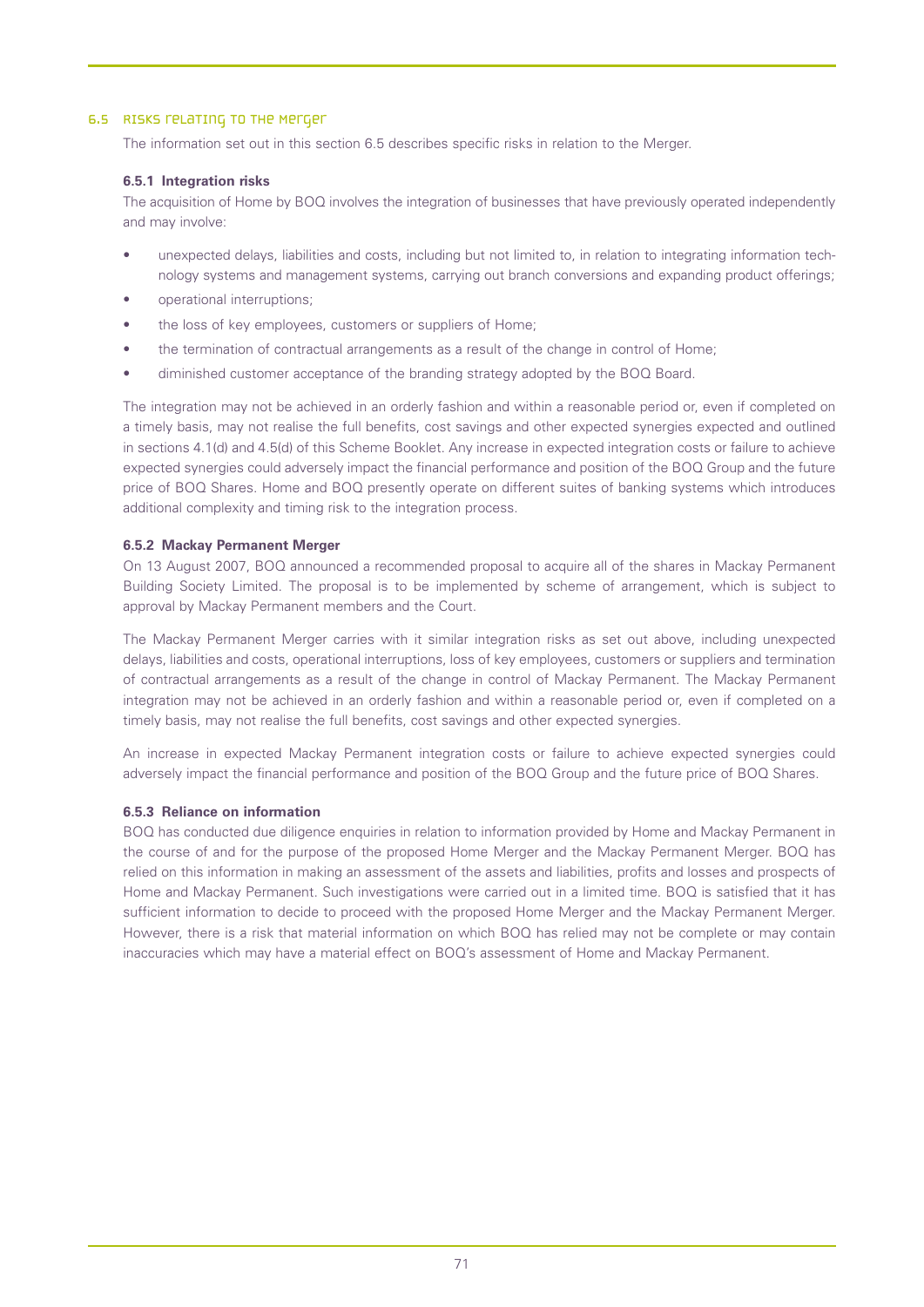# 7. Implementation of the Scheme Proposal

## 7.1 HOW WILL THE SCHEME Proposal be implemented?

The key terms of the Implementation Deed are set out in section 8.22 of this Scheme Booklet and a copy of the Implementation Deed can be obtained from Home's website at *www.homeonline.com.au* or by calling the Home Merger Hotline on 13 63 13 (within Australia) or +61 8 9231 6601 (outside Australia) between 9.00am and 5.00pm (AWDT), Monday to Friday.

The Implementation Deed specifies that the Merger will be effected by way of a scheme of arrangement between Home and all Home Shareholders, under which eligible Home Shareholders will receive 0.844 New BOQ Share plus \$2.80 in cash for each Home Share held by them.

At the date of this Scheme Booklet, Home also has Home Options on issue. Pursuant to the Implementation Deed and in conjunction with the Scheme, BOQ has offered to acquire all of the Home Options in exchange for cash. The treatment of Home Options and the terms of the BOQ Option Offers are described in more detail in section 7.9 below.

Further details of the Scheme process are set out in this section 7.

#### 7.2 WHat approvals are required under the Scheme proposal?

For the Scheme to take effect, section 411(4) of the Corporations Act requires a meeting of Home Shareholders to be held, at which the Scheme Proposal must be agreed to by a resolution passed by a majority in number of Home Shareholders present and voting (either in person or by proxy) at the Scheme Meeting and representing in aggregate not less than 75% of the votes cast on the resolution at the Scheme Meeting.

Currently, each holder of a Home Share present in person or by proxy, representative or attorney, at a meeting of Home Shareholders will have one vote on a show of hands and on a poll (regardless of the number of Home Shares that the Home Shareholder holds). These provisions are due to expire on 26 February 2008, at which time the voting rights attached to Home Shares would convert to one vote on a show of hands and one vote per Home Share on a poll. However, these *"one vote-one member"* provisions will continue to apply at the date of the Scheme Meeting, meaning that 75% of Home Shareholders present and voting (either in person or by proxy) need to vote in favour of the Scheme Proposal for the Scheme to take effect.

The result of the Scheme Meeting must then be provided to the Court, which will consider whether or not to approve the Scheme.

On Wednesday, 24 October 2007, the Court made the requisite orders that the Scheme Meeting be held. The orders made by the Court convening the Scheme Meeting do not constitute an endorsement of, or any other expression of opinion on, the Scheme Proposal or this Scheme Booklet by the Court.

#### 7.3 What will happen under the Scheme?

The Scheme is a legal arrangement between Home and all Home Shareholders under which, subject to all necessary approvals being received and Implementation taking place, all Home Shareholders will exchange their Home Shares for New BOQ Shares and the cash component of the Scheme Consideration.

If approved by Home Shareholders and the Court (as discussed in section 7.2 above), and subject to the conditions set out in section 7.4 below being satisfied, all Home Shareholders who hold Home Shares on the Scheme Record Date will participate in the Scheme. The Home Shareholders as at the Scheme Record Date are referred to in this Scheme Booklet as Scheme Participants and the Home Shares on issue on the Scheme Record Date are referred to in this section 7 as Scheme Shares (unless the context requires otherwise).

If approved and Implemented, the Scheme will result in:

- (a) each eligible Scheme Participant receiving the cash component of the Scheme Consideration on the Implementation Date;
- (b) each Scheme Participant receiving 0.844 New BOQ Shares in exchange for every Scheme Share held by them or, in the case of a Share Sale Facility participant, the Nominee receiving those New BOQ Shares that would otherwise be issued to Share Sale Facility participants under the Scheme on the Implementation Date;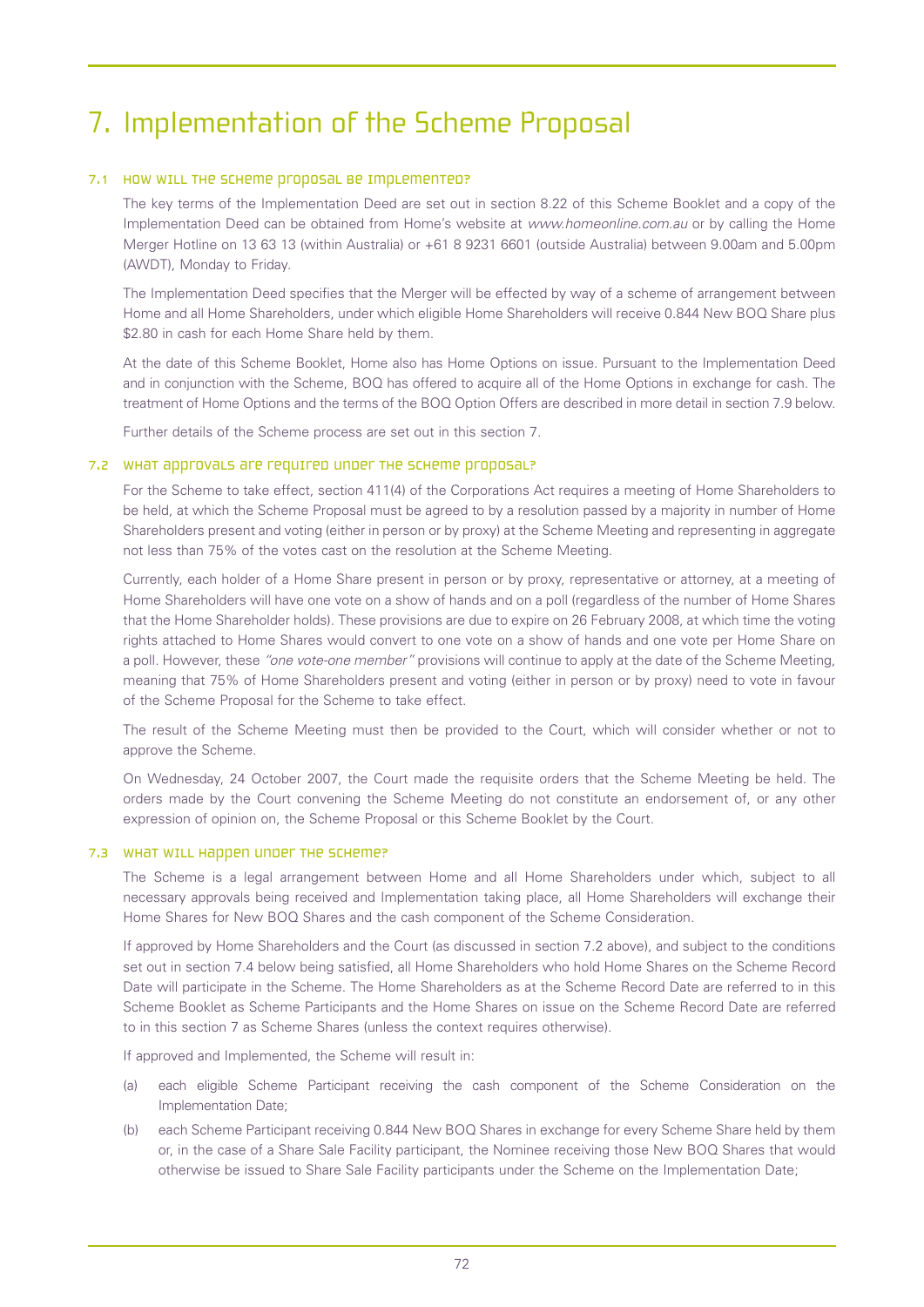- (c) any fractional entitlement of a Scheme Participant being rounded up or down to the nearest whole number of New BOQ Shares after aggregating the Scheme Participant's holding/s in a manner that avoids manipulation of holdings to take advantage of the rounding up entitlement. Fractional entitlements of less than 0.5 will be rounded down and fractional entitlements of 0.5 or more will be rounded up;
- (d) all Scheme Shares being transferred to BOQ.

In accordance with the terms of the Implementation Deed, application will be made for the quotation of the New BOQ Shares on ASX.

The detailed terms of the Scheme are set out in the Scheme contained in Annexure A to this Scheme Booklet.

In support of its obligations under the Implementation Deed, BOQ has executed the Deed Poll in favour of Scheme Participants (see Annexure B to this Scheme Booklet).

## 7.4 WHAT CONDITIONS MUST BE SATISFIED FOR THE SCHEME PROPOSAL TO PROCEED?

Implementation is conditional on:

- (a) approval of the Scheme by the requisite majority at the Scheme Meeting (as discussed at section 7.2 above);
- (b) the Merger Conditions set out in the Implementation Deed having been satisfied or waived in accordance with the terms of the Implementation Deed on or before 8.00am on the Second Court Date (or if an earlier date is specified in the Implementation Deed with respect to any condition, that earlier date) (refer to paragraph 7 of the section of this Scheme Booklet titled "Overview of the Scheme Proposal" and section 8.22 of this Scheme Booklet for a summary of these Merger Conditions and their status as at the date of this Scheme Booklet);
- (c) the Implementation Deed not having been terminated by Home or BOQ before 8.00am on the Second Court Date;
- (d) the making of an order by the Court approving the Scheme under section 411(4)(b) of the Corporations Act;
- (e) lodgement with ASIC of an office copy of the order of the Court approving the Scheme; and
- (f) such other conditions imposed by the Court as it thinks just under section 411(6) of the Corporations Act.

Further details in relation to the Implementation Deed are contained in section 8.22 of this Scheme Booklet.

The Scheme will become binding on Home, BOQ and each Scheme Participant upon the Court making an order under section 411(4)(b) of the Corporations Act and that order being lodged with ASIC and becoming Effective under section 411(10) (that is, on the Effective Date). Application to the Court for that order will be made as soon as possible after the Scheme Meeting has been held.

#### 7.5 How will Scheme participants be determined?

For the purposes of determining which Home Shareholders are eligible to participate in the Scheme (i.e. which Home Shareholders will be Scheme Participants), dealings in Home Shares will be recognised only if:

- (a) in the case of dealings of the type to be effected using CHESS, the transferee is registered as the holder of the relevant Home Shares on or before the Scheme Record Date; and
- (b) in all other cases, registrable transfer or transmission applications in respect of those dealings are received by the Share Registry on or before the Scheme Record Date.

For the purposes of determining entitlements under the Scheme, Home will not accept for registration or recognise any transfer or transmission application in respect of Home Shares received after the Scheme Record Date. Home will use the Home Register in the manner described above to determine the entitlements of Scheme Participants to Scheme Consideration under the Scheme.

## 7.6 How will Scheme Participants who are overseas Home Shareholders be treated under the SCHeme proposal?

Home Shareholders whose address (as shown on the Home Register on the Scheme Record Date) is in Australia (and its external territories) or New Zealand will be entitled to receive New BOQ Shares pursuant to the Scheme. Home and BOQ may also determine (in consultation with one another) that BOQ can issue New BOQ Shares to Home Shareholders with a registered address in certain other jurisdictions, provided that the laws of the relevant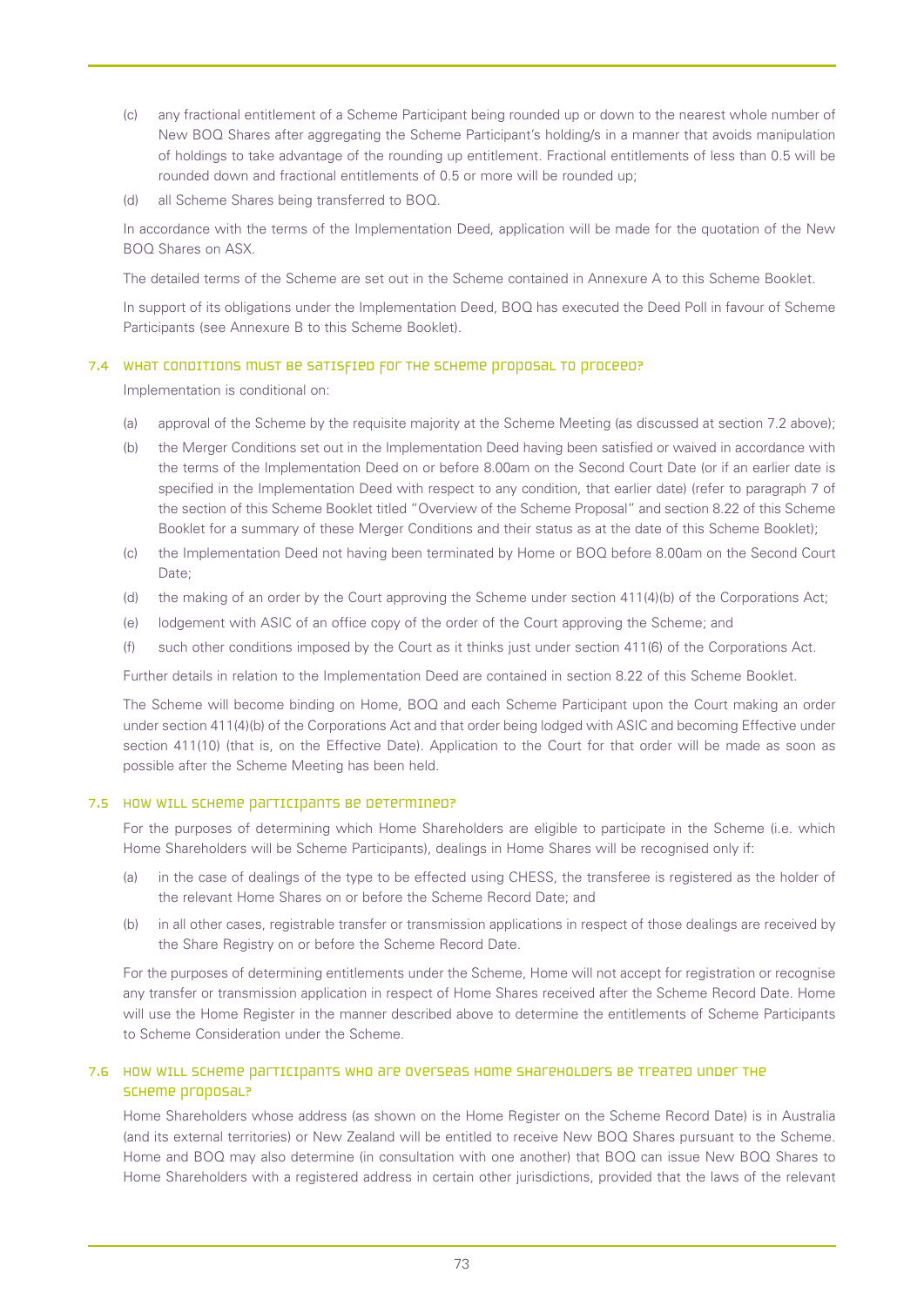jurisdictions in which those Home Shareholders reside do not require compliance with conditions or additional disclosure or legal requirements which Home or BOQ regard as onerous. Any Home Shareholders who do not reside in Australia or New Zealand or any other permitted jurisdiction as set out above, will be deemed to be Ineligible Overseas Shareholders.

Ineligible Overseas Shareholders will be entitled to participate in the Scheme Proposal on the same basis as all Home Shareholders. However, Ineligible Overseas Shareholders will not receive New BOQ Shares. Instead, New BOQ Shares which would otherwise be issued to Ineligible Overseas Shareholders as part of the Scheme Consideration will be issued to the Nominee (ABN AMRO Equities Australia Limited). Under the Scheme, Ineligible Overseas Shareholders appoint BOQ as their agent to receive any financial services guide or other notice given by the Nominee.

Under the Deed Poll (contained in Annexure B to this Scheme Booklet), BOQ has covenanted to comply with clause 5.3 of the Scheme, which deals with the treatment of Ineligible Overseas Shareholders as follows.

- The Nominee will sell the relevant New BOQ Shares on behalf of the Ineligible Overseas Shareholders as soon as is reasonably practicable (and in any event by no later than 10 Business Days after the Implementation Date) at the risk of the Ineligible Overseas Shareholder on a best endeavours basis.
- The Nominee will then remit the proceeds of sale of such New BOQ Shares (after deduction of any brokerage costs and other applicable costs, taxes or charges) to the Share Registry.
- The Share Registry will then pay to each Ineligible Overseas Shareholder the average net proceeds of sale of the New BOQ Shares to which the Ineligible Overseas Shareholder would otherwise have been entitled in full satisfaction of that Ineligible Overseas Shareholder's rights under the Scheme to the Scheme Consideration.

The net proceeds of sale of the New BOQ Shares will be dispatched to the Ineligible Overseas Shareholders as soon as reasonably practicable and no later than 10 Business Days after the settlement of the sale of all the relevant New BOQ Shares has occurred, with the proceeds sent to Ineligible Overseas Shareholders by cheque or bank draft in Australian currency to their registered address. Full details of this sale process are contained in clause 5.3 of the Scheme contained in Annexure A to this Scheme Booklet.

## 7.7 How WILL Small parcels be treated under the scheme proposal?

If a Scheme Participant has a registered address in Australia (including its external territories) or New Zealand and holds 355 or less Home Shares as at the Scheme Record Date (ie the number of New BOQ Shares to be issued to them under the Scheme Consideration would constitute a parcel of 300 or less New BOQ Shares), the Scheme Participant may elect to have those New BOQ Shares sold under the Share Sale Facility. The election to participate in the Share Sale Facility must be made by 5.00pm on the Effective Date.

Full details of the operation of the Share Sale Facility and the considerations associated with electing to use it are set out in section 7.8 below.

#### 7.8 How does the Share Sale Facility work?

Set out below is a summary of the operation of the Share Sale Facility and some of the specific matters that Small Parcel Participants who elect to use it, as well as Ineligible Overseas Shareholders, should be aware of (however, Ineligible Overseas Shareholders should also consider the specific details of how the Share Sale Facility works in relation to them as set out in section 7.6 above):

- (a) you do not need to have an account with the Nominee or any other broker or ASX participant in order to participate in the Share Sale Facility;
- (b) no brokerage costs and other applicable costs, taxes or charges will be payable by you if you elect to participate in the Share Sale Facility unless you are an Ineligible Overseas Shareholder, in which case such costs will be deducted from the cash proceeds that you will receive from the sale of the relevant New BOQ Shares through the Share Sale Facility;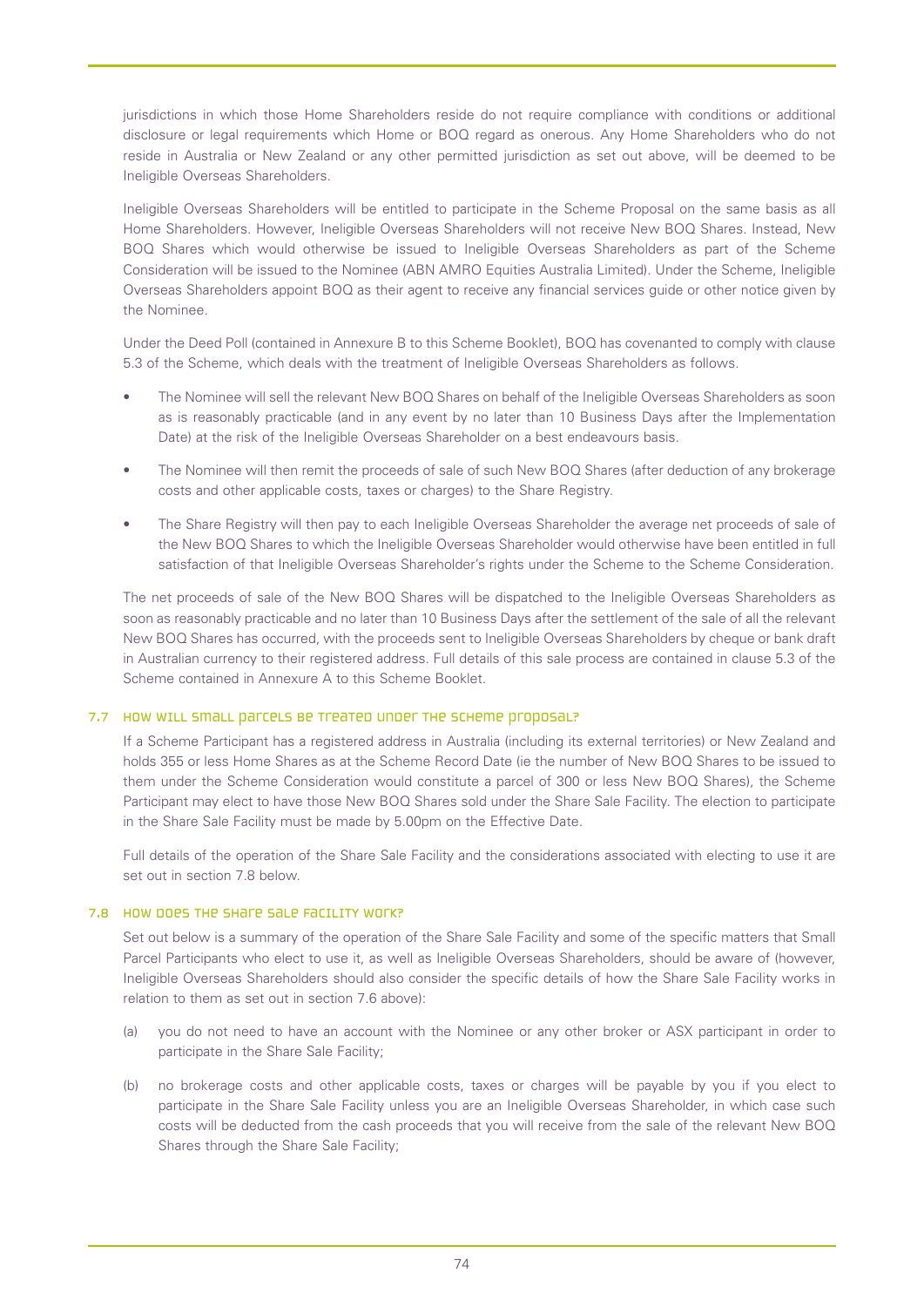- (c) the Nominee will be issued with the New BOQ Shares to which you would otherwise be entitled to receive under the Scheme Proposal and hold those New BOQ Shares on your behalf. The Nominee will use its best endeavours to sell the relevant New BOQ Shares for you through the Share Sale Facility;
- (d) your New BOQ Shares will be sold within the first 15 trading days following issue of the New BOQ Shares to the Nominee at Implementation (**Sale Period**) on a best endeavours basis. However, in the case of Ineligible Overseas Shareholders and under clause 5.3 of the Scheme contained in Annexure A to this Scheme Booklet, BOQ has undertaken to procure that the Nominee sell the relevant New BOQ Shares on a best endeavours basis as soon as is reasonably practicable (and in any event by no later than 10 Business Days after the Implementation Date);
- (e) the Nominee will then remit to the Share Registry the gross proceeds (in the case of Small Parcel Participants) and the net proceeds (in the case of Ineligible Overseas Shareholders) of the sale of New BOQ Shares on behalf of all Small Parcel Participants and Ineligible Overseas Shareholders;
- (f) a cheque in the amount of the average cash proceeds from the sale of those relevant New BOQ Shares (less any brokerage costs and other applicable costs, taxes or charges in the case of Ineligible Overseas Shareholders) will then be sent to you by post to your registered address. The cash proceeds (less any brokerage costs and other applicable costs, taxes or charges in the case of Ineligible Overseas Shareholders) will be sent to you as soon as reasonably possible, but no later than 10 Business Days after the settlement of the sale of all the Sale Shares has occurred;
- (g) the proceeds remitted to BOQ will be distributed to Share Sale Facility participants on an averaged basis so that all Share Sale Facility participants receive the same price per New BOQ Share as other Share Sale Facility participants of the same status (with Share Sale Facility participants being either Small Parcel Participants or Ineligible Overseas Shareholders);
- (h) the amount of the proceeds resulting from the sale of New BOQ Shares under the Share Sale Facility will depend on the price at which those New BOQ Shares can be sold by the Nominee. The price of BOQ Shares is subject to change from time to time. There is no guarantee that the sale price that the Nominee obtains for your New BOQ Shares under the Share Sale Facility will be favourable when compared to trading in BOQ Shares pre and post execution of the relevant sale. There may be a large volume of New BOQ Shares being sold under the Share Sale Facility and, as a result, there is a risk that the sale price obtained for New BOQ Shares through the Share Sale Facility may be executed at a discount to the prevailing market price of BOQ Shares;
- (i) neither BOQ nor the Nominee accept any responsibility for the price which may be achieved in any sale of New BOQ Shares under the Share Sale Facility;
- (j) Share Sale Facility participants appoint BOQ as their agent to receive any financial services guide or other notice given by the Nominee;
- (k) the sale of New BOQ Shares using the Share Sale Facility may affect your Australian tax position. It is recommended that Small Parcel Participants and Ineligible Overseas Shareholders obtain independent tax advice if they are in any doubt as to the tax treatment of the cash proceeds they will receive from participation in the Share Sale Facility and under the Scheme Proposal generally, and also consider the information in the Tax Opinion (contained in section 5 of this Scheme Booklet);
- (l) you should refer to section 6 of this Scheme Booklet in relation to some of the general market risks that may be relevant to participating in the Share Sale Facility;
- (m) Small Parcel Participants who do not elect to sell their New BOQ Shares through the Share Sale Facility may sell their New BOQ Shares at any other time after they have been issued. However, you will likely pay brokerage costs on such sales and will need to have an account with a broker or other ASX participant. Small Parcel Participants who choose to sell their New BOQ Shares before receiving confirmation of their allocation under the Scheme do so at their own risk.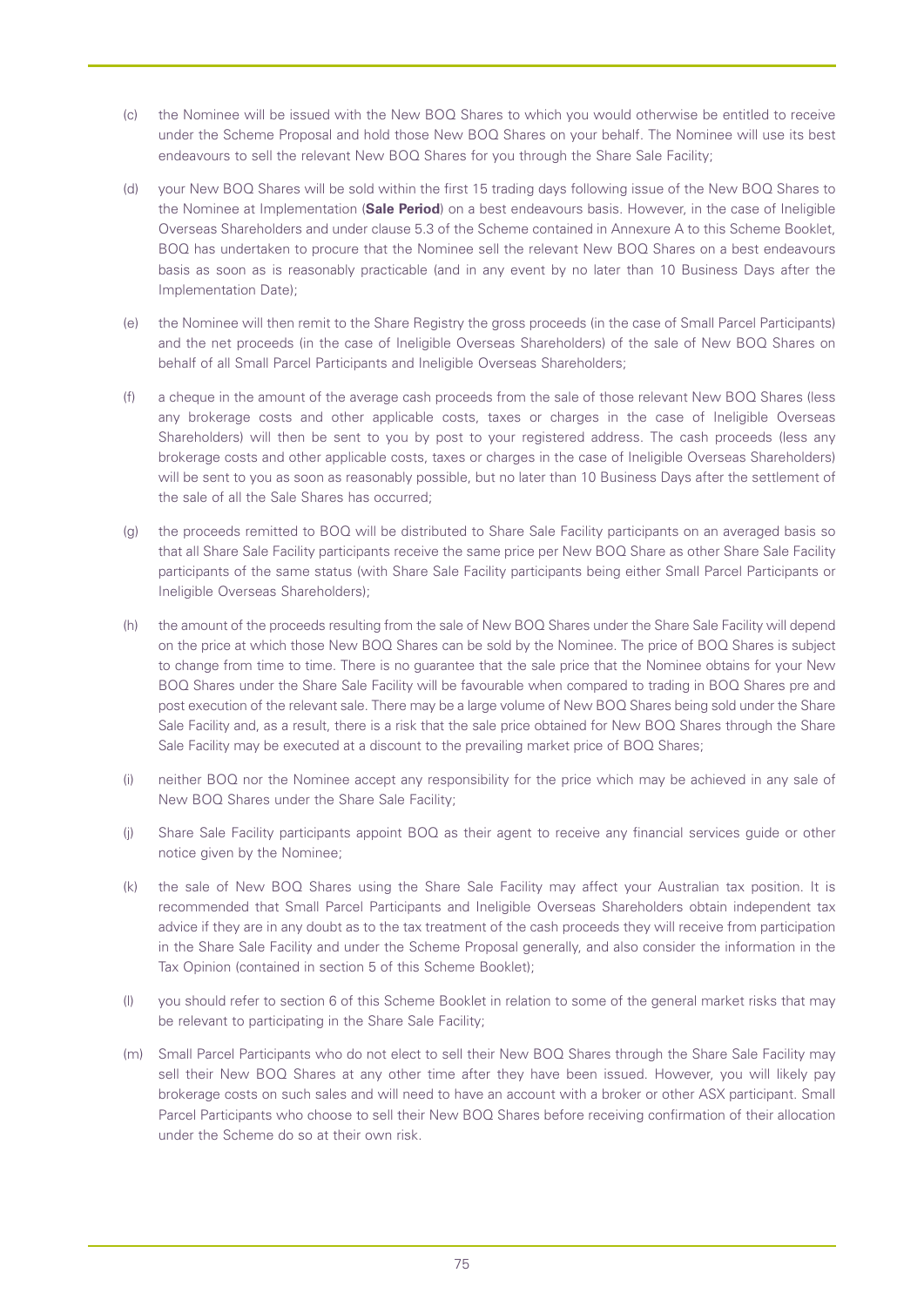## 7.9 How will Home options be treated under the scheme proposal (the BOQ Option Offers)?

As at 22 October 2007, the last practical trading day before this Scheme Booklet was lodged for registration with ASIC, Home had 1,232,500 Home Options on issue, which are to be acquired by BOQ in exchange for cash if the Scheme becomes Effective under the BOQ Option Offers.

Consistent with the Implementation Deed and in conjunction with the Scheme Proposal (and in accordance with Division 5A of the Corporations Act), BOQ has made the BOQ Option Offers to acquire all of the Home Options that have not lapsed or been exercised by the Option Completion Date (as discussed below). BOQ Option Offers have been made in respect of all Home Options, regardless of whether any applicable performance hurdles have been met or exercise periods reached.

Under the BOQ Option Offers, each of the Home Options will be transferred to BOQ in consideration of payment of a cash purchase price. The cash purchase price per Home Option will be \$18.00 less the exercise price of the relevant Home Option (with the cash purchase price offered to each holder of Home Options being reduced if any of the relevant options are exercised or lapse before the Option Completion Date) (**Option Consideration**).

If the Scheme becomes Effective, and subject to the Home Directors passing a resolution permitting the Home Options to be transferred to BOQ under the BOQ Option Offers, the Home Optionholders will receive the purchase price within two Business Days of Implementation.

It is a Merger Condition that all of the BOQ Option Offers are accepted by all Home Optionholders before 5.00pm on the fifth Business Day before the First Court Date. Should this condition not be satisfied for any reason, BOQ will be able to elect whether or not to proceed with Implementation. As reflected in the table at paragraph 7 of the section of this Scheme Booklet titled "Overview of the Scheme Proposal", BOQ has waived this Merger Condition.

## 7.10 HOW WILL HOME A CLASS SHATES BE TREATED UNDER THE SCHEME PROPOSAL?

Subject to the Home A Class AGM Approval being obtained and the Scheme Proposal becoming Effective, the Home A Class Shares will convert to fully paid, ordinary shares on the Business Day following the Effective Date. Full details of the Home A Class AGM Approval, and additional information in relation to the Home A Class Shares, are set out in section 8.1 of this Scheme Booklet.

The holders of the Home A Class Shares will be entitled to receive the Scheme Consideration and otherwise participate in the Scheme Proposal on the same terms as other Home Shareholders on conversion of the Home A Class Shares, except that:

- (a) holders of Home A Class Shares will not be eligible to vote at the Scheme Meeting, either as holders of Home A Class Shares or as Home Shareholders. The Home Directors who hold the Home A Class Shares have, in granting their consent to the variation of class rights contemplated by the early conversion of these securities in accordance with the Home Constitution, acknowledged that they will not be eligible to vote at the Scheme Meeting with respect to their holding in the Home A Class Shares; and
- (b) consistent with the rationale behind their issue and in accordance with the Implementation Deed, all New BOQ Shares issued under the Scheme Consideration in exchange for the Home Shares into which the Home A Shares convert are to be sold following Implementation. The net capital gain after tax from the proceeds obtained from the sale of those New BOQ Shares, as well as the after tax cash component of the Scheme Consideration issued in exchange for the relevant Home Shares, will be donated to charity.

If the Home A Class AGM Approval is not obtained, BOQ will offer to acquire the resulting Home Shares within 2 Business Days of conversion of the Home A Class Shares and in exchange for consideration equivalent to the Scheme Consideration. The net capital gain after tax resulting from their acquisition in this manner will similarly be donated to charity, however the holders of Home A Class Shares will not be entitled to participate in the Scheme Proposal.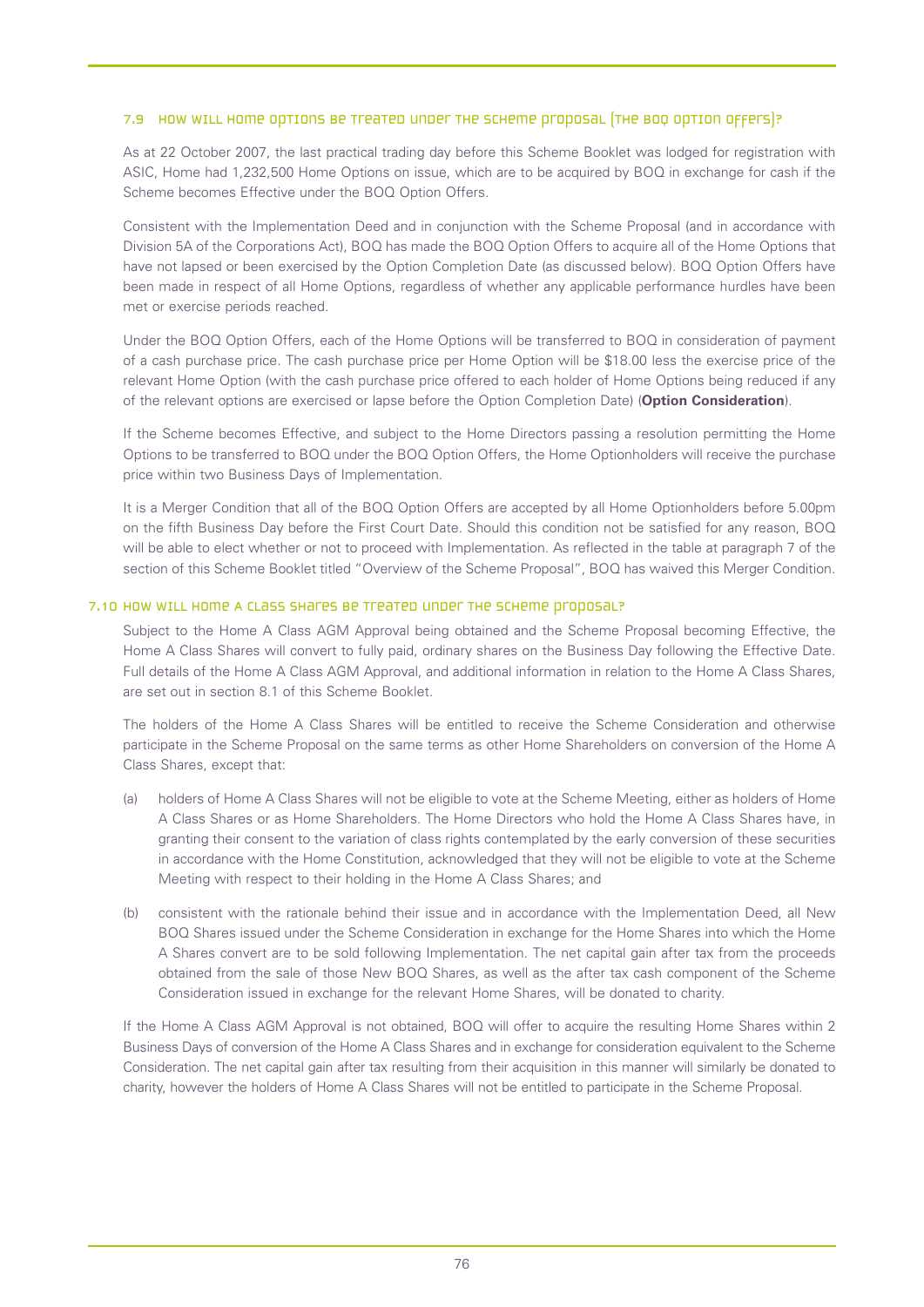#### 7.11 What is the timetable for implementing the Scheme?

An indicative timetable setting out the key dates for the Scheme Proposal is provided in the front of this Scheme Booklet. Timing of the events referred to below could change for a number of reasons, including delay in obtaining Home Shareholder or Court approval in relation to the Scheme.

In summary, if the Scheme is approved and all other Merger Conditions are satisfied or waived:

- (a) the Court will be asked to approve the Scheme pursuant to section 411(4)(b) of the Corporations Act at a hearing to be held shortly after the Scheme Meeting. It is expected that this hearing will be held on or about Tuesday, 4 December 2007;
- (b) if the Court approves the Scheme, the Effective Date will be the date the Court order approving the Scheme takes effect. Ordinarily this would be the date on which the order is lodged with ASIC. It is expected that this will occur on or about Thursday, 6 December 2007;
- (c) Home will notify ASX when the Scheme becomes Effective;
- (d) at the close of trading on ASX on the Effective Date (expected to be Thursday, 6 December 2007), Home Shares will cease trading on ASX with an entitlement to the Scheme Consideration (that is, purchasers of Home Shares prior to that date will be entitled to receive the Scheme Consideration under the Scheme, provided they remain on the Home Register on the Scheme Record Date);
- (e) on the Implementation Date:
	- (i) BOQ will issue the New BOQ Shares to Scheme Participants or to the Nominee (in the case of Share Sale Facility participants);
	- (ii) BOQ will register or cause to be registered the Scheme Participants or the Nominee (in the case of Share Sale Facility participants) as holders of the New BOQ Shares; and
	- (iii) BOQ will pay the cash component of the Scheme Consideration to eligible Scheme Participants by either:
		- (A) cheque; or
		- (B) by direct credit deposit to the Scheme Participant's Nominated Account.

In the case of joint holders of Home Shares, the cheque or payment will be forwarded to the holder whose name appears first in the Home Register, as at the Scheme Record Date;

- (f) as soon as practicable after the Implementation Date (but in any event no later than 7 Business Days after the Implementation Date), BOQ must procure the issue and dispatch to Scheme Participants, other than Share Sale Facility participants, holding statements in the name of each Scheme Participant in respect of the New BOQ Shares to which they are entitled by prepaid post to the Scheme Participant at their registered address (in accordance with the ASTC Settlement Rules and the Listing Rules). In the case of joint holders of Home Shares, a holding statement will be issued and dispatched to the holder whose name appears first in the Home Register, as at the Scheme Record Date. In the case of Small Parcel Participants who have elected to sell their New BOQ Shares through the Share Sale Facility, and in the case of Ineligible Overseas Shareholders, holding statements will be issued in the name of the Nominee in respect of those New BOQ Shares;
- (g) within two Business Days of Implementation Home Optionholders will receive the purchase price under the BOQ Option Offers; and
- (h) all New BOQ Shares held by Share Sale Facility participants will be sold through the Share Sale Facility within the first 15 trading days following issue of the New BOQ Shares to the Nominee at Implementation (or, in the case of Ineligible Overseas Shareholders, as soon as reasonably practicable after Implementation and, in any event, no later than 10 business days after the Implementation Date). The cash proceeds (less any brokerage costs and other applicable costs, taxes or charges in the case of Ineligible Overseas Shareholders) will be sent to Share Sale Facility participants as soon as reasonably practicable, but no later than 10 Business Days after the settlement of the sale of all the relevant New BOQ Shares has occurred.

The New BOQ Shares will initially trade on ASX on a deferred settlement basis. This is expected to be from about Friday, 7 December 2007. Normal trading of New BOQ Shares is expected to commence on Friday, 21 December 2007.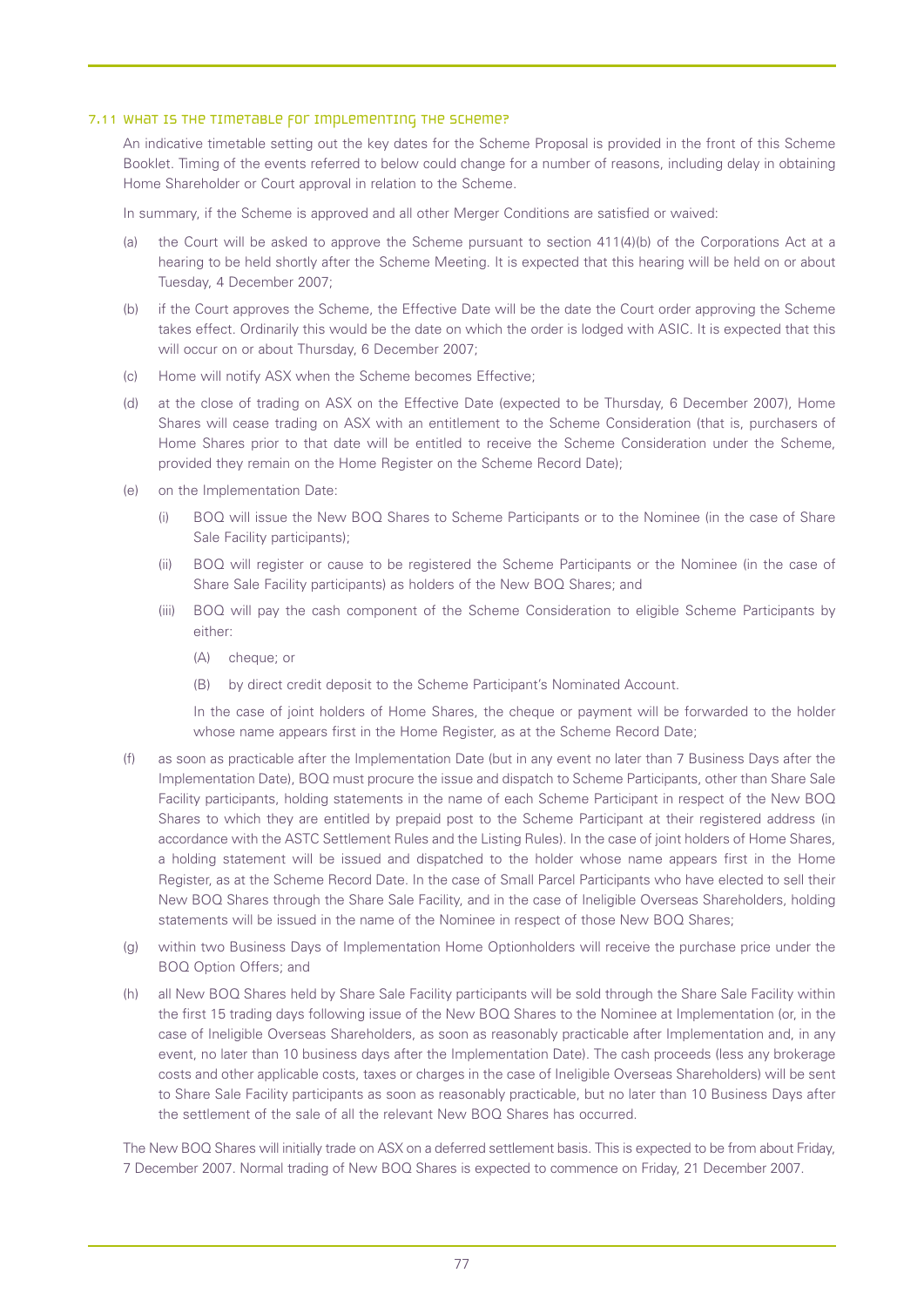## 7.12 WHAT WILL Happen IF THE SCHEME IS NOT approved?

If the Scheme Proposal is not approved or all relevant Merger Conditions are not satisfied or waived, the Scheme will not proceed. In that case, Home Shareholders will not receive the Scheme Consideration, Home will continue to operate as it currently does and Home Shares will remain listed on ASX. In this case, the advantages of the Merger described in paragraph 2 of the section of this Scheme Booklet titled "Overview of the Scheme Booklet" and detailed elsewhere in this document will not be realised. The Home Directors' expectations for Home if the Scheme Proposal is not approved are set out in section 1.5 of this Scheme Booklet.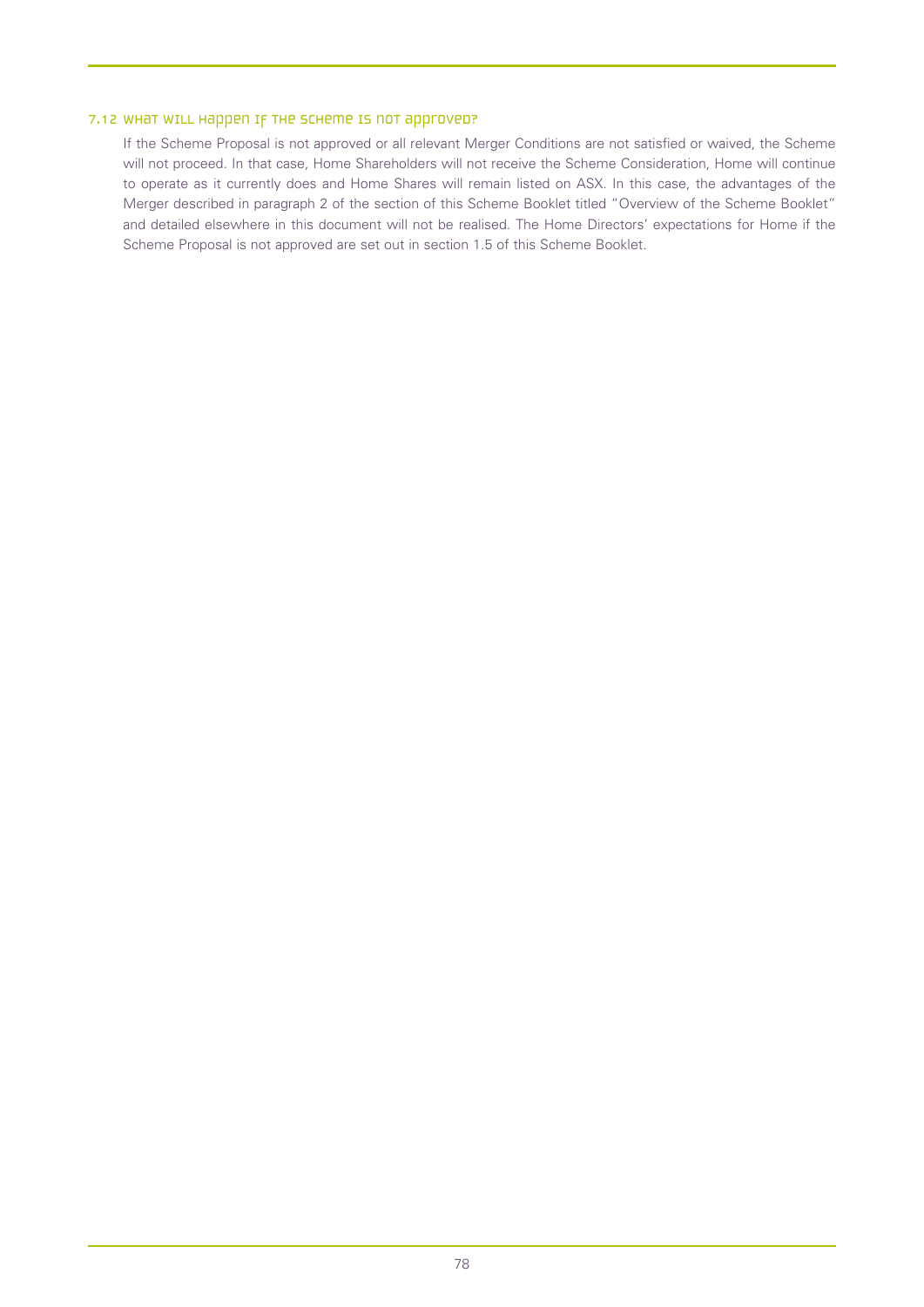## 8. Additional Information

## 8.1 Home A CLass SHares – early conversion and donation of proceeds to charity

In addition to the Home Shares and Home Options detailed in section 2.4 of this Scheme Booklet, Home currently has 12,000 Home A Class Shares on issue. Each Home Director holds 1,500 Home A Class Shares (as set out in the table at section 8.14 of this Scheme Booklet).

The Home A Class Shares are due to convert to Home Shares on 26 February 2008. In order to facilitate Implementation in the proposed timeframe, certain amendments are needed to the Home Constitution so that on the Business Day following the Effective Date all Home A Class Shares will automatically convert to Home Shares. Home Shares will rank equally with, and confer rights identical with, and impose obligations identical with, all other Home Shares.

Each of the Home Directors (being all the holders of Home A Class Shares) has, in accordance with the Home Constitution, granted their written consent to the variation of class rights contemplated by the amendment to the Home Constitution sought to permit early conversion of these securities (in accordance with the Home Constitution). That written consent has been granted subject to the Scheme becoming Effective. In giving their consent, the Home Directors have each acknowledged that:

- (a) they have done so on a fully informed basis; and
- (b) they will not be eligible to vote at the Scheme Meeting with respect to their holding in the Home A Class Shares or in respect of the Home Shares resulting from their conversion (notwithstanding the Home A Class Shares will convert into Home Shares prior to the Scheme Record Date).

Early conversion of the Home A Class Shares means that the resulting Home Shares will be included in the Scheme and be transferred to BOQ on Implementation (such that Home will ultimately become a wholly owned subsidiary of BOQ). Subject to the Home A Class AGM Approval being obtained and in accordance with the Implementation Deed, all New BOQ Shares issued under the Scheme Consideration in exchange for the Home Shares resulting from the early conversion of the Home A Class Shares are to be sold following Implementation. The net capital gain after tax from their sale, as well as the after tax cash component of the Scheme Consideration issued in exchange for the relevant Home Shares, will be donated to charity.

However, the obligations that BOQ and Home have assumed under the Implementation Deed are such that early conversion of the Home A Class Shares is not a Merger Condition and the Scheme can proceed regardless of whether the Home A Class AGM Approval is obtained. If Home members do not approve the proposed amendment to the Home Constitution at the Home AGM, the Implementation Deed provides that BOQ will, within 2 Business Days of conversion of the Home A Class Shares, offer to acquire the resulting Home Shares for consideration equivalent to the Scheme Consideration. The net capital gain after tax from their acquisition in this manner will similarly be donated to charity.

#### **Rights attaching to Home A Class Shares**

Home A Class Shares may only be held by Home Directors or a person holding those shares on behalf of a Home Director who is also:

- (a) a Home Director;
- (b) a spouse or child of a Home Director; or
- (c) a person given prior written approval by the Home Directors to be a transferee of the shares.

The holders of Home A Class Shares have special voting and dividend rights and are subject to specific obligations relating to the transfer of Home A Class Shares, as set out in the Home Constitution and summarised in the notice of annual general meeting that Home dispatched to members on or about the date of dispatch of this Scheme Booklet. The combined effect of these special voting rights and specific obligations relating to transfer is that the Home Directors (as holders of Home A Class Shares) can, where voting is conducted on a poll, significantly influence or even determine the outcome of any resolutions that seek to remove, amend or alter the Shareholder Limit Provisions (as described in the Home Constitution) or remove one or more Home Directors from office in certain circumstances.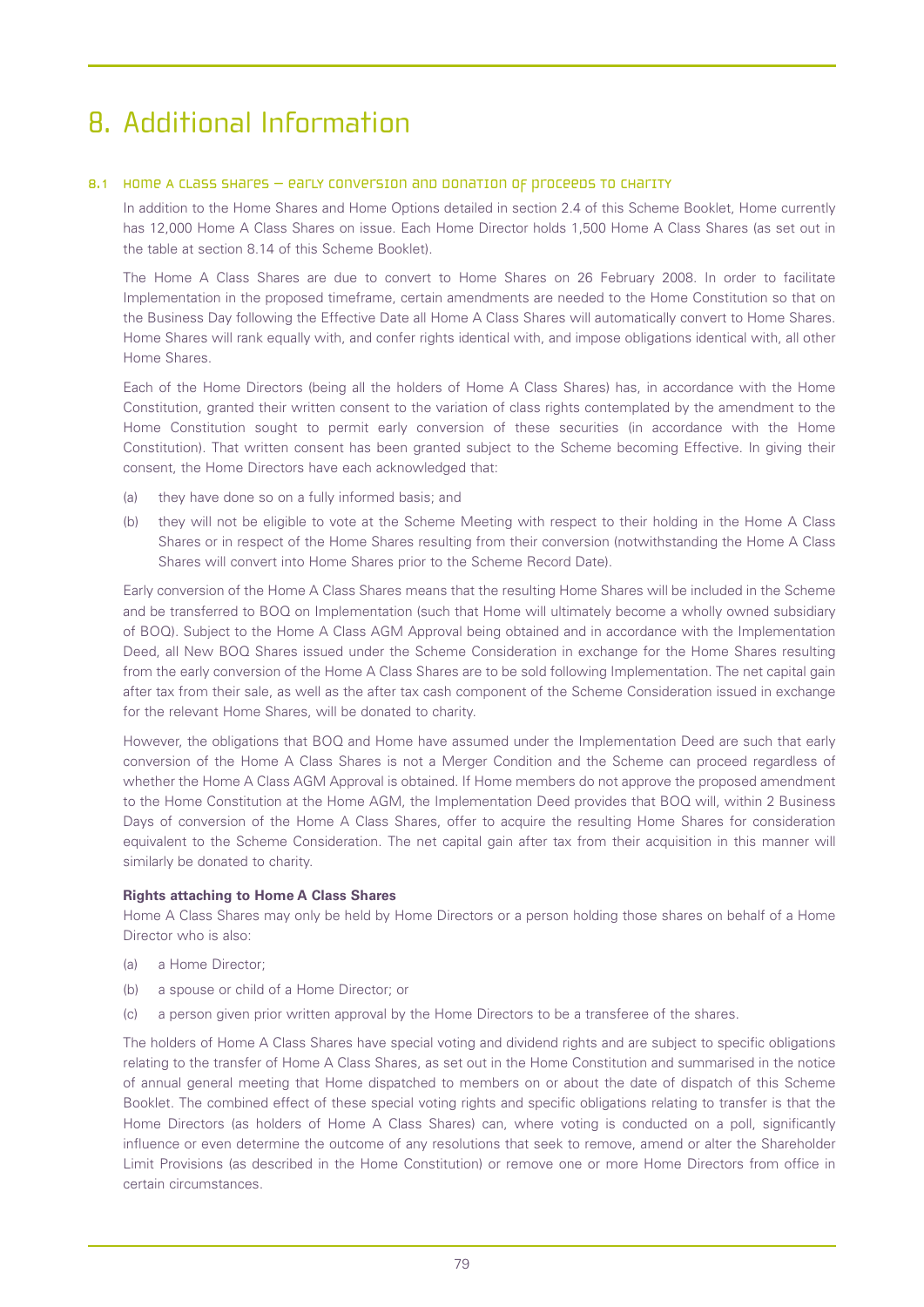The Home A Class Shares were originally issued as part of certain mechanisms that Home established (prior to listing on ASX in 2002) to protect itself against a disadvantageous takeover bid. Home has had Home A Class Shares on issue in their current form since 2002 (except for the period between 26 February 2006 and 11 July 2006, during which the Home A Class Shares converted into Home Shares to facilitate the merger between Home and StateWest).

#### **Home A Class AGM Approval**

In accordance with the Implementation Deed and the Home Constitution, the Home Board will seek the approval of Home members at the upcoming Home AGM to amend the Home Constitution (subject to the Scheme becoming Effective) so that the Home A Class Shares convert into Home Shares on a one for one basis on the Business Day following the Effective Date. The Home AGM is to be held immediately before the Scheme Meeting. Home members will be asked the approve this amendment to the Home Constitution under a special resolution requiring approval by at least 75% of the votes cast by members entitled to vote on the resolution.

## 8.2 Home Options – BOQ Option Offers

Refer to discussion of the BOQ Option Offers in section 7.9 of this Scheme Booklet.

## 8.3 Notifiable interests

As at 22 October 2007, the last practical trading day before this Scheme Booklet was lodged for registration with ASIC, no person had notified Home in accordance with section 671B of the Corporations Act that they had a Relevant Interest in Home Shares.

## 8.4 Ranking of New BOQ Shares

The New BOQ Shares will rank equally with all other BOQ Shares on issue. Further detail in relation to the rights attaching to New BOQ Shares is set out in section 8.5 below.

#### 8.5 Rights attaching to New BOQ Shares

A New BOQ Share is an ordinary share. The rights attaching to ownership of New BOQ Shares are as per those attaching to BOQ Shares, which rights are:

- (a) contained in the BOQ Constitution; and
- (b) in certain circumstances, regulated by the Corporations Act, the Listing Rules, the ASTC Settlement Rules and the general law.

The following is a summary of the key rights attaching to BOQ Shares.

BOQ Shareholders:

- (a) are entitled to receive all notices of, and to attend, general meetings of the Bank and to receive all notices, accounts and other documents required to be sent to BOQ Shareholders under the BOQ Constitution, the Corporations Act or the Listing Rules;
- (b) are entitled to be present in person or by proxy, attorney or representative at a meeting of BOQ Shareholders, to one vote on a show of hands and, on a poll, to one vote for every fully paid BOQ Share held, and a proportionate vote for every partly paid share, registered in that BOQ Shareholder's name on the BOQ Register;
- (c) are entitled to receive dividends on the BOQ Shares declared by the BOQ Board; and
- (d) may transfer shares by a market transfer according to any computerised or electronic system established or recognised by ASX or the Corporations Act for the purpose of facilitating transfers in BOQ Shares or by an instrument in writing in a form approved by ASX, in any other usual form or in any form approved by the BOQ Directors.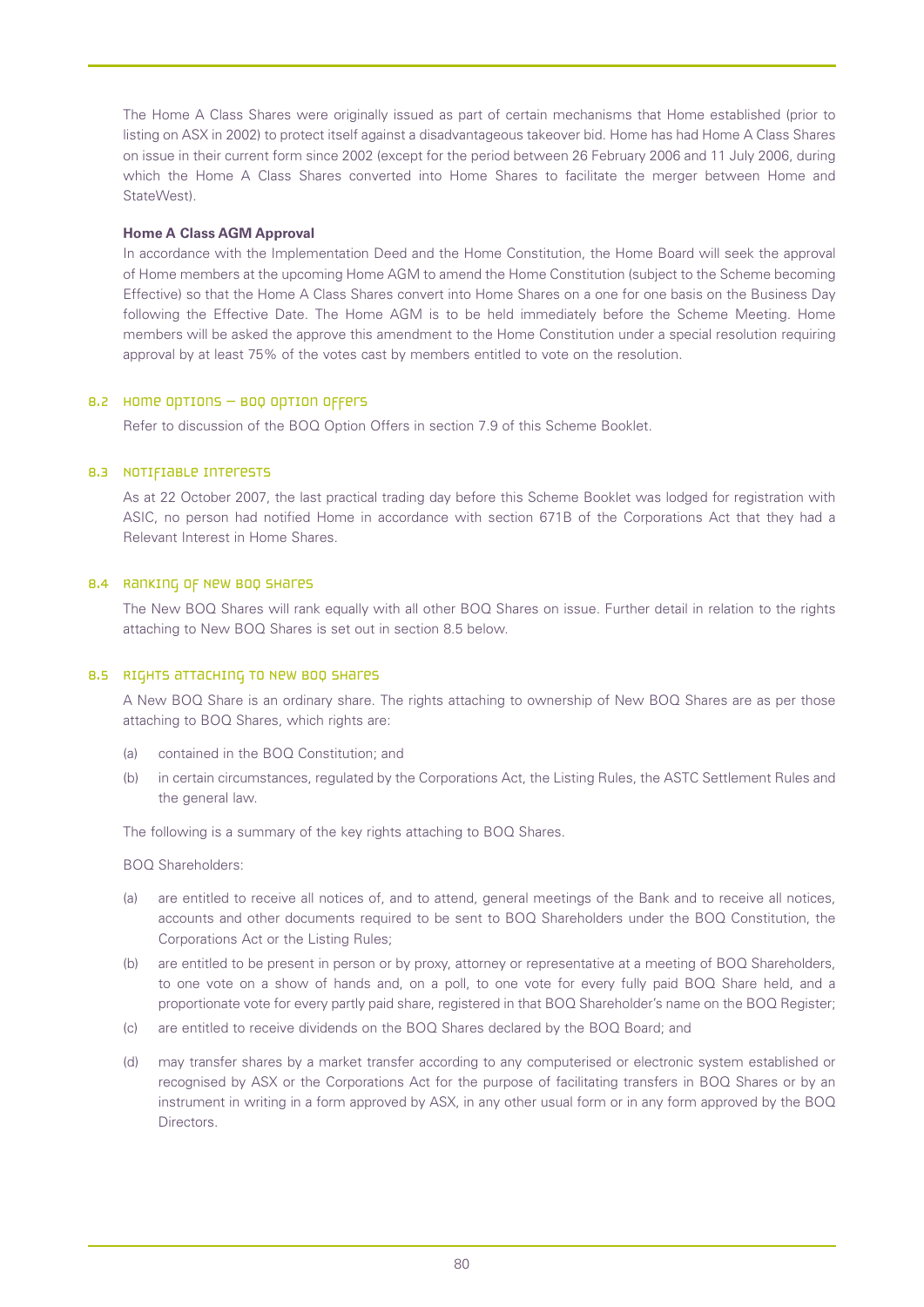BOQ has three classes of shares on issue – reset preference shares, series 1 reset preference shares and ordinary shares. On a winding up, once all the liabilities of BOQ are satisfied, any surplus must then be used to return the capital represented by the two classes of reset preference shares and then the return of capital represented by the BOQ Shares. Holders of BOQ Shares are entitled to any surplus on winding up after return of capital.

As set out in section 3.2(d) of this Scheme Booklet, BOQ intends to make an offer of a further class of preference shares which will rank ahead of BOQ Shares for dividends and return of capital.

A liquidator may, with the authority of a special resolution of BOQ Shareholders, divide among the BOQ Shareholders at the time the whole or any part of the remaining assets of the Bank. The liquidator may, with the sanction of a special resolution of BOQ members, vest the whole or any part of the assets in trust for the benefit of BOQ Shareholders as the liquidator thinks fit, but no BOQ Shareholder can be compelled to accept any shares or other securities in respect of which there is any liability.

The BOQ Constitution can only be amended by a special resolution passed by holders of BOQ Shares.

The BOQ Directors may (subject to the restrictions on the allotment of shares imposed by the Constitution, the Listing Rules and the Corporations Act) allot or otherwise dispose of further Shares or other securities on such terms and conditions as they see fit.

Where an electronic transfer of shares is registered and it results in a person holding shares in contravention of a law, the BOQ Directors may require a shareholder holding shares in excess of that limitation to dispose of those shares and failing compliance the BOQ Directors may sell those shares.

#### 8.6 BOQ Options

Under the BOQ Senior Manager Option Plan and the Managing Director's option scheme, BOQ has issued 9,787,652 options to senior management of BOQ with exercise prices ranging from \$10.71 to \$16.40 and vesting in tranches between November 2007 and December 2009. Each option is subject to the satisfaction of performance hurdles relating to the achievement of cash EPS growth performance relative to a peer group of listed banks.

BOQ intends to issue a further tranche of approximately 4,000,000 BOQ Options to senior managers under the Senior Manager Option Plan in November 2007, which would vest, subject to the performance hurdles being satisfied, in November 2010.

#### 8.7 QUOTATION OF NEW BOQ SHATES ON ASX

BOQ Shares are quoted on ASX. Application will be made by BOQ to ASX for official quotation of the New BOQ Shares on ASX as soon as possible after the Effective Date.

The New BOQ Shares will initially trade on ASX on a deferred settlement basis. This is expected to be from about Friday, 7 December 2007. Normal trading of the New BOQ Shares is expected to commence on Friday, 21 December 2007.

It is the responsibility of BOQ Shareholders to ensure they do not trade more securities than they are certain of receiving. Home Shareholders who trade in New BOQ Shares on a deferred settlement basis after Implementation but before being advised of their final entitlements do so at their own risk.

#### 8.8 Issue of holding statements

As soon as practicable after the Implementation Date BOQ will send holding statements confirming the issue of the New BOQ Shares to:

- (a) Scheme Participants who become entitled to those New BOQ Shares (by prepaid post to their registered address as shown on the Home Register); and
- (b) the Nominee who is issued those New BOQ Shares to be sold under the Share Sale Facility.

#### 8.9 Removal of Home from official list of ASX

Trading of Home Shares on ASX is expected to be suspended at close of trading on the Effective Date.

Following Implementation, application will be made to ASX for removal of Home from the official list of ASX.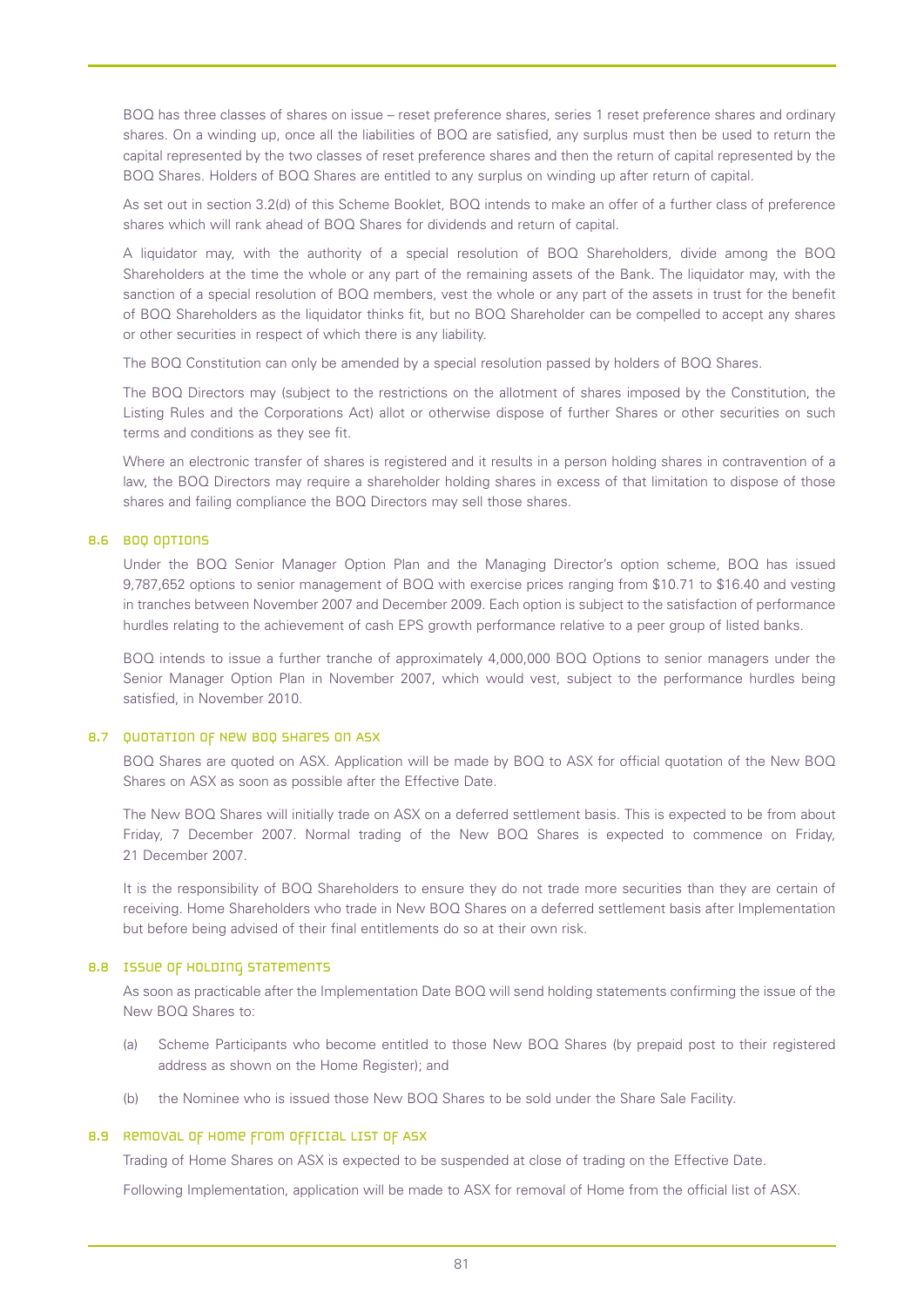#### 8.10 Acquisitions of Home shares in the Last four months and benefits

There has been no dealing by BOQ or any Associate of BOQ in any Home Shares in the four month period immediately preceding the date of this Scheme Booklet.

Except as discussed elsewhere in this Scheme Booklet, during the period of four months ending on 22 October 2007, neither BOQ nor any Associate of BOQ:

- (a) has provided, or agreed to provide, consideration for a Home Share under a purchase or agreement; or
- (b) has given or offered to give or agreed to give a benefit to another person where the benefit was likely to induce the other person or an Associate to:
	- (i) vote in favour of the Scheme Proposal; or
	- (ii) dispose of Home Shares to BOQ.

BOQ has no current shareholding in Home.

#### 8.11 payments or other benefits to directors, secretaries or executive officers of Home

Except as set out below or disclosed elsewhere in this Scheme Booklet, no Home Director, secretary or executive officer (or of any of its related bodies corporate) will receive any payment or other benefit through the Scheme Proposal as compensation for loss of, or as consideration for or in connection with his or her retirement from office in Home or any of its related bodies corporate.

Except as set out below or disclosed elsewhere in this Scheme Booklet, no Home Director, secretary or executive officer of Home (or of any of its related bodies corporate) will receive any payment or other benefit through the Scheme Proposal other than:

- (a) any allocation of Scheme Consideration to which they are entitled as a Home Shareholder on the same terms as for all other Home Shareholders; and
- (b) any payment of the Option Consideration to which they are entitled under the BOQ Option Offers, as described in section 7.9 of this Scheme Booklet.

Home has agreed that Elizabeth Lawton, General Counsel and Company Secretary of Home, will be eligible to receive an early termination payment of an amount equivalent to 3 months' salary (being \$42,500). The payment will be made within 2 Business Days after Implementation and will be conditional on Elizabeth's employment with the Merged Group terminating in certain circumstances before, on or after Implementation.

#### 8.12 Agreements or arrangements with Home Directors

Except as set out below or disclosed elsewhere in this Scheme Booklet, there is no agreement or arrangement made between any Home Director and any other person in connection with or conditional on the outcome of the Scheme Proposal:

- (a) Tony Howarth has been invited by BOQ to join the BOQ Board on Implementation. See below for further details;
- (b) As set out in section 4.3(b)(vii) of this Scheme Booklet, the Merged Group's employee requirements will be reviewed following Implementation. As part of that review, consideration will be given to Mr Wall's continuing role, if any, with the Merged Group.

In the event that his employment is terminated, Mr Wall is entitled to receive the benefits provided for in his employment contract (which are summarised below for the purposes of illustrating the maximum benefits to which Mr Wall may be entitled on termination of his employment). The entitlements set out below are also subject to any restrictions imposed by the Corporations Act or any other applicable laws, the Listing Rules or the Home Constitution (as amended from time to time).

Any options held by Mr Wall vest. As described in section 7.9 of this Scheme Booklet, BOQ has offered to purchase all of the Home Options that have not lapsed or been exercised by the Option Completion Date under the terms of the BOQ Option Offers (including Mr Wall's Home Options). Mr Wall has accepted the BOQ Option Offer with respect to his Home Options. Mr Wall currently holds 250,000 Home Options, which were issued on 28 November 2005 with a vesting date of 28 May 2008 and an exercise price of \$8.32.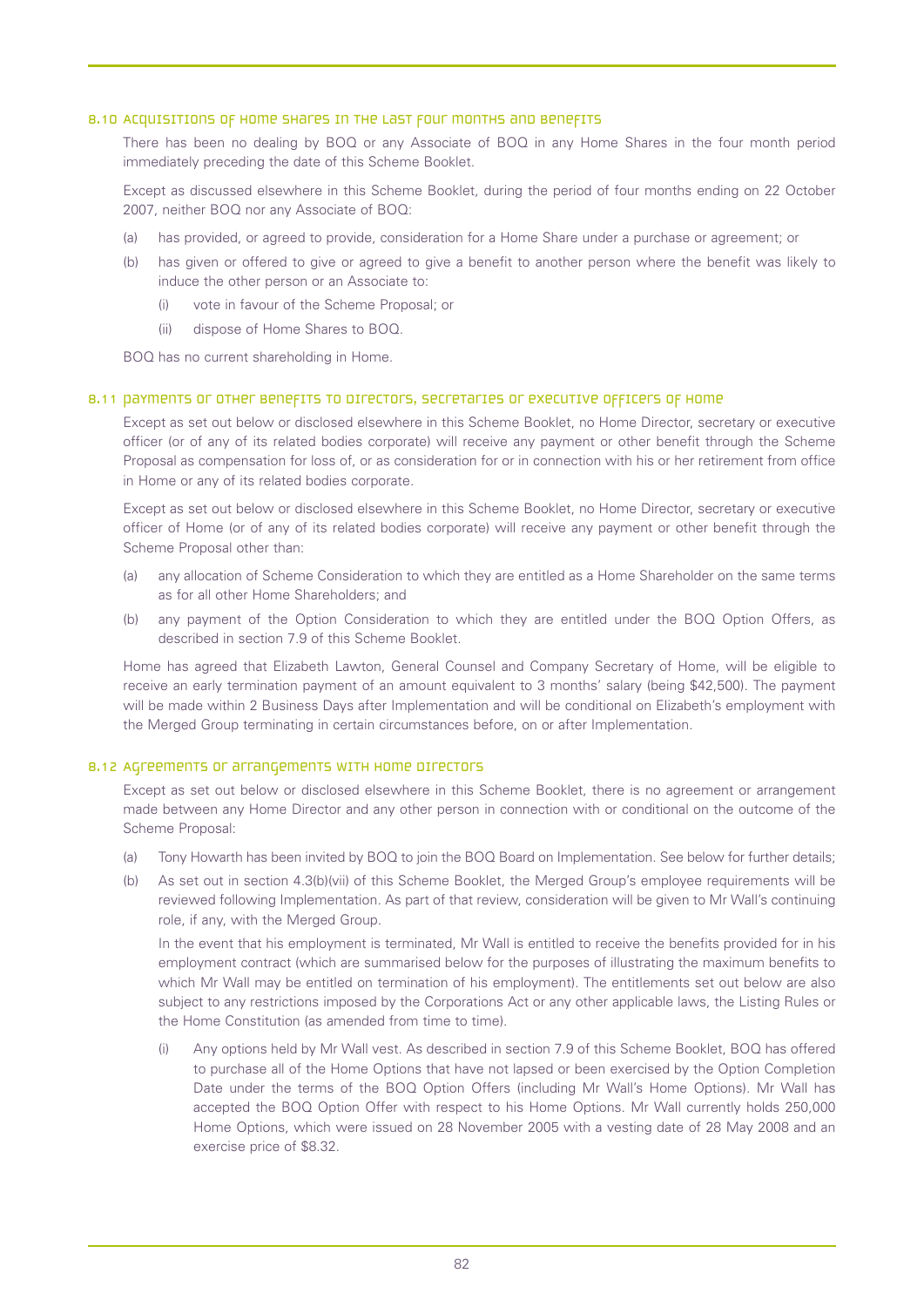- (ii) Home must provide Mr Wall with 12 months' notice in writing or may pay Mr Wall wholly or partly in lieu of notice. The amount of the entitlement is calculated by reference to Mr Wall's total remuneration package (including superannuation) of \$400,000 per annum.
- (iii) The vesting of any incentive bonus to which Mr Wall may be entitled must be recognised, subject to Mr Wall meeting any performance criteria. (The maximum incentive bonus that Mr Wall is entitled to receive is \$120,000).

Mr Wall would also be entitled to any other benefits required by law to be paid to him upon termination (eg annual leave, long service leave etc).

Mr Wall's contractual entitlement to receive the benefits referred to above is subject to the operation of other provisions of Mr Wall's employment contract that may apply in some circumstances and may reduce or eliminate Mr Wall's entitlement to some or all of the above benefits.

(c) BOQ has indemnified each Home Director (in their capacity as a Home Indemnified Party) from and against all claims, liabilities and loss which any of the Home Directors may suffer or incur by a breach of any of the representations and indemnities given by BOQ in clause 10 of the Implementation Deed.

## **Tony Howarth's appointment to the BOQ Board on Implementation**

As a non-executive director of BOQ, Mr Howarth will be entitled to be paid a non-executive director's fee currently set at \$98,100 per annum (inclusive of superannuation guarantee charge) plus additional fees for service on Board committees, and will be entitled to reimbursement of expenses incurred in performing his role as director. BOQ will enter into a deed with Mr Howarth on standard terms, dealing with maintaining directors and officers insurance and indemnifying Mr Howarth for liabilities and legal costs incurred as a director (to the extent permitted by the Corporations Act and other applicable law).

There are no other agreements or arrangements made between a Home Director and another person in connection, or conditional on, the outcome of the Scheme.

## 8.13 Interests of the Home Directors in the Scheme

No Home Director has any interest in the Scheme Proposal, other than the interests outlined in sections 8.11, 8.12, 8.14 and 8.21(a) of this Scheme Booklet.

## 8.14 Home Shares and Home Options held by or on behalf of Home Directors and voting intentions

The number, description and amount of Home Shares, Home A Class Shares and Home Options held by or on behalf of each Home Director as at the date of this Scheme Booklet are set out below. Other than as set out below, no Home Shares or other Home securities are held by or on behalf of Home Directors as at the date of this Scheme Booklet.

| <b>Name of Home Director</b> | Number of<br><b>Home Shares held</b> | <b>Number of Home</b><br><b>A Class Shares held</b> | <b>Number of Home</b><br><b>Home Options</b> |
|------------------------------|--------------------------------------|-----------------------------------------------------|----------------------------------------------|
| Tony Howarth                 | 43,309                               | 1,500                                               | Nil                                          |
| <b>Trevor Halliday</b>       | 7.337                                | 1,500                                               | <b>Nil</b>                                   |
| Katrina Burton               | 11,487<br>9,405 (Indirect)           | 1,500                                               | <b>Nil</b>                                   |
| Craig Coleman                | 36,238<br>5,150 (Indirect)           | 1.500                                               | <b>Nil</b>                                   |
| Roderick Cooper              | 29,533 (Indirect)                    | 1.500                                               | Nil                                          |
| Gaye McMath                  | 15,212                               | 1,500                                               | <b>Nil</b>                                   |
| Michael Smith                | 7,785 (Indirect)                     | 1,500                                               | Nil                                          |
| Greg Wall                    | 9,837<br>1,185 (Indirect)            | 1,500                                               | 250,000                                      |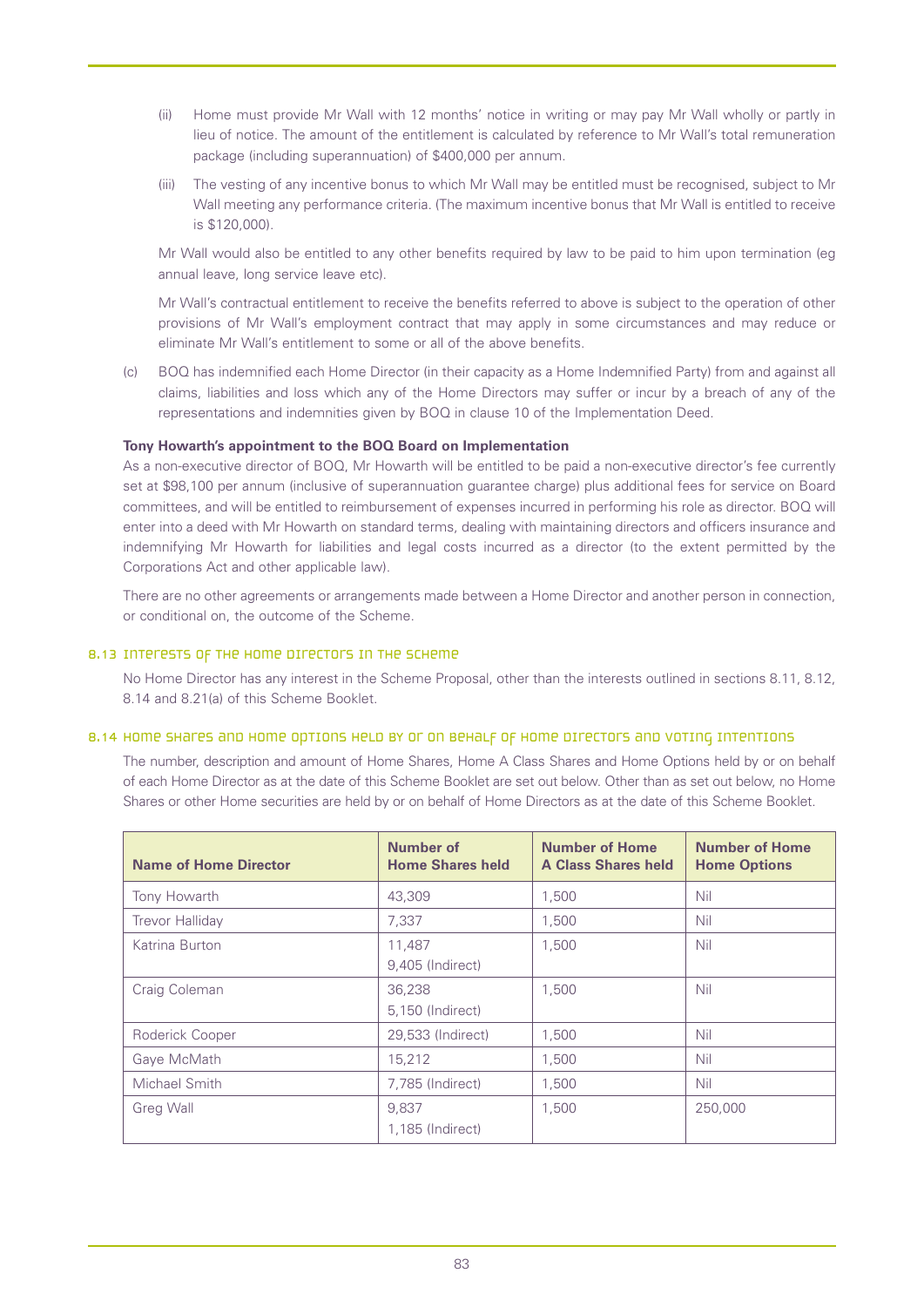The total Home securities on issue as at the date of this Scheme Booklet are as follows:

- (a) 32,689,355 Home Shares;
- (b) 12,000 Home A Class Shares; and
- (c) 1,232,500 Home Options.

The Home Directors consider that the Scheme Proposal is in the best interests of Home and Home Shareholders and each Home Director intends to vote in favour of the Scheme Proposal in respect of the Home Shares that they hold, in the absence of a superior proposal and subject to the Independent Expert continuing to conclude that the Scheme Proposal is in the best interests of Home Shareholders.

#### 8.15 BOQ Shares held by or on behalf of Home Directors

The number of BOQ Shares held by or on behalf of any Home Director as at the date of this Scheme Booklet are set out below. Other than as set out below, no BOQ Shares are held by or on behalf of Home Directors as at the date of this Scheme Booklet.

| <b>Name of Home Director</b> | <b>Number of BOQ Shares held</b> |
|------------------------------|----------------------------------|
| Tony Howarth                 | Nil                              |
| <b>Trevor Halliday</b>       | Nil                              |
| Katrina Burton               | Nil                              |
| Craig Coleman                | 4,000                            |
|                              | 7,600 (Indirect)                 |
| Roderick Cooper              | Nil                              |
| Gaye McMath                  | Nil                              |
| Michael Smith                | Nil                              |
| <b>Greg Wall</b>             | Nil                              |

The total number of quoted BOQ Shares on issue as at 22 October 2007 is 113,430,550.

#### 8.16 Home Shares held by or on behalf of BOQ Directors and voting intentions

No Home Shares are held by or on behalf of any BOQ Director and no BOQ Director has acquired or disposed of a relevant interest in any Home Shares in the four month period immediately preceding the date of this Scheme Booklet.

#### 8.17 No relevant restrictions in the Home Constitution or the BOQ Constitution

There are no restrictions in the Home Constitution or the BOQ Constitution, respectively, which would prevent Implementation.

#### 8.18 Ineligible Overseas Shareholders

Neither this Scheme Booklet nor the Scheme constitutes, or is intended to constitute, an offer of securities in any place in which, or to any person to whom, the making of such an offer would not be lawful under the laws of any jurisdiction outside of Australia (and its external territories) and New Zealand and shall not form the basis of any contract.

The treatment of Ineligible Overseas Shareholders is dealt with in detail in section 7.6 of this Scheme Booklet.

#### 8.19 Effect on Home creditors

Home has paid and is paying its creditors within normal terms of trade and is solvent and trading in an ordinary commercial manner. The Scheme will not adversely affect the interests of Home's creditors.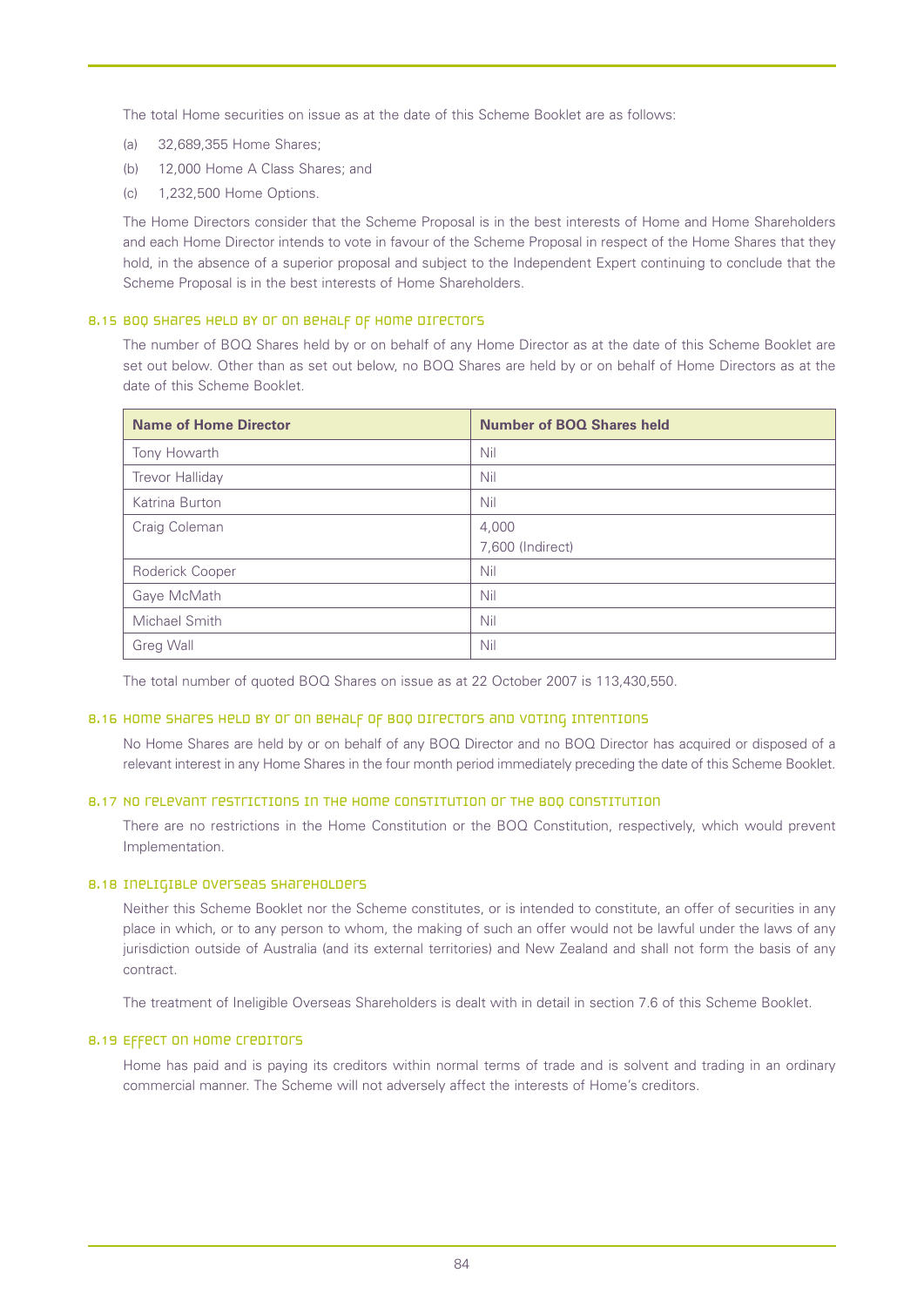#### 8.20 Consents and disclaimers of responsibility

#### **(a) Consent to be named**

The following parties have given, and have not withdrawn before the time of registration of this Scheme Booklet with ASIC, their written consent to be named in this Scheme Booklet in the form and context in which they are named:

- (i) Blake Dawson Waldron as legal adviser to Home;
- (ii) Azure Capital Pty Ltd as financial adviser to Home;
- (iii) Bank of Queensland Limited, in respect of the BOQ Information only;
- (iv) Clayton Utz as legal adviser to BOQ;
- (v) ABN AMRO Corporate Finance Australia Limited as financial adviser to BOQ;
- (vi) Lonergan Edwards & Associates Limited as the Independent Expert;
- (vii) Computershare Investor Services Pty Limited as the Share Registry of Home and BOQ; and
- (viii) ABN AMRO Equities Australia Limited as the Nominee under the Share Sale Facility.

#### **(b) Consent to the inclusion of information**

The following parties have given, and have not withdrawn before the time of registration of this Scheme Booklet with ASIC, their written consent to the inclusion of the following information in this Scheme Booklet in the form and context in which it is included and to all references in this Scheme Booklet to that information in the form and context in which they appear:

- (i) Bank of Queensland Limited, in respect of the BOQ Information only and on the basis set out in the Responsibility Statement contained in the "Important Notices" section of this Scheme Booklet and as set out in the Implementation Deed (a summary of which is contained in section 8.22 of this Scheme Booklet);
- (ii) Lonergan Edwards & Associates Limited in respect of the inclusion of the Independent Expert's Report; and
- (iii) Blake Dawson Waldron in respect of the inclusion of the Tax Opinion contained in section 5 of this Scheme Booklet.

#### **(c) Disclaimers of responsibility**

Each party named in section 8.20(a) and (b):

- (i) has not authorised or caused the issue of this Scheme Booklet;
- (ii) does not make, or purport to make, any statement in this Scheme Booklet or any statement on which a statement in this Scheme Booklet is based other than, in the case of a party referred to in section 8.20(b) of this Scheme Booklet, a statement included in this Scheme Booklet with the consent of that party; and
- (iii) to the maximum extent permitted by law, expressly disclaims all liability in respect of, makes no representation regarding, and takes no responsibility for, any part of this Scheme Booklet, other than a reference to its name and, in the case of a party referred to in section 8.20(b) of this Scheme Booklet, any statement or report which has been included in this Scheme Booklet with the consent of that person.

#### 8.21 Disclosure of fees and benefits received by certain persons

#### **(a) Disclosure of interests of certain parties**

Other than as set out in this section 8.21 or elsewhere in this Scheme Booklet, no:

- (i) Home Director;
- (ii) BOQ Director; or
- (iii) person named in this Scheme Booklet as performing a function in a professional, advisory or other capacity in connection with the Scheme Proposal and/or the preparation or distribution of this Scheme Booklet,

holds, or held at any time during the last two years before the date of this Scheme Booklet, any interest in: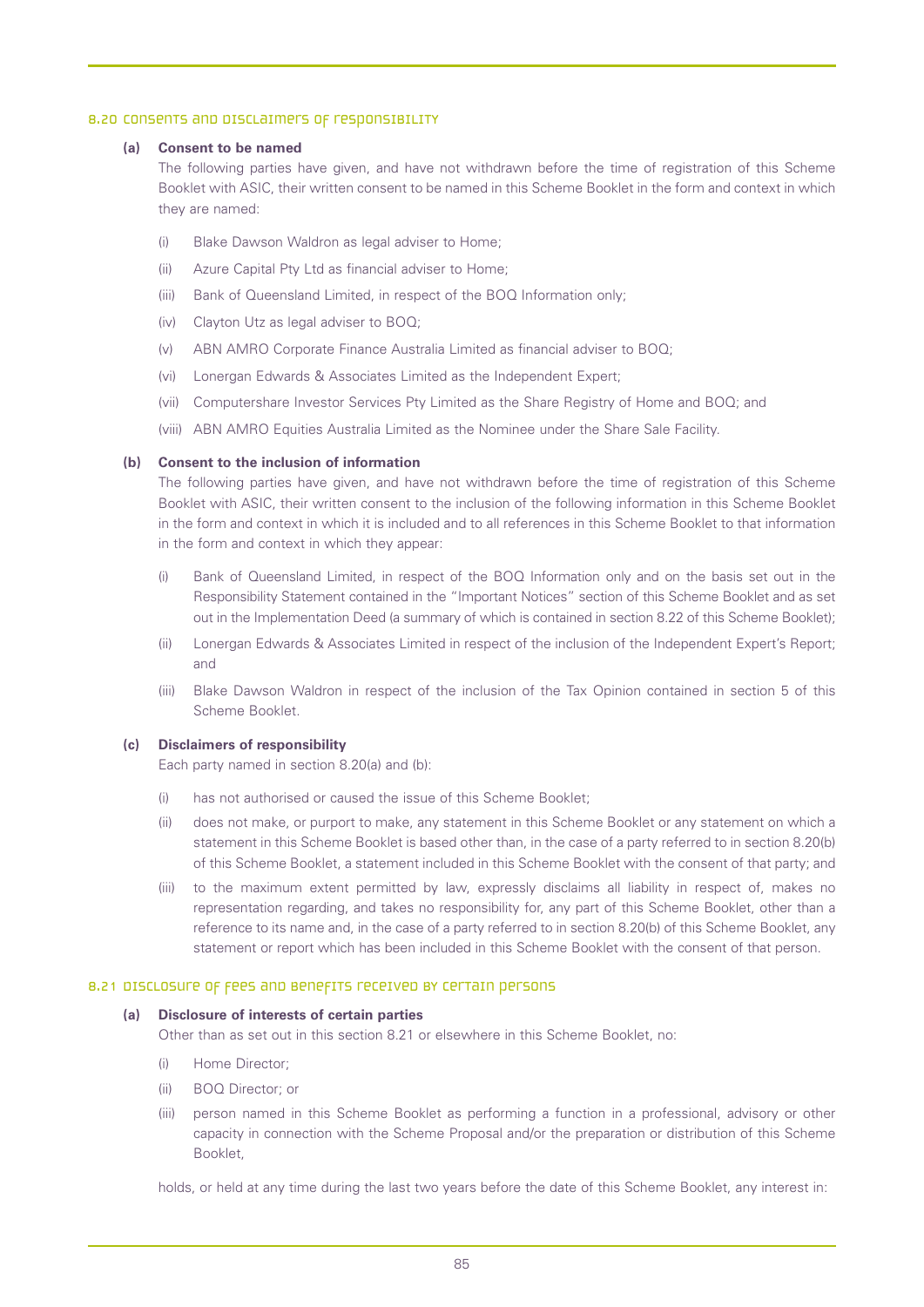- (i) the formation or promotion of Home or BOQ;
- (ii) the Scheme Proposal;
- (iii) property acquired or proposed to be acquired by BOQ in connection with its formation or promotion, or in connection with the offer of New BOQ Shares under the Scheme Proposal; or
- (iv) the offer of New BOQ Shares under the Scheme Proposal; and

no amounts have been paid or agreed to be paid and no value or other benefit has been given or agreed to be given to any of these persons for services rendered by them in connection with the preparation of this Scheme Booklet or in connection with the formation or promotion of Home or BOQ or in connection with the Scheme Proposal.

#### **(b) Disclosure of fees and benefits received by certain parties**

The parties performing a function in a professional or advisory or other capacity in connection with the Scheme Proposal and/or the preparation or distribution of this Scheme Booklet are:

- (i) Blake Dawson Waldron as legal adviser to Home;
- (ii) Azure Capital Pty Ltd as financial adviser to Home;
- (iii) Clayton Utz as legal adviser to BOQ;
- (iv) ABN AMRO Corporate Finance Australia Limited as financial adviser to BOQ;
- (v) Lonergan Edwards & Associates Limited as the Independent Expert; and
- (vi) Computershare Investor Services Pty Limited as the Share Registry of Home and BOQ.

Each of them will be entitled to receive professional fees charged in accordance with their normal basis of charging.

The fee paid to Lonergan Edwards & Associates Limited which has provided an Independent Expert's Report is \$95,000 (plus GST).

#### 8.22 Summary of the Implementation Deed

BOQ and Home entered into the Implementation Deed on 31 August 2007. The Implementation Deed sets out the terms and conditions of the Scheme Proposal (including the Merger Conditions) and each party's obligations in connection with the Implementation of the Merger.

A summary of the Implementation Deed follows.

#### **8.22.1 Merger Conditions**

The Scheme will not become Effective unless each of the following conditions precedent has been satisfied or waived before the Second Court Date (or if an earlier date is specified in relation to any Merger Condition, that earlier date).

- (a) The Treasurer of the Commonwealth or his delegate has:
	- (i) granted approval under section 13 of the *Financial Sector (Shareholdings) Act* 1998 (Cth) to the acquisition by BOQ and its related entities of 100% of the shares in Home; and
	- (ii) given consent under section 63 of the Banking Act (if required) to the Scheme.
- (b) The Independent Expert concludes that the Scheme is in the best interests of Home Shareholders and does not change that conclusion.
- (c) In accordance with the requirements of the *Corporations Act*:
	- (i) the Scheme is approved by Home Shareholders; and
	- (ii) the Scheme is approved by the Court.
- (d) No Home Material Adverse Change, BOQ Material Adverse Change, Home Prescribed Occurrence or BOQ Prescribed Occurrence occurs between the date of the Implementation Deed (ie 31 August 2007) and 8.00 am on the Second Court Date.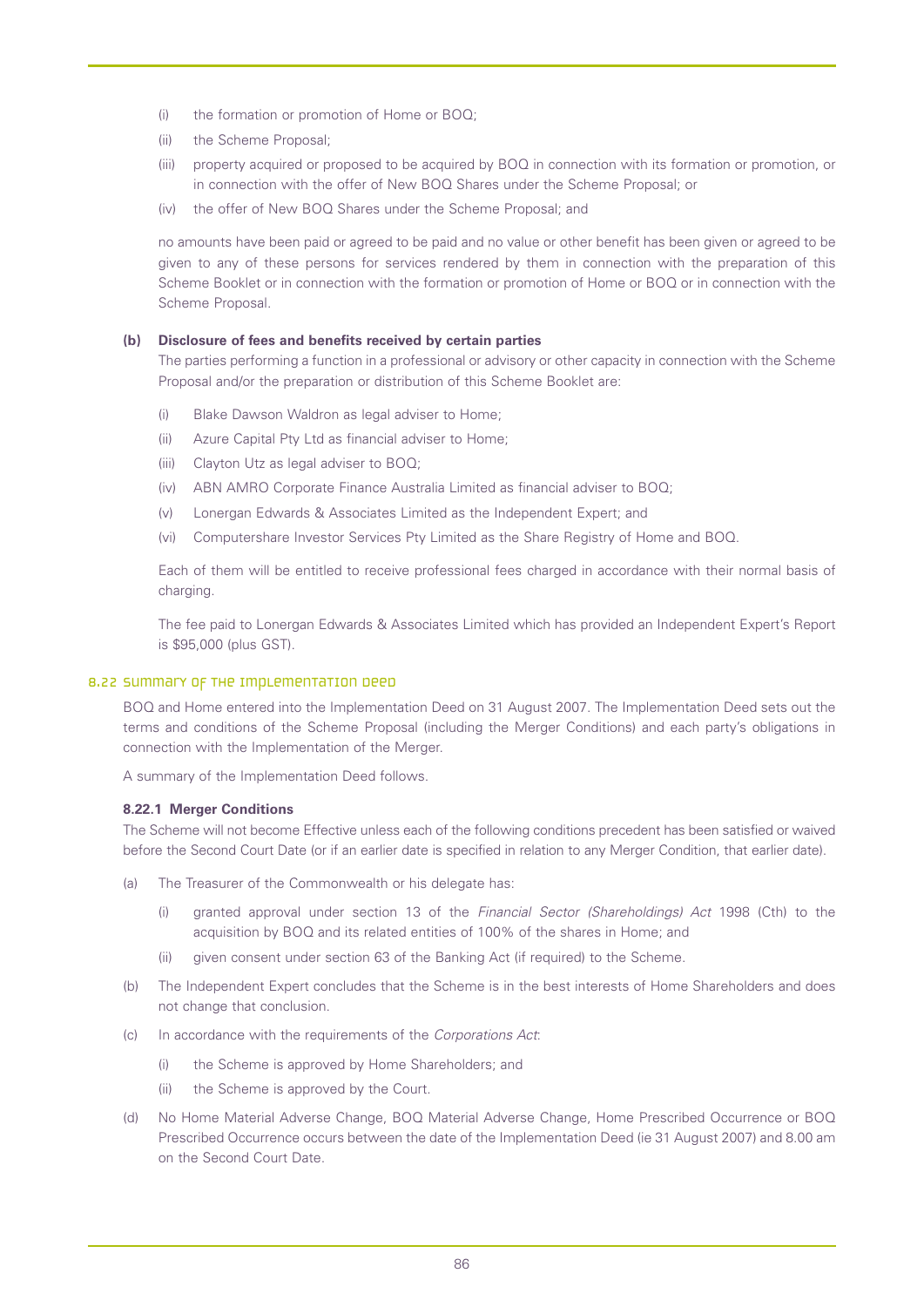- (e) All other Regulatory Approvals required to implement the Merger are granted or obtained, on terms reasonably acceptable to the parties and those Regulatory Approvals are not withdrawn, cancelled or revoked.
- (f) No Regulatory Authority takes or proposes to take any action, or refuses or fails to take any action, which has or may have the effect that:
	- (i) the Scheme or any transaction contemplated by the Implementation Deed is illegal or otherwise prohibited;
	- (ii) all or a material part of the business or assets of BOQ and its subsidiaries or of Home and its subsidiaries is required to be divested; or
	- (iii) all or a material part of the business or assets of BOQ and its subsidiaries or of Home and its subsidiaries is materially and adversely affected.
- (g) No temporary restraining order, preliminary or permanent injunction or other legal restraint or prohibition is in effect at 8.00 am on the Second Court Date which prevents the completion of any aspect of the Scheme.
- (h) BOQ is satisfied with the outcome of its Due Diligence Enquiries on or before the Due Diligence Date (ie Friday, 21 September 2007).
- (i) Home is satisfied with the outcome of its Due Diligence Enquiries on or before the Due Diligence Date (ie Friday, 21 September 2007).
- (j) All of the BOQ Option Offers are accepted by Home Optionholders before 5.00 pm on the fifth Business Day before the First Court Date (Wednesday, 17 October 2007).

Home and BOQ must each use their best endeavours to satisfy the Merger Conditions.

Refer to paragraph 7 of the section of this Scheme Booklet titled "Overview of the Scheme Proposal" for the current status of each of the Merger Conditions, some of which were satisfied or waived prior to the date of this Scheme Booklet.

#### **8.22.2 Exclusivity**

Home has agreed that during the Exclusivity Period (ie at any time from the date of the Implementation Deed until the earlier of the date that the Implementation Deed is terminated in accordance with its terms or 28 February 2008) neither it nor any of its employees, officers, advisers or agents will directly or indirectly solicit, initiate, invite, encourage or participate in any discussions, enquiries, negotiations, proposals or offers from any person concerning or in connection with or which may reasonably be expected to lead to a Third Party Proposal.

Home represents and warrants to BOQ that, as at 31 August 2007, Home ceased any negotiations or discussions which it had, before 31 August 2007, been holding in respect of any Third Party Proposal.

During the Exclusivity Period, Home must notify BOQ promptly if it becomes aware of:

- (a) any Third Party Proposal or any approach, enquiry or proposal made to and any attempt or any intention on the part of any person to continue any negotiations or discussions with Home or any of its employees, officers, advisers or agents with respect to, or that could reasonably be expected to lead to, any Third Party Proposal, whether unsolicited or otherwise;
- (b) any request for, or provision by Home of, information relating to Home; or
- (c) any breach of Home's exclusivity obligations.

Nothing in the Implementation Deed requires Home to perform any obligation which would, in the opinion of the Home Board, involve a breach of the fiduciary duties owed by any Home Director or would otherwise be unlawful.

#### **8.22.3 BOQ Break Fee**

Home acknowledges that BOQ will incur significant costs if the Scheme is not Implemented. Home has agreed that it will pay the BOQ Break Fee (ie \$5,900,000) to BOQ if any of the following circumstances occur during the Exclusivity Period:

(a) other than by reason of the Independent Expert finding that the Scheme is not in the best interests of Home Shareholders or a BOQ Material Adverse Event or a BOQ Prescribed Occurrence or because of the nonsatisfaction of any Merger Condition that is in favour of Home: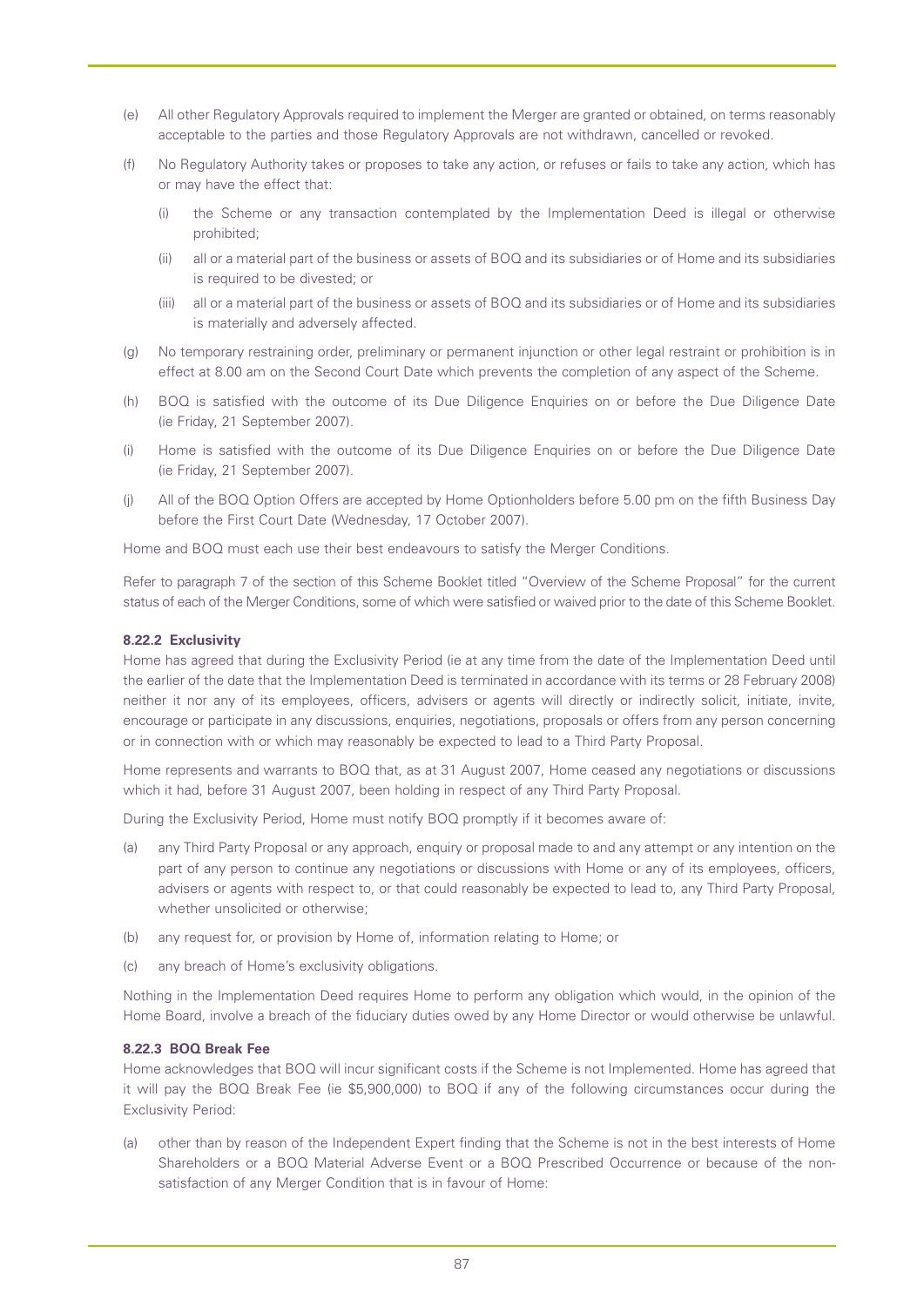- (i) if any Home Director makes a public statement to the effect that he or she does not support or no longer supports the Merger or the Scheme;
- (ii) if any Home Director fails to recommend the Merger or the Scheme or, having done so, publicly withdraws, revises, revokes or qualifies that recommendation;
- (iii) if any Home Director recommends a Third Party Proposal;
- (iv) if any Home Director does not exercise any votes attached to any Home Shares which he or she holds or controls in favour of the Scheme Proposal at the Scheme Meeting;
- (b) a Third Party Proposal is announced and as a result of that Third Party Proposal:
	- (i) a person other than BOQ acquires legally and beneficially more than 50% of the voting shares in Home; or
	- (ii) the Third Party Proposal is otherwise consummated;
- (c) the Court fails to approve the terms of the Scheme for which Home Shareholder approval has been obtained as a result of a material non-compliance by Home with its obligations under the Implementation Deed;
- (d) BOQ terminates the Implementation Deed as a result of Home being in material breach of the Implementation Deed or a Home Prescribed Occurrence occurring or if at any time before the Second Court Date Home decides to pursue a Third Party Proposal.

## **8.22.4 Home Break Fee**

BOQ acknowledges that Home will incur significant costs if the Scheme is not implemented. BOQ has agreed that it will pay the Home Break Fee (ie \$2,000,000) to Home if during the Exclusivity Period Home terminates the Implementation Deed as a result of BOQ being in material breach of the Implementation Deed or a BOQ Prescribed Occurrence occurring.

#### **8.22.5 Home A Class Shares**

The Home A Class Shares convert to Home Shares on 26 February 2008. However, if the Home A Class AGM Approval is obtained (as discussed in more detail in section 8.1 of this Scheme Booklet), the date for conversion of the Home A Class Shares will be brought forward to the Business Day following the Effective Date.

Alternatively, if the Home A Class AGM Approval is not obtained and the Home A Class Shares have not been converted to Home Shares before the Scheme Record Date, BOQ will, within two Business Days of the Home A Class Shares converting, offer to acquire them for consideration equivalent to the Scheme Consideration (also discussed in more detail in section 8.1 of this Scheme Booklet).

#### **8.22.6 Home Options**

BOQ must make an offer to Home Optionholders under which, subject to the Scheme becoming Effective, BOQ will acquire all of the Home Options for a consideration equal to \$18 less the exercise price of the option. Further details of the BOQ Option Offers are set out in section 7.9 of this Scheme Booklet.

#### **8.22.7 Termination**

The Implementation Deed may be terminated:

- (a) at any time by either party if the Second Court Date does not occur on or before 28 February 2008, other than as a result of a breach by that party of its obligations under the Implementation Deed;
- (b) by either party if any Merger Condition that exists for its benefit is not satisfied or there is an occurrence that will prevent any such Merger Condition being satisfied by the date specified in the Implementation Deed for its satisfaction other than as a result of a breach by that party of its obligations under the Implementation Deed and such Merger Condition is not waived in accordance with the Implementation Deed;
- (c) by either party if:
	- (i) at any time the other party is in material breach of the Implementation Deed and that breach is not remedied within seven Business Days (or such shorter period ending at 5:00 pm on the day before the Effective Date) of its receiving notice from the other party of the details of the breach and the other party's intention to terminate;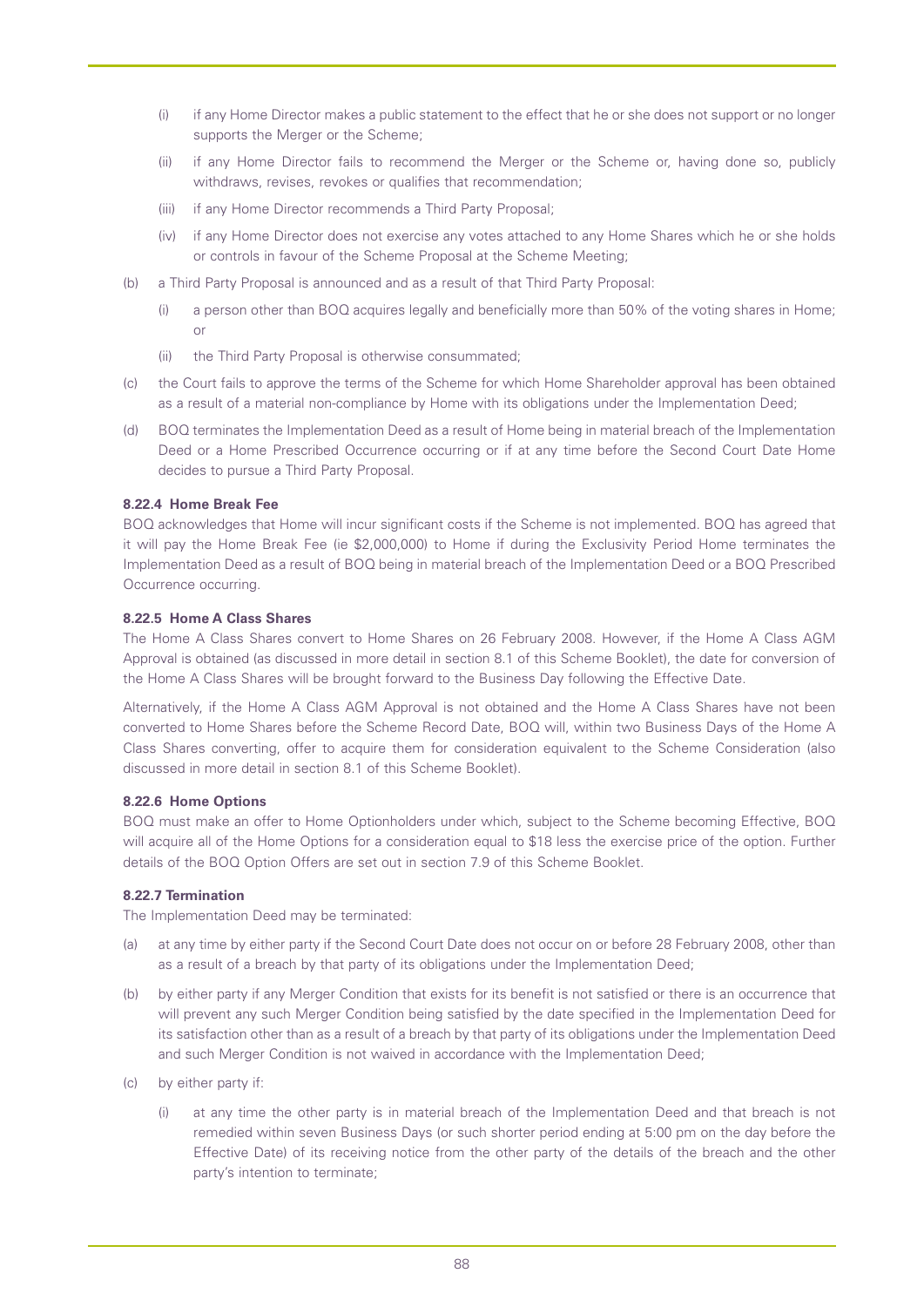- (ii) before 8.00 am on the Second Court Date there is a Material Adverse Change in relation to the other party; or
- (iii) before 8.00 am on the Second Court Date there is a Prescribed Occurrence in relation to the other party without the prior consent of the party seeking to terminate,

by immediate notice to the other party;

- (d) at any time before the Second Court Date, by BOQ if Home decides to pursue a Third Party Proposal;
- (e) at any time before the Second Court Date, by BOQ if any member of the Home Board does any of the things set out in paragraphs 8.22.3 (a) to (c) above (triggering a Break Fee) before or during the Scheme Meeting; or
- (f) by Home if:
	- (i) the Independent Expert has concluded in the Independent Expert's Report that the Scheme is not in the best interests of Home Shareholders; or
	- (ii) having concluded that the Scheme is in the best interests of the Home Shareholders, the Independent Expert then changes that recommendation and concludes that the Scheme is not in the best interests of Home Shareholders.

#### **8.22.8 Standstill**

During the Exclusivity Period, BOQ has agreed not to:

- (a) acquire or offer to acquire any securities or property or any right or option to acquire any securities or property of Home unless it has received the prior written consent of Home;
- (b) enter into any arrangements involving the conferring of rights the economic effect of which is equivalent or substantially equivalent to acquiring, holding or disposing of securities in Home; or
- (c) solicit proxies from shareholders of Home or otherwise seek to influence or control the management or policies of Home,

other than in Implementing the Scheme or exercising rights or performing obligations under the Implementation Deed.

#### 8.23 BOQ funding of Scheme Consideration

BOQ intends to fund the cash component of the Scheme Consideration from floating rate lines of debt funding which are available to BOQ. There are no material conditions to drawdown of these lines of debt funding. For the purposes of debt funding cost adjustments to the pro forma income statement in section 4.5 of this Scheme Booklet, BOQ has assumed a bank bill rate plus 25 basis points (estimated at 7.15%).

#### 8.24 Requlatory exemptions, waivers and modifications

On 18 September 2007, BOQ applied to APRA, as delegate of the Treasurer of the Commonwealth, for approval under section 13 of the Financial Sector (Shareholdings) Act to the acquisition by BOQ and its related entities of 100% of the Home Shares. To the extent required, BOQ has also applied to APRA, as delegate of the Treasurer of the Commonwealth, for consent to the Scheme under section 63 of the Banking Act.

These approvals are Merger Conditions and must be satisfied before the Second Court Date. As at the date of this Scheme Booklet, these APRA approvals have not yet been received.

## 8.25 Supplementary information

If, between the date of this Scheme Booklet and the Second Court Date, Home becomes aware that:

- (a) a material statement in this Scheme Booklet is false, misleading or deceptive;
- (b) there is a material omission from this Scheme Booklet;
- (c) a material change affecting a matter included in this Scheme Booklet has occurred; or
- (d) a new circumstance has arisen which would have been required to be included in this Scheme Booklet if it had arisen before the date of lodgement of this Scheme Booklet with ASIC,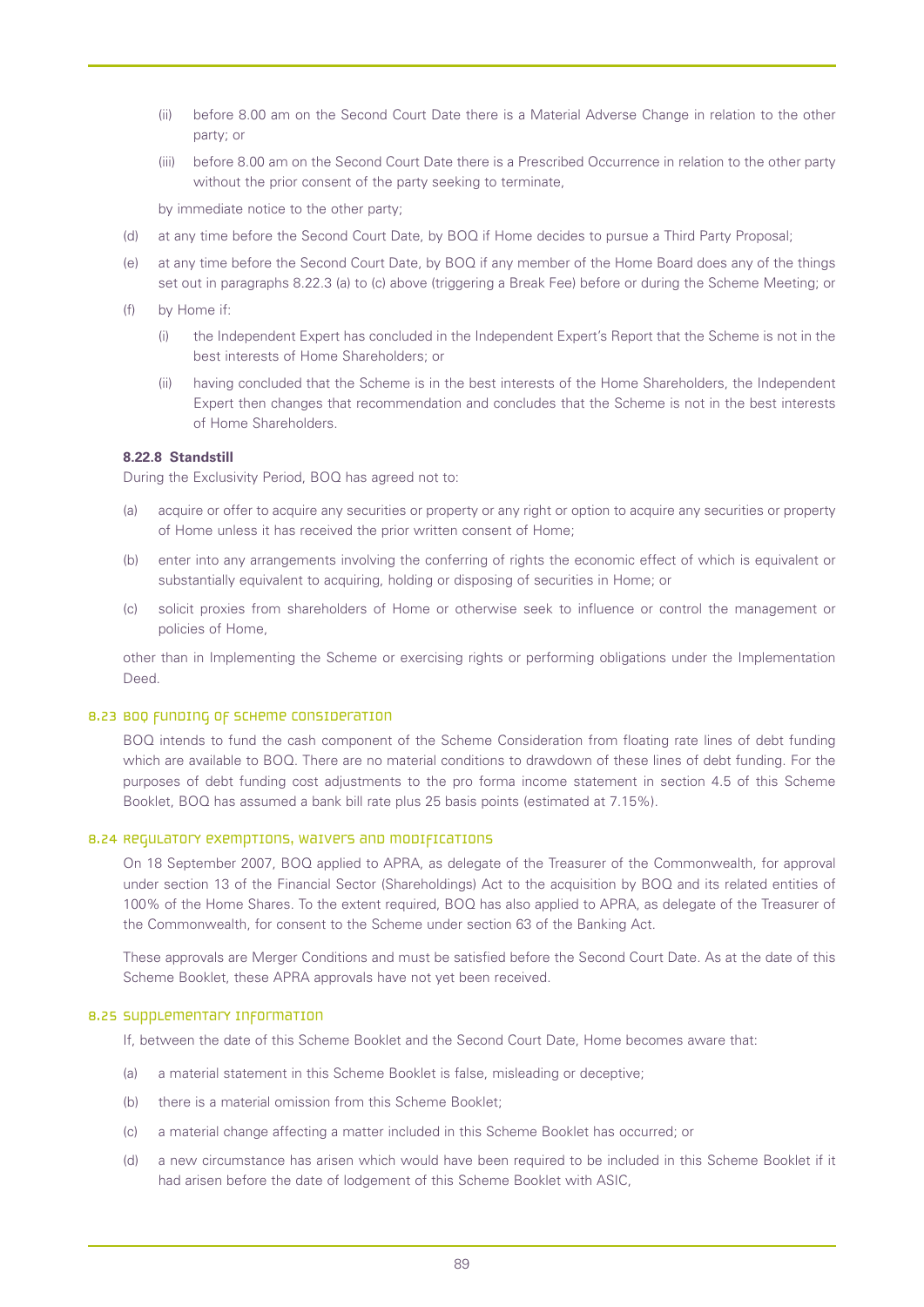that is materially adverse from the point of view of a Scheme Participant, Home will prepare a supplementary document to this Scheme Booklet that remedies the relevant defect or provides information about the new circumstances.

The form which the supplementary document may take will depend on the nature and timing of the new or changed circumstances.

BOQ will provide to Home all such further or new information which arises after the date of this Scheme Booklet and until the Second Court Date which may be necessary to ensure that the BOQ Information:

- (a) does not contain any material statement that is false or misleading;
- (b) does not omit any material information about BOQ, BOQ Shares or the Merged Group;
- (c) incorporates any material change in any information about BOQ, BOQ Shares or the Merged Group; or
- (d) reflects any new circumstance concerning BOQ which if it had arisen prior to the date of this Scheme Booklet would have been required to be included in it.

#### 8.26 OTHER INFORMATION RELEVANT TO THE MAKING OF A DECISION IN RELATION TO THE SCHEME PROPOSAL

There is no information material to the making of a decision:

- (a) in relation to the Scheme Proposal; or
- (b) by a Home Shareholder whether or not to vote in favour of the Scheme Proposal,

(being information that is within the knowledge of any Home Director or a director of a related body corporate) that at the time of lodging this Scheme Booklet with ASIC for registration has not previously been disclosed to Home Shareholders or Scheme Participants other than as set out elsewhere in the Scheme Booklet and the Annexures.

#### 8.27 HOME DIFECTOFS CONSENT TO LODGEMENT

Each Home Director has given, and has not withdrawn, their consent to:

- (a) the lodgement of this Scheme Booklet with ASIC; and
- (b) the issue and dispatch of this Scheme Booklet to Home Shareholders.

BY ORDER OF THE BOARD OF HOME BUILDING SOCIETY LTD

**Tony Howarth AO** Chairman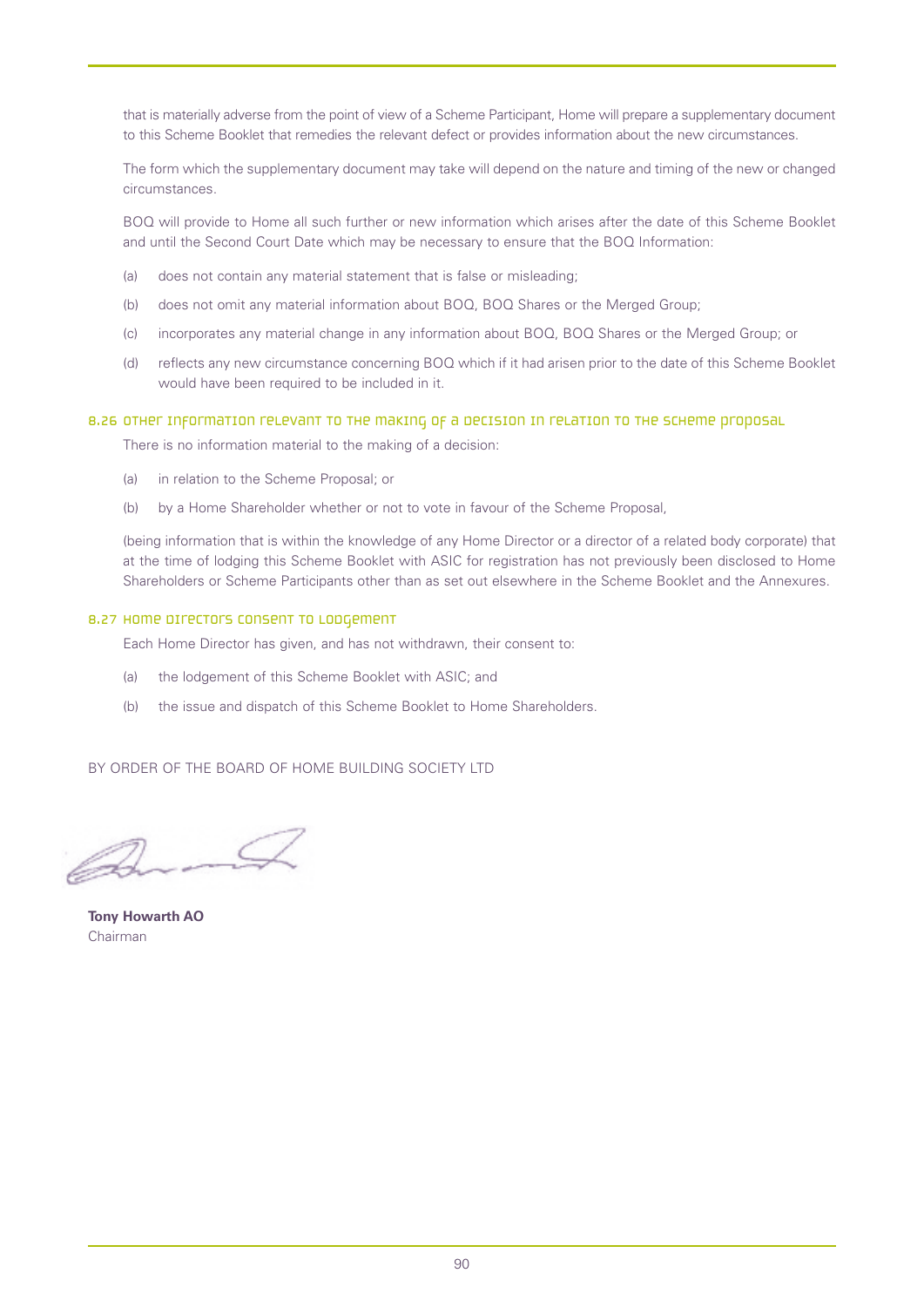## **Definitions**

**ADI** means Authorised Deposit Taking Institution.

**AIFRS** means Australian equivalents to the International Financial Reporting Standards.

**APRA** means the Australian Prudential Regulation Authority.

**ASIC** means the Australian Securities and Investments Commission.

**Associate** has the meaning given to that term in Chapter 6 of the Corporations Act.

**ASTC** means ASX Settlement and Transfer Corporation Pty Ltd (ABN 49 008 504 532) as a holder of a licence to operate a clearing and settlement facility.

**ASTC Settlement Rules** means the operating rules of ASTC.

**ASX** means ASX Limited (ACN 008 624 691) or, if the context requires, the financial market conducted by it.

**AWDT** means Australian Western Daylight Time (ie the time in Perth, Western Australia).

**Banking Act** means the *Banking Act 1959* (Cth).

**BOQ** or **the Bank** means Bank of Queensland Limited ABN 32 009 656 740 and, where appropriate, its subsidiaries and associates.

**BOQ Board** means the board of directors of BOQ (as it is comprised at the date of this Scheme Booklet, unless otherwise indicated).

**BOQ Break Fee** means the \$5,900,000 to be paid by Home to BOQ if a break fee event as described in clause 12 of the Implementation Deed occurs during the Exclusivity Period.

**BOQ Capitalised Software Event** means an arrangement, transaction, restructure or other solution relating to the treatment of capitalised software costs in the BOQ consolidated balance sheet.

**BOQ Constitution** means the constitution of BOQ, as amended from time to time.

**BOQ Directors** means the directors of BOQ as at the date of this Scheme Booklet (unless otherwise indicated).

**BOQ Group** means BOQ and each of its controlled entities.

**BOQ Information** is that information described in Important Notices to this Scheme Booklet.

**BOQ Material Adverse Change** means a change occurring, becoming known, being announced or otherwise becoming public, in the business, financial or trading position or profitability or prospects of BOQ and its subsidiaries, which change has:

- (a) a negative impact of 5% or more on BOQ's consolidated net tangible assets as at the end of the current financial year or a future financial year; or
- (b) a negative impact of 10% or more on BOQ's consolidated net profit after tax for the current financial year or future year,

but does not in any case include:

- (c) a change to BOQ's net assets or forecast financial results for a particular financial year arising from ordinary course of business events or a BOQ Capitalised Software Event;
- (d) any change in rates of corporate taxation, interest rates, general economic conditions or other matters beyond the reasonable control of BOQ which impact on both parties in a similar manner;
- (e) any event, occurrence or matter which is required to be done or procured by BOQ pursuant to the Implementation Deed or which is contemplated by the Scheme; or
- (f) an actual event, occurrence or matter which is known to the other party before the date of the Implementation Deed (which does not include knowledge of the risk of an event, occurrence or matter happening).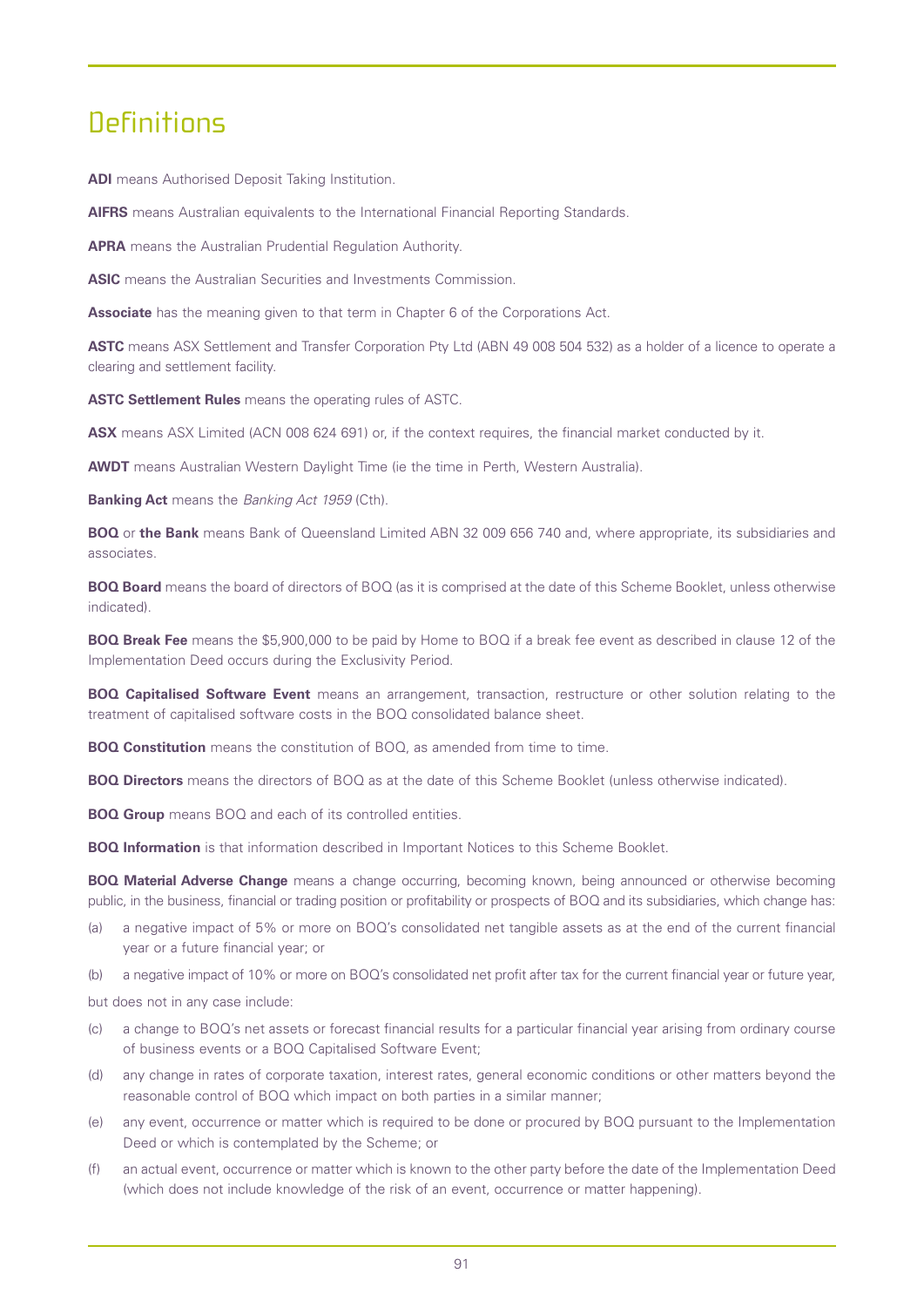**BOQ Material Licence** means a licence that is required for or material to the operation of BOQ's business.

**BOQ Option** means each option to subscribe for a BOQ Share by way of issue.

**BOQ Option Offers** means the offers made by BOQ to each Home Optionholder to acquire all of the Home Options that have not lapsed or been exercised by the Option Completion Date in exchange for the payment of the Option Consideration (as described in section 7.9 of this Scheme Booklet).

**BOQ Prescribed Occurrence** means the occurrence of any of the following:

- (a) BOQ converting all or any of its shares into a larger or smaller number of shares;
- (b) BOQ resolving to reduce its share capital in any way or reclassifying, combining, splitting or redeeming or repurchasing directly or indirectly any of its shares;
- (c) BOQ:
	- (i) entering into a buy-back agreement; or
	- (ii) resolving to approve the terms of a buy-back agreement under the *Corporations Act,*
- (d) BOQ returning or agreeing to return any capital to its shareholders;
- (e) BOQ or a subsidiary of BOQ issuing or agreeing to issue shares other than pursuant to the exercise of a BOQ Option or, in the case of a subsidiary, an issue to BOQ;
- (f) BOQ or a subsidiary of BOQ issuing or agreeing to issue securities or other instruments convertible into shares other than in the case of a subsidiary making an issue to BOQ;
- (g) BOQ or a subsidiary of BOQ ceasing to hold any licence which is required for or material to the operation of its business (BOQ Material Licence) or a Governmental Agency notifying BOQ or a subsidiary of BOQ that a BOQ Material Licence will be revoked and such notification is not withdrawn before 5.00pm on the day before the Second Court Date or there is any legislative change or change to the conditions attaching to a BOQ Material Licence which could reasonably be expected to have a materially adverse effect on the business of BOQ and its subsidiaries taken as a whole;
- (h) BOQ making any change to its constitution which may have an adverse effect on BOQ performing its obligations under the Implementation Deed;
- (i) BOQ disposing, or agreeing to dispose, of the whole, or a substantial part, of its business or property;
- (j) an Insolvency Event occurring in relation to BOQ or a significant subsidiary of BOQ, provided that a BOQ Prescribed Occurrence does not include:
- (k) an issue of BOQ Shares in accordance with the terms of the Scheme;
- (l) an issue of securities by BOQ in relation to a BOQ Securities Issue;
- (m) an issue of securities by BOQ in relation to the Mackay Permanent Proposal;
- (n) an issue of BOQ Shares to employees of BOQ in accordance with BOQ's Employee Share Plan;
- (o) an issue of BOQ Shares to shareholders of BOQ under BOQ's Dividend Reinvestment Plan;
- (p) an issue of BOQ Options to employees of BOQ in accordance with BOQ's Senior Management Option Plan;
- (q) the payment of a final dividend to BOQ's shareholders for the full financial year ending 31 August 2007, including any special dividend which may be declared in relation to the \$26 million net profit after tax from the transfer of its credit card portfolio to Citigroup announced to ASX on 26 April 2007;
- (r) BOQ entering into a transaction in the ordinary course of its business or involving the acquisition, or disposal of, or combination of BOQ with, a company, business or portfolio of assets;
- (s) a BOQ Capitalised Software Event;
- (t) any matter required to be done or procured by BOQ pursuant to the Implementation Deed or which is contemplated by the Scheme; or
- (u) any other matter the undertaking of which Home has approved in writing.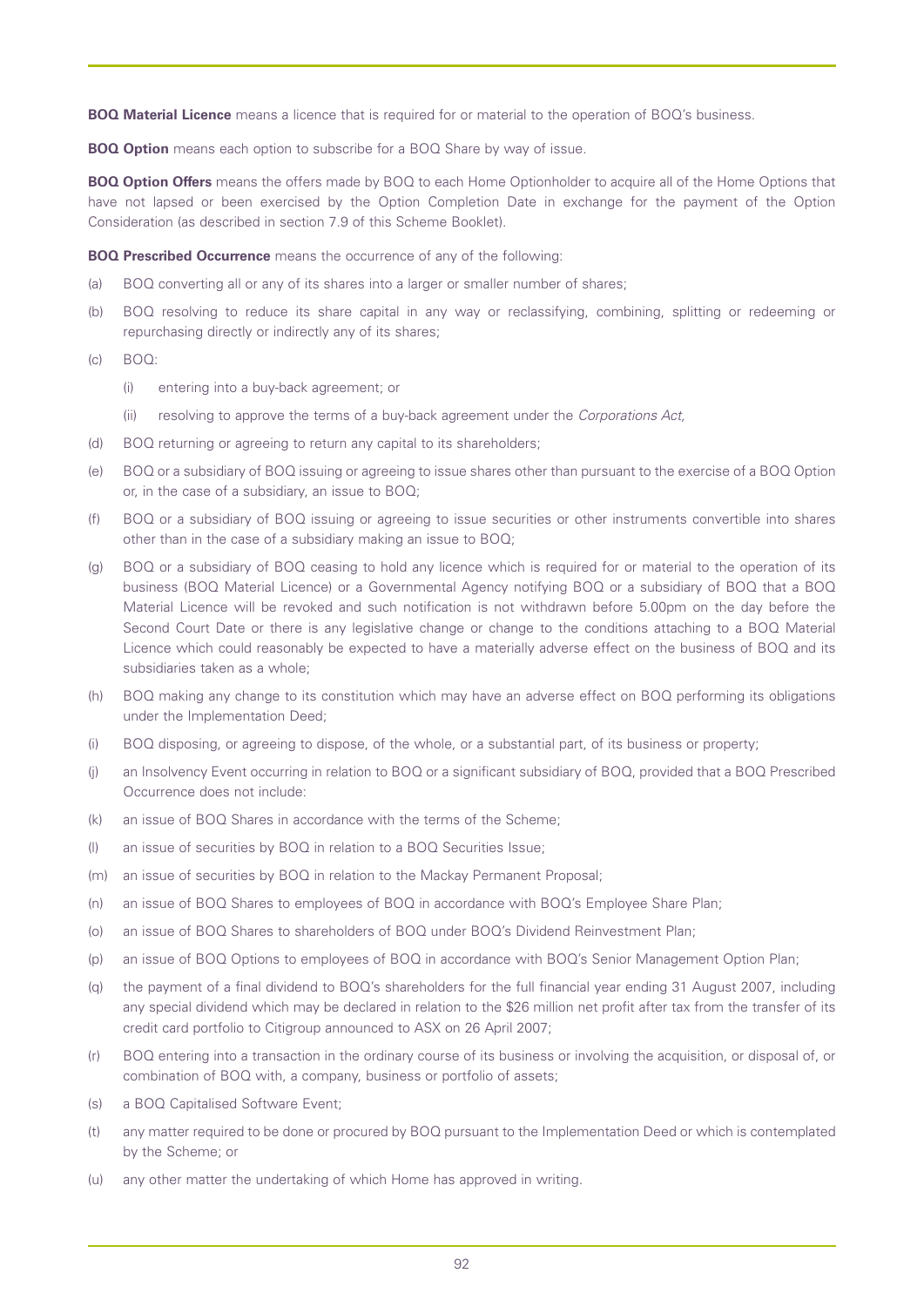**BOQ Register** means the register of members maintained by the Share Registry of BOQ.

**BOQ Securities Issue** an issue of securities by BOQ which is not a BOQ Material Adverse Change and which:

(a) may be made without shareholder approval under the Listing Rules; or

(b) is made with shareholder approval in accordance with the Listing Rules.

**BOQ Share** means each fully paid, ordinary share in the capital of BOQ including, where the context requires it, a New BOQ Share.

**BOQ Shareholder** means a person who is registered on the BOQ Register as the holder of a BOQ Share.

**BOQEF** means BOQ Equipment Finance Limited ABN 78 008 492 582.

**Break Fee** means the Home Break Fee or the BOQ Break Fee, or both, as the context requires.

**Business Day** means a day (other than a Saturday, Sunday or a public holiday) on which banks are open for general business in Perth and Brisbane.

**CHESS** means the Clearing House Electronic Subregister System, operated by ASTC.

**CGT** means capital gains tax.

**Citibank** means Citigroup Pty Limited ABN 88 004 325 080.

**Corporations Act** means the *Corporations Act 2001* (Cth).

**Corporations Regulations** means the *Corporations Regulations 2001* (Cth)

**Court** means the Federal Court of Australia (Western Australia District Registry) or, when referring to the Mackay Permanent Merger, means the Supreme Court of Queensland.

**Deed Poll** means the document contained in Annexure B to this Scheme Booklet, being the deed by BOQ pursuant to which it covenants in favour of Scheme Participants to perform its obligations under the Implementation Deed.

**Due Diligence Date** means the date which is 21 days after the date of the Implementation Deed (ie 21 September 2007).

**Due Diligence Enquiries** means the mutual due diligence enquiries to be undertaken by the parties under the Implementation Deed.

**Effective** means the coming into effect, pursuant to section 411(10) of the Corporations Act, of the order of the Court made under section 411(4)(b) and, if applicable, section 411(6) of the Corporations Act in relation to the Scheme (but in any event not before an office copy of the order of the Court is lodged with ASIC).

**Effective Date** means the date on which the Scheme becomes Effective.

**Enlarged BOQ Group** means the Merged Group plus Mackay Permanent.

**EPS** means earnings per share.

**Exclusivity Period** means the period from the date of the Implementation Deed (31 August 2007) until the earlier of the date that the Implementation Deed is terminated in accordance with its terms or 28 February 2008.

**FAQs** means the section of this Scheme Booklet titled "Frequently Asked Questions (FAQs)".

**Financial Sector (Shareholdings) Act** means the *Financial Sector (Shareholdings) Act 1998* (Cth).

**First Court Date** means the day on which the application made to the Court for an order to convene the Scheme Meeting pursuant to section 411 (1) of the *Corporations Act* is heard.

**FY** means financial year.

**Genesys** means Genesys Wealth Advisers.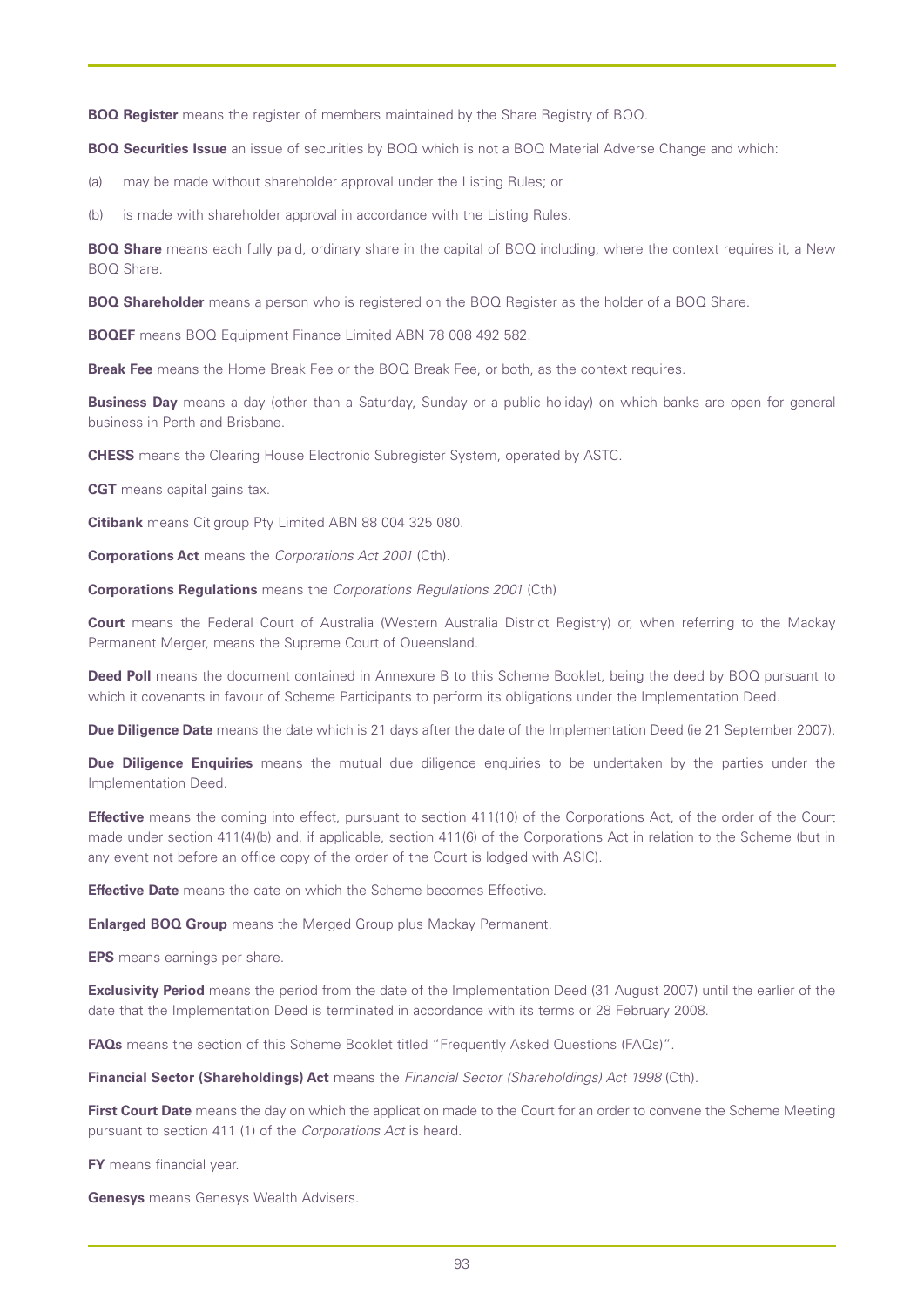**Governmental Agency** means any Australian government or governmental, or semi-governmental, administrative, fiscal, judicial or quasi judicial body, department, commission, authority, tribunal, agency or entity, or any minister of the Crown in right of the Commonwealth of Australia or any State.

**GST** means Goods and Services Tax.

**Home** means Home Building Society Ltd ABN 72 051 900 380 and, where appropriate, its subsidiaries and associates.

**Home A Class Shares** means the 12,000 Permanent A Class Shares held by the Home Directors in the capital of Home, the terms of which are described in section 8.1 of this Scheme Booklet.

**Home A Class AGM Approval** means the approval to be sought at the Home AGM to amend the Home Constitution to permit the early conversion of the Home A Class Shares (as detailed in section 8.1 of this Scheme Booklet).

Home AGM means the annual general meeting of Home to be held on Friday, 30 November 2007.

**Home Board** or **Board** means the board of directors of Home (as it is comprised at the date of this Scheme Booklet, unless otherwise indicated).

**Home Break Fee** means the \$2,000,000 to be paid by BOQ to Home, if a break fee event as described in clause 12 of the Implementation Deed occurs during the Exclusivity Period.

**Home Constitution** means the constitution of Home, as amended from time to time.

**Home Customers** means financial services customers of Home.

**Home Direct Reports** means those employees of Home or its subsidiaries who, as at the date of the Implementation Deed (31 August 2007), report direct to the Managing Director, the Chief Financial Officer or an executive at General Manager level of Home.

**Home Director** means a director of Home as at the date of this Scheme Booklet (unless otherwise indicated).

**Home ESOP** means the Home Building Society Ltd Employee Share Option Plan.

**Home FY 2007 Final Dividend** means Home's final dividend for the year ended 30 June 2007 of 24 cents per Home Share, which was paid on Tuesday, 25 September 2007.

**Home Group** means Home and each of its controlled entities.

**Home Indemnified Party** means any of (and all of in the plural) Home, Home Shareholders, Home's subsidiaries, and the directors, officers, employees, agents and advisers of Home and its subsidiaries.

#### **Home Material Adverse Change means:**

- (a) the S&P/ASX 200 Index is at the close of business on any 10 consecutive Business Days after the date of this Implementation Deed more than 10% below its level as at the close of business on 30 August 2007; or
- (b) a change occurring, becoming known, being announced or otherwise becoming public, in the business, financial or trading position or profitability or prospects of Home and its subsidiaries, which change has, or is reasonably likely to have:
	- (i) a negative impact of 5% or more on Home's consolidated net tangible assets as at the end of the current financial year or a future financial year; or
	- (ii) a negative impact of 10% or more on Home's consolidated net profit after tax for the current financial year or a future financial year,

but does not in any case include:

- (c) a change to Home's forecast financial results for a particular financial year arising from the ordinary course of business events;
- (d) any change in rates of corporate taxation, interest rates, general economic conditions or other matters beyond the reasonable control of Home which impact on both parties in a similar manner;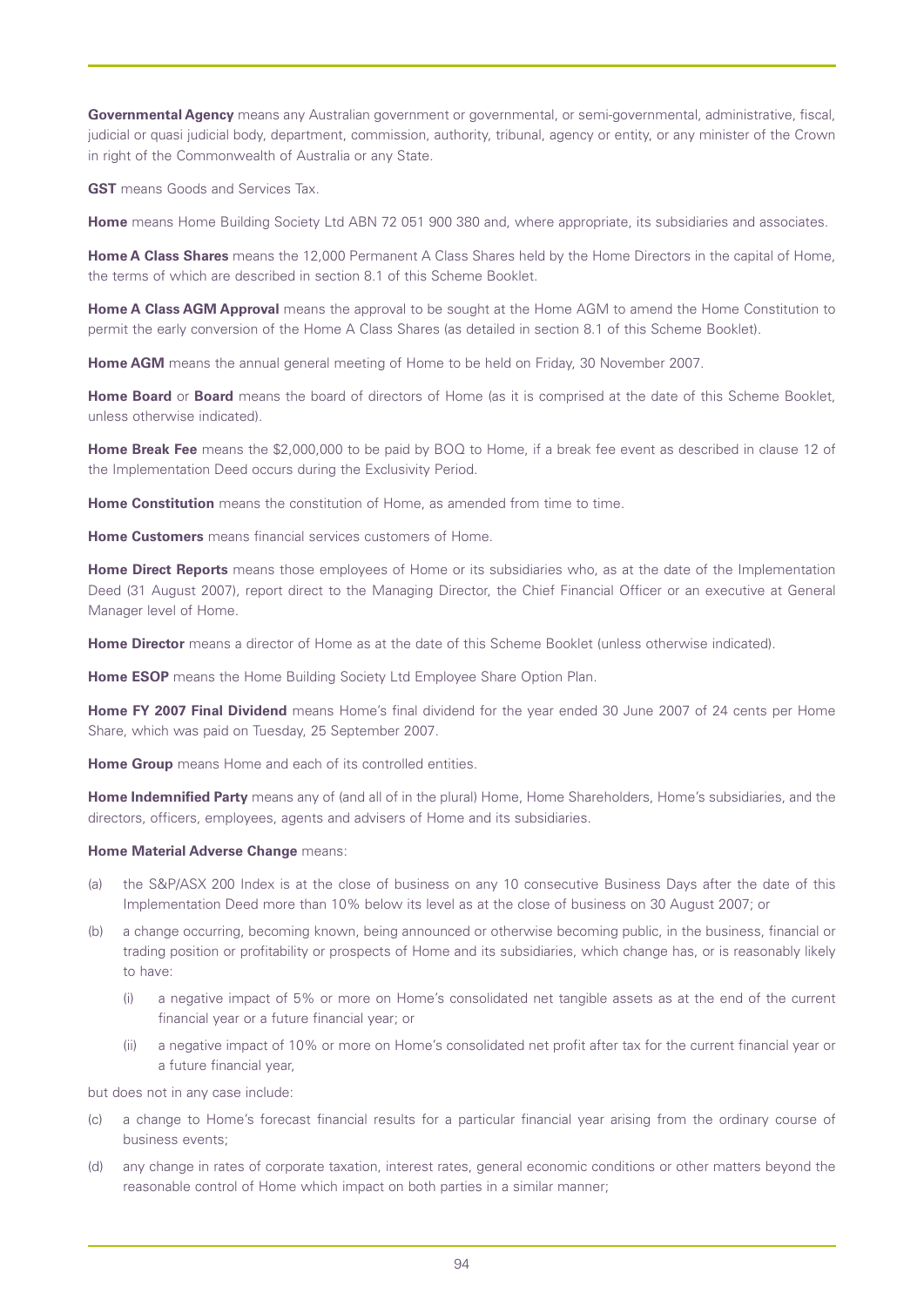- (e) any event, occurrence or matter which is required to be done or procured by Home pursuant to the Implementation Deed or which is contemplated by the Scheme; or
- (f) an actual event, occurrence or matter which is known to the other party before the date of the Implementation Deed (which does not include knowledge of the risk of an event, occurrence or matter happening).

**Home Material Licence** means a licence which is required for or material to the operation of Home's business.

**Home Merger Hotline** means the information line established by Home in connection with the Scheme Proposal (dial 13 63 13 (within Australia) or +61 8 9231 6601 (outside Australia) between 9.00am and 5.00pm (AWDT), Monday to Friday).

**Home Option** means each option to subscribe for a Home Share by way of issue.

**Home Optionholder** means a person who is registered in the Home Register as the holder of a Home Option.

**Home Prescribed Occurrence** means the occurrence of any of the following:

- (a) Home converting all or any of its shares into a larger or smaller number of shares;
- (b) Home or a subsidiary of Home resolving to reduce its share capital in any way or reclassifying, combining, splitting or redeeming or repurchasing directly or indirectly any of its shares;
- (c) Home or a subsidiary of Home:
	- (i) entering into a buy-back agreement; or
	- (ii) resolving to approve the terms of a buy-back agreement under the Corporations Act,
- (d) Home declaring, paying or distributing any dividend (other than as permitted under the Implementation Deed), bonus or other share of its profits or assets or returning or agreeing to return any capital to its shareholders;
- (e) Home or a subsidiary of Home issuing or agreeing to issue shares;
- (f) Home or a subsidiary of Home issuing or agreeing to issue securities or other instruments convertible into shares or debt securities;
- (g) Home or a subsidiary of Home ceasing to hold any licence which is required for or material to the operation of its business (Home Material Licence) or a Governmental Agency notifying Home or a subsidiary of Home that a Home Material Licence will be revoked and such notification is not withdrawn before 5.00pm on the day before the Second Court Date or there is any legislative change or change to the conditions attaching to a Home Material Licence which could reasonably be expected to have a materially adverse effect on the business of Home and its subsidiaries taken as a whole;
- (h) Home or a subsidiary of Home making any change to its constitution;
- (i) Home or a subsidiary of Home disposing, or agreeing to dispose, of the whole, or a substantial part, of its business or property;
- (j) Home or a subsidiary of Home:
	- (i) acquiring or disposing of;
	- (ii) agreeing to acquire or dispose of; or
	- (iii) offering, proposing, announcing a bid or tendering for,

any securities, business, assets, interests in a joint venture, entity or undertaking, the consideration for which exceeds \$1,000,000 or involves ongoing annual expenditure of greater than \$500,000, other than where such actions are in the ordinary course of Home's treasury operations and consistent with past practices;

- (k) Home or a subsidiary of Home undertaking capital expenditure which in aggregate exceeds \$500,000 other than capital expenditure in the ordinary course of:
	- (i) maintaining the existing assets of the business; or
	- (ii) relating to a business activity which has been publicly announced by Home,

as at the date of the Implementation Deed;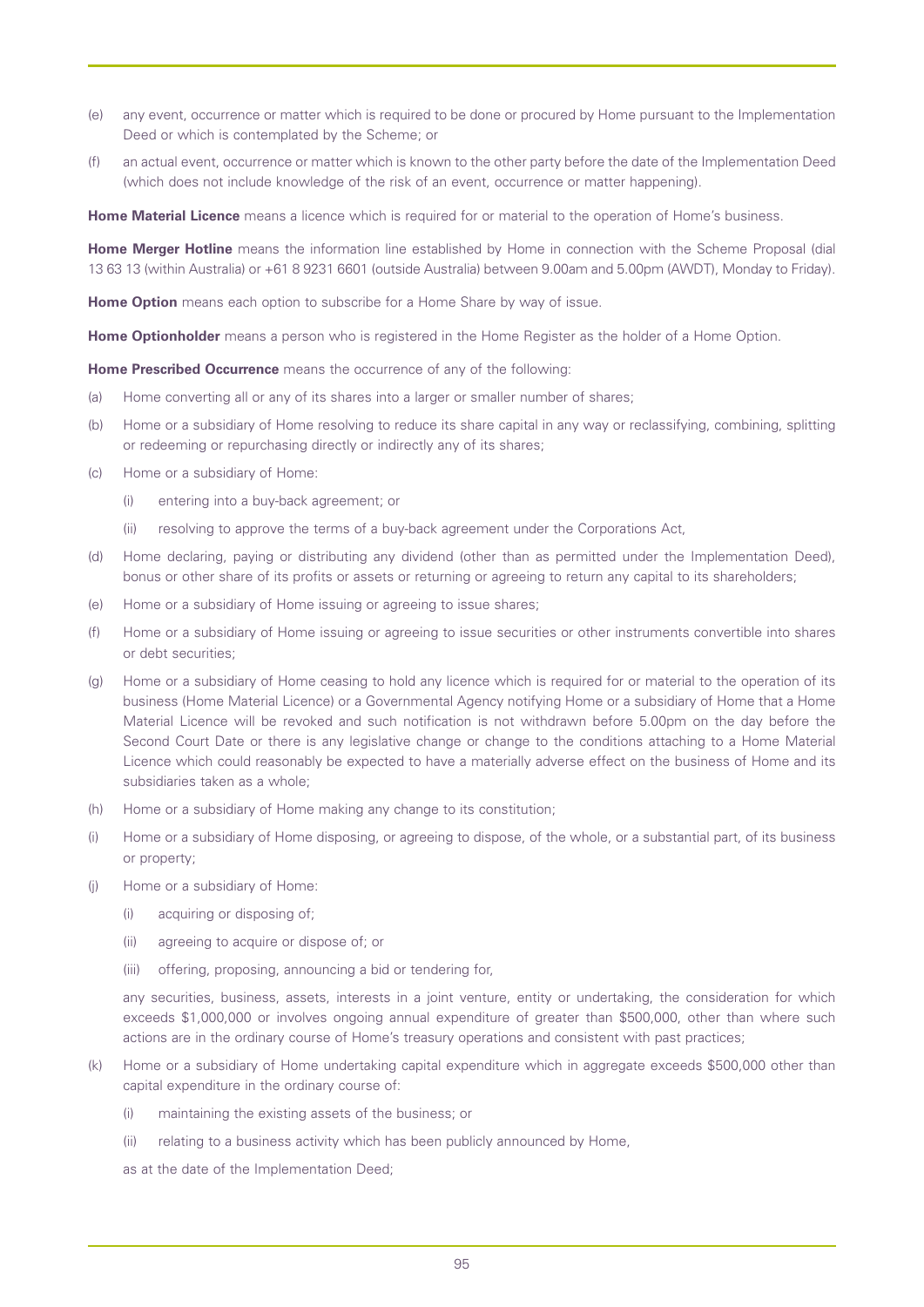- (l) Home or a subsidiary of Home creating, or agreeing to create, any mortgage, charge, lien or other encumbrance over the whole or any part of its business or property where such business or property is valued in excess of \$250,000;
- (m) Home or a subsidiary of Home entering into new borrowing arrangements or increasing existing borrowing arrangements which have the effect of increasing Home Group's total borrowing by more than \$500,000, other than borrowing by Home in conducting its banking business in the ordinary course and consistent with past practice;
- (n) Home or a subsidiary of Home defaulting under any of its borrowing arrangements which has, or is reasonably likely to have either itself or with the taking of further action by any person, the effect of causing an Insolvency Event in relation to Home or a subsidiary of Home;
- (o) an Insolvency Event occurring in relation to Home or a significant subsidiary of Home;
- (p) Home or a subsidiary of Home entering into or materially amending any employment, consulting, severance or similar agreement or arrangement with a director of Home or the Managing Director, Chief Financial Officer or executives at General Manager level of Home or the Home Direct Reports or otherwise materially increasing compensation or benefits for any of the above other than in the ordinary course of business or pursuant to contractual arrangements in effect on the date of the Implementation Deed which have been disclosed to BOQ before the date of the Implementation Deed;
- (q) Home or a subsidiary of Home changing any accounting policy applied by them to report their financial position where the application of such policy change would result in a material restatement of the financial position or performance of Home;
- (r) any person acquires, as a result of Home entering into this Implementation Deed, implementing the Scheme or otherwise, a right to acquire an asset of Home or of any subsidiary of Home for a value less than its fair market value; and
- (s) Home or a subsidiary of Home failing to comply with any of Home's obligations under provisions requiring Home to continue its business in the ordinary course and to consult with BOQ about certain business decisions, provided that a Home Prescribed Occurrence does not include:
- (t) the following arrangements with employees:
	- (i) engaging replacements for employees who cease employment with Home, on terms and conditions usual for Home in the ordinary course of business and consistent with past practice;
	- (ii) making variations to terms and conditions for employees as a result of the variation of an applicable award, consistent with past practice or as otherwise required by law;
- (u) any matter required to be done or procured by Home pursuant to the Implementation Deed or which is contemplated by the Scheme;
- (v) the payment of the Home FY 2007 Final Dividend;
- (w) the issue of Home Shares on conversion of a Home A Class Share;
- (x) the issue of Home Shares on exercise of the Home Options; or
- (y) any matter the undertaking of which BOQ has approved in writing.

**Home Register** means the register of members and register of optionholders of Home (as the case may be) maintained by the Share Registry of Home.

**Home Share** means each fully paid, ordinary share in the capital of Home.

**Home Shareholder** means a person who is registered in the Home Register as the holder of a Home Share.

**Implementation** or **Implement** means the implementation of the Scheme Proposal, so that all Home Shares are transferred to BOQ such that Home becomes a wholly owned subsidiary of BOQ.

**Implementation Date** means the third Business Day after the Scheme Record Date, which is expected to be Tuesday, 18 December 2007.

**Implementation Deed** means the merger implementation deed dated 31 August 2007 between Home and BOQ, which is summarised in section 8.22 of this Scheme Booklet.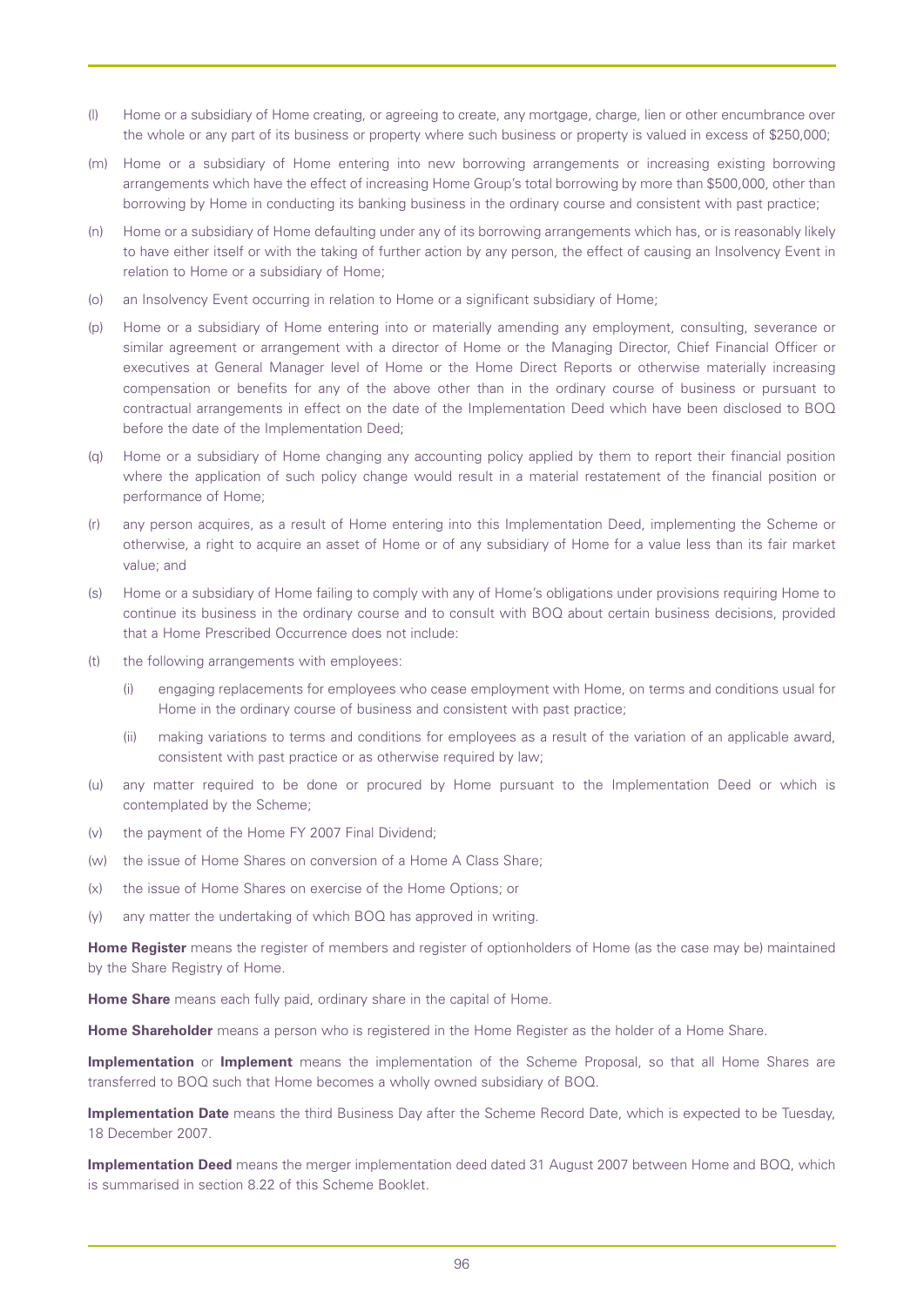**Independent Expert** means Lonergan Edwards & Associates Limited.

**Independent Expert's Report** means the report prepared by the Independent Expert expressing an opinion, for inclusion in the Scheme Booklet, on whether the Scheme is in the best interests of Home Shareholders, and set out in full in Anenxure D of this Scheme Booklet.

**Indicative Timetable** means the key dates set out on page 5 of this Scheme Booklet.

**Ineligible Overseas Shareholders** means Home Shareholders with a registered address in a jurisdiction other than Australia (and its external territories) and New Zealand, but does not include Home Shareholders with a registered address in certain other jurisdictions where Home and BOQ have determined that such persons can be offered and issued with New BOQ Shares without Home having to comply with any conditions or additional disclosure or legal requirements.

**Insolvency Event** means in relation to a person:

- (a) insolvency official: the appointment of a liquidator, provisional liquidator, administrator, receiver, receiver and manager or other insolvency official to the person or to the whole or a substantial part of the property or assets of the person;
- (b) arrangements: the entry by the person into a compromise or arrangement with its creditors generally;
- (c) winding up: the calling of a meeting to consider a resolution to wind up the person (other than where the resolution is frivolous or cannot reasonably be considered to be likely to lead to the actual winding up of the person) or the making of an application or order for the winding up or dissolution of the person other than where the application or order (as the case may be) is set aside within 14 days;
- (d) suspends payment: the person suspends or threatens to suspend payment of its debts generally;
- (e) ceasing business: the person ceases or threatens to cease to carry on business; or
- (f) insolvency: the person is or becomes unable to pay its debts when they fall due within the meaning of the Corporations Act or is otherwise presumed to be insolvent under the Corporations Act.

**Listing Rules** means the official listing rules of ASX and any other rules of ASX that are applicable while the relevant entity is admitted to the official list of ASX, each as amended from time to time and as modified by any express written waiver given by ASX.

**Mackay Permanent** means Mackay Permanent Building Society Limited ABN 34 087 652 033.

**Mackay Permanent Merger** means the proposed merger of Mackay Permanent with BOQ through a scheme of arrangement.

**Mackay Permanent Proposal** means the proposal for the Mackay Permanent Merger described in section 3.1 of this Scheme Booklet.

**Mackay Permanent Shares** means each fully paid ordinary share in the capital of Mackay Permanent.

**Mackay Permanent Shareholders** means a person who is registered on the Mackay Permanent register of members as the holder of a Mackay Permanent Share.

**Material Adverse Change** means a Home Material Adverse Change or a BOQ Material Adverse Change, as the case may be.

**Merged Entity** means Bank of Queensland Limited ABN 32 009 656 740 (ASX Code: BOQ) as and from the Implementation of the Scheme.

**Merged Group** means the BOQ Group following the acquisition of all the Home Shares and all the Home Options by BOQ (under the Scheme and the BOQ Option Offers).

**Merger** means the merger of Home with BOQ through Implementation of the Scheme and completion of the BOQ Option Offers, and in accordance with the terms of the Implementation Deed, such that Home becomes a wholly owned subsidiary of BOQ and the Merged Group is formed.

**Merger Conditions** means the conditions precedent to Implementation contained in the Implementation Deed and described in section 8.22 of this Scheme Booklet.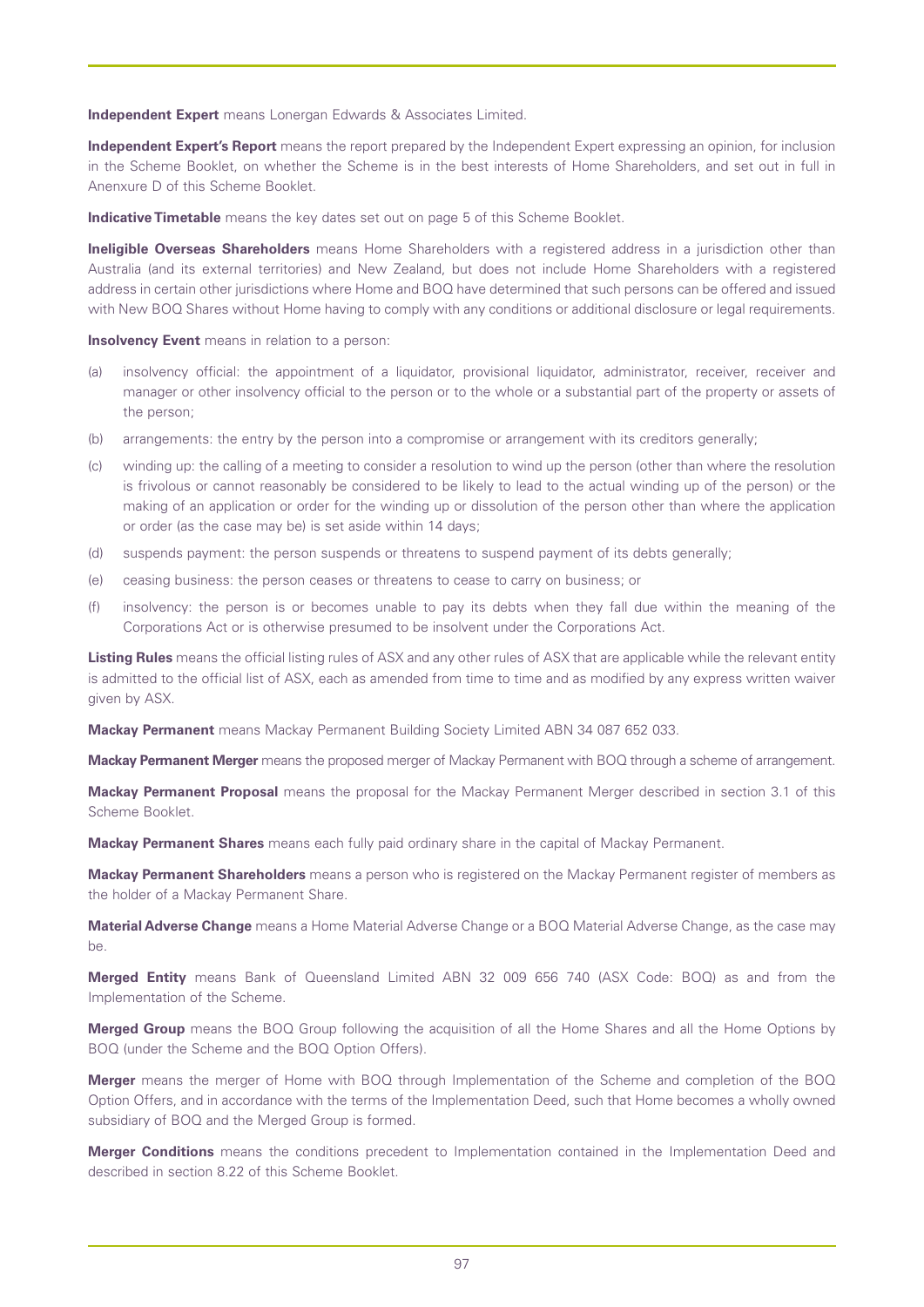**New BOQ Shares** means BOQ Shares to be issued to Scheme Participants as Scheme Consideration.

**Nominated Account** means an account with any ADI (as defined in the Banking Act) in Australia notified by the relevant Home Shareholder to Home and recorded in or for the purpose of the Home Register as at the Scheme Record Date.

**Nominee** means ABN AMRO Equities Australia Limited ABN 84 002 768 701.

**OMB™** means BOQ's Owner Managed Branch™ model.

**Option Completion Date** means the date on which the Option Consideration is paid to home Optionholders under the BOQ Option Offers (and which is no more than two Business Days after the Implementation Date).

**Option Consideration** means the purchase price offered by BOQ to Home Optionholders under the BOQ Option Offers, being cash per Home Option of \$18.00 less the exercise price of the relevant Home Option (with the cash purchase price offered to each holder of Home Options being reduced if any of the relevant options are exercised or lapse before the Option Completion Date).

**Pioneer** means Pioneer Permanent Building Society Limited ABN 36 087 652 042.

**Prescribed Occurrence** means a Home Prescribed Occurrence or a BOQ Prescribed Occurrence.

**Proxy Form** means the proxy form accompanying this Scheme Booklet, which needs to be completed by Home Shareholders if they wish to appoint a proxy to vote at the Scheme Meeting on their behalf.

#### **Regulatory Approval** means:

- (a) any consent, authorisation, registration, filing, lodgement, permit, franchise, agreement, notarisation, certificate, permission, licence, approval, direction, declaration, authority, ruling or exemption from, by or with a Regulatory Authority;
- (b) in relation to anything which would be fully or partly prohibited or restricted by law if a Regulatory Authority intervened or acted in a way within a specified period after lodgement, filing, registration or notification, the expiry of that period without intervention or action,

as may be necessary to Implement the Merger, including (without limitation and where appropriate), the Treasurer or his delegate:

- (c) granting approval under section 13 of the Financial Sector (Shareholdings) Act to the acquisition by BOQ and its related entities of 100% of the Home Shares; and
- (d) giving consent under section 63 of the Banking Act (if required) to the Scheme.

**Regulatory Authority** means a Government Agency including a self-regulatory organisation established under statute or a stock exchange, ASIC, APRA, ASX, the Australian Competition and Consumer Commission, the Foreign Investment Review Board and the Australian Taxation Office.

**Relevant Interest** has the meaning given by sections 608 and 609 of the Corporations Act.

**Share Sale Facility Election Form** means the share sale facility election form accompanying this Scheme Booklet, which needs to be completed by Small Parcel Participants if they wish to use the Share Sale Facility.

**Sale Period** means, in the context of the Share Sale Facility, the first 15 trading days following issue of the New BOQ Shares to the Nominee at Implementation.

**Scheme** means the scheme of arrangement under Part 5.1 of the Corporations Act to be proposed between Home and Home Shareholders to give effect to the Scheme Proposal, substantially in the form contained in Annexure A to this Scheme Booklet and subject to:

- (a) any alterations or conditions approved in writing by Home and BOQ before the Scheme Meeting; and
- (b) any alterations or conditions made or required by the Court under section 411(6) of the Corporations Act and which do not effect a change to the financial consequences of the Scheme.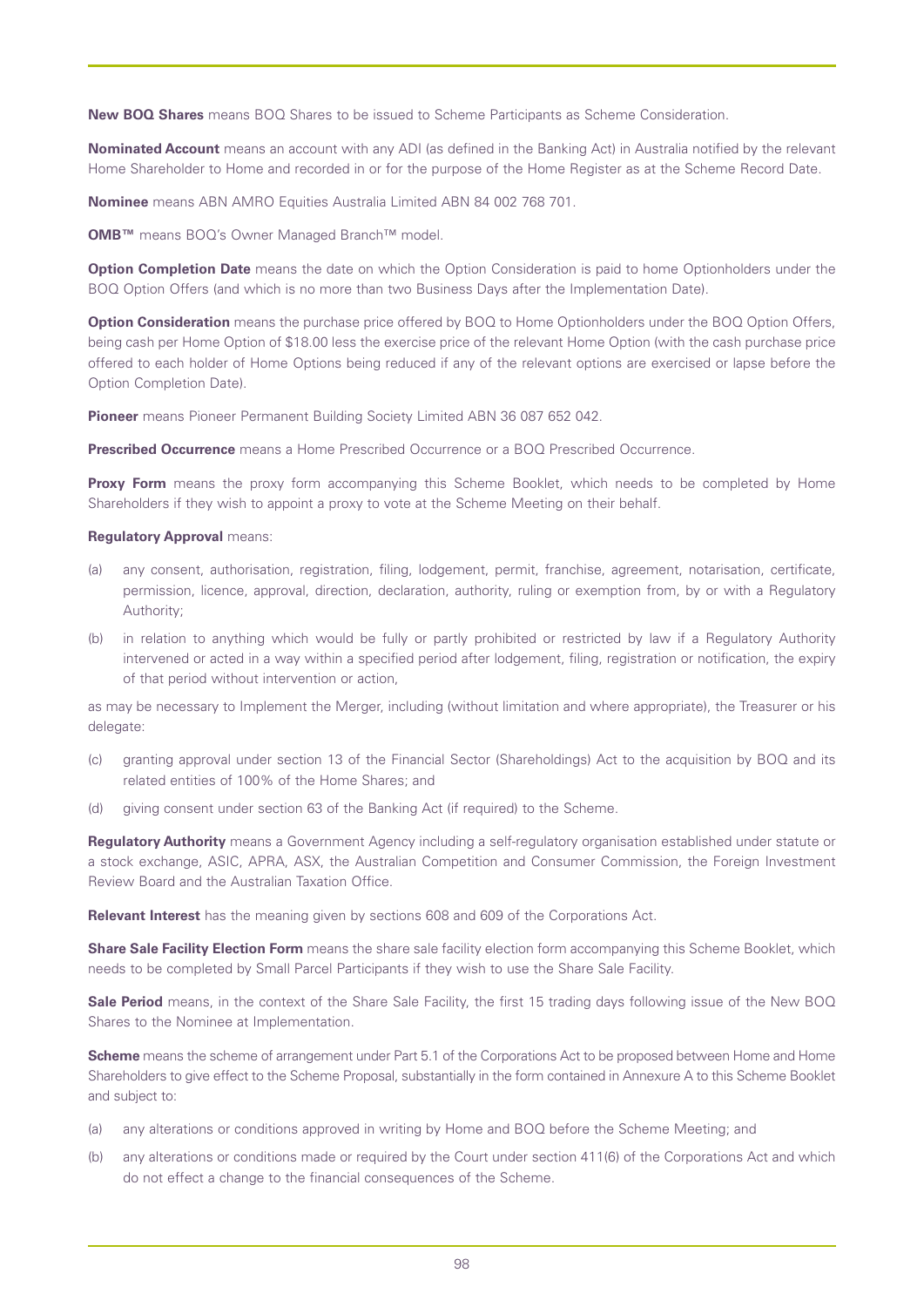**Scheme Consideration** means the consideration payable by BOQ under the Scheme Proposal and as described in the Implementation Deed and the terms of the Scheme contained in Annexure A to this Scheme Booklet.

**Scheme Documents** means this Scheme Booklet, including the Scheme contained in Annexure A, the Deed Poll contained in Annexure B and the Scheme Meeting Notice contained in Annexure C, and any associated disclosure materials.

**Scheme Meeting** means the meeting of Home Shareholders convened by the Court under section 411 (1) of the Corporations Act in relation to the Scheme Proposal, which is expected to be held at 10.30am AWDT on Friday, 30 November 2007.

**Scheme Meeting Notice** means the notice of Court ordered Scheme meeting of members contained in Annexure C to this Scheme Booklet.

**Scheme Participants** means Home Shareholders as at the Scheme Record Date.

**Scheme Proposal** means the Implementation of the Scheme in accordance with the terms of the Scheme and the Implementation Deed.

**Scheme Record Date** means 5.00pm AWDT on the fifth Business Day after the Effective Date, which is expected to be Thursday, 13 December 2007.

**Scheme Share** has the meaning given in section 7.3 of this Scheme Booklet.

**Second Court Date** means the date on which the application made to the Court for an order under sections 411(4)(b) and, if applicable, section 411(6) of the Corporations Act approving the Scheme.

**Share Registry** or **Computershare** means Computershare Investor Services Pty Limited ABN 48 078 279 277.

**Share Sale Facility** means the sale facility established for Small Parcel Participants and Ineligible Overseas Shareholders to sell the New BOQ Shares to which they are entitled under the Scheme Consideration.

**Small Parcel** means 355 Home Share as at the Scheme Record Date or 300 New BOQ Shares as at Implementation.

**Small Parcel Participants** means those Scheme Participants who hold a Small Parcel and who have a registered address in Australia or New Zealand.

**SME** means small and medium sized enterprises.

**Standard & Poor's** means Standard & Poor's (Australia) Pty Ltd ABN 62 007 324 852.

**StateWest** means StateWest Financial Services Limited (formerly known as StateWest Credit Society Limited) ABN 71 087 651 885.

**StateWest Shares** means each fully paid, ordinary share in the capital of StateWest.

**StateWest Shareholder** means a person who was a shareholder of StateWest.

**StateWest Scheme Booklet** means the scheme booklet and disclosure statement for the scheme of arrangement between StateWest and Home.

**Tax Opinion** means the tax opinion prepared by Blake Dawson Waldron and contained in section 5 of this Scheme Booklet.

**Third Party Proposal** means any expression of interest, offer or proposal by any person other than BOQ, to:

- (a) acquire (whether directly or indirectly) or become the holder (whether by share purchase, issue of shares, options or convertible notes, scheme, capital reconstruction, purchase of assets, takeover offer or otherwise) of, or otherwise acquire or have an economic interest in all or a substantial part of the business of Home or any of its subsidiaries;
- (b) acquire control (as determined in accordance with section 50AA of the Corporations Act) of Home or any of its subsidiaries;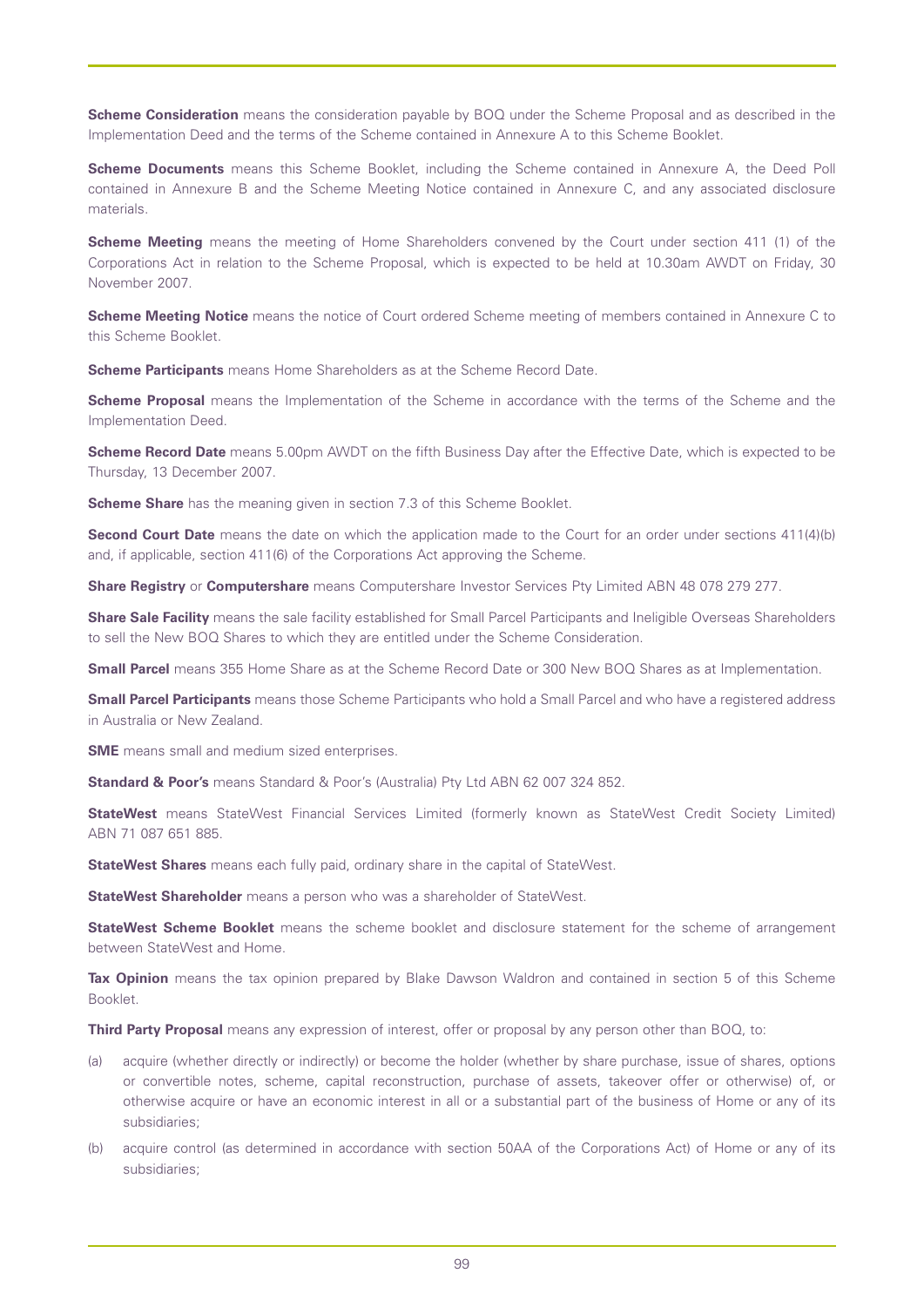- (c) otherwise acquire or merge with Home (whether by way of joint venture, dual listed company structure or otherwise); or
- (d) enter into any agreement, arrangement or understanding requiring it to abandon, or otherwise fail to proceed with, the Merger.

**vested**, in relation to a Home Option, means that the Home Option is then exercisable.

**VWAP** means the volume weighted average price of a particular security on ASX over a specified period of time, rounded to the nearest full cent.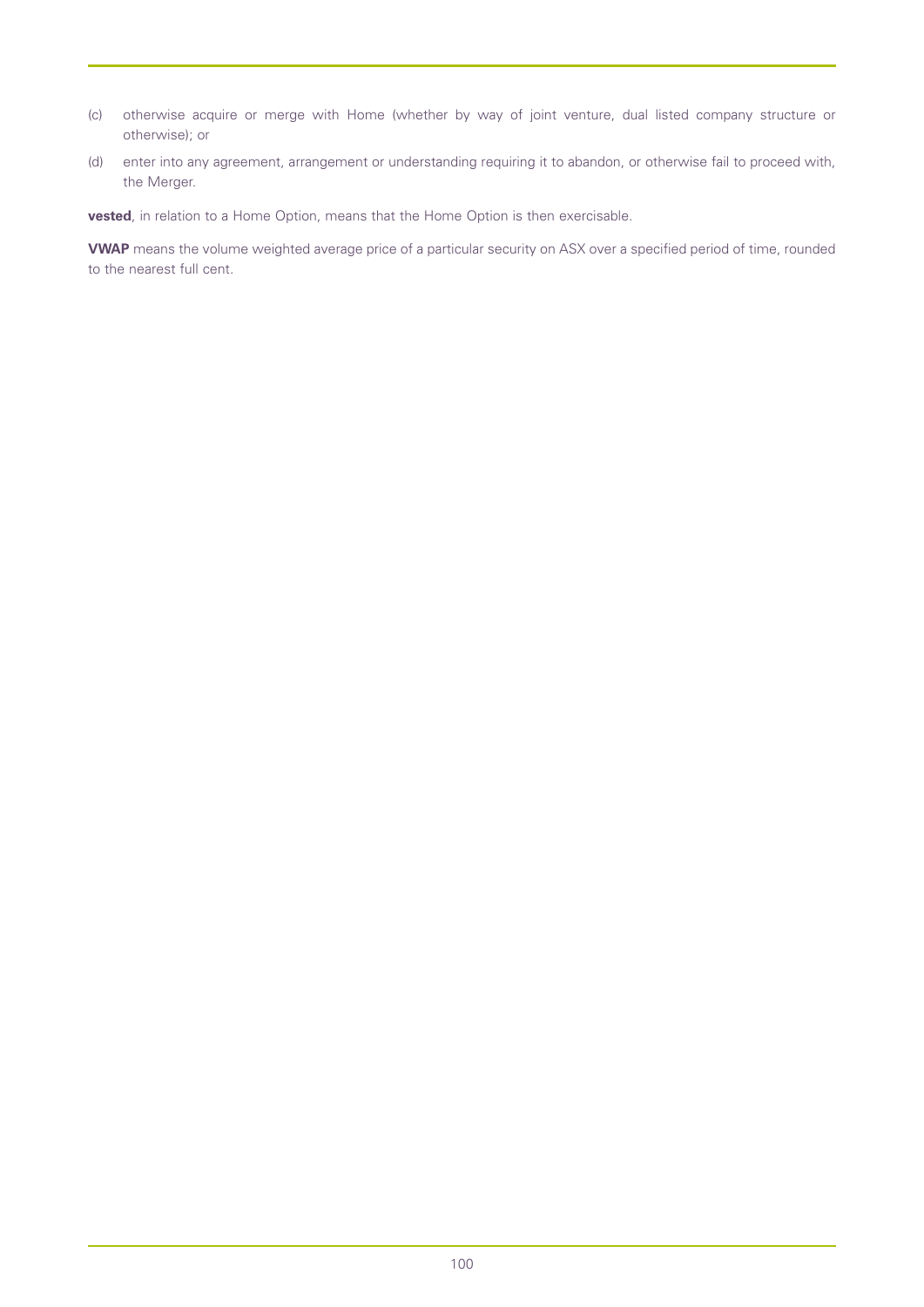# Corporate Directory

## Registered Office

**Home Building Society Ltd** Level 8 111 St George's Terrace Perth WA 6000

## Legal Adviser to Home

**Blake Dawson Waldron** Level 32 Exchange Plaza 2 The Esplanade Perth WA 6000

## Legal Adviser to BOQ

**Clayton Utz** Level 28 Riparian Plaza 71 Eagle Street Brisbane Qld 4000

## Financial Adviser to Home

**Azure Capital Pty Ltd** Level 33 Exchange Plaza 2 The Esplanade Perth WA 6000

## Financial Adviser to BOQ

**ABN AMRO Corporate Finance Australia Limited** Level 29 88 Phillip Street Sydney NSW 2000

## Independent Expert

**Lonergan Edwards & Associates Limited** Level 27 363 George Street Sydney NSW 2000

## **AUDITOR**

**Ernst & Young** The Ernst & Young Building 11 Mounts Bay Road Perth WA 6000

## Share Registry

**Computershare Investor Services Pty Ltd** Level 2 45 St George's Terrace Perth WA 6000

## Home Board of Directors

**A J (Tony) Howarth** Independent Chairman and Non-Executive Director

**W T (Trevor) Halliday** Independent Deputy Chairman and Non-Executive Director

**G M (Gaye) McMath** Independent Non-Executive Director

**M J (Michael) Smith** Independent Non-Executive Director

**C E (Craig) Coleman** Independent Non-Executive Director

**G J (Gregory) Wall** Managing Director

**K L (Katrina) Burton** Independent Non-Executive Director

**R Q (Roderick) Cooper** Independent Non-Executive Director

## company secretary

**E J (Elizabeth) Lawton** Company Secretary

## Shareholder Information Line

**Home Merger Hotline** 13 63 13 (within Australia) +61 8 9231 6601 (outside Australia) Between 9.00am and 5.00pm (AWDT).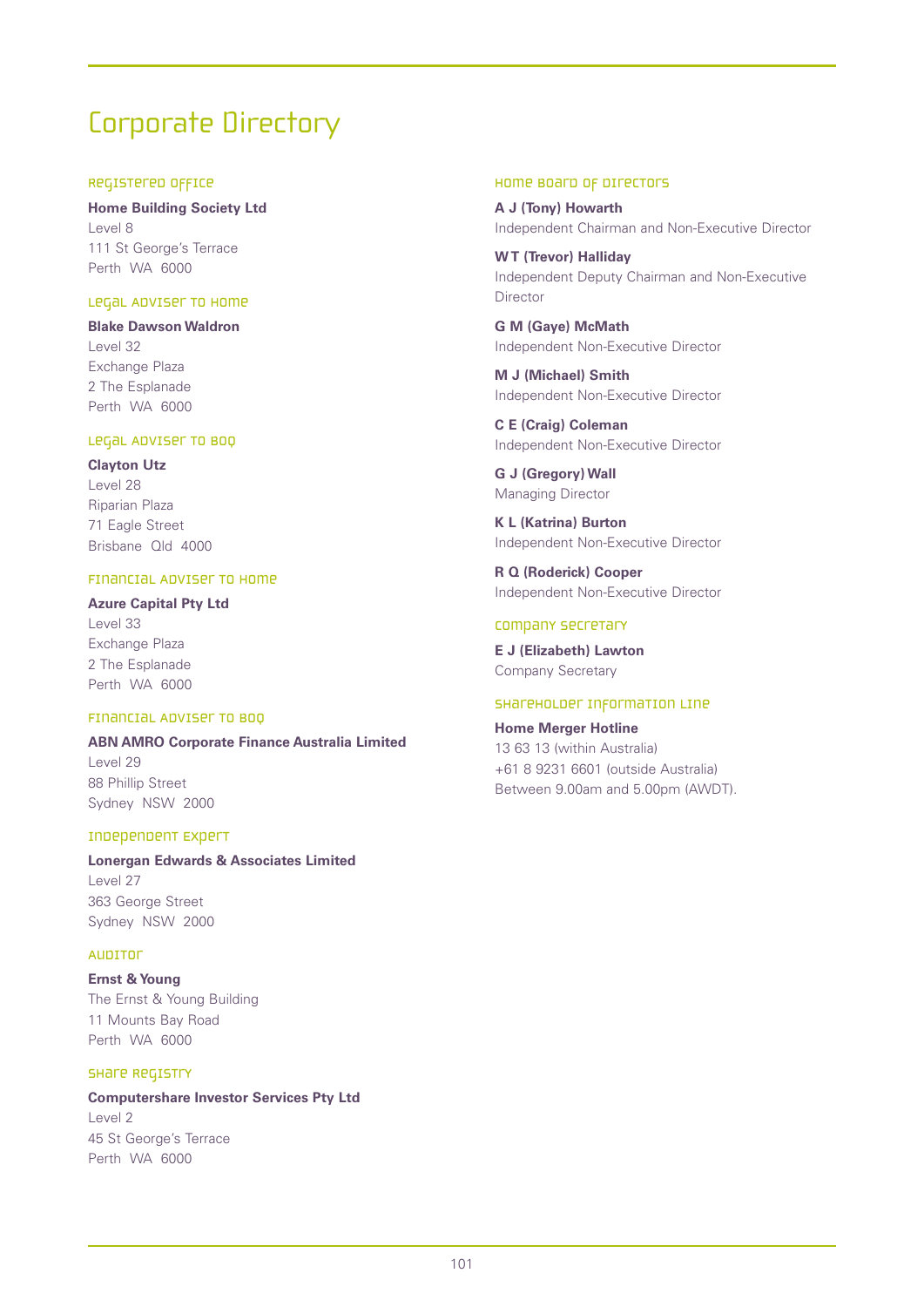## ANNEXURE A Scheme of Arrangement

This scheme of arrangement is made under section 411 of the *Corporations Act 2001* (Cth) between the following parties:

**Home Building Society Ltd** ABN 72 051 900 380

**Each person who is a HME Shareholder at the Record Date** (other than any person holding fully paid ordinary shares in HME for Bank of Queensland Limited or any of its Subsidiaries) ("**Scheme Shareholders**")

## 1. Definitions and interpretations

#### **1.1 Definitions**

In this Scheme, unless the context otherwise requires:

**ASIC** means the Australian Securities and Investments Commission.

**ASX** means ASX Limited ABN 98 008 624 691.

**ASTC Settlement Rules** means the operating rules of the prescribed CS facility provided by ASX Settlement and Transfer Corporation Pty Ltd ABN 49 008 504 532.

**BOQ** means Bank of Queensland Limited ABN 32 009 656 740.

**BOQ Register** means the share register of members of BOQ maintained by or on behalf of BOQ in accordance with section 168(1) of the *Corporations Act*.

**BOQ Registry** means Computershare Investor Services Pty Limited, when appointed by BOQ.

**BOQ Shares** means a fully paid ordinary share in the capital of BOQ.

**Business Day** means a business day as defined in the Listing Rules.

**CHESS** means the clearing house electronic sub-register system of share transfers operated by ASX Settlement and Transfer Corporation Pty Ltd.

**Cash Consideration** means an amount of \$2.80 cash for each Scheme Share.

**Close of Trading** means close of trading on ASX on the Effective Date.

**Condition Precedent** means a condition precedent in this Scheme set out in clause 3.1.

**Corporations Act** means the *Corporations Act 2001* (Cth).

**Court** means the Supreme Court of Western Australia or the Federal Court of Australia (as agreed by the parties).

**Effective** or **Effect** means, when used in relation to this Scheme, the coming into effect, under section 411(10) of the *Corporations Act*, of the Court order made for the purposes of section 411(4)(b) of the *Corporations Act* in relation to this Scheme, but in any event not before an office copy of the order of the Court is lodged with ASIC.

**Effective Date** means the date on which this Scheme becomes Effective.

**Encumbrance** includes a mortgage, charge, lien, restriction against transfer, encumbrance and other interests of third parties of any kind, whether legal, equitable or otherwise.

**Excluded Shareholder** means BOQ or any HME Shareholder who holds a HME Share for BOQ or any of its Subsidiaries.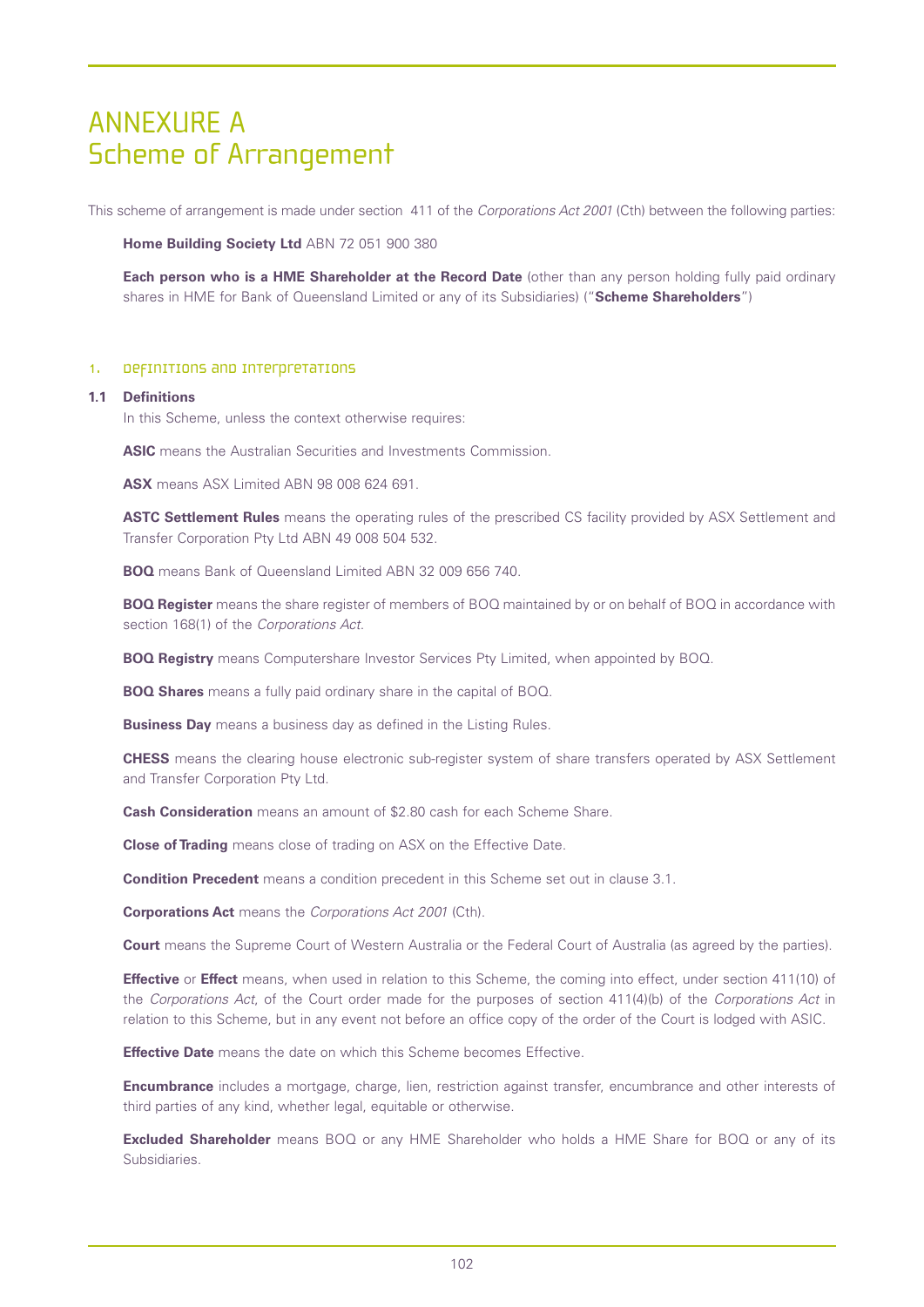**Explanatory Booklet** means the document despatched to HME Shareholders, comprising (among other documents) the terms of this Scheme, an explanatory statement in relation to this Scheme issued by HME under section 412 of the *Corporations Act* and registered with ASIC, an independent expert's report, a copy of the Merger Implementation Deed, a notice convening the Scheme Meeting (together with proxy forms for that meeting).

**Foreign Scheme Shareholder** means a Scheme Shareholder whose address in the HME Register is a place outside Australia and its external territories or New Zealand.

**HME** means Home Building Society Limited ABN 72 051 900 380.

**HME Board** means the board of directors of HME.

**HME Register** means the register of members of HME maintained by or on behalf of HME in accordance with section 168(1) of the *Corporations Act*.

**HME Registry** means Computershare Investor Services Pty Limited, when appointed by HME.

**HME Share** means a fully paid ordinary share in the capital of HME.

**HME Shareholder** means a person who is registered in the HME Register as the holder of HME Shares.

**Implementation Date** means the third Business Day after the Record Date.

**Listing Rules** means the official listing rules of ASX as modified by any waiver granted by ASX and applying to HME or BOQ.

**Merger Implementation Deed** means the deed between HME and BOQ dated 31 August 2007 under which each party undertakes obligations to give effect to this Scheme.

**Record Date** means 5.00pm on the fifth Business Day after the Effective Date.

**Registered Address** means, in relation to a HME Shareholder, the address shown in the HME Register.

**Scheme** means this scheme of arrangement subject to any alterations or conditions made or required by the Court pursuant to section 411(6) of the *Corporations Act*.

**Scheme Consideration** means the consideration to be provided by BOQ to each Scheme Shareholder under this Scheme as provided in clause 5.1.

**Scheme Meeting** means the meeting of HME Shareholders ordered by the Court to be convened under section 411(1) of the *Corporations Act* in respect of this Scheme.

**Scheme Shareholder** means each person who is a HME Shareholder as at the Record Date, other than an Excluded Shareholder.

**Scheme Share** means a HME Share on issue as at the Record Date not including any HME Share then held by an Excluded Shareholder.

**Scheme Transfer** means, for each Scheme Shareholder, a duly completed and executed instrument of transfer of their Scheme Shares for the purpose of section 1071B of the *Corporations Act*, which may be a master transfer of all the Scheme Shares held by Scheme Shareholders.

**Scrip Consideration** means 0.844 BOQ Shares for each Scheme Share.

**Scrip Consideration Shares** in relation to a Scheme Shareholder means the number of BOQ Shares to which that Scheme Shareholder is entitled under clause 5.1.

**Second Court Hearing** means the hearing of the application made to the Court for an order pursuant to section 411(4)(b) of the *Corporations Act* approving this Scheme.

**Second Court Date** means the first day of the Second Court Hearing.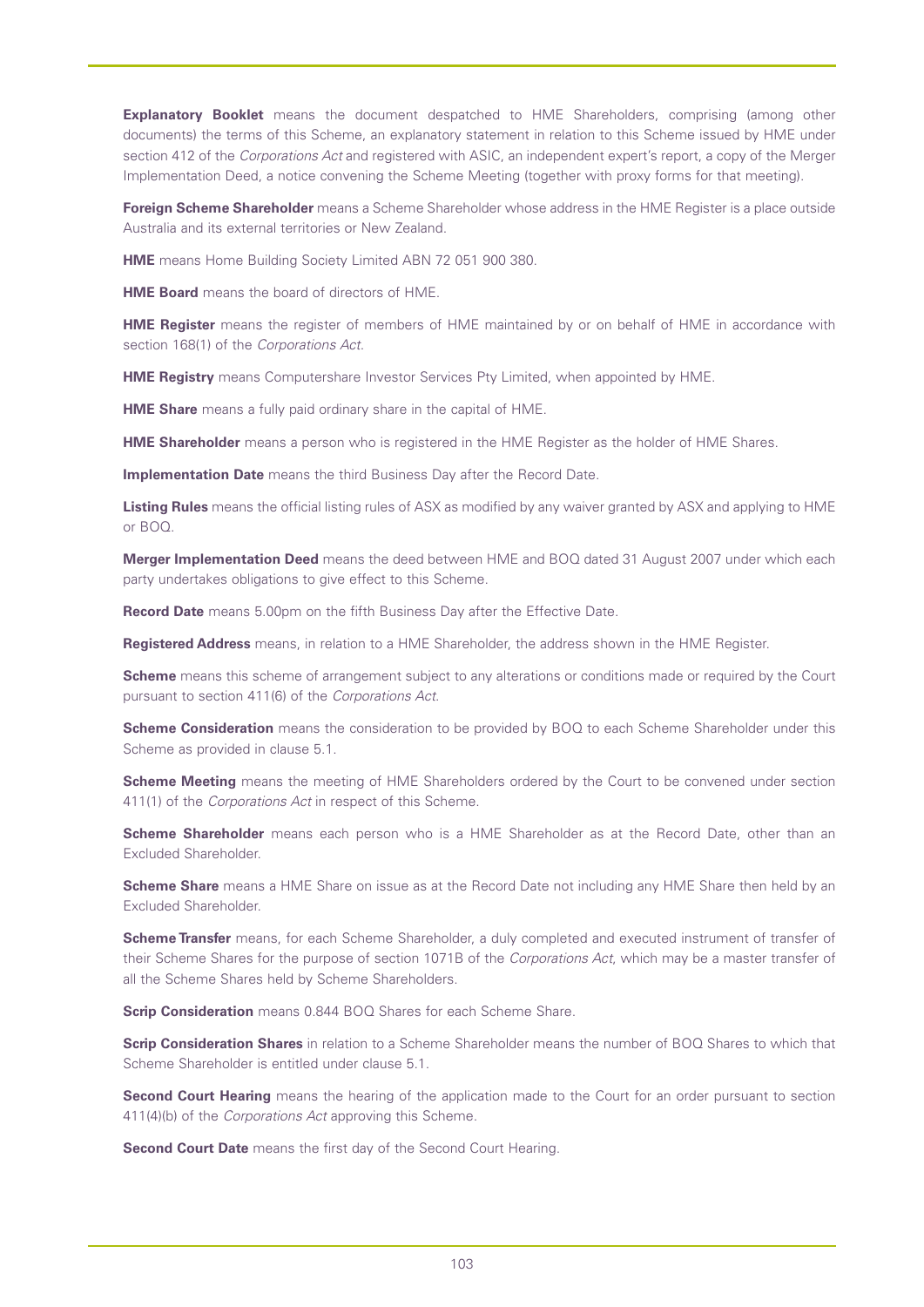**Share Sale Facility** means a sale facility to be established for Small Parcel Participants and Foreign Scheme Shareholders to sell the Scrip Consideration to which they would be entitled under the Scheme Consideration.

**Small Parcel Participant** means a Scheme Shareholder (other than a Foreign Scheme Shareholder) who holds 355 or fewer Scheme Shares at the Record Date or would, but for an election to participate in the Share Sale Facility, be entitled to receive 300 or fewer new BOQ Shares under the Scheme.

**Subsidiary** has the meaning given to that term in section 9 of the *Corporations Act*.

## **1.2 Interpretation**

In this Scheme, headings and boldings are for convenience only and do not affect interpretation and, unless the context requires otherwise:

- (a) words importing the singular include the plural and vice versa;
- (b) words importing a gender include any gender;
- (c) other parts of speech and grammatical forms of a word or phrase defined in this Scheme have a corresponding meaning;
- (d) a reference to a person includes an individual, the estate of an individual, a corporation, an authority, an association or a joint venture, a partnership, a trust and any government agency;
- (e) a reference to a clause, party, annexure or schedule is a reference to a clause of, and a party, annexure and schedule to this Scheme, and a reference to this Scheme includes any annexure and schedule;
- (f) a reference to a statute, regulation, proclamation, ordinance or by law includes all statutes, regulations, proclamations ordinances or by laws amending, consolidating or replacing it, whether passed by the same or another government agency with legal power to do so, and a reference to a statute includes all regulations, proclamations, ordinances and by laws issued under that statute;
- (g) a reference to any document (including this Scheme) is to that document as amended, supplemented, varied, novated, ratified or replaced from time to time;
- (h) the word 'includes' in any form is not a word of limitation;
- (i) a reference to '\$' or 'dollar' is to Australian currency;
- (j) a reference to any time is a reference to that time in Brisbane, Australia;
- (k) a term defined in or for the purposes of the *Corporations Act* has the same meaning when used in this Scheme.

#### 2. *DreLImInary*

#### **2.1 Scheme**

- (a) The HME Board considers it desirable that HME merge with BOQ and that this should be achieved by HME becoming a wholly owned Subsidiary of BOQ, through the approval and implementation of this Scheme.
- (b) To facilitate this Scheme, HME and BOQ have entered into the Merger Implementation Deed.
- (c) BOQ has entered into the Deed Poll in favour of the HME Shareholders pursuant to which it has covenanted, amongst other things, to carry out the obligations set out under this Scheme.

#### **2.2 When Scheme becomes binding**

The Scheme will become binding on HME and each Scheme Shareholder (including those who do not vote in favour of it and regardless of their rights pursuant to the HME Constitution) and the Deed Poll will become binding on BOQ, only if the Scheme becomes Effective.

#### **2.3 Consequence of Scheme becoming Effective**

If this Scheme becomes Effective:

- (a) BOQ will provide or procure the provision of the Scheme Consideration to Scheme Shareholders in accordance with this Scheme;
- (b) after BOQ pays or provides the Scheme Consideration, all of the Scheme Shares held by each Scheme Shareholder will be transferred to BOQ in accordance with clause 4.2; and
- (c) HME will enter the name of BOQ in the HME Register as the holder of all of the Scheme Shares.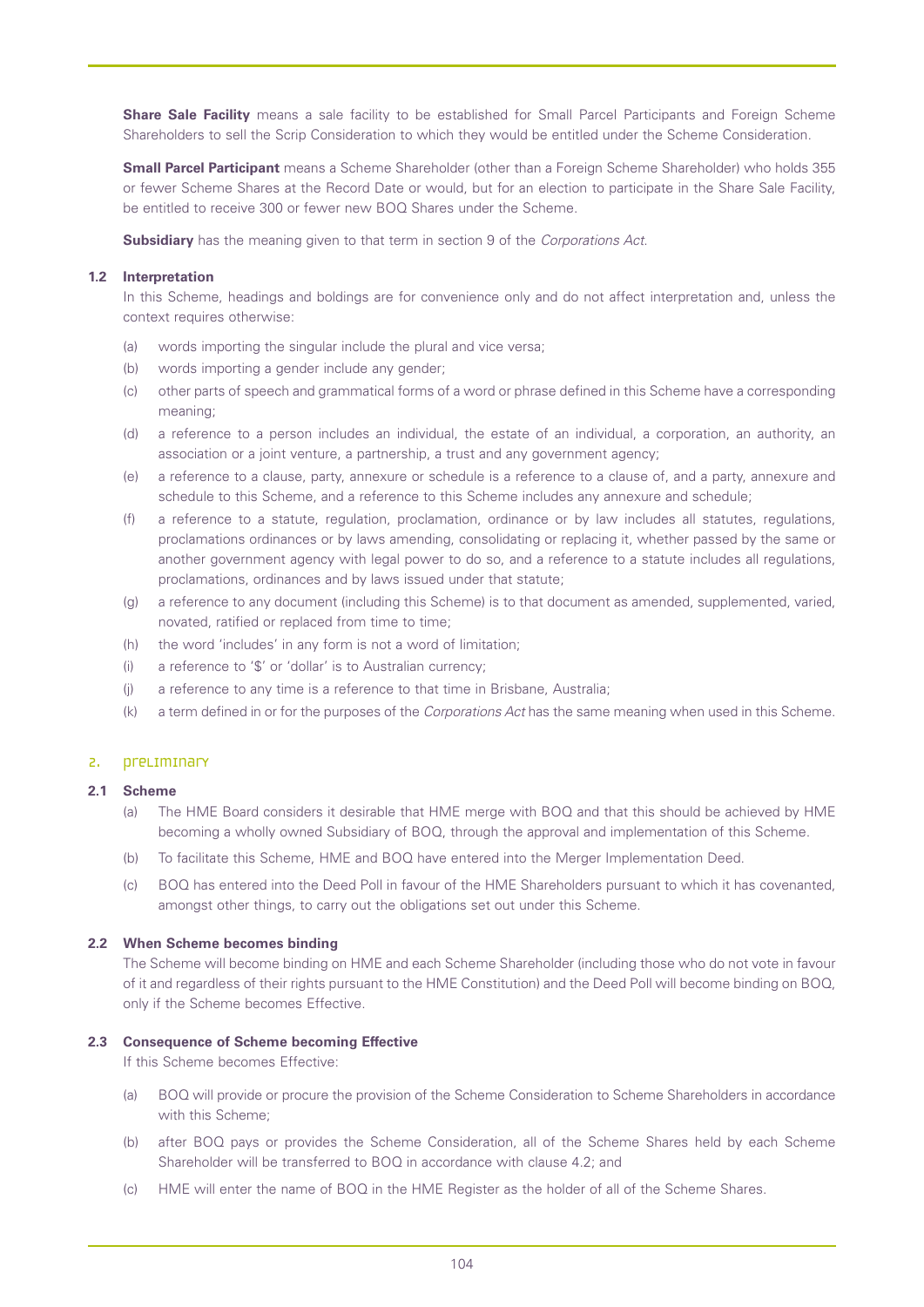#### 3. CONDITIONS precedent

#### **3.1 Conditions Precedent**

- (a) This Scheme is conditional on each of the following conditions precedent:
	- (i) (**No termination of Deeds**) the Merger Implementation Deed and the Deed Poll not having been terminated as at 8.00am on the Second Court Date;
	- (ii) (**Satisfaction or waiver of conditions**) as at 8.00am on the Second Court Date, all of the conditions precedent set out in clause 3.1(a) to (l) (inclusive) of the Merger Implementation Deed being satisfied or waived in accordance with that deed or ceasing to have effect in accordance with that deed;
	- (iii) (**Shareholder approval**) this Scheme being approved by HME Shareholders at the Scheme Meeting in accordance with section 411(4)(a)(ii) of the *Corporations Act*; and
	- (iv) (**Court approval**) this Scheme being approved by the Court for the purposes of section 411(4)(b) of the *Corporations Act* at or after the Second Court Hearing, subject to the matters noted in clause 10.1(a).
- (b) The provisions of clauses 4 to 11 inclusive of this Scheme will be of no effect unless and until the Conditions Precedent are satisfied.

#### **3.2 Certificate**

At the Second Court Hearing, HME and BOQ will provide to the Court a certificate confirming (in respect of matters within their respective knowledge) whether or not all of the Conditions Precedent (other than the Condition Precedent in 3.1(a)(ii)) have been satisfied.

## **3.3 Termination of Merger Implementation Deed**

If the Merger Implementation Deed is terminated in accordance with its terms, each of HME and BOQ are released from:

- (a) any further obligation to take steps to implement this Scheme; and
- (b) any liability with respect to this Scheme.

#### 4. Implementation of Scheme

#### **4.1 Lodgement**

If the Conditions Precedent are satisfied, HME will lodge with ASIC an office copy of the Court order made under section 411(4)(b) of the Corporations Act approving this Scheme promptly after, and in any event by 5.00 pm on the first Business Day (or such other Business Day as BOQ and HME agree) after the day on which the Court approves this Scheme. This Scheme will then take Effect on and from the Effective Date.

#### **4.2 Transfer of Scheme Shares**

Subject to this Scheme taking Effect, and to the payment of the Scheme Consideration in the manner contemplated by clause 6, the Scheme Shares held by Scheme Shareholders together with all rights and entitlements attaching to those shares as at the Implementation Date will be transferred to BOQ on the Implementation Date without the need for any further act by any Scheme Shareholder, upon HME receiving written confirmation from BOQ of the payment of the Scheme Consideration in the manner contemplated by clause 6 by HME causing to be effected a valid transfer or transfers of the Scheme Shares to BOQ under section 1074D of the Corporations Act or, if that procedure is not available for any reason or is not in accordance with the ASTC Settlement Rules, by:

- (a) HME delivering to BOQ the duly completed Scheme Transfer duly executed by HME as transferor, acting as the attorney and agent of each Scheme Shareholder under clause 11;
- (b) BOQ duly executing the Scheme Transfer as transferee and delivering it to HME for registration; and
- (c) HME entering the name of BOQ in the HME Register as the holder of all of the Scheme Shares.

## 5. Scheme Consideration

## **5.1 Forms of Scheme Consideration**

Subject to this Scheme becoming Effective and to the provisions of this clause, the Scheme Consideration to which each Scheme Shareholder will be entitled to receive from BOQ is as follows: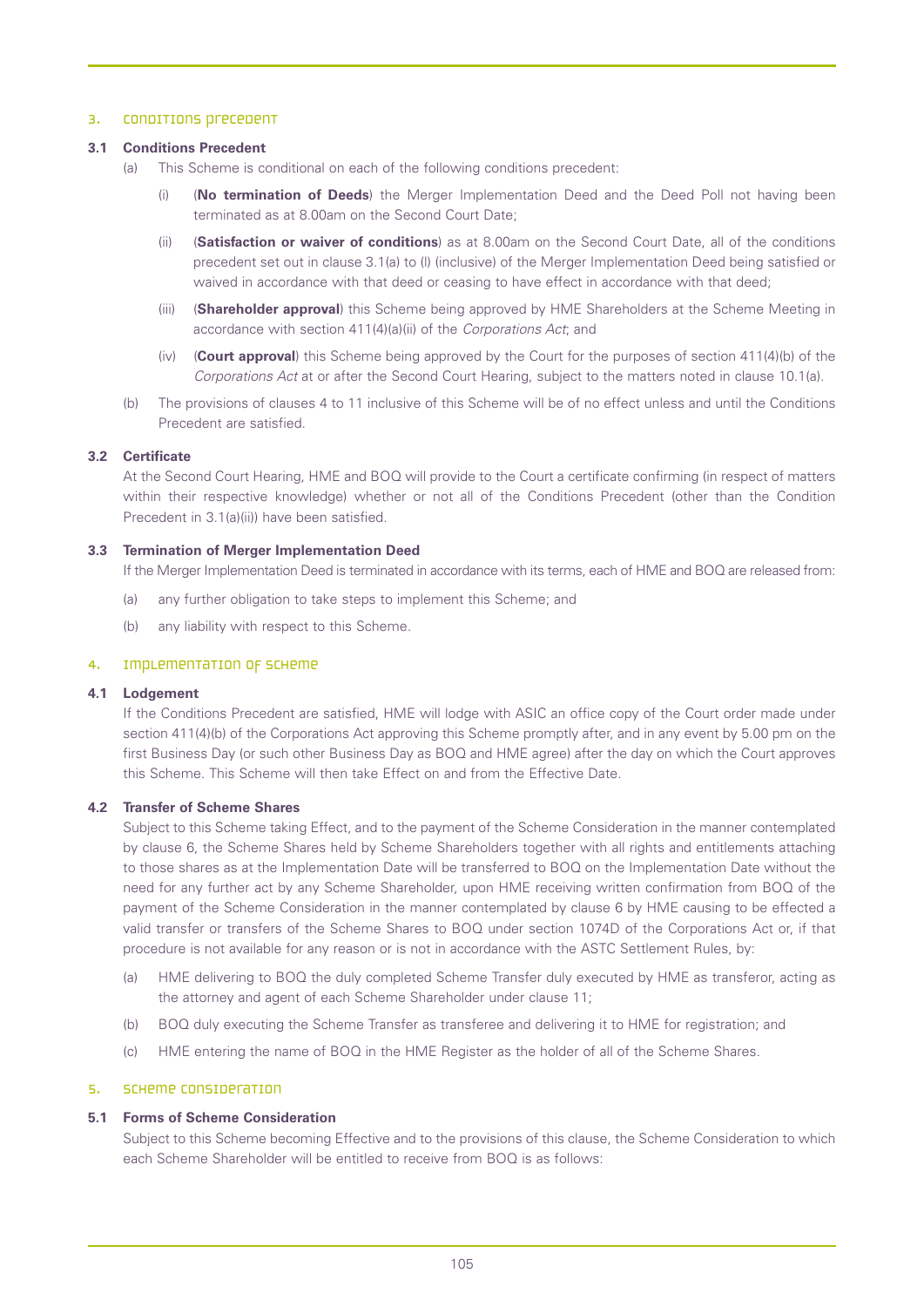- (a) the Scrip Consideration; and
- (b) the Cash Consideration,

for each HME Share held by that Scheme Shareholder as at the Record Date.

## **5.2 Fractional entitlements**

The number of BOQ Shares to which a HME Shareholder is entitled as Scrip Consideration will be rounded up or down to the nearest whole number of BOQ Shares. Fractional entitlements of less than 0.5 will be rounded down and fractional entitlements of 0.5 or more will be rounded up.

## **5.3 Foreign Scheme Shareholders**

BOQ will be under no obligation under the Scheme to issue, and will not issue, any BOQ Shares to a Foreign Scheme Shareholder, and instead:

- (a) the BOQ Shares which would otherwise be required to be issued to the Foreign Scheme Shareholders under the Scheme will be issued to a person nominated by BOQ and HME ("**Nominee**");
- (b) BOQ will procure that, as soon as reasonably practicable (and in any event not more than 10 Business Days after the Implementation Date), the Nominee, in consultation with BOQ and HME, sells or procures the sale on or off the stock market conducted by ASX of all of the BOQ Shares issued to the Nominee under clause 5.3(a) in such manner, at such price and on such other terms as the Nominee determines in good faith (and at the risk of the Foreign Scheme Shareholders), and remits to the BOQ Registry the proceeds of sale (after deduction of any applicable costs, taxes and charges) (the "**Proceeds**");
- (c) The BOQ Registry will pay or procure the payment to each Foreign Scheme Shareholder, in full satisfaction of BOQ's obligation to that Foreign Scheme Shareholder under the Scheme in respect of the Scrip Consideration, the amount "A" calculated in accordance with the following formula and rounded to the nearest cent:

 $A = (B/C) \times D$ 

where:

- B = the number of BOQ Shares that would have been issued to the Foreign Scheme Shareholder had it not been a Foreign Scheme Shareholder;
- C = the total number of BOQ Shares which would otherwise have been issued to all Foreign Scheme Shareholders and which are issued to the Nominee; and
- $D =$  the Proceeds.
- (d) None of HME, BOQ nor the Nominee gives any assurance as to the price that will be achieved for the sale of the BOQ Shares under this clause.
- (e) Each Foreign Scheme Shareholder appoints BOQ as its agent to receive on its behalf any financial services guide or other notices which may be given by the Nominee to Foreign Scheme Shareholders.

## **5.4 Small Parcel Participants**

Small Parcel Participants have received a notice of election which allows them to elect to participate in the Share Sale Facility. BOQ will be under no obligation under the Scheme to issue, and will not issue, any BOQ Shares to a Small Parcel Participant who elects by way of a completed notice of election to participate in the Share Sale Facility, and instead:

- (a) the BOQ Shares which would otherwise be required to be issued to the relevant Small Parcel Participants under the Scheme will be issued to a person nominated by BOQ and HME ("**Nominee**");
- (b) BOQ will procure that, as soon as reasonably practicable (and in any event not more than 15 Business Days after the Implementation Date), the Nominee, in consultation with BOQ and HME, sells or procures the sale on or off the stock market conducted by ASX of all of the BOQ Shares issued to the Nominee under clause 5.4(a) in such manner, at such price and on such other terms as the Nominee determines in good faith (and at the risk of the relevant Small Parcel Participants), and remits to the BOQ Registry the proceeds of sale (the "**Small Parcel Proceeds**");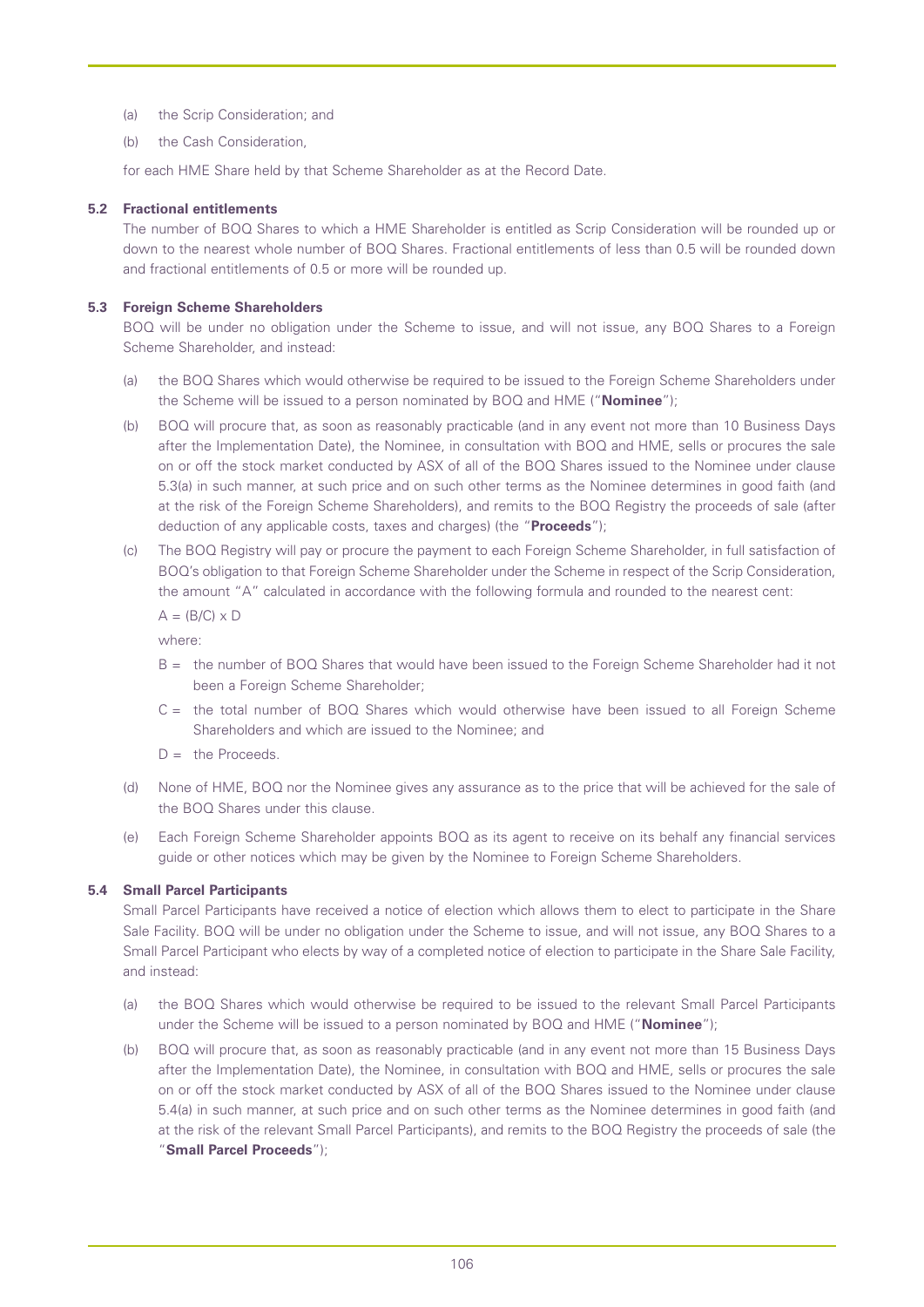(c) The BOQ Registry will pay or procure the payment to each relevant Small Parcel Participant, in full satisfaction of BOQ's obligation to that Small Parcel Participant under the Scheme in respect of the Scrip Consideration, the amount "A" calculated in accordance with the following formula and rounded to the nearest cent:

 $A = (B/C) \times D$ 

where:

- B = the number of BOQ Shares that would have been issued to the Small Parcel Participant had it not elected to participate in the Share Sale Facility;
- C = the total number of BOQ Shares which would otherwise have been issued to all Small Parcel Participants who elected to participate in the Share Sale Facility and which are issued to the Nominee; and
- $D =$  the Small Parcel Proceeds.
- (d) None of HME, BOQ nor the Nominee gives any assurance as to the price that will be achieved for the sale of the BOQ Shares under this clause.

Each Small Parcel Participant who elects to participate in the Share Sale Facility appoints BOQ as its agent to receive on its behalf any financial services guide or other notices which may be given by the Nominee to those Small Parcel Participants.

## 6. **Provision of Scheme Consideration**

#### **6.1 Payment of Cash Consideration**

- (a) BOQ must pay (or procure the payment of) the Cash Consideration on the Implementation Date.
- (b) BOQ's obligation to pay (or procure the payment of) the Cash Consideration will be satisfied by BOQ:
	- (i) dispatching or procuring the dispatch to each Scheme Shareholder, by prepaid post to their address recorded in the HME Register at the Record Date, of a cheque for the relevant amount due to that Scheme Shareholder in accordance with this Scheme or in such manner or manners as is provided in HME's constitution for the payment of dividends. In the case of joint holders of Scheme Shares, the cheque or payment will be forwarded to the holder whose name appears first in the HME Register on the Record Date; or
	- (ii) making a deposit in an account with any ADI (as defined in the *Banking Act 1959* (Cth)) in Australia notified by the Scheme Shareholder to HME and recorded in or for the purpose of the HME Register at the Record Date.

## **6.2 Provision of Scrip Consideration**

- (a) The obligation of BOQ to issue BOQ Shares to Scheme Shareholders under this Scheme (other than to Foreign Scheme Shareholders in respect of which clause 5.3 applies and relevant Small Parcel Participants to whom clause 5.4 applies) will be satisfied by BOQ:
	- (i) on the Implementation Date, issuing the applicable number of Scrip Consideration Shares to each Scheme Shareholder, which obligation will be satisfied by causing the name and Registered Address of each Scheme Shareholder as at the Record Date to be entered in the BOQ Register as the holder of the Scrip Consideration Shares issued to that Scheme Shareholder; and
	- (ii) within seven Business days after the Implementation Date, procuring the dispatch to that Scheme Shareholder (if their BOQ Shares are held on the issuer sponsored subregister of BOQ) by pre-paid post to their Registered Address (as at the Record Date), of an uncertificated holding statement in the name of that Scheme Shareholder relating to the number of BOQ Shares issued to that Scheme Shareholder.
- (b) Each Scheme Shareholder to whom BOQ Shares are to be issued under this Scheme agrees:
	- (i) to become a member of BOQ for the purpose of section 231 of the *Corporations Act*;
	- (ii) to have their name and address entered in the BOQ Register; and
	- (iii) to be bound by the constitution of BOQ as in force from time to time in respect of the BOQ Shares.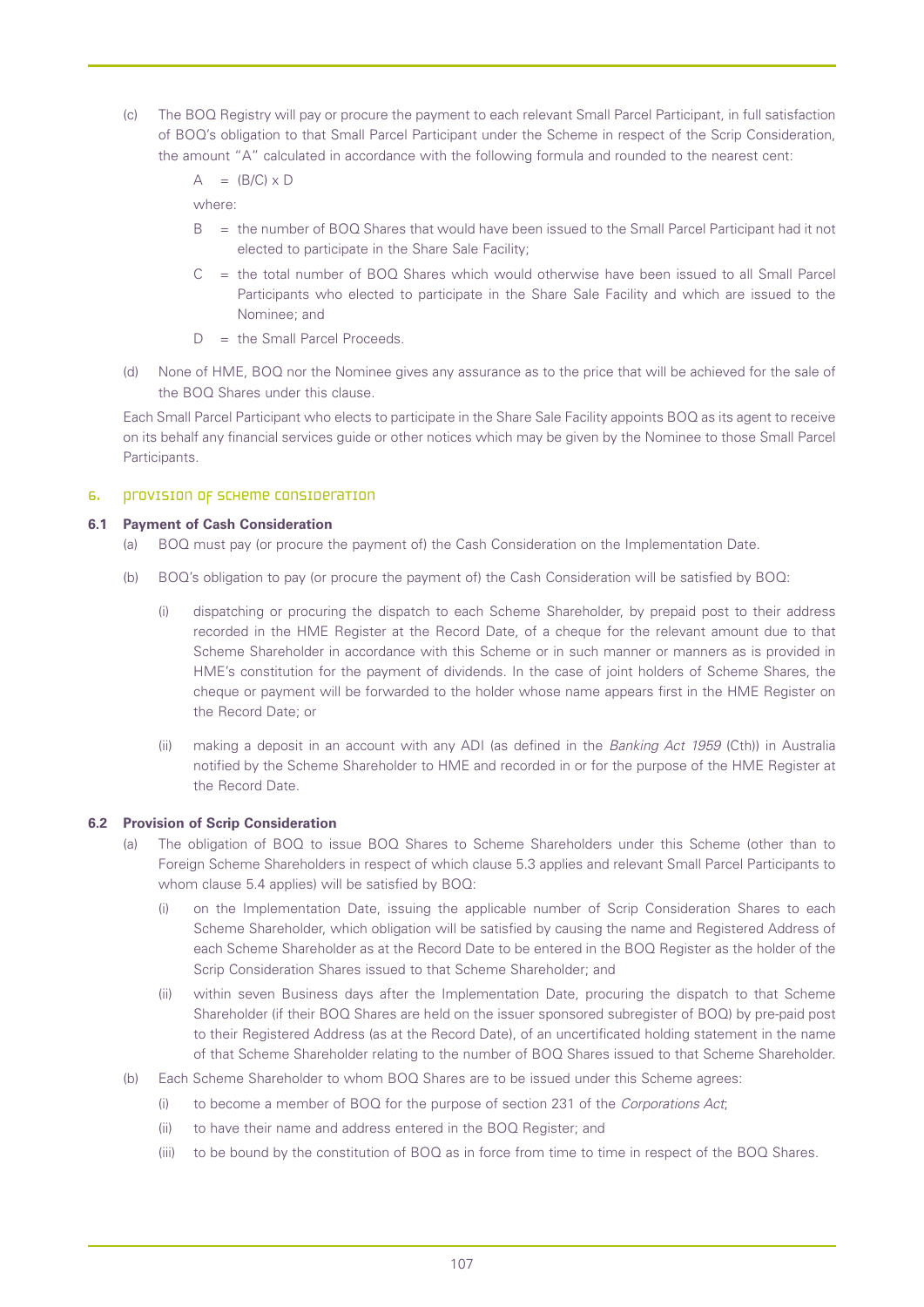- (c) Each Scheme Shareholder, without the need for any further act, irrevocably appoints BOQ and each of its directors and officers, jointly and severally, as that Scheme Shareholder's attorney and agent for the purpose of executing any form of application required for BOQ Shares to be issued to that Scheme Shareholder pursuant to this Scheme.
- (d) The BOQ Shares to be issued under this Scheme will be validly issued, fully paid and will rank equally in all respects with all other BOQ Shares then on issue.

### **6.3 Joint holders**

In the case of Scheme Shares held in joint names:

- (a) any cheque or other payment required to be paid to Scheme Shareholders will be payable to the joint holders, and
- (b) any uncertificated holding statements for BOQ Shares to be issued to Scheme Shareholders will be issued in the names of the joint holders.

and forwarded to the holder whose names appears first in the HME Register as at the Record Date.

### 7. Trading of BOQ Shares

BOQ will use its reasonable endeavours to procure that the Scrip Consideration is approved for official quotation by ASX on a deferred settlement basis from the Implementation Date and are subsequently quoted on a normal trading basis.

### 8. Dealings in HME Shares

#### **8.1 Determination of Scheme Shareholders**

To establish the identity of the Scheme Shareholders, dealings in HME Shares will only be recognised if:

- (a) in the case of dealings of the type to be effected using CHESS, the transferee is registered in the HME Register as the holder of the relevant HME Shares on before the Record Date; and
- (b) in all other cases, registrable transmission applications or transfers in respect of those dealings are received on or before the Record Date at the place where the HME Register is kept.

### **8.2 HME Register**

- (a) (**Registration of transfers**) HME must register any registrable transmission applications or transfers of HME Shares received in accordance with clause 8.1(b) by, or as soon as practicable after, the Record Date.
- (b) (**No registration after Record Date**) HME will not accept for registration or recognise for any purpose any transmission application or transfer in respect of HME Shares received after the Record Date, other than a transfer to BOQ in accordance with this Scheme.
- (c) (**No disposal after Close of Trading**) No HME Shareholder shall dispose of or purport to agree to dispose of any HME Shares or any interest therein after the Close of Trading. Any dealings in HME Shares after Close of Trading shall not be recognised by the HME Registry.
- (d) (**Maintenance of HME Register**) For the purpose of determining entitlements to the Scheme Consideration, HME must maintain (or cause the HME Registry to maintain) the HME Register in accordance with the provisions of this clause 8 until the Scheme Consideration have been provided to the Scheme Shareholders. The HME Register in this form will solely determine entitlements to the Scheme Consideration.
- (e) (**Statements of holding from Record Date**) Any statements of holding for HME Shares will cease to have effect from the Record Date as documents or evidence of title in respect of those shares (other than statements of holding in favour of BOQ and its successors in title). After the Record Date, each entry current at that date on the HME Register will cease to have effect except as evidence of entitlement to the Scheme Consideration in respect of the HME Shares relating to that entry.
- (f) (**Provision of Scheme Shareholders details**) As soon as practicable after the Record Date and in any event at least one Business Day before the Implementation Date, HME will ensure that details of the names, registered addresses and holdings of HME Shares for each Scheme Shareholder are available to BOQ in the form BOQ reasonably requires.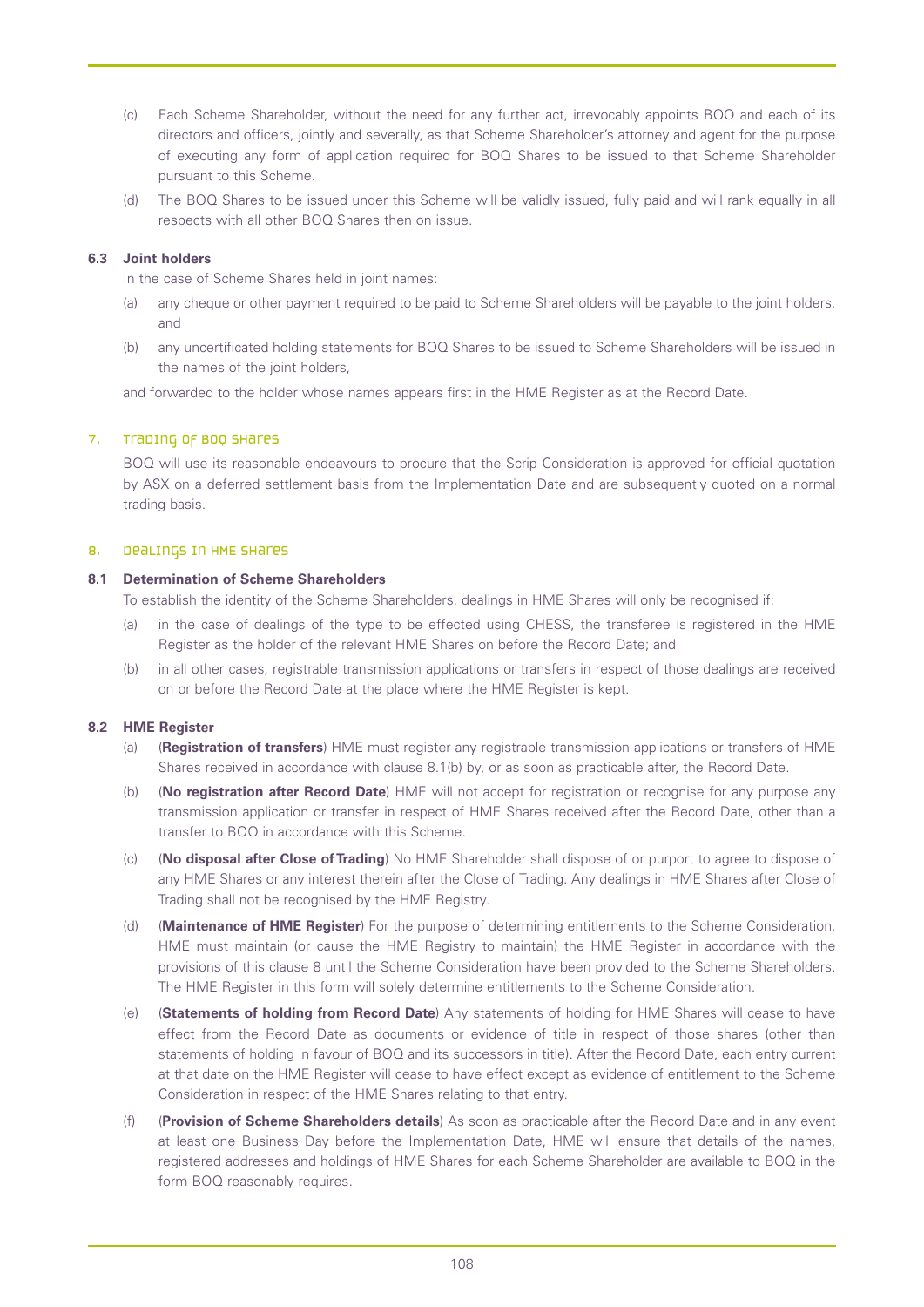(g) (**Scheme Shareholders' consent**) Each Scheme Shareholder agrees that all binding instructions or notifications between them and HME in relation to their Scheme Shares or to their status as a HME Shareholder (including, without limitation, any instructions relating to communications from HME, any notifications with respect to Tax File Number or related information, and whether distributions are to be paid by cheque or into a specified bank account) will, to the extent permitted, from the Implementation Date be deemed, by reason of the Scheme, to be similarly binding instructions or notifications to, and accepted by, BOQ in respect of any BOQ Shares that are issued to them under the Scheme until those instructions or notifications are revoked or amended in writing addressed to BOQ.

### 9. QUOTATION OF HME SHATES

At a time after the Implementation Date to be determined by BOQ, HME will apply:

- (a) for termination of the official quotation of HME Shares on ASX; and
- (b) to have itself removed from the official list of ASX.

### 10. General Scheme provisions

### **10.1 Variations, alterations and other matters**

- (a) If the Court proposes to approve this Scheme subject to any conditions or alterations under section 411(6) of the *Corporations Act*, HME may, by its counsel, on behalf of all parties concerned, consent to only such of those alterations or conditions to this Scheme to which BOQ has consented, such consent not to be unreasonably withheld or delayed.
- (b) Each Scheme Shareholder agrees:
	- (i) to the transfer of all of their Scheme Shares to BOQ in accordance with this Scheme; and
	- (ii) to the variation, cancellation or modification of the rights attached to their HME Shares constituted by or resulting from this Scheme (if any).
- (c) This Scheme:
	- (i) binds HME and all Scheme Shareholders, including those who do not attend the Scheme Meeting, those who do not vote at that meeting and those who vote against this Scheme at that meeting; and
	- (ii) overrides HME's constitution to the extent of any inconsistency.
- (d) HME must use its reasonable endeavours to enforce the Merger Implementation Deed.
- (e) Neither HME nor BOQ nor any officer of either of those companies will be liable for anything done or omitted to be done in performance of this Scheme in good faith.

### **10.2 Transfer of Scheme Shares free from third party interests**

The Scheme Shareholders are taken to have warranted to BOQ that all their Scheme Shares (including any rights attaching to those shares) which are transferred under this Scheme will, at the date of transfer, be fully paid and free from all Encumbrances, and that they have full power and capacity to transfer their HME Shares together with any rights attaching to those shares.

### **10.3 Beneficial entitlement to Scheme Shares**

As at the Implementation Date, pending registration by HME of BOQ in the HME Register as the holder of all of the Scheme Shares:

- (a) BOQ will be beneficially entitled to the Scheme Shares transferred to it under this Scheme as at the Implementation Date; and
- (b) each Scheme Shareholder irrevocably appoints BOQ as its sole proxy and, where appropriate, its corporate representative to attend shareholders meetings of HME, exercise the votes attached to the Scheme Shares registered in the name of the Scheme Shareholder and sign any shareholders resolution of HME, and the Scheme Shareholder may not itself attend or vote at any such meetings or sign any such resolutions, whether in person, by proxy or by corporate representative.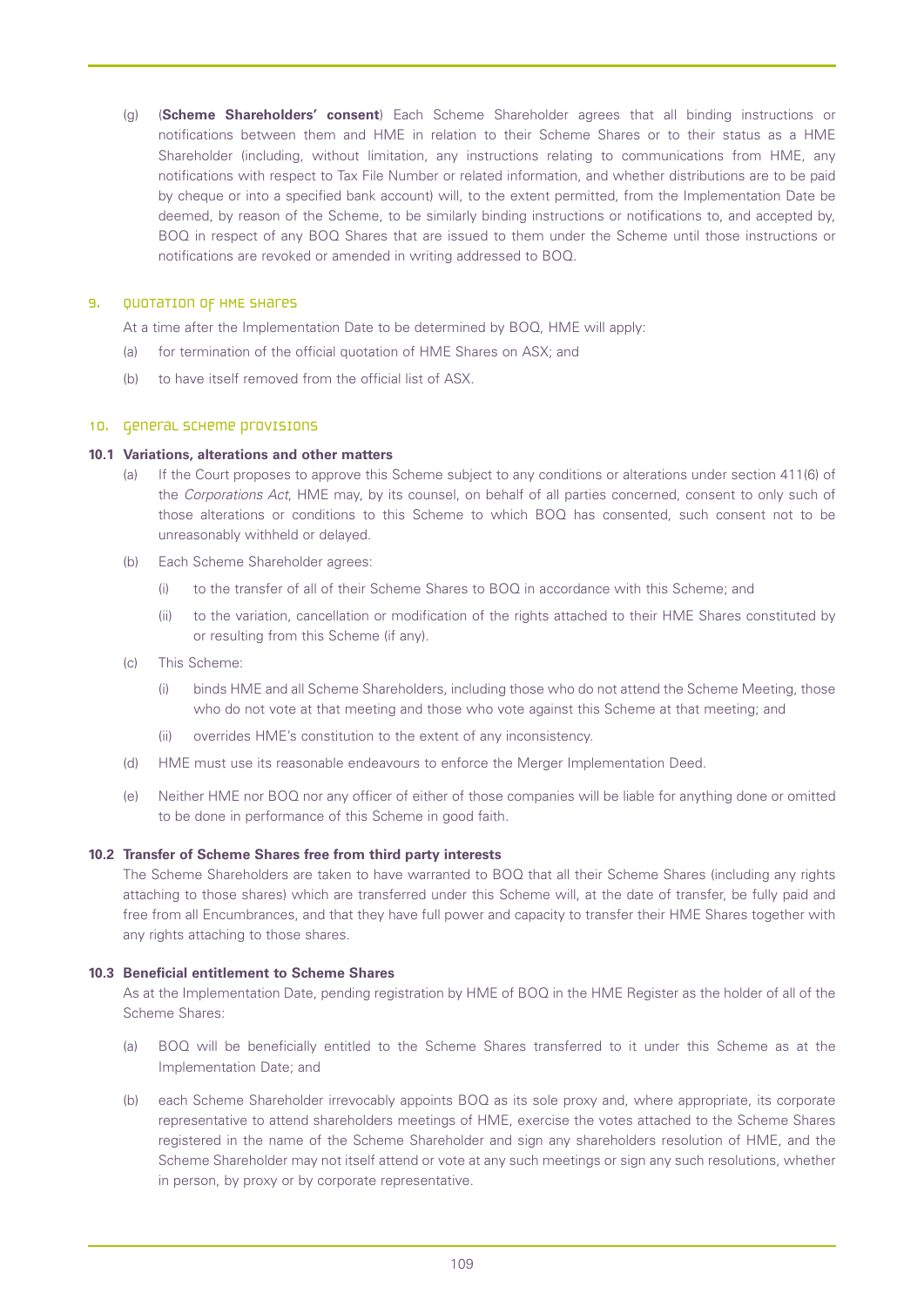### 11. power of attorney

Each Scheme Shareholder, without the need for any further act, irrevocably appoints HME and all its directors and officers (jointly and severally) as its attorney and agent for the purpose of executing any document or doing any other act necessary to give effect to this Scheme and the transactions contemplated by it including, without limitation, executing the Scheme Transfer or any proper instrument of transfer of the HME Shares held by the Scheme Shareholders for the purposes of section 1071B of the *Corporations Act*, which may be a master transfer of all the HME Shares held by Scheme Shareholders.

### 12. Miscellaneous

### **12.1 Stamp duty**

BOQ will pay all stamp duties and any related fines, interest and penalties in respect of this Scheme and each transaction effected by or made under this Scheme including without limitation in respect of the Scheme Transfer.

### **12.2 Consent**

The Scheme Shareholders consent to HME doing all things necessary, expedient or incidental to the implementation of this Scheme.

## **12.3 Notices**

If a notice, transfer, transmission application, direction or other communication referred to in this Scheme is sent by post to HME, it will not be taken to be received in the ordinary course of post or on a date and time other than the date and time (if any) on which it is actually received at HME's registered office or at the office of the HME Registry.

### **12.4 Governing law**

This Scheme is governed by the laws of Western Australia.

### **12.5 Further action**

HME will execute all documents and do all things necessary, expedient or incidental to implement and perform its obligations under this Scheme.

### **12.6 Accidental omission**

The accidental omission to give notice of the Scheme Meeting to any HME Shareholder or the non-receipt of such a notice by any HME Shareholder will not, unless so ordered by the Court, invalidate the Scheme Meeting, the proceedings at the Scheme Meeting or the Scheme or prevent the Scheme becoming Effective.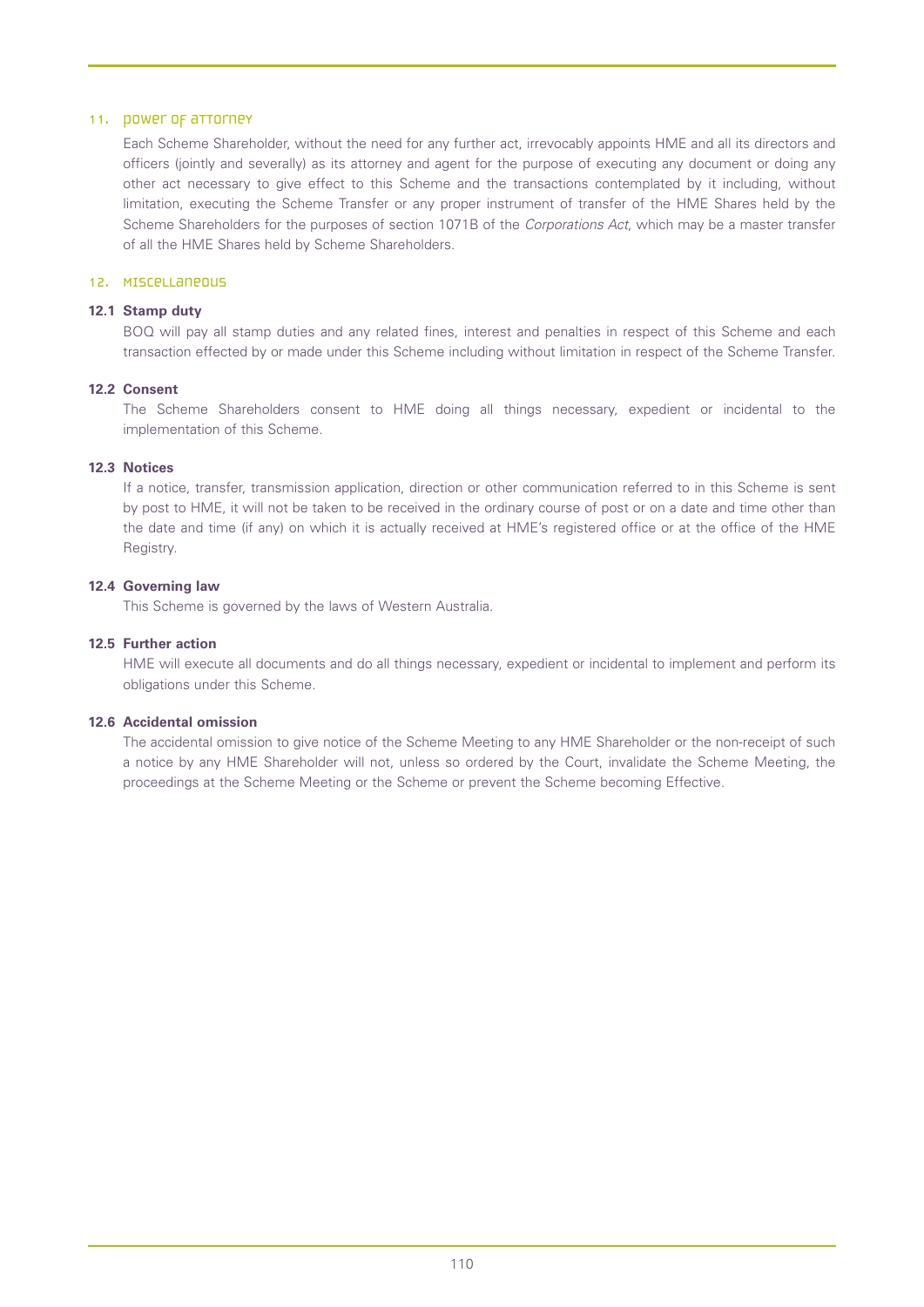## ANNEXURE B Deed Poll

## **Deed Poll made on 23 October 2007**

**By Bank of Queensland Limited** ABN 32 009 656 740 **("BOQ")** in favour of:

**Each HME Shareholder**, as defined in the Merger Implementation Deed (other than any person holding fully paid ordinary shares in HME for Bank of Queensland Limited or any of its Subsidiaries) **("HME Shareholders")**

### Recitals

- A. BOQ and HME have agreed to merge through a scheme of arrangement between HME and its shareholders under Part 5.1 of the *Corporations Act.*
- B. The scheme of arrangement, if approved, will result in HME becoming a wholly-owned subsidiary of BOQ.
- C. BOQ and HME have agreed to implement the proposed scheme of arrangement on and subject to the terms and conditions set out in the Merger Implementation Deed made on 31 August 2007 **("Merger Implementation Deed")**.
- D. BOQ is to enter into this Deed Poll for the purpose of covenanting in favour of the HME Shareholders to perform certain of its obligations under the Merger Implementation Deed.

### 1. Definitions and interpretation

### **1.1 Definitions**

Terms defined in the Merger Implementation Deed or the Scheme have the same meaning when used in this Deed Poll.

### **1.2 Interpretation**

Clause 1.2 of the Merger Implementation Deed applies to the interpretation of this Deed Poll, except that references to 'Deed' are to be read as references to 'Deed Poll'.

## **1.3 Nature of Deed Poll**

BOQ acknowledges that this Deed Poll may be enforced by any HME Shareholder in accordance with its terms and even though the HME Shareholders are not party to it.

### 2. Conditions precedent

### **2.1 Scheme becomes Effective**

BOQ's obligations under clause 3 are subject to the Scheme becoming Effective.

### **2.2 Termination**

The obligations of BOQ under this Deed Poll to HME Shareholders will automatically terminate and the terms of this Deed Poll will be of no further force or effect if the Merger Implementation Deed is terminated in accordance with its terms prior to the Scheme becoming Effective.

### **2.3 Consequences of termination**

If this Deed Poll is terminated under clause 2.2, then in addition and without prejudice to any other rights, powers or remedies available to the HME Shareholders, BOQ is released from its obligations to further perform this Deed Poll except those obligations under clause 6.

### 3. provision of scheme consideration

## **3.1 Scheme Consideration**

Subject to clause 2, in consideration of the transfer of the Scheme Shares to BOQ on the Implementation Date, BOQ will pay and provide the Scheme Consideration to each HME Shareholder in accordance with this clause 3 and clause 5 of the Scheme.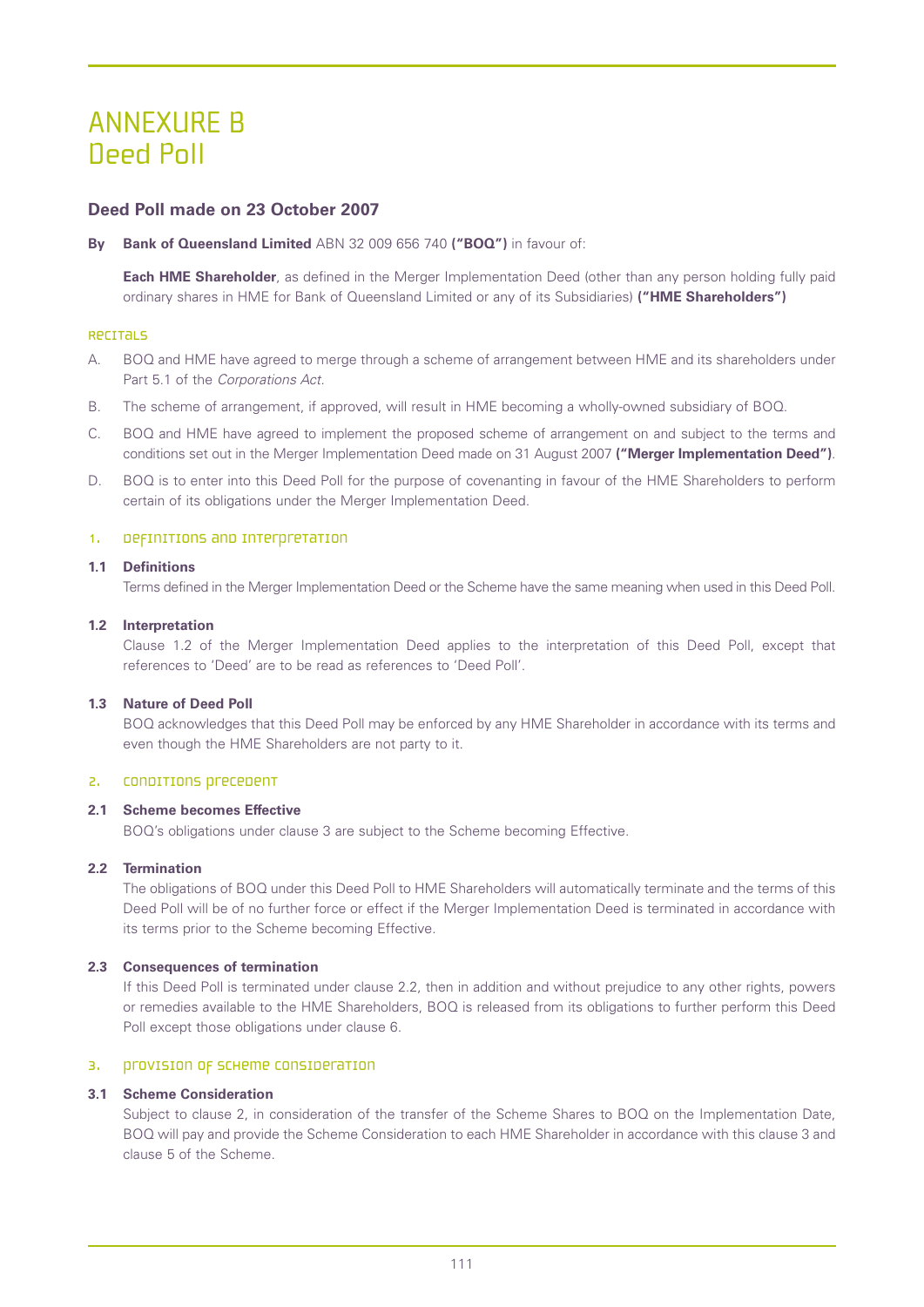### **3.2 Manner of payment**

BOQ's obligations to pay and provide the Scheme Consideration will be satisfied by BOQ complying with its obligations under clauses 5.2, 6 and 8 of the Scheme.

### **3.3 Provision of Scheme Consideration to Foreign Holder**

In the case of each HME Shareholder that is a Foreign Holder, BOQ must comply with clause 5.3 of the Scheme.

### **3.4 Quotation of Scrip Consideration**

BOQ will use its reasonable endeavours to procure that the Scrip Consideration is approved for official quotation by ASX on a deferred settlement basis from the Implementation Date and are subsequently quoted on a normal trading basis.

### 4. Warranties

BOQ represents and warrants that:

- (a) it is a corporation validly existing under the laws of its place of registration;
- (b) it has the corporate power to enter into and perform its obligations under this Deed Poll and to carry out the transactions contemplated by this Deed Poll;
- (c) it has taken all necessary corporate action to authorise its entry into this Deed Poll and has taken or will take all necessary corporate action to authorise the performance of this Deed Poll and to carry out the transactions contemplated by this Deed Poll; and
- (d) this Deed Poll is valid and binding on it.

### 5. CONTINUING OBLIGATIONS

This Deed Poll is irrevocable and subject to clause 2 remains in full force and effect until the earlier of BOQ having completely performed its obligations under this Deed Poll or the termination of this Deed Poll under clause 2.

### 6. Stamp Duty

BOQ must pay all stamp duty imposed on this Deed Poll.

### 7. Notices

All notices, requests, consents and other documents authorised or required to be given by or pursuant to this Deed Poll must be given in writing and either personally served or sent by facsimile transmission ("fax") addressed as follows:

To: Bank of Queensland Limited

Address: Level 19, 259 Queen Street, Brisbane Queensland Australia 4000

Fax: 07 3212 3409

Attention: Company Secretary/General Counsel

Notices, requests, consents and other documents ("Notices") must be deemed served or given:

- (a) if personally served by being left at the address of the party to whom the Notice is given during business hours, then in such case at the time the Notice is so delivered;
- (b) if sent by fax, then in such case when successfully transmitted during business hours, or if not during business hours, then when business hours next commence.

### 8. General

### **8.1 Waiver**

- (a) Waiver of any right arising from a breach of this Deed Poll or of any right, power, authority, discretion or remedy arising upon default under this Deed Poll must be in writing and signed by the party granting the waiver.
- (b) A failure or delay in exercise, or partial exercise, of:
	- (i) a right arising from a breach of this Deed Poll; or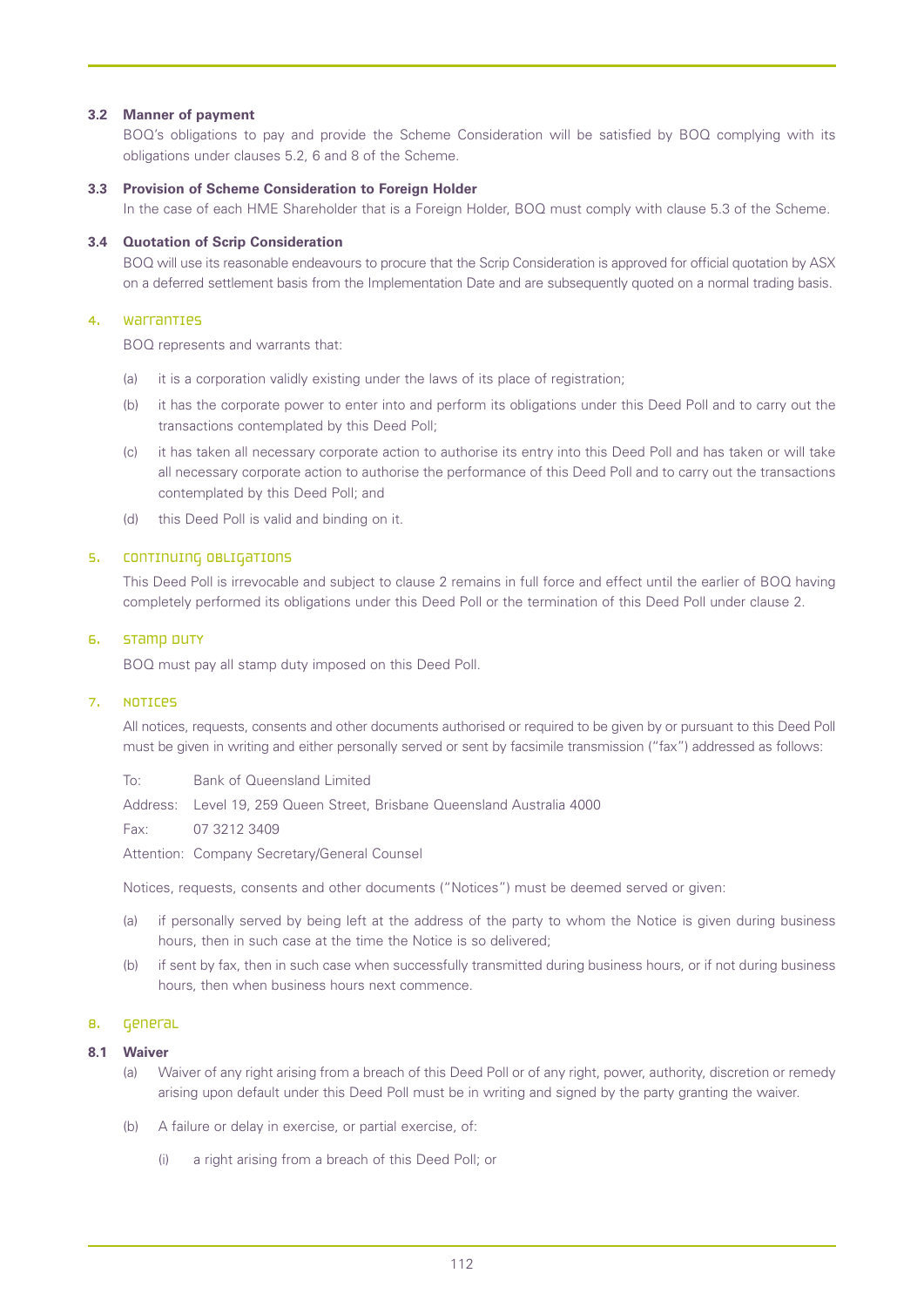(ii) a right, power, authority, discretion or remedy created or arising upon default under this Deed Poll,

does not result in a waiver of that right, power, authority, discretion or remedy.

- (c) A party is not entitled to rely on a delay in the exercise or non-exercise of a right, power, authority, discretion or remedy arising from a breach of this Deed Poll or on a default under this Deed Poll as constituting a waiver of that right, power, authority, discretion or remedy.
- (d) This clause may not itself be waived except in writing.

### **8.2 Variation**

A provision of this Deed Poll may not be amended or varied unless the amendment or variation is agreed to by HME (and the Court indicates that the amendment would not of itself preclude approval of the Scheme) in which event BOQ will enter into a further Deed Poll in favour of the HME Shareholders giving effect to such amendment or variation.

### **8.3 Assignment**

The rights and obligations of a person under this Deed Poll are personal. They may not be assigned, charged or otherwise dealt with, and no person shall attempt or purport to do so.

### **8.4 Cumulative rights**

The rights, powers and remedies of BOQ and the HME Shareholders under this Deed Poll are cumulative with the rights, powers or remedies provided by law independently of this Deed Poll.

### **8.5 Further Action**

BOQ will promptly do all things and execute and deliver all further documents required by law or reasonably requested by any other party to give effect to this Deed Poll and the Scheme.

### **8.6 Governing law**

This Deed is governed by and must be construed in accordance with the laws for the time being in force in the State of Queensland, and the parties submit to the non-exclusive jurisdiction of the courts exercising jurisdiction in respect of the State of Queensland.

## **Executed as a deed poll.**

**Executed** by **Bank of Queensland Limited ABN 32 009 656 740** in accordance with section 127 of the *Corporations Act*:

Bread Clean

Signature of Director Signature of Secretary

Neil Edwin Summerson **Brad Edwards** Brad Edwards

Name of Director in full Name of Secretary in full

\_\_\_\_\_\_\_\_\_\_\_\_\_\_\_\_\_\_\_\_\_\_\_\_\_\_\_\_\_\_\_\_\_\_\_\_\_\_\_\_\_\_\_\_\_\_\_\_\_\_ \_\_\_\_\_\_\_\_\_\_\_\_\_\_\_\_\_\_\_\_\_\_\_\_\_\_\_\_\_\_\_\_\_\_\_\_\_\_\_\_\_\_\_\_\_\_\_\_\_\_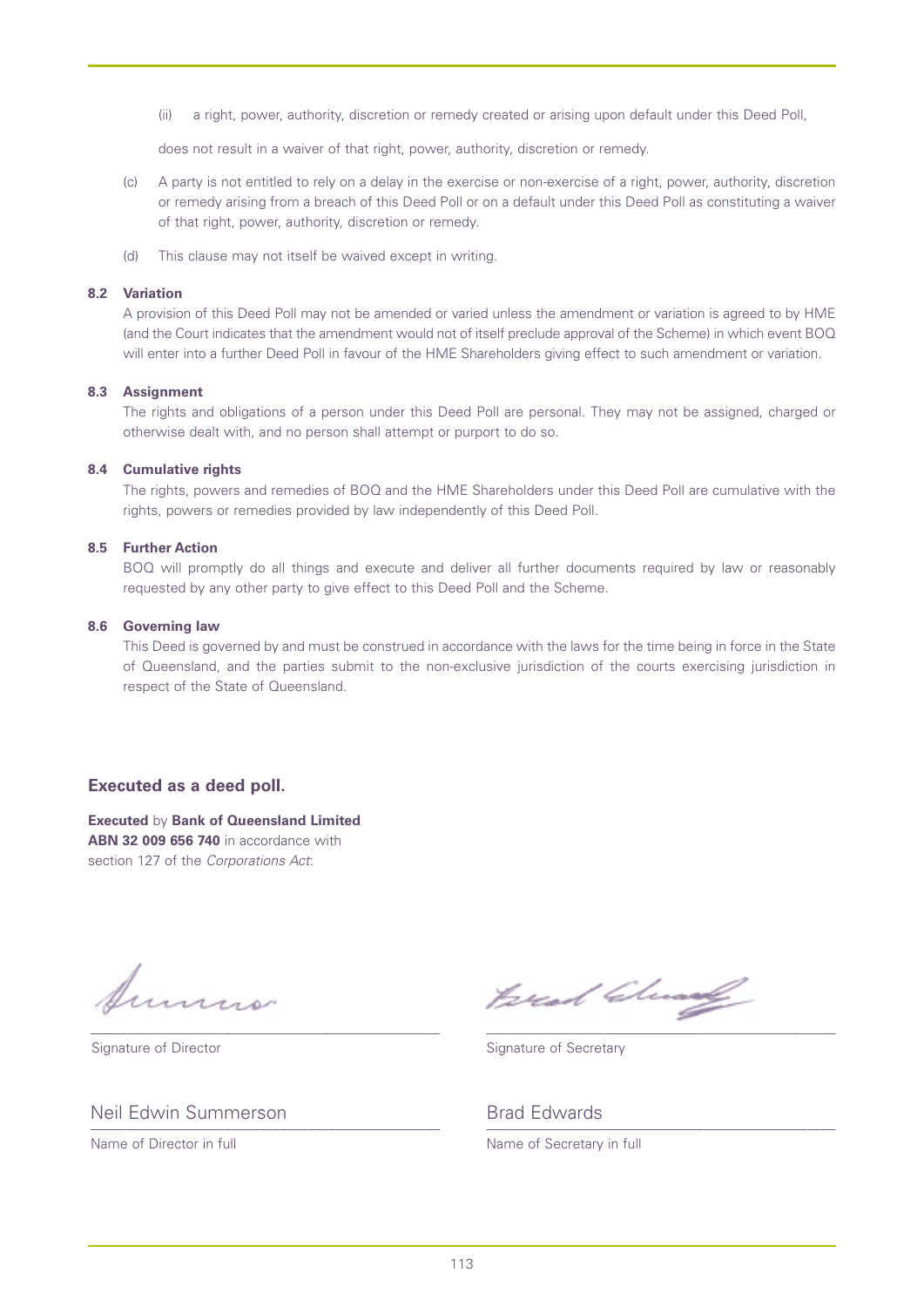## ANNEXURE C Notice of Court Ordered Scheme Meeting of Members

## **HOME BUILDING SOCIETY LTD**

**ABN 72 051 900 380**

## **NOTICE OF COURT ORDERED MEETING OF MEMBERS**

By an Order of the Federal Court of Australia (**the Court**) made on 24 October 2007, pursuant to section 411(1) of the Corporations Act, a meeting of the holders of fully paid ordinary shares (**Home Shareholders**) in Home Building Society Ltd (**Home**) will be held at The Astral 1 & 2 Rooms, Burswood Convention Centre, Great Eastern Highway, Perth, Western Australia on Friday, 30 November 2007 at 10.30am AWDT (**Scheme Meeting**).

The Court has directed that Anthony John Howarth, or failing him David Roger Davies, act as Chair of the meeting (unless the members at the meeting elect some other person to act as Chair of the meeting) and has directed the Chair to report the result of the meeting to the Court.

### Purpose of meeting

The purpose of the meeting is to consider and, if thought fit, to agree (with or without modification) to a scheme of arrangement proposed to be made between Home and the Home Shareholders (**Scheme**).

To enable you to make an informed voting decision, further information on the Scheme is set out in the booklet accompanying the notice convening this meeting (**Scheme Booklet**). A copy of the Scheme is set out in Annexure A to the Scheme Booklet. The purpose and effect of the Scheme is discussed in the Scheme Booklet.

### Resolution

To consider and, if thought fit, pass the following resolution:

"In accordance with the provisions of section 411 of the Corporations Act:

- (a) the arrangement proposed between Home Building Society Ltd (**Home**) and the holders of its fully paid ordinary shares (**Scheme**), as contained in and more particularly described in the Scheme Booklet is agreed to; and
- (b) the directors of Home are authorised:
	- (i) to agree to such alterations or conditions as are thought fit by the Federal Court of Australia (**Court**); and
	- (ii) subject to approval of the Scheme by the Court, to implement the Scheme with any such alterations or conditions."

In accordance with section 411(4)(b) of the Corporations Act, the Scheme is subject to the approval of the Court. If the resolution put to this meeting is approved in accordance with section 411(4)(a)(ii) of the Corporations Act, Home intends to apply to the Court for the approval of the Scheme.

### Entitlement to vote

The Home board has determined, and the Court has ordered, that a person's entitlement to vote at the Court ordered meeting to consider the Scheme will be the entitlement of that person as set out in Home's share register as at 5.00pm AWDT on Wednesday, 28 November 2007.

Date 25 October 2007

**Tony Howarth AO** Chairman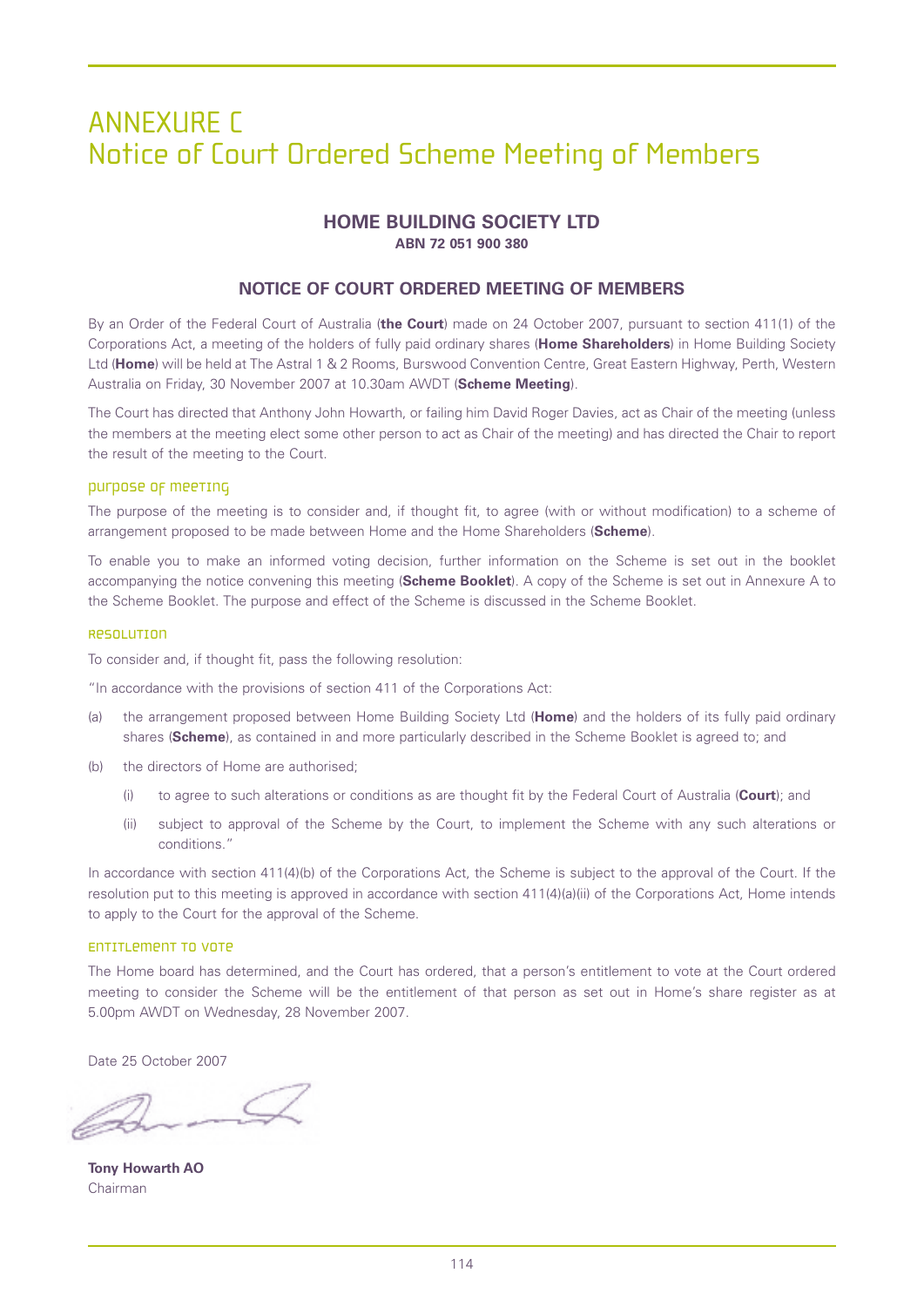

## ANNEXURE D Independent Expert's Report

ABN 53 095 445 560 AFS Licence No 246532 Level 27, 363 George Street Sydney NSW 2000 Australia GPO Box 1640, Sydney NSW 2001

Telephone: [61 2] 8235 7500 Facsimile: [61 2] 8235 7550 www.lonerganedwards.com.au

The Directors Home Building Society Limited 111 St George's Terrace Perth WA 6000

25 October 2007

## subject: proposed merger with Bank of queensland Limited

### Dear Directors

### Introduction

- 1. On 31 August 2007 Home Building Society Limited (Home) and Bank of Queensland Limited (BOQ) announced a merger proposal under which BOQ will acquire all the issued shares and options in Home (the Proposal). The proposed transaction is to be implemented by way of a Scheme of Arrangement between Home and its shareholders (the Scheme).
- 2. The Scheme is subject to approval by Home shareholders and the Court. If the Scheme is approved Home shareholders will receive 0.844 BOQ shares and \$2.80 cash per Home share (Scheme Consideration).
- 3. Under the Corporations Act 2001 (Cth) (Corporations Act), the Scheme is approved by shareholders if a resolution in favour of the Proposal is passed by a majority of shareholders present and voting at the Scheme meeting, and by 75% of the votes cast on the resolution<sup>1</sup>. The Proposal, if approved, will result in:
	- (a) BOQ owning 100% of the issued shares in Home, and
	- (b) Home shareholders holding approximately 20% of the merged group.

### Home

4. Home was formed as a mutual society in 1946 and was subsequently listed on the Australian Securities Exchange (ASX) in March 2002. In July 2006, Home and StateWest Financial Services Ltd (StateWest) completed a merger by way of a Scheme of Arrangement. Home is one of the largest listed financial services groups in Western Australia (WA) with a \$2.4 billion loan portfolio, \$2.2 billion in total customer deposits, more than 126,000 customers and 29 branches throughout WA.

### **BOO**

5. BOQ is one of Australia's fastest growing regional banks with approximately 240 branches, 16 business banking centres and 2,400 BOQ-branded ATMs throughout Australia. In the last five years it has more than doubled its branch numbers, its assets under management have more than trebled to almost \$20 billion while its market capitalisation has grown from approximately \$400 million to \$2 billion.

Liability limited by a scheme approved under Professional Standards Legislation

<sup>&</sup>lt;sup>1</sup> It should be noted that Home's Constitution allows for one vote per shareholder rather than one vote per share.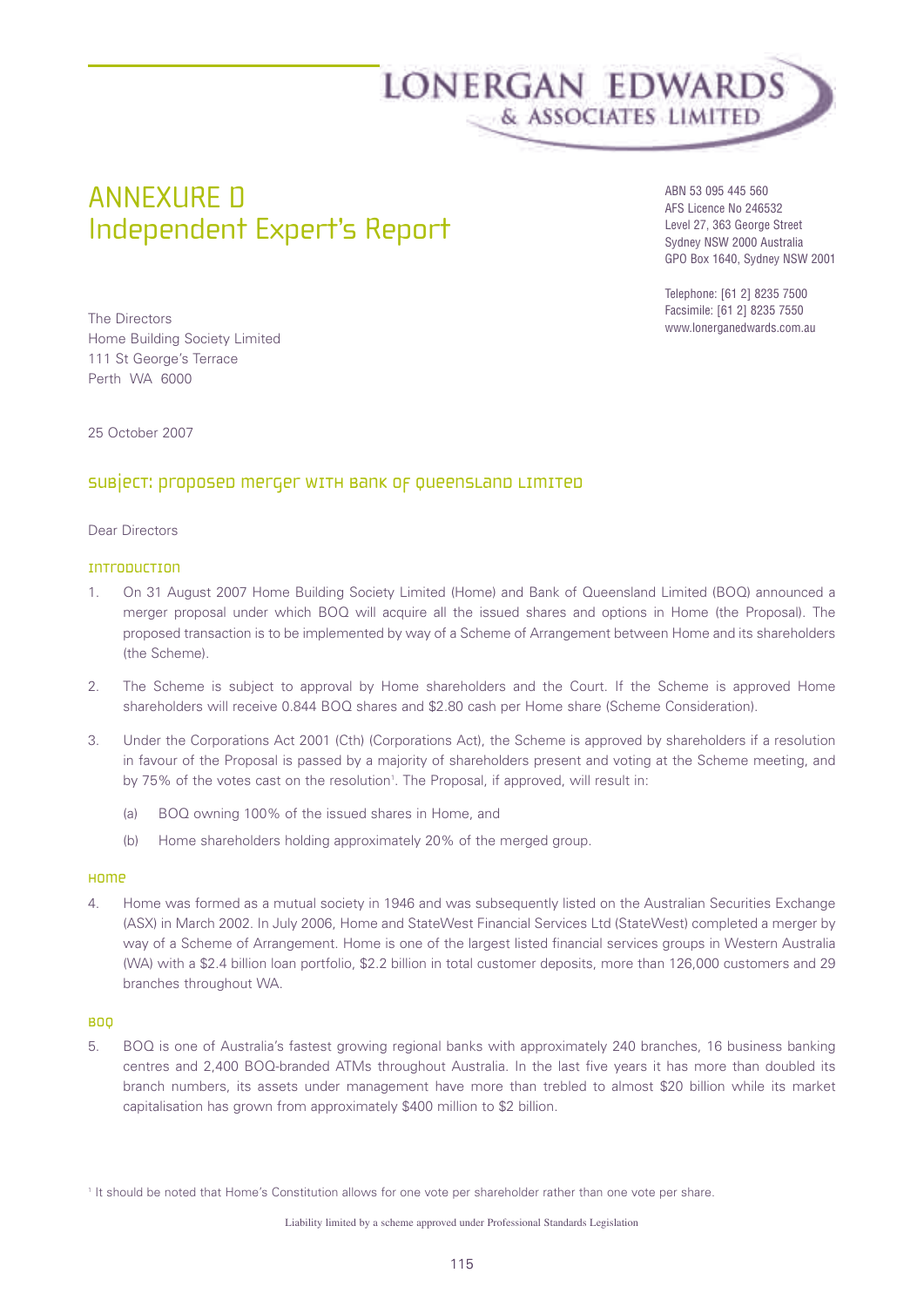### purpose of report

- 6. There is no regulatory requirement for Home to commission an independent expert's report (IER) in relation to the Scheme. However, the Scheme is conditional upon, amongst other things, an independent expert concluding that the Scheme is in the best interests of Home shareholders. Accordingly, the directors of Home have requested that Lonergan Edwards & Associates Limited (LEA) prepare an IER setting out whether the Scheme is fair and reasonable and in the best interests of Home shareholders.
- 7. Our report will accompany the Scheme Booklet to be sent by Home to its shareholders.
- 8. LEA is independent of Home and BOQ and has no other involvement or interest in the Scheme.

### Summary of opinion

- 9. LEA has concluded that the acquisition of Home shares by BOQ under the Scheme is fair and reasonable and in the best interests of Home shareholders in the absence of a superior proposal.
- 10. We therefore recommend that Home shareholders vote in favour of the Scheme in the absence of a superior proposal.
- 11. We have arrived at this conclusion for the reasons set out below.

### Valuation of Home

12. LEA has valued 100% of the ordinary shares in Home on a controlling interest basis at between \$15.73 to \$16.57 per share<sup>2</sup>, as summarised below:

|                                        | Low<br>$\mathsf{sm}$ | <b>High</b><br>\$m\$ |
|----------------------------------------|----------------------|----------------------|
| Value of Financial Services business   | 451.0                | 471.5                |
| Value of Property Development business | 65.5                 | 73.5                 |
| Other assets                           | 2.3                  | 2.3                  |
|                                        | 518.8                | 547.3                |
| Add option exercise money              | 14.9                 | 14.9                 |
| Value of 100% of shares in Home        | 533.7                | 562.2                |
| Fully diluted shares on issue (000s)   | 33,934               | 33,934               |
| Value per share                        | \$15.73              | \$16.57              |

### Value of Scheme Consideration

13. Having regard to the recent share market trading in BOQ shares, we have assessed the value of the consideration payable under the Scheme at \$17.99 to \$18.41 per Home share as follows:

|                                             | Low<br>$\mathbf{Sm}$ | <b>High</b><br>\$m |
|---------------------------------------------|----------------------|--------------------|
| Assessed value of BOQ shares <sup>(1)</sup> | 18.00                | 18.50              |
| Offer ratio                                 | 0.844                | 0.844              |
| Assessed value of BOQ share consideration   | 15.19                | 15.61              |
| Cash component of consideration             | 2.80                 | 2.80               |
| Total assessed value of consideration       | 17.99                | 18.41              |

## **Note:**

1 Excludes BOQ final dividend in respect of FY07.

### Assessment of the Scheme

14. We summarise below the likely impact of the Scheme on Home shareholders.

<sup>2</sup> Our valuation range excludes the final dividend of \$0.24 per Home share in respect of FY07.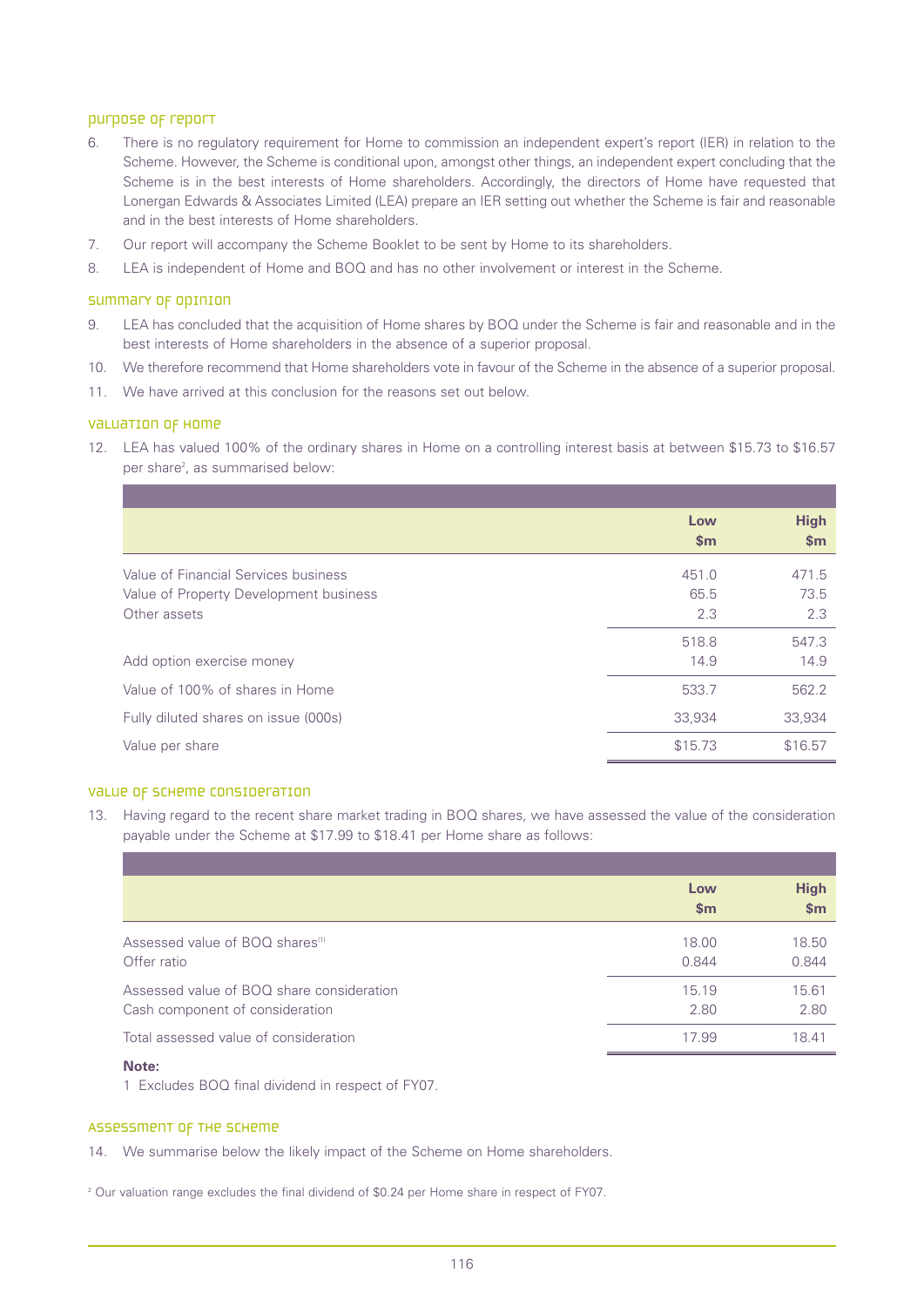

### Advantages

- 15. The Scheme has the following benefits for Home shareholders:
	- (a) the assessed value of the Scheme Consideration of \$17.99 to \$18.41 per share lies above the top end of our assessed value range of 100% of Home of \$15.73 to \$16.57 per share, and is therefore fair to Home shareholders when assessed under the guidelines set out in Australian Securities & Investments Commission (ASIC) Regulatory Guide 75
	- (b) the Scheme Consideration represents a significant premium to the recent market prices of Home shares prior to the announcement of the Scheme
	- (c) in our opinion Home shareholders are being paid a significant share of the synergy benefits which are expected to be generated as a result of the acquisition. In addition, Home shareholders will own around 20% of the merged group and will therefore participate in the expected realisation of identified synergies
	- (d) if the Scheme does not proceed, and in the absence of an alternative offer or proposal, the price of Home shares is likely to trade at a discount to our valuation and the Scheme Consideration (although the possibility of future corporate activity involving Home is likely to limit the extent of the discount in the short-term)
	- (e) Home shareholders will receive BOQ shares as consideration under the Proposal and consequently:
		- (i) will own shares in an appreciably larger company than Home
		- (ii) will benefit from the greater liquidity of BOQ shares.
- 16. Further, it should be noted that:
	- (a) no alternative proposal has emerged subsequent to the announcement of the Scheme
	- (b) as a condition of the Scheme, Home is unable to solicit, encourage or initiate any competing transaction
	- (c) as a result of the above it is unlikely that a higher offer or superior proposal to the Scheme will be received prior to the Scheme meeting.
- 17. Shareholders should also be aware that if the Scheme is approved, they will no longer hold a direct interest in Home. However, as noted above, Home shareholders (in aggregate) will own around 20% of the enlarged group if the Scheme is approved.

#### Conclusion

18. Given the above analysis, in our opinion the acquisition of Home shares under the Scheme is fair and reasonable and in the best interests of Home shareholders in the absence of a superior proposal.

#### General

- 19. The impact of approving the Scheme on the tax position of Home shareholders depends on the individual circumstances of each investor. Home shareholders should read the taxation advice set out in the Scheme Booklet and consult their own professional advisers if in doubt as to the taxation consequences of the Scheme.
- 20. The ultimate decision whether to approve the Scheme should be based on each Home shareholder's assessment of their own circumstances. If Home shareholders are in doubt about the action they should take in relation to the Scheme or matters dealt with in this report, shareholders should seek independent professional advice. For our full opinion on the Scheme and the reasoning behind our opinion, we recommend that Home shareholders read the remainder of our report.

Yours faithfully

Websards

**Craig Edwards Martin Holt** Authorised Representative Authorised Representative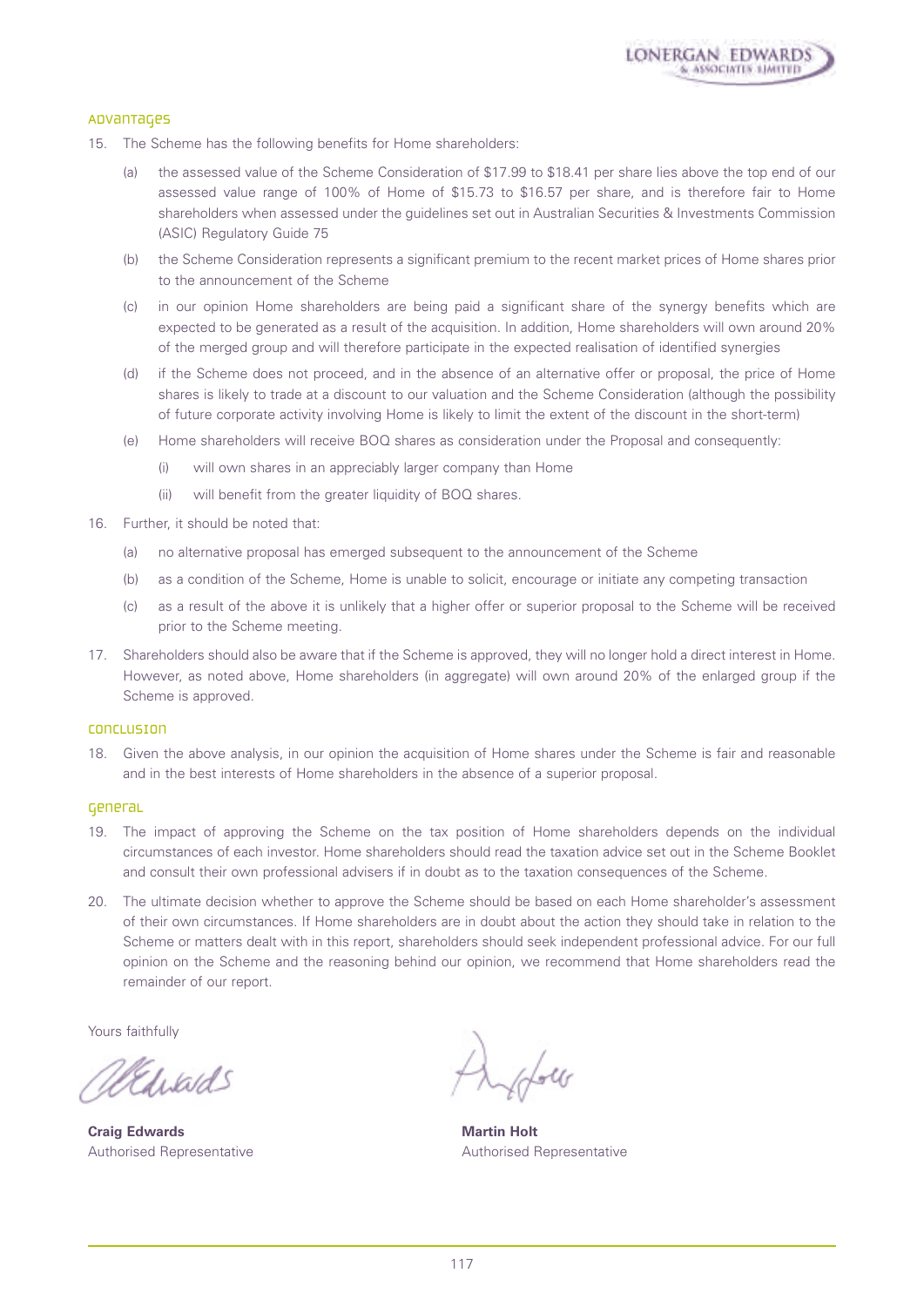## Table of Contents

| <b>Section</b> |                                | Paragraph |
|----------------|--------------------------------|-----------|
|                | Key terms of the Scheme        | $21 - 26$ |
| Ш              | Scope of our report            | $27 - 44$ |
| Ш              | Profile of Home                | 45-83     |
| IV             | Financial services industry    | 84-113    |
| $\mathbf v$    | Valuation approach             | 114-121   |
| VI             | Valuation of 100% of Home      | 122-158   |
| VII            | Value of consideration offered | 159-181   |
| VIII           | Evaluation of the Proposal     | 182-213   |

## **Appendices**

| А | <b>Financial Services Guide</b>           |
|---|-------------------------------------------|
| в | Qualifications, declarations and consents |
| C | Profile of BOQ                            |
| D | Trading multiples of listed companies     |
| Е | Valuation evidence from past transactions |
|   | Glossary                                  |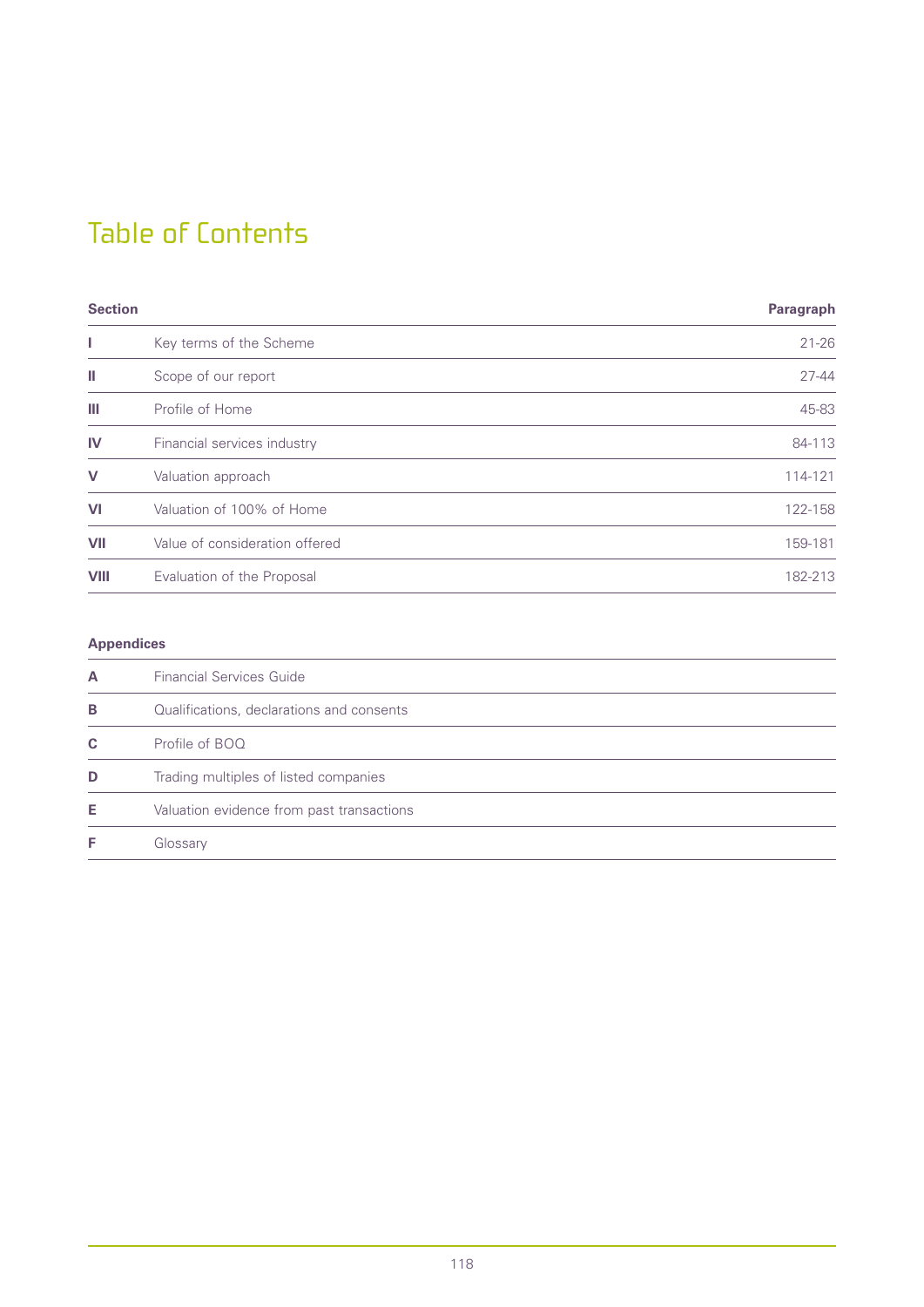## I Key Terms of the Scheme

### Terms

- 21. On 31 August 2007 Home Building Society Limited (Home) and Bank of Queensland Limited (BOQ) announced a merger proposal under which BOQ will acquire all the issued shares and options in Home (the Proposal). The proposed transaction is to be implemented by way of a Scheme of Arrangement between Home and its shareholders (the Scheme).
- 22. The Scheme is subject to approval by Home shareholders and the Court. If the Scheme is approved Home shareholders will receive 0.844 BOQ shares and \$2.80 cash per Home share (Scheme Consideration).

### **CONDITIONS**

- 23. The Scheme is subject to the satisfaction of a number of conditions, including the following which are outlined in the Merger Implementation Deed (MID) between the parties dated 31 August 2007:
	- (a) the Treasurer of the Commonwealth granting approval under section 13 of the Financial Sector (Shareholdings) Act 1998 to the acquisition by BOQ of 100% of the shares in Home and giving consent under section 63 of the Banking Act 1959 (if required) to the Scheme
	- (b) the independent expert concluding that the Scheme is in the best interests of Home shareholders
	- (c) in accordance with the requirements of the Corporations Act 2001 (Cth) (Corporations Act):
		- (i) the Scheme is approved by Home shareholders, and
		- (ii) the Scheme is approved by the Court
	- (d) no material adverse change in respect of Home or BOQ occurs between the date of the MID and 8:00 am on the Second Court Date<sup>3</sup>
	- (e) no prescribed occurrence in respect of Home or BOQ occurs between the date of the MID and 8:00 am on the Second Court Date
	- (f) all regulatory approvals required to implement the Scheme are granted or obtained, and those regulatory approvals are not withdrawn, cancelled or revoked
	- (g) no regulatory authority takes or proposes to take any action, or refuses or fails to take any action, which has or may have the effect that:
		- (i) the Scheme is deemed illegal or otherwise prohibited
		- (ii) all or a material part of the business or assets of BOQ and its subsidiaries or of Home and its subsidiaries is required to be divested, or
		- (iii) all or a material part of the business or assets of BOQ and its subsidiaries or of Home and its subsidiaries is materially and adversely affected
	- (h) no temporary restraining order, preliminary or permanent injunction or other legal restraint or prohibition is in effect at 8:00 am on the Second Court Date which prevents the completion of any aspect of the Scheme
	- (i) BOQ and Home are each satisfied with the outcome of its due diligence enquiries on or before 21 September 20074
	- (j) all of the offers to acquire Home options to be made by BOQ are accepted by the option holders before 5.00 pm on the fifth business day before the First Court Date.

<sup>&</sup>lt;sup>3</sup> The first day on which an application made to the Court for an order under section 411(4)(b) of the Corporations Act approving the Scheme is heard.

<sup>4</sup> BOQ and Home jointly announced on 24 September 2007 that this condition had been met.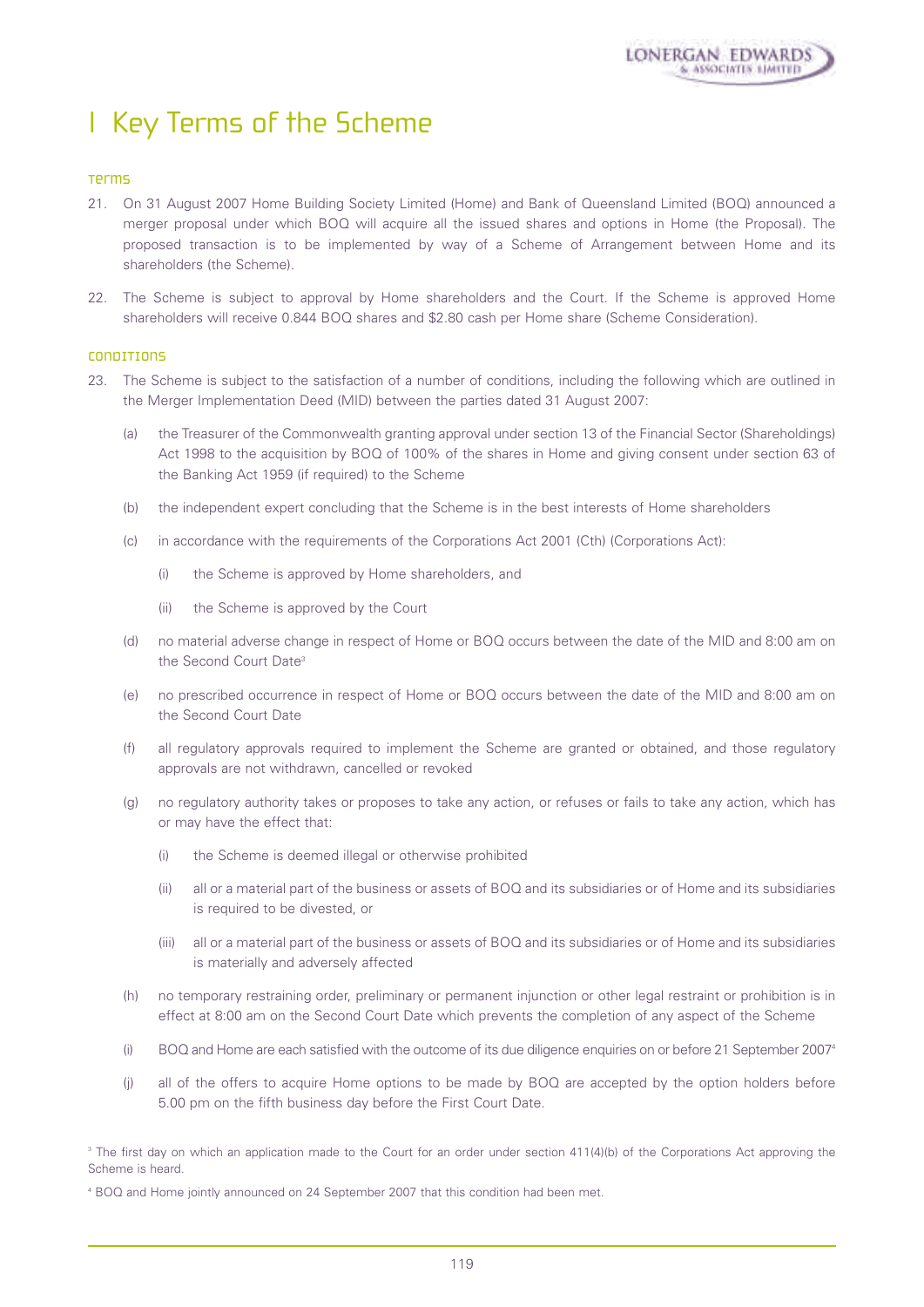### 24. Break fees of:

- (a) \$5.9 million payable by Home to BOQ; and
- (b) \$2.0 million payable by BOQ to Home

are payable in certain circumstances as specified in the MID.

### **Resolutions**

- 25. Home shareholders will be asked to vote on the Scheme in accordance with the resolutions contained in the Notice of Scheme Meeting accompanying the Scheme Booklet.
- 26. If the resolution is passed by the requisite majority<sup>3</sup>, Home must apply to the Court for orders approving the Scheme, and if that approval is given, lodge the orders with the Australian Securities & Investments Commission (ASIC) and do all things necessary to give effect to the Scheme.

<sup>5</sup> It should be noted that Home's Constitution allows for one vote per shareholder rather than one vote per share.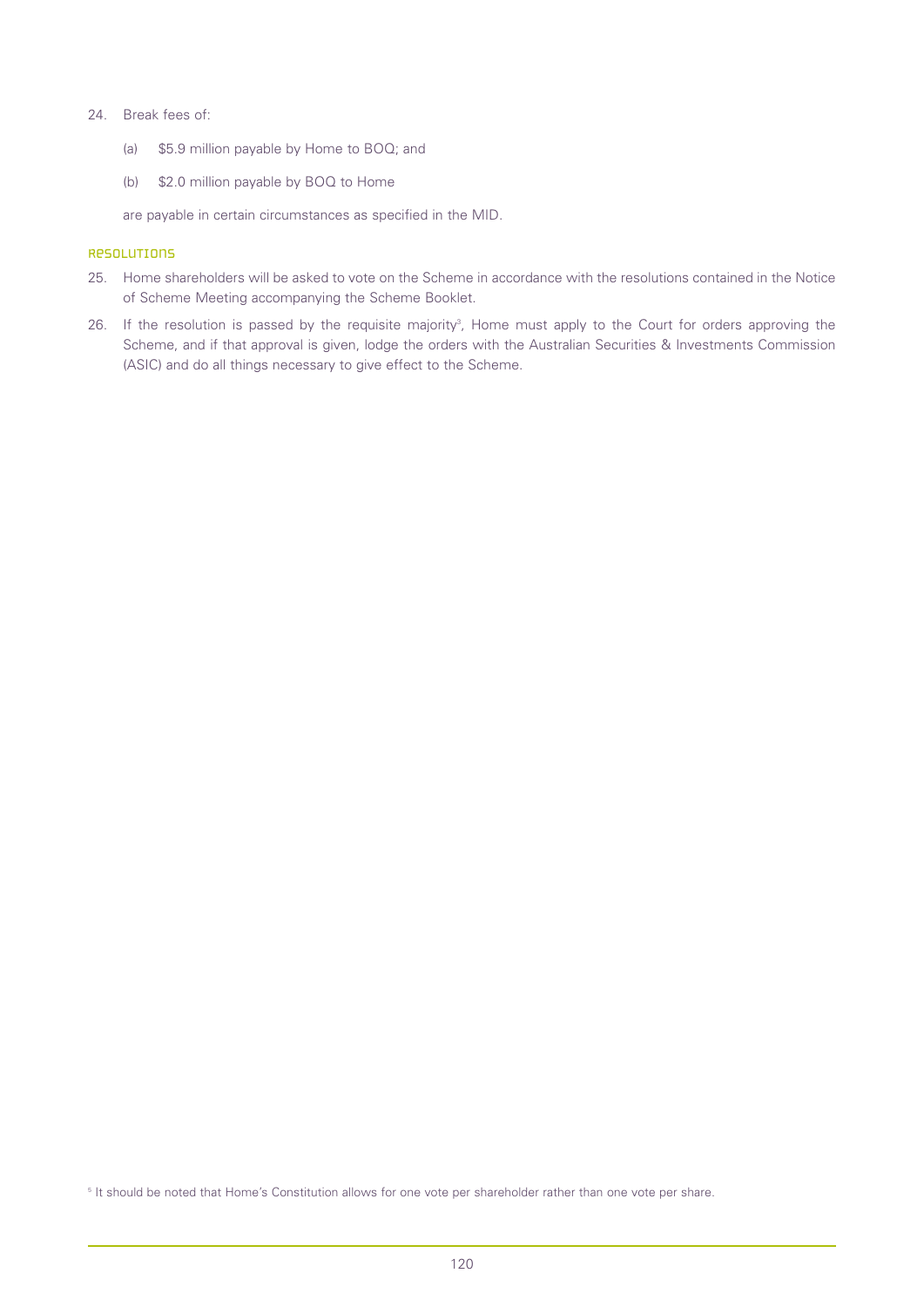# II Scope of our Report

## Purpose

- 27. The Scheme is subject to the Corporations Act and has to be effected pursuant to section 411 of the Corporations Act, which governs schemes of arrangement. Parts 2 and 3 of Schedule 8 of the Corporations Regulations 2001 (Corporations Regulations) prescribe information to be sent to shareholders and creditors in relation to members' and creditors' schemes of arrangement pursuant to section 411 of the Corporations Act.
- 28. Part 3 of Schedule 8 of the Corporations Regulations requires an IER in relation to a members' scheme to be prepared when a party to that scheme has a prescribed shareholding in the company subject to the scheme, or where any of its directors are also directors of the company subject to the scheme. In those circumstances, the IER must state whether a scheme is in the best interests of shareholders and state reasons for that opinion.
- 29. BOQ does not hold any shares in Home and there are no common directors. Accordingly, there is no regulatory requirement for an IER to be prepared for Home shareholders pursuant to section 411 of the Corporations Act. We understand that there is no other regulatory requirement for an IER to be prepared.
- 30. However, as the Scheme is conditional upon, amongst other things, an independent expert concluding that the Scheme is in the best interests of Home shareholders, the directors of Home have requested LEA prepare an IER stating whether the proposed acquisition of Home by BOQ under the Scheme is fair and reasonable and in the best interests of Home shareholders and the reasons for that opinion.
- 31. This report has been prepared by LEA for the benefit of Home shareholders to assist them in considering the resolutions to approve the Scheme. Our report will accompany the Notice of Scheme Meeting and Scheme Booklet to be sent to Home shareholders. The sole purpose of our report is to determine whether, in our opinion, the Scheme is fair and reasonable and in the best interests of Home shareholders.
- 32. The ultimate decision whether to approve the Scheme should be based on each Home shareholder's assessment of their own circumstances. If in doubt about the Scheme or matters dealt with in this report, shareholders should seek independent professional advice.

### Basis of assessment

- 33. There is no legal definition of the expression "in the best interests". ASIC Regulatory Guide 75 gives limited guidance as to the meaning of "in the best interests", implying that it is similar to "fair and reasonable".
- 34. Regulatory Guide 756 establishes certain guidelines in respect of IERs prepared for the purposes of the Corporations Act. Regulatory Guide 75 is primarily directed towards reports prepared in the context of a takeover offer.
- 35. Pursuant to Regulatory Guide 75, an offer is "fair" if the value of the offer price or consideration is equal to or greater than the value of the securities the subject of the offer. A comparison must be made assuming 100% ownership of the target company.
- 36. Regulatory Guide 75 considers an offer to be "reasonable" if it is fair. An offer may also be reasonable if, despite not being "fair" but after considering other significant factors, shareholders should accept the offer in the absence of any higher bid before the close of the offer.
- 37. As the Scheme is effectively a takeover of Home by BOQ we have assessed the Scheme under the guidelines set out in ASIC Regulatory Guide 75. Further, in our opinion, if the Scheme is "fair and reasonable" under ASIC Regulatory Guide 75 it must also be in the "best interests" of shareholders.

<sup>&</sup>lt;sup>6</sup> ASIC Regulatory Guide 75 "Independent Expert Reports to Shareholders".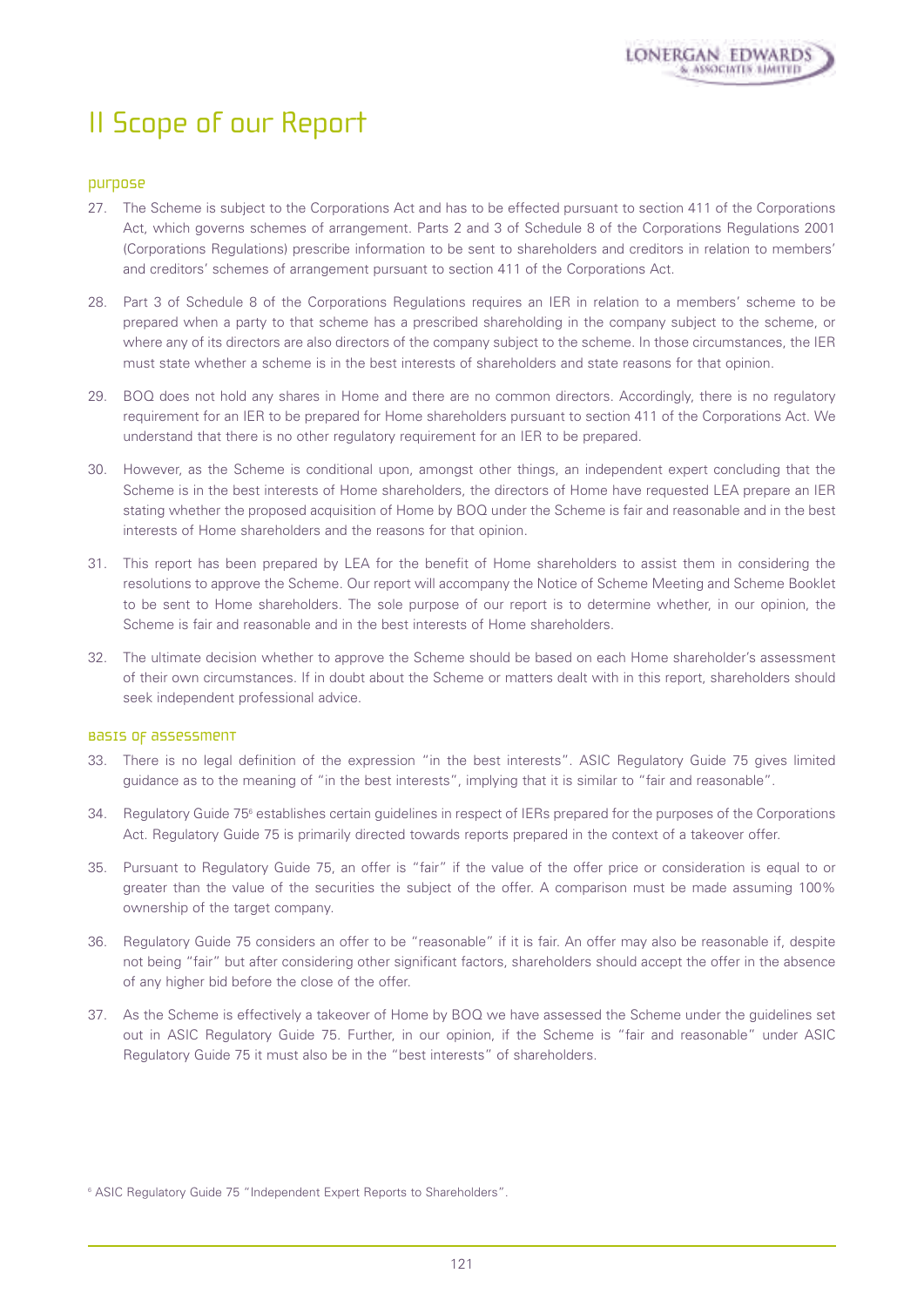- 38. The following matters, inter alia, have been considered when determining whether the Scheme is fair and reasonable and in the best interests of Home shareholders:
	- (a) the market value of 100% of the shares in Home
	- (b) the value of the consideration offered under the Scheme
	- (c) the extent to which (a) and (b) differ (in order to assess whether the offer is fair under ASIC Regulatory Guide 75)
	- (d) the extent to which a control premium is being paid to Home shareholders
	- (e) the listed market price of Home shares both prior to and during the period subsequent to the announcement of the Scheme
	- (f) the level of synergy / rationalisation benefits likely to be generated under the merger proposal, and the extent to which a share of these benefits is being paid to Home shareholders
	- (g) the value of Home to an alternative offeror and the likelihood of an alternative offer being made for Home sometime in the future
	- (h) the likely market price of Home shares if the proposed Scheme is not approved by Home shareholders
	- (i) ownership and control issues and other qualitative and strategic issues associated with the Scheme.

### Limitations and reliance on information

- 39. Our opinions are based on the economic, market and other conditions prevailing at the date of this report. Such conditions can change significantly over relatively short periods of time.
- 40. Our report is also based upon financial and other information provided by Home. We have considered and relied upon this information and believe that the information provided is reliable, complete and not misleading and we have no reason to believe that material facts have been withheld. The information provided was evaluated through analysis, enquiry and review for the purpose of forming an opinion on the Proposal from the perspective of Home shareholders. However, in assignments such as this, time is limited and we do not warrant that our enquiries have identified or verified all of the matters which an audit, extensive examination or "due diligence" investigation might disclose. None of these additional tasks have been undertaken.
- 41. We understand the accounting and other financial information that was provided to us has been prepared in accordance with the Australian equivalent to International Financial Reporting Standards (AIFRS).
- 42. An important part of the information base used in forming an opinion of the kind expressed in this report are the opinions and judgement of management of the relevant companies. This type of information has also been evaluated through analysis, enquiry and review to the extent practical. However, it must be recognised that such information is not always capable of external verification or validation.
- 43. We in no way guarantee the achievability of budgets or forecasts of future profits. Budgets and forecasts are inherently uncertain. They are predictions by management of future events which cannot be assured and are necessarily based on assumptions of future events, many of which are beyond the control of management. Actual results may vary significantly from forecasts and budgets with consequential valuation impacts.
- 44. In forming our opinion, we have also assumed that:
	- (a) the information set out in the Scheme Booklet is complete, accurate and fairly presented in all material respects
	- (b) if the Scheme becomes legally effective, it will be implemented in accordance with the terms set out in the MID and the terms of the Scheme itself.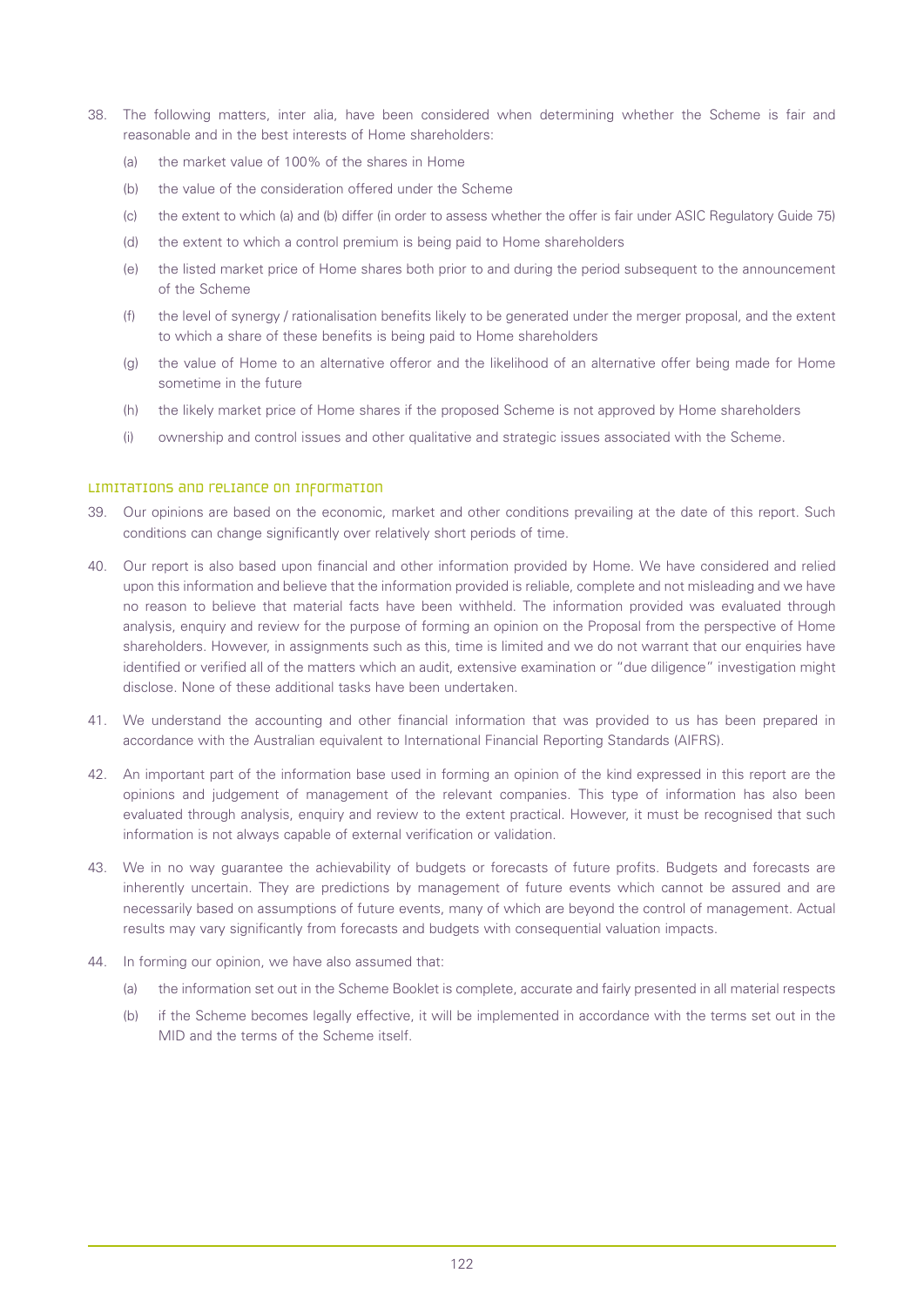# III Profile of Home

### Overview

- 45. Home is a permanent building society based in Perth, Western Australia providing a range of comprehensive financial services to the Western Australian community.
- 46. Home was established as a mutual society in 1946 in Fremantle as a limited partnership of 10 local business men. It was demutualised and listed on the ASX in 2002.
- 47. On 23 August 2005 Home and StateWest announced a merger of the two organisations. Following a related demutualisation process completion of the merger occurred on 10 July 2006 and its subsequent implementation was expected to result in pre-tax synergies of around \$8.0 million to \$10.0 million per annum<sup>7</sup>.
- 48. Home currently operates through 29 branches spread across the Perth Metropolitan area and selected regional locations.
- 49. As at 30 June 2007 Home had around 126,000 member accounts and total assets of around \$3.0 billion.

### Current operations

50. Home operates primarily as a building society providing financial services to customers, and also has interests in a number of property development projects.

### **Financial Services**

- 51. The financial services segment comprises lending for residential housing purposes, commercial lending, general banking deposit facilities, financial planning advice, and insurance and settlement agency services.
- 52. Home has primarily concentrated on residential mortgage lending together with investment and savings products. To date the financial planning, insurance and related services have not made a significant contribution to overall profitability.
- 53. A summary of the loan portfolio by purpose as at 30 June 2006 and 30 June 2007 is set out below:

| Loan portfolio                                    |                                             |                                             |
|---------------------------------------------------|---------------------------------------------|---------------------------------------------|
|                                                   | <b>30 June 06</b><br><b>Actual</b><br>\$000 | <b>30 June 07</b><br><b>Actual</b><br>\$000 |
| <b>Residential</b>                                |                                             |                                             |
| Owner occupied                                    | 954,649                                     | 1,487,582                                   |
| <b>Total residential</b>                          | 954,649                                     | 1,487,582                                   |
| <b>Personal</b>                                   |                                             |                                             |
| Vacant land                                       | 103,489                                     | 102,584                                     |
| Other                                             | 15,545                                      | 223,078                                     |
| <b>Total personal</b>                             | 119,034                                     | 325,662                                     |
| <b>Commercial</b>                                 |                                             |                                             |
| Residential investment property                   | 269,493                                     | 390,780                                     |
| Commercial property                               | 96,131                                      | 227,466                                     |
| <b>Total commercial</b>                           | 365,624                                     | 618,246                                     |
|                                                   |                                             |                                             |
| <b>Total gross loans and advances</b>             | 1,439,307                                   | 2,431,490                                   |
| Less provision for impairment                     | (202)                                       | (1,066)                                     |
| Less interest income forgone on non-accrual loans |                                             | (30)                                        |
| Net loans and advances <sup>(1)</sup>             | 1,439,105                                   | 2,430,394                                   |

### **Note:**

1 Loans and advances amounting to \$355 million as at 30 June 2007 (\$305 million as at 30 June 2006) are secured against the securitisation facility with Waratah Receivables Corporation Pty Ltd.

<sup>7</sup> Home management has subsequently revised this estimate to \$8 million per annum.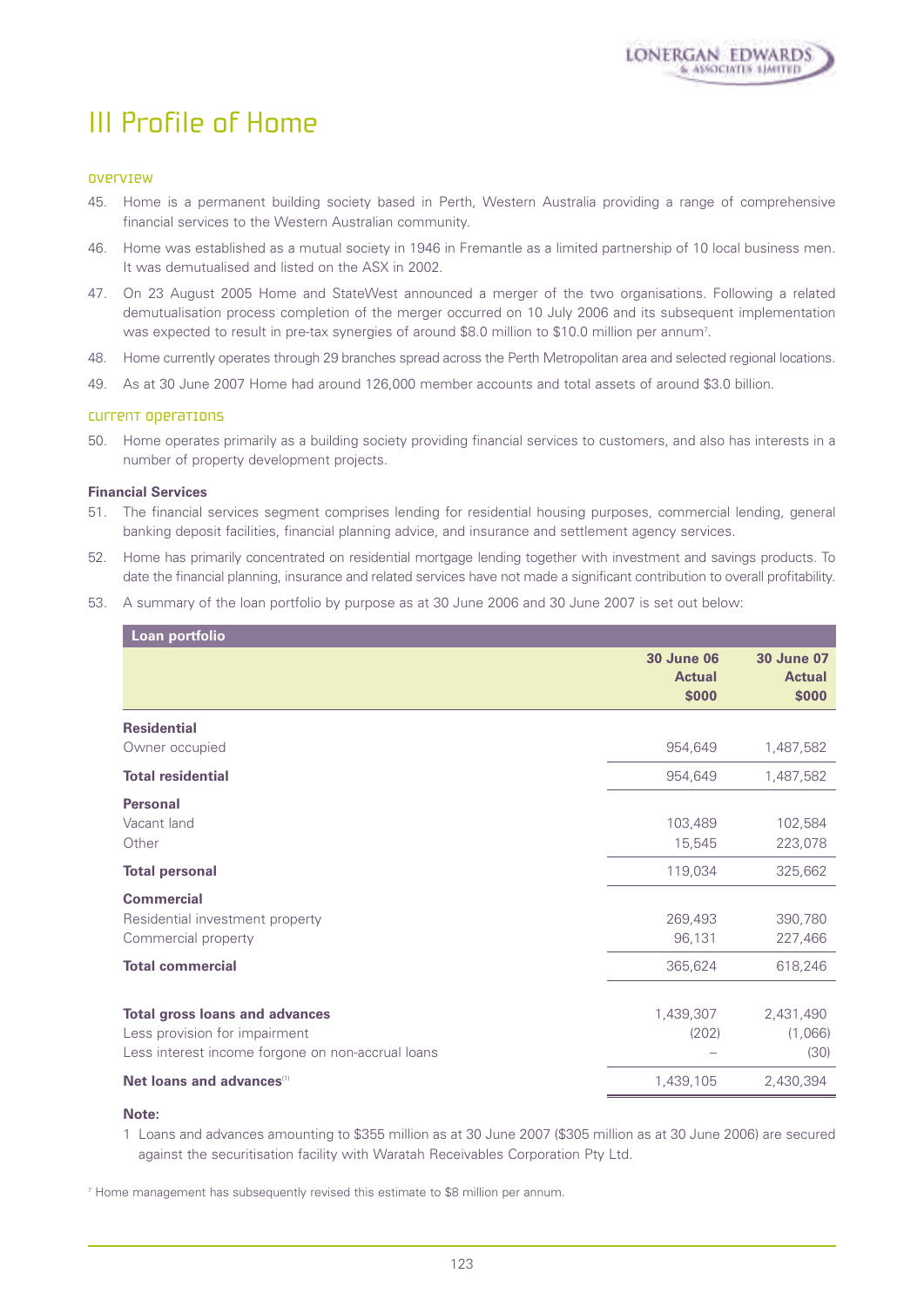### **Property Development**

- 54. The property development segment involves the development of residential land, and financing the acquisition and sale of vacant land for residential purposes through investments in joint ventures.
- 55. These activities are carried on in Home Credit Management Ltd (HCM), a wholly owned subsidiary of Home, which has been operating in the field of property development at various levels since the late 1980s.
- 56. Over the past six years HCM has formed a strong relationship with Satterley Property Group Pty Ltd (SPG), which has enabled HCM to invest in a number of medium to long-term projects. Today these projects are significant contributors to the financial performance of Home.
- 57. HCM is currently involved in six major projects in various stages of development; two within the suburban areas of Perth, one in the Peel district just south of Perth and the other three in the south west of Western Australia.

| Land development portfolio as at 30 June 2007 |                                                           |                                            |                                             |                                       |
|-----------------------------------------------|-----------------------------------------------------------|--------------------------------------------|---------------------------------------------|---------------------------------------|
|                                               | Joint venture<br>percentage<br>ownership<br>$\frac{0}{0}$ | <b>Estimated</b><br>years to<br>completion | Lots<br>recognised<br>as revenue<br>to date | <b>Number</b><br>of lots<br>remaining |
| <b>Asset</b>                                  |                                                           |                                            |                                             |                                       |
| <b>Brighton</b>                               | 9.31                                                      | 13                                         | 3,245                                       | 3,303                                 |
| Dalyellup                                     | 17.08                                                     | 9                                          | 2,043                                       | 1,345                                 |
| Wanneroo <sup>(1)</sup>                       | 21.42                                                     |                                            | 930                                         | 31                                    |
| East Busselton                                | 25.00                                                     | 10                                         | 86                                          | 1.473                                 |
| Margaret River                                | 5.81                                                      | 17                                         |                                             | 1,787                                 |
| <b>Austin Cove</b>                            | 3.70                                                      | 17                                         |                                             | 2,536                                 |
| Total                                         |                                                           |                                            | 6,304                                       | 10,475                                |

58. HCM's land development portfolio as at 30 June 2007 is summarised below:

### **Note:**

1 The Wanneroo project is in its final stages.

- 59. The major projects currently under development include:
	- **(a) Brighton:** located approximately 40 kilometres north of the Perth CBD. Planning commenced in March 2000 with an expected completion year of 2017. The size of the land holding is 579 hectares
	- **(b) Dalyellup:** located 7 kilometres south of the Bunbury CBD. The project commenced planning in June 1997 with an expected completion year of 2014. The size of the land holding is 570 hectares
	- **(c) Provence (East Busselton):** located south of Busselton townsite at the junction of the Bussell and Vasse Highways, 230 kilometres south west of the Perth CBD. The project commenced planning in December 2002, with an expected completion year of June 2016. The size of the land holding is 504 hectares.
- 60. In addition Home has a direct equity interest in Gold Estates Holdings Pty Limited (Gold Estates) which holds land for development and resale. This equity interest was acquired as part of the acquisition of StateWest.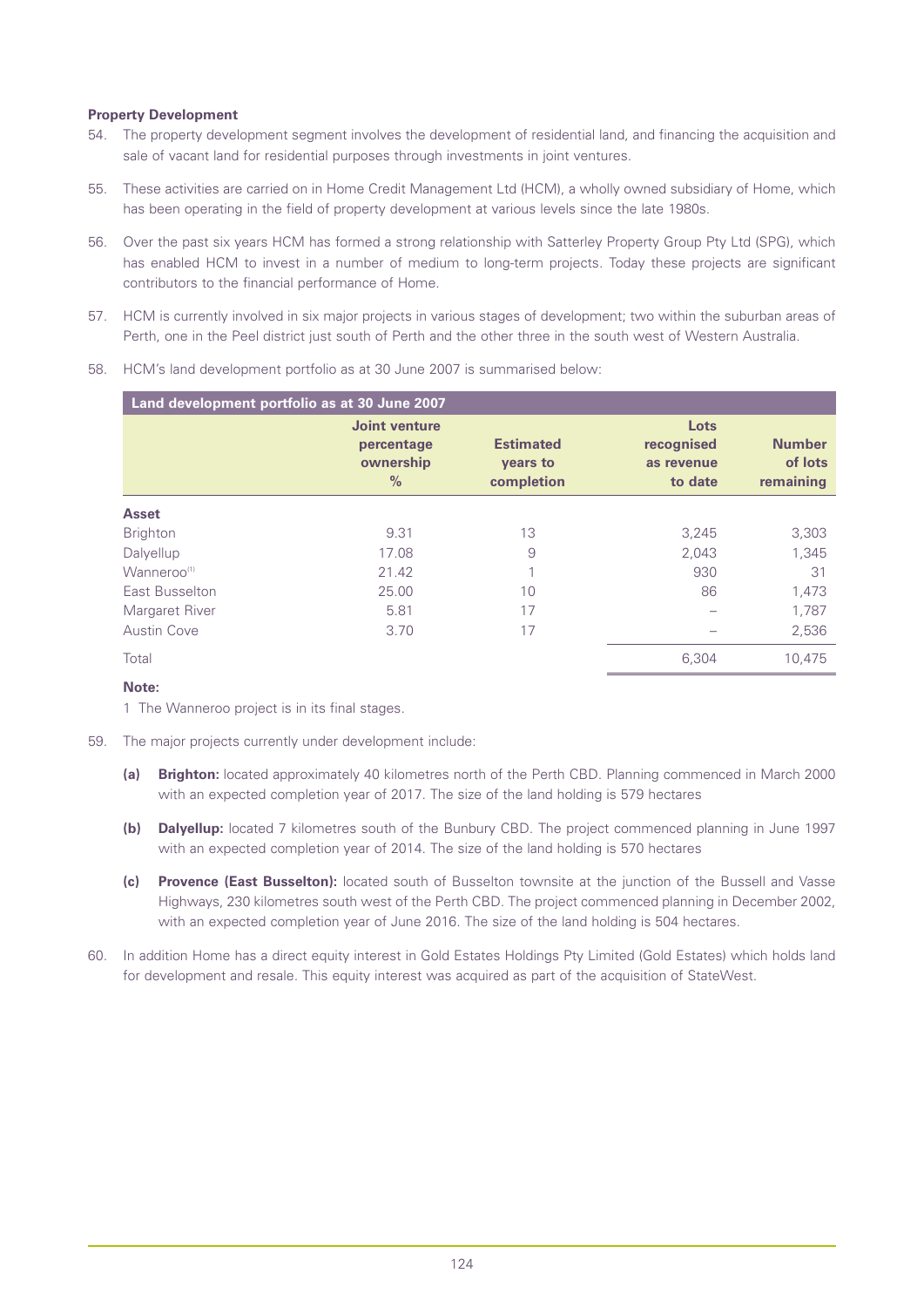

### summary of financial performance

61. A summary of Home's operating performance for the three years ended 30 June 2007 is summarised below:

| <b>Financial performance of Home</b>                                                                                                                                              |                                                               |                                                               |                                                               |
|-----------------------------------------------------------------------------------------------------------------------------------------------------------------------------------|---------------------------------------------------------------|---------------------------------------------------------------|---------------------------------------------------------------|
|                                                                                                                                                                                   | <b>Year to</b><br><b>30 June 05</b><br><b>Actual</b><br>\$000 | <b>Year to</b><br><b>30 June 06</b><br><b>Actual</b><br>\$000 | <b>Year to</b><br><b>30 June 07</b><br><b>Actual</b><br>\$000 |
| Interest income<br>Interest expense                                                                                                                                               | 75,911<br>(50, 347)                                           | 97,718<br>(71,001)                                            | 192,206<br>(132, 893)                                         |
| Net interest income                                                                                                                                                               | 25,564                                                        | 26,717                                                        | 59,313                                                        |
| Other operating income <sup>(1)</sup><br>Bad and doubtful debts recovered<br>Net change in market value of investments                                                            | 6,395<br>108<br>59                                            | 6,994<br>83<br>69                                             | 17,168<br>337<br>61                                           |
| Total income                                                                                                                                                                      | 32,126                                                        | 33,863                                                        | 76,879                                                        |
| Expenses from operating activities <sup>(2)</sup><br>Impairment losses<br>Depreciation<br>Amortisation of software<br>Employee benefit expenses<br>Other gains / (losses)         | (15, 225)<br>(291)<br>(865)<br>(11, 319)<br>231               | (15, 790)<br>817<br>(902)<br>(12, 365)<br>(53)                | (29, 198)<br>(373)<br>(2, 110)<br>(449)<br>(24, 684)<br>(21)  |
| Total expenses                                                                                                                                                                    | (27, 469)                                                     | (28, 293)                                                     | (56, 835)                                                     |
| Operating profit of Financial Services business<br>Share of net profit from property joint ventures                                                                               | 4,657<br>4,588                                                | 5,570<br>9,744                                                | 20,004<br>9,998                                               |
| Underlying net profit before income tax and minority interests<br>Income tax expense<br>Profit attributable to minority interests                                                 | 9,245<br>(2,735)<br>(105)                                     | 15,314<br>(4, 298)<br>(81)                                    | 30,042<br>(8, 733)<br>(46)                                    |
| Underlying net profit after tax<br>Gain on sale of property <sup>(3)</sup><br>Amortisation of intangibles<br>Merger and restructuring expenses<br>Tax effect of significant items | 6,405<br>(158)                                                | 10,935<br>1,295<br>(256)<br>(2,619)<br>786                    | 21,263<br>1,620<br>$(3,392)^{(4)}$<br>(10, 178)<br>3,880      |
| Reported net profit after tax                                                                                                                                                     | 6,247                                                         | 10,141                                                        | 13,193                                                        |
| Average interest margin<br>Cost to income ratio<br>Deposits (\$m)<br>Total loan portfolio (\$m)                                                                                   | 2.25%<br>74.2%<br>929.9<br>1,103.7                            | 1.98%<br>66.7%<br>1,191.3<br>1,439.1                          | 2.29%<br>65.0%<br>2,179.2<br>2,430.4                          |

### **Note:**

- 1 Includes fees and commissions, rents, securitisation income, dividends and other income.
- 2 Includes transaction costs, information system costs, general administration, advertising and promotion and other expenses.
- 3 As a result of the merger with StateWest, a property asset held in east Perth was considered surplus to requirements and was sold in June 2006, with settlement occurring in August 2006. Profit on the sale was recognised in FY07. The gain on the sale of a property in FY06 related to the Home head office building.
- 4 As part of the business combination with StateWest, intangible assets of \$23.5 million (reflecting customer relationships and brand names) were recognised.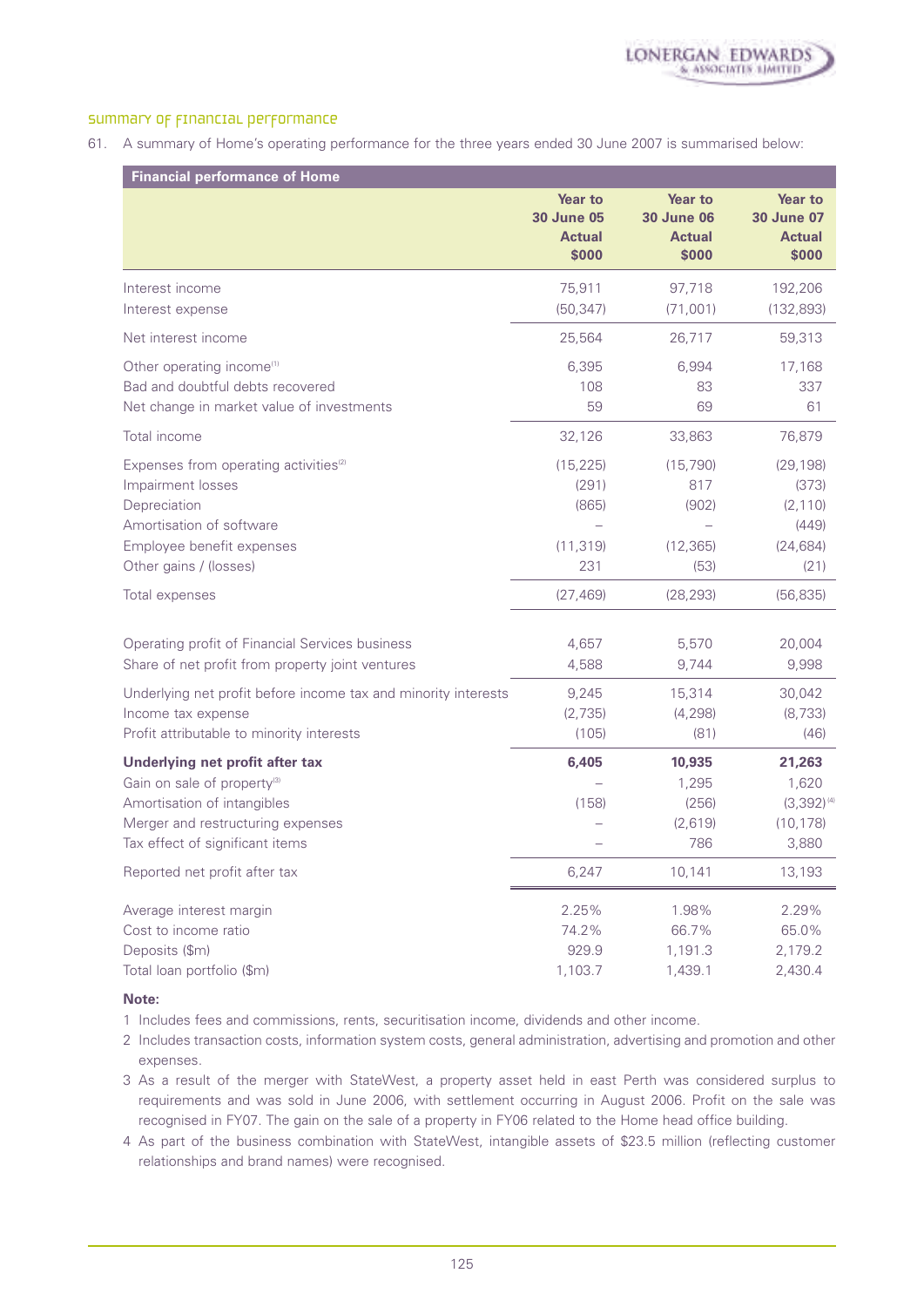62. Key factors impacting on the operating performance of Home during the above periods are outlined below:

### **Year ended 30 June 2005**

- The Financial Services business achieved earnings growth of 20%, driven by strong loan growth
- Mortgage approvals and new deposit accounts increased by 66% and 71% respectively, leading to an above market increase in both mortgage balances (29%) and deposit balances (17%)
- Property development activities continued to perform well with underlying earnings up 21% from the previous period

### **Year ended 30 June 2006**

- On 23 August 2005 Home announced its intention to merge with StateWest. While the merger did not take effect until July 2006, in the intervening period Home and StateWest progressed the implementation of information technology rationalisation and the harmonisation of policies and procedures. This enabled the benefits of the merger to be realised earlier than would otherwise have been the case
- Mortgage approvals rose 28% to \$810 million
- Total lending receivables increased 30% to \$1.4 billion and total deposit balances increased 28% to \$1.2 billion
- Loan arrears over 90 days reduced by \$6.6 million to nil
- Total operating expenses, excluding restructuring and merger costs, increased by \$0.6 million (2%) over the period, less than CPI

### **Year ended 30 June 2007**

- Underlying net profit of the Financial Services business increased 178% due to the contribution from StateWest, synergies from the merger<sup>8</sup> and continued organic growth. However, due to strong competition and other factors loan growth was below original expectations
- The cost to income ratio<sup>9</sup> improved from 66.7% in FY06 to 65.0% in FY07
- Whilst the legal integration of Home and StateWest was completed on 3 July 2006, the full integration of systems and processes was not completed until later in the year<sup>10</sup>
- Provisioning against total lending assets remained low at 0.05%, reflecting the strength of the loan book
- The contribution from the property development activities was broadly consistent with that achieved in FY06.

### **FY08 outlook**

- 63. At the time of Home's FY07 results announcement on 31 August 2007 management made the following comments regarding the outlook for the business in FY08:
	- (a) Home's core market of WA continues to experience unprecedented, sustained economic growth
	- (b) the medium term outlook for the WA market remains positive despite continued pressure on interest rates and other external factors. Record employment levels and strong inwards migration from interstate and overseas are likely to keep housing demand high in 2008 and beyond
	- (c) there is likely to be greater competition due to the increasing focus of the big banks and eastern states based competitors in the West Australian financial services market
	- (d) Home plans to grow its branch network by 30% to 40 branches over the next two years
	- (e) the company intends to roll out additional products and service enhancements to drive further growth
	- (f) Home expects to achieve the full synergy benefits of \$8 million (pre-tax) per annum arising from the StateWest acquisition in FY08 (of which \$4.9 million was achieved in FY07)
	- (g) Home is "on track" to achieve underlying earnings per share (EPS) growth of 15% to 20% in FY0811.
	- (h) While we have reviewed the FY08 budget we have been asked not to disclose this information in our report as it is commercially sensitive. However, we note that the FY08 budget is consistent with management's guidance.

<sup>&</sup>lt;sup>8</sup> Synergy benefits of \$4.9 million were achieved in FY07.

<sup>9</sup> Excludes merger and restructuring costs, impairment gains / losses on loans and advances, amortisation of intangibles and gain on sale of property assets.

<sup>10</sup> Implementation of a new banking system (which enabled customers of both organisations to use the combined branch network) did not occur until September 2006.

<sup>&</sup>lt;sup>11</sup> Underlying EPS in FY07 was 66.6 cents per share.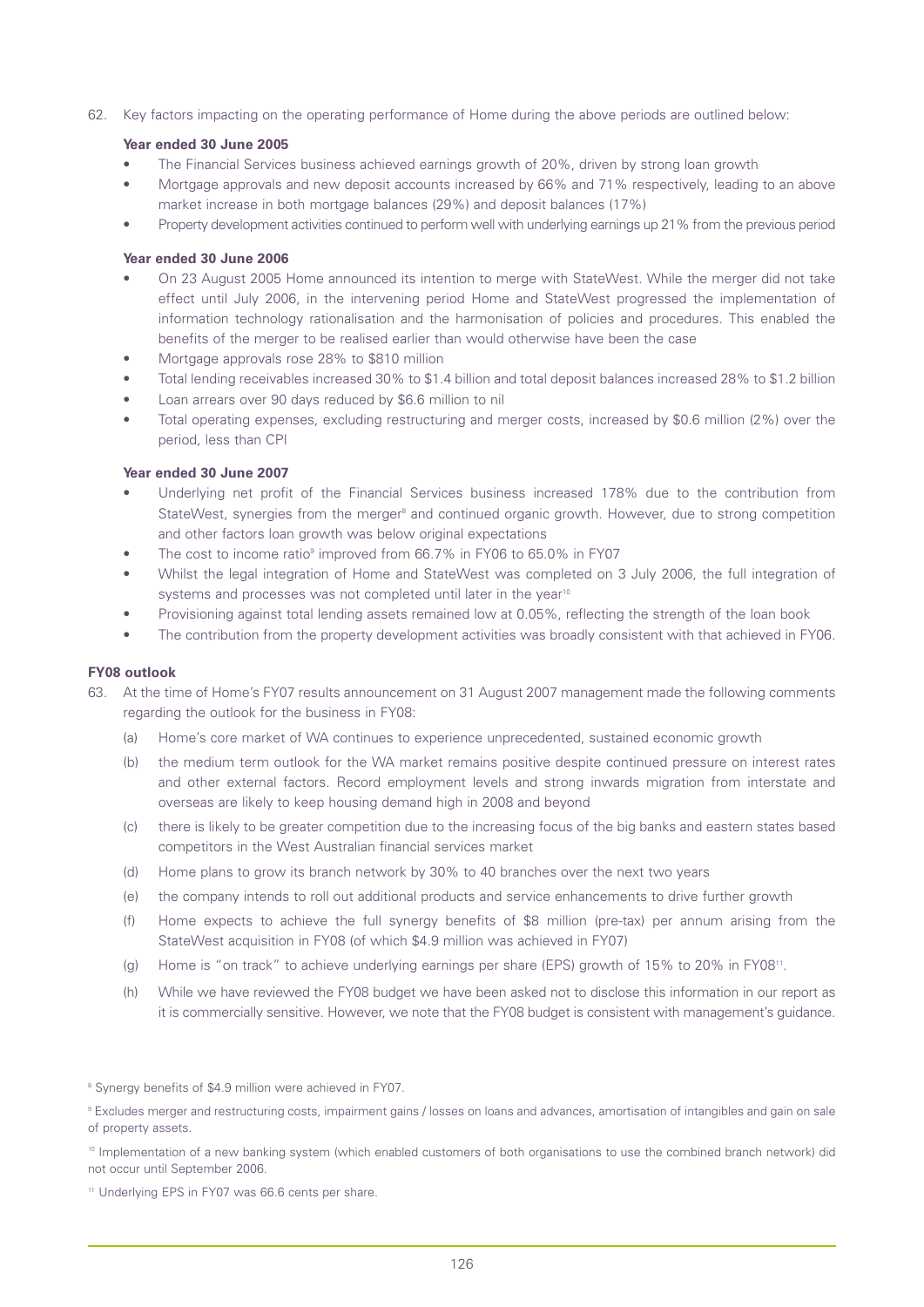

### **Segment results**

65. The following table provides a summary of underlying net profit after income tax and minority interests by business segment for the three years ended 30 June 2007:

| Underlying net profit after income tax and minority interests |                   |                   |                   |
|---------------------------------------------------------------|-------------------|-------------------|-------------------|
|                                                               | <b>Year to</b>    | <b>Year to</b>    | <b>Year to</b>    |
|                                                               | <b>30 June 05</b> | <b>30 June 06</b> | <b>30 June 07</b> |
|                                                               | <b>Actual</b>     | <b>Actual</b>     | <b>Actual</b>     |
|                                                               | \$m               | $\mathsf{sm}$     | $\mathsf{sm}$     |
| <b>Financial Services</b>                                     | 3.9               | 5.7               | 16.0              |
| <b>Property Development</b>                                   | 2.5               | 5.2               | 5.3               |
| Total                                                         | 6.4               | 10.9              | 21.3              |

## Financial position

66. The financial position of Home as at 30 June 2006 and 30 June 2007 is set out below:

| <b>Financial position of Home</b>                     |                                             |                                             |
|-------------------------------------------------------|---------------------------------------------|---------------------------------------------|
|                                                       | <b>30 June 06</b><br><b>Actual</b><br>\$000 | <b>30 June 07</b><br><b>Actual</b><br>\$000 |
| <b>Assets</b>                                         |                                             |                                             |
| Cash and cash equivalents                             | 23,940                                      | 24,194                                      |
| Held for trading investments                          | 1,991                                       | 994                                         |
| Available for sale investments <sup>(1)</sup>         | 139,934                                     | 285,361                                     |
| Held to maturity investments                          |                                             | 2,933                                       |
| Trade and other receivables                           | 418                                         | 1,248                                       |
| Loans and advances <sup>(2)</sup>                     | 1,439,105                                   | 2,430,394                                   |
| Investments in joint ventures                         | 26,084                                      | 28,103                                      |
| Other financial assets <sup>(3)</sup>                 | 1,238                                       | 7,021                                       |
| Property, plant and equipment                         | 2,434                                       | 5,917                                       |
| Goodwill and other intangibles                        | 535                                         | 171,455                                     |
| Income tax paid in advance                            | 2,180                                       |                                             |
| Prepayments                                           | 4,747                                       | 1,542                                       |
| <b>Total assets</b>                                   | 1,642,606                                   | 2,959,162                                   |
| <b>Liabilities</b>                                    |                                             |                                             |
| Customer deposits                                     | 1,191,298                                   | 2,179,195                                   |
| Trade and other payables                              | 19,494                                      | 28,674                                      |
| Interest bearing liabilities and borrowings           | 347,530                                     | 417,530                                     |
| Deferred tax liabilities                              | 6,645                                       | 11,117                                      |
| Income tax payable                                    |                                             | 907                                         |
| Provisions                                            | 484                                         | 4,057                                       |
| <b>Total liabilities</b>                              | 1,566,451                                   | 2,641,480                                   |
| <b>Net assets</b>                                     | 76,155                                      | 317,682                                     |
| Minority interests                                    | (2,692)                                     | (1, 585)                                    |
| Net assets attributable to Home shareholders          | 73,463                                      | 316,097                                     |
| Net tangible assets attributable to Home shareholders | 72,928                                      | 144,642                                     |

### **Note:**

1 Includes bank bills, certificate of deposits and shares in Gold Estates (\$6.9 million as at FY07 only).

2 The composition of loans and advances is set out in paragraph 53.

3 Other financial assets includes shares in CUSCAL (\$2.3 million as at 30 June 2007 only) and funds deposited with Australian Settlement Limited to cover settlement exposures for electronically processed debits.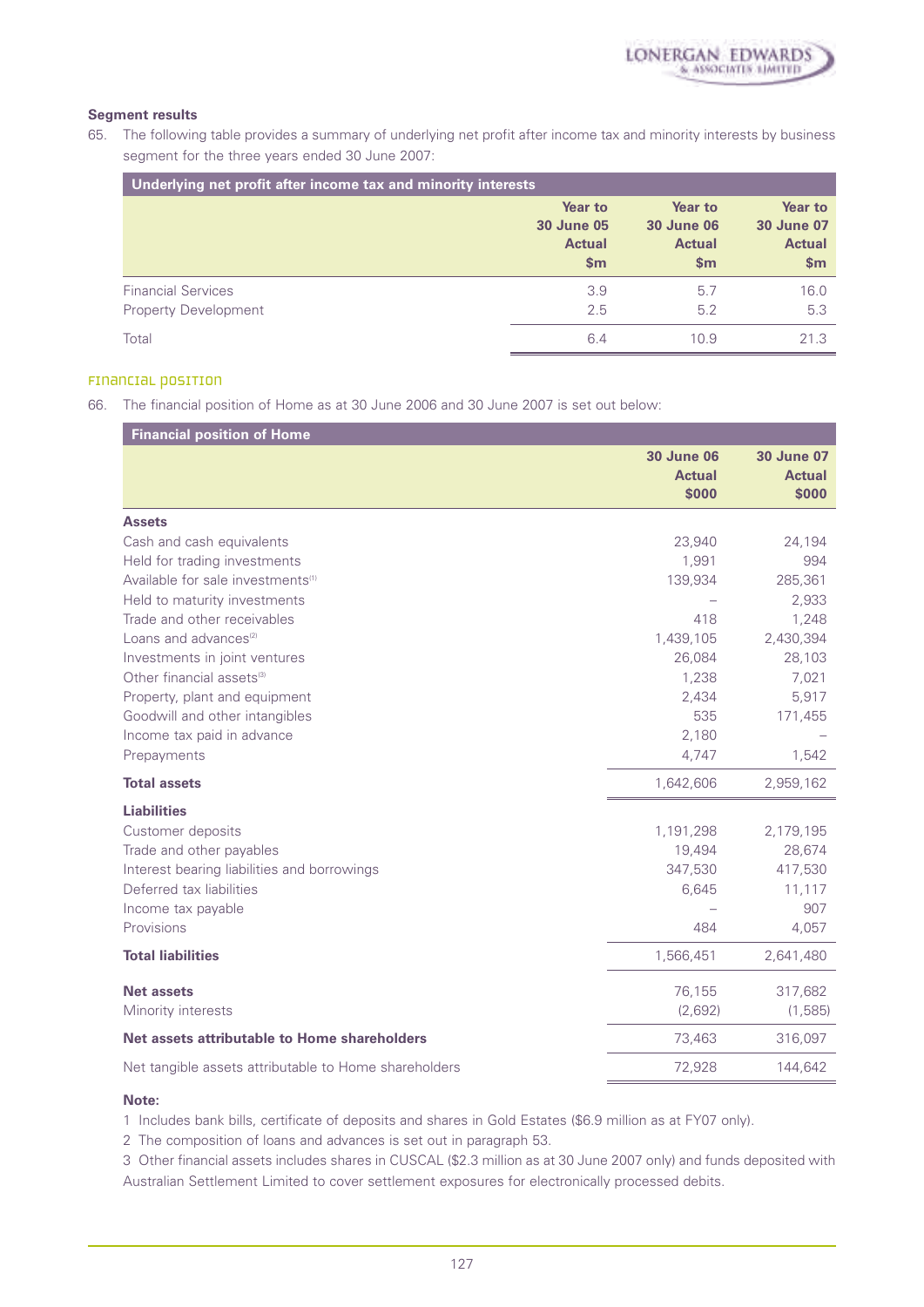### **Investments in property development joint ventures**

67. As at 30 June 2007 the carrying value of Home's investments in property development joint ventures was as follows:

| Investment in joint ventures |                                                        |                                   |  |
|------------------------------|--------------------------------------------------------|-----------------------------------|--|
|                              | <b>Percentage</b><br><b>Ownership</b><br>$\frac{0}{2}$ | <b>Carrying</b><br>value<br>\$m\$ |  |
| <b>Brighton</b>              | 9.31                                                   | 12.1                              |  |
| Dalyellup                    | 17.08                                                  | 8.5                               |  |
| Wanneroo                     | 21.42                                                  | 1.6                               |  |
| East Busselton (Provence)    | 25.00                                                  | 2.8                               |  |
| Margaret River               | 5.81                                                   | 0.7                               |  |
| <b>Austin Cove</b>           | 3.70                                                   | 2.4                               |  |
| <b>Total carrying amount</b> |                                                        | 28.1                              |  |

- 68. As stated above, Home also has a 13.4% equity interest in Gold Estates (acquired as part of the StateWest acquisition), which had a book value of approximately \$6.9 million as at 30 June 2007. The investment in Gold Estates is an equity investment in the company undertaking the property development.
- 69. Home has borrowed \$16.5 million against its property development activities.
- 70. The carrying value of Home's net investment in its property development activities as at 30 June 2007 was therefore \$18.5 million as shown below:

| Net investment in property development activities |                                                  |
|---------------------------------------------------|--------------------------------------------------|
|                                                   | <b>Carrying value</b><br>as at 30 June 07<br>\$m |
| Investment in joint ventures                      | 28.1                                             |
| Investment in Gold Estates                        | 6.9                                              |
| Debt funding                                      | (16.5)                                           |
| Total                                             | 18.5                                             |

71. As discussed in Section VI the market value of Home's property development investments significantly exceeds its carrying value.

### **Intangible assets and goodwill**

72. Intangible assets and goodwill as at 30 June 2006 and 30 June 2007 are summarised below:

| Intangible assets and goodwill |                            |                            |
|--------------------------------|----------------------------|----------------------------|
|                                | <b>30 June 06</b><br>\$000 | <b>30 June 07</b><br>\$000 |
| Customer relationships         |                            | 19,941                     |
| Customer lists                 | 535                        | 352                        |
| Brands and trademarks          |                            | 350                        |
| Software                       |                            | 1,760                      |
| Goodwill                       |                            | 149,052                    |
| Total                          | 535                        | 171,455                    |

73. The significant increase in intangibles and goodwill as at 30 June 2007 arose from the acquisition of StateWest.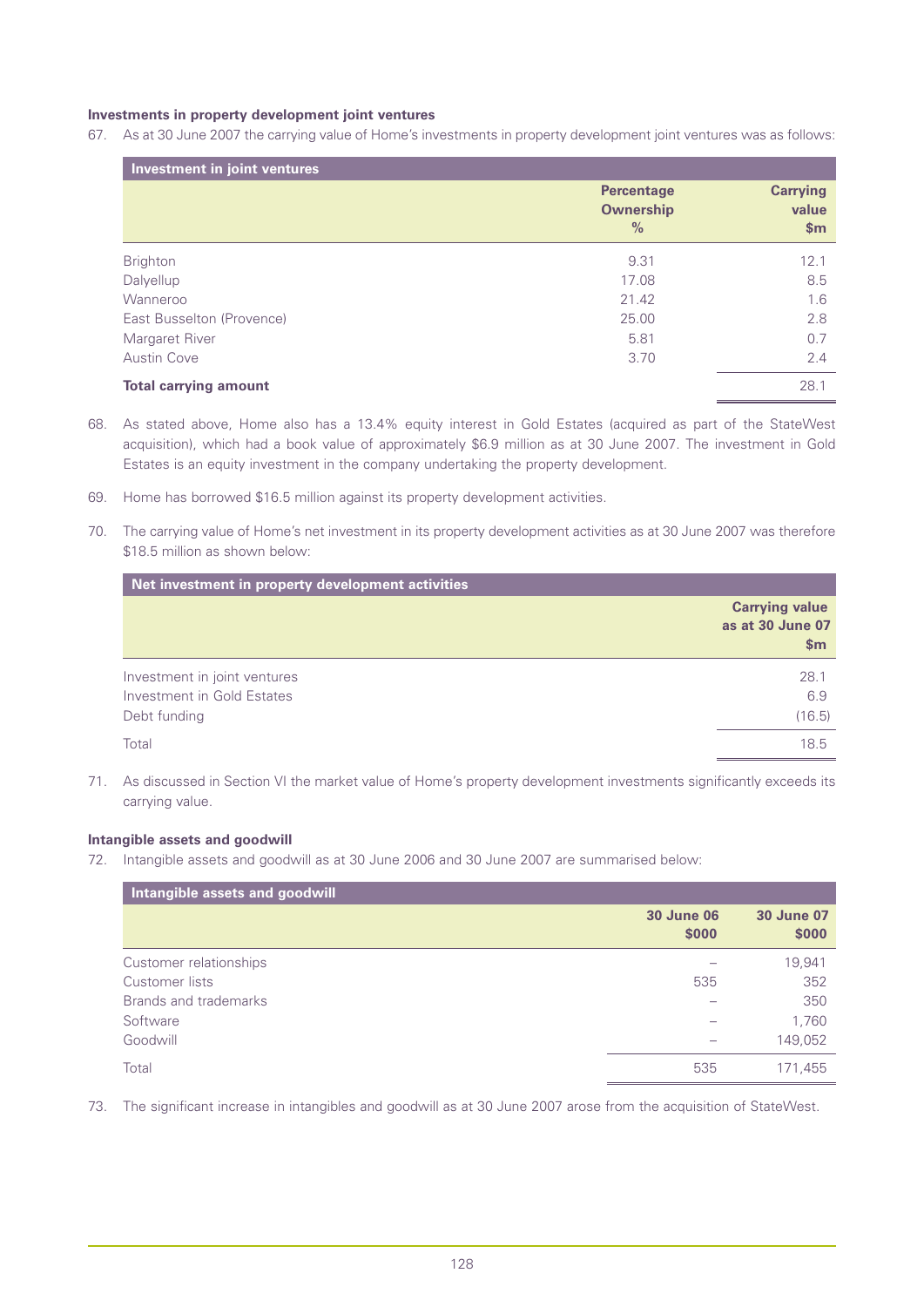## **Customer deposits**

74. The maturity profile of deposits is summarised below:

| <b>Customer deposits - maturity profile</b> |                       |                       |
|---------------------------------------------|-----------------------|-----------------------|
| <b>Maturity</b>                             | 30 June 2006<br>\$000 | 30 June 2007<br>\$000 |
| At call                                     | 360,447               | 782,768               |
| Not longer than 3 months                    | 572,343               | 906,329               |
| From 3 months to 1 year                     | 256,739               | 484,328               |
| From 1 year to 5 years                      | 1.769                 | 5.770                 |
|                                             | 1,191,298             | 2,179,195             |

## **Interest bearing loans and borrowings**

75. Interest bearing loans and borrowings comprise:

|                         | <b>30 June 2006</b><br>\$000 | 30 June 2007<br>\$000 |
|-------------------------|------------------------------|-----------------------|
| Subordinated debt       | 26,000                       | 46,000                |
| Securitisation facility | 305,000                      | 355,000               |
| <b>Bill facilities</b>  | 16,530                       | 16,530                |
|                         | 347,530                      | 417,530               |

76. As at 30 June 2007 loans and advances of \$355 million were secured against the securitisation facility. Under the terms of the securitisation facility the borrowings are non-recourse to Home.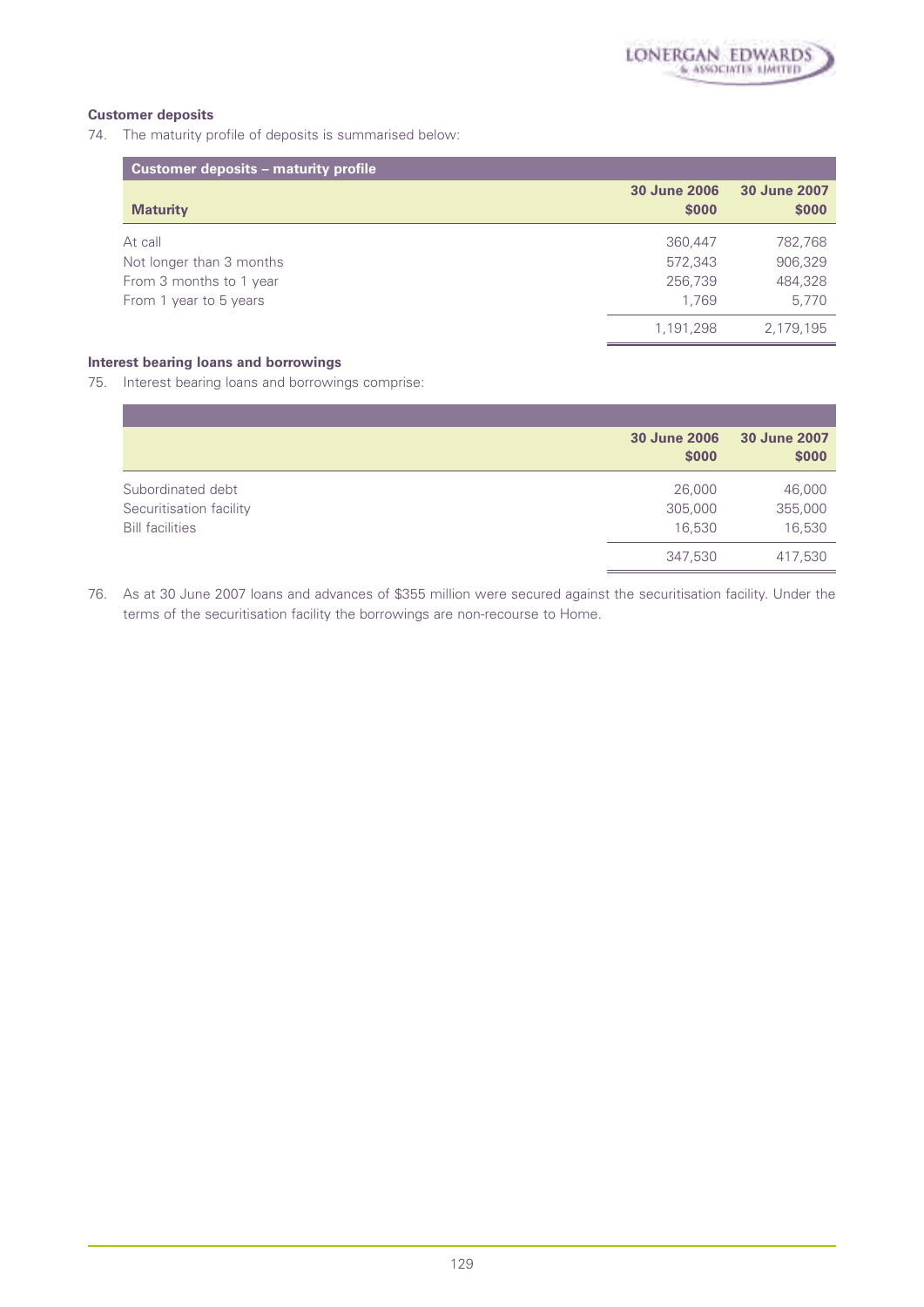### SHAre capital

- 77. As at 22 October 2007, Home had 32,689,355 ordinary shares on issue. This includes 151,979 ordinary shares issued in lieu of Home's final dividend for FY07 under the dividend reinvestment plan.
- 78. Home also has 12,000 Unlisted Permanent A Class shares which were issued in FY07. Prior to implementation of the Scheme, Home intends to convert these shares to 12,000 ordinary shares.
- 79. Home also has 1,232,500 options on issue. The following table summarises the key terms of these options:

| <b>Options on issue</b>                                                |                    |                      |                                |                                                  |
|------------------------------------------------------------------------|--------------------|----------------------|--------------------------------|--------------------------------------------------|
| <b>Vesting date</b>                                                    | <b>Expiry date</b> | Number of<br>options | <b>Exercise</b><br>price<br>\$ | <b>Amount</b><br>raised on<br>exsercise<br>\$000 |
| <b>Employee options</b>                                                |                    |                      |                                |                                                  |
| as at 30 June 2007                                                     |                    |                      |                                |                                                  |
| 28 May 2008                                                            | 27 May 2009        | 250,000              | 8.32                           | 2,080                                            |
| 21 February 2007                                                       | 20 February 2008   | 7.500                | 6.91                           | 52                                               |
| 18 September 2008                                                      | 17 September 2009  | 187,500              | 14.18                          | 2,659                                            |
| 18 September 2009                                                      | 17 September 2010  | 187,500              | 14.18                          | 2,659                                            |
| 25 May 2009                                                            | 24 May 2010        | 55,000               | 15.21                          | 837                                              |
| 25 May 2010                                                            | 24 May 2011        | 55,000               | 15.21                          | 837                                              |
| 7 September 2007                                                       | 6 September 2008   | 155,000              | 10.12                          | 1,569                                            |
| 7 September 2008                                                       | 6 September 2009   | 165,000              | 10.12                          | 1,670                                            |
| 21 November 2007                                                       | 22 November 2008   | 7.500                | 14.52                          | 109                                              |
| 21 February 2008                                                       | 21 February 2009   | 7,500                | 15.01                          | 113                                              |
| <b>Non-employee options</b><br>as at 30 June 2007<br>20 September 2007 | 20 September 2008  | 100,000              | 14.30                          | 1,430                                            |
| <b>Options issued after</b><br>30 June 2007                            |                    |                      |                                |                                                  |
| 6 July 2009(1)                                                         | 6 July 2010        | 50,000               | 14.00                          | 700                                              |
| 27 July 2009 <sup>(2)</sup>                                            | 27 July 2010       | 5,000                | 13.55                          | 68                                               |
| <b>Total Options outstanding</b>                                       |                    | 1,232,500            |                                | 14,783                                           |

### **Note:**

1 On 20 July 2007 Home issued 50,000 options exercisable at \$14.00 between 6 July 2009 and 6 July 2010. 25,000 options are conditional upon the share price being \$18.00 or higher for a period of at least five ASX trading days during the exercise period, and the other 25,000 options are conditional upon the share price being \$21.00 or higher for a period of at least five consecutive ASX trading days during the exercise period.

2 On 2 August 2007 Home issued 5,000 options exercisable at \$13.55 between 27 July 2009 and 27 July 2010, conditional upon the share price being \$18.00 or higher for a period of at least five consecutive trading days during the exercise period.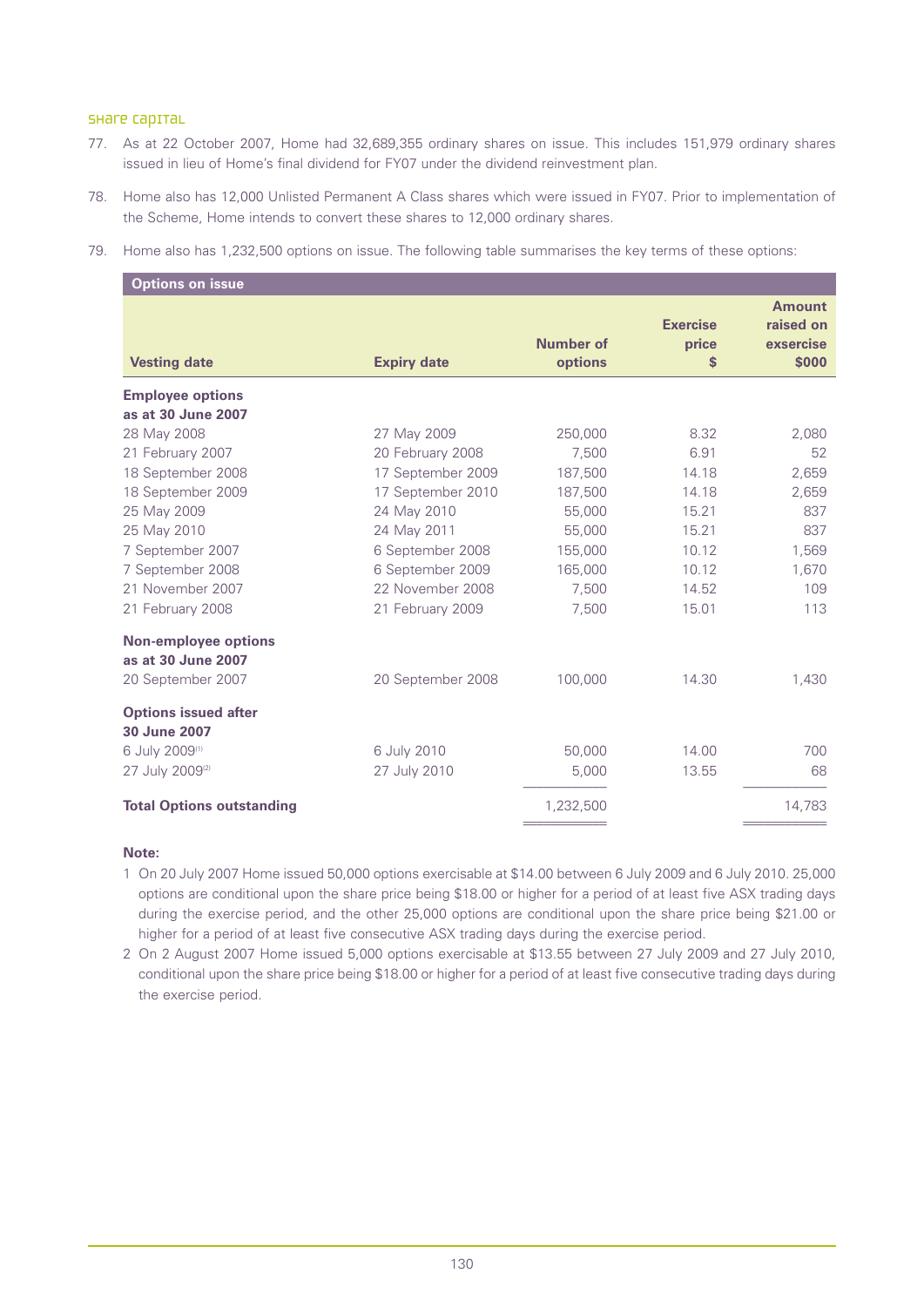

### Share price performance

80. The price of Home shares from 1 January 2006 to 22 October 2007 is summarised in the table below:

|                      | <b>High</b><br>\$ | Low<br>\$ | <b>Close</b><br>\$ | <b>Monthly</b><br>volume <sup>(1)</sup><br>000 |
|----------------------|-------------------|-----------|--------------------|------------------------------------------------|
| <b>Quarter ended</b> |                   |           |                    |                                                |
| Mar-06               | 13.50             | 12.15     | 13.02              | 269                                            |
| $Jun-06$             | 15.50             | 12.44     | 14.70              | 97                                             |
| Sep-06               | 15.00             | 13.72     | 13.82              | 1,566                                          |
| Dec-06               | 14.85             | 13.30     | 14.70              | 427                                            |
| <b>Month</b>         |                   |           |                    |                                                |
| Jan-07               | 15.02             | 14.70     | 14.89              | 313                                            |
| Feb-07               | 15.40             | 14.76     | 15.00              | 277                                            |
| Mar-07               | 15.46             | 14.80     | 15.17              | 314                                            |
| Apr-07               | 16.17             | 15.09     | 15.40              | 146                                            |
| May-07               | 15.50             | 15.10     | 15.25              | 324                                            |
| $Jun-07$             | 15.35             | 14.20     | 14.20              | 679                                            |
| $Jul-07$             | 14.24             | 13.50     | 13.80              | 850                                            |
| Aug-07               | 17.70             | 11.50     | 17.50              | 524                                            |
| Sep-07               | 17.50             | 16.10     | 16.35              | 773                                            |
| 1 Oct - 22 Oct 2007  | 18.17             | 16.20     | 17.78              | 1,922                                          |

### **Note:**

1 Monthly volumes for quarters represent average monthly volumes.

81. The following graph illustrates the movement in the Home share price from 1 January 2005 to 22 October 2007:



#### **Home Building Society**

- 82. On 23 August 2005 Home and StateWest announced they had agreed to merge the two organisations. This substantially increased the size of Home and resulted in a 47% increase in the Home share price in the one month period following the announcement of the proposed merger.
- 83. On 31 August 2007 Home announced the proposed merger with BOQ. Home's share price increased by 24% on that day.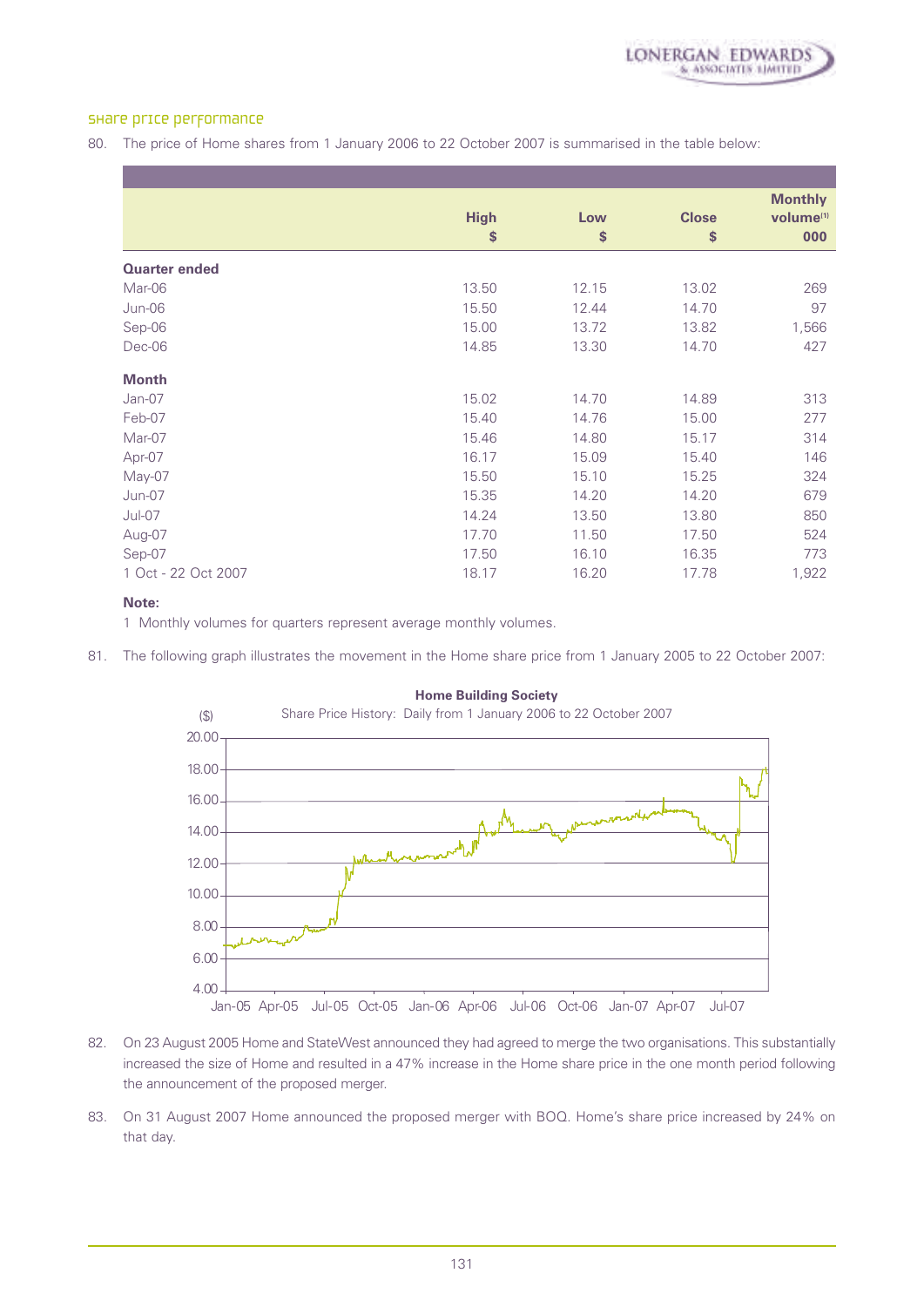# IV Financial Services Industry

### The Australian financial services sector

- 84. The Australian financial services sector comprises retail and non-retail financial intermediaries, investment and merchant banking, superannuation, life and general insurance, specialist fund managers, finance companies and other originators and/or retailers of financial services. Within the sector there are financial service conglomerates whose operations encompass a breadth of financial services, while others concentrate their efforts on specific financial service business segments.
- 85. An important and substantial subgroup of financial service institutions are Authorised Deposit Taking Institutions (ADIs). ADIs are authorised under the Banking Act to carry on banking business in Australia. ADIs include Australian banks, foreign banks that have been granted an ADI authority, building societies and credit unions. Factors distinguishing ADIs from other financial sector groups include:
	- (a) ADIs (along with the Reserve Bank) are the only bodies corporate authorised to carry on banking business in Australia (Section 8, Banking Act)
	- (b) the assets of an ADI must be available to meet its deposit liabilities in Australia, in priority to all other liabilities (Section 13A(3), Banking Act)
	- (c) ADIs are subject to prudential supervision and monitoring, and must adhere to the Prudential Standards applicable to ADIs as directed by Australian Prudential Regulation Authority (APRA) (Division 1A, Banking Act).
- 86. The ADI sector constitutes a significant part of the Australian financial system and plays a vital role in the overall Australian economy. ADIs raise funds through deposit taking and insurance of other debt liabilities and use these funds to provide residential mortgages, commercial loans and other types of financial products to retail and corporate customers, both in Australia and abroad.
- 87. At 31 December 2006, ADIs reported total consolidated group assets of approximately \$2.2 trillion. The sector is dominated by the four major Australian banks, which together account for 70% of total ADI assets.12 In addition to traditional lending and deposit activities, these banks are involved in a range of complex financial products and services, including funds management, insurance and capital market activities.
- 88. In contrast, building societies and credit unions hold less than \$58 billion of total ADI assets, but they nevertheless provide an important source of competition in the local retail deposit-taking and mortgage lending sectors<sup>13</sup>.

### Regulation

- 89. Regulation and supervision of the financial system, including the activities of ADIs, is the responsibility of the Reserve Bank, ASIC and APRA. The Reserve Bank is responsible for monetary policy and maintenance of stability in the Australian financial system, including stability in the payments system.
- 90. ASIC supervises and regulates market integrity, disclosure and other consumer protection issues such as the Financial Services Reform Act under which all ADIs are licensed.
- 91. APRA is empowered under the Banking Act to authorise ADIs, and to set and monitor the prudential standards for ADIs. The prudential standards developed by APRA are designed to ensure that the banking system remains stable and efficient. A summary of high level prudential requirements applicable to ADIs is discussed below.

### **Capital adequacy**

- 92. APRA requires an ADI to maintain a level of capital that is adequate for the type of activities it undertakes. The capital adequacy ratio is the eligible capital base divided by risk-weighted assets and off balance sheet exposures.
- 93. For capital adequacy purposes, an ADI's eligible capital base is assessed within two tiers:

<sup>12</sup> Source: APRA Quarterly Bank Performance: December 2006.

<sup>13</sup> Source: APRA Quarterly Credit Union and Building Society Performance: March 2007.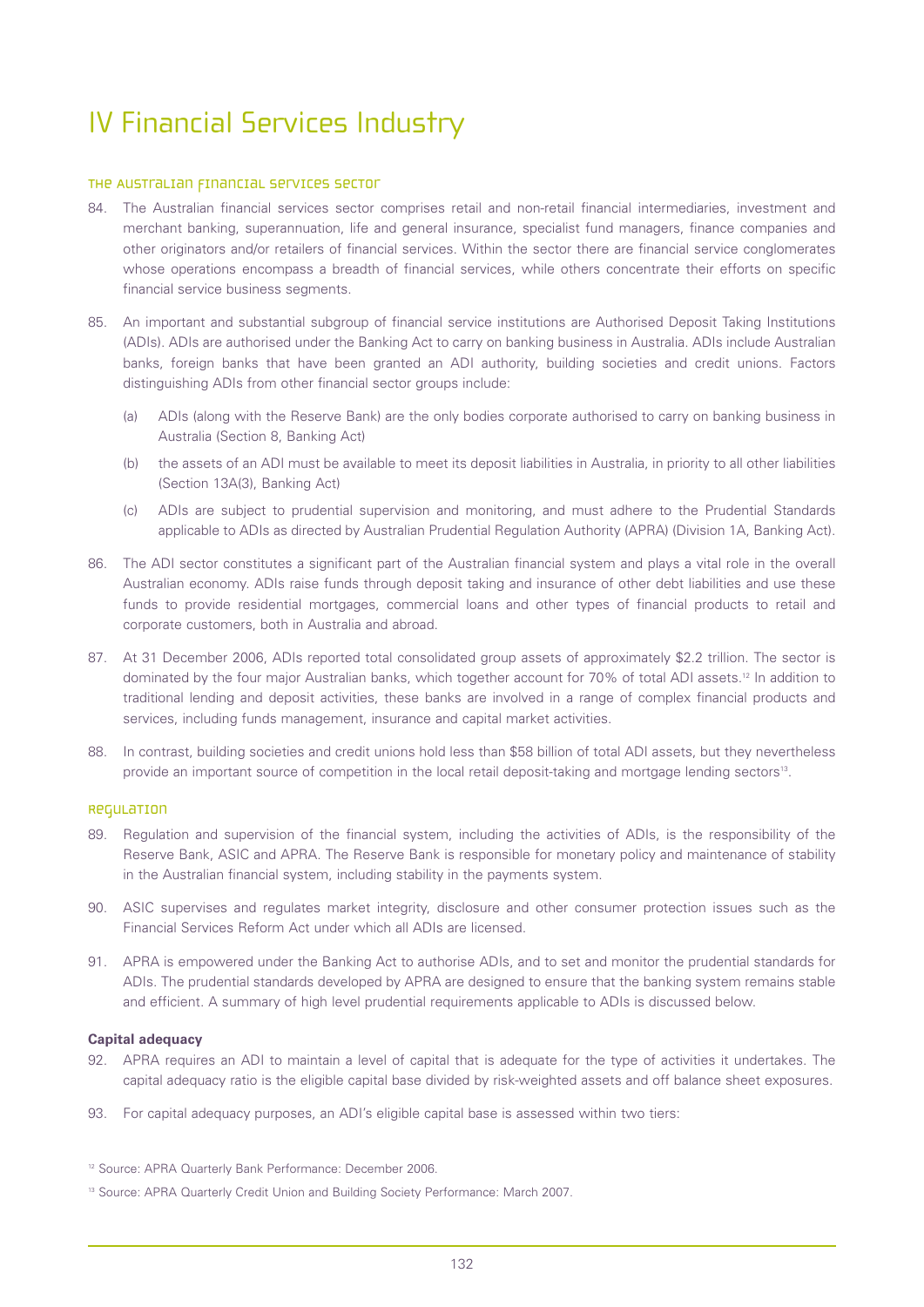

- (a) Tier 1 Capital, or core capital, comprising the highest quality capital elements, which meet fully all the essential characteristics of capital, such as ordinary shares and reserves. Tier 1 capital must account for at least 50% of the total capital of an ADI
- (b) Tier 2 Capital, or supplementary capital, includes other elements, which to varying degrees are of a lower quality to Tier 1 Capital but nonetheless contribute to the overall strength of an ADI as a going concern, such as asset revaluation reserves and subordinated debt.
- 94. APRA guidelines stipulate that ADIs must maintain a minimum ratio of qualifying capital (being Tier 1 and Tier 2 Capital) to risk weighted assets of 8%.

### **Liquidity**

- 95. Prudential Standards in relation to liquidity aim to ensure that all ADIs have sufficient funds available to meet calls on deposits and to meet obligations to depositors as they fall due.
- 96. ADIs are required to maintain a minimum holding of 9% of liabilities (calculated in accordance with the prudential standards) in high-quality liquid assets, which includes cash, bank bills and other types of deposits and securities.

### **Asset quality**

97. An ADI must inform APRA immediately of any concerns that it has about the overall level of its credit risk where this has the potential to impair the capital adequacy of the institution.

### **Supervision of large credit exposures**

Where an ADI intends to enter into an exposure in excess of 10% of its consolidated capital base, it must consult with APRA prior to committing to the exposure. The ADI must be able to satisfy APRA that the proposed exposure does not constitute an excess risk to the ADI.

### Mutuals in Australia

- 99. Building societies and credit unions form the main remaining body of mutually structured financial institutions within both the Australian financial services sector and the ADI sector.
- 100. Over the last two decades, a majority of Australian building societies have opted to convert from mutuals to listed public companies either through conversion to a bank, the merger or transfer to a publicly listed bank or through demutualising while retaining the building society branding.
- 101. Credit unions have maintained their mutual structure, with the mutual structure being a precondition to an ADI being entitled to use the restricted expression "credit union" in accordance with section 66A of the Banking Act.

### Building societies

- 102. Building societies' major loan products comprise personal, housing and commercial loans. Building societies are most active in the retail segment of the financial services market, catering for personal, rather than corporate and financial needs.
- 103. The industry has and is still in the process of undertaking significant rationalisation. In 1980 there were 139 building societies in Australia, however currently there are less than 15 with consolidation set to reduce this number further. Recent corporate activity has included the merger of Home with StateWest and Pioneer Permanent Building Society Limited (Pioneer) with BOQ.
- 104. The rationale for building societies to merge with or acquire other financial entities is based on scale and improved financial strength, enhanced product ranges and geographical spread, but most of all the significant cost savings which result.
- 105. Building societies have traditionally enjoyed high customer satisfaction ratings relative to banks. This largely stems from the personalised services offered and the ability to offer superior products. However, since the deregulation of the banking industry, and more recently with the advent of intense competition, banks have increasingly encroached on the niche markets of building societies.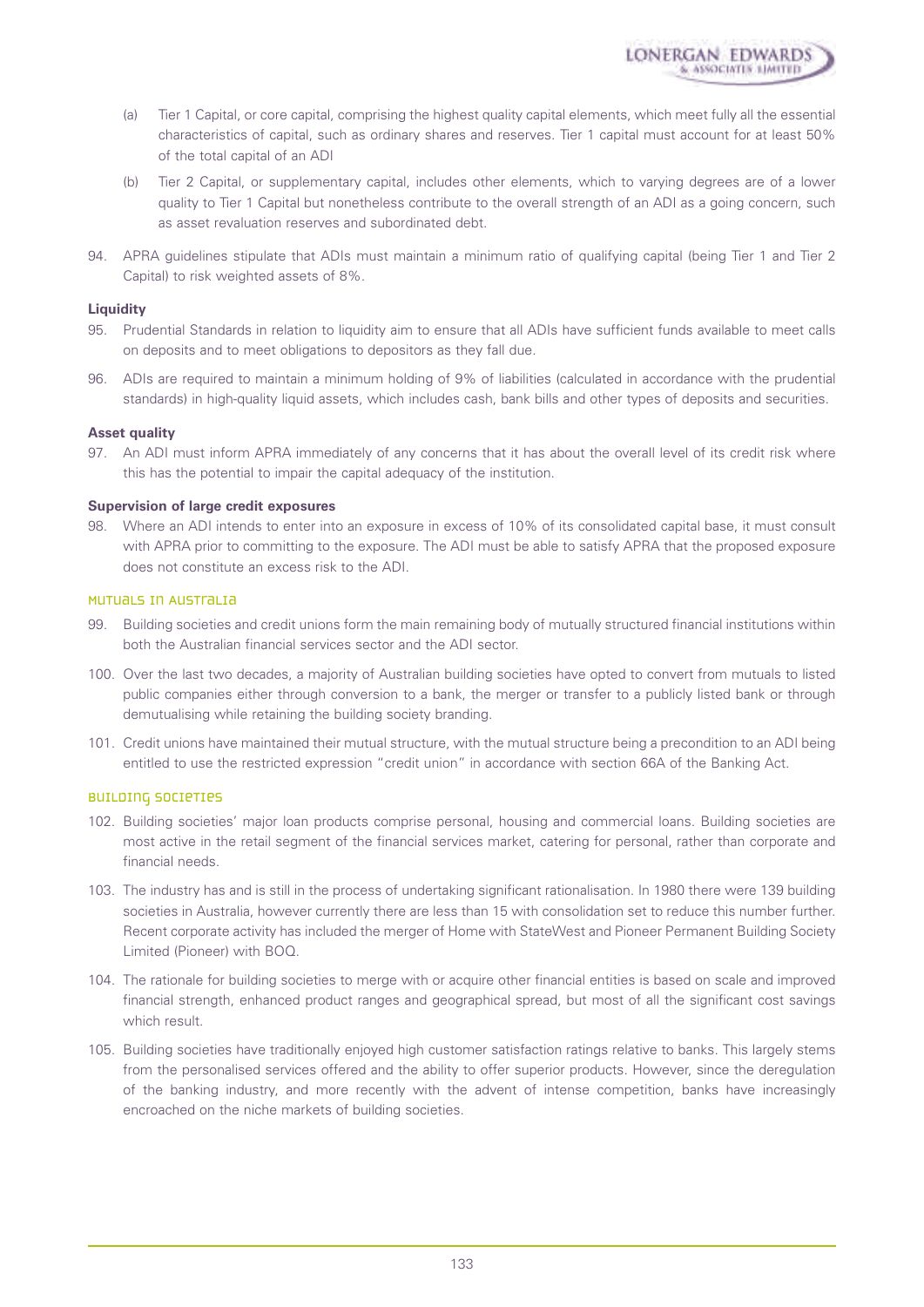- 106. For example, the flood of high interest online deposit products on to the market has put pressure on building society deposit bases. Many building societies have responded with similar online deposit products, however meeting competitor interest rates places increasing pressure on interest margins. Further, scale is hard to achieve without the marketing budgets of the larger banks.
- 107. Increased competition has reduced building society net interest margins over the medium term with rates down from 3.8% in 1995 to 2.4% in 200614. The flipside is that this has forced attention to reducing costs. Building societies cost to income ratios decreased from 78.5% in 2000 to 67.1% in the quarter ended March 2007<sup>15</sup>. The gap between the cost to income ratios of the banks (sub 50% for the major banks) and those of building societies is primarily due to scale.
- 108. Mortgage brokers are now an established feature of the Australian mortgage market. Building societies have embraced mortgage brokers, with 69% of building societies using mortgage brokers in 2005<sup>16</sup>. These building societies sourced 41% of their new loans from mortgage brokers in 2005, down from 52% in the previous year<sup>17</sup>.
- 109. A high proportion of building society assets are residential mortgages, which represent 85.6% of their total loans compared to 58% for the banks<sup>18</sup>. Therefore the security held for these loans makes the risk of large credit losses relatively low.

### **Outlook**

110. There are a number of key issues that will influence the performance of building societies:

- (a) **increased competition:** building societies face escalating competition from major and regional banks in their traditional domains of customer service and regional presence
- (b) **continuing consolidation:** continuing consolidation in the smaller end of the financial sector is envisaged as regional banks, building societies and credit unions aim for greater geographical presence and financial strength. The benefit of large synergies (ie the ability to reduce costs significantly) on offer also makes mergers and acquisition compelling
- (c) **lower deposit growth rates:** deposits will be increasingly harder to attract due to an established range of high interest / low fee deposit accounts offered by competitors which will maintain downward pressure on interest margins
- (d) **compliance and technology costs:** pressures to maintain and improve service levels while meeting an increasing compliance burden will raise future costs
- (e) **cost control:** cost pressures such as wage inflation and regulatory change will make it increasingly difficult to restrain cost growth in future periods. The growth in compliance costs experienced recently is likely to continue, with the smaller institutions experiencing proportionately higher costs. We expect this to be a significant driver of consolidation in the sector.
- 111. The above observations point to further pressure on building societies going forward. As a result building societies will be forced to reduce costs to remain competitive. There is also a high probability of further consolidation in the sector.
- 112. The focus banks are placing on improving customer service however highlights the value of the customer relationships developed by building societies. Provided building societies continue to excel in this area they should continue to provide a valued alternative source of financial services to their members.
- 113. IBISWorld forecasts that in the five years to 2012 Building Society industry assets and revenue will grow at average real rate of 1.4% and 0.9% per annum respectively. IBISWorld expects asset growth to be slower than the previous five years mainly due to rising interest rates<sup>19</sup>.

<sup>14</sup> Source: APRA Insight Quarter 1, 2006, APRA Quarterly Credit Union and Building Society Performance: March 2007.

<sup>15</sup> Source: APRA Insight, Quarter 3, 2005, APRA Quarterly Credit Union and Building Society Performance: March 2007.

<sup>16</sup> Source: KPMG Building societies and credit unions: *Financial Institutions Survey 2005*.

<sup>17</sup> Source: KPMG Building societies and credit unions: *Financial Institutions Survey 2005*.

<sup>18</sup> Source: APRA Insight, Issue One 2007.

<sup>19</sup> Source: IBISWorld "Building Societies in Australia: K7322".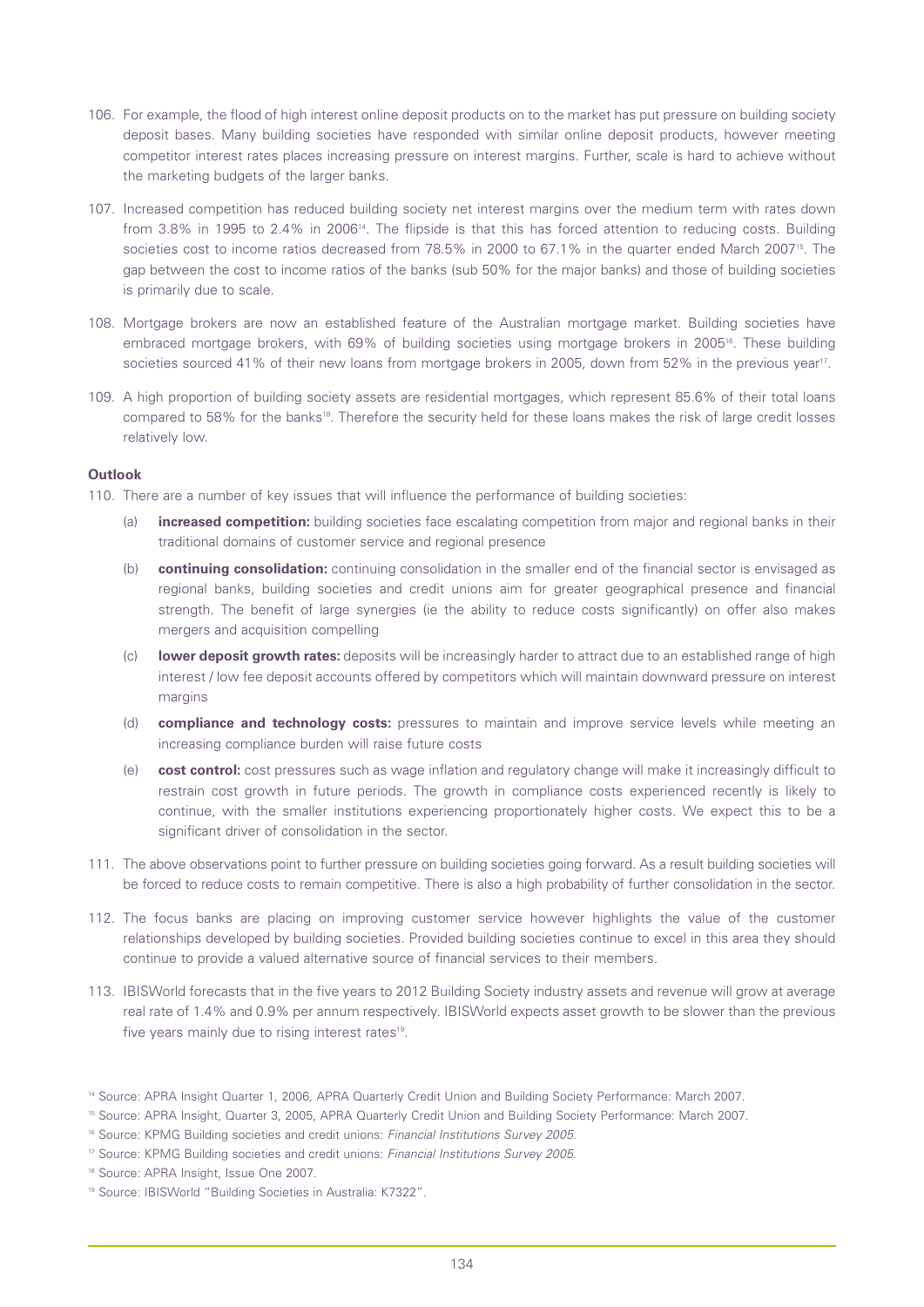## V Valuation Approach

- 114. ASIC Regulatory Guide 12 "Valuation Reports and Profit Forecasts" outlines the appropriate methodologies that a valuer should consider when valuing assets or securities for the purposes of, amongst other things, share buybacks, selective capital reductions, schemes of arrangement, takeovers and prospectuses. These include:
	- (a) the discounted cash flow (DCF) methodology
	- (b) the application of earnings multiples appropriate to the businesses or industries in which the company or its profit centres are engaged, to the estimated future maintainable earnings or cash flows of the company, added to the estimated realisable value of any surplus assets
	- (c) the amount that an alternative acquirer might be willing to offer if all the securities in the target company were available for purchase
	- (d) the amount that would be distributed to shareholders in an orderly realisation of assets
	- (e) the most recent quoted price of listed securities
	- (f) the current market value of the assets, securities or company.
- 115. The DCF method is the superior valuation methodology because:
	- (a) value is the net present value (NPV) of future cash flows (ie future year's cash flows, net of outgoings, expressed in terms of today's dollars)
	- (b) the DCF methodology is technically superior as it separately assesses key factors such as growth and risk rather than trying to capture them in a single factor (ie the capitalisation multiple).
- 116. Under the DCF methodology the value of the business is equal to the NPV of the estimated future cash flows including a terminal value. In order to arrive at the NPV the future cash flows are discounted using a discount rate which reflects the risks associated with the cash flow stream.
- 117. Methodologies using capitalisation multiples of earnings or cash flows are commonly applied when valuing businesses where a future "maintainable" earnings stream can be established with a degree of confidence. Generally, this applies in circumstances where the business is relatively mature, has a proven track record and expectations of future profitability and has relatively steady growth prospects. Such a methodology is generally not applicable where a business is in start-up phase, has a finite life, or is likely to experience a significant change in growth prospects and risks in the future.
- 118. Capitalisation multiples can be applied to either estimates of future maintainable operating cash flow, earnings before interest, tax, depreciation and amortisation (EBITDA), earnings before interest, tax and amortisation (EBITA), earnings before interest and tax (EBIT) or net profit after tax. The appropriate multiple to be applied to such earnings is usually derived from stock market trading in shares in comparable companies which provide some guidance as to value and from precedent transactions within the industry. The multiples derived from these sources need to be reviewed in the context of the differing profiles and growth prospects between the company being valued and those considered comparable. When valuing controlling interests in a business an adjustment is also required to incorporate a premium for control. The earnings from any non-trading or surplus assets are excluded from the estimate of the maintainable earnings and the value of such assets is separately added to the value of the business in order to derive the total value of the company.
- 119. An asset based methodology is applicable in circumstances where neither a capitalisation of earnings nor a DCF methodology is appropriate. It can also be applied where a business is no longer a going concern or where an orderly realisation of assets and distribution of the proceeds is proposed. Using this methodology, the value of the net assets of the company would be adjusted for the time, cost and taxation consequences of realising the company's assets.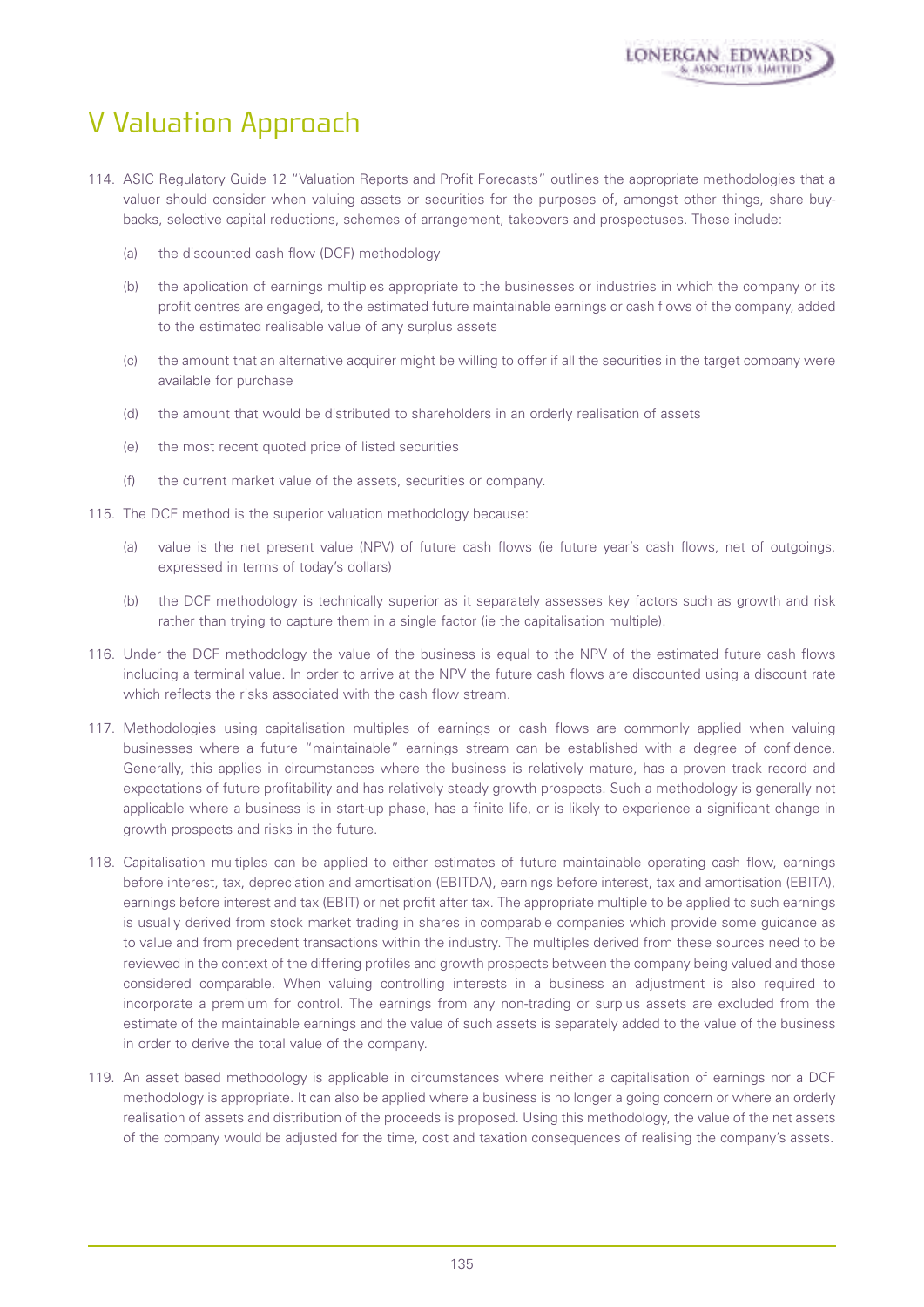## Methodology adopted

120. The primary valuation methods used to value each of Home's businesses are shown below:

| <b>Valuation methods</b>    |                        |                                                                                                                                                                                                                                                                                    |
|-----------------------------|------------------------|------------------------------------------------------------------------------------------------------------------------------------------------------------------------------------------------------------------------------------------------------------------------------------|
| <b>Business</b>             | <b>Methodology</b>     | <b>Reason</b>                                                                                                                                                                                                                                                                      |
| <b>Financial Services</b>   | Capitalisation of NPAT | • Nature of banking business dictates capitalisation of<br>profits after interest and tax<br>• Availability of price earnings (PE) multiples for listed<br>financial services companies<br>• Significant recent transaction evidence<br>• Absence of long-term cash flow forecasts |
| <b>Property Development</b> | <b>DCF</b>             | • Finite projects<br>• Availability of cash flow projections for each major<br>development for life of project                                                                                                                                                                     |

121. We have also had regard to the price to net tangible asset (NTA) ratio implied by our valuation of the Financial Services business relative to other listed companies and transaction evidence in the sector.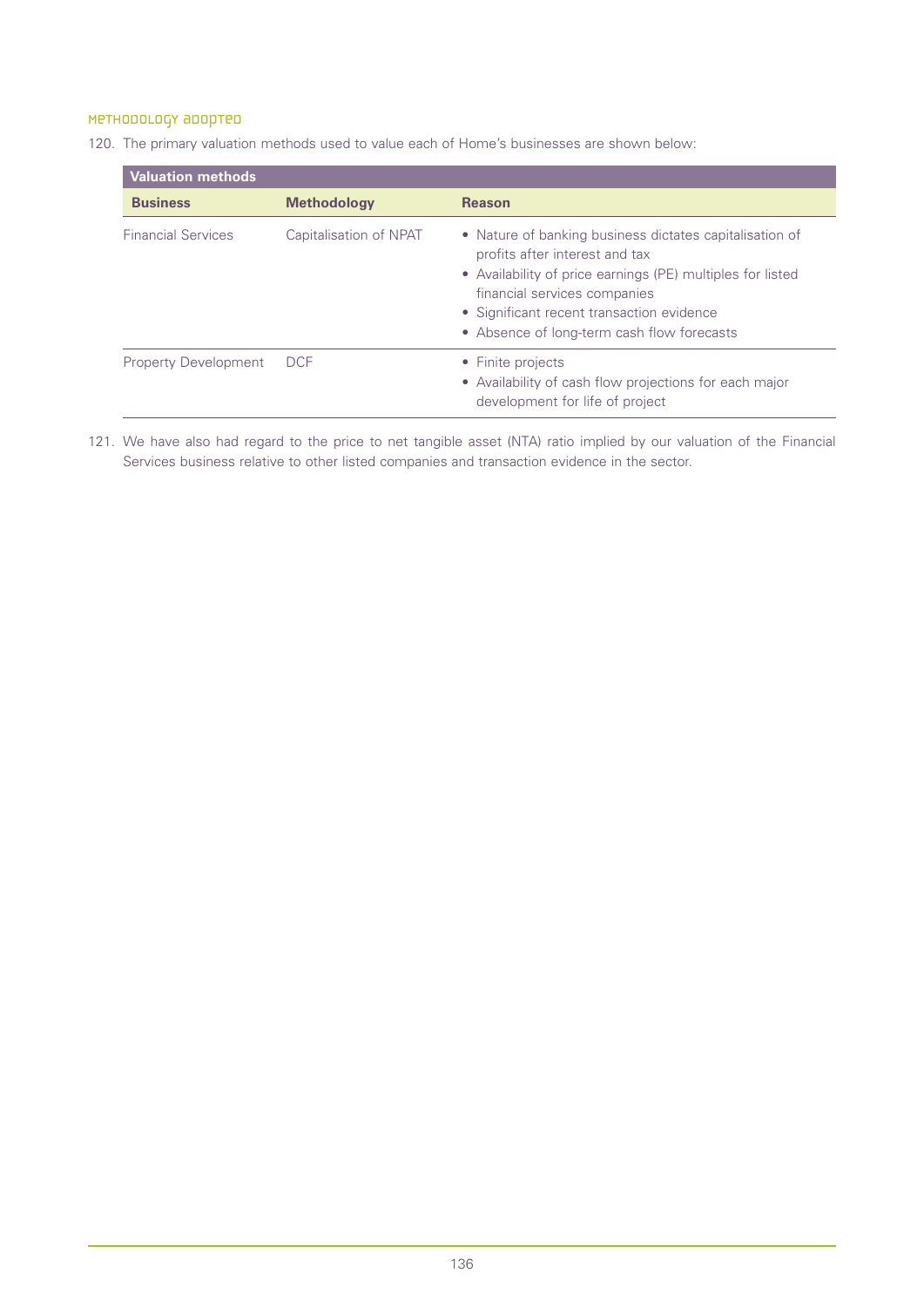# VI Valuation of 100% of Home

### Methodology

122. As discussed in Section V we have valued Home's Financial Services and Property Development activities separately given the different nature of these activities.

### Valuation of Financial Services business

### **Net profit after tax (NPAT)**

123. We set out below the adjusted underlying results<sup>20</sup> of Home's Financial Services business in recent years. The results for FY07 reflect the acquisition of StateWest with effect from 3 July 2006 (effectively a full year contribution). The results for FY05 and FY06 have been adjusted to incorporate the corresponding results of StateWest, assuming Home had owned StateWest from 1 July 2004:

| Underlying profit of Financial Services business          |                |                   |                   |
|-----------------------------------------------------------|----------------|-------------------|-------------------|
| Underlying profit after tax and minority interests        | <b>Year to</b> | Year to           | Year to           |
|                                                           | 30 June 05     | <b>30 June 06</b> | <b>30 June 07</b> |
|                                                           | $\mathsf{sm}$  | $\mathbf{Sm}$     | $\mathsf{Sm}$     |
| As reported                                               | 3.9            | 5.7               | 16.0              |
| Normalised profit of StateWest (after tax) <sup>(1)</sup> | 6.2            | 6.2               |                   |
| Adjusted underlying profit after tax                      | 10.1           | 11.9              | 16.0              |

### **Note:**

1 Excludes non-recurring items and profit contribution from Gold Estates.

- 124. Management are budgeting a further significant increase in profit in FY08. While we have been asked not to disclose the budget in our report we note that:
	- (a) Home expects to realise a further \$3.1 million in pre-tax synergies from the StateWest merger in FY08<sup>21</sup>
	- (b) management are budgeting for 20% growth in the loan book during FY08
	- (c) the average interest margin is expected to fall in FY08, largely due to continued strong competition for retail deposits
	- (d) Home plans to grow its branch network by 30% to 40 branches over the next two years.
- 125. With respect to the expansion of Home's branch network, we understand that the new branches are not expected to make a positive contribution to profitability until FY10. Costs associated with establishing the new branches are therefore expected to reduce profitability in FY08 and FY09.
- 126. Given that the benefits expected to arise from the additional branches accrue over the medium / longer term<sup>22</sup>, we have added back the forecast establishment costs when assessing NPAT for valuation purposes.
- 127. On this basis we have adopted NPAT for valuation purposes of \$20.5 million. This reflects the level of synergies still to be realised from the acquisition of StateWest and an allowance for continued organic growth in FY08.

<sup>&</sup>lt;sup>20</sup> The underlying results are before gains on the sale of property, amortisation of intangibles and merger and restructuring expenses.

<sup>&</sup>lt;sup>21</sup> Synergies of \$4.9 million (pre-tax) were realised in FY07.

<sup>&</sup>lt;sup>22</sup> Which we have taken into account when assessing the appropriate multiple.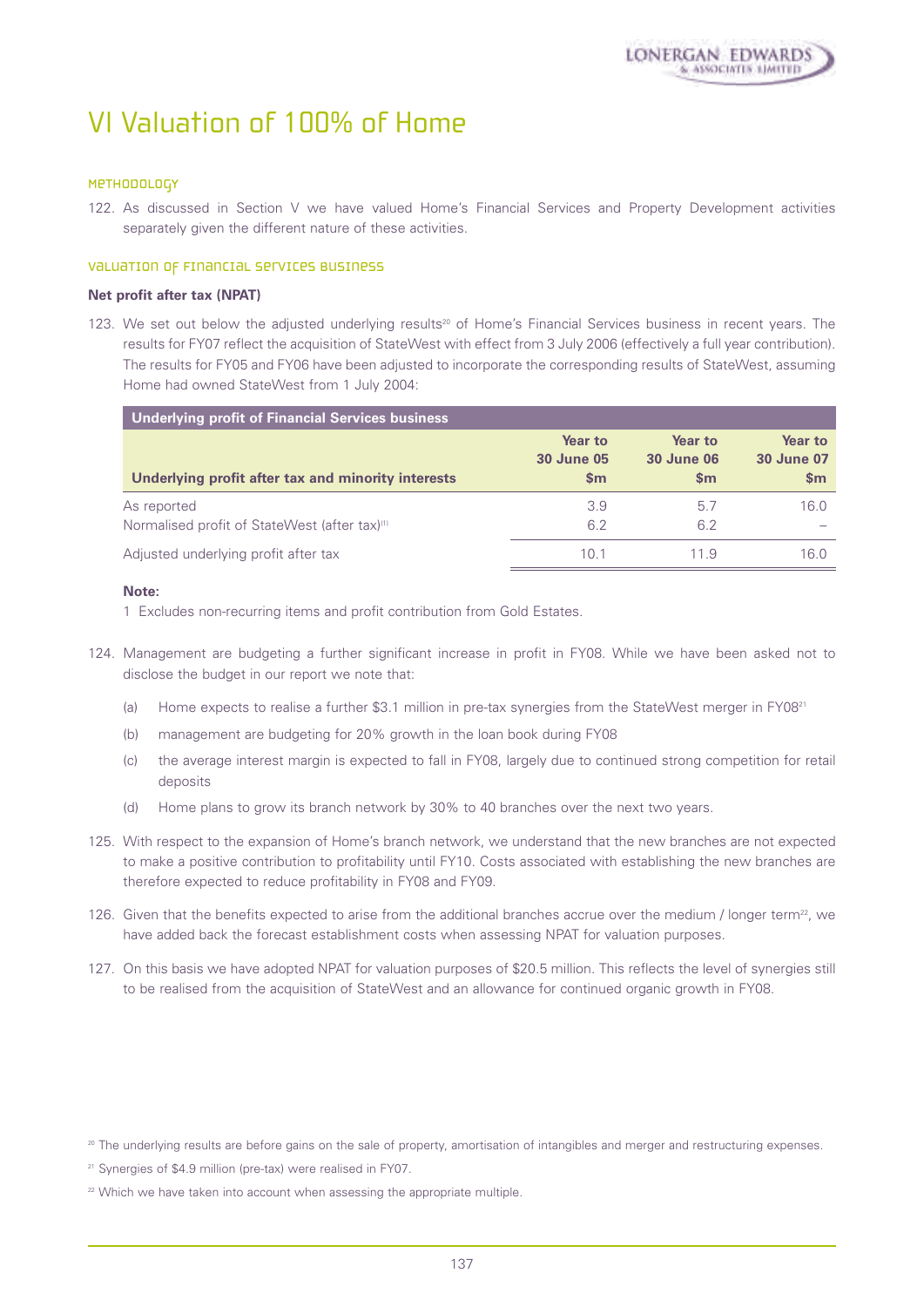### **Earnings Multiple**

- 128. The selection of the appropriate earnings multiple to apply is a matter of judgement but normally involves consideration of a number of factors including, but not limited to:
	- (a) the quality of the management and the likely continuity of management
	- (b) the nature and size of the business
	- (c) the spread and financial standing of customers
	- (d) the financial structure of the company and gearing level
	- (e) the stability and quality of earnings
	- (f) the multiples attributed by share market investors to listed companies operating in the same sector
	- (g) the multiples that have been paid in recent acquisitions of businesses operating in the same sector
	- (h) the future prospects of the business including the growth potential of the industry in which it is engaged, strength of competitors, barriers to entry, etc
	- (i) the cyclical nature of the industry
	- (j) expected changes in interest rates
	- (k) the asset backing of the underlying business of the company and the quality of the assets
	- (l) the extent to which a premium for control is appropriate
	- (m) whether the assessment is consistent with historical and prospective earnings
	- (n) the level of synergies expected to be generated by purchasers generally.

### **Review of listed company multiples**

129. We set out in Appendix D the PE multiples for Australian companies involved in the banking and finance sector. Given the size of Home the PE multiples for the following companies are considered more relevant:

|                              | <b>Market</b>  | 2008             |
|------------------------------|----------------|------------------|
|                              | capitalisation | <b>PE</b>        |
|                              | \$m\$          | multiple (1),(2) |
| BOQ <sup>(3)</sup>           | 2,205          | 19.3             |
| Bendigo Bank <sup>(4)</sup>  | 1,904          | 15.1             |
| Adelaide Bank <sup>(5)</sup> | 1,603          | 14.1             |
| Wide Bay Australia           | 315            | 17.7             |
| <b>Rock Building Society</b> | 89             | 20.2             |

- 1 As our assessed earnings for Home's Financial Services business reflects normalised prospective earnings we believe the 2008 forecast PE multiples of the listed companies are more relevant.
- 2 PE multiples as at 15 October 2007.
- 3 BOQ has recently announced proposals to acquire Home and Mackay Permanent Building Society.
- 4 On 19 March 2007 Bendigo Bank announced that it had received a conditional merger proposal from BOQ. Subsequently, on 9 August 2007 Bendigo Bank and Adelaide Bank announced their intention to merge. In order to exclude the impact of these announcements on the market price, the PE multiple for Bendigo Bank has been calculated based on the one month VWAP of Bendigo Bank shares prior to the 19 March 2007 announcement.
- 5 As stated above Bendigo Bank and Adelaide Bank announced on 9 August 2007 their intention to merge. In order to exclude the impact of this announcement on the market price, the PE multiple for Adelaide Bank has been calculated based on the one month volume weighted average price (VWAP) of Adelaide Bank shares prior to the announcement of the proposal.
- 130. With respect to the smaller building societies (Wide Bay Australia Limited (Wide Bay) and Rock Building Society) the higher PE multiples reflect, in our opinion, expectations of higher profit growth through acquisition and/or the greater likelihood of takeover activity as further rationalisation within the sector is expected.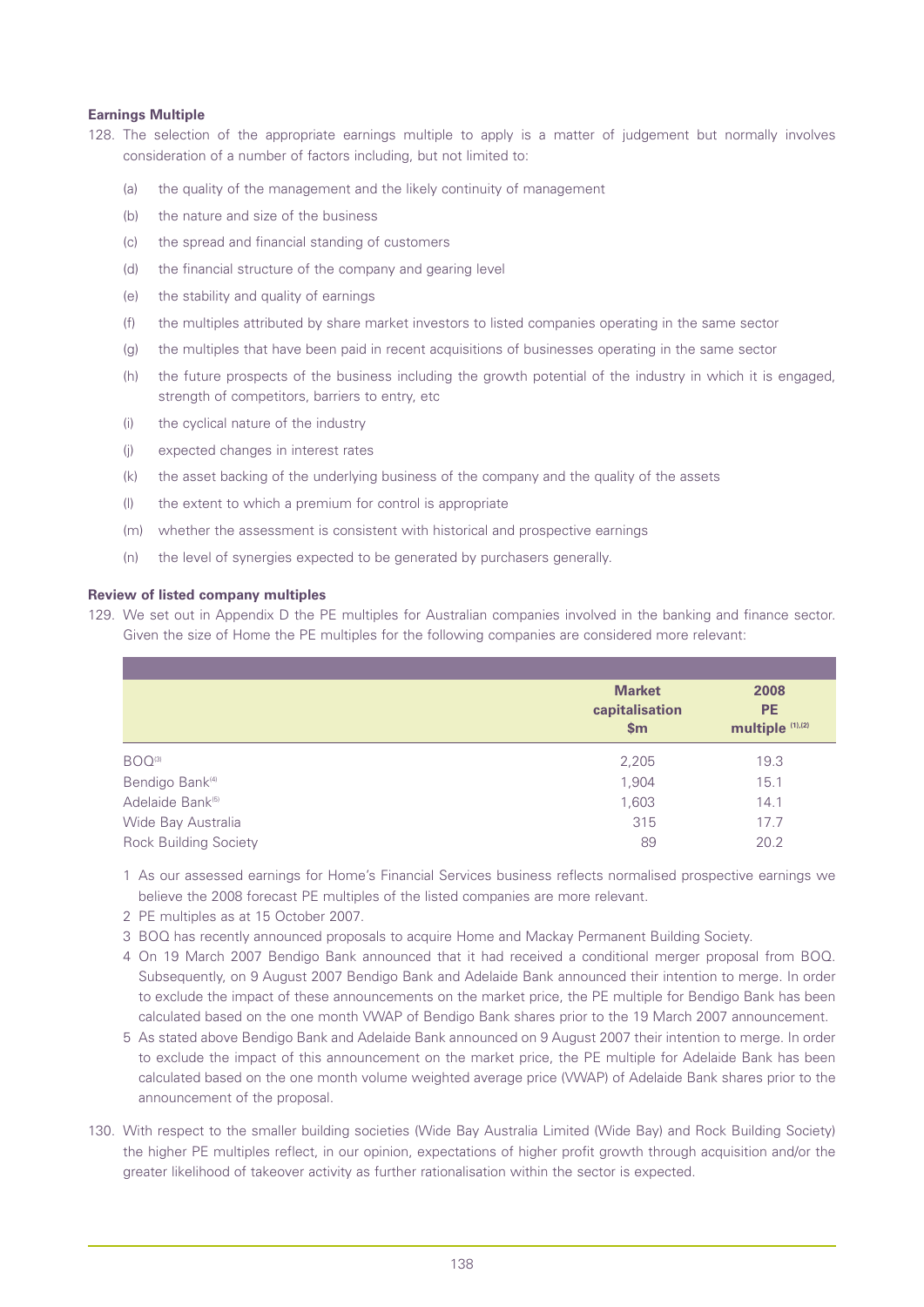

### **Home's PE multiple prior to the announcement of the Proposal**

131 Based on management's profit guidance for FY08 of 15% to 20% EPS growth and the one month VWAP of Home shares prior to the announcement of the Proposal, we have calculated the FY08 forecast PE multiple for Home as follows:

| 1 month VWAP of Home shares prior to announcement                    | \$13.03       |
|----------------------------------------------------------------------|---------------|
| Estimated EPS for FY08 based on quidance (cents) <sup>(1), (2)</sup> | 766-799       |
| Estimated FY08 forecast PE                                           | $16.3 - 17.0$ |

### **Note:**

- 1 Underlying EPS in FY07 of 66.6 cents plus 15% to 20% EPS growth.
- 2 Due to the lack of reliable broker forecasts we have adopted management's FY08 guidance.
- 132. The above PE multiple range is based on the price of Home shares prior to the announcement of the Proposal (which did not appear to be impacted by speculation of the Proposal).
- 133. Prima facie therefore Home shares were trading on a higher PE multiple (based on FY08 forecast earnings) than the listed companies (other than Rock Building Society) set out in paragraph 129. In our opinion, this higher PE multiple reflects:
	- (a) the opportunities for future growth, as evidenced by Home's plans to increase its branch network by 30% over the next two years
	- (b) Home's exposure to the WA economy which is expected to continue to benefit from the resources boom for some time
	- (c) the attractiveness of Home to eastern states based competitors looking to enter or expand into the WA market.
- 134. Further, it should be noted that the PE multiple for Home above is a total company PE multiple, including the value and earnings from the Property Development activities.
- 135. As Property Development activities generally attract lower multiples (due to the finite nature of projects) the multiple implied for Home's Financial Services business would be higher than that calculated above.

### **Recent transaction evidence**

136. The following table summarises recent Australian transaction evidence in the banking sector:

|                             | Multiples implied by recent Australian transaction evidence                                     |                 |                                       |                                      |                                     |
|-----------------------------|-------------------------------------------------------------------------------------------------|-----------------|---------------------------------------|--------------------------------------|-------------------------------------|
| <b>Announcement</b><br>date | <b>Target</b>                                                                                   | <b>Acquirer</b> | <b>Consideration</b><br>$\mathsf{Sm}$ | <b>PE</b><br>multiple <sup>(1)</sup> | <b>Price to</b><br><b>NTA</b> ratio |
| 23 Aug 05                   | <b>StateWest</b><br>$-$ Pre-announcement <sup>(2)</sup><br>$-$ Post announcement <sup>(2)</sup> | Home            | 136.1<br>174.8                        | $21.3^{(3)}$<br>$27.2^{(3)}$         | 2.0<br>2.5                          |
| 15 Aug 06                   | Pioneer Building Society                                                                        | <b>BOQ</b>      | 49.6                                  | $29.6^{(3)}$                         | 2.3                                 |
| 25 Sep 06                   | Police & Nurses Credit Society<br>(unsuccessful offer)                                          | Home            | 243.0                                 | $23.0^{(4)}$                         | 1.9                                 |
| 13 Aug 07                   | Mackay Permanent Building Society<br>(still pending)                                            | <b>BOQ</b>      | 55.9(5)                               | $26.6^{(3)}$                         | 2.7                                 |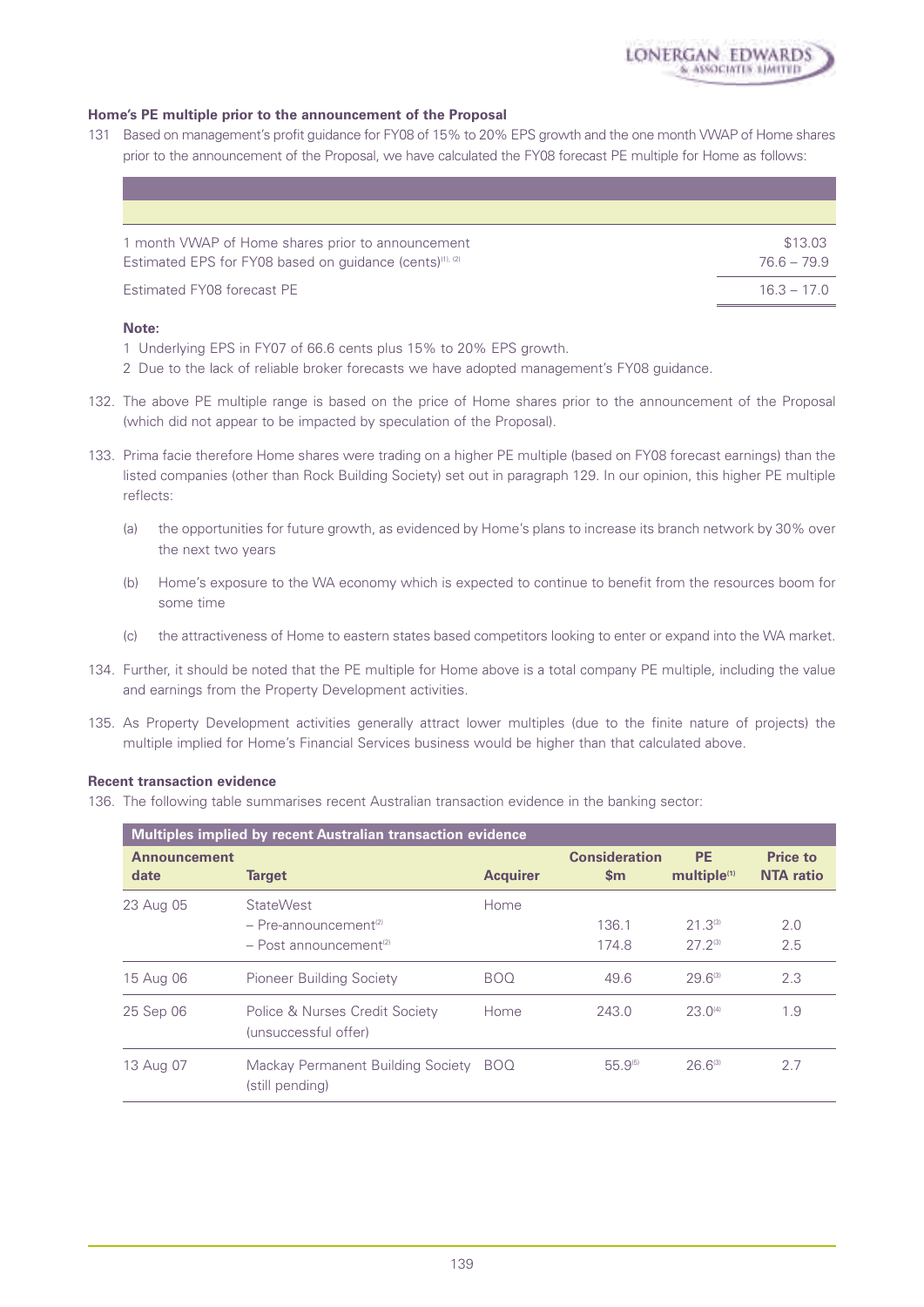### **Note:**

- 1 PE multiple of banking and finance businesses only.
- 2 The consideration was largely paid in Home shares which increased significantly following the announcement of the proposal and Home's FY05 results which showed profit growth above market expectations together with a significant improvement in the value of Home's property assets. Consequently, we have calculated the PE multiple based on the VWAP of Home shares one month prior and one month post announcement of the Offer.
- 3 Based on maintainable earnings as assessed by independent expert.
- 4 Historical PE multiple as reported in Home's ASX announcement dated 25 September 2006.
- 5 Based on cash offer of \$8.25 per share plus fully franked dividend of \$1.00 per share.
- 6 The transaction multiple implied by Bendigo Bank's proposal to acquire Adelaide Bank has not been shown above as the proposed transaction appears to be a merger of equals with no significant control premium being paid. The listed company multiples for both companies prior to speculation of corporate activity are shown in paragraph 129 and in Appendix D.

**Source:** ASX announcements, Independent Expert's Reports and other publicly available information.

- 137. As the transaction multiples are based on the price offered for 100% of the target companies they implicitly reflect a premium for control. Further, the transaction multiples above also reflect the high level of synergies expected to be generated by potential acquirers relative to the standalone earnings of the target companies. In this regard we note that the annual (pre-tax) synergies expected to arise from the StateWest and Police & Nurses Credit Society (PNCS) offers were at a level consistent with the standalone (pre-tax) earnings of StateWest and PNCS.
- 138. The synergies expected to arise from the Pioneer and Mackay acquisitions represented around 3.4 times and 2.0 times each company's standalone earnings.
- 139. In contrast, the synergies expected to arise from the acquisition of Home by  $BOQ^{23}$  represent around 0.7 times our assessment of Home (pre-tax) earnings from its financial services business. Consequently, in our opinion, the lower level of synergies relative to standalone earnings for Home justifies the adoption of a lower multiple than that implied by the Pioneer and Mackay Permanent Building Society Limited (Mackay) transactions.

### **Conclusion on PE multiple**

140. Based on the above, in our opinion, it is appropriate to apply a PE multiple of 22 to 23 times to our assessment of the maintainable earnings of Home's Financial Services business. This multiple range includes a premium for control<sup>24</sup> and reflects a share of the level of synergies which a purchaser in the banking sector could reasonably expect to generate from an acquisition of Home.

### **Valuation of Financial Services business**

141. On this basis the value of Home's Financial Services business is shown below:

| <b>Value of Home's Financial Services business</b> |                      |                    |
|----------------------------------------------------|----------------------|--------------------|
|                                                    | Low<br>$\mathbf{Sm}$ | <b>High</b><br>\$m |
| Maintainable earnings                              | 20.5                 | 20.5               |
| PE multiple                                        | 22.0                 | 23.0               |
| Value of 100% of Financial Services business       | 451.0                | 471.5              |

<sup>23</sup> We understand that BOQ estimate that pre-tax synergies of around \$20 million per annum will be generated from the Home acquisition by year 3.

<sup>24</sup> Research undertaken on control premiums by LEA indicates that successful takeover offers are generally priced at a 30% to 35% premium above the pre-bid market price of the target company's shares (assuming the pre-bid price does not reflect speculation of the offer).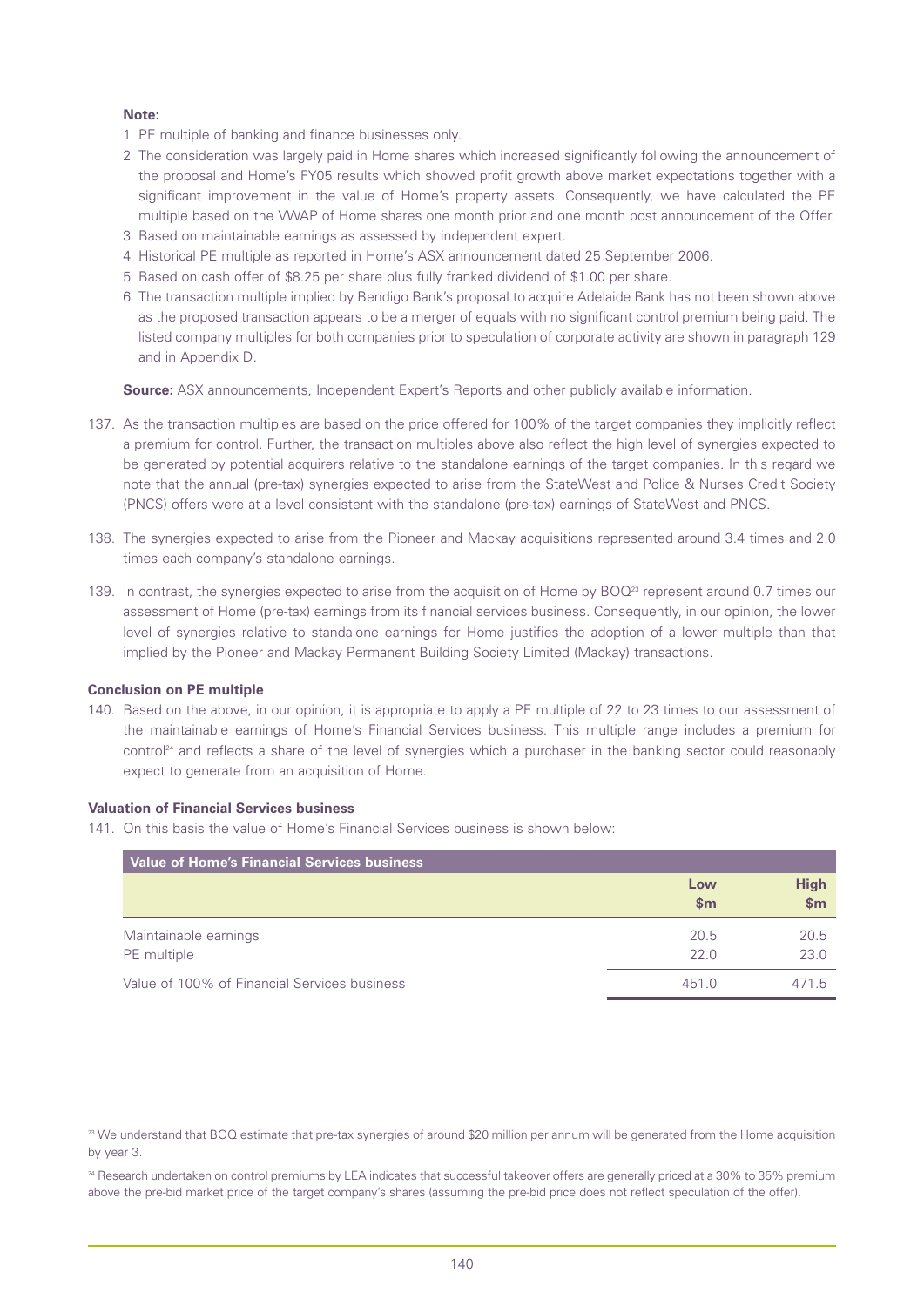### **Cross-check using price to NTA methodology**

- 142. As a cross-check we have compared the price to net tangible assets (NTA) ratio implied by our valuation of Home with the price to NTA ratios implied by recent Australian transaction evidence.
- 143. Our valuation of Home implies a price to NTA ratio of 3.6 to 3.7, calculated as follows:

| <b>Price to NTA ratio</b>                                                                            |                      |                      |
|------------------------------------------------------------------------------------------------------|----------------------|----------------------|
|                                                                                                      | Low<br>$\mathsf{sm}$ | <b>High</b><br>\$m\$ |
| Value of 100% of Financial Services business – (A)<br>NTA of Financial Services business $(1)$ – (B) | 451.0<br>126.1       | 471.5<br>126.1       |
| Price to NTA ratio (A / B)                                                                           | 36                   | 37                   |

### **Note:**

- 1 Based on NTA as at 30 June 2007 of \$144.6 million less carrying value of Property Development activities of \$18.5 million.
- 144. The price to NTA ratio implied by our valuation of Home's Financial Services business is high when compared to the price to NTA ratios implied from the recent Australian transaction evidence set out in paragraph 136. However, our analysis indicates that this higher ratio is attributable to the StateWest acquisition, which significantly increased intangibles and reduced NTA from a financial reporting perspective. This acquisition was a very material transaction which significantly increased the capital base of Home.

### VaLuation of property Development business

- 145. As discussed in Section V we have valued the Property Development activities of Home adopting the DCF approach as our primary valuation methodology.
- 146. This approach has been applied in respect of the Brighton, Dalyellup and East Busselton projects, reflecting both the long-term nature of these developments and their acceptance in the market place represented by sales of residential lots to date.
- 147. The balance of the Property Development portfolio has been valued on the following bases:
	- (a) Wanneroo estimated net proceeds from the sale of the remaining residential lots in FY08
	- (b) Margaret River and Austin Cove at cost having regard to the relative early stage of development of both projects (neither project has yet offered any residential lots for sale)
	- (c) Gold Estates estimated net proceeds from sale.
- 148. Under the DCF method the value of each development project is equal to the net present value (NPV) of the estimated future cash flows over the remaining life of the project. In order to arrive at the NPV the future cash flows are discounted using a discount rate which reflects the risks associated with the cash flow stream.
- 149. Our DCF valuations are based on the free cash flow projections prepared by Home management which reflect the historical and forecast performance of the projects (including development costs, selling prices and the timing and rate of take-up of market releases of residential lots). It should be noted that the actual results may vary significantly from those projected. Consequently, neither Home management nor LEA in any way guarantee the achievability of the free cash flow projections.
- 150. Free cash flow represents the operating cash flows on an ungeared basis (ie before interest) less project development expenditure and working capital requirements<sup>25</sup>. The free cash flow on an ungeared basis is adopted to enable the value of each project to be determined irrespective of the level of debt funding employed.

<sup>&</sup>lt;sup>25</sup> Consistent with observed practice in the property development sector forecast cash flows and related (investment) rates of return have been established on a pre-tax basis.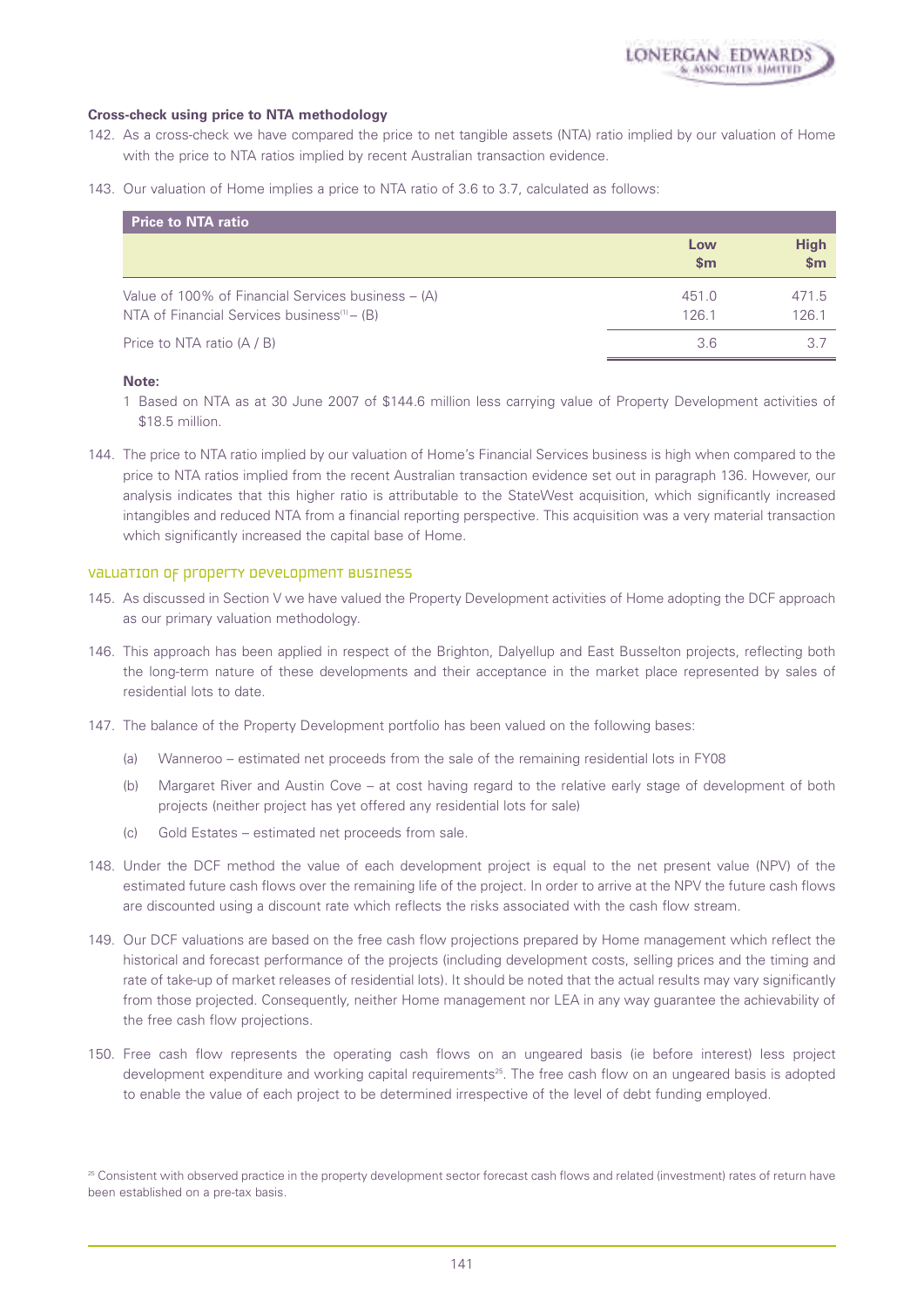- 151. We have applied discount rates in the range of 16.0% to 18.0% per annum (before tax) to assess the value of individual development projects.
- 152. As noted above the projects (with the exception of Gold Estates) are being undertaken on a joint venture basis, with the percentage interest of Home in the respective joint ventures varying dependent on the particular project.
- 153. Having regard to the operation and management of the joint ventures (in particular the timing of equity cash flows), together with the advised intention of Home to retain its respective equity interests over the life of each project, we have applied a small discount to the underlying pro-rata share of our assessed value to reflect the joint venture nature of the investments.
- 154. Accordingly, we have assessed the interest of Home in the respective property development entities at \$82.0 million to \$90.0 million<sup>26</sup>.
- 155. We note the interest of Home in these entities is partly funded by debt of \$16.5 million.
- 156. We have therefore assessed the value of the Property Development activities of Home at \$65.5 million to \$73.5 million, as follows:

|                                                                                             | Low<br>$\mathsf{Sm}$ | <b>High</b><br>\$m\$ |
|---------------------------------------------------------------------------------------------|----------------------|----------------------|
| Assessed value of interests in property development activities<br>Less related debt funding | 82.0<br>16.5         | 90.0<br>16.5         |
| Assessed value of Property Development business                                             | 65.5                 | 73.5                 |

### Other assets

157. Home owns shares in CUSCAL which it acquired as part of the acquisition of StateWest. These shares are a surplus asset and have therefore been included in our valuation of Home. Due to the shares' lack of marketability we have adopted the carrying value of these shares for valuation purposes, which is approximately \$2.3 million.

### Valuation of Home

158. We have assessed the value of 100% of the shares in Home at between \$15.73 and \$16.57 per share, as summarised below:

|                                        | Low           | <b>High</b> |
|----------------------------------------|---------------|-------------|
|                                        | $\mathsf{Sm}$ | \$m\$       |
| Value of Financial Services business   | 451.0         | 471.5       |
| Value of Property Development business | 65.5          | 73.5        |
| Other assets                           | 2.3           | 2.3         |
|                                        | 518.8         | 547.3       |
| Add option exercise money              | 14.9          | 14.9        |
| Value of 100% of shares in Home        | 533.7         | 562.2       |
| Fully diluted shares on issue (000s)   | 33,934        | 33,934      |
| Value per share                        | \$15.73       | \$16.57     |

<sup>26</sup> These values are net of debt in the joint ventures.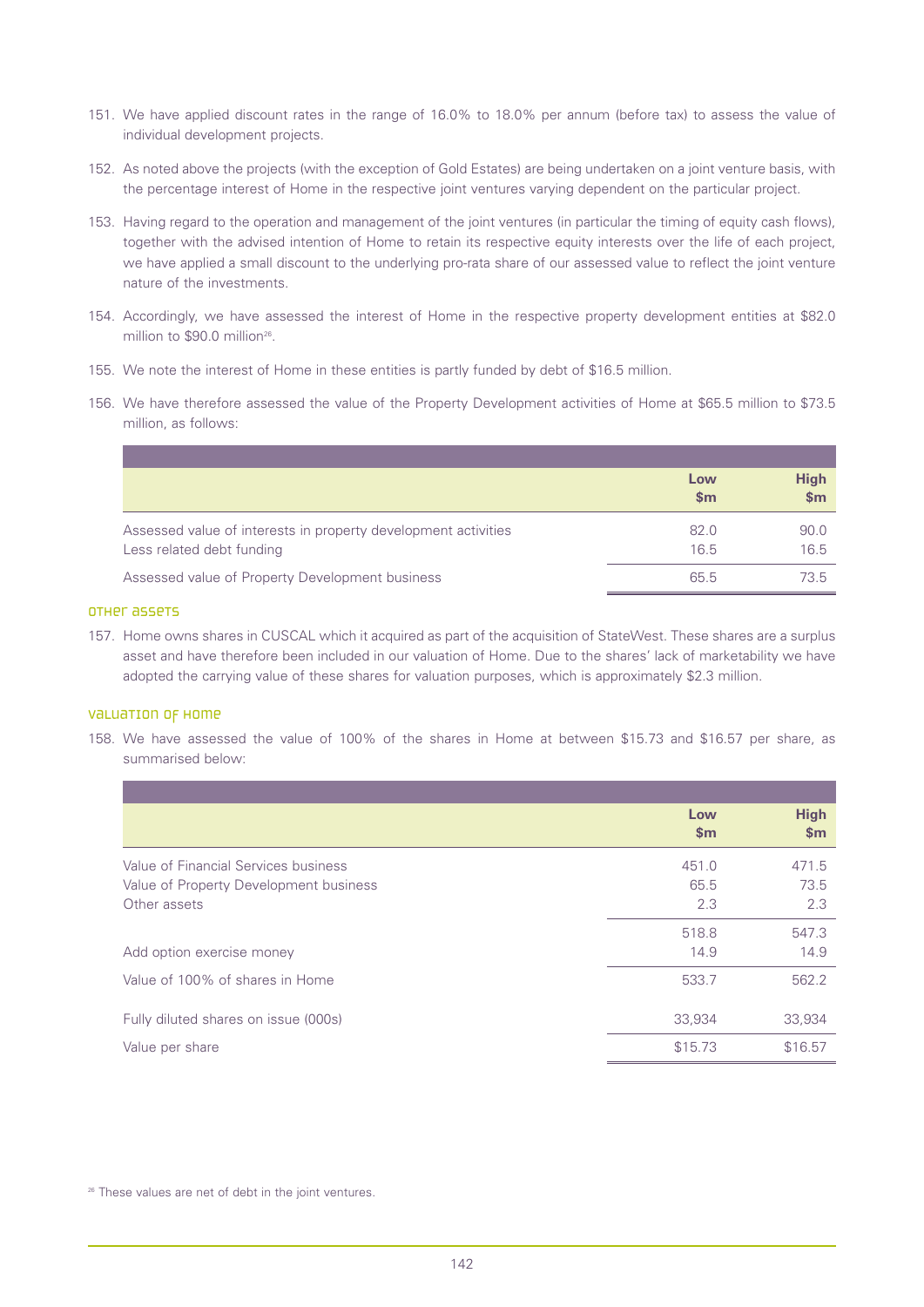## VII Value of Consideration Offered

159. If the Scheme is approved Home shareholders will receive 0.844 BOQ shares and \$2.80 cash per Home share (Scheme Consideration).

### BOQ share consideration

- 160. When assessing the value of the BOQ share consideration we believe it is reasonable to have regard to the recent prices at which BOQ shares have traded. This is principally because the listed market prices of BOQ shares are likely to represent a reasonable proxy for the amount that Home shareholders could expect to realise if they sold any BOQ shares received as consideration either immediately or in the short-term.
- 161. In our opinion, the listed market price of BOQ shares is also the most appropriate basis upon which to measure the value of the BOQ share consideration. This is because:
	- (a) there are no restrictions on BOQ shares which could prevent sufficient trading to produce an unbiased share price
	- (b) the number of BOQ shares traded has been relatively high $^{27}$
	- (c) given the size of BOQ28 it is researched and analysed by share broking firms and institutional investors
	- (d) significant information has been disclosed in relation to BOQ's operations in its financial reports and stock exchange announcements
	- (e) BOQ has an obligation under the ASX Listing Rules (subject to certain exemptions) to notify the ASX immediately of any information that it becomes aware concerning BOQ which a reasonable person would expect to have a material effect on the price or value of BOQ shares.
- 162. We set out below a graph of the BOQ share price from 1 January 2006 to 22 October 2007:



## **Bank of Queensland**

Jan-06 Mar-06 May-06 Jul-06 Sep-06 Nov-06 Jan-07 Mar-07 May-07 Jul-07 Sep-07

<sup>27</sup> In the eight months ended 31 August 2007 47.6 million BOQ shares traded (representing around 42.5% of the number of shares on issue). <sup>28</sup> As at 22 October 2007 BOQ market capitalisation was around \$2.1 billion.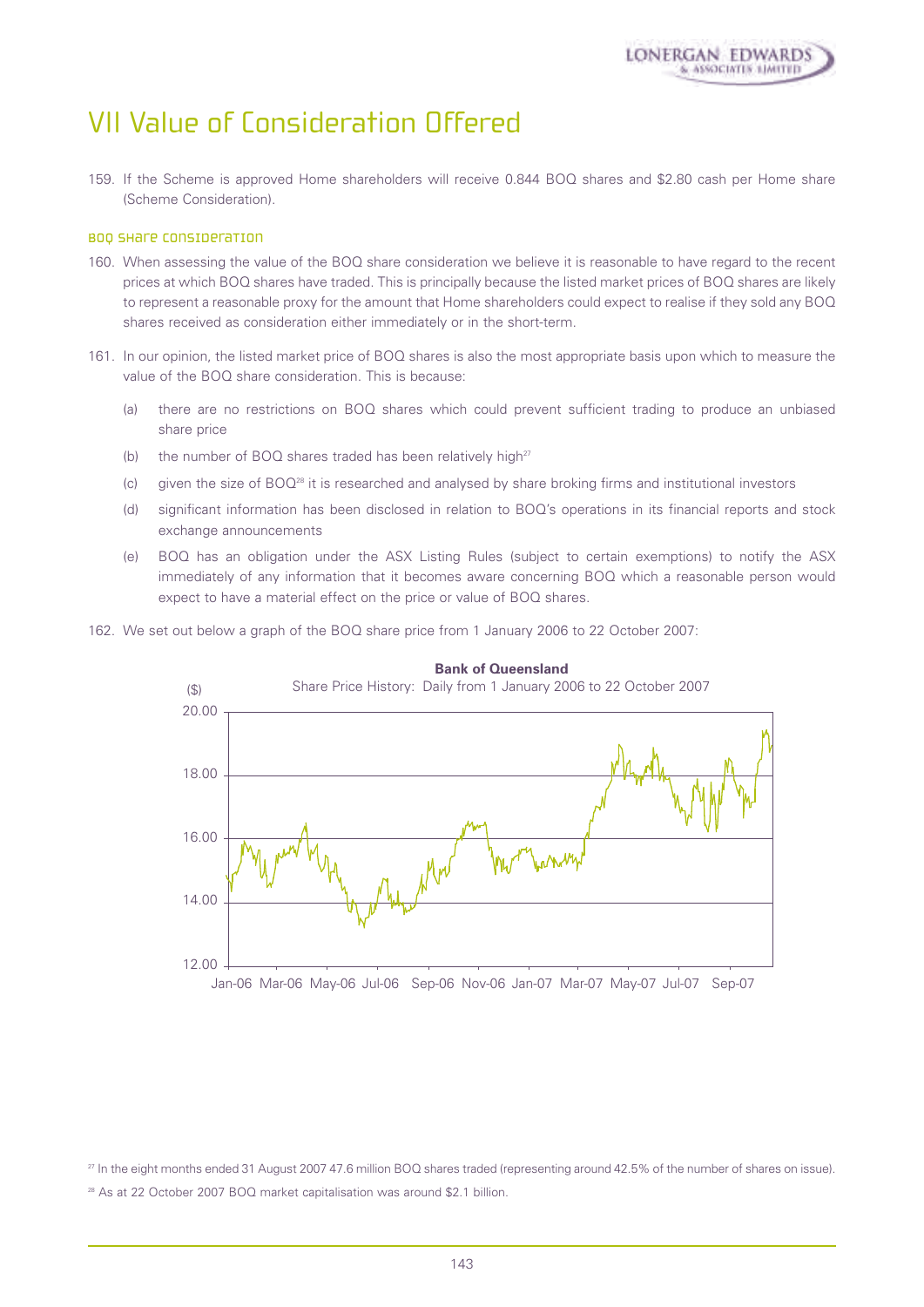163. The price of BOQ shares over more recent periods is shown below:

| <b>BOQ</b> share price                                        |           |                  |                                 |
|---------------------------------------------------------------|-----------|------------------|---------------------------------|
|                                                               | Low<br>\$ | <b>High</b><br>S | <b>VWAP<sup>(1)</sup></b><br>\$ |
| 1 month to 22 October 2007                                    | 16.78     | 19.54            | 18.20                           |
| 3 months to 22 October 2007                                   | 15.62     | 19.54            | 17.71                           |
| From 31 August 2007 (announcement date of the Scheme)         |           |                  |                                 |
| to 22 October 2007                                            | 16.55     | 19.54            | 17.99                           |
| From 11 October 2007 (date of BOQ's FY07 profit announcement) |           |                  |                                 |
| to 22 October 2007                                            | 18.50     | 19.54            | 19.22                           |
|                                                               |           |                  |                                 |

## **Note:**

1 Volume weighted average price.

- 164. Based on the above analysis, in particular trading subsequent to the announcement of the Scheme, we note that the VWAP of BOQ is around \$18.00 per share. However, the BOQ price has traded within a fairly wide range and has increased appreciably subsequent to the announcement of BOQ's full year results for FY07.
- 165. The above share prices include an entitlement to the BOQ final dividend for FY07. Under the terms of the Scheme, Home shareholders will not receive this dividend<sup>29</sup>.
- 166. Accordingly, in considering the value of the BOQ share component of the consideration, it is necessary to adjust the prices above to exclude BOQ's final dividend for FY07 of 37 cents per share.
- 167. The adjusted VWAP of BOQ based on share market trading subsequent to the announcement of the Scheme is therefore around \$17.62 per share and the adjusted VWAP post BOQ's FY07 results announced is \$18.85 per share.

## Number of BOQ shares to be issued as consideration

- 168. In considering the value of the BOQ share consideration we have also had regard to the potential number of shares to be issued relative to the existing capital base of BOQ.
- 169. As at 22 October 2007 BOQ had 113.43 million ordinary shares on issue. The number of shares to be issued by BOQ as consideration will be as follows:

|                                                                                                         | million       |
|---------------------------------------------------------------------------------------------------------|---------------|
| Number of Home shares on issue <sup>(1)</sup><br>BOQ shares issued as consideration for each Home share | 32.7<br>N 844 |
| Number of BOQ shares to be issued                                                                       | 27 R          |

#### **Note:**

1 Home's options have been ignored in the above calculation as they will be subject to a separate cash offer.

170. The number of new shares to be issued by BOQ as consideration will therefore represent 24.3% of the existing capital base of BOQ and 19.6% of the enlarged capital base of BOQ as follows:

|                                                                                     | million         |
|-------------------------------------------------------------------------------------|-----------------|
| Number of existing BOQ shares on issue (B)<br>Number of BOQ shares to be issued (A) | 113.43<br>27.60 |
| Enlarged capital base of BOQ (C)                                                    | 141.03          |
| $\%$ (A) / (B)<br>$\%$ (A) / (C)                                                    | 24.3%<br>19.6%  |

<sup>29</sup> Home shareholders do however receive the final dividend of \$0.24 per share declared by Home in respect of FY07.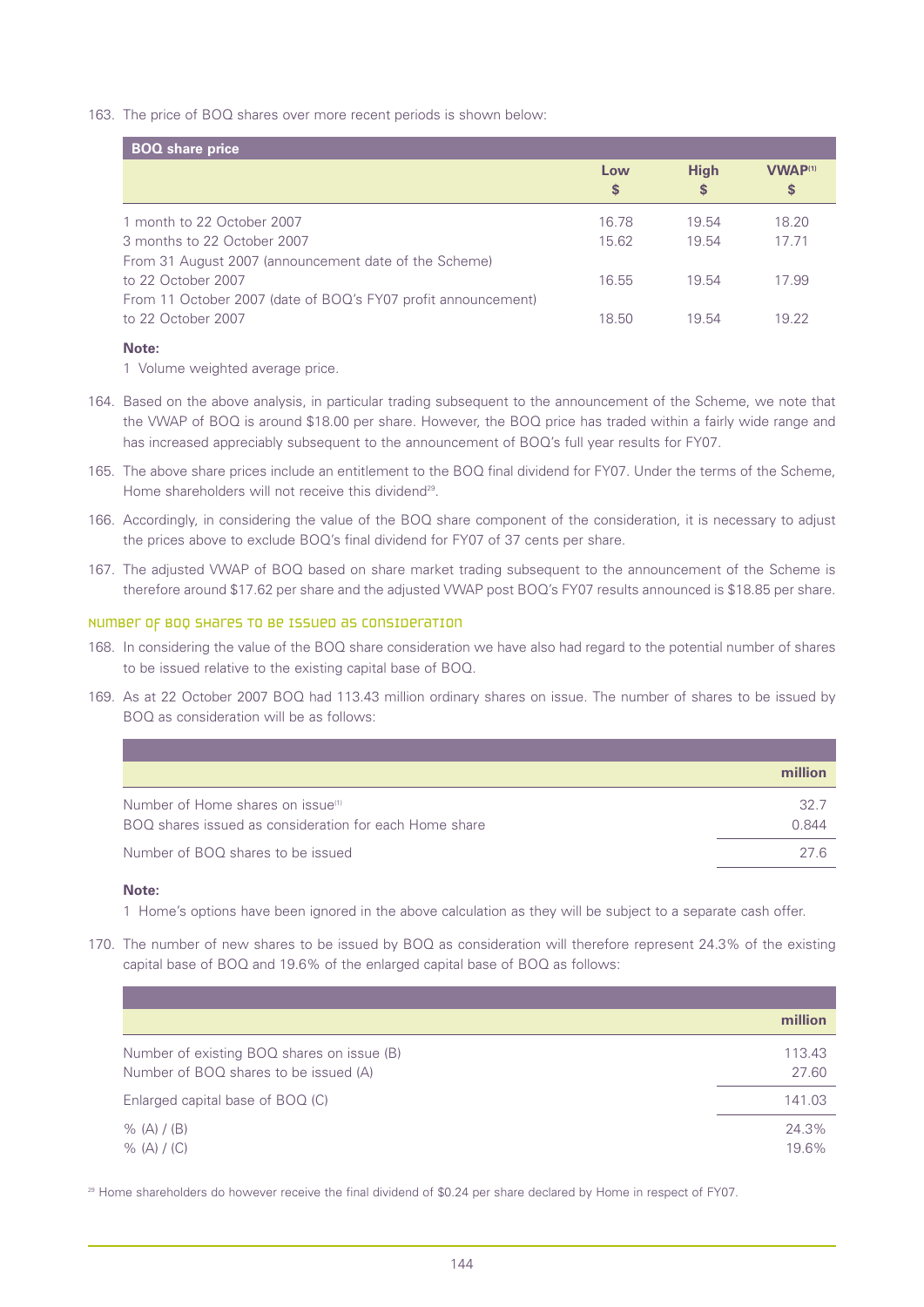

:RGAN EDWARDS

#### Factors impacting on the value of BOQ shares

172. In addition to the above we have given consideration to other factors likely to impact on the value of BOQ shares assuming approval of the Scheme by Home shareholders.

#### **Portfolio shareholdings**

- 173. Whilst the new shares to be issued by BOQ as part of the consideration under the Scheme represent approximately 19.6% of the enlarged capital base of BOQ, the shares will be issued in respect of individual Home shareholdings. As such the new shares will therefore represent minority or portfolio shareholdings in BOQ.
- 174. Accordingly, in considering the value of the BOQ shares offered as (part of the) consideration we have had regard to the value of these shares on a portfolio interest basis (excluding any control premium). This basis is consistent with the observed share market trading in BOQ noted in paragraph 163 above.

#### **Dilution effect / synergy benefits**

- 175. As noted in Section VIII of our report we have assessed that BOQ is paying a premium for control of Home. Accordingly, there is the potential for a dilution effect on the value of BOQ shares subsequent to the implementation of the Scheme, as the value of BOQ shares will reflect a portfolio rather than controlling interest in the enlarged group (as noted above).
- 176. However, we consider any dilutionary effect on the price of BOQ shares as a result of paying a premium for control of Home is likely to be minimal. This is because BOQ is larger than Home and because BOQ is expected to generate significant synergies as a result of the acquisition.

#### Value of BOQ share consideration

- 177. In summary, in assessing the value of the BOQ shares offered as consideration we have had regard to:
	- (a) the recent trading range of BOQ shares
	- (b) the number of shares to be issued by BOQ under the Scheme as compared to the existing number of BOQ shares on issue
	- (c) the likely level of on-market trading in BOQ shares subsequent to completion of the Scheme, having regard to factors including:
		- (i) any potential oversupply of BOQ shares from those Home shareholders not wishing to retain the BOQ shares received as consideration
		- (ii) the dilution effect implicit in the control premium being paid by BOQ
	- (d) general stock market conditions.
- 178. Based on the above we have valued the BOQ shares offered as consideration at between \$18.00 and \$18.50 per share<sup>31</sup> (consistent with the recent VWAP and trading range). This represents a PE multiple range of 17.7 to 18.1 times average broker forecasts for FY08 which we consider reasonable and reflects market expectations of continued future profit growth both organically and through acquisitions.

<sup>30</sup> It should be noted that Home shareholders who will own less than 300 BOQ shares as a result of the Scheme will be provided with the opportunity to sell their BOQ shares immediately post implementation of the Scheme under a Share Sale Facility. No brokerage will be charged under this facility.

<sup>&</sup>lt;sup>31</sup> As noted above our assessed value range of BOQ shares excludes an entitlement to the BOQ final dividend in respect of FY07.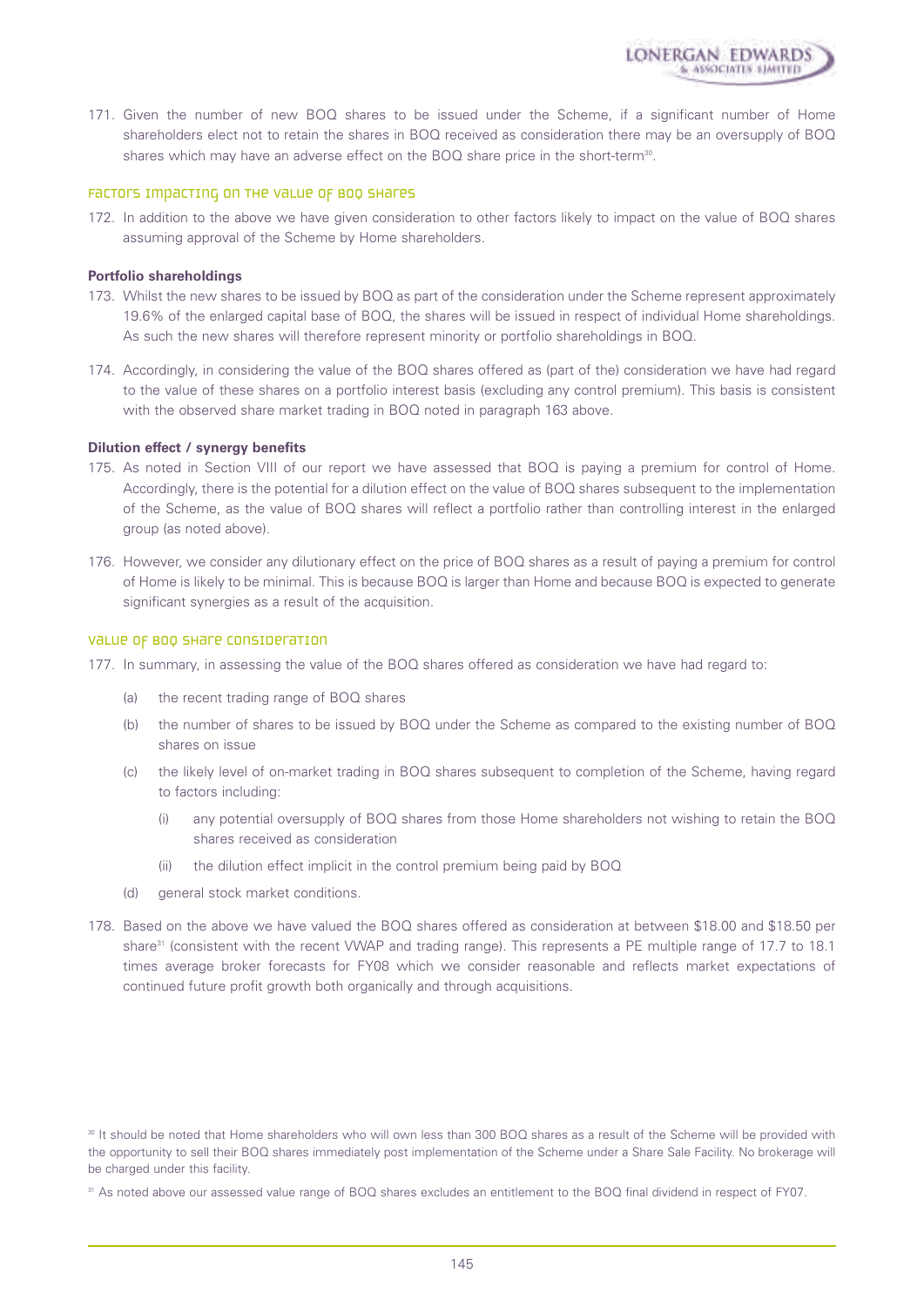## Conclusion on value of consideration

179. Based on the above, we have assessed the value of the consideration payable under the Scheme at \$17.99 to \$18.41 per Home share as follows:

|                                             | Low<br>$\mathbf{Sm}$ | <b>High</b><br>\$m\$ |
|---------------------------------------------|----------------------|----------------------|
| Assessed value of BOQ shares <sup>(1)</sup> | 18.00                | 18.50                |
| Offer ratio                                 | 0.844                | 0.844                |
| Assessed value of BOQ share consideration   | 15.19                | 15.61                |
| Cash component of consideration             | 2.80                 | 2.80                 |
| Total assessed value of consideration       | 17.99                | 18.41                |

### **Note:**

1 Excludes BOQ final dividend in respect of FY07.

# Other considerations

- 180. Home shareholders should note that the listed market price of BOQ shares is subject to daily fluctuation. The price at which BOQ shares may be sold may therefore be greater or less than our assessed value of BOQ shares of \$18.00 to \$18.50 per share.
- 181. Home shareholders should also note that any decision to hold BOQ shares beyond the short-term is a separate investment decision. As it is not possible to accurately predict future share price movements any decision to hold BOQ shares should be made by shareholders having regard to their risk profile, liquidity preference, tax position and expectations as to value and future market conditions.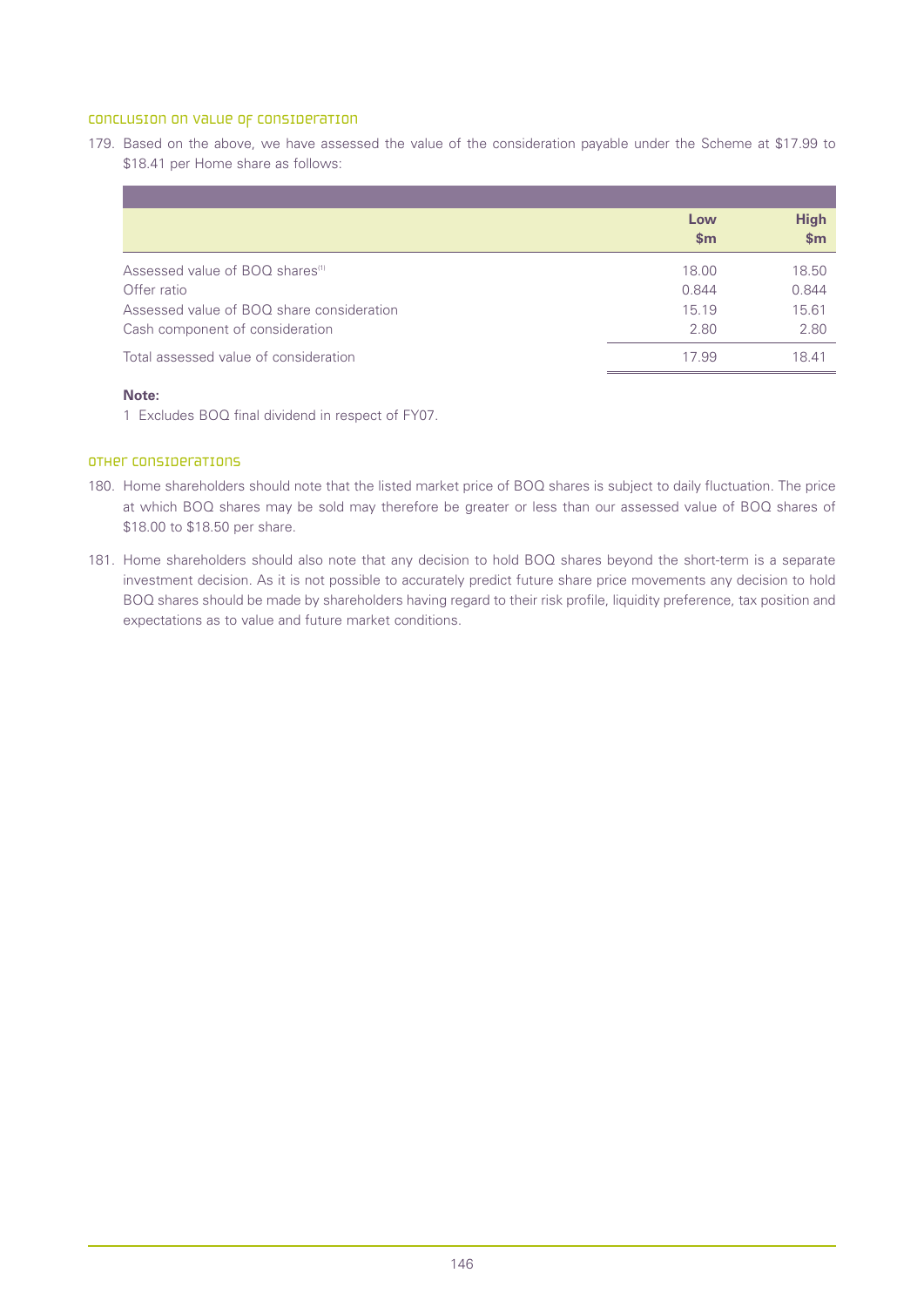

# VIII Evaluation of the Scheme

- 182. In our opinion the acquisition of Home shares by BOQ under the Scheme is fair and reasonable and in the best interests of Home shareholders, in the absence of a superior proposal.
- 183. We therefore recommend that Home shareholders vote in favour of the Scheme in the absence of a superior proposal.
- 184. We have formed this opinion for the following reasons.

#### Assessment of the Scheme

### **Scheme Consideration**

- 185. As noted above, LEA has valued 100% of the ordinary shares in Home on a controlling interest basis at between \$15.73 and \$16.57 per share<sup>32</sup>. Accordingly, the Scheme Consideration of between \$17.99 and \$18.41 per share lies above the top end of our assessed range of values for Home on a 100% controlling interest basis.
- 186. We therefore consider the Scheme Consideration to be fair within the context of ASIC Regulatory Guide 75.

## Other qualitative factors

- 187. Pursuant to ASIC Regulatory Guide 75 a transaction is reasonable if it is fair. In assessing whether the Scheme is reasonable<sup>33</sup> LEA has also considered, in particular:
	- (a) the extent to which a control premium is being paid to Home shareholders
	- (b) the likelihood of an alternative offer or proposal
	- (c) the listed market price of Home shares in the period subsequent to the announcement of the Scheme
	- (d) the likely price of Home shares if the Scheme is not approved
	- (e) the level of synergy/rationalisation benefits likely to be generated by the purchaser, and the extent to which a share of these benefits is being paid to Home shareholders
	- (f) other qualitative and strategic issues, risks and advantages
	- (g) disadvantages associated with the Scheme.
- 188. These issues are discussed in detail below.

#### **Extent to which a control premium is being paid**

- 189. Empirical evidence indicates that average premiums paid in successful takeovers in Australia generally range between 30% and 35% above the listed market price of the target company's shares three months prior to the announcement of the bid (assuming no speculation of the takeover is reflected in the pre-bid price). This premium range reflects the fact that:
	- (a) the owner of 100% of the shares in a company obtains access to all the free cash flows of the company being acquired, which it would otherwise be unable to do as a minority shareholder
	- (b) the controlling shareholder can direct the disposal of surplus assets and the redeployment of the proceeds
	- (c) a controlling shareholder can control the appointment of directors, management policy and the strategic direction of the company
	- (d) a controlling shareholder is often able to increase the value of the entity being acquired through synergies and/or rationalisation savings.

<sup>&</sup>lt;sup>32</sup> Our valuation range excludes the final dividend of \$0.24 per Home share in respect of FY07.

<sup>&</sup>lt;sup>33</sup> In the context of "fair and reasonable" and the concept of "in the best interests" of Home shareholders discussed in Section II.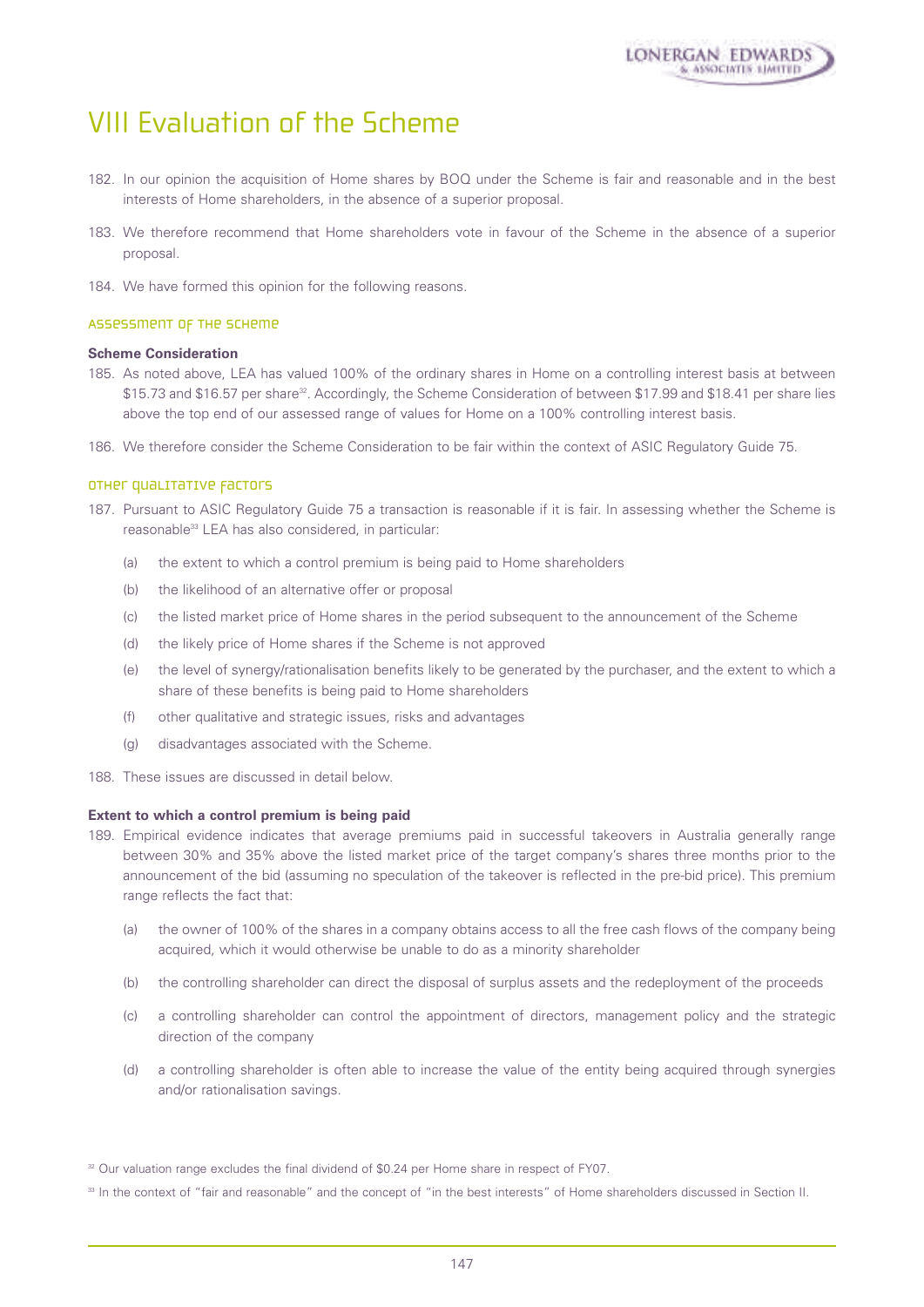- 190. We have calculated the premium implied by the Scheme Consideration by reference to the VWAP and closing prices of Home shares for periods prior to 31 August 2007, being the date of the announcement of the Scheme.
- 191. We note that during these periods Home shares traded with an entitlement to the (subsequently announced) Home final dividend for FY07 of \$0.24 per share. To ensure the implied premium is calculated on an appropriate basis we have therefore adopted a Scheme Consideration of \$18.44 per Home share, determined as follows:

| Assessed value of Scheme Consideration (mid-point) | 18.20 |
|----------------------------------------------------|-------|
| Home FY07 final dividend                           | 0.24  |
| Total value to Home shareholders                   | 1844  |

192. The implied offer premium relative to Home share prices prior to 31 August 2007 is shown below:

| Implied offer premium relative to recent Home share price                                                                                                                                                                                            |                                  |                                                     |
|------------------------------------------------------------------------------------------------------------------------------------------------------------------------------------------------------------------------------------------------------|----------------------------------|-----------------------------------------------------|
|                                                                                                                                                                                                                                                      | <b>Home share</b><br>price<br>\$ | <b>Implied</b><br>offer<br>premium<br>$\frac{9}{6}$ |
| Scheme Consideration <sup>(1)</sup>                                                                                                                                                                                                                  | 18.44                            |                                                     |
| Closing share price on<br>• 30 August 2007 (the last trading day prior to the<br>announcement of the Scheme)<br>• 31 July 2007 (1 month prior to the announcement of the Scheme)<br>• 31 May 2007 (3 months prior to the announcement of the Scheme) | 14.11<br>13.80<br>15.25          | 30.7<br>33.6<br>20.9                                |
| <b>VWAP</b><br>• 1 month to 30 August 2007<br>• 3 months to 30 August 2007                                                                                                                                                                           | 13.03<br>13.95                   | 41.5<br>32.2                                        |

# **Note:**

1 Including Home FY07 final dividend of \$0.24 per share.

193. Having regard to the above, in our opinion, the Scheme Consideration provides Home shareholders with a sufficient premium to compensate them for the fact that control of Home will pass to BOQ if the Scheme is approved.

# **Likelihood of an alternative offer**

- 194. Home management has advised that no higher offer or superior proposal to acquire all the shares in Home has been received since the announcement of the Scheme on 31 August 2007. Home shareholders should also note that, as a condition of the Scheme, Home has undertaken not to solicit, initiate, invite, encourage or participate in any potential competing transaction. This undertaking is subject to normal fiduciary duty carve-outs that allow Home to appropriately respond to a bona fide unsolicited offer.
- 195. Further, we note that subsequent to Home trading excluding the entitlement to the final FY07 dividend, the Home share price continues to trade below our assessed value of the Scheme Consideration. This indicates that market participants do not expect a superior offer or proposal to emerge at this time.
- 196. Having regard to the above, in our opinion, it is unlikely that a higher offer or superior proposal to the Scheme will be received prior to the Scheme meeting.

# **Likely price of Home shares if the Scheme is not approved**

197. If the Scheme is not approved and no higher offer or alternative proposal emerges, Home shares would be expected to trade at a discount to the value of the Scheme Consideration (assuming similar stock market conditions) consistent with observed historical trading in Home shares.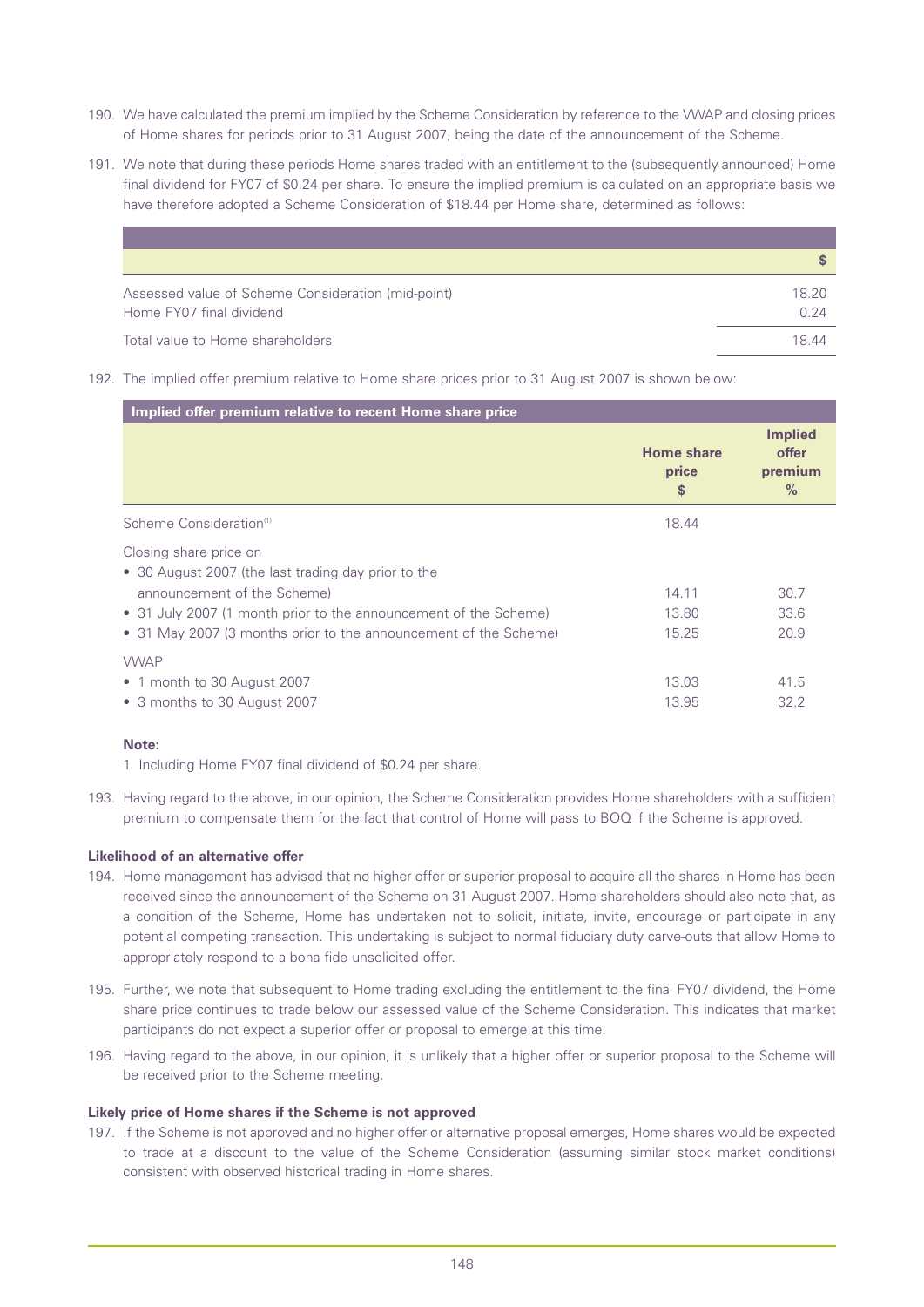

- 198. However, given the large potential synergies available to potential purchasers and the level of takeover activity generally relating to regional banks / building societies, in our opinion, the potential of further corporate activity (if the Scheme is not approved) involving Home is high.
- 199. As a result, in our view, in such circumstances the Home share price is likely to trade above the trading levels prior to the announcement of the Scheme.

#### **The extent to which a share of synergies is being paid away**

- 200. As set out in Section VI BOQ is likely to generate significant synergies as a result of acquiring Home.
- 201. In our opinion, our valuation of Home and the value of the consideration under the Scheme reflects a significant share of the value of synergies which BOQ expects to generate as a result of the Scheme. In the absence of these synergies a significantly lower PE multiple would have been appropriate when valuing Home.

#### **Liquidity**

- 202. Shareholders should note that in the year prior to the announcement of the Scheme 5.2 million Home shares traded, representing some 16% of the total Home shares on issue as at 28 September 2007. Whilst not insignificant, this level of trading is below observed levels of share trading in companies of a comparable size.
- 203. In the absence of the Scheme (or other proposal or offer for Home), shareholders may therefore find it difficult to sell large parcels of shares or may need to do so at a discount to the last traded price.
- 204. In contrast BOQ shares are relatively liquid34. Home shareholders are therefore likely to benefit from the greater liquidity of BOQ shares.

#### **Relative risks**

- 205. In our opinion, Home shareholders receiving BOQ shares as consideration under the Scheme will own shares in an appreciably larger company than Home.
- 206. A comparison of both entities prior to implementation of the Scheme is shown below:

|                                                                 | Home          | <b>BOQ</b>  |
|-----------------------------------------------------------------|---------------|-------------|
| Market capitalisation as at 30 August 2007 <sup>(1)</sup> (\$m) | 461.9         | 1.981.4     |
| Number of locations (branches and agents)                       | 29            | ~240        |
| Reported profit after tax (\$m)                                 | $13.2^{(2)}$  | 129.8(3)    |
| Total assets (\$m)                                              | $2.959^{(4)}$ | 20.037.3(5) |
| Net assets attributable to shareholders (\$m)                   | $316.1^{(4)}$ | 854.3(5)    |

#### **Note:**

- 1 Trading day before the announcement of the Scheme.
- 2 For the year ended 30 June 2007.
- 3 For the year ended 31 August 2007.
- 4 As at 30 June 2007.
- 5 As at 31 August 2007.

# Summary of opinion on the Scheme

207. We summarise below the likely impact of the Scheme for Home shareholders.

#### **Advantages**

208. The Scheme has the following benefits for Home shareholders:

(a) the assessed value of the Scheme Consideration of \$17.99 to \$18.41 per share lies above the top end of our assessed value range of 100% of Home of \$15.73 to \$16.57 per share, and is therefore fair to Home shareholders when assessed under the guidelines set out in ASIC Regulatory Guide 75

<sup>34</sup> In the eight months ended 31 August 2007 47.6 million BOQ shares traded, representing 42.5% of the total number of shares currently on issue.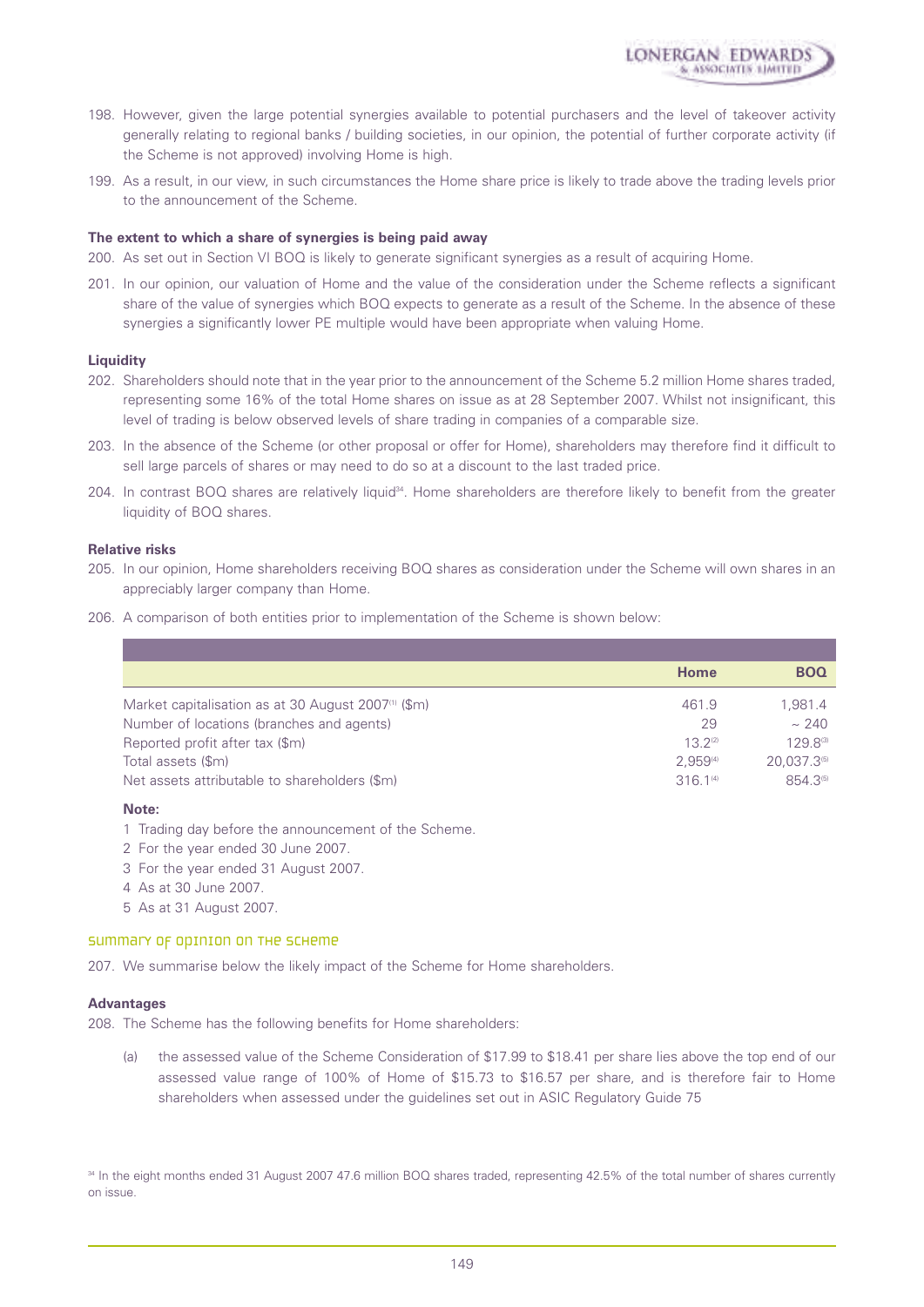- (b) the Scheme Consideration represents a significant premium to the recent market prices of Home shares prior to the announcement of the Scheme
- (c) in our opinion Home shareholders are being paid a significant share of the synergy benefits which are expected to be generated as a result of the acquisition. In addition, Home shareholders will own around 20% of the merged group and will therefore participate in the expected realisation of identified synergies
- (d) if the Scheme does not proceed, and in the absence of an alternative offer or proposal, the price of Home shares is likely to trade at a discount to our valuation and the Scheme Consideration (although the possibility of future corporate activity involving Home is likely to limit the extent of the discount in the short-term)
- (e) Home shareholders will receive BOQ shares as consideration under the Proposal and consequently:
	- (i) will own shares in an appreciably larger company than Home
	- (ii) will benefit from the greater liquidity of BOQ shares.
- 209. Further, it should be noted that:
	- (a) no alternative proposal has emerged subsequent to the announcement of the Scheme
	- (b) as a condition of the Scheme, Home is unable to solicit, encourage or initiate any competing transaction
	- (c) as a result of the above it is unlikely that a higher offer or superior proposal to the Scheme will be received prior to the Scheme meeting.
- 210. Shareholders should also be aware that if the Scheme is approved, they will no longer hold a direct interest in Home. However, as noted above, Home shareholders (in aggregate) will own around 20% of the enlarged group if the Scheme is approved.

# **Conclusion**

211. Given the above analysis, in our opinion the acquisition of Home shares under the Scheme is fair and reasonable and in the best interests of Home shareholders in the absence of a superior proposal.

### General

- 212. The impact of approving the Scheme on the tax position of Home shareholders depends on the individual circumstances of each investor. Home shareholders should read the taxation advice set out in the Scheme Booklet and consult their own professional advisers if in doubt as to the taxation consequences of the Scheme.
- 213. The ultimate decision whether to approve the Scheme should be based on each Home shareholder's assessment of their own circumstances. If Home shareholders are in doubt about the action they should take in relation to the Scheme or matters dealt with in this report, shareholders should seek independent professional advice.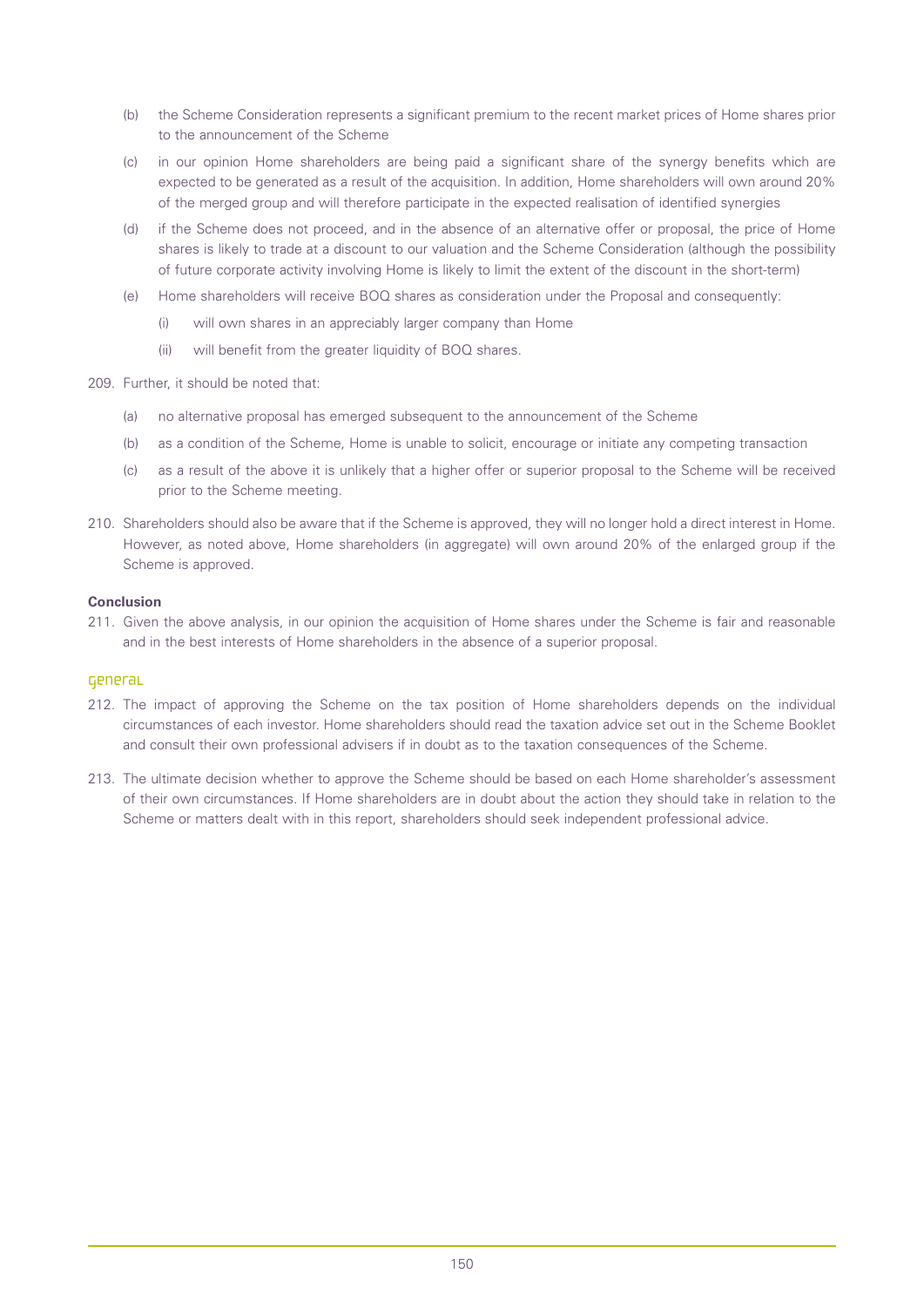

# Financial Services Guide Appendix A

#### Lonergan Edwards & Associates Limited

- 1. Lonergan Edwards & Associates Limited (ABN53 095 445 560) (LEA) is a specialist valuation firm which provides valuation advice, valuation reports and Independent Expert's Reports (IER) in relation to takeovers and mergers, commercial litigation, tax and stamp duty matters, assessments of economic loss, commercial and regulatory disputes.
- 2. LEA holds Australian Financial Services Licence No 246532.

# Financial Services Guide

- 3. The Corporations Act 2001 authorises LEA to provide this Financial Services Guide (FSG) in connection with its provision of an IER to accompany the Scheme Booklet to be sent to Home shareholders in connection with the Scheme.
- 4. This FSG is designed to assist retail clients in their use of any general financial product advice contained in the IER. This FSG contains information about LEA generally, the financial services we are licensed to provide, the remuneration we may receive in connection with the preparation of the IER, and if complaints against us ever arise how they will be dealt with.

#### Financial services we are licensed to provide

5. Our Australian financial services licence allows us to provide a broad range of services to retail and wholesale clients, including providing financial product advice in relation to various financial products such as securities, derivatives, interests in managed investment schemes, superannuation products, debentures, stocks and bonds.

#### General financial product advice

- 6. The IER contains only general financial product advice. It was prepared without taking into account your personal objectives, financial situation or needs.
- 7. You should consider your own objectives, financial situation and needs when assessing the suitability of the IER to your situation. You may wish to obtain personal financial product advice from the holder of an Australian Financial Services Licence to assist you in this assessment.

#### Fees, commissions and other benefits we may receive

- 8. LEA charges fees to produce reports, including this IER. These fees are negotiated and agreed with the entity who engages LEA to provide a report. Fees are charged on an hourly basis or as a fixed amount depending on the terms of the agreement with the person who engages us. In the preparation of this IER our fees are based on a time cost basis using agreed hourly rates.
- 9. Neither LEA nor its directors and officers receives any commissions or other benefits, except for the fees for services referred to above.
- 10. All of our employees receive a salary. Our employees are eligible for bonuses based on overall performance and the firm's profitability, and do not receive any commissions or other benefits arising directly from services provided to our clients. The remuneration paid to our directors reflects their individual contribution to the company and covers all aspects of performance. Our directors do not receive any commissions or other benefits arising directly from services provided to our clients.
- 11. We do not pay commissions or provide other benefits to other parties for referring prospective clients to us.

#### **COMPLAINTS**

- 12. If you have a complaint, please raise it with us first, using the contact details listed below. We will endeavour to satisfactorily resolve your complaint in a timely manner.
- 13. If we are not able to resolve your complaint to your satisfaction within 45 days of your written notification, you are entitled to have your matter referred to the Financial Industry Complaints Services (FICS), an external complaints resolution service. You will not be charged for using the FICS service.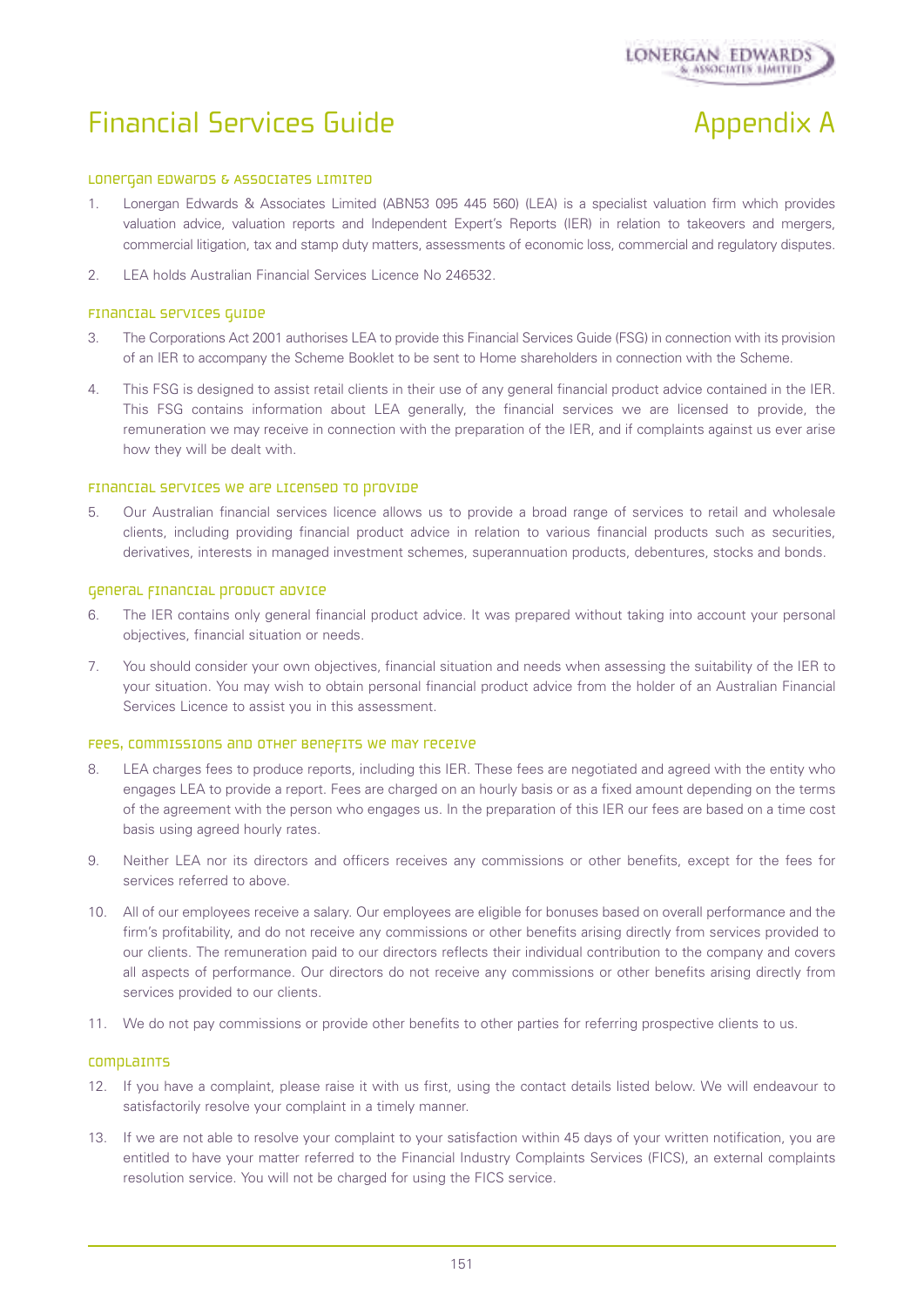# Contact details

14. LEA can be contacted by sending a letter to the following address:

Level 27 363 George Street Sydney NSW 2000 (or GPO Box 1640, Sydney NSW 2001)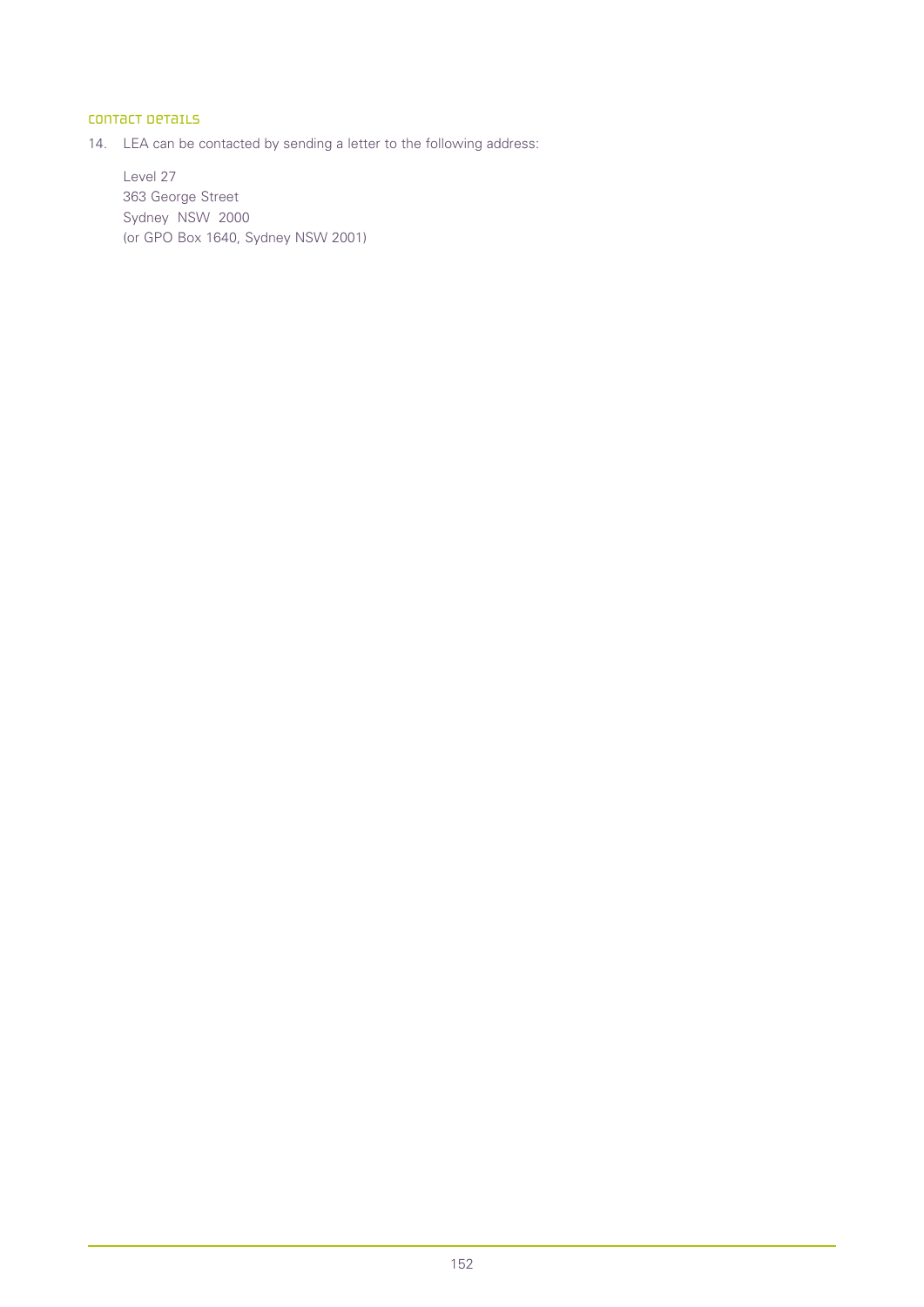# Qualifications, Declarations and Consents Appendix B



# Qualifications

- 1. LEA is a licensed investment adviser under the Corporations Act. LEA's authorised representatives have extensive experience in the field of corporate finance, particularly in relation to the valuation of shares and businesses and have prepared more than 100 Independent Expert's Reports.
- 2. This report was prepared by Mr Craig Edwards (BCom, CA, SF Fin) and Mr Martin Holt (BA (Econ), FCA, SA Fin), who are each authorised representatives of LEA. Mr Edwards and Mr Holt have over 14 years and 20 years experience respectively in the provision of valuation advice.

### Declarations

3. This report has been prepared at the request of the Directors of Home to accompany the Scheme Booklet to be sent to Home shareholders. It is not intended that this report should serve any purpose other than as an expression of our opinion as to whether or not the Scheme is fair and reasonable and in the best interests of the shareholders of Home.

### Interests

4. At the date of this report, neither LEA, Mr Edwards nor Mr Holt have any interest in the outcome of the Scheme. LEA is entitled to receive a fee of \$95,000 plus GST for the preparation of this report. With the exception of the above fee, LEA will not receive any other benefits, either directly or indirectly, for or in connection with the preparation of this report.

## Indemnification

5. As a condition of LEA's agreement to prepare this report, Home agrees to indemnify LEA in relation to any claim arising from or in connection with its reliance on information or documentation provided by or on behalf of Home which is false or misleading or omits material particulars or arising from any failure to supply relevant documents or information.

# Consents

6. LEA consents to the inclusion of this report in the form and context in which it is included in Home's Scheme Booklet.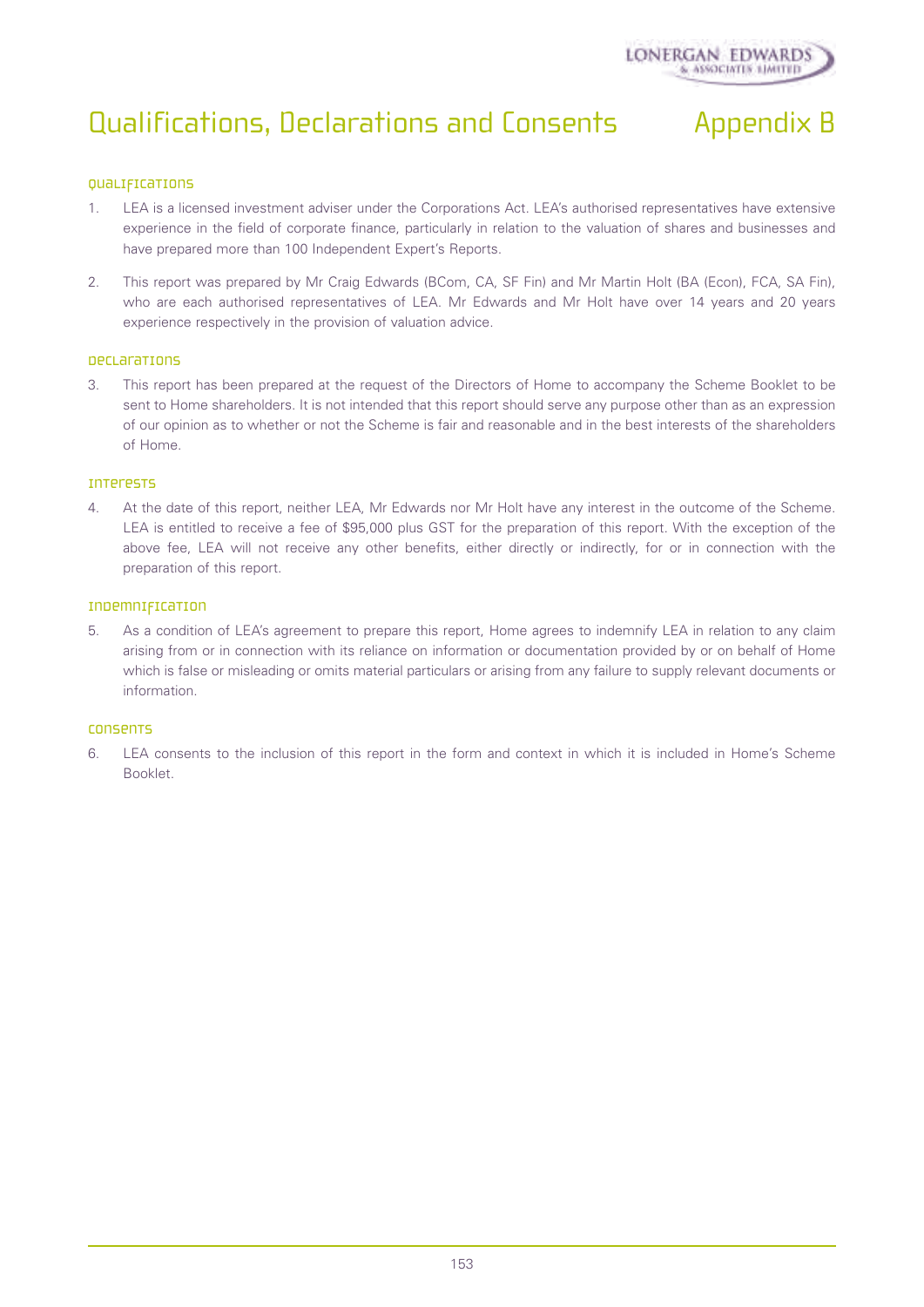# Profile of BOQ Appendix C

# Outline

- 1. BOQ is one of Australia's fastest growing regional banks. In the last five years it has more than doubled its branch numbers, its assets under management have more than trebled to almost \$20 billion while its market capitalisation has grown from approximately \$400 million to \$2 billion.
- 2. BOQ provides a range of banking services including the provision of home mortgage loans, business loans, deposit facilities, credit card facilities, leasing, equipment finance, insurance, corporate and international services.
- 3. BOQ has won Best Regional Bank in the AB&F Banking and Finance Awards twice in the last five years and is recognised as one of the highest customer service banks in the country.

# **HISTOLY**

- 4. BOQ was established in 1874 as The Brisbane Permanent Benefit Building and Investment Society, the first permanent building society formed in Queensland. In 1887, the society converted to a bank and became a trading bank in 1942, following mergers with other Queensland based financial institutions.
- 5. The name Bank of Queensland was adopted in 1970 just as its operations were computerised. A year later BOQ became a publicly traded company listed on the Australian Securities Exchange.
- 6. Some of the recent corporate activities of BOQ include the acquisition of:
	- (a) ATM Solutions Australasia Pty Limited (ATM Solutions) during 2003. At the time of the acquisition ATM Solutions was Australia's second largest non-bank automated teller machine provider. ATM Solutions was subsequently sold to Macquarie Bank in 2005
	- (b) UFJ Finance Australia Limited, an equipment finance company, in 2003
	- (c) the Debtor Finance division of Orix Australia Corporation Limited in December 2005
	- (d) Pioneer Permanent Building Society Limited (Pioneer) in December 2006. At the time of the acquisition Pioneer was a building society based in Mackay, Queensland.

# Current operations

- 7. BOQ operates a network of approximately 240 branches, 16 business banking centres and 2,400 BOQ-branded ATMs throughout Australia. A large majority of BOQ's branches are operated under the Owner Managed Branch (OMB) model whereby the operation of branches is franchised to third party managers. The model takes advantage of the BOQ brand and policies while utilising the local manager's knowledge and networks.
- 8. BOQ has formed an alliance with Genesys Wealth Management Limited (Genesys) to provide financial planning and risk management advice. Genesys has a network of over 400 wealth advisers across Australia, providing financial services to around 100,000 customers and advising on more than \$8 billion of investments and \$100 million in annual insurance premiums.
- 9. Expansion within and beyond Queensland is a priority for BOQ with the number of branches added to year on year. This is also evidenced by BOQ's acquisition of Pioneer as well as the proposed takeover offers for Mackay and Home.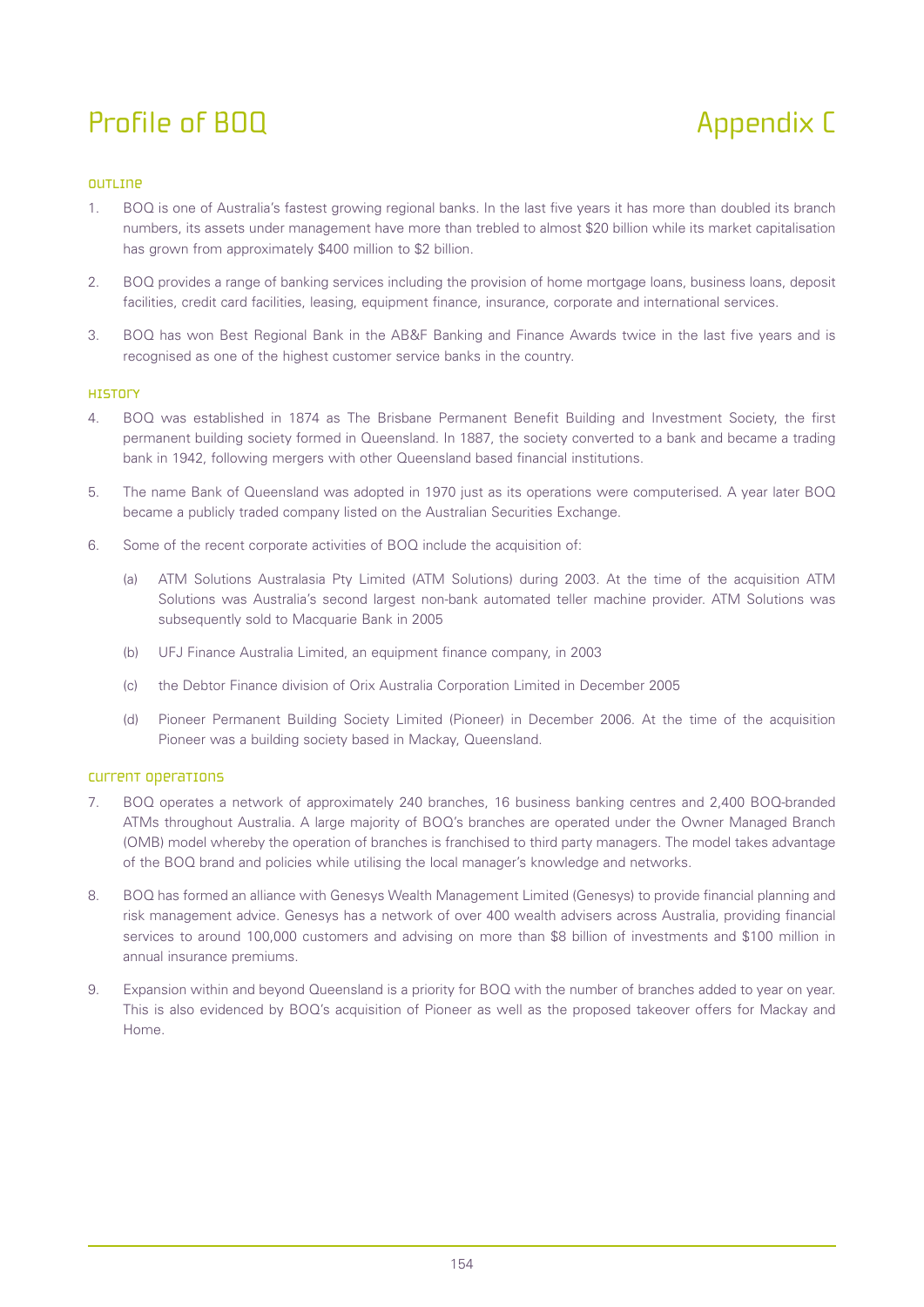# summary of financial performance

10. A summary of BOQ's operating performance for the recent periods is set out below:

| Financial performance of BOQ                           |               |             |             |
|--------------------------------------------------------|---------------|-------------|-------------|
|                                                        | <b>FY05</b>   | <b>FY06</b> | <b>FY07</b> |
|                                                        | $\mathsf{Sm}$ | \$m\$       | \$m\$       |
| Interest income                                        | 861.7         | 1,017.0     | 1,311.1     |
| Interest expense                                       | (629.3)       | (747.2)     | (989.8)     |
| Net interest income                                    | 232.4         | 269.8       | 321.3       |
| Other operating income                                 | 134.1         | 115.2       | 178.7       |
| Total operating income                                 | 366.5         | 385.0       | 500.0       |
| Expenses                                               | (226.8)       | (249.1)     | (294.7)     |
| Profit before impairment on loans and advances and tax | 139.7         | 135.9       | 205.3       |
| Impairment on loans and advances                       | (13.4)        | (12.3)      | (20.9)      |
| Profit before tax                                      | 126.3         | 123.6       | 184.4       |
| Income tax expense                                     | (36.4)        | (30.9)      | (54.6)      |
| Profit after tax                                       | 89.9          | 92.7        | 129.8       |
| Interest margin                                        | 1.83%         | 1.83%       | 1.81%       |
| Cost to income ratio                                   | 61.9%         | 64.5%       | 62.6%       |

11. Factors impacting on the operating performance of BOQ during the above periods are outlined below:

### **FY05**

- Other operating income included a pre-tax profit of \$23.6 million from the sale of ATM Solutions
- Total operating income increased by 22% during the year as a result of growth in net interest income (reflecting commercial and retail loan growth and strong retail deposit growth) and non-interest income (excluding profits from the sale of businesses, the growth was driven by growth in lending approvals and assets)
- Retail deposits grew as a result of growth in the customer base through branch expansion and more product offerings

#### **FY06**

- The results for the period included a \$6.5 million tax benefit associated with the disposal of BOQ's former banking platform
- The agreement to provide financial planning and risk management services through Genesys was formalised
- Expansion accelerated with 42 new branches added during the year
- For FY06 BOQ reported:
	- Loan approval growth of 33%
	- Retail deposit growth of 18%, and
	- Loans under management growth of 22%

# **FY07**

- BOQ reported a headline profit after tax of \$129.8 million for the 2006/07 financial year, an increase of 40% on the last financial year.
- The result included a one-off tax profit of \$29.1 million on the sale of BOQ's credit card portfolio to Citigroup Pty Ltd.
- The strong performance is on the back of growth in loans under management of 27% and retail deposits of 33% compared to the previous financial year.
- BOQ completed the Pioneer acquisition in December 2006.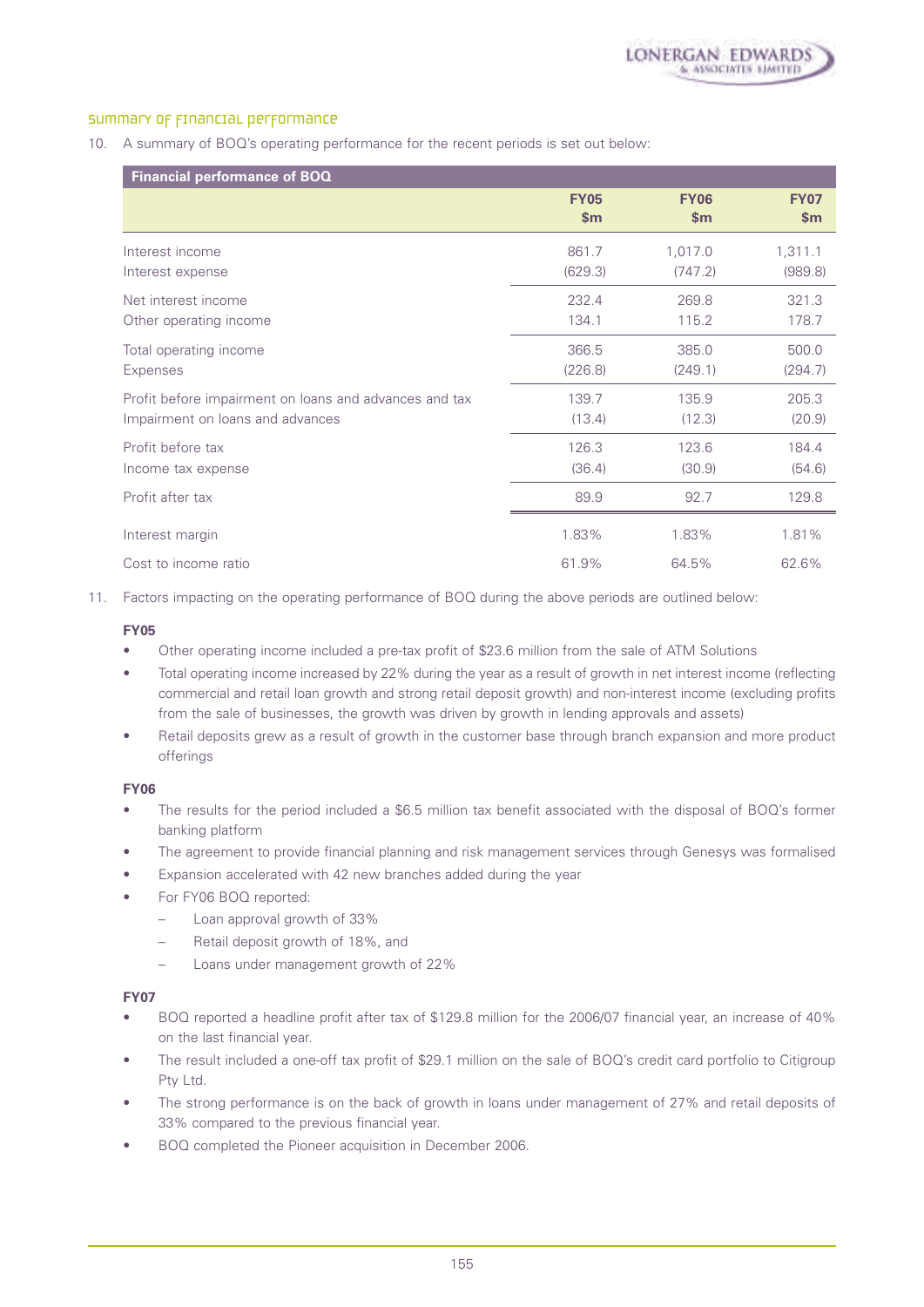# Financial position

12. The financial position of BOQ as at 31 August 2006 and 31 August 2007 is set out below:

| <b>Financial position of BOQ</b>         |                            |                            |
|------------------------------------------|----------------------------|----------------------------|
|                                          | 31 Aug 06<br>$\mathsf{Sm}$ | 31 Aug 07<br>$\mathsf{Sm}$ |
| <b>Assets</b>                            |                            |                            |
| Cash and liquid assets                   | 261.8                      | 479.1                      |
| Due from other financial institutions    | 45.0                       | 46.8                       |
| Trading securities                       | 1,083.3                    | 1,474.4                    |
| Investment securities available for sale | 25.6                       | 132.5                      |
| Derivative financial instruments         | 31.6                       | 35.3                       |
| Loans and advances at amortised cost     | 14,003.7                   | 17,600.8                   |
| Property, plant and equipment            | 19.6                       | 19.7                       |
| Deferred tax assets                      | 53.9                       |                            |
| Other assets                             | 162.9                      | 120.5                      |
| Intangible assets                        | 109.7                      | 128.2                      |
| <b>Total assets</b>                      | 15,797.1                   | 20,037.3                   |
| <b>Liabilities</b>                       |                            |                            |
| Due to other financial institutions      | 95.6                       | 121.5                      |
| Deposits                                 | 9,949.6                    | 12,720.3                   |
| Derivative financial instruments         | 11.5                       | 58.1                       |
| Accounts payable and other liabilities   | 161.7                      | 233.4                      |
| Current tax liabilities                  | 54.5                       | 21.2                       |
| Provisions                               | 16.0                       | 12.7                       |
| Deferred tax liabilities                 |                            | 11.6                       |
| Borrowings including subordinated notes  | 4,818.4                    | 6,004.2                    |
| <b>Total liabilities</b>                 | 15,107.3                   | 19,183.0                   |
| <b>Net assets</b>                        | 689.8                      | 854.3                      |
| Capital adequacy ratio                   | 12.5%                      | 11.5%                      |

# **Loans and advances at amortised cost**

13. Loans and advances at amortised cost comprise:

| Loans and advances at amortised cost                          |               |               |
|---------------------------------------------------------------|---------------|---------------|
|                                                               | 31 Aug 06     | 31 Aug 07     |
|                                                               | $\mathsf{Sm}$ | $\mathsf{sm}$ |
| Loans by type                                                 |               |               |
| Residential property loans – secured by mortgages             | 6,584.3       | 8,591.5       |
| Securitised residential property loans – secured by mortgages | 3,183.1       | 4,218.8       |
| Personal loans                                                | 246.8         | 336.6         |
| Credit cards                                                  | 224.3         | 0.4           |
| Overdrafts                                                    | 265.1         | 328.3         |
| Commercial loans                                              | 2,480.1       | 3,135.5       |
| Leasing finance                                               | 1,182.9       | 1,167.6       |
| Gross loans and advances at amortised cost<br>Less:           | 14,166.6      | 17,778.7      |
| Unearned lease finance income                                 | (149.1)       | (164.0)       |
| Collective provision for impairment                           | (8.1)         | (7.7)         |
| Specific provisions for impairment                            | (5.7)         | (6.2)         |
|                                                               | 14,003.7      | 17.600.8      |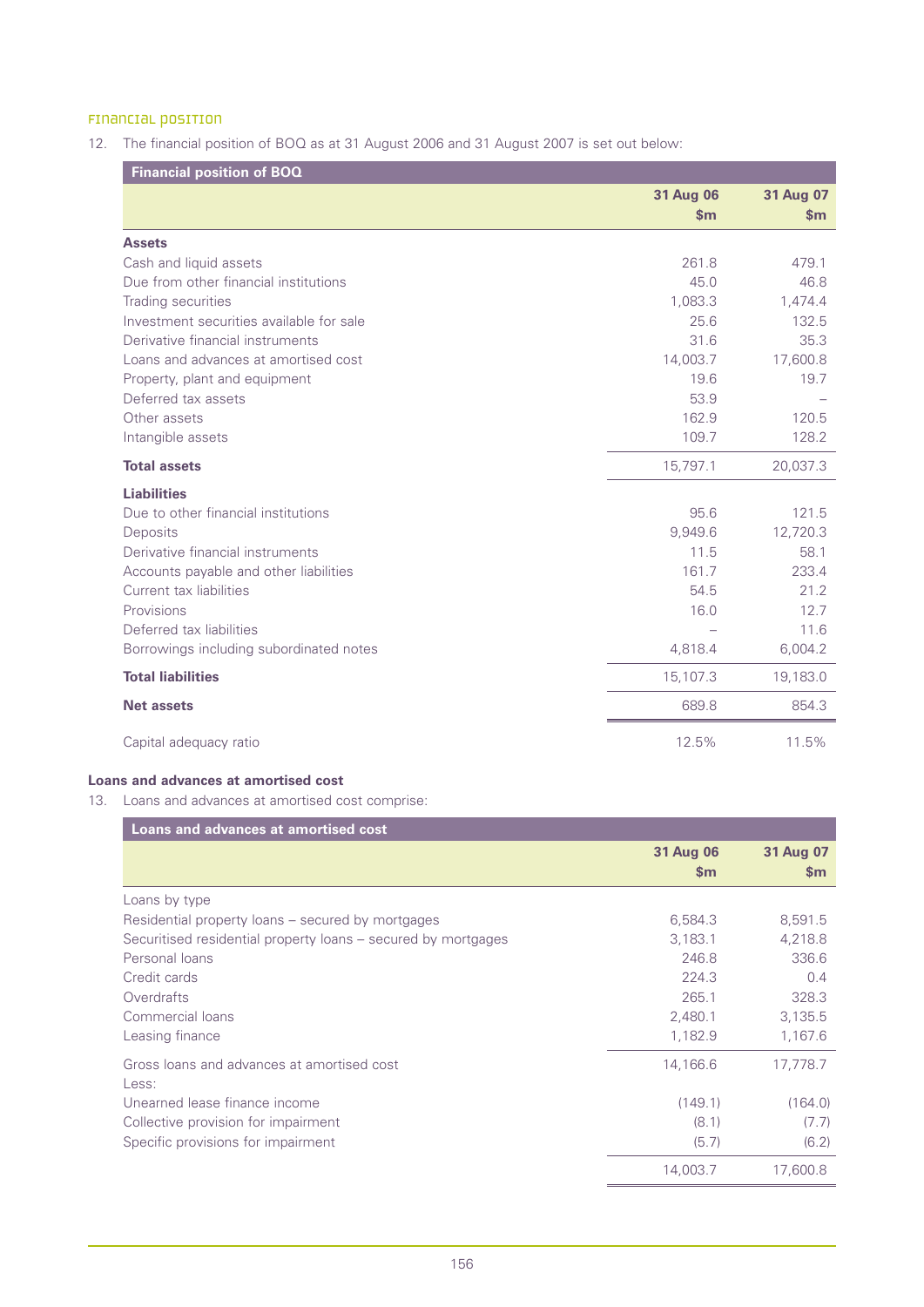

# **Deposits**

14. The key categories of deposits are summarised below:

| <b>Categories of deposits</b> |                    |                    |
|-------------------------------|--------------------|--------------------|
|                               | 31 Aug 06<br>\$m\$ | 31 Aug 07<br>\$m\$ |
| At call                       | 4,341.2            | 6,148.4            |
| Term deposits                 | 3,199.3            | 3,740.9            |
| Certificates of deposit       | 2,409.1            | 2,831.0            |
|                               | 9,949.6            | 12,720.3           |

# Share capital

- 15. As at 22 October 2007 BOQ had 113,430,550 quoted ordinary shares on issue.
- 16. The company also has a number of options on issue which are held by executives.

# Share price performance

17. The price of BOQ's shares from 1 January 2006 to 22 October 2007 is summarised in the table below:

|                      | <b>High</b><br>\$ | Low<br>\$ | <b>Close</b><br>\$ | <b>Monthly</b><br>Volume <sup>(1)</sup><br>000 |
|----------------------|-------------------|-----------|--------------------|------------------------------------------------|
| <b>Quarter ended</b> |                   |           |                    |                                                |
| Mar-06               | 16.35             | 14.35     | 16.15              | 3,948                                          |
| Jun-06               | 16.50             | 13.05     | 14.00              | 5,278                                          |
| Sep-06               | 15.47             | 13.65     | 15.47              | 3,514                                          |
| Dec-06               | 16.80             | 14.82     | 15.57              | 4,448                                          |
| <b>Month</b>         |                   |           |                    |                                                |
| Jan-07               | 15.74             | 14.98     | 15.11              | 4,541                                          |
| Feb-07               | 15.58             | 15.00     | 15.04              | 5,378                                          |
| Mar-07               | 17.39             | 15.10     | 17.32              | 8,719                                          |
| Apr-07               | 19.15             | 17.00     | 18.40              | 7,989                                          |
| May-07               | 18.90             | 17.70     | 18.90              | 4,728                                          |
| Jun-07               | 18.98             | 17.00     | 17.36              | 5,166                                          |
| $Jul-07$             | 17.95             | 16.36     | 17.63              | 4,894                                          |
| Aug-07               | 18.56             | 15.62     | 18.56              | 6,157                                          |
| Sep-07               | 18.63             | 16.55     | 17.18              | 6,207                                          |
| 1 Oct - 22 Oct 2007  | 19.54             | 17.18     | 18.95              | 6,069                                          |

# **Note:**

1 Monthly volumes for the quarters represent average monthly volumes.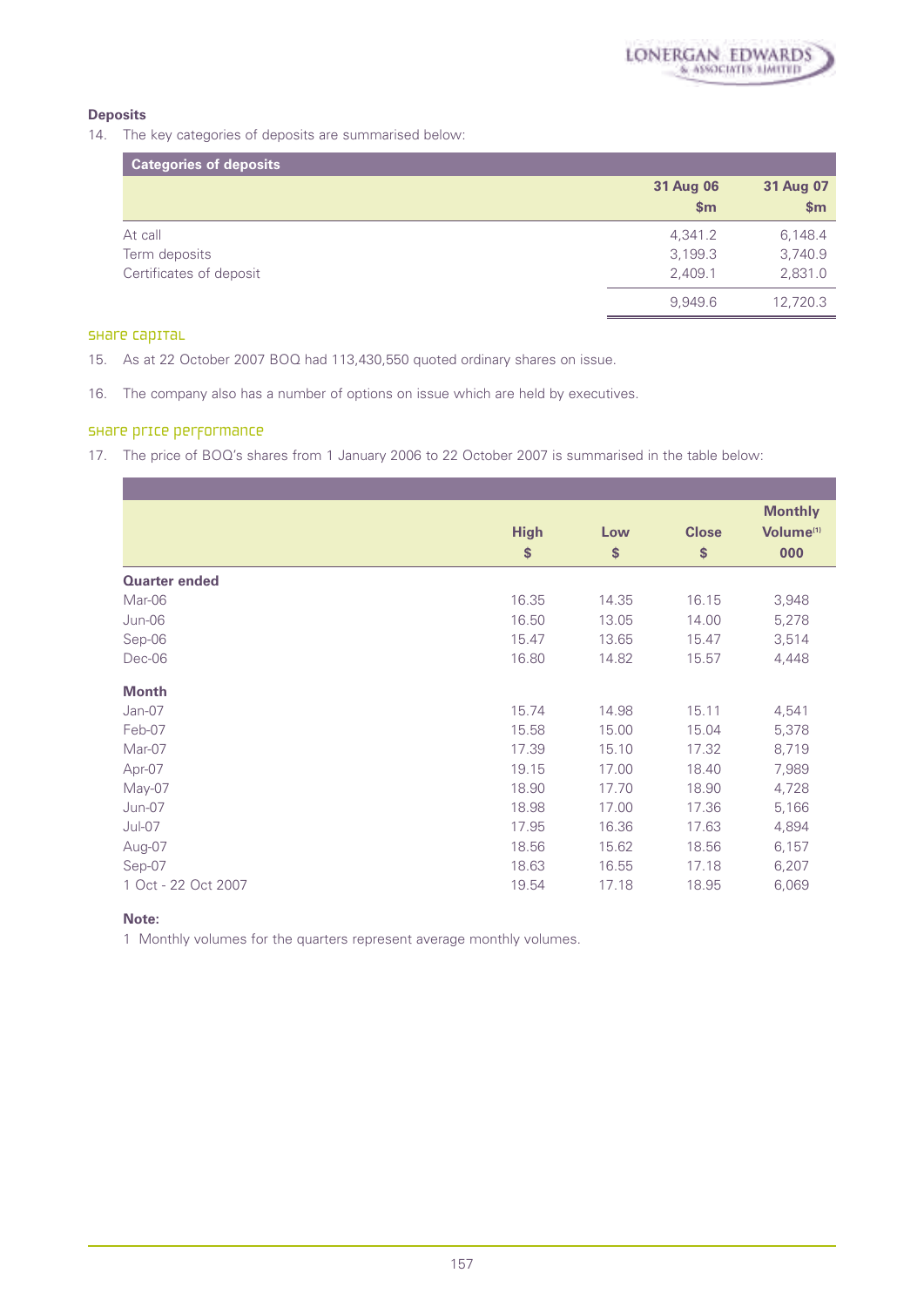18. The following graph illustrates the movement in BOQ's share price:

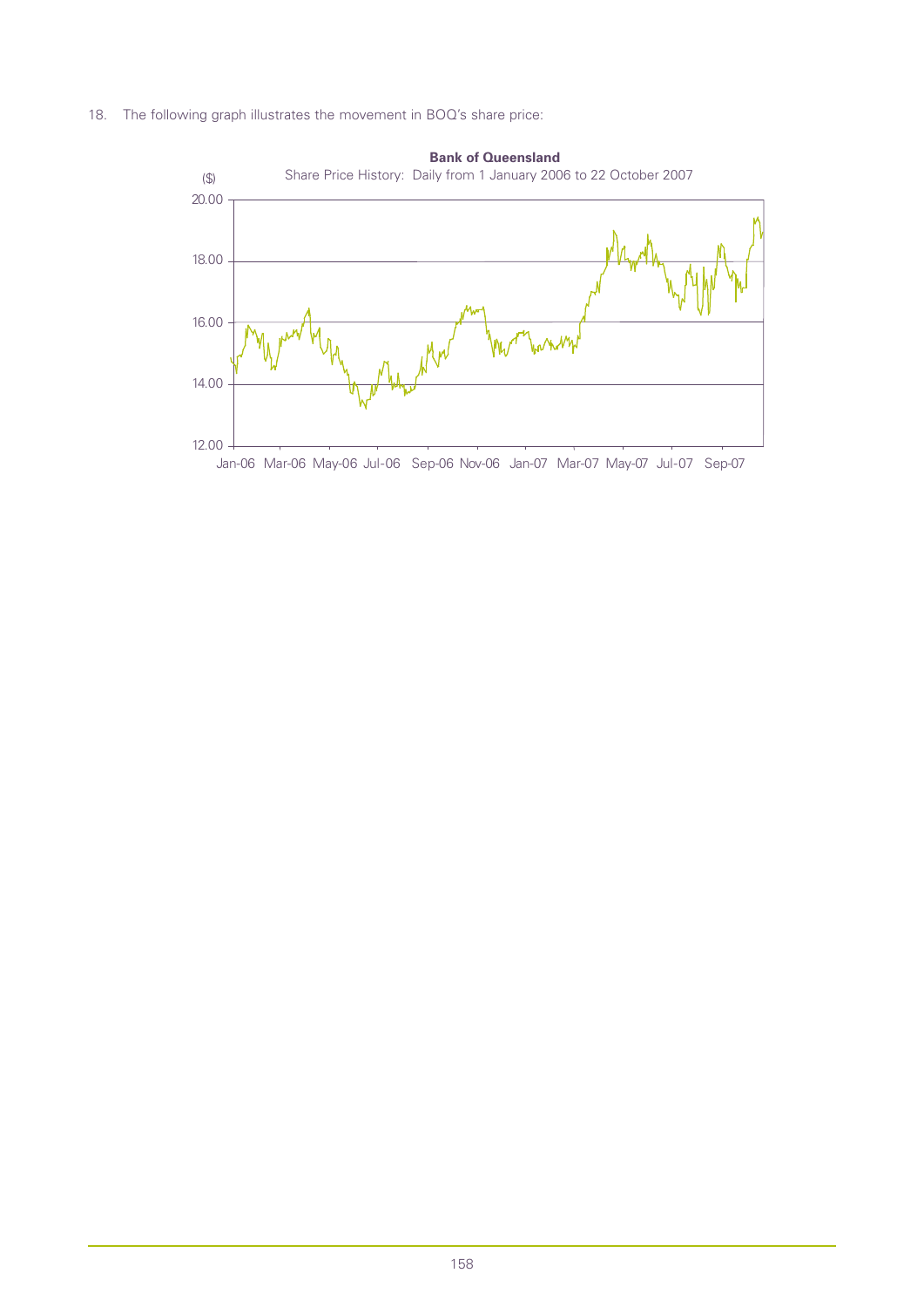# Trading Multiples of Listed Companies Trading Multiples of Listed Companies

1. There are a number of listed companies involved in the Australian banking and finance sector. The listed share market values as a multiple of profit after tax are shown below:

|                                       | <b>Market</b>         |                             |      |
|---------------------------------------|-----------------------|-----------------------------|------|
|                                       | <b>Capitalisation</b> | PE Multiples <sup>(2)</sup> |      |
|                                       | $\mathbf{Sm}^{(1)}$   | 2007                        | 2008 |
| <b>Major Banks</b>                    |                       |                             |      |
| Commonwealth Bank                     | 77,229                | 17.3                        | 15.5 |
| National Australia Bank Ltd           | 67,757                | 15.4                        | 13.9 |
| <b>ANZ Banking Group Ltd</b>          | 58,425                | 14.9                        | 13.7 |
| Westpac Bank                          | 55,393                | 16.0                        | 14.6 |
| <b>Regional Banks</b>                 |                       |                             |      |
| St George Bank Ltd                    | 20,205                | 17.3                        | 15.7 |
| Bank of Queensland Ltd <sup>(3)</sup> | 2,205                 | 17.2                        | 19.3 |
| Bendigo Bank Ltd <sup>(4)</sup>       | 1,904                 | 16.8                        | 15.1 |
| Adelaide Bank Ltd <sup>(5)</sup>      | 1,603                 | 15.6                        | 14.1 |
| <b>Building Societies</b>             |                       |                             |      |
| Wide Bay Australia Ltd                | 315                   | 19.6                        | 17.7 |
| Rock Building Society Ltd             | 89                    | 23.5                        | 20.2 |

# **Note:**

1 Market capitalisation as at 15 October 2007 with the exception of Bendigo Bank and Adelaide Bank (refer note 4).

2 Forecast multiples based on average broker forecasts sourced from Reuters.

- 3 BOQ has recently announced proposals to acquire Home and Mackay Permanent Building Society.
- 4 On 19 March 2007 Bendigo Bank announced that it had received a conditional merger proposal from BOQ. Subsequently, on 9 August 2007 Bendigo Bank and Adelaide Bank announced their intention to merge. In order to exclude the impact of these announcements on the market price, the PE multiple for Bendigo Bank has been calculated based on the one month VWAP of Bendigo Bank shares prior to the 19 March 2007 announcement.
- 5 As stated above Bendigo Bank and Adelaide Bank announced on 9 August 2007 their intention to merge. In order to exclude the impact of this announcement on the market price, the PE multiple for Adelaide Bank has been calculated based on the one month VWAP of Adelaide Bank shares prior to the announcement of the proposal.